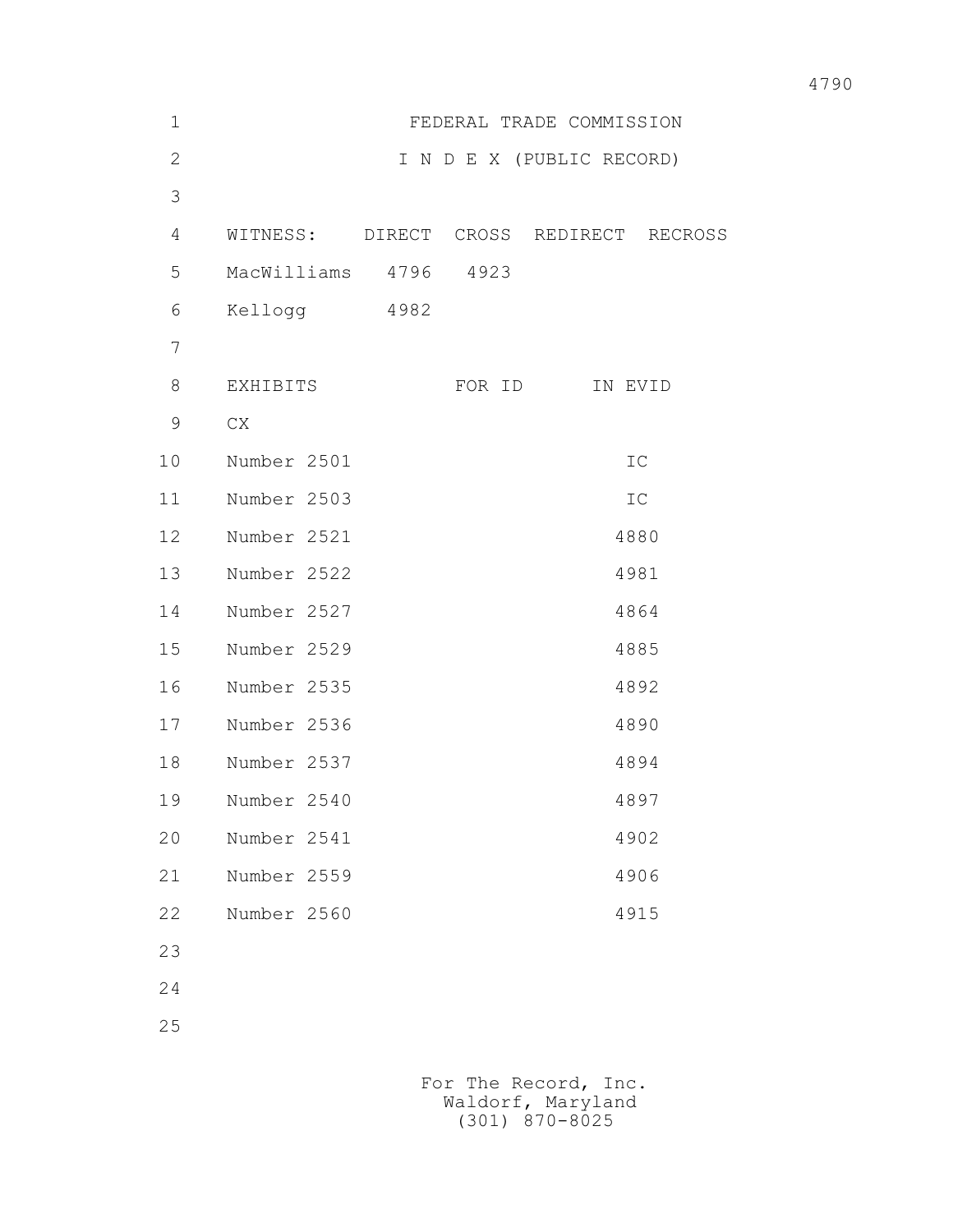| $\mathbf 1$    | EXHIBITS    | FOR ID               | IN EVID |
|----------------|-------------|----------------------|---------|
| $\overline{2}$ | RX          |                      |         |
| 3              | Number 695  |                      | 4982    |
| 4              | Number 1532 |                      | 4858    |
| 5              | Number 1762 |                      | 4981    |
| 6              |             |                      |         |
| $\overline{7}$ | DX          |                      |         |
| 8              | Number 47   | 4994                 |         |
| 9              | Number 48   | 4994                 |         |
| 10             | Number 49   | 4995                 |         |
| 11             | Number 50   | 4996                 |         |
| 12             | Number 51   | 4996                 |         |
| 13             | Number 52   | 4997                 |         |
| 14             | Number 53   | 5001                 |         |
| 15             | Number 54   | 5004                 |         |
| 16             | Number 55   | 5007                 |         |
| 17             | Number 56   | 5008                 |         |
| 18             |             |                      |         |
| 19             |             |                      |         |
| 20             |             |                      |         |
| 21             |             |                      |         |
| 22             |             |                      |         |
| 23             |             |                      |         |
| 24             |             |                      |         |
| 25             |             |                      |         |
|                |             |                      |         |
|                |             | For The Record, Inc. |         |

Waldorf, Maryland (301) 870-8025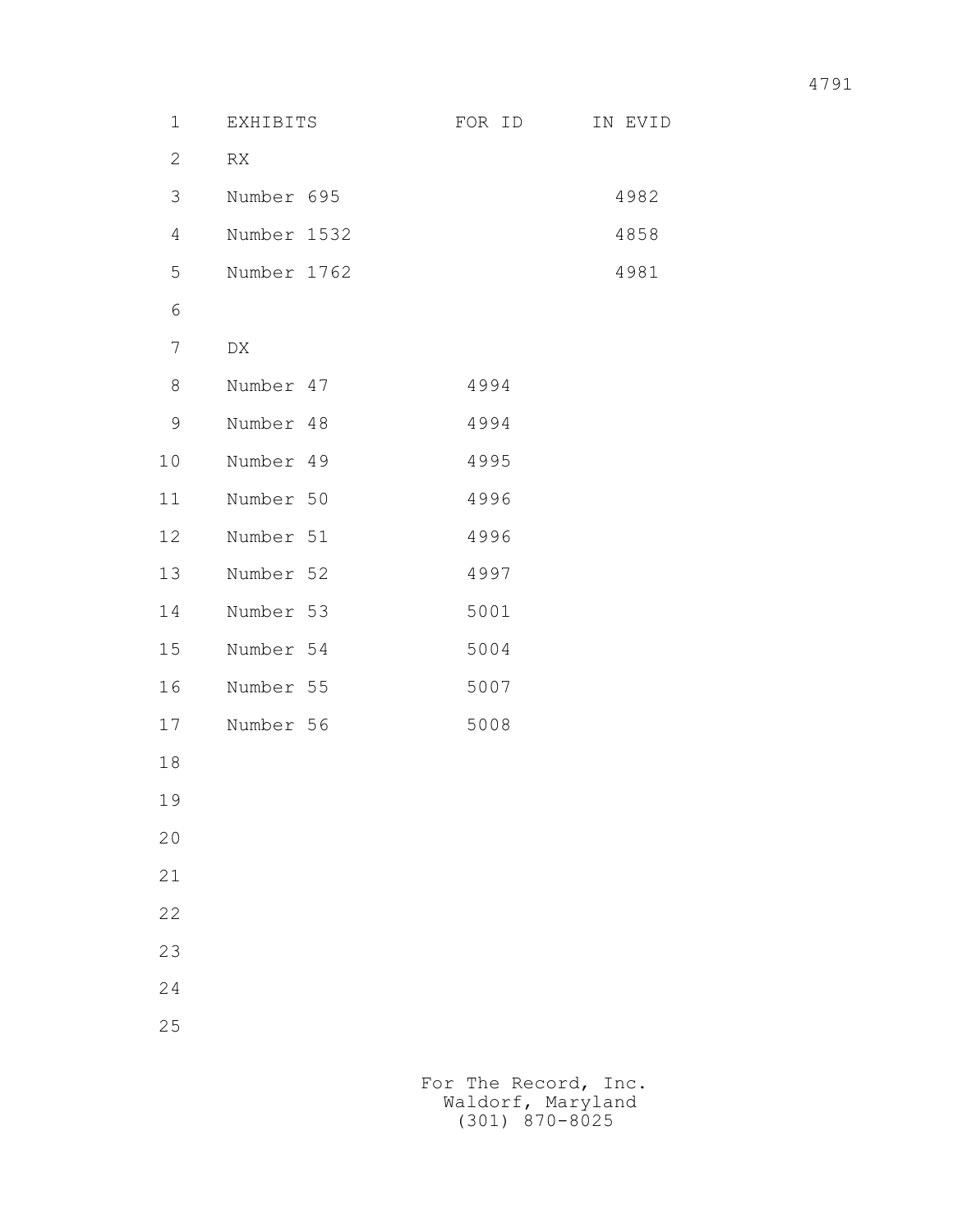| $\mathbf 1$   | UNITED STATES OF AMERICA                |                                                               |  |
|---------------|-----------------------------------------|---------------------------------------------------------------|--|
| $\mathbf{2}$  |                                         | FEDERAL TRADE COMMISSION                                      |  |
| 3             |                                         |                                                               |  |
| 4             | In the Matter of:                       | $\left( \right)$                                              |  |
| 5             | Rambus, Inc.                            | Docket No. 9302<br>$\left( \right)$                           |  |
| 6             |                                         |                                                               |  |
| 7             |                                         |                                                               |  |
| $\,8\,$       |                                         |                                                               |  |
| $\mathcal{G}$ |                                         | Thursday, June 12, 2003                                       |  |
| 10            | 9:30 a.m.                               |                                                               |  |
| 11            |                                         |                                                               |  |
| 12            |                                         |                                                               |  |
| 13            | TRIAL VOLUME 26                         |                                                               |  |
| 14            | PART 1                                  |                                                               |  |
| 15            | PUBLIC RECORD                           |                                                               |  |
| 16            |                                         |                                                               |  |
| 17            | BEFORE THE HONORABLE STEPHEN J. MCGUIRE |                                                               |  |
| 18            | Chief Administrative Law Judge          |                                                               |  |
| 19            | Federal Trade Commission                |                                                               |  |
| 20            | 600 Pennsylvania Avenue, N.W.           |                                                               |  |
| 21            |                                         | Washington, D.C.                                              |  |
| 22            |                                         |                                                               |  |
| 23            |                                         |                                                               |  |
| 24            |                                         |                                                               |  |
| 25            |                                         | Reported by: Josett F. Hall, RMR-CRR                          |  |
|               |                                         | For The Record, Inc.<br>Waldorf, Maryland<br>$(301)$ 870-8025 |  |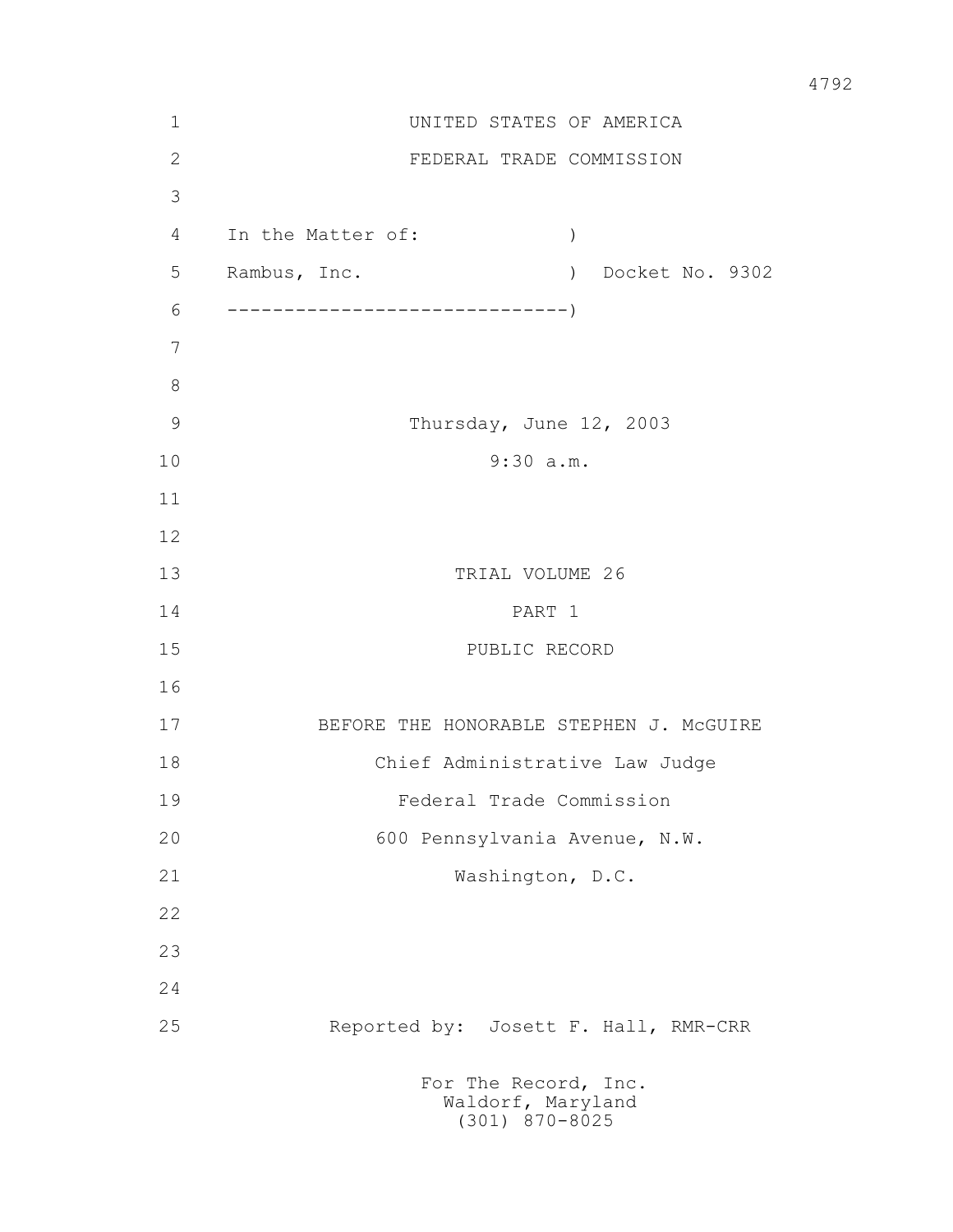2

```
 3 ON BEHALF OF THE FEDERAL TRADE COMMISSION: 
4 M. SEAN ROYALL, Attorney
 5 GEOFFREY OLIVER, Attorney
 6 JOHN C. WEBER, Attorney
 7 MICHAEL FRANCHAK, Attorney
8 ROBERT DAVIS, Attorney
 9 Federal Trade Commission
10 601 New Jersey Avenue, N.W.
 11 Washington, D.C. 20580-0000
 12 (202) 326-3663
 13
 14 ON BEHALF OF THE RESPONDENT:
 15 GREGORY P. STONE, Attorney
 16 STEVEN M. PERRY, Attorney
 17 PETER A. DETRE, Attorney
18 SEAN GATES, Attorney
 19 Munger, Tolles & Olson LLP
 20 355 South Grand Avenue, 35th Floor
 21 Los Angeles, California 90071-1560
 22 (213) 683-9255
 23
 24
 25
```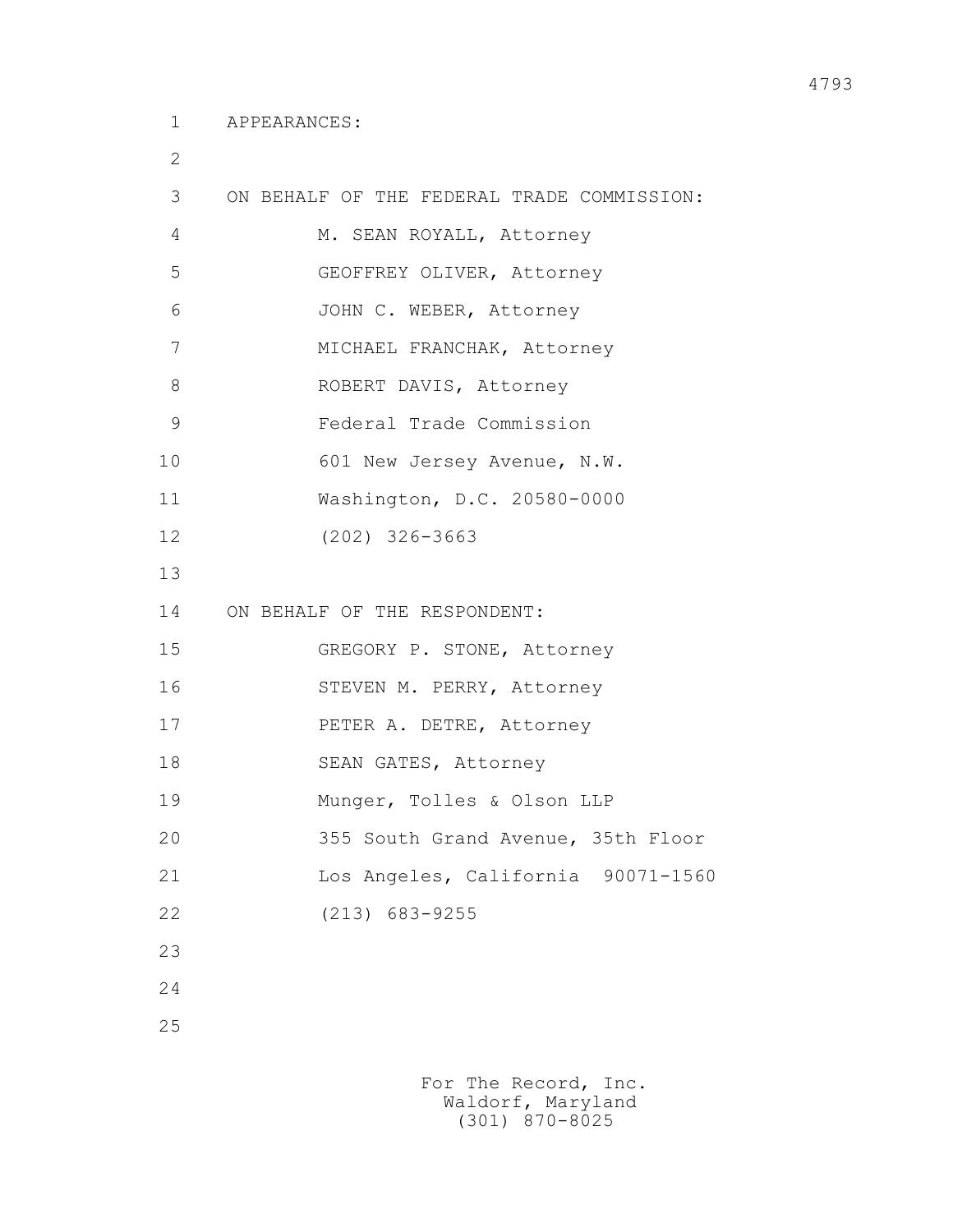```
 1 APPEARANCES:
 2
         3 ON BEHALF OF THE RESPONDENT:
        4 A. DOUGLAS MELAMED, Attorney
         5 Wilmer, Cutler & Pickering
         6 2445 M Street, N.W.
         7 Washington, D.C. 20037-1420
         8 (202) 663-6090
 9
        10
        11
        12
        13
        14
        15
        16
        17
        18
        19
        20
        21
        22
        23
        24
        25
```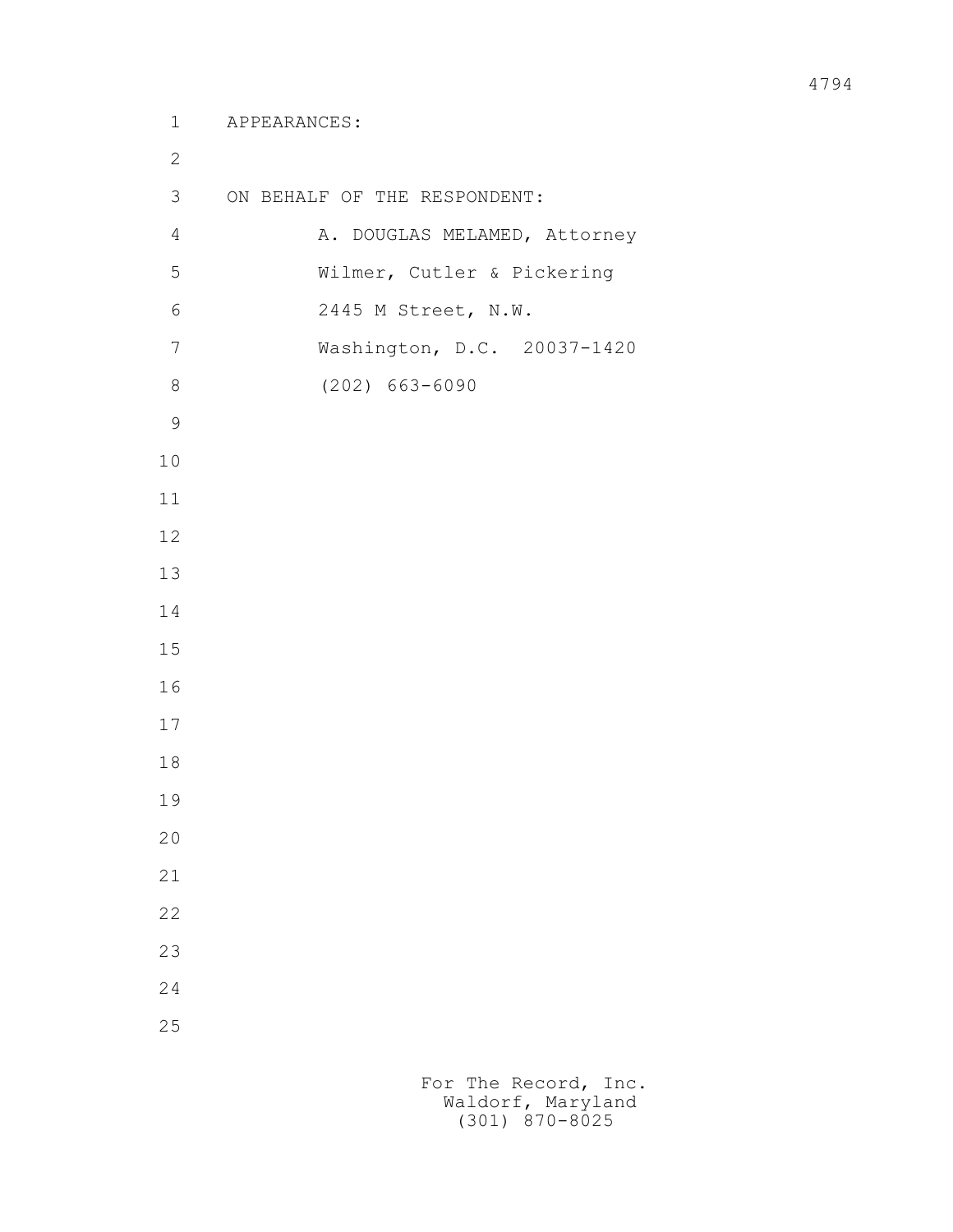1 P R O C E E D I N G S  $2$  - - - - - 3 JUDGE McGUIRE: This hearing is now in order. 4 Any issues that need to come to the court 5 before we start this morning? 6 MR. STONE: Mr. Detre had a son, 7 Aaron Frederick, so everybody is well, so I wanted to 8 share that. 9 JUDGE McGUIRE: Good news. The court is 10 pleased with that information. 11 Anything from complaint counsel? 12 MR. ROYALL: Nothing here other than 13 congratulations. 14 JUDGE McGUIRE: Very good. Then at this time 15 complaint counsel may call its next witness. 16 MR. DAVIS: Thank you, Your Honor. 17 Complaint counsel calls Pete MacWilliams. 18 JUDGE McGUIRE: Sir, if you'll please approach 19 the bench and you'll be sworn in by the court 20 reporter.  $21$  - - - - - - 22 Whereupon -- 23 PETER D. MacWILLIAMS 24 a witness, called for examination, having been first 25 duly sworn, was examined and testified as follows: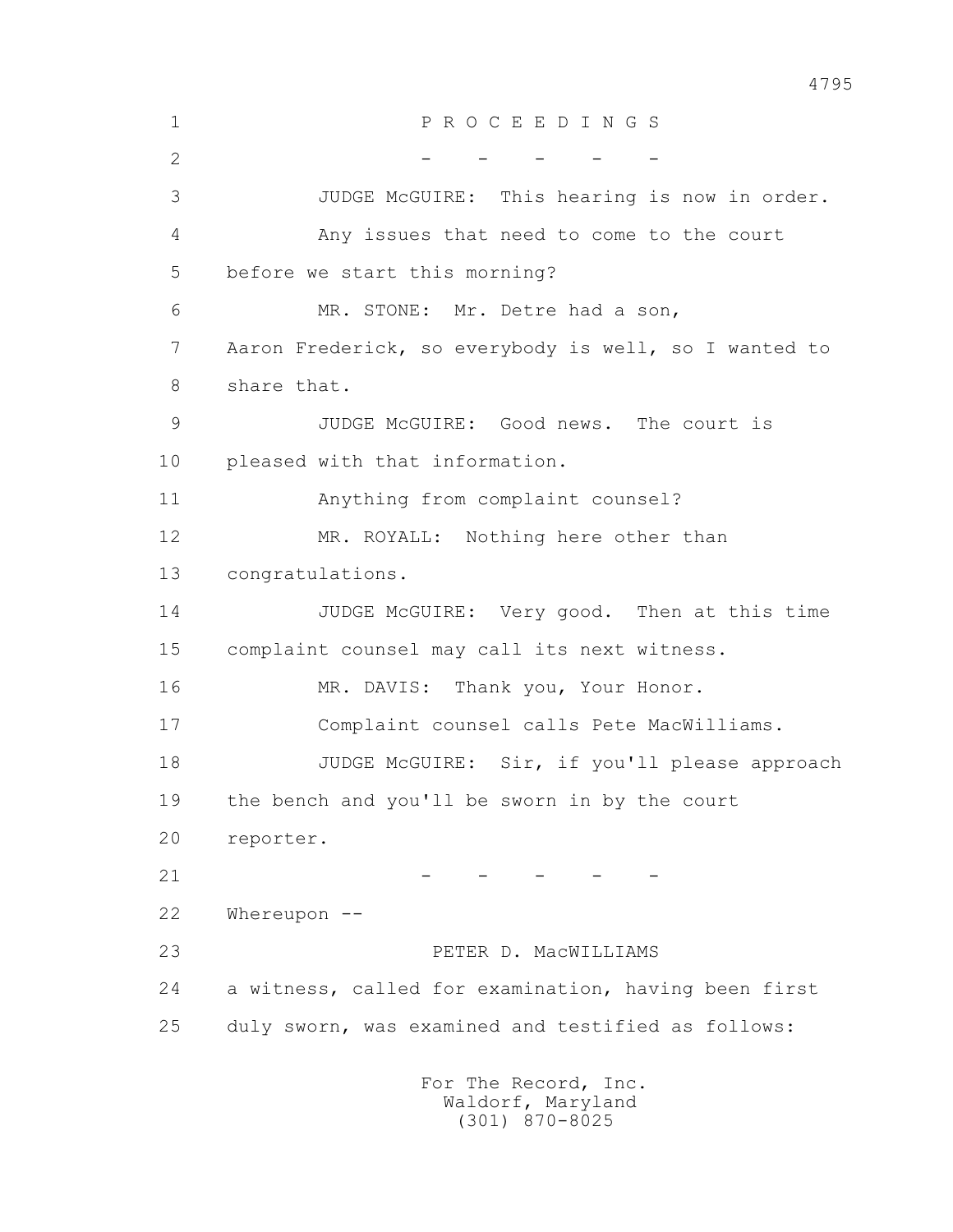1 MR. DAVIS: Your Honor, before I start, could I 2 approach the witness to give him documents? 3 JUDGE McGUIRE: Yes. 4 DIRECT EXAMINATION 5 BY MR. DAVIS: 6 Q. Good morning, Mr. MacWilliams. 7 A. Good morning. 8 Q. Please state your name for the record. 9 A. Peter D. MacWilliams. 10 Q. And where are you currently employed? 11 A. Intel Corporation. 12 Q. What's your current title? 13 A. I'm director of platform architecture. 14 Q. And where did you go to college? 15 A. I went to college at UC Berkeley and got a 16 bachelor's degree in 1978 and a master's degree in 17 1979. 18 Q. Where did you start working after leaving 19 Berkeley? 20 A. I went to Intel. 21 Q. And when did you start at Intel? 22 A. In August of 1979. 23 Q. What was your first position at Intel? 24 A. I started working on analog I/O boards for the 25 multibus product line.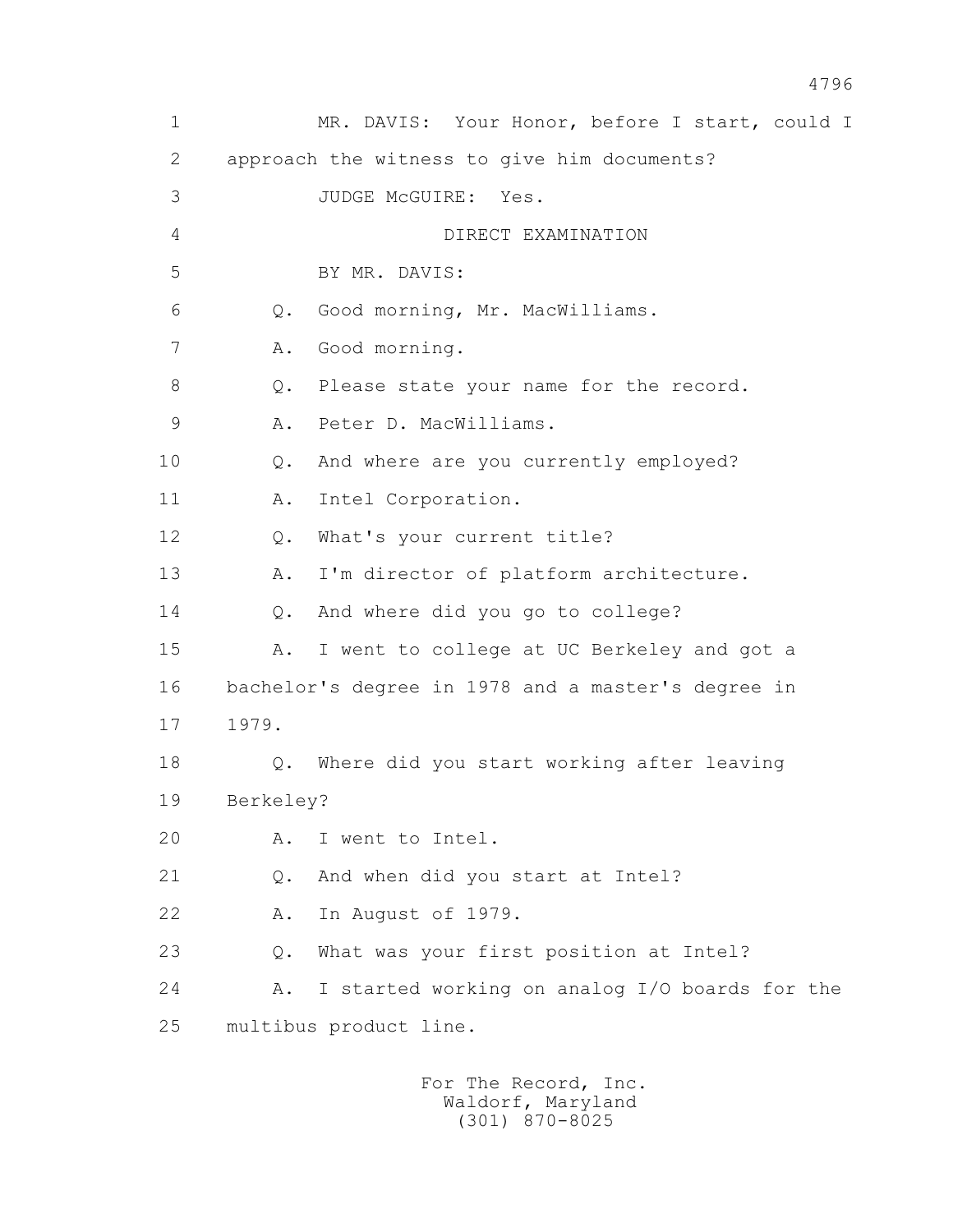1 Q. And what --

2 A. As a design engineer.

3 Q. How long were you doing that?

4 A. Oh, roughly two years.

5 Q. What did you do after that?

 6 A. I continued to work on analog I/O boards for 7 the multibus product line as a design engineer and I 8 started to spend some more time working with the 9 component groups within Intel, trying to coordinate the 10 components they were building to make sure that they 11 would work better in our board-level products.

 12 Q. When you say "component groups," what were you 13 referring to?

 14 A. Components would be microprocessors and 15 peripherals that go around the microprocessors.

 16 Q. And how long were you in that position? 17 A. Oh, in that specific position I was there 18 roughly another two years or so. But the department 19 where I worked with the component parts of Intel's 20 continues to this day.

 21 Q. And where did you go after that position? 22 A. I worked in the systems technology group. We 23 were looking at a lot of the forward-looking 24 technologies that we needed for the systems in the 25 future in both the product-level technologies as well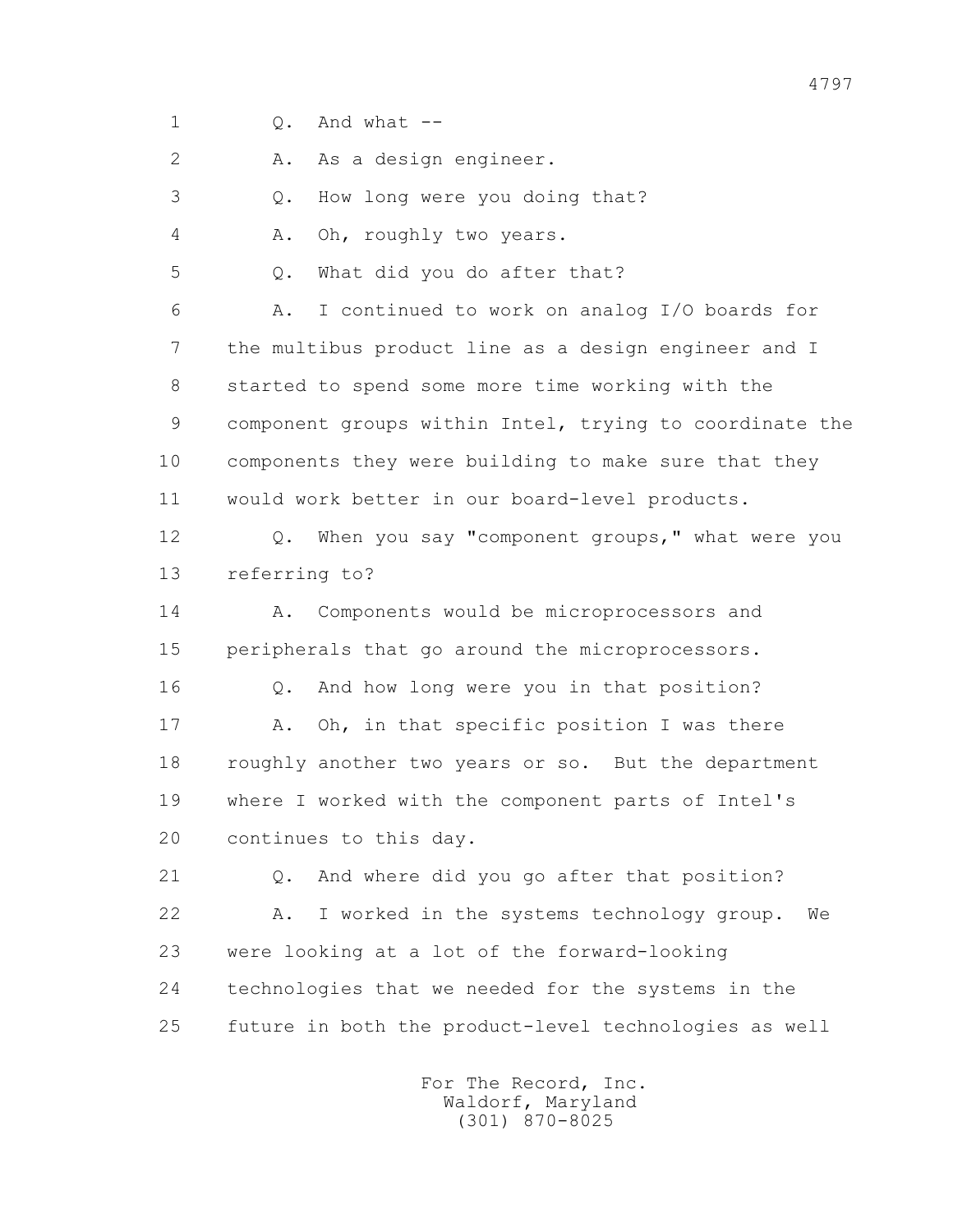1 as board, thermal, other aspects of systems.

 2 Q. And about what year did you start at the 3 systems technology group?

 4 A. I actually started working there about the 5 mid-'80s on a part-time basis while I was still working 6 in the multibus board group and had transferred there 7 full-time in 1990.

8 Q. Did you work with DRAM at all in that period? 9 A. We used DRAM, but I never worked with DRAM 10 suppliers. We just used whatever they built.

11 0. After that, what was your position?

12 A. I worked in the systems technology lab group 13 when came to Intel. In 1990, at that point I 14 transferred over there and we were looking at 15 technologies to speed up our microprocessors. The 16 primary focus then was other system components and 17 high-speed caches.

18 Q. What's a high-speed cache?

19 A. A high-speed cache is a type of memory that we 20 put behind the microprocessor. It's typically much 21 faster than DRAM. It was SRAM initially. We looked at 22 doing some integrated components and the idea was to 23 supply instructions and data to the microprocessor that 24 are most often used more quickly than we can supply by 25 DRAM.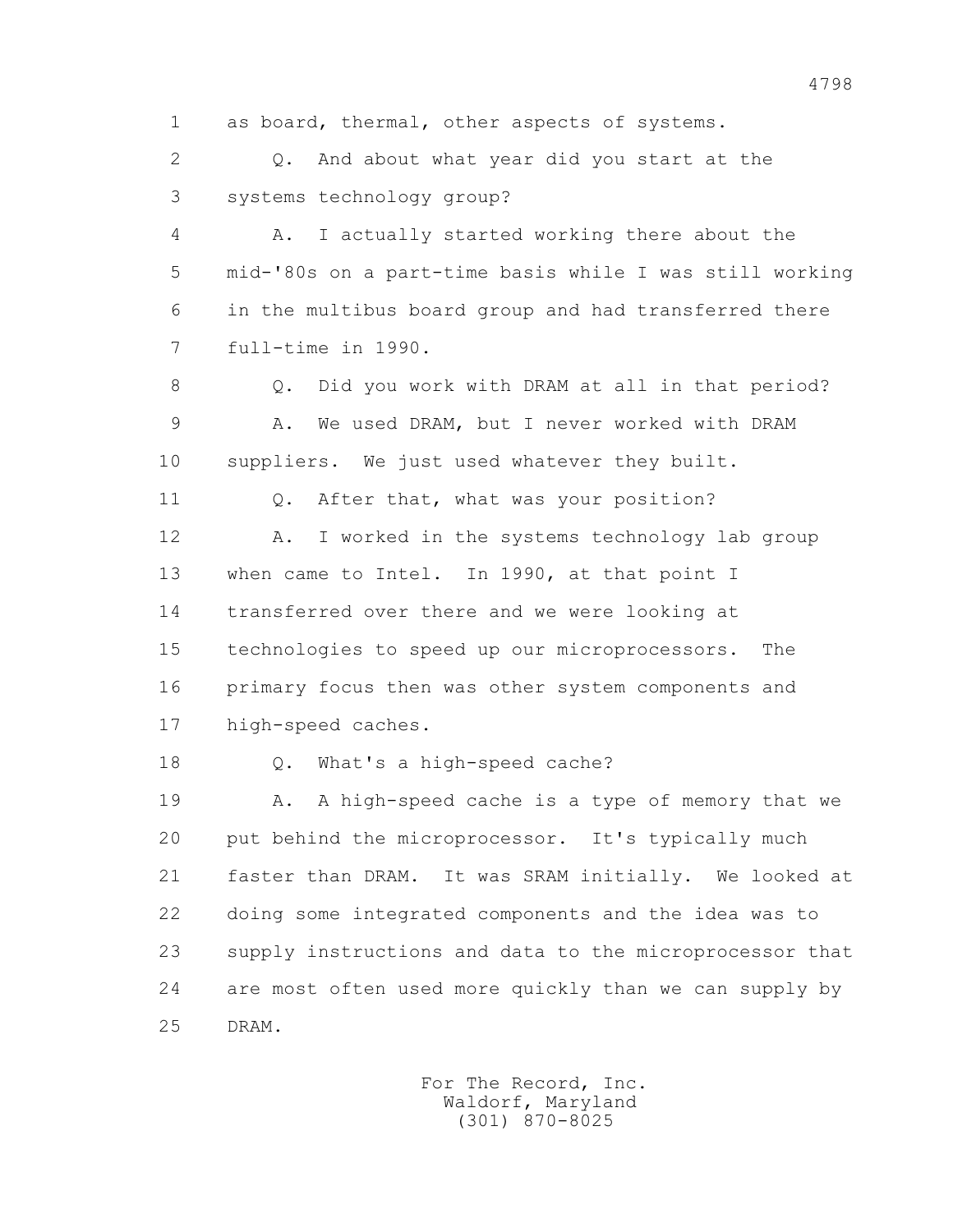1 Q. And did you have a position after the position 2 you just described?

 3 A. I was in that position basically from that time 4 until roughly 2000-2001, at which time I transitioned 5 to the desktop platforms group, performing basically 6 the same job. Throughout the last thirteen years, my 7 job has been to look for issues with our 8 microprocessors and platforms into the future and try 9 to figure out what technology we need to deliver the 10 full value. 11 Q. When you say "platforms," what were you 12 referring to? 13 A. "Platforms" means the boards and systems that 14 we build up around the microprocessors to make the 15 computer. 16 Q. Do you have an understanding of the term 17 "memory enabling" as it's used at Intel? 18 A. Yes. 19 0. And what does that mean? 20 A. What it means is that as we started looking at 21 what it takes to make platforms better in the future, 22 around the middle of the '90s we concluded that we 23 needed to have higher-speed memory technologies. It 24 was no longer sufficient to simply work on CPUs and 25 caches, and as such, we had to go out and work with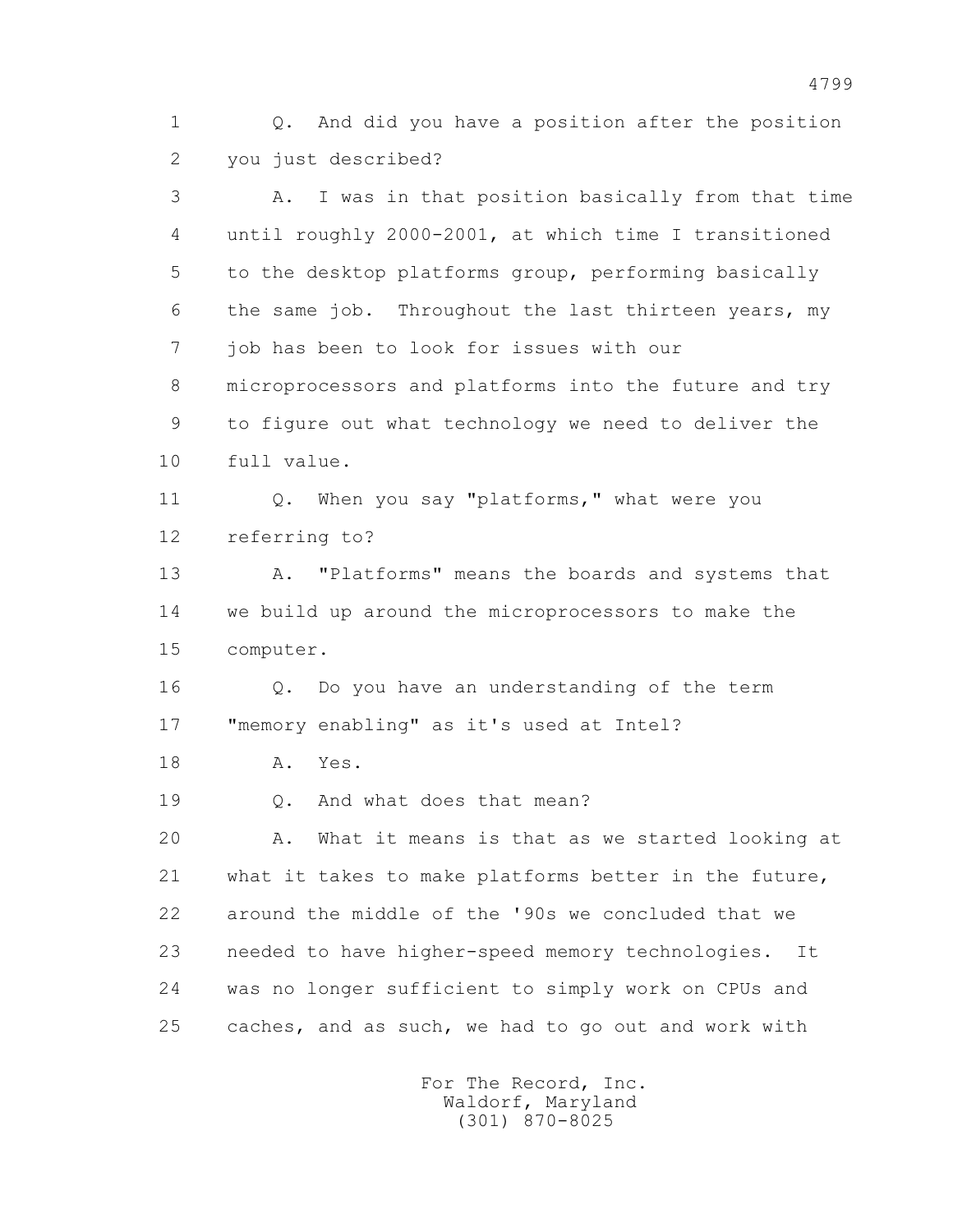1 people in the industry who supplied the memory 2 technologies, and "memory enabling" refers to programs 3 that we put in place to help coordinate our product 4 lines with the memory vendors' product lines and help 5 them see what we wanted them to do in order to better 6 complement what we were doing. 7 Q. Were you ever involved in a memory enabling 8 project at Intel relating to RDRAM? 9 A. Yes. 10 Q. And what was your role in that project? 11 A. My initial role was to decide that's what we 12 would do. I was one of the key people on the team that 13 looked at memory technologies in the future and decided 14 that the RDRAM technology would be the right one to 15 pursue for the long term in terms of its technical 16 merits. 17 Q. Was this the project that you were describing 18 that began in the mid-1990s? 19 A. The specific RDRAM project started a little bit 20 later than our memory-enabling efforts but roughly the 21 same time frame, yes. 22 Q. So the memory-enabling effort began in the 23 mid-1990s, in 1995 or so? 24 A. Yeah, about 1995. And we spent about a year 25 looking at lots of options before we actually decided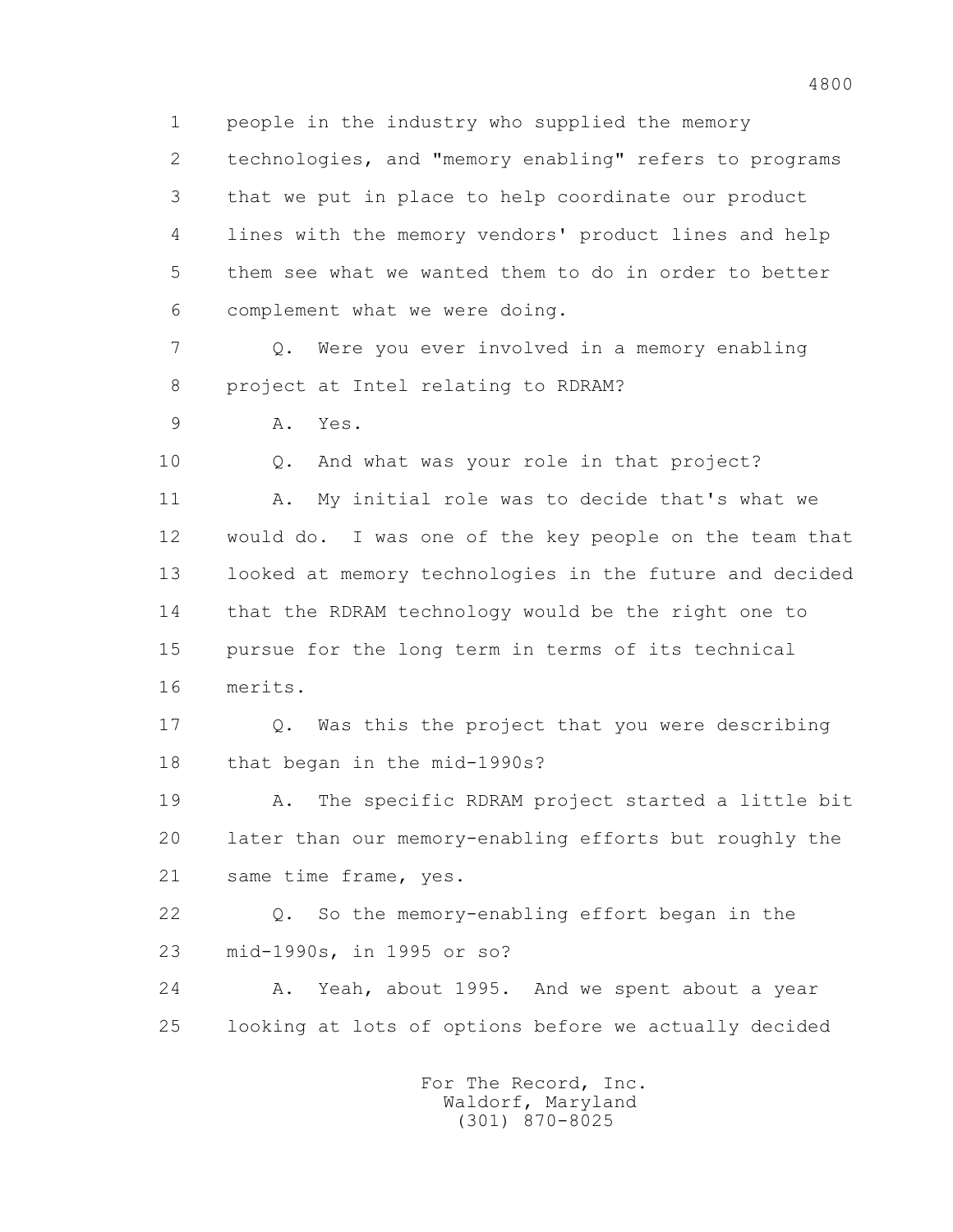1 to take the Rambus direction and then about a year or 2 two to finalize all the details to confirm that was 3 indeed the right way to go.

 4 Q. Now, why was Intel interested in enabling RDRAM 5 rather than some other DRAM?

 6 A. When we did the analysis, we looked at several 7 options. Back in the '95 time frame, we were using 8 EDO, just starting to use SDRAM. We looked at speeding 9 up SDRAM. We looked at what was referred to as 10 DDR SDRAM. We looked at SyncLink. We looked at 11 various versions of RDRAM. And we also asked the 12 memory vendors to provide us with whatever ideas they 13 would have to provide high-speed memories.

 14 And as we looked through the options, the 15 memory vendors didn't have any other good ideas and the 16 scaling of SDRAM to DDR we judged to be somewhat 17 limited in that we could put a lot of energy into this 18 and only get another maybe step or two in terms of 19 memory generations.

 20 We looked at the RDRAM case, and while the 21 current RDRAM implementations, which at the time were 22 base RDRAM and concurrent RDRAM, had limitations, that 23 made them not work well for system memory in PC. But 24 we saw that because they had already implemented 25 those, it was a fairly proven technology that we could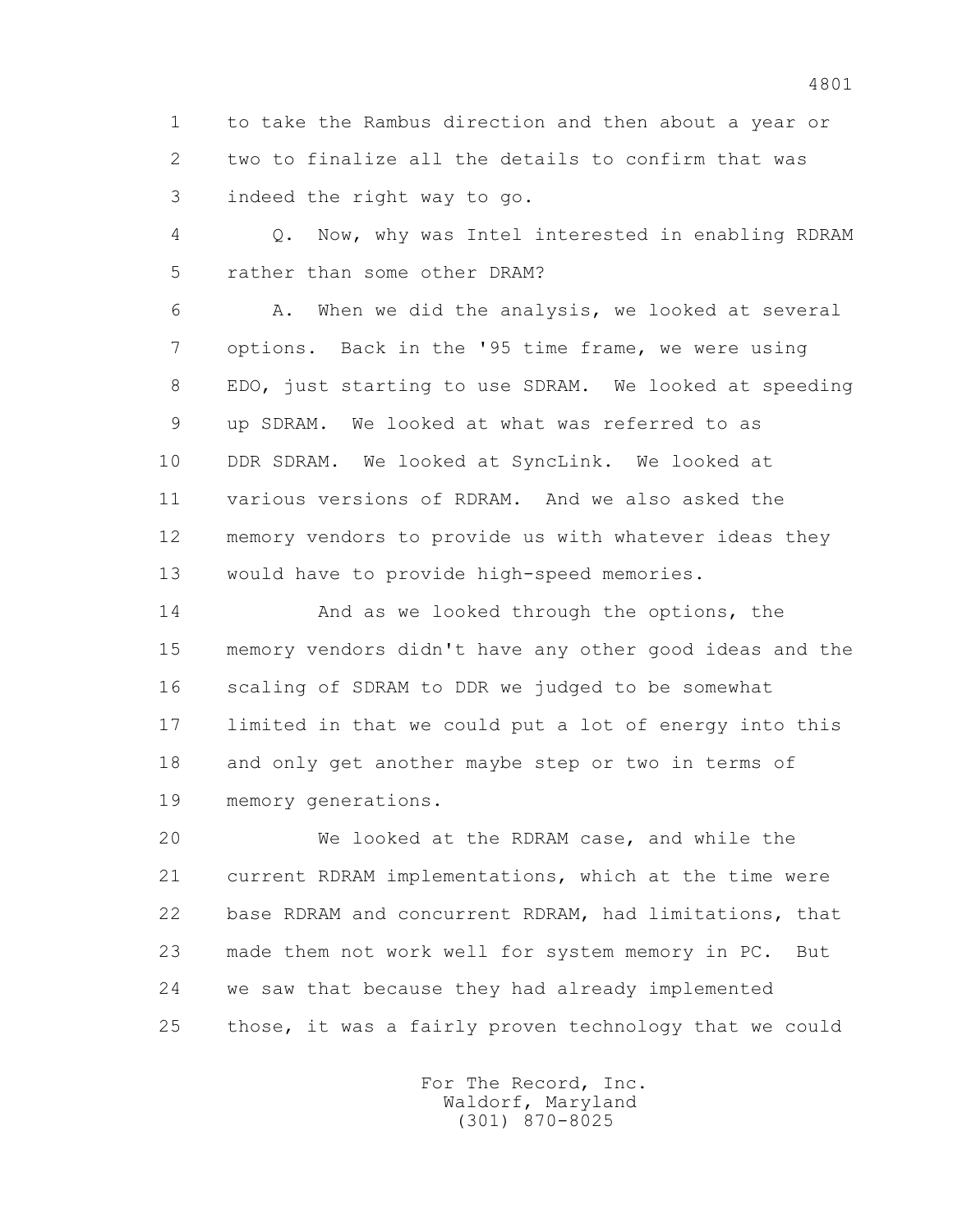1 evolve forward and create a technology that would 2 scale for the five-year time frame we were looking 3 for.

 4 Q. You said "five-year time frame." 5 Why would it be for a five-year time frame? 6 A. It was somewhat arbitrary, but it was important 7 that we pick a technology that would allow some 8 stability and longevity because we were going to ask 9 the industry to go through a major transition in terms 10 of the infrastructure. The connectors, the boards, the 11 modules would all need to change, and that's not 12 something that you can change on a yearly or 13 every-other-year basis. You have to do it on a longer 14 term and we thought five years was a reasonable time 15 frame. 16 Q. Why couldn't you make those changes on a yearly 17 basis? 18 A. Just the amount of investment to make the 19 changes, to validate the changes are correct, to 20 optimize the results based on the feedback you get from 21 the first designs, will take longer than one year, 22 so... 23 Q. When you're talking about investments, were you 24 talking about -- take a drink of water. I didn't 25 intend to stop you from drinking water.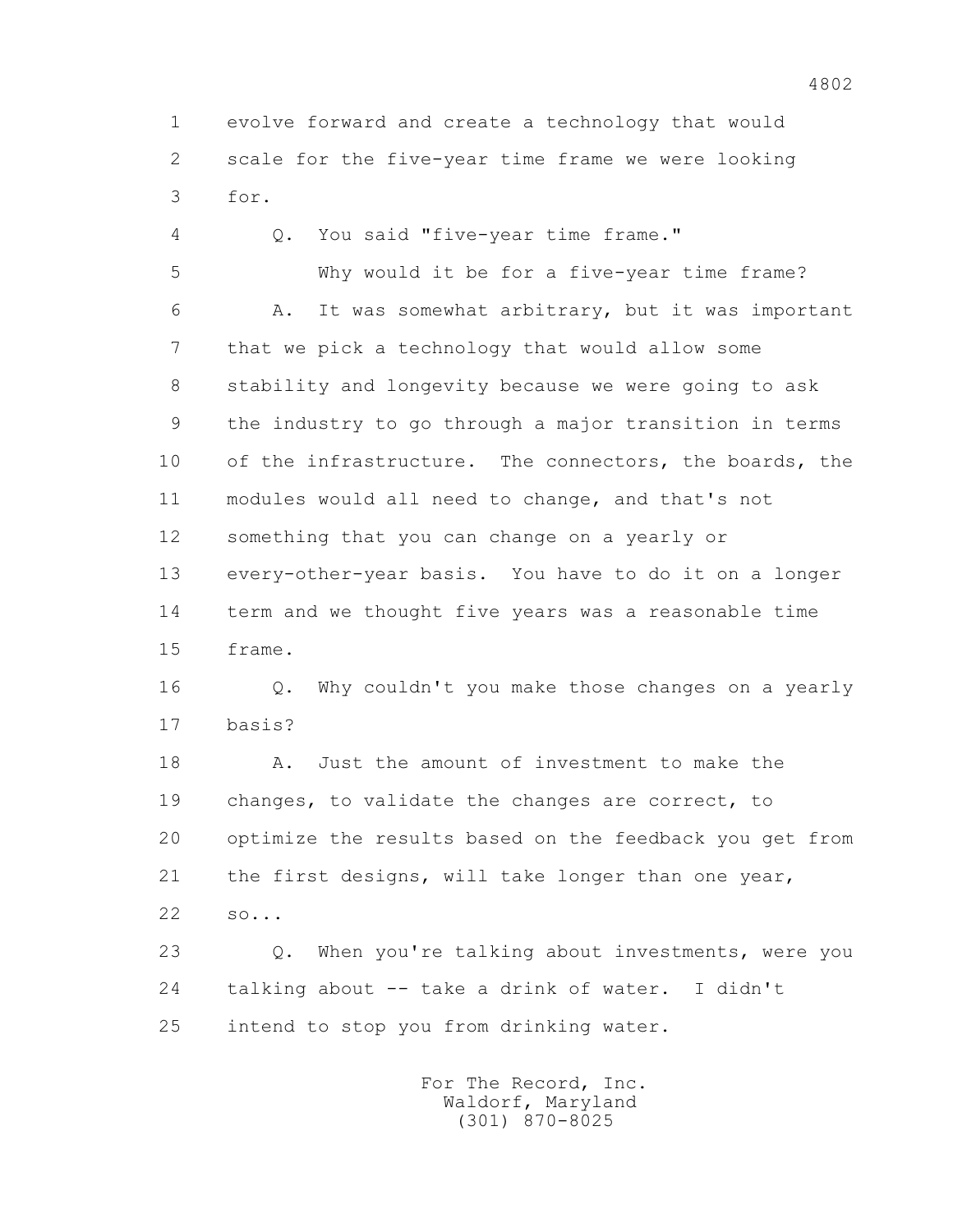1 Were you talking about solely Intel investments 2 or investments by other firms as well? 3 A. Both. Intel would have to make investments, 4 our OEM customers would have to make investments, and 5 DRAM vendors would also have to make investments. 6 MR. DAVIS: Your Honor, I'd like to show the 7 witness RX-904, and unfortunately, I didn't tell my 8 legal assistant I needed RX-904, so I don't actually 9 have a physical copy. 10 JUDGE McGUIRE: All right. That's fine. Go 11 ahead. 12 MR. DAVIS: It will pop up on the screen. 13 BY MR. DAVIS: 14 O. Can you identify what this is? 15 A. Yes. 16 JUDGE McGUIRE: Do you have of a copy of this, 17 Mr. Stone? I'm sure you do somewhere. 18 MR. STONE: I'll find it, Your Honor. That's 19 fine. 20 JUDGE McGUIRE: Do you want to take a break 21 until you get that? 22 MR. STONE: No. And I have extra copies if 23 counsel would like them for the witness and himself. 24 MR. DAVIS: Thank you. I appreciate that. 25 May I approach?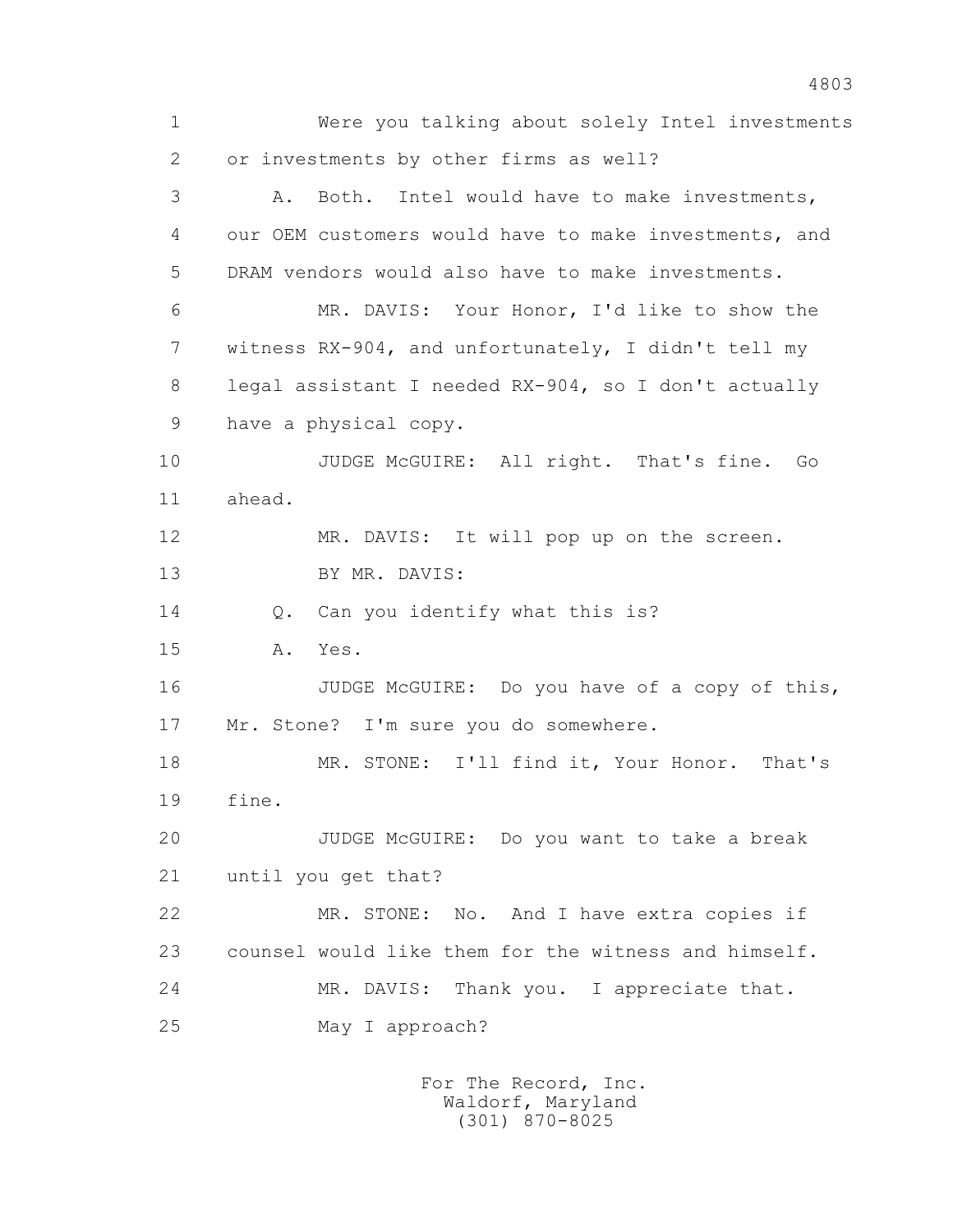1 JUDGE McGUIRE: Yes.

2 BY MR. DAVIS:

3 Q. Could you describe what this is.

 4 A. This is a Rambus program review. When we 5 signed the agreement with Rambus in I believe it was 6 November of '96, we decided we needed to make this a 7 more formal program within Intel and we needed to take 8 all aspects of it and do a review for the Intel 9 executives, and this was the review.

 10 Q. Is a program review something that's commonly 11 done at Intel or is that something special to this 12 case?

 13 A. It's common but not universal. So we'll do it 14 for lots of things but not everything.

 15 Q. Do you recall if you gave a presentation at 16 this meeting?

17 A. Yes.

 18 Q. If you'd turn to the third page, there's a 19 slide entitled Memory Enabling.

20 Was this part of your presentation?

21 A. Yes.

 22 Q. Under the word "Goal" is the statement "Ensure 23 memory subsystem does not limit processor business" and 24 then below that there's a bullet that states "do not 25 limit ramp" and then parentheses "price and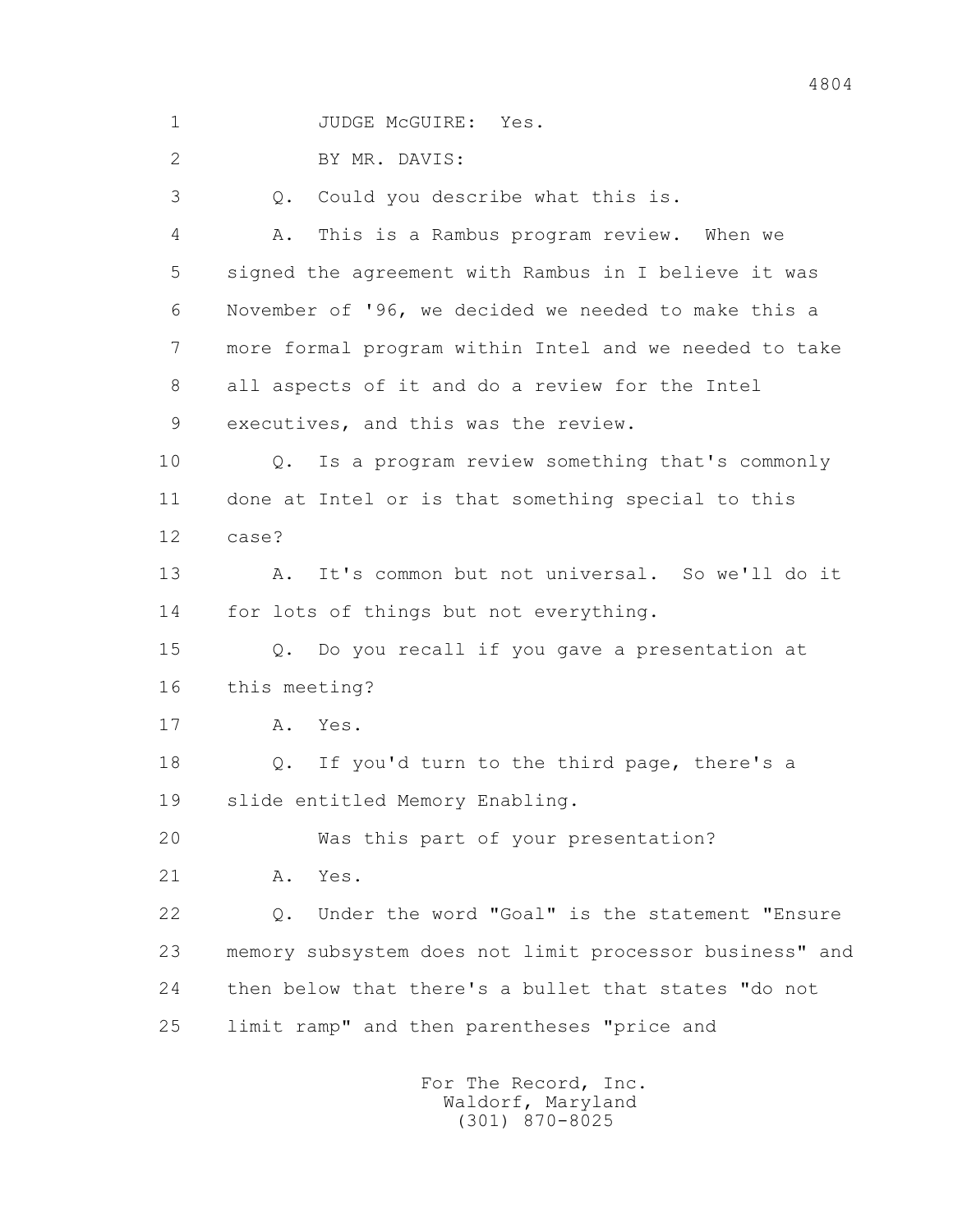1 availability."

 2 What did you mean by this subbullet? 3 A. Basically we were concerned that with any new 4 memory technology, for it to achieve high volume we 5 need to be price competitive with the previous 6 technology that was already in high volume and that we 7 also needed to guarantee that there would be enough 8 availability for the Intel processor business, which 9 is -- consumes a substantial percentage of the DRAMs 10 worldwide. 11 0. What was the importance of the availability? 12 A. If there wasn't enough DRAMs available, then we 13 limit the amount of processors we might be able to 14 sell. 15 Q. Below the goal is a list with a title Process. 16 Could you describe what that list pertains to. 17 A. I'm sorry. Can you be more clear? 18 Q. Sure. 19 Could you describe what that list is. 20 A. Basically this list is a set of items that we 21 actually viewed as enabling activity. 22 Q. So this is what you were describing earlier? 23 A. Yeah. 24 Q. The first bullet under Process states, 25 "Project future memory requirements (extrapolations,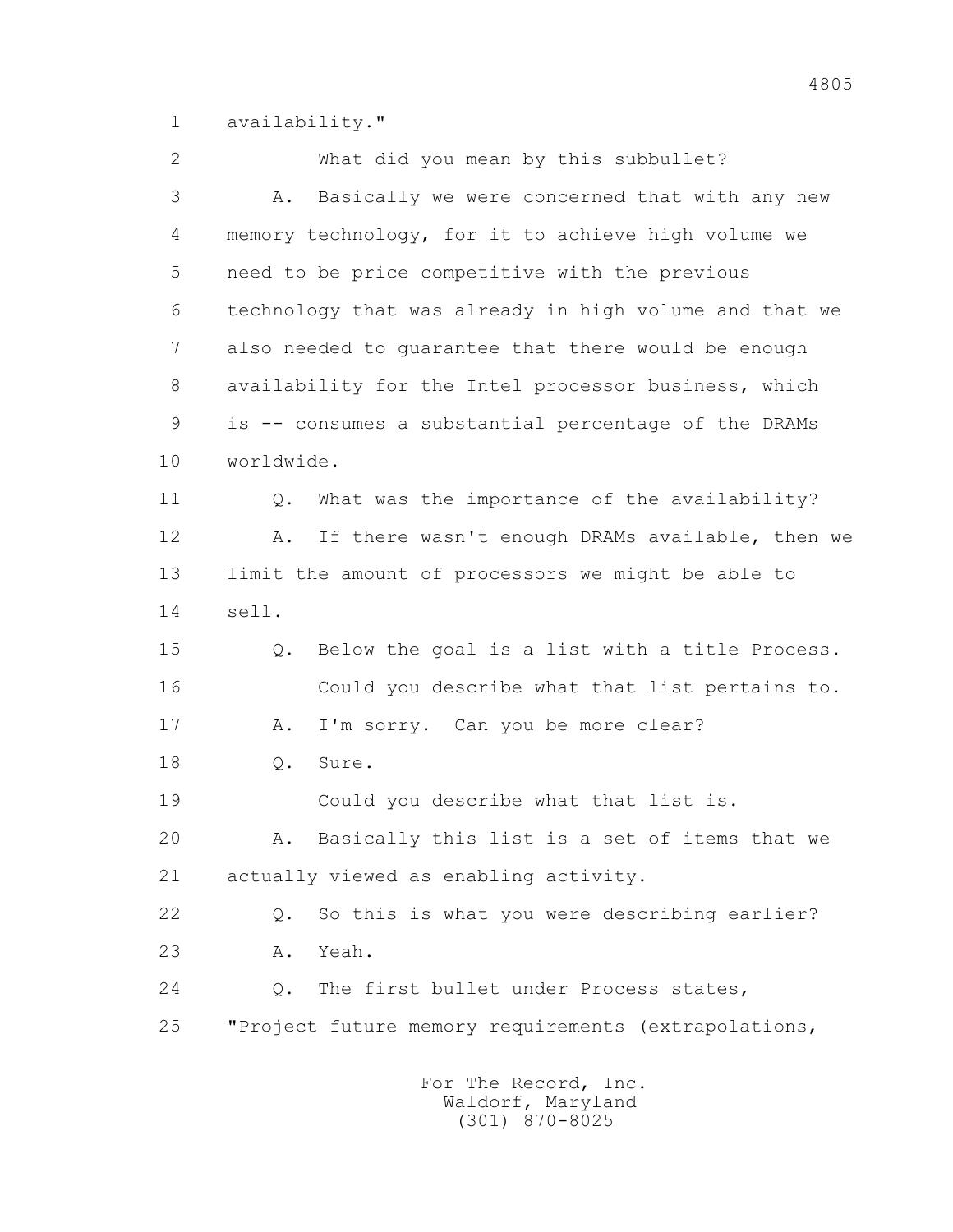1 discontinuities)."

## 2 What does that mean?

 3 A. We basically want to look at what our platform 4 products are. We take our CPUs and try to project out 5 what the performance would be in the future -- what 6 the performance of our CPUs will be in the future, try 7 and project what the memory requirements for those 8 CPUs would be. Initially we'd do that with just 9 extrapolating what we have to -- what we have best and 10 try and figure out what the future needs are.

 11 We'd also look for discontinuities in the sense 12 that if we come up with new processor technologies, for 13 example, recent hyperthreading is discontinuity work 14 where one CPU might demand more bandwidth than the 15 previous one or graphics which demands a lot more 16 bandwidth than previous chipsets.

 17 Then we'd try and factor that in and we'd take 18 the result and try and project what our needs are in 19 the future.

 20 Q. Now, is this a process that began in the 21 mid-1990s, 1995-ish?

22 A. Yeah.

23 Q. When was the process finished?

 24 A. Well, it's never really finished. We go 25 through it over and over again. We went through one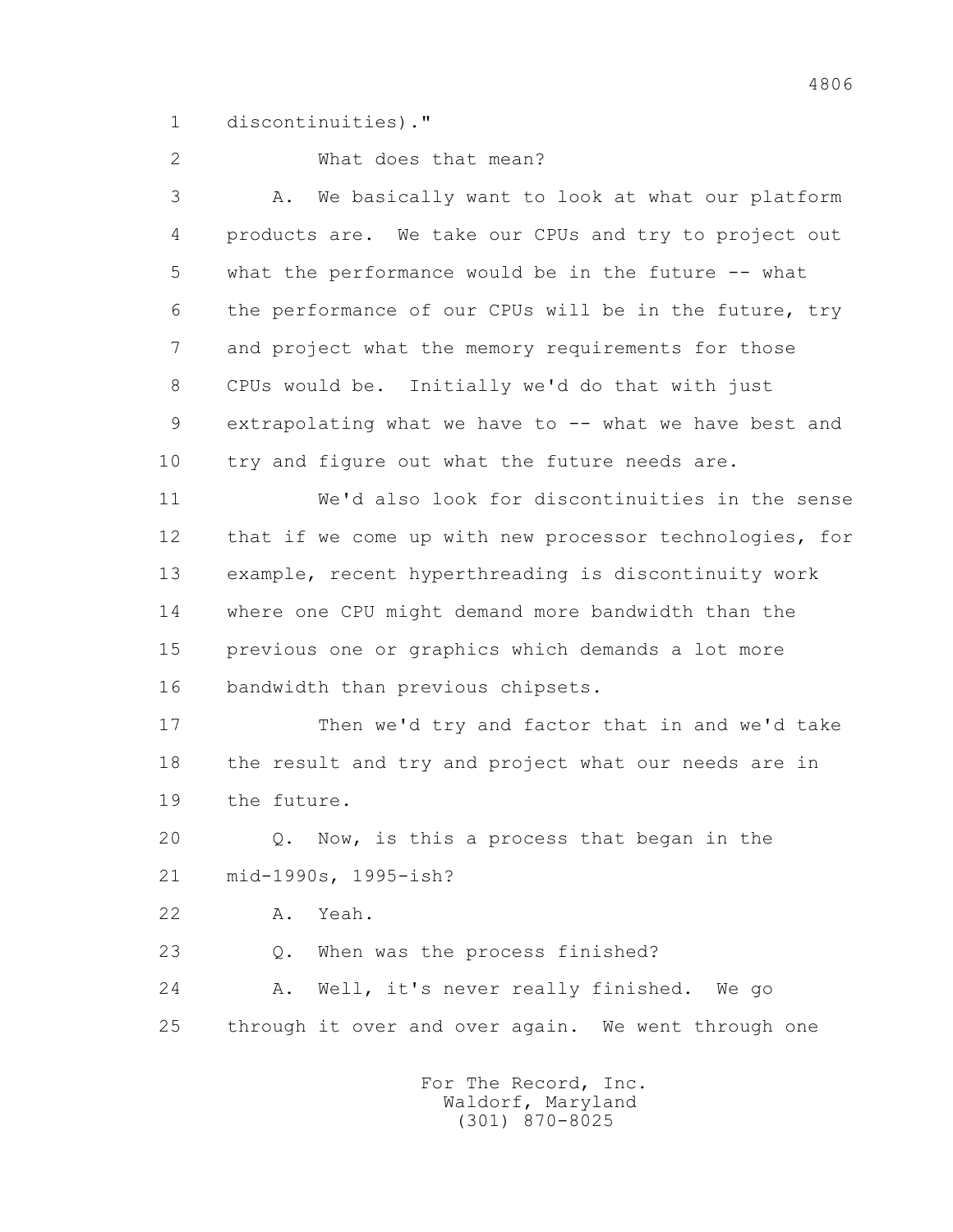1 process in '95, made the direction decision at the end 2 of '95 to go with the RDRAM. We confirmed that 3 late '96 and began that program, but during the whole 4 period of the late '90s and even till today we continue 5 to project future needs and try and figure how to meet 6 those. 7 Q. If you could turn to page 7 of RX-904. 8 The title of that slide is Intel nDRAM Target 9 Requirements. 10 What does nDRAM stand for? 11 A. It stands for the next-generation DRAM. 12 Q. Is that the result -- is this next-generation 13 DRAM the result of the process you were describing a 14 minute ago? 15 A. Yes. 16 Q. The second bullet on that slide is: Cost 17 parity with 100 megahertz SDRAM. 18 What constituted cost parity in your analysis? 19 A. What we meant by this was that the 20 next-generation DRAM once it was in volume production 21 would have to equal the cost of 100 megahertz SDRAM 22 when it was in production, cost measured by the DRAM 23 cost per bit and the system costs associated with the 24 module and connector, and so forth. 25 Q. Now, what did you mean by "cost per bit"?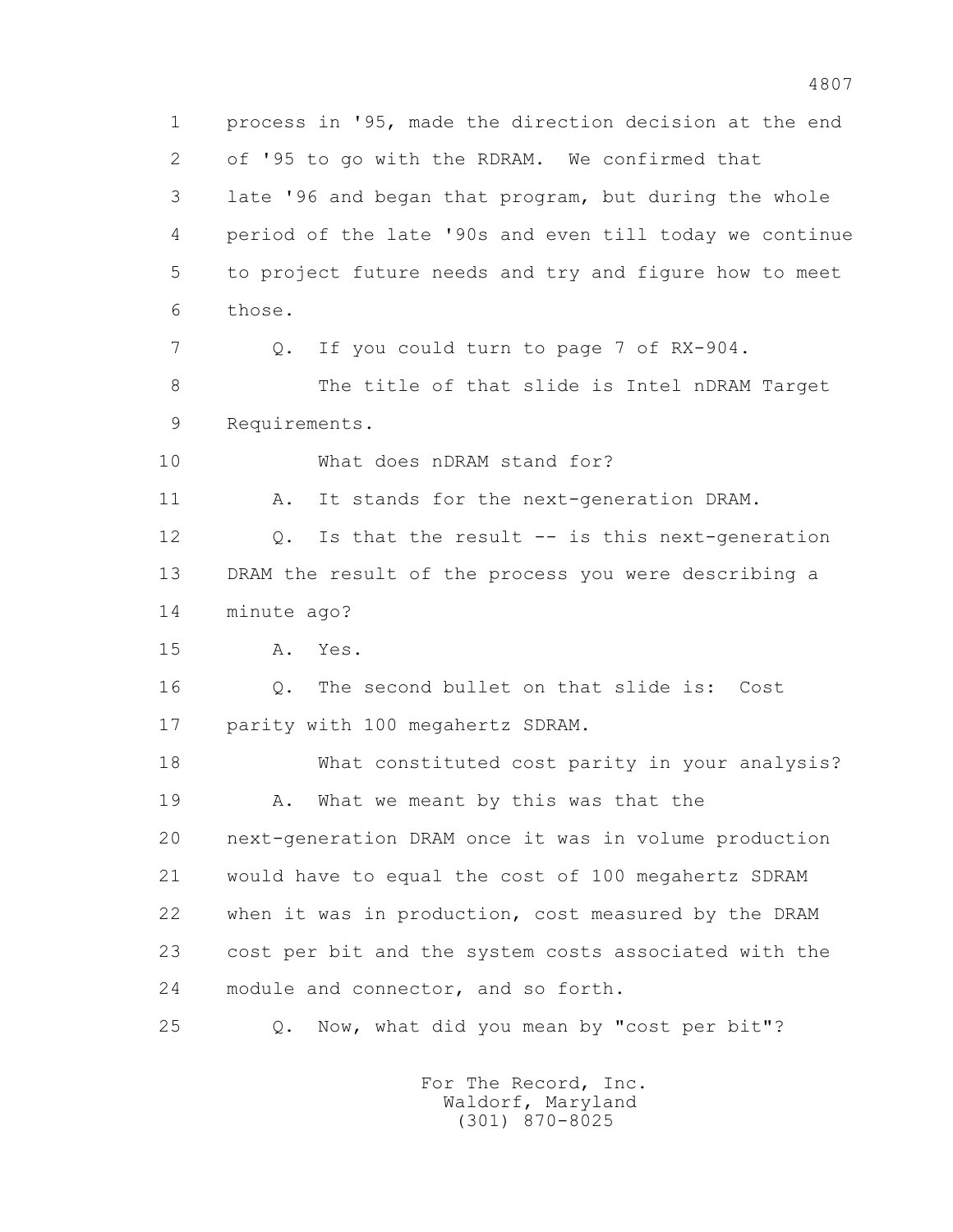1 A. By "cost per bit" we mean basically the die 2 size of the DRAM.

 3 Q. Why is cost per bit important as opposed to, 4 say, cost per DRAM chip?

 5 A. Cost per bit is important because we look at -- 6 well, I'll step back.

 7 Cost per bit was a way to look at it without 8 specifying specific density. So if we'd said, you 9 know, equivalent costs for 64-megabit DRAMs, that might 10 not be fair because the next DRAM generation might not 11 occur in the 64-megabit generation. If we said 12 256-megabit, the old generation of DRAM might not be 13 around that long. So we use cost per bit to sort of 14 equalize it to allow us to make the comparison at 15 whatever density made sense.

16 Q. I see.

 17 So cost per bit is a measurement that allows 18 you to compare memory cost across generation?

 19 A. Or allows us to compare memory cost at each 20 generation as opposed to at one specific generation. 21 Q. I see.

 22 Now, going back to page 3 of RX-904, the 23 bullet -- the next bullet states: Assess memory 24 technology options, availability, cost and risk. 25 And is that something you were describing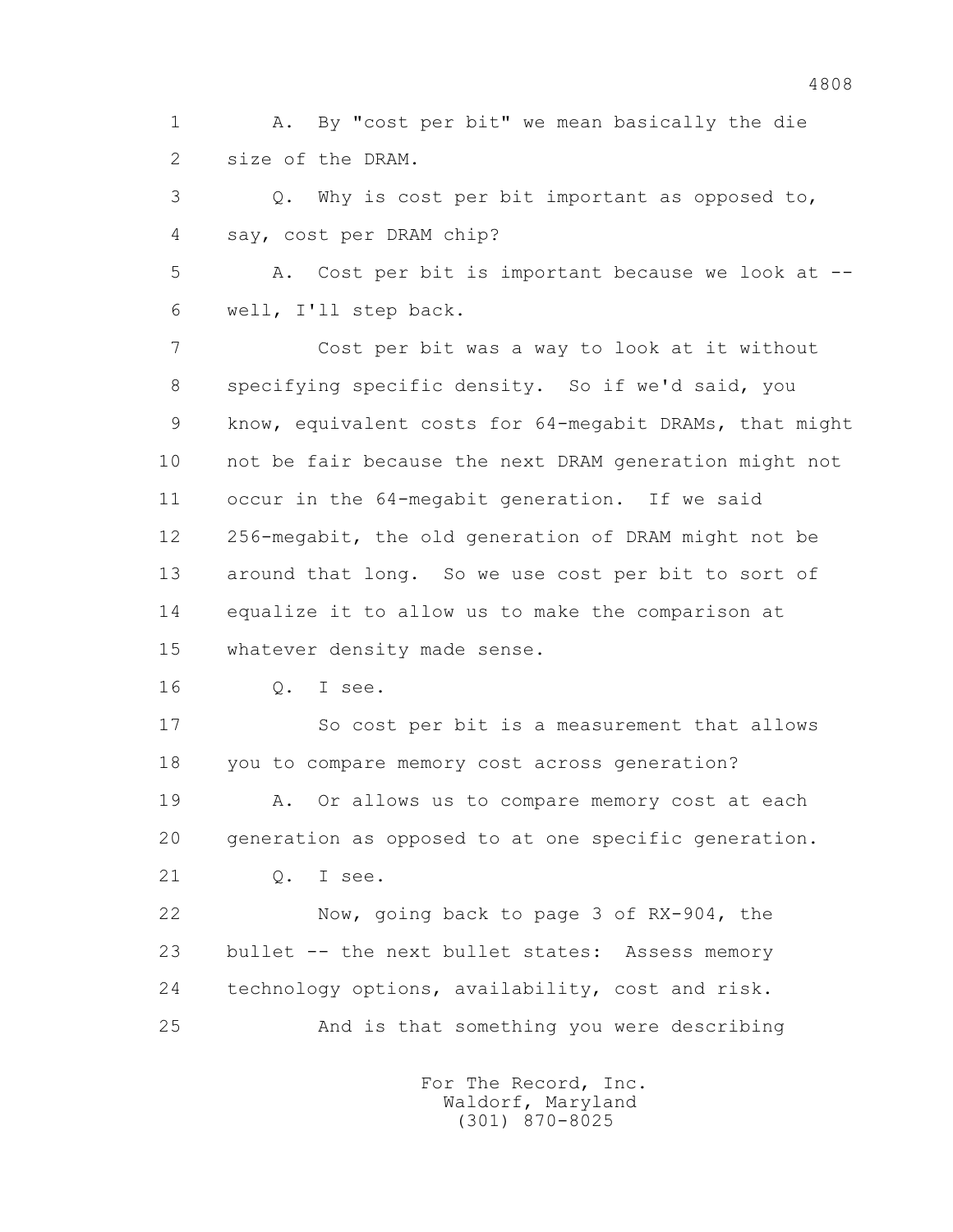1 earlier as well?

2 A. Yes.

 3 Q. What type of technology options are you 4 referring to here?

 5 A. What I'm talking about there is we'd spent time 6 with the DRAM vendors asking them what they could do 7 now and in the future, tried to look for their 8 capabilities, tried to look at what process 9 technologies would bring them in the way of benefits 10 and tried to look at areas where our requirements might 11 add cost to the devices, so it was a very important 12 step to try and figure out what they could do to 13 deliver our requirements without adding cost and which 14 of our requirements would add cost, which allow us to 15 backward think. 16 Q. Now, for the RDRAM-related memory-enabling 17 effort, this process began you said in 1995? 18 A. The process to make the initial selection began 19 in '95, yes. 20 Q. And when did it end?

 21 A. The first phase ended at the end of '95. And 22 the actual process ended in '96.

 23 Q. Now, at the end of '95, was there some 24 conclusion that was reached at Intel relating to this? 25 A. Yes.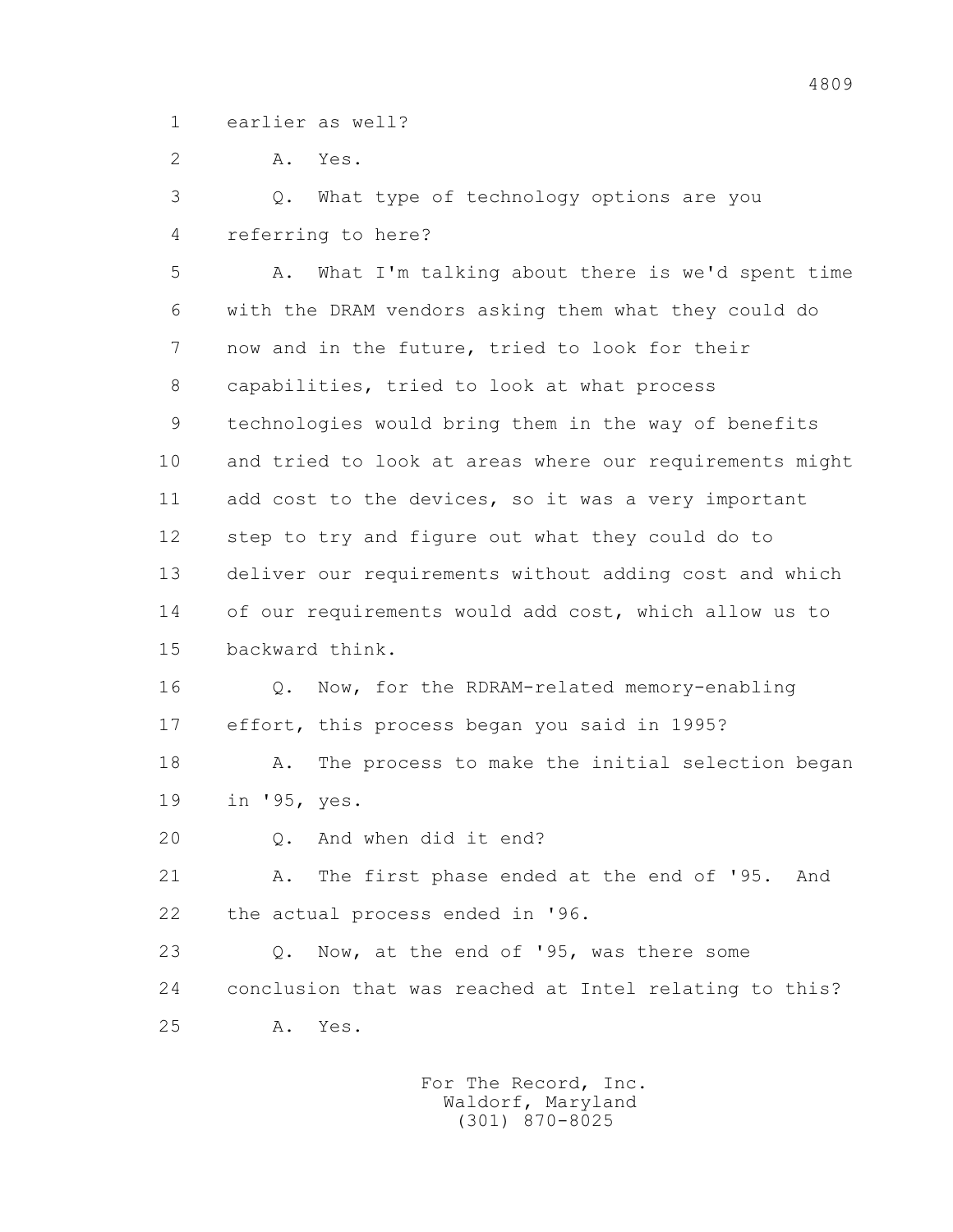1 Q. What was that conclusion?

 2 A. So the conclusion we reached based on talking 3 to the DRAM vendors and actually talking to Rambus as 4 well is that from a technology point of view we would 5 be much better off to define the next generation of 6 Rambus technology to meet our goals. 7 Q. Now, would you turn to page 5 of RX-904. 8 Does that second bullet on RX-904 page 5 9 describe the process that you were describing earlier? 10 The bullet starting with "Considered several 11 options for greater than one year"? 12 A. It describes the results of the process. It 13 doesn't describe -- oh, actually it does, yeah, "with 14 significant DRAM vendor involvement." That was a key 15 part. Yes. 16 Q. Now I'd like to show you a document that's 17 been marked for identification as RX-1546. If you 18 look at the documents on the pile, the numbers are at 19 the very bottom of the document. And the RXs are at 20 the back. 21 A. Okay. 22 Q. Can you identify what this is? 23 A. Yes. 24 Q. And this is an e-mail from Kathy Garchow to you 25 dated December 16, 1999; is that right?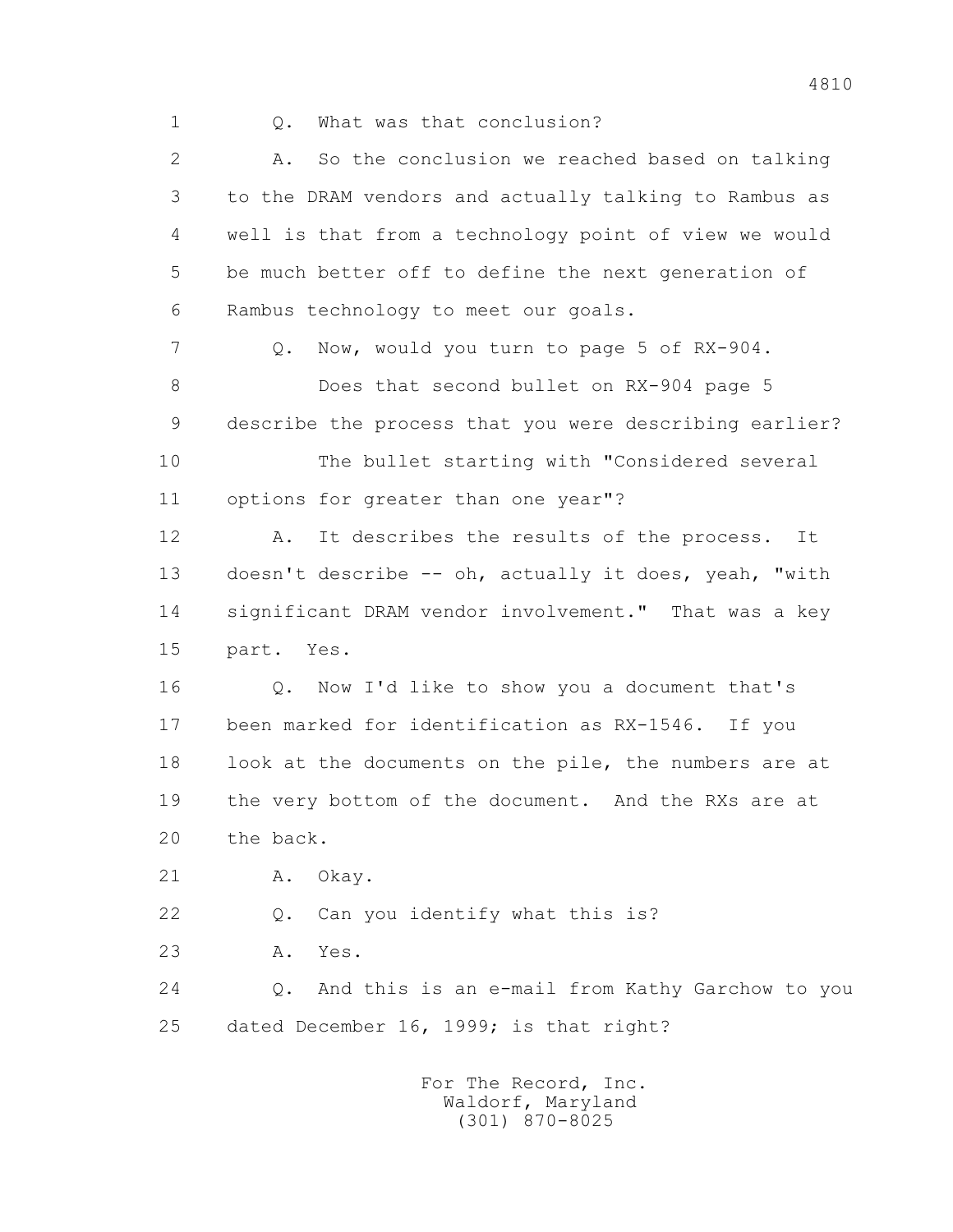1 **A.** Yes.

 2 Q. And it's part of a string of e-mails, part of a 3 string of e-mails between --

4 A. Yes.

5 Q. Who is Kathy Garchow?

 6 A. Kathy Garchow was the technical assistant for 7 Paul Ottelini at the time.

8 0. And who is Paul Ottelini?

 9 A. He was I think the chief operating officer of 10 Intel.

 11 Q. Did you have an understanding of why she wanted 12 to know why Intel didn't choose faster DRAMs per the 13 Intel initial investigation?

14 A. What she told me was that Andy Grove, who was 15 the president at the time, asked her to go look at the 16 RDRAM experience and try to take from the key 17 learnings as to what we did right and what we did 18 wrong.

 19 Q. Looking at your response to Ms. Garchow, which 20 is the middle e-mail, you describe why each technology 21 other than RDRAM was not chosen; is that right?

22 A. That's correct.

 23 Q. Now, looking at the first alternative, faster 24 SDRAM, what were you referring to there?

25 A. We'd already made the decision to do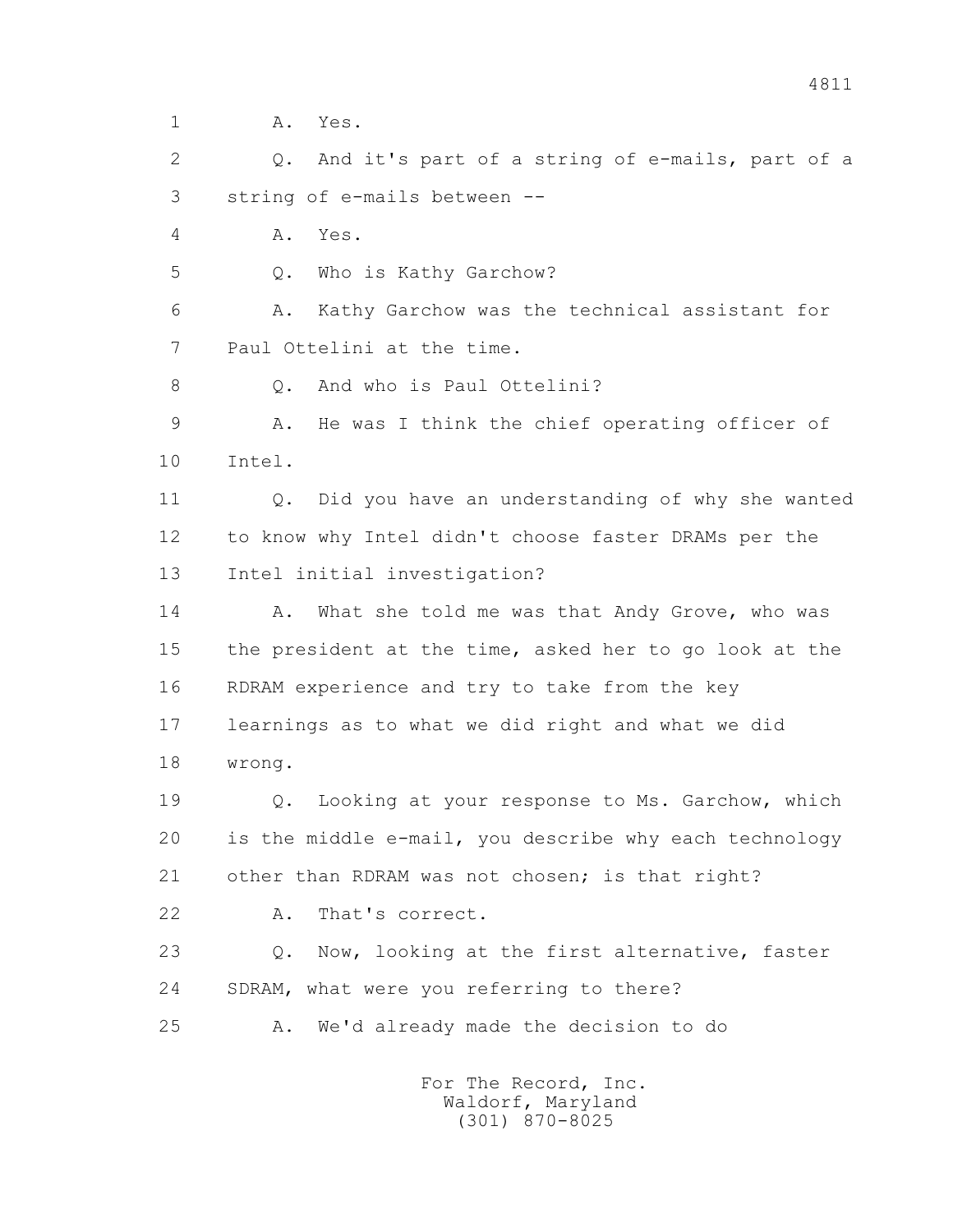1 100-megahertz SDRAM, so we're looking at SDRAMs faster 2 than 100 megahertz.

 3 Q. And what speeds were you looking at at the 4 time?

5 A. We looked at 133 and actually 200.

 6 Q. Now, you say next it would not work in 7 four-DIMM configuration past 100 megahertz without 8 adding lots of buffers and then in parentheses you say 9 "added cost to base platform and performance hit."

 10 What did you mean by "four-DIMM configuration"? 11 A. At the time, motherboards typically had four 12 DIMM slots or slots for memory modules, and the OEM 13 customers that bought our products wanted chipsets with 14 four DIMM sockets, so any memory technology that we 15 chose in the '95 time frame had to support the four 16 DIMM sockets or wasn't acceptable.

17 0. Who was it that wanted the four DIMMs? 18 A. Our customers.

19 Q. And who were your customers?

20 A. People like Dell, IBM, Gateway, HP.

 21 Q. Did you have an understanding of why they 22 wanted four DIMMs -- slots? I'm sorry.

 23 A. I think some of them wanted it because it could 24 be done, so they didn't want to give up anything, but 25 there was a good practical reason for at least three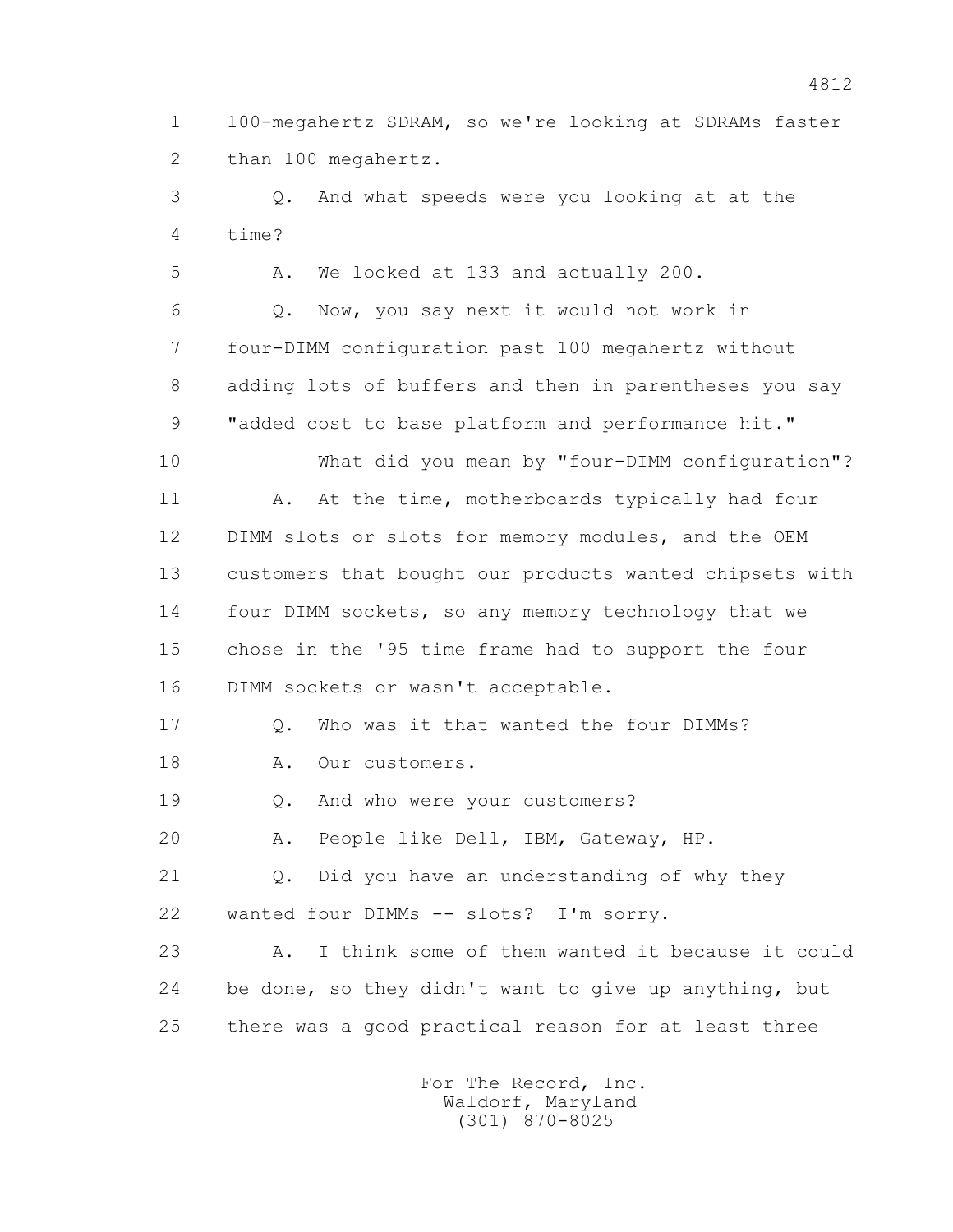1 slots.

 2 At the time, a lot of these vendors would ship 3 a system with a base memory in one slot, they wanted to 4 have a slot for upgrading the memory at the time of 5 sale, and they always wanted to have one more slot for 6 upgrading the memory in the system after the sale. 7 They needed a three-slot requirement.

 8 Q. So this requirement by your customers drove 9 part of your -- part of Intel's investigation of DRAM? 10 A. Yes, it did.

11 0. Looking at the second alternative, DDR SDRAM, 12 you state, "Specs did not work." Then in parentheses 13 you have: "They have since improved but are still not 14 showing positive margin."

 15 What did you mean, the specs did not work? 16 A. When we looked at the first SDRAM proposals, 17 the AC timings and the way that the signals were 18 defined in the interfaces basically would not work in a 19 system.

 20 One of the key issues, for example, was that 21 they had one strobe signal, which is a signal used to 22 time the data, and it would generate by one DRAM device 23 on behalf of another DRAM device and there was no way 24 in the system to manage the skew between the two 25 devices.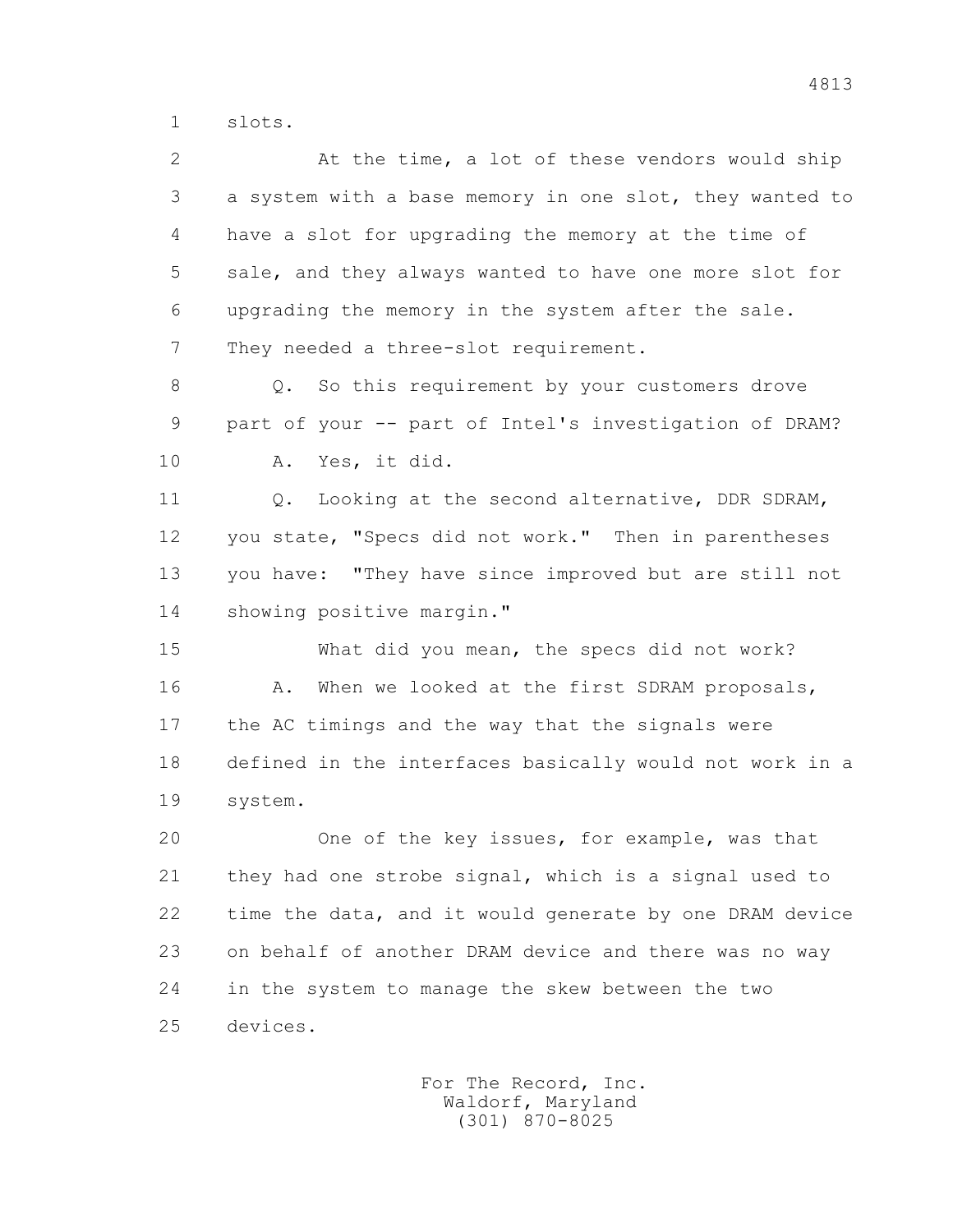1 So there was issues like that where they just 2 hadn't thought out the timings very thoroughly, and we 3 were concerned that it just wouldn't work with a lot of 4 effort we had to put in there to make them work. 5 Q. I see. 6 You said "AC timings." What did you mean by 7 the term? 8 A. "AC timings" means the timings of the signals 9 coming into and out of the device. 10 0. Does AC stand for access time? 11 A. AC is -- no. It stands for -- AC. I don't 12 know what it stands for. Actually AC as opposed to DC, 13 which is the steady state. AC is the transient or 14 non-steady-state timings. 15 Q. I understand. Okay. 16 Now, in your parenthetical you state that the 17 specs have improved but are still not showing positive 18 margin, and what did you mean by that? 19 A. We first looked at the DDR SDRAM back in 20 the '95-96 time frame and it was -- it was not going 21 to work then. If we fast-forward to the time frame of 22 this memo, which is '99, they made many improvements 23 to fix some of the issues we identified in the earlier 24 years, but they still hadn't fixed enough to make the 25 margin positive, meaning that it still wouldn't work.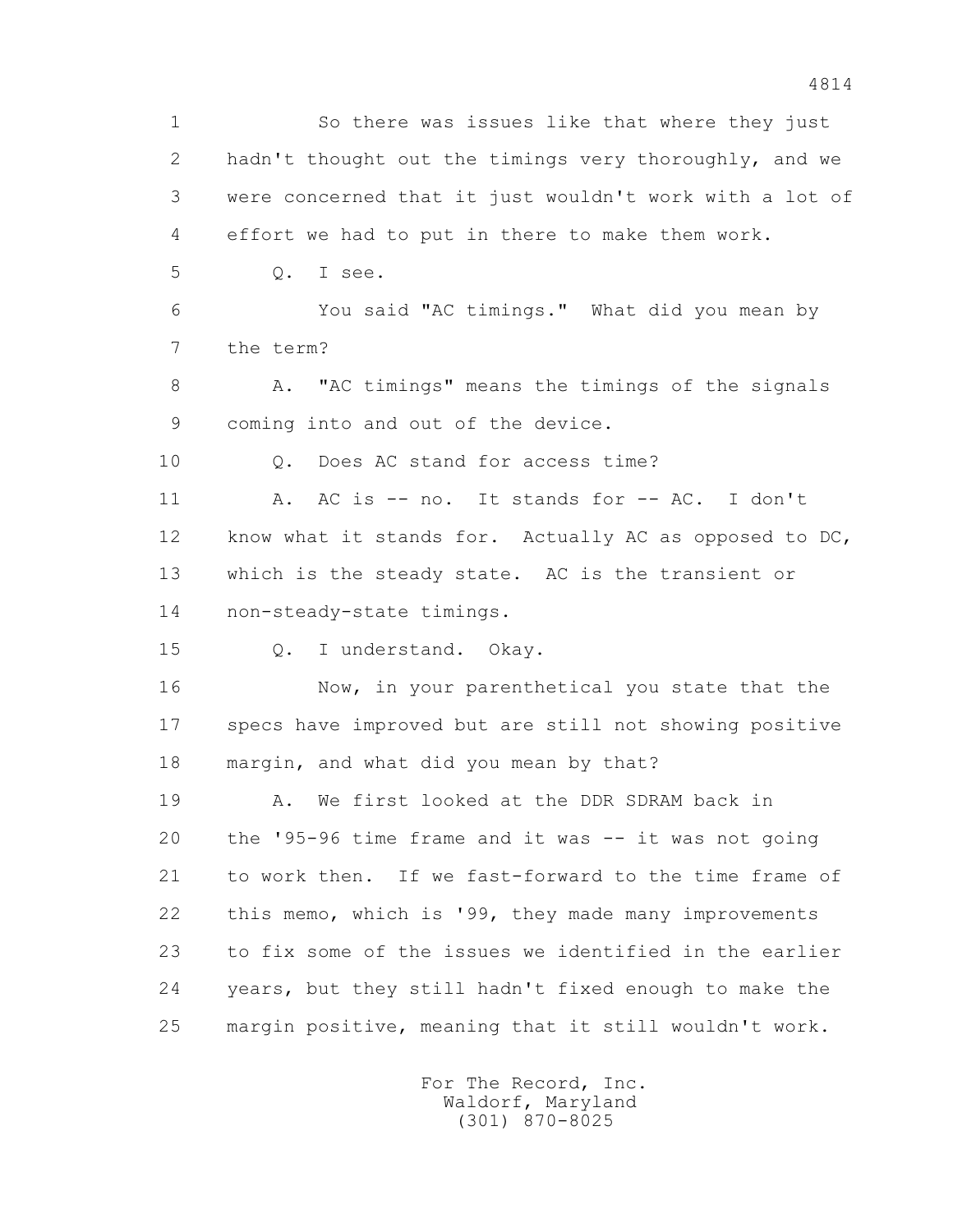1 It was better in the sense that the timing 2 margins were less negative, meaning they were closer to 3 working, but they weren't there yet.

 4 Q. You said you considered DDR in the earlier 5 years. When did you start hearing about DDR?

 6 A. Oh, we first heard about DDR in '95 when we 7 went out to ask for options, which was one of the 8 options we considered, the higher-speed SDRAM. One of 9 the options was DDR.

 10 Q. And this is something you heard from DRAM 11 manufacturers?

 12 A. Yes. They claimed that they were working on 13 this or concepts of this before that, which we weren't 14 involved with.

 15 Q. Now, below that you say, "Once done it would 16 have carried us for one generation only."

 17 Why would it have carried the industry for one 18 generation only?

19 A. I believe at the time that the specs were very 20 challenging to make work at the 200 megahertz speed, 21 and if we spent a lot of effort and made them work at 22 200 megahertz, we'd basically double the performance of 23 SDRAM from 100 to 200, but since they were so hard to 24 make work at 100 -- actually I mean at 200, we thought 25 scaling it beyond 200 would not work without going back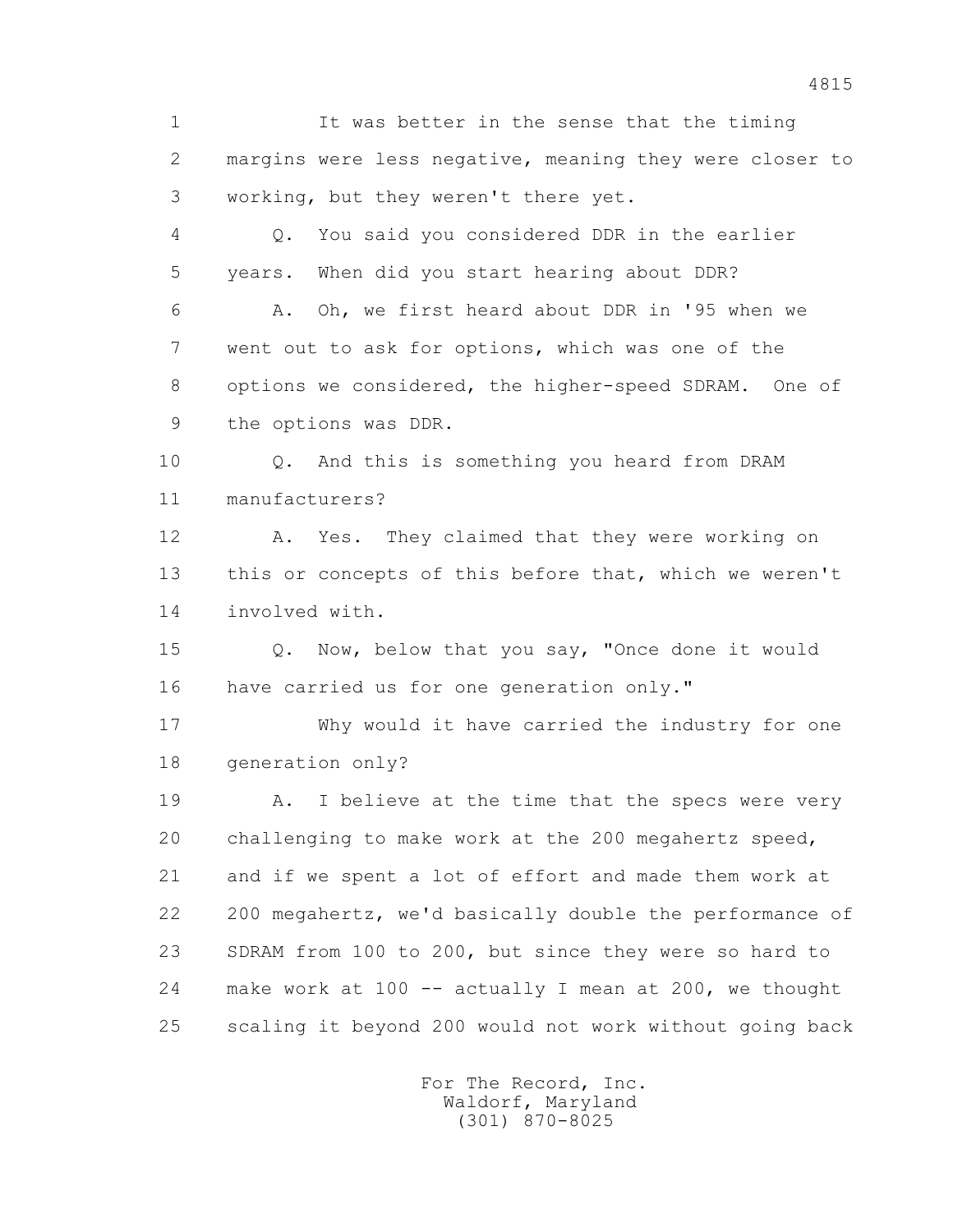1 through and doing a major infrastructure change to the 2 system, modules, connectors, so on.

 3 Q. Now, in the last part of that sentence relating 4 to DDR SDRAM you describe the cost to the 5 chipset/platform to use wider interface. 6 What were you referring to there? 7 A. What we're referring to there is the same thing 8 I mentioned for SDRAMs. If you run into a wall where 9 the electrical performance will no longer work, you can 10 always extend the number of devices by adding some 11 buffers, so essentially you will take electrical 12 signals and break them up into multiple electrical 13 signals with less load. 14 And what I'm referring to here is that we could 15 go faster potentially with DDR SDRAM by adding some 16 buffers on the motherboard to break the signals up and 17 make the timings work. 18 Q. I see. 19 And then in the very last part of the item 20 related to DDR SDRAM you describe that using a wider 21 interface with the chip -- with SDRAM or DDR SDRAM? Do 22 you see that? 23 A. Yes. 24 0. And what does that relate to?

25 A. Basically it was referring to the effect of the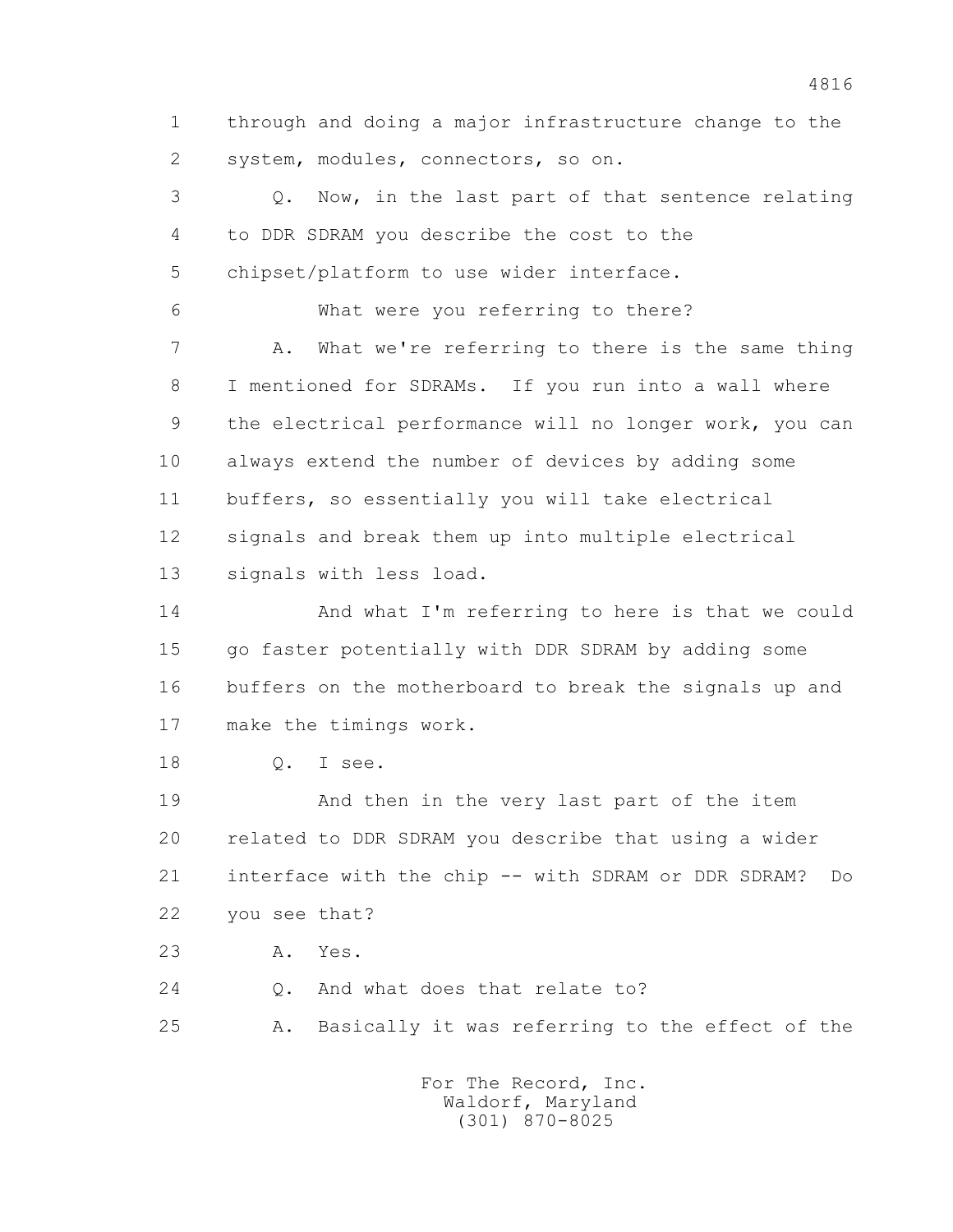1 buffers. What we'd wind up doing is using the buffers 2 to create a wider memory. You know, instead of 64 bits 3 it could be a 128-bit memory and use the buffers to 4 bring them down to the 64 bits that's typical for our 5 chipsets. 6 Q. So when you talk about 64 or 128-bit memory, 7 you're talking about the width of the data bus? 8 A. Width of the data bus, yes. 9 Q. Now, describing RDRAM, you state at the end of 10 the paragraph relating to RDRAM that it had a leader

 11 that had an interest in making the platform work rather 12 than just a DRAM.

 13 What were you referring to there? 14 A. When we worked on the DRAM vendors, we found 15 across the board that they're most concerned about 16 making the DRAM devices and they were used to providing 17 the DRAM device and the data sheet for the DRAM device, 18 and it was up to Intel to figure out how to use that 19 DRAM device in the system.

 20 So we not only had to design the chipset, but 21 we had to design the interconnect between the chipset 22 and the DRAMs, which would be the modules and the 23 motherboards.

 24 One of the attractive things of Rambus was 25 that they worried about the whole solution. They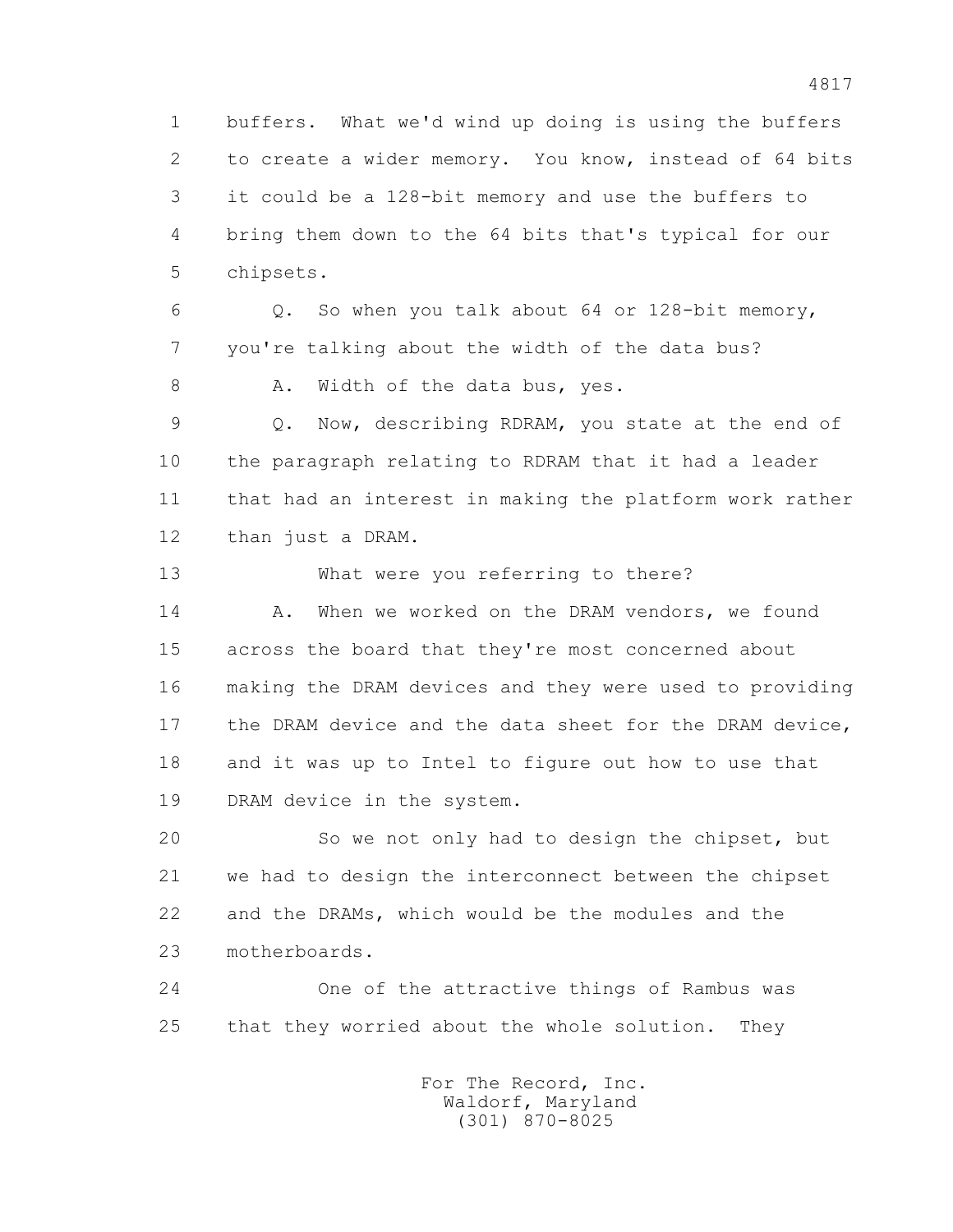1 didn't just worry about the DRAM part. They saw the 2 channel as a critical part of the solution, and the 3 design trade-offs were not just made for the DRAM 4 device but the DRAM device and the channel and the 5 chipset.

 6 Q. Now, going back to page 3 of RX-904, the next 7 bullet says, "Choose a path (road map) with sufficient 8 lead time and communicate (spec)."

9 What does that mean?

 10 A. What we wanted to be able to do was to choose a 11 path for us and the DRAM industry, and by "road map" we 12 mean not just one step, we mean several steps that we 13 can communicate so that the next step is a precursor to 14 the following step, and so on.

 15 And we wanted to do so with sufficient lead 16 time to allow the DRAM industry and Intel products to 17 react. It typically takes two to four years to do 18 something new in the DRAM industry and something 19 similar to do something new in the chipset, depending 20 on the amount of change.

 21 So for us to decide what technology to use 22 with the two to four-year lead time was pretty 23 important to both sides of being able to implement 24 their parts.

25 Q. Why did it take two to four years to do this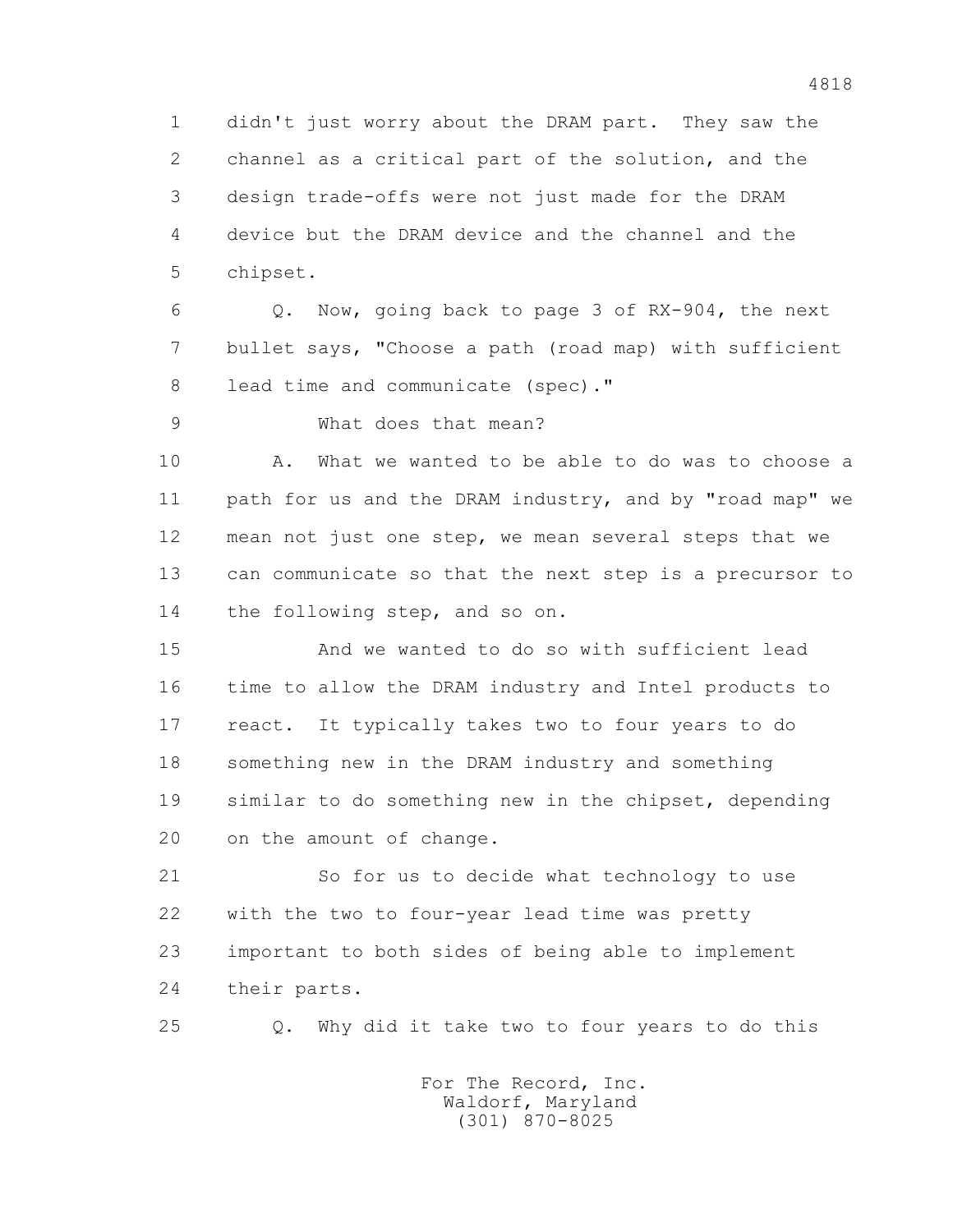1 kind of change in the DRAM industry?

 2 A. Basically it's the latency for designs. The 3 two-year number comes from trying to just take an 4 existing design and trying to speed it up.

 5 If you try and take, for example, an SDRAM, 6 try and speed it up from 66 megahertz to 100 megahertz, 7 you have to go back through your designs very 8 carefully and look at all the speed paths, try to 9 figure out how to make it go faster, and synchronize 10 that with one of the shrinks they would normally do 11 for a new-generation process technology, and that 12 process typically takes a couple years to get right 13 and to go not only to design but to validate and make 14 ready for volume shipments.

 15 If we're doing something quite different, as 16 in the RDRAM case, it can be longer.

 17 Q. So that's where the four-year number comes 18 from?

 19 A. Yeah. And that one would be a little bit 20 faster than four years because they had a previous 21 technology which we were extending, but it was more 22 complicated.

 23 Q. When you say a previous technology you're 24 extending, what were you referring to?

25 A. Referring to the current and base RDRAMs.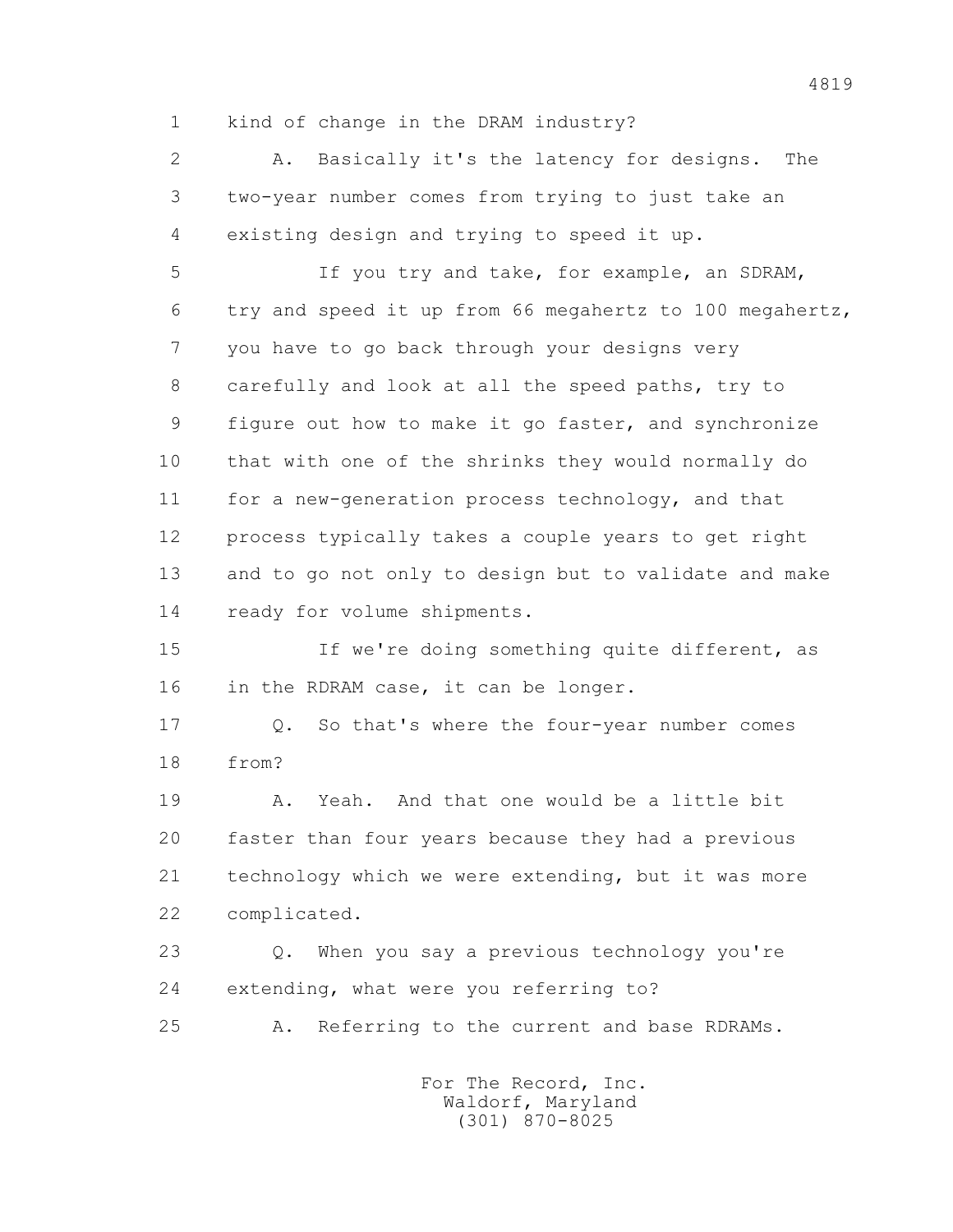1 Q. And what do you mean, you were extending 2 concurrent RDRAMs?

 3 A. What we mean is that the base electrical 4 interface, that the concurrent RDRAMs was preserved in 5 the move to direct RDRAM. We changed the voltage from 6 2.5 volts to 1.8 volts, but the basic structure of the 7 I/O didn't change.

 8 And the protocol for concurrent RDRAMs and the 9 protocol for direct RDRAMs was actually quite different 10 in that in the concurrent RDRAMs there was a multiplex 11 protocol and used one set of signal lines to transfer 12 addresses and data, and in direct we actually changed 13 that to have a separate set of lines for address 14 commands and a separate set for data.

 15 So we made some changes, but we preserved the 16 basic electrical infrastructure.

 17 Q. Now, when you were involved in evaluating the 18 DRAM technologies in late 1995, were you evaluating 19 direct RDRAM or concurrent RDRAM?

20 A. We were actually evaluating concurrent RDRAM.

 21 Q. And what was Intel's role in the development of 22 direct RDRAM?

 23 A. That was our development agreement or contract 24 with Rambus, is our conclusion from concurrent RDRAM 25 was that the technology had the ability to meet our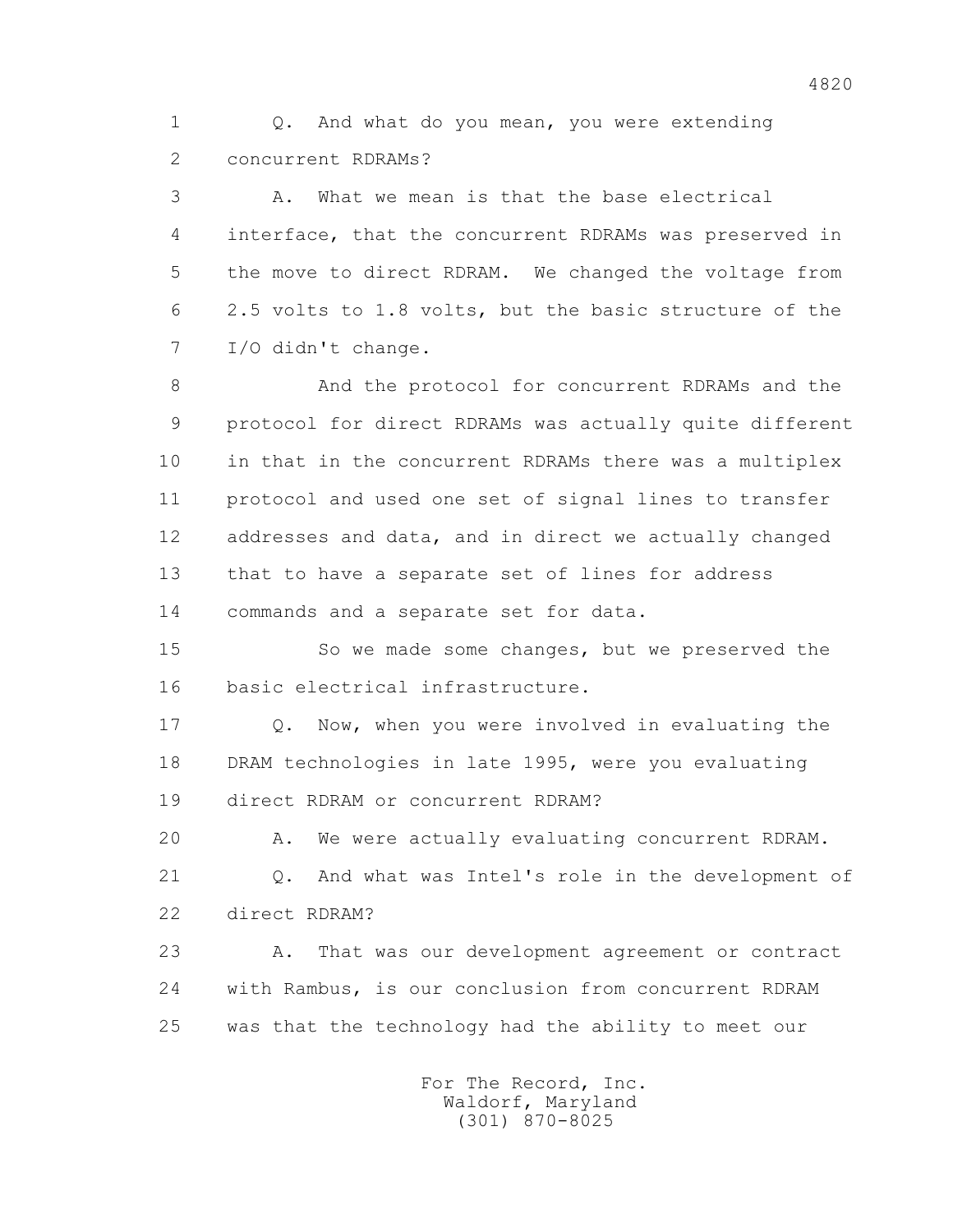1 goals, but the concurrent RDRAM didn't. So we had to 2 define the new technology, which turned out to be 3 direct RDRAM, and we wanted to jointly develop it with 4 Rambus, make sure that meets the needs of the PC. 5 Q. If you would turn to page 8 of RX-904. 6 The last bullet on that list says, "Proven 7 ability to transfer compatible designs." 8 A. Yes. 9 0. What does that mean? 10 A. That means that Rambus in the past with their 11 base and concurrent RDRAM technologies had worked with 12 several of the DRAM vendors in the industry and 13 successfully taken some of the designs to production. 14 There were production in Nintendo game machines and 15 several other smaller applications. 16 So our confidence they were able to do a 17 design, take it to the DRAM vendors, get through the 18 design validation was higher. 19 Q. Now, does this describe the importance of 20 the -- I'm sorry. Strike that. 21 Was Intel concerned about the ability of Rambus 22 to relate well and work well with the DRAM 23 manufacturers? 24 A. I'm trying to think back now. At this time 25 maybe we were a bit concerned about it, but I don't For The Record, Inc. Waldorf, Maryland

(301) 870-8025

4821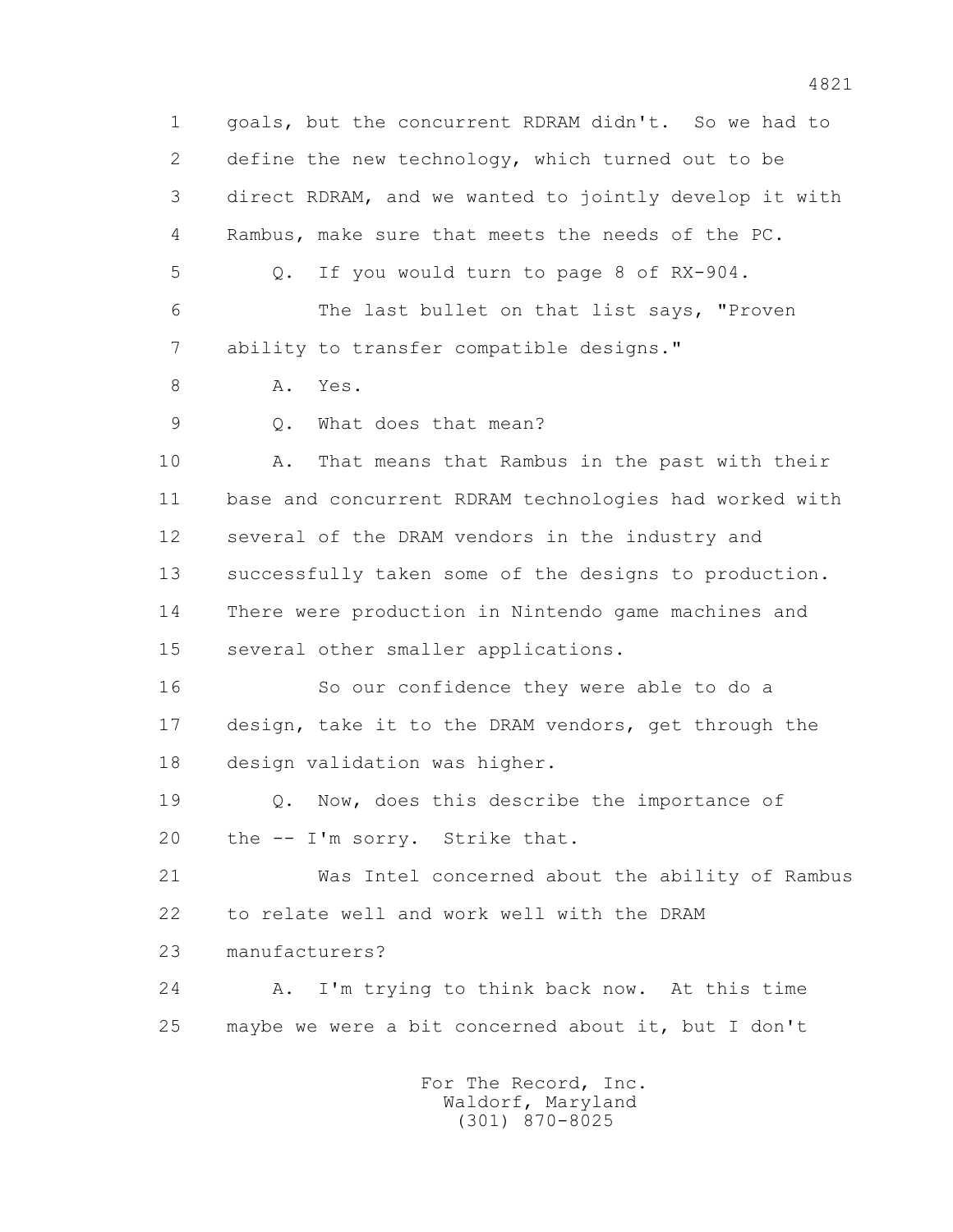1 think it was a primary concern at all. Because the 2 experience that we had talking to DRAM vendors that had 3 used Rambus technology in the past, they spoke pretty 4 well of it. There didn't seem to be issues.

 5 Q. Okay. Now, do you have an understanding of the 6 meaning of the term "revolutionary" as it pertains to 7 the DRAM industry?

8 A. I believe so, yeah.

 9 Q. And what's your understanding of that term? 10 A. "Revolutionary" is a term used to differentiate 11 between evolutionary. Evolutionary typically means 12 taking the existing standard and extending it in some 13 way.

 14 So SDRAM was perceived to be somewhat 15 evolutionary in that it preserved the same pins as the 16 old EDO memory but added the clock. DDR is perceived 17 to be evolutionary in that it added some strobes for 18 the data bus but preserved most of the paradigms of 19 SDRAM.

 20 Revolutionary talks about wholly different 21 technologies. You know, the various versions of 22 Rambus were perceived as revolutionary because they 23 didn't look anything like previous ones. They had 24 different electricals, different protocols, and so on. 25 Other revolutionary approaches were like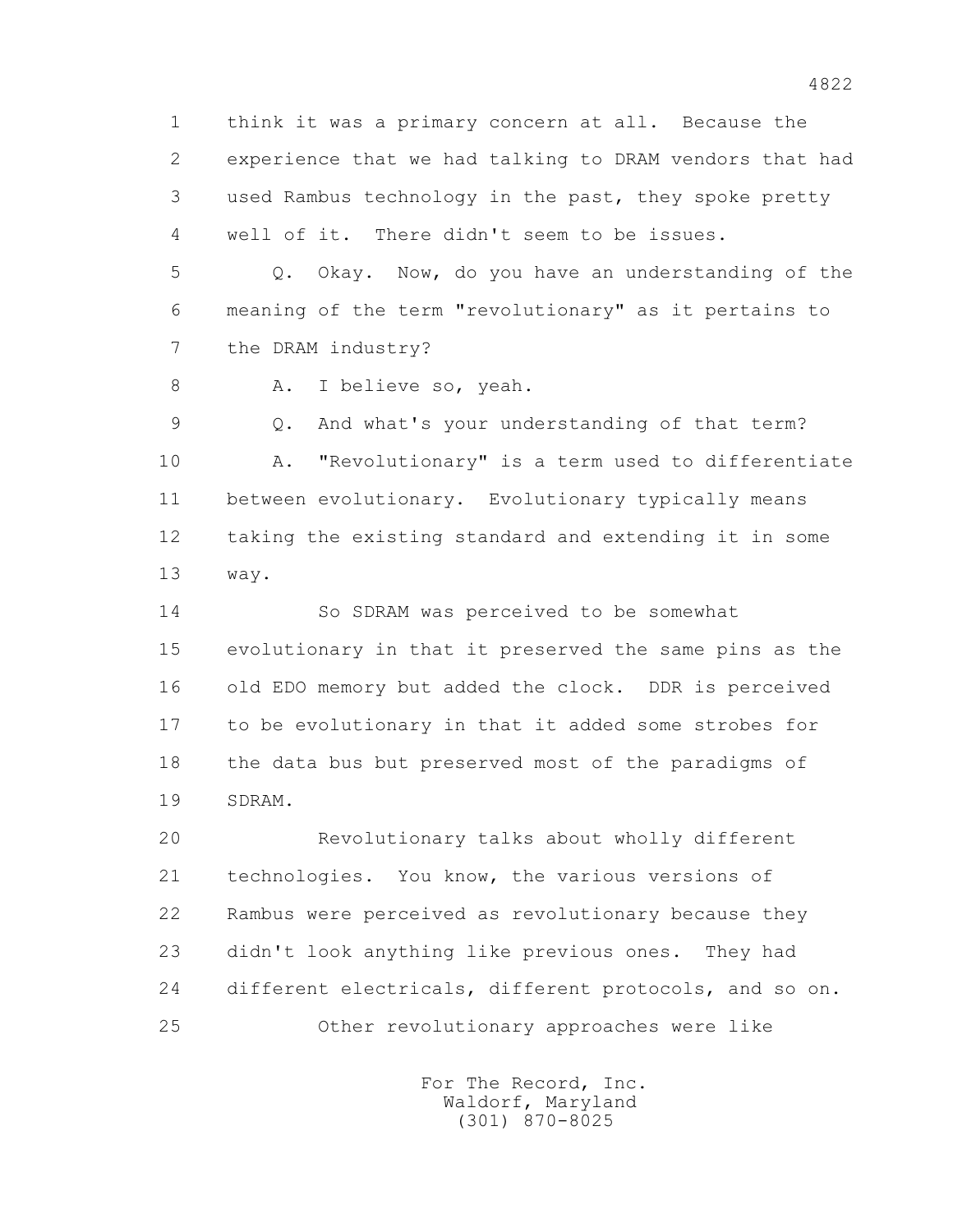1 SyncLink, which never made it as a standard, but it 2 was also proposed and important to JEDEC, and it 3 didn't look like any of the previous SDRAM or EDO 4 devices.

 5 Q. So your understanding at the time was that 6 RDRAM was a revolutionary device in the memory 7 industry?

8 A. Yes.

 9 Q. Did you have an understanding of whether RDRAM 10 was chosen by Intel for nDRAM because it was 11 revolutionary?

12 A. It's hard to answer that yes or no. We felt 13 that we needed something revolutionary in the sense 14 that to try to meet the performance goals we had was 15 going to be hard, to try to meet the performance goals 16 and get scalability beyond that was even harder, and 17 the real chance that we had to do that was to pick a 18 revolutionary technology.

 19 The problem with revolutionary technologies is 20 they're risky. They take a lot of work to get right 21 and time. You have to go through multiple iterations 22 typically.

 23 So to kind of balance that, one of the 24 attractive things of Rambus or something like the 25 SyncLink was that they hadn't implemented parts of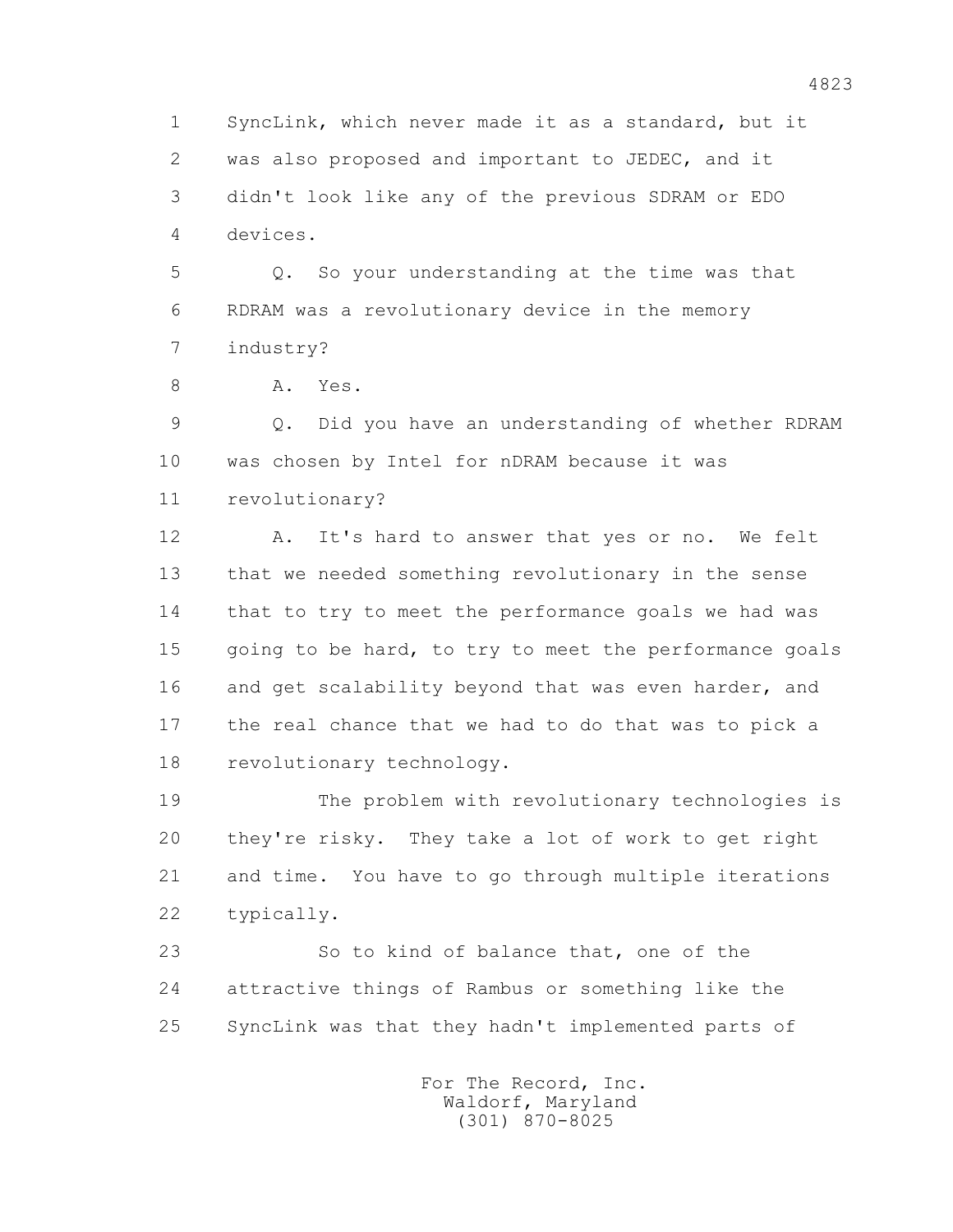1 their technology in base and concurrent RDRAM. 2 So we looked at this as a revolutionary 3 technology from the point of view that we could get 4 the benefits from it but evolutionary in the sense 5 that we could rely on their past experience working 6 with DRAM vendors to build the base and concurrent 7 generations. 8 Q. If you would turn to page 9 of RX-904. 9 The title of this slide is Overview of 10 Contract. 11 What contract does this refer to? 12 A. This is referring to the contract we signed 13 with Rambus in November of '96, which started the joint 14 development effort of direct RDRAM. 15 Q. If you go to the bottom of the slide, it 16 states, "Overall system royalties is maintained at 17 supportable level." 18 What does that mean? 19 A. It means basically one of the concerns we had 20 in choosing the technology that had a third-party 21 company chassis (phonetic) with it was if we were to 22 ship a lot of chipsets that support the technology we'd 23 put them in a very powerful position. We wanted to 24 just make sure we had taken care of the aspect of that 25 compared to royalties, so one of the clauses in our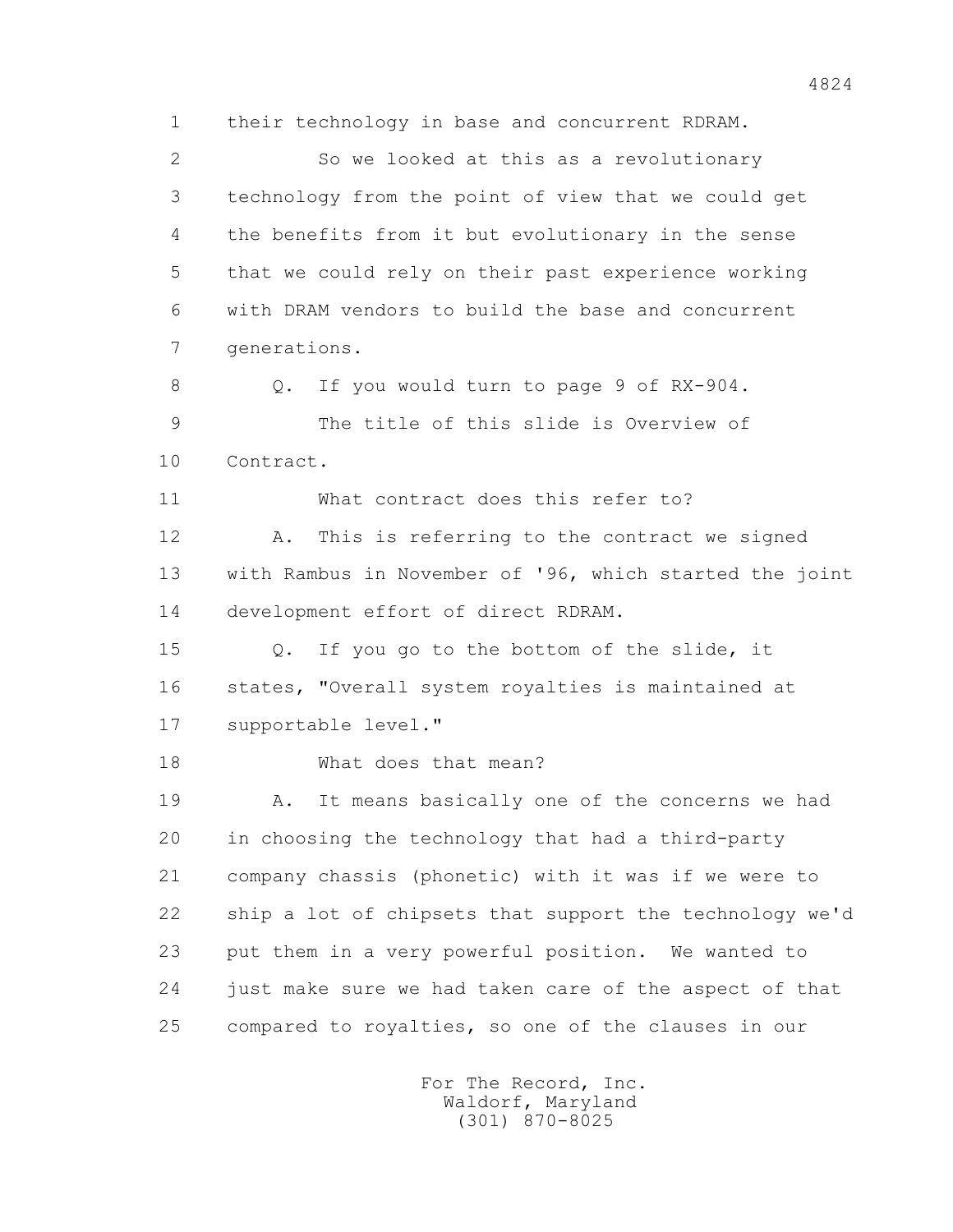1 contract basically said once this technology is in 2 volume, the royalties beyond 2 percent would be 3 provided back to Intel.

 4 Q. Now, if you could turn to the next page of 5 RX-904.

 6 The second bullet on page 10 of RX-904 states, 7 "Rambus to do the majority of industry enabling." And 8 then it lists DRAM vendors, ASIC vendors, connectors, 9 clocks and testers.

 10 First of all, what do you mean by "industry 11 enabling"?

12 A. With any technology, like Rambus, there's a 13 whole bunch of supported technologies that are needed 14 to make it applicable. Not only do we need DRAMs, but 15 we need modules, connectors, channels, clocks to drive 16 the DRAMs and testers to test the DRAMs and modules.

 17 Q. And why was Rambus expected to do the majority 18 of the industry enabling?

 19 A. Because they had told us at the time we were 20 working out the deal that was their job, their role, 21 was to try and make the technology available to 22 multiple people in the industry, and they looked at 23 themselves as doing the designs with DRAM vendors, 24 providing them the means to test the designs. They 25 wanted to take care of the connectors and clocks as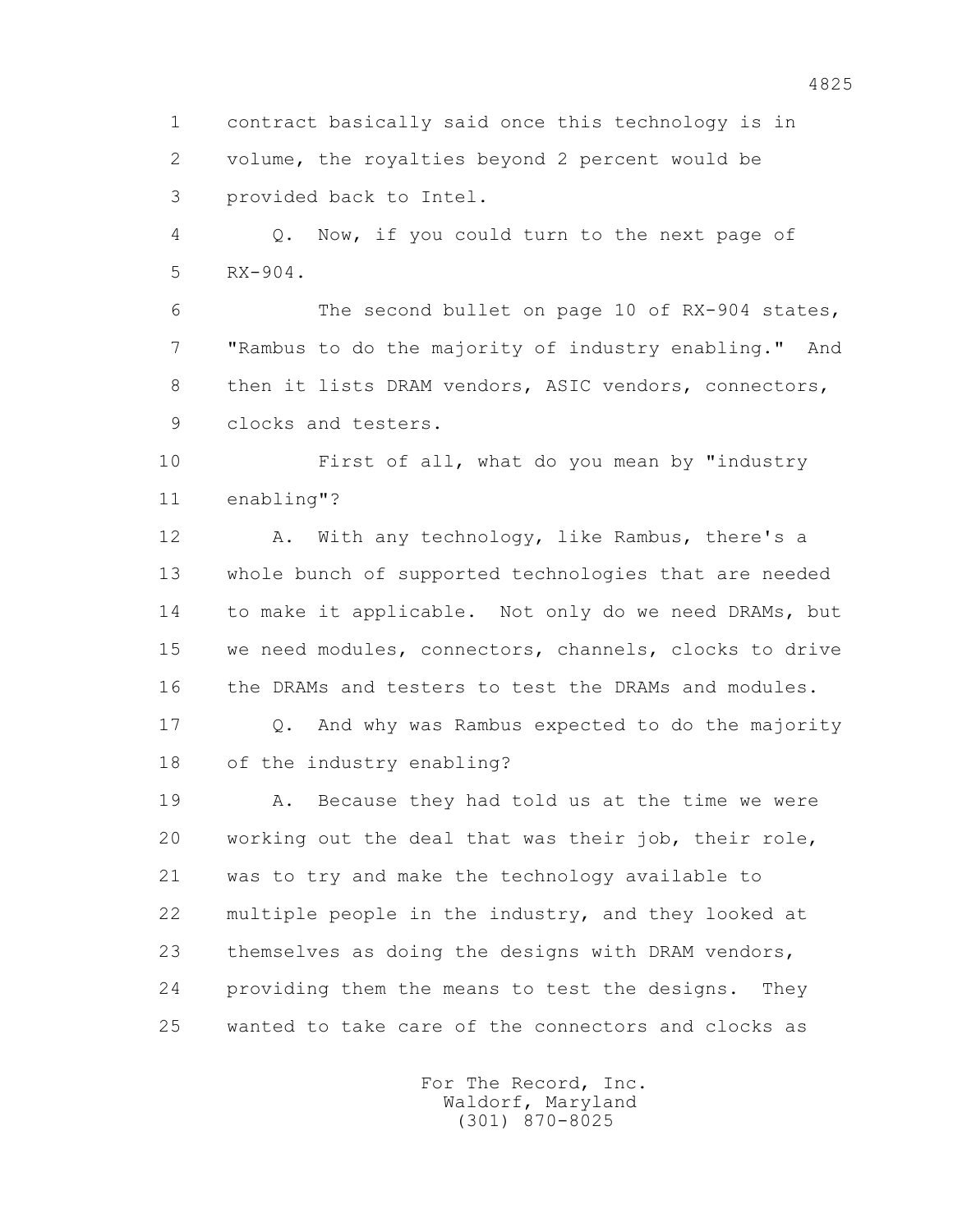1 well, and they would also take the controller side of 2 the design to any ASIC vendors that wanted to implement 3 this as part of the deal.

4 Q. Now, what does ASIC refer to?

 5 A. ASIC refers to the controller side, so Intel 6 would do the chipset for our products, but if anyone 7 else wanted to do a controller for a different product, 8 they typically would go to the ASIC vendor to get the 9 device abrogated, and Rambus said that they worked with 10 ASIC vendors and they would enable them to develop 11 RDRAM controllers that could be used by these other 12 vendors.

 13 Q. Do you have an understanding of what 14 constitutes industry enabling with respect to the DRAM 15 manufacturers?

16 A. Yeah. Actually I think I went through that 17 before. But basically it means going out and working 18 with them to understand the limits of their technology, 19 the benefits of their technology, trying to figure out 20 what you want them to do, and then working back and 21 forth to try and figure out how to get them to use the 22 technology to the best of their ability and to take 23 back issues and try and fix them elsewhere in the 24 system.

25 So it's a relationship where you try and take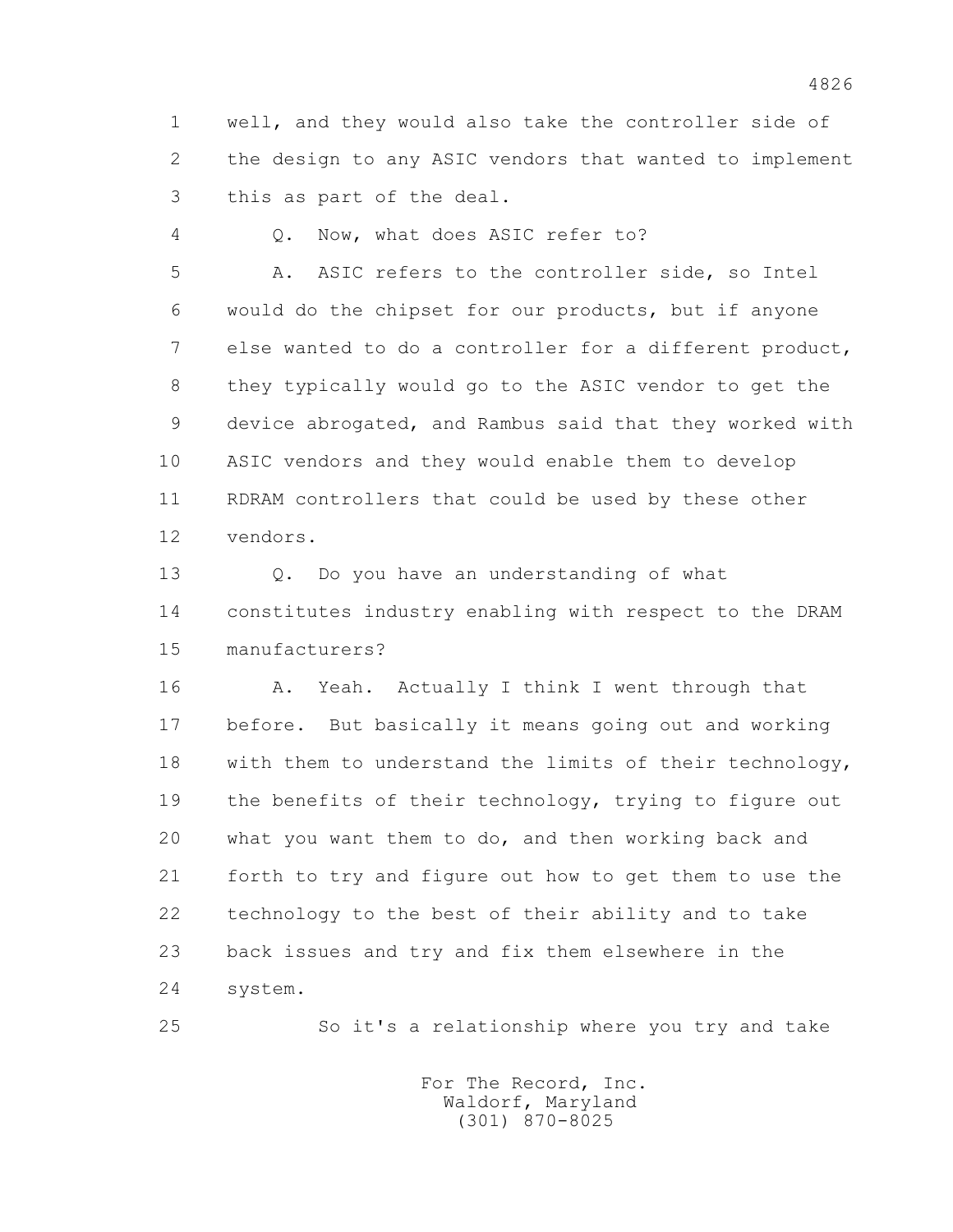1 your target, try to get them to build your target,

 2 where they have problems building your target come back 3 and try to move your target around, so it's a 4 give-and-take relationship.

 5 Q. Do you have an understanding what constituted 6 industry enabling with respect to connectors and 7 clocks?

8 A. More or less the same thing. Although in those 9 cases it was much easier in that they basically wanted 10 to know what the specifications they needed to get were 11 and that they'd just go do it.

 12 So in those cases it came down to writing 13 clear, crisp what the connector needed to be, the size, 14 the pin count, the, you know, specifications for 15 insertions, et cetera, electrical parameters for the 16 connector, and then let the connector vendors go away 17 and try and implement that.

 18 Likewise for the clocks, give them the 19 specification of the frequency, the drive strength, the 20 jitter, all the parameters that were important for 21 them, and then they'd go implement it.

 22 Q. And what constituted industry enabling with 23 respect to testers?

24 A. Actually I wasn't involved as much there, so I 25 don't know all the intricacies and details, but for the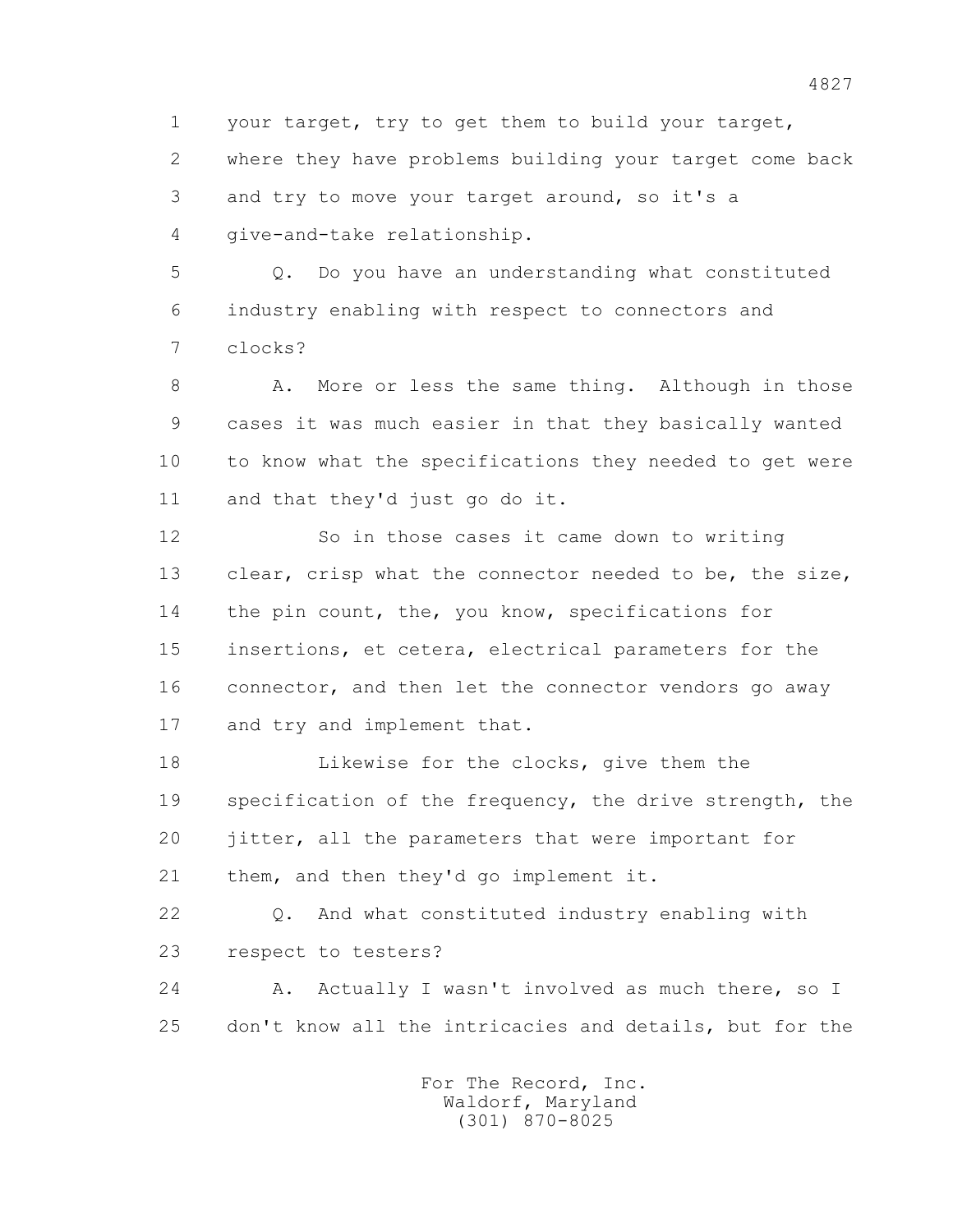1 most part it's giving them a direction in terms of what 2 the speeds are going to be in the future, when they're 3 going to be important and what are the critical 4 parameters they needed to test to make sure they got 5 testers that are capable of doing that. 6 Q. And why is it important that there be testers 7 that are capable of testing DRAM? 8 A. Because the DRAMs are going to go into 9 high-volume production and achieve a quality metric, 10 they have to test them, and one of the key things for a 11 high-speed interface is testing, and what we're doing 12 with Rambus was way beyond what they are currently 13 doing with SDRAM, so we knew that the testing 14 infrastructure would be different. 15 Q. Now, if you'd turn to page 13 of RX-904. 16 And that's a slide entitled Key 17 Messages/Issues. 18 Is that like a summary slide? 19 A. Yes. 20 Q. The last major bullet says "technology 21 development challenging." What does that refer to? 22 A. That means after we signed the contract and 23 started to dig into some of the details beyond the 24 basics of what direct RDRAM needed to be, we saw there 25 were some issues that needed to be solved that had a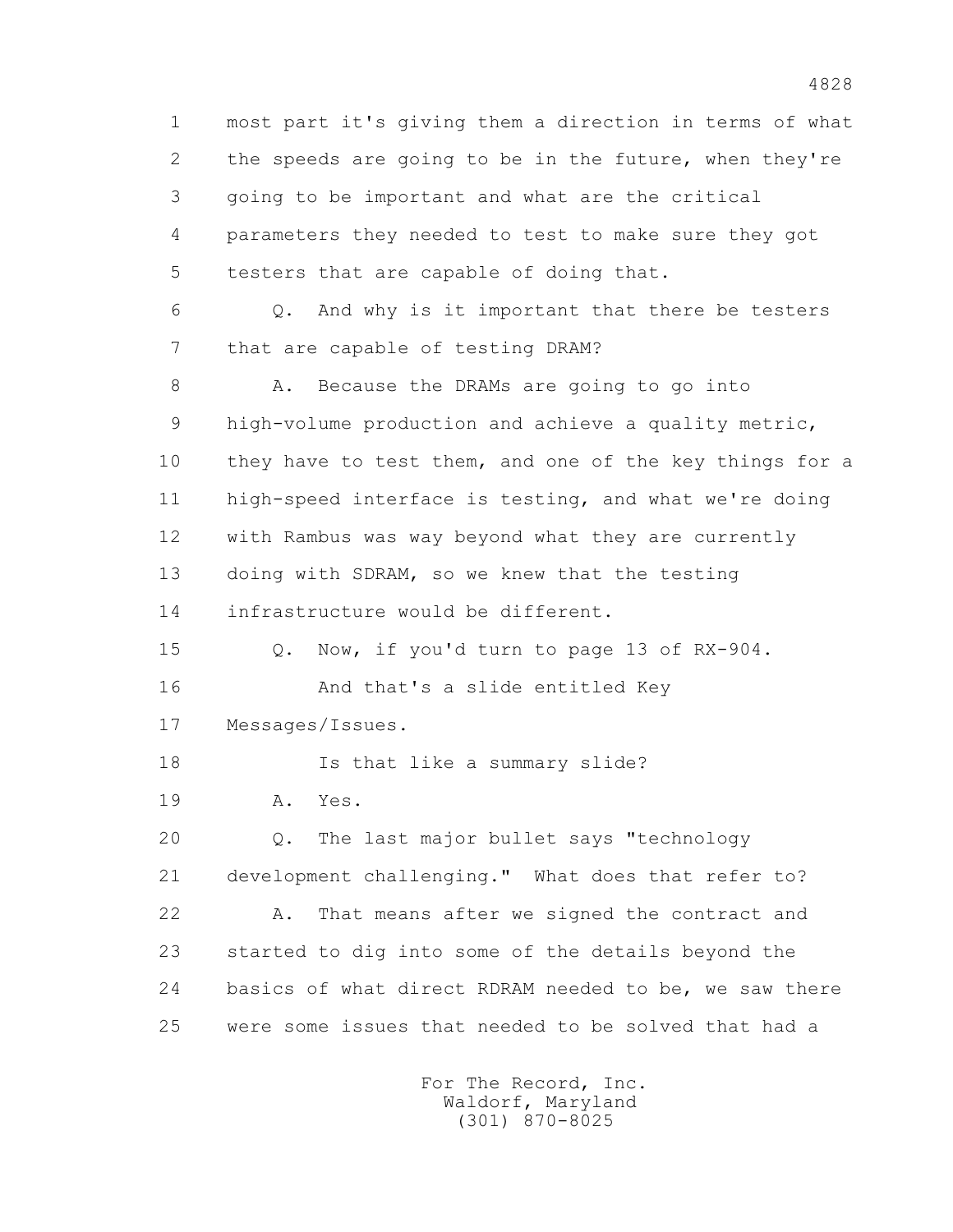1 lot of work left to do.

2 Q. I'm sorry.

 3 A. I was going to say it wasn't all done as we 4 hoped.

 5 Q. And what kind of work had you discovered you 6 needed to do?

 7 A. The biggest issues turned out to be the 8 packaging of direct RDRAM. The original concept 9 proposal by Rambus was something referred to as chip 10 file in which individual DRAMs could be inserted to a 11 set of rails that attached to just some pads on the 12 motherboard. And after a more thorough mechanical 13 evaluation of that approach, we didn't think it was 14 producible in high-volume manufacturing, so we had to 15 come up with a different way to package these 16 high-speed devices for the system.

 17 And the other key area we found was the voltage 18 level. The original proposal was to try and do a 19 3.3-volt device with a 2.5-volt I/O, and after some 20 analysis, we concluded that the power the device 21 consumed would not be acceptable to our systems and the 22 I/O we were concerned would be too high a voltage for 23 some of our feature process technologies, so we had to 24 drop both voltages to 2.5 volts at the core and 25 1.8 volts with the I/O, and that proved somewhat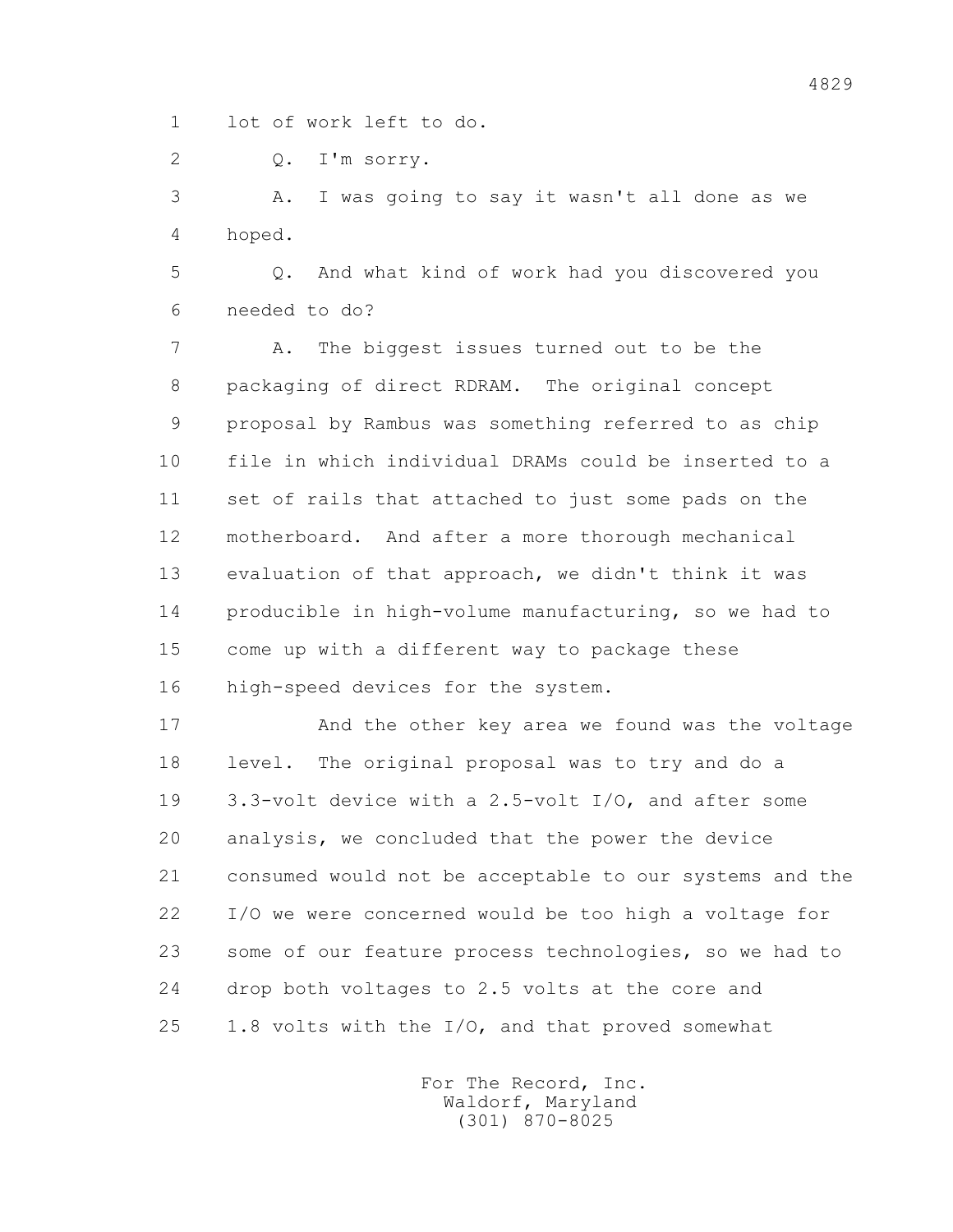1 challenging because it was the first time the DRAM 2 vendors would have to implement a technology with the 3 low voltages. 4 Q. Now, you're referring to two different types of 5 voltage, voltage for the core and then voltage for the 6 I/O. 7 What is the difference between those two 8 voltages in terms of what they're used for? 9 A. The core voltage is what's used by the DRAM for 10 the internal core device or the memory storage cells, 11 and the I/O voltage is what's used on the interface for 12 the signals that go out of the package. 13 Q. So the core voltage is sort of the power cord 14 for the DRAM? 15 A. Yes. 16 Q. Now, the first major bullet says "Package POR 17 not yet established." 18 What does POR stand for? 19 A. It's plan of record. 20 Q. And what does that mean? 21 A. That basically means what I said earlier about 22 the chip file, is that the original thought was chip 23 file would be the packaging used for direct RDRAM and 24 we concluded that it would not work and so we needed to 25 find something. We had no specific plan that we were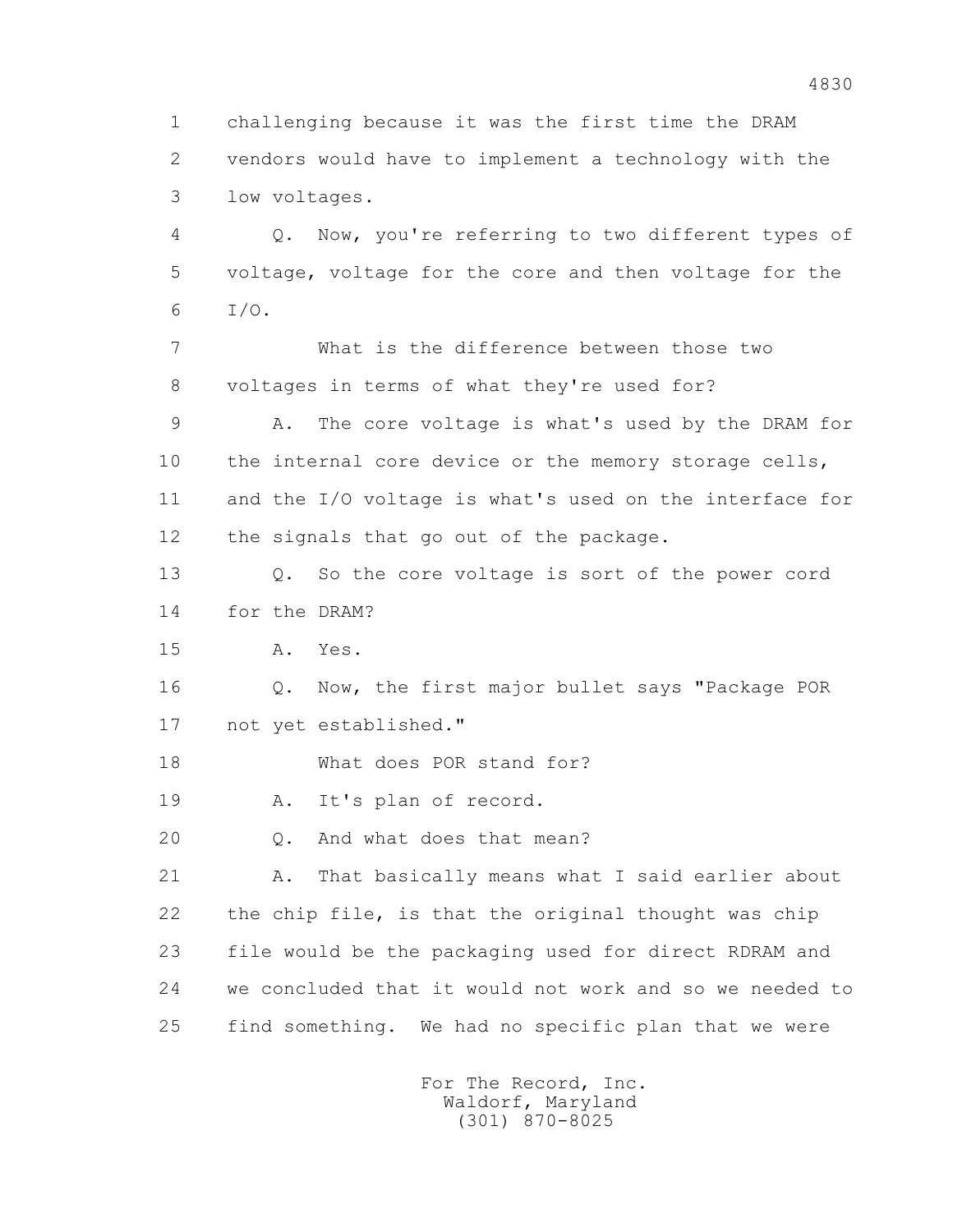1 going to be able to bet the project on at that point. 2 We had work to do.

3 Q. I see.

 4 Now, two bullets -- actually three bullets from 5 the bottom you state "Industry enabling less than 6 expected from Rambus."

7 What did that mean?

8 A. I'm trying to think back now.

 9 You know, it's hard to state exactly what this 10 meant. What we learned over time kind of grew, but I 11 think at this point what we're referring to is the 12 design package Rambus gave to the vendors initially was 13 perceived to be a good deal. They could take this. 14 They could implement it. It was a pretty refined 15 process.

 16 After we signed the deal and spent some more 17 time with the DRAM vendors and went into details, we 18 found out that the design package that Rambus provided 19 was actually pretty generic and most of the vendors 20 had to take the data from there and reimplement it 21 using their tools and technology, so it was quite a 22 bit more work on their part than we initially thought. 23 We also understood Rambus provided a lot more 24 support to the DRAM vendors and in the way it was 25 played out is they were trying to support to one, maybe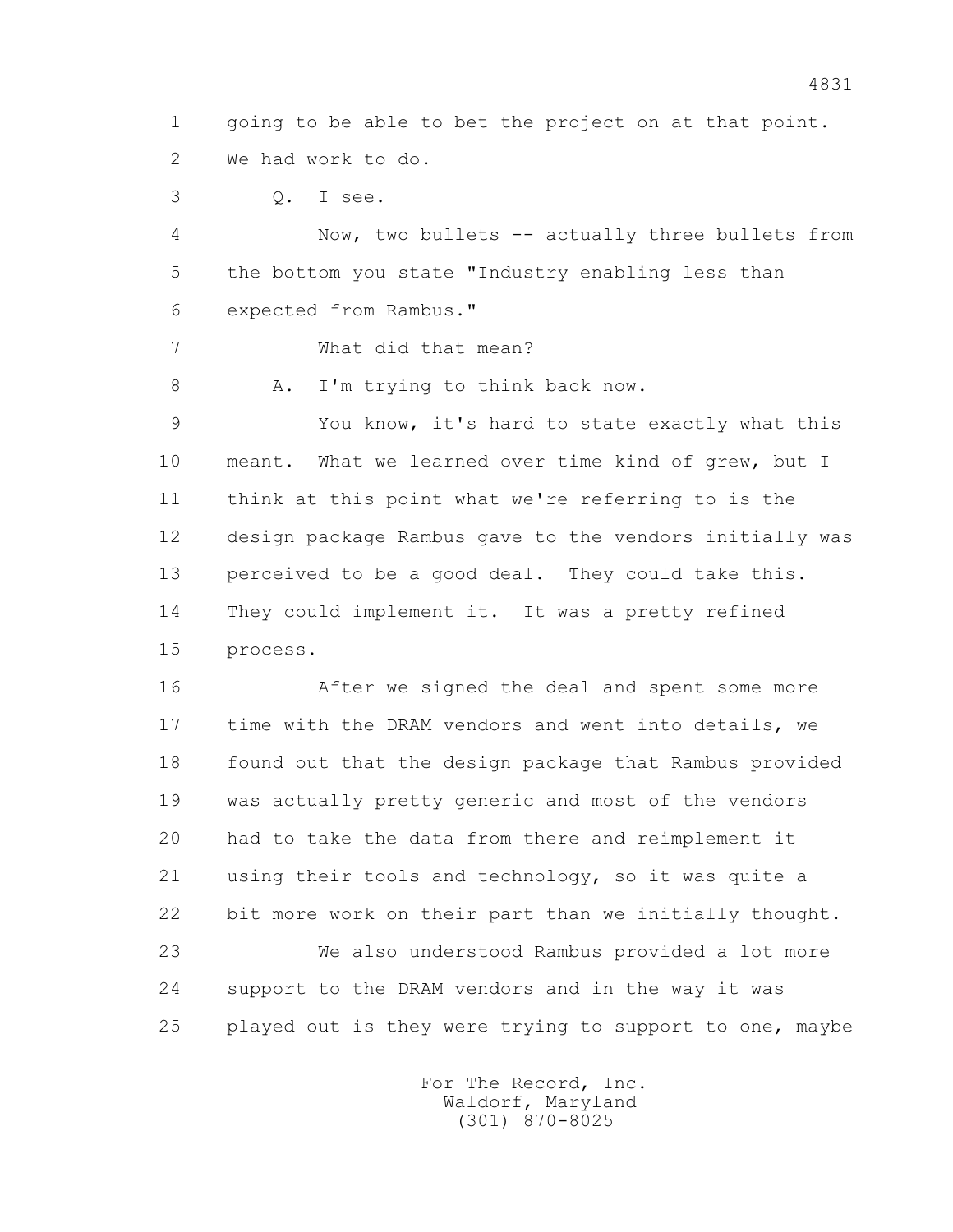1 two vendors, and the rest of the vendors would take 2 their package and they're pretty much on their own to 3 implement it.

 4 Q. You say the package technology that was 5 provided to the DRAM vendors -- did you say that was 6 pretty generic?

7 A. Yes. In the sense that they took a DRAM 8 technology that was a combination of several of the 9 vendors' technologies, tried -- did their design on the 10 more generic technology, and then provided a design 11 package to the vendors, allowing them to take it, 12 translate it and tailor it to their technology. 13 Because all the DRAM vendors' technologies were not the 14 same, similar but not the same.

 15 Q. Okay. So when we're referring to technologies 16 with respect to DRAM vendors, what do you mean?

17 A. Process technologies.

18 Q. So their ability to make the DRAMs?

 19 A. Well, no. I mean the actual physical process 20 technology that they use to lay out the transistors on. 21 The characteristics of the process technology, the 22 speeds of the transistors, the, you know, leaks of the 23 transistors, the capacitance of the transistors, is not 24 all identical.

25 Q. I understand.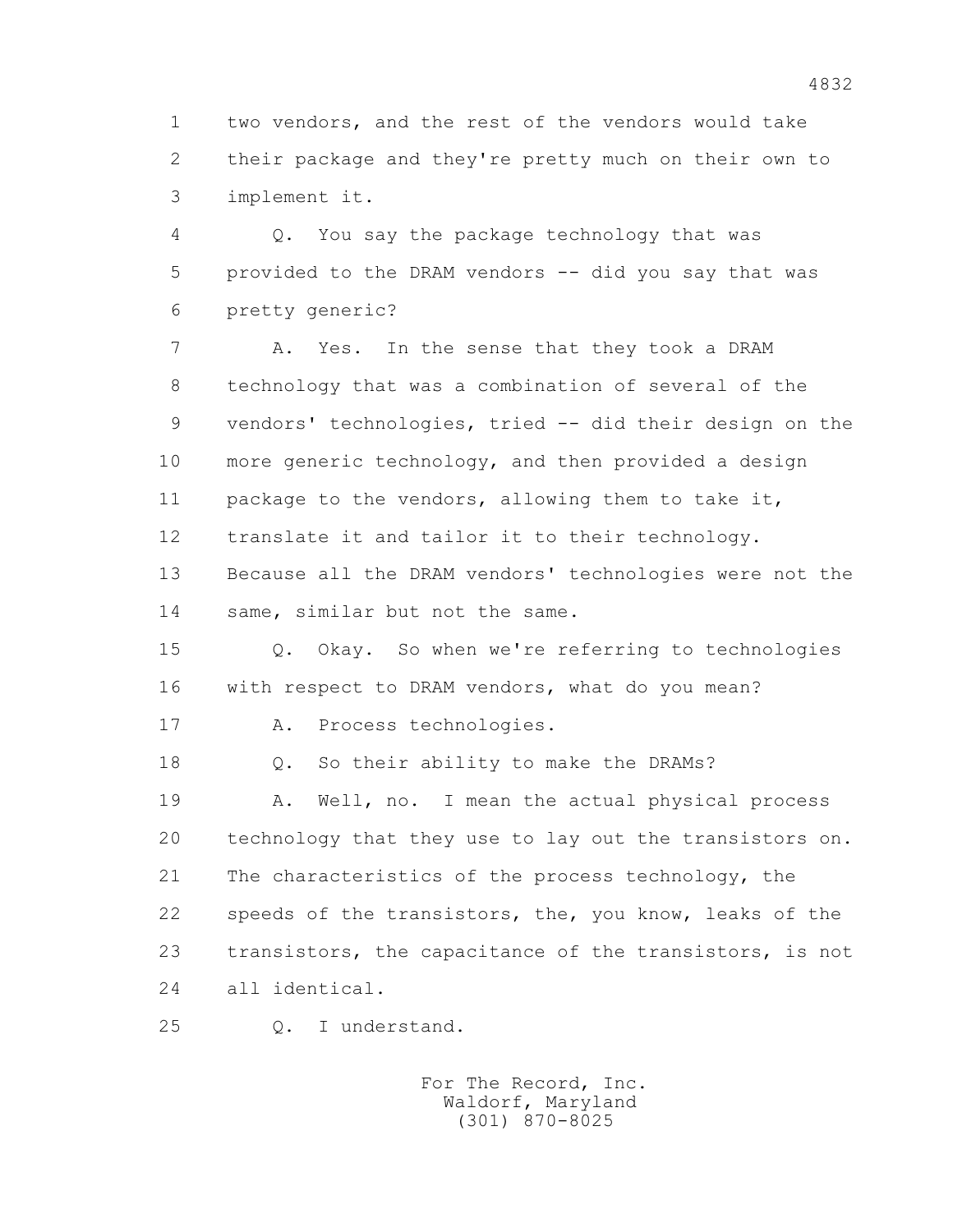1 When I read you that bullet relating to 2 industry enabling, you said back in this time period 3 you're trying to understand what that meant. 4 Did this term or this phrase mean something 5 different over time? 6 A. Industry enabling? 7 Q. Yeah. With respect to the industry enabling 8 being less than expected from Rambus. 9 A. Well, "industry enabling" is a more generic 10 term with this interaction. I think what this refers 11 to is, as we go back and we look at how much 12 interaction was required to do something like an EDO 13 memory, it was somewhat minimal. We just had to talk 14 about some of the key specs and agree and everyone did 15 their designs. 16 With SDRAM we did a lot more details. We had 17 to not only do the key specs, but we had to look at 18 some of the key functions and we had to actually 19 provide standard layouts for the DIMM modules. 20 As we went into the next-generation RDRAM, we 21 expected the standardization to be much more difficult 22 and require us to not only provide the standard 23 channel DIMM layouts but to provide standard modules 24 for the DRAM vendors to implement in their DRAMs in 25 the high-speed  $I/O<sub>t</sub>$  and so the perception here in what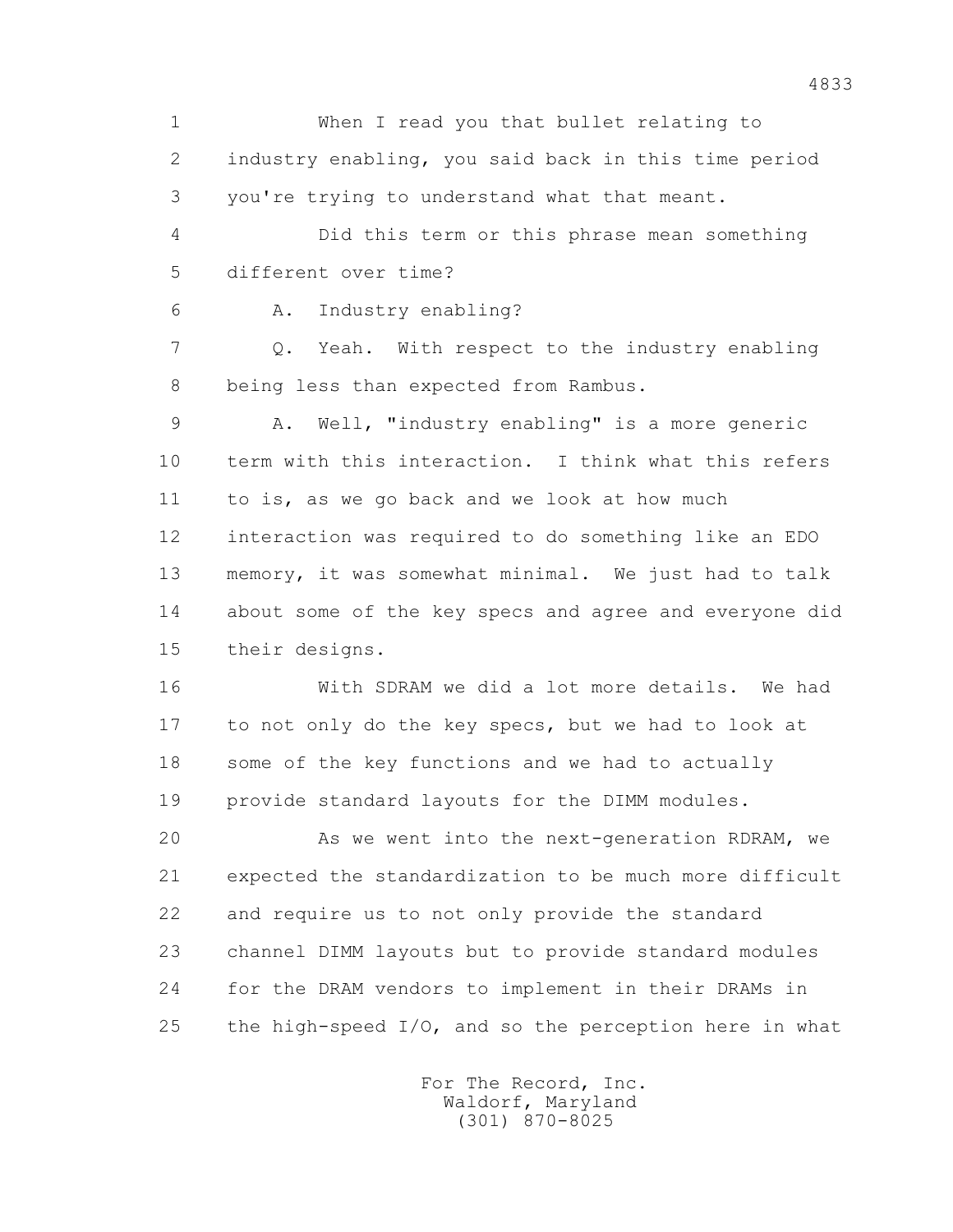1 we were expecting Rambus to do was provide DRAM 2 vendors with designs to do the high-speed interfaces 3 and to work with them in the same way we talked about 4 enabling in the past, which meant a fairly tight 5 relationship, to translate whatever their generic 6 design would be, Rambus, to the vendors' specific 7 requirements.

 8 So the bottom line is we were expecting a lot 9 more effort on Rambus' part to make those designs 10 happen in DRAM vendors as opposed to a design package 11 being given to the DRAM vendors and the DRAM vendors 12 having to do a lot of the work on their own.

 13 Q. I'd like to show you a document that's been 14 marked for identification as RX-1532.

 15 Can you identify this document? 16 A. Yeah.

 17 Q. Is this the same Kathy Garchow who sent you an 18 e-mail earlier?

19 A. Yes.

 20 Q. Do you know how Ms. Garchow came to the 21 information that she sent to you in this e-mail? 22 A. I'm sorry. I missed your question.

 23 Q. Do you know how Ms. Garchow came to the 24 information that she sent to you in this e-mail? 25 A. Well, it says here it's a summary of the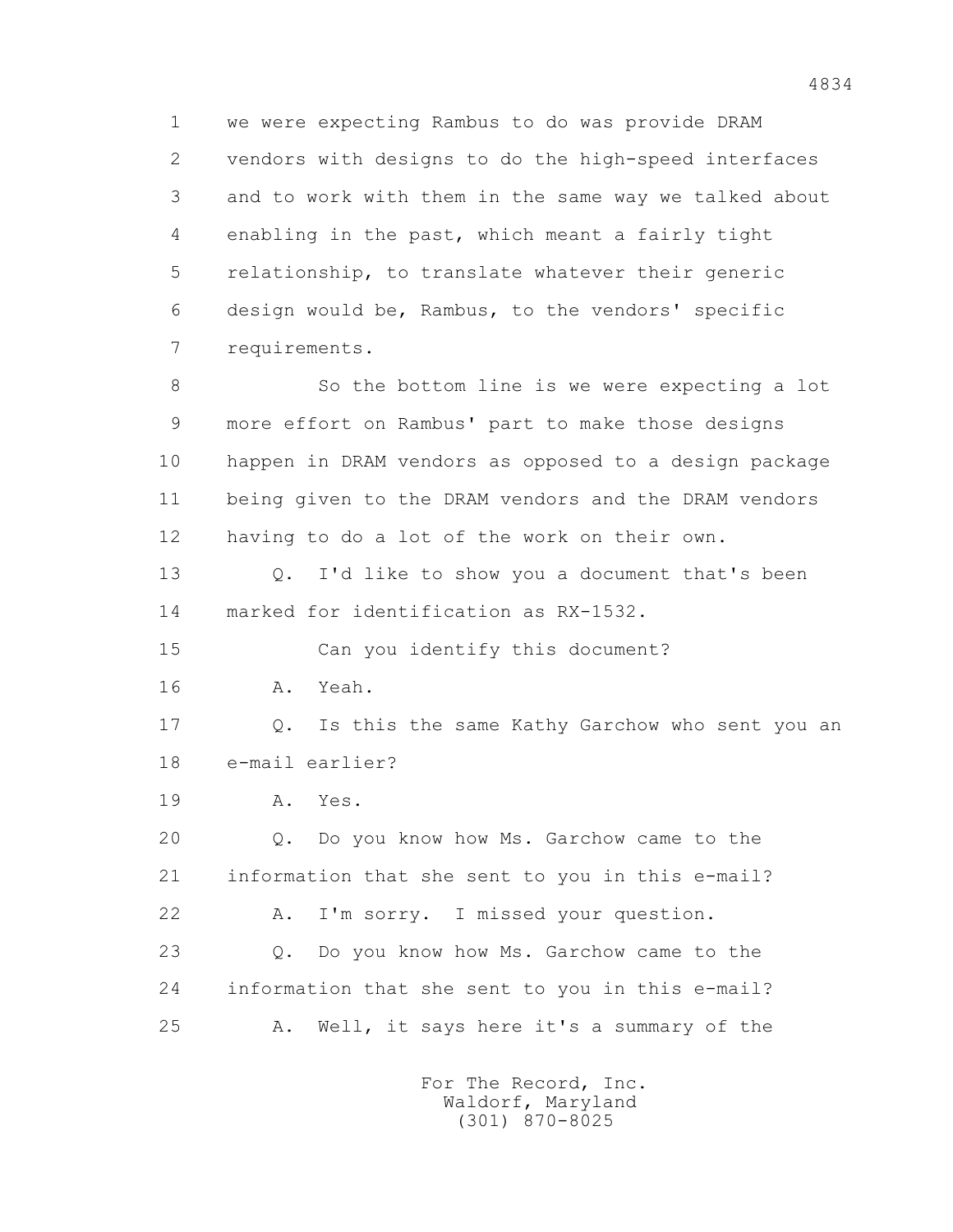1 one-on-one with Pete MacWilliams, so basically I 2 agreed to meet with her, and I think we met for a 3 couple hours, and she had lots of questions about what 4 happened in the RDRAM experience and what the timeline 5 was, what the issues were, what the benefits were. 6 She took a bunch of notes. I believe this is 7 her playing back to me what we talked about.

 8 Q. I'd like to ask you a few questions about the 9 timeline that starts in the middle of the first page.

 10 Now, the first bullet is Q395, and about what 11 calendar period is this referring to?

 12 A. Q3 is calendar years, so it's July through 13 September.

14 0. I always have some trouble with that. Sorry. 15 The third and fourth bullets state: "Up to 16 this point in time, memory vendors were strictly 17 focusing on lowering costs and increasing density. 18 Intel felt the memory vendors needed to get more 19 focused on increasing access speed."

 20 Did you have an understanding, based on your 21 experience of working with the DRAM industry, of why 22 the vendors were focused on lowering costs and 23 increasing density rather than focusing on increasing 24 the access speed?

25 A. I think over time that businesses tend to do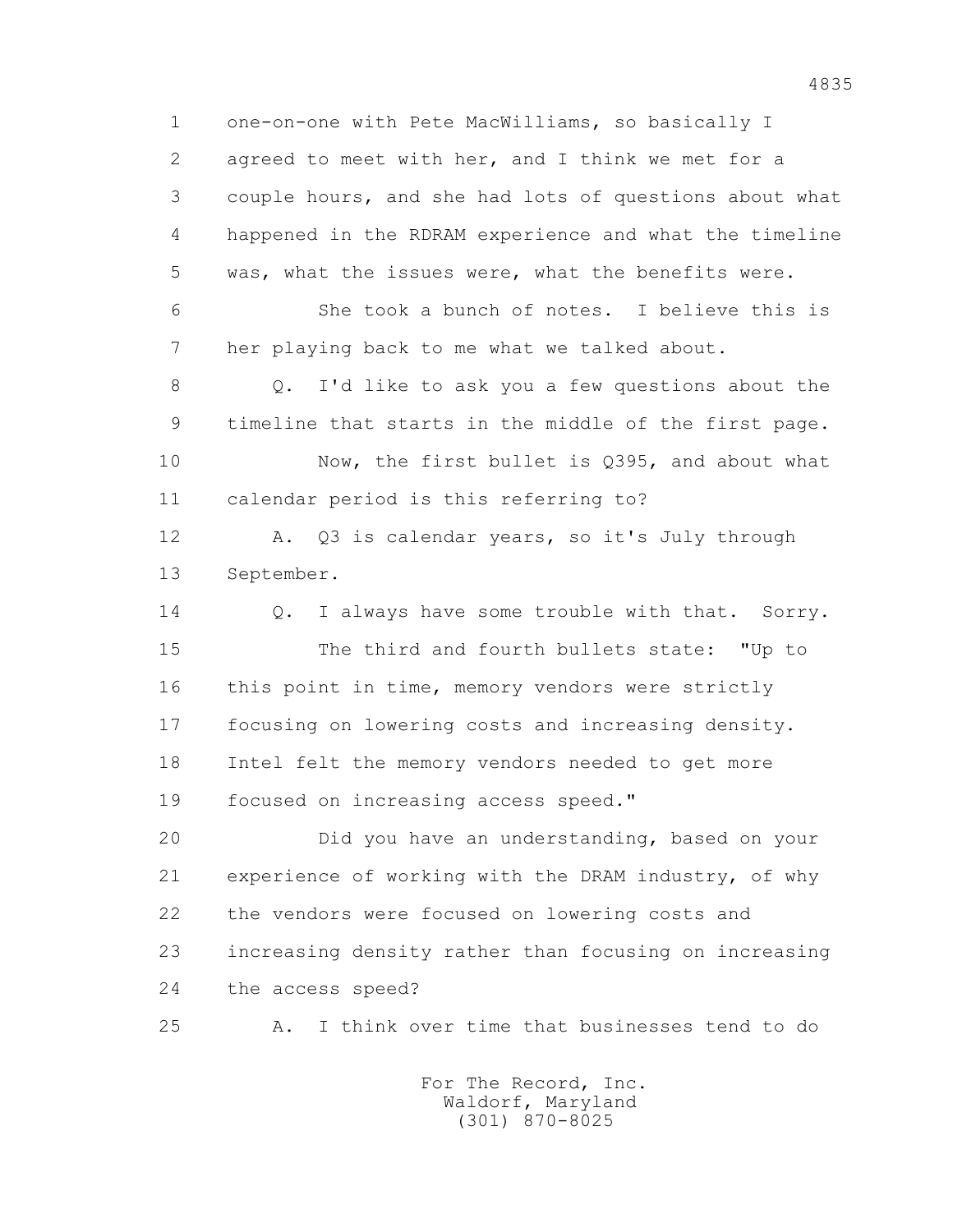1 that. If we look back to the past thirty years, DRAM 2 technologies advanced very quickly. The density has 3 been the primary driver. As new process technologies 4 come on-line, they're able to take the devices, shrink 5 them, provide lower cost per bit, and the business 6 model that they work on is pretty much driven by that.

 7 They lived with fast page and EDO memory 8 several years just going through successive strengths 9 trying to improve the density.

 10 Q. Would you go down to the bullet that starts 11 January 1996. It states, "Met with Rambus and memory 12 vendors to begin next level of engagement on RDRAM."

 13 What constituted the next level of engagement 14 with the memory vendors on RDRAM?

 15 A. Well, basically at that point, January of '96, 16 would be right after we made the internal decision as 17 to the direction that we thought was most promising. 18 We chose the RDRAM path. Now we had to go flesh out 19 the details and figure out if we were to redefine a new 20 standard direct RDRAM would this be something that we 21 could get accepted based on the relationship with 22 Rambus and is this something the memory vendors can 23 actually build.

 24 So we started this in January. 25 Q. So after choosing RDRAM as the direction you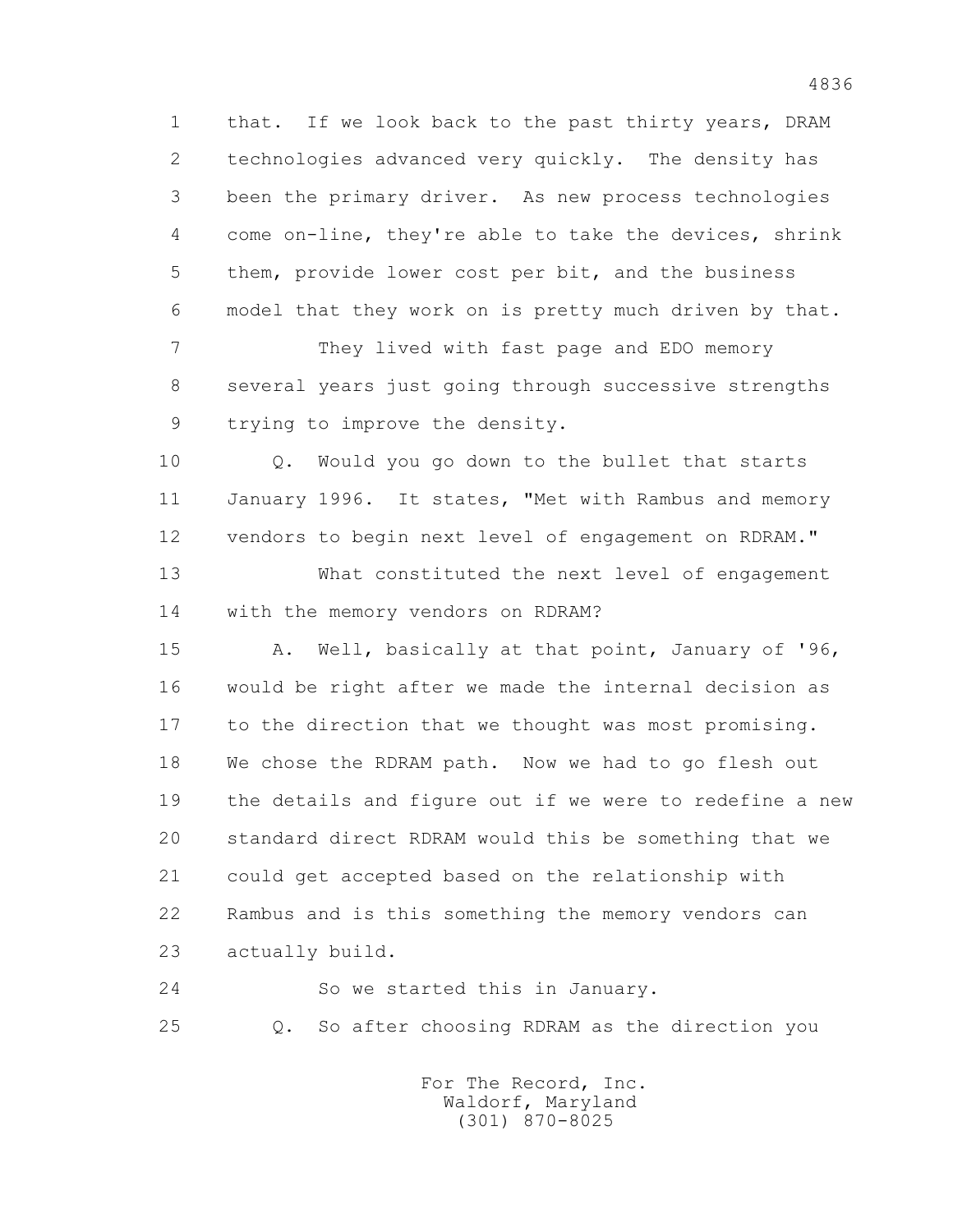1 wanted to pursue, you went back to the industry and 2 talked to DRAM vendors about that choice?

3 A. Yes.

 4 Q. And what were the DRAM vendors telling you 5 about RDRAM at the time?

 6 A. At the time they were -- there are actually 7 multiple accounts. There were some that were fairly 8 enthusiastic about that; some that were more lukewarm 9 in the sense they didn't really care, they just wanted 10 to know which way we were going; and there were some 11 that didn't like it.

 12 Q. Now, if you turn to the next -- I'm sorry -- 13 just the very bottom of the first page.

14 The subbullet states: Toggle happened when 15 volume hits, the memory vendors migrate to the highest 16 volume -- I'm sorry -- migrate the highest-volume 17 memory to the new processes first, therefore giving 18 cost advantage.

 19 Do you have an understanding of what's meant by 20 "toggle" in that bullet?

21 A. Yeah.

22 Q. What does that mean?

 23 A. What it means is the transition of volume from 24 one standard to the next.

25 So what we're referring to is the fact the DRAM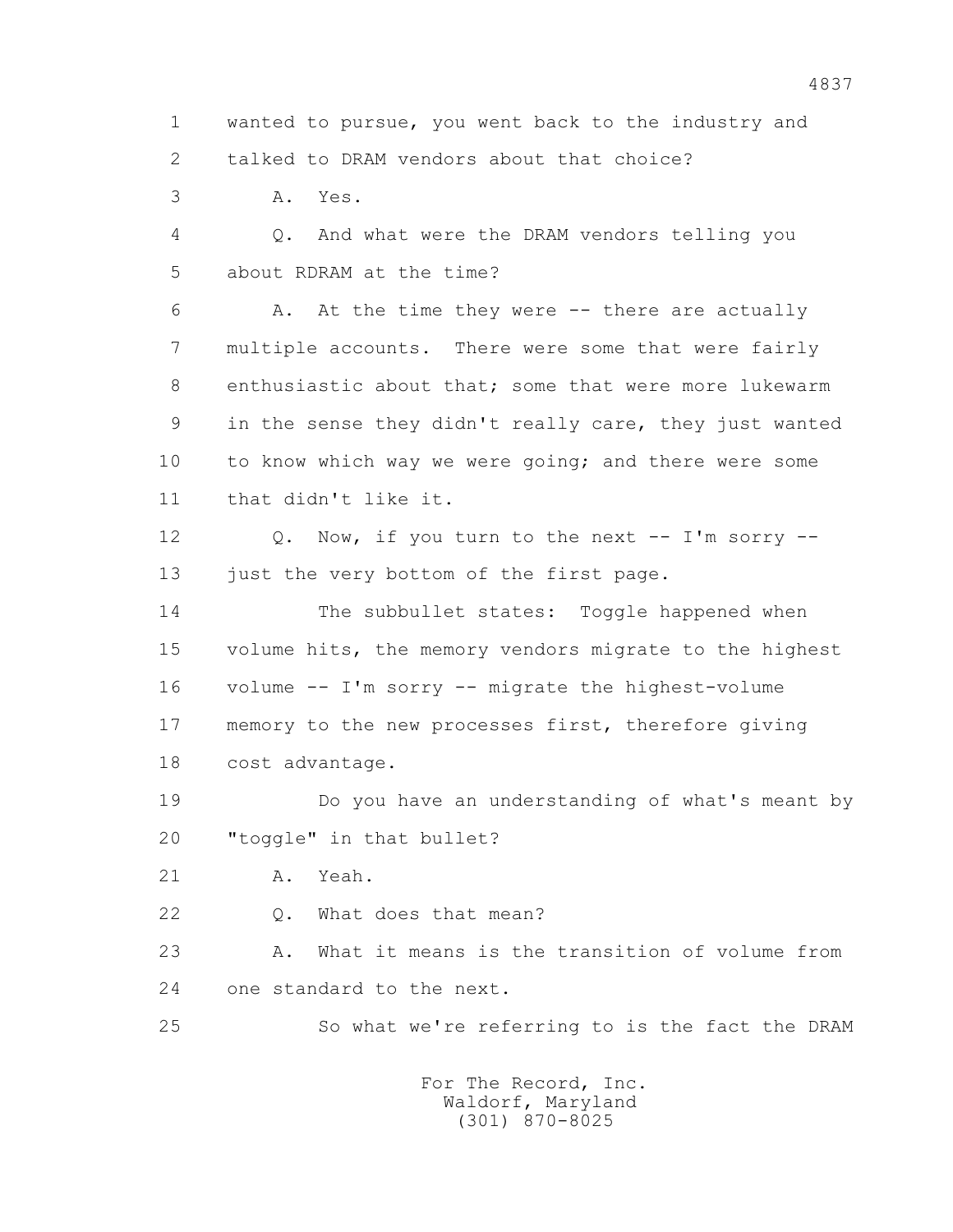1 vendors, for operating reasons, typically will shrink 2 their highest-volume parts first, and therefore those 3 parts have an advantage because they get the process 4 technologies, the best cost structures first, it's in 5 their economic interest to do so.

 6 And if you go to the statement above, we'd 7 actually changed our cost target based on the 8 discussion with Rambus to say we want to hit a 9 5 percent delta over the current high-volume technology 10 on an even technology basis, meaning the 11 same-technology-to-same-technology comparison. And we 12 believed that with the 5 percent difference, that once 13 the volume of RDRAM was high enough that the vendors 14 could start shrinking those parts first, that that 15 would overcome the 5 percent and it would become a 16 nonissue.

17 Q. Now, the second page of the document, at 18 December 1996, the timeline states that Intel 19 communicated to memory vendor that it had chosen RDRAM 20 and signed a license with Rambus.

21 Do you see that?

22 A. Yes.

 23 Q. The bullet below that states, "Intel made 24 decision not" -- and "not" is all caps -- "to negotiate 25 a contract for the memory vendors but did add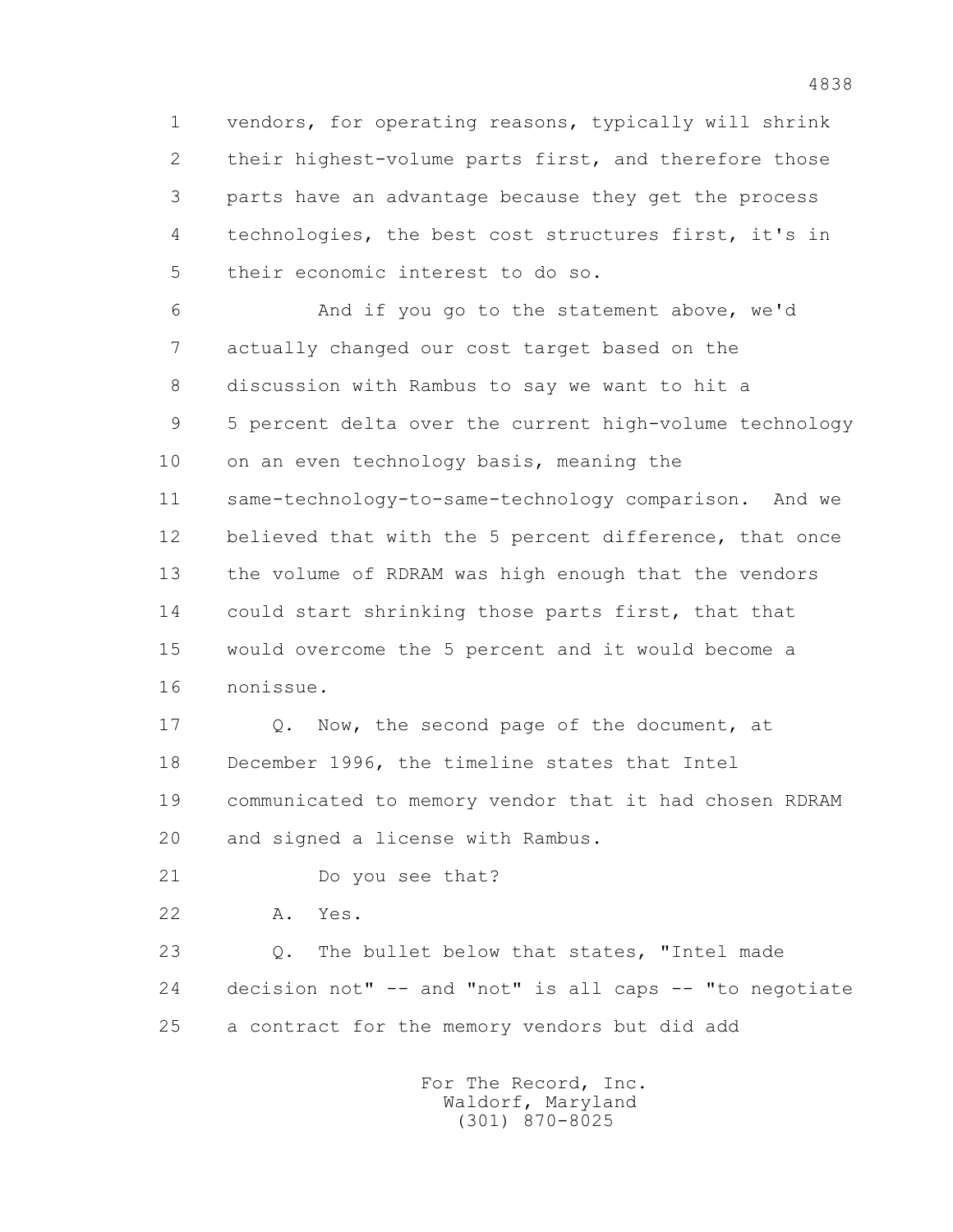1 conditions into the contract to help the industry" and 2 then in parentheses "limit royalties."

 3 What sort of contract was Intel contemplating 4 that it would negotiate for the DRAM vendors with 5 Rambus?

 6 A. I'm not sure I can go into specifics of that, 7 but let me tell you what the business concern was and 8 how we responded.

 9 The concern was that Intel chose a technology 10 where there was a lot of volume behind the technology 11 and that we might be putting Rambus in a very powerful 12 position with respect to their contracts in the DRAM 13 industry.

 14 And so at one point there was discussion of 15 whether we needed some sort of a blanket contract or a 16 boilerplate contract that everyone could sign up to at 17 a minimum to make sure there was not a problem with 18 people signing the Rambus contract to provide Rambus 19 DRAMs. For various reasons. In the end, we chose not 20 to do that. We just put the clause in our contract to 21 effectively limit the royalties once the technology 22 went to volume.

 23 Q. How were royalties limited once the DRAM went 24 into volume?

25 A. Our contract basically said that once the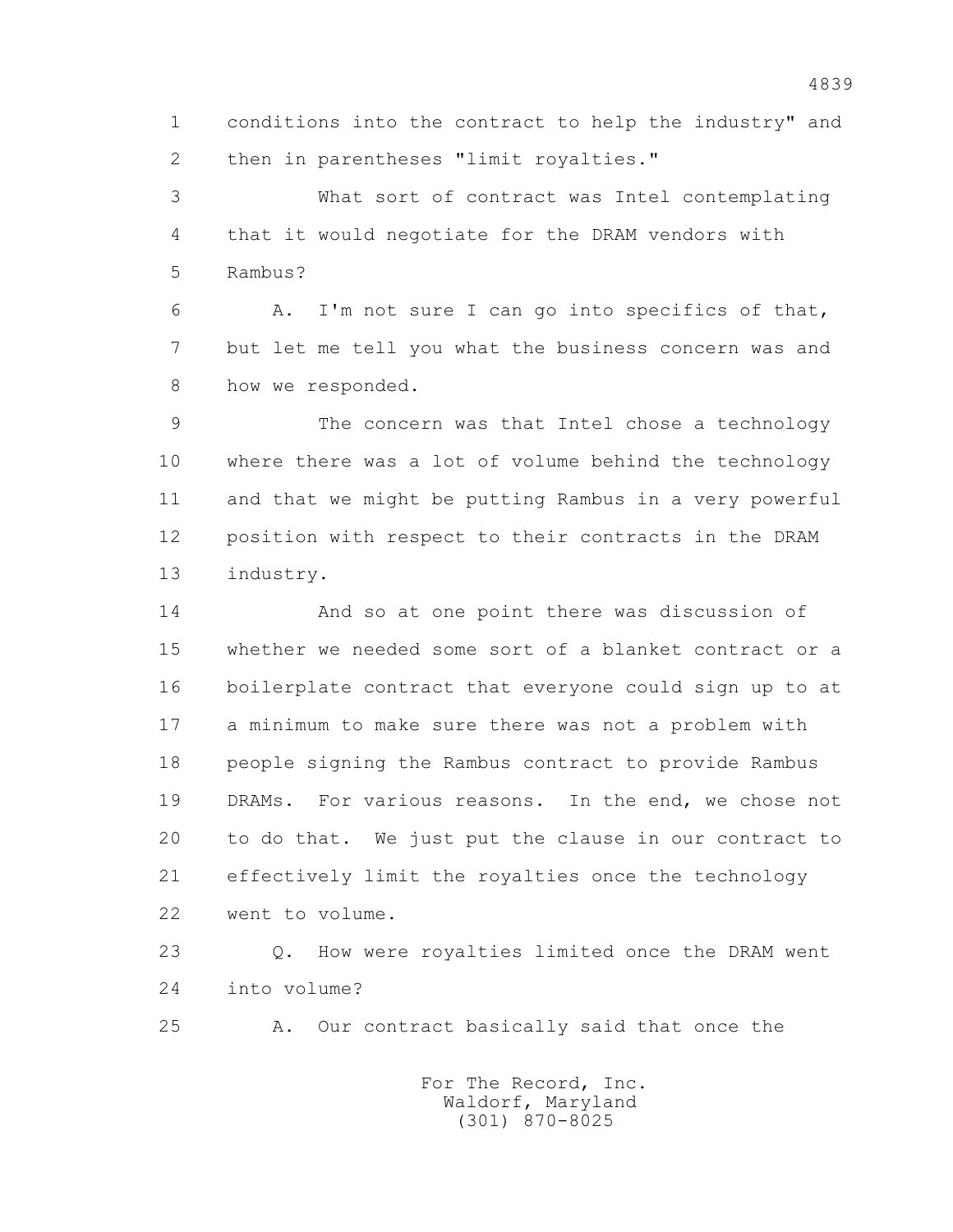1 technology was in volume, royalties in excess of 2 2 percent on the DRAMs would come back to Intel, 3 meaning that Rambus would have no motivation to charge 4 more and we had no motivation to collect them, so I 5 think basically that effectively set them at

6 2 percent.

 7 Q. Below -- right below that, the timeline states, 8 "In retrospect, this was a mistake... Rambus took 9 advantage of the memory vendors."

 10 Was this your understanding of whether it was a 11 mistake for Intel to have not negotiated the contract 12 for memory vendors?

 13 A. I don't recall exactly, but probably. It was a 14 mistake in the sense that what we did didn't work. 15 There was enough ways to get around the language in our 16 contract to charge higher royalty rates before the 17 technology hit volume.

 18 We'd heard back from several DRAM vendors who 19 were not very happy with Rambus that they charged them 20 quite a bit more initially, and so basically that's a 21 reflection of the fact that we heard back from DRAM 22 vendors things that we had not intended when we put the 23 original deal together.

 24 Q. Now, what do you mean, they were charging quite 25 a bit more for royalties than 2 percent?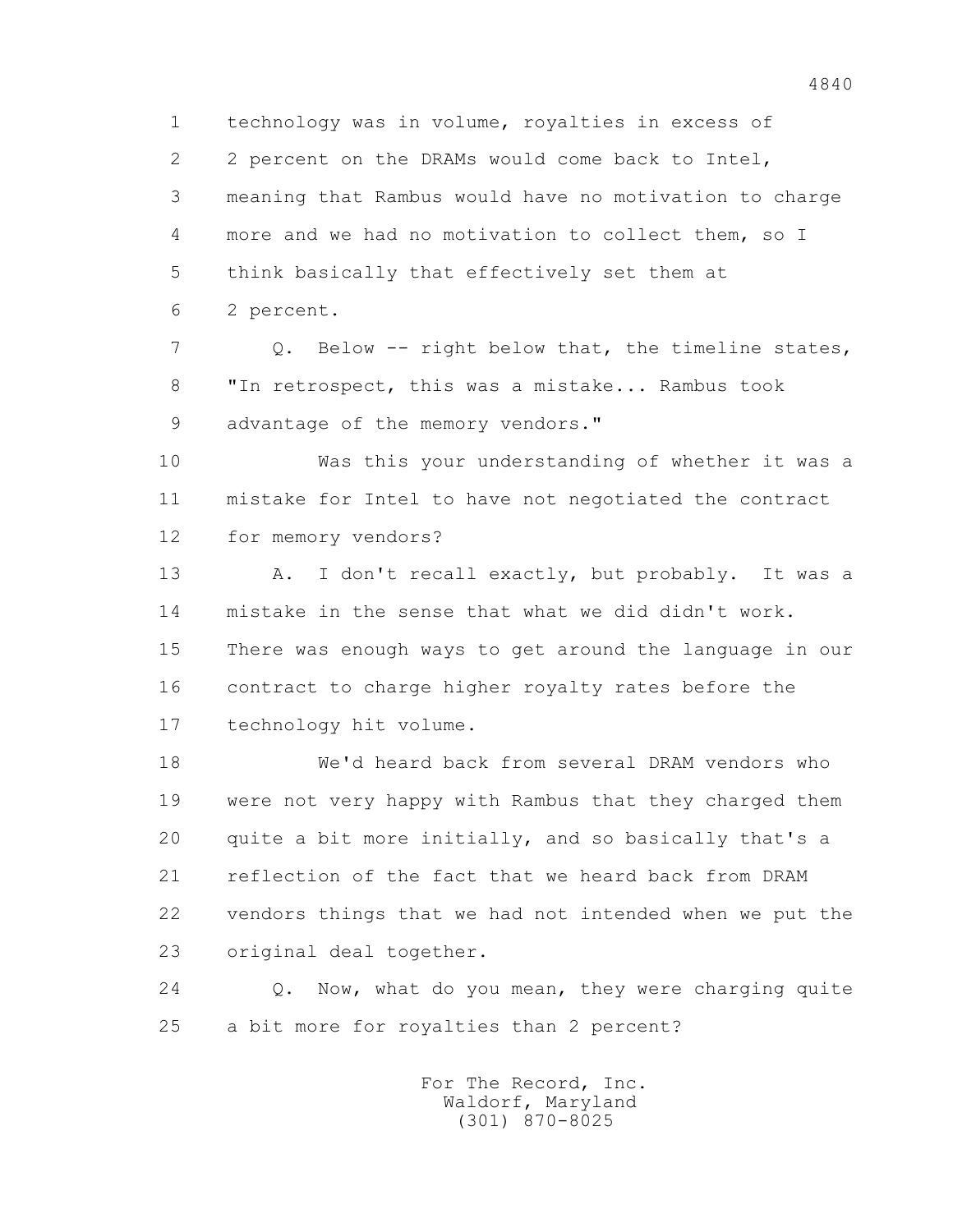1 A. I don't know exact numbers, but they were 2 2-1/2-3 percent maybe, so they were, you know, 3 50 percent more, somewhere in that ballpark. I'm 4 guessing, but they were not specific. But when we 5 said there was a 2 percent number, they were paying 6 more.

7 Q. Is that what you meant by or what you 8 understood that she meant by "Rambus took advantage of 9 the memory vendors," that they charged more money? 10 A. That was -- that's one of the key areas. I 11 think the -- yeah, in this context that's what it was.

 12 Q. I'm sorry. Were there other areas that you 13 were thinking of?

14 A. I think, yeah, in general we heard back from 15 the DRAM vendors many times that Rambus was taking 16 maximum advantage of their position. They were 17 charging higher royalties for lower volumes.

 18 They were charging for validation, which we had 19 not assumed, and in fact they did stop that once we 20 found that out.

 21 They were charging to have Rambus engineers 22 come and help them port the design, which was not part 23 of our arrangement, and they did stop that as well. 24 But the idea that we didn't have some blanket 25 agreement in terms of how Rambus would work with the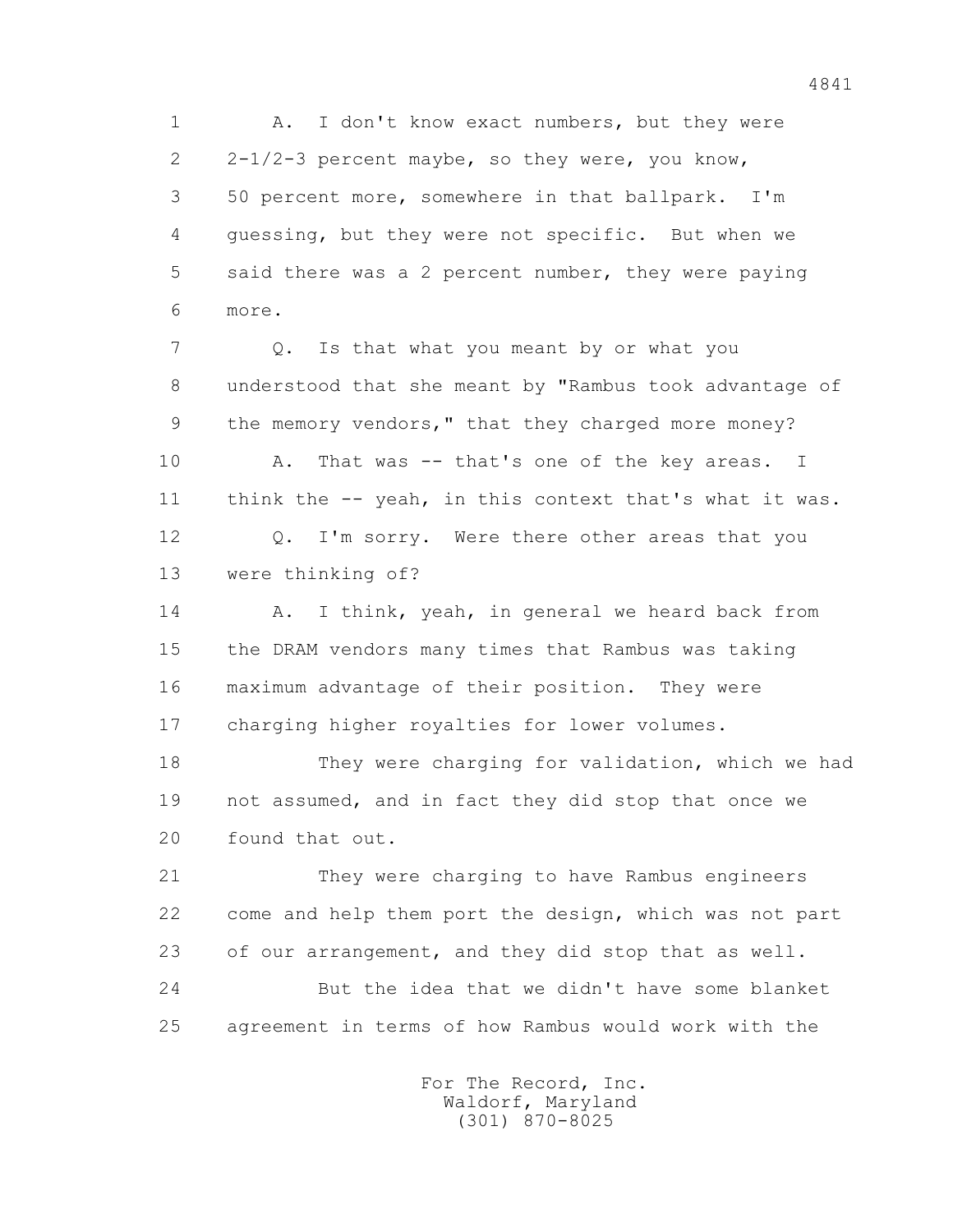1 DRAM vendors to implement our DRAM standard per this 2 joint development agreement we perceived as a mistake. 3 We should have tried to treat this as much more of a 4 level playing field instead of trying to set one cap 5 and let the DRAM vendors individually deal with 6 Rambus. 7 Q. In the -- next there is a bullet that says 8 "1H97." That stands for first half of '97; is that 9 right? 10 A. Yes. 11 Q. Below that is a bullet that states "worked with 12 DRAM vendors... die size; package technology," and then 13 it states the first major issue with Rambus was the 14 chip file package. 15 Was this the package issue you described 16 earlier? 17 A. Yes. 18 Q. Below that is a second major issue and it says: 19 "Rambus said the product could be achieved with .3u 20 technology, Intel said .25u technology, and today we 21 are at .18u and still not hitting cost/die size 22 targets." 23 First of all, what does .3u mean? 24 A. It's .3 micron, which is a critical dimension 25 that's usually used to identify process technologies. For The Record, Inc. Waldorf, Maryland

(301) 870-8025

4842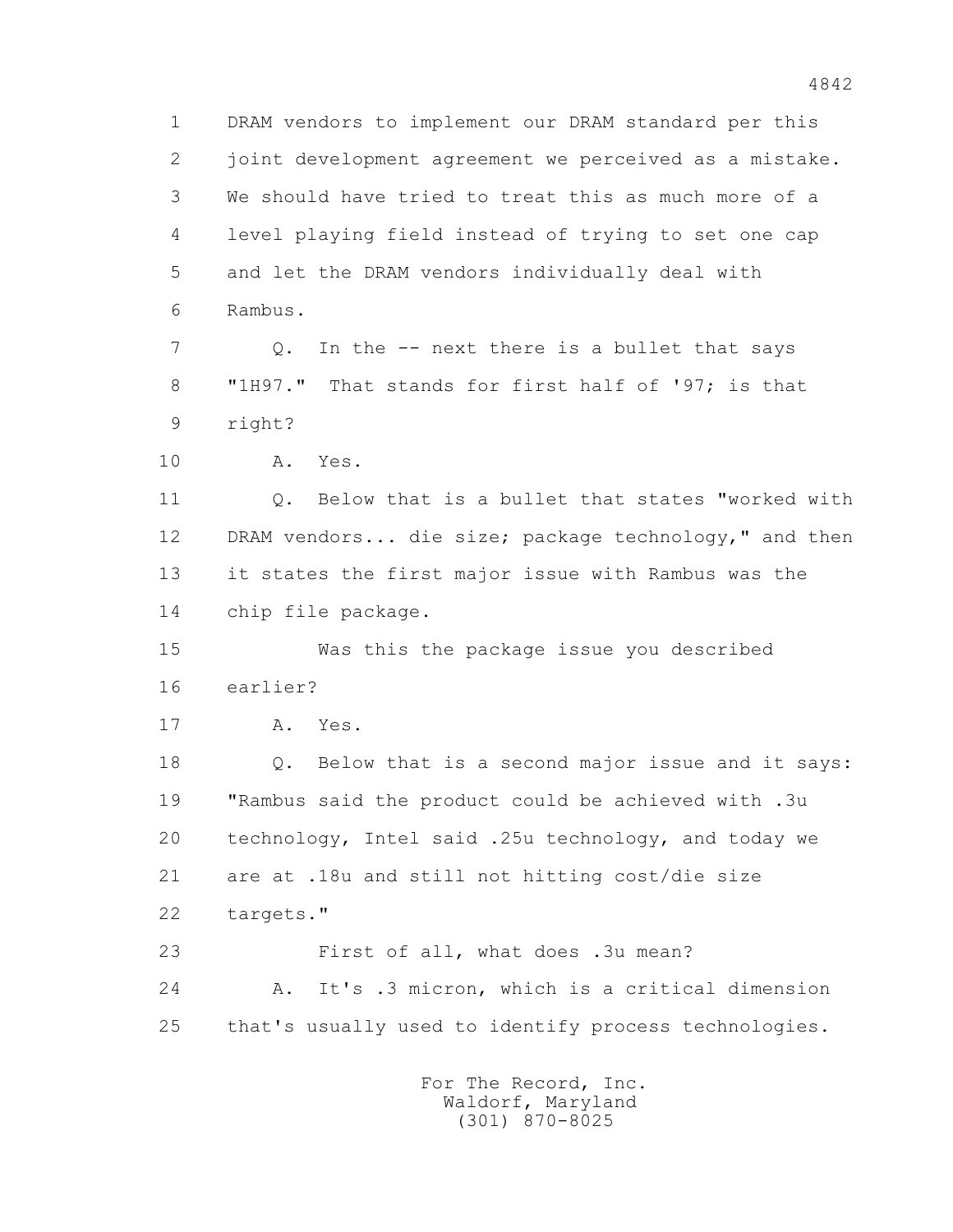1 Q. What was Rambus saying when it said that the 2 product could be achieved with a .3 micron technology? 3 A. Well, they believed that they could design an 4 interface, a DRAM interface, that would run at 5 800 megahertz in a .3 micron technology, which was the 6 technology back in the '96 time frame.

 7 Q. So I understand it, as the number gets smaller, 8 that's a more advanced technology?

9 A. That's correct.

 10 Q. What was the problem with the technology being 11 at .18 micron and the industry still not hitting its 12 cost and die size targets?

13 A. Basically it was just -- well, one assumption 14 first is that when we go from .3 to .25 to .18, the 15 dies all shrink, but because of the smaller dies and 16 better process technologies, the speed also is assumed 17 to increase. Historically that's always been the 18 case.

 19 And we were concerned here because Rambus had 20 made the statement to us during the first part of the 21 deal which indicated they could implement an 800-meg 22 transfer on .3 micron technology with a 5 percent die 23 delta and we were looking at .18 micron technology in 24 this time frame, which would have been '99, and they 25 still weren't hitting the 5 percent mu yield and they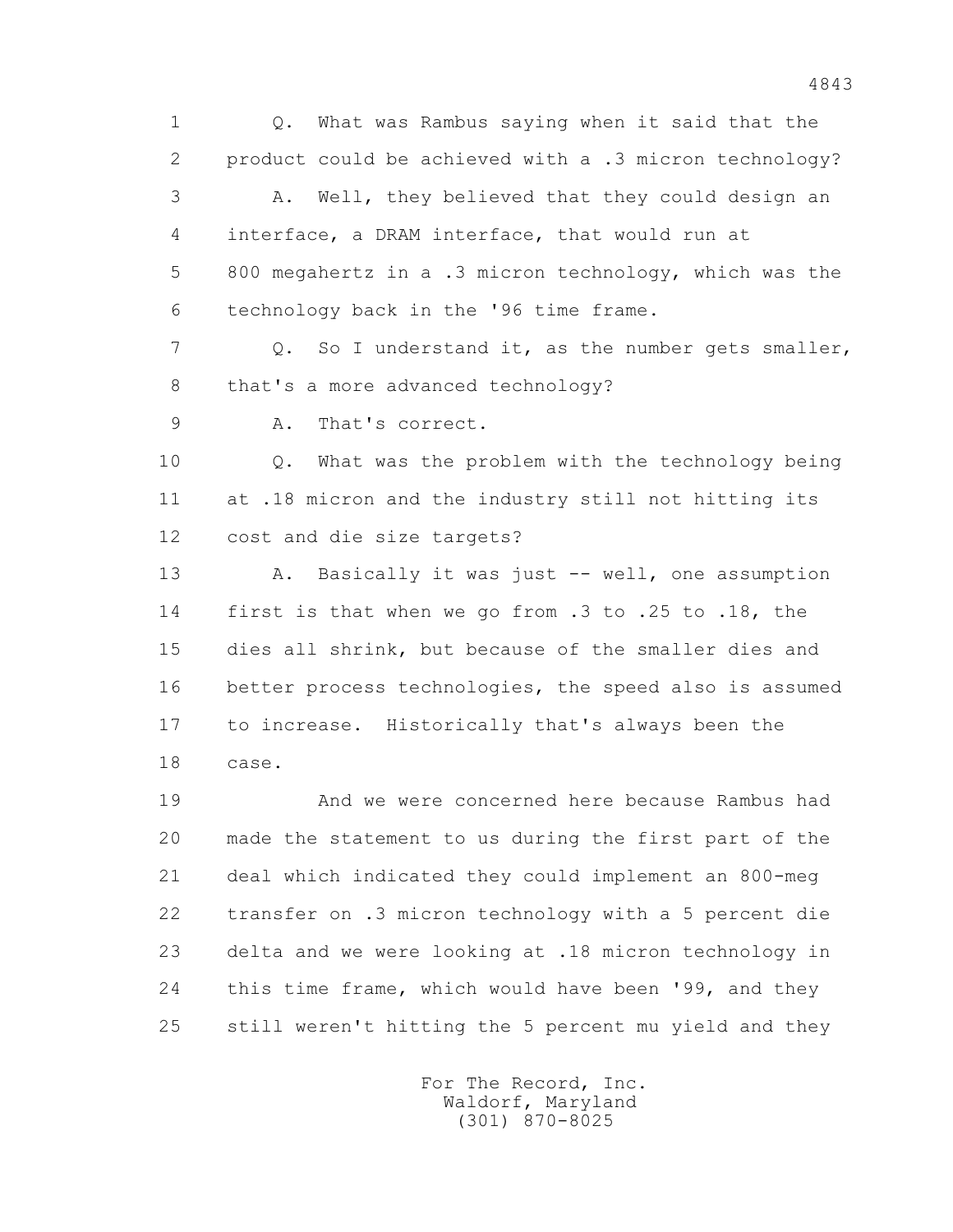1 still weren't hitting high yields at the end.

 2 Q. The next bullet states, "Realized at this time 3 that the enablement would take much more effort from 4 Intel than originally forecasted."

 5 You were describing the enablement before. 6 What effort was required from Intel?

 7 A. At this time I think the major part of the 8 effort was believed to be the packaging solution, the 9 fact that we had to move from chip file to RIMMs.

 10 Q. Now, if you look at the second bullet under the 11 second half of 1997, the timeline states, "Tried to get 12 Rambus to pay for the enablement areas which we 13 believed they signed up to support and did not."

 14 And these were the enabling -- enablement areas 15 you described earlier on?

16 A. Yes.

 17 Q. In the first half of 1998, the first bullet 18 states that memory vendors said that they did not want 19 to do PC133 and no lower voltages, but by the middle 20 of '98 they become more positive on PC133.

 21 What was the importance of the attitude of the 22 memory vendors toward PC133 to Intel?

 23 A. Well, at the time we actually looked at PC133 24 multiple times through the years, and what this is 25 saying is that we went out in the first part of '98 and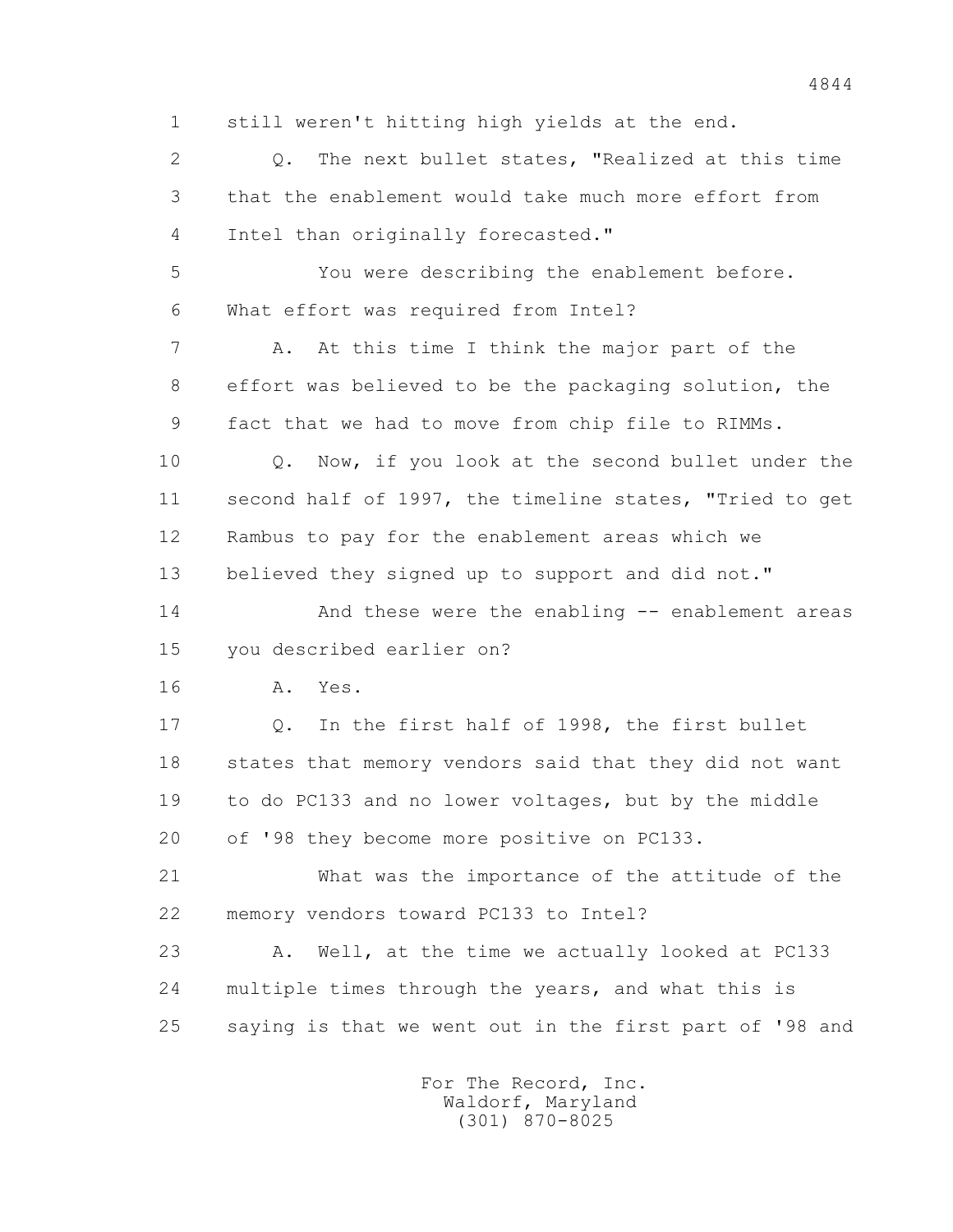1 asked again are they interested in doing a slightly 2 faster SDRAM and/or doing a lower-voltage part based on 3 mobile requirements.

 4 At the time they told us no, don't do it. 5 They were concerned that they had already optimized 6 their die for PC100 or 100 megahertz speeds and the 7 yields for 133 would not be very good and the effort 8 to redesign the dies to get the yields up to 133 would 9 take some effort and they wanted to spend their effort 10 doing RDRAM designs and driving cost out of the PC100.

11 0. Well, did that attitude have an impact on 12 Intel's decision to support PC133?

 13 A. Initially, yeah. In '98 when we asked them, we 14 were actually looking at doing this possibly maybe for 15 a mobile part or for a low volume -- excuse me -- a 16 low-price-point part where we could restrict the four 17 DIMM assumptions we talked about earlier to two or 18 three.

 19 So we were out there seriously asking them does 20 this make sense, and they did not like the idea of 21 lower voltage and/or higher speed because of the need 22 to do a new design.

 23 Q. I think we described -- we talked a little bit 24 about the four DIMMs and what the importance of that 25 was to your customers.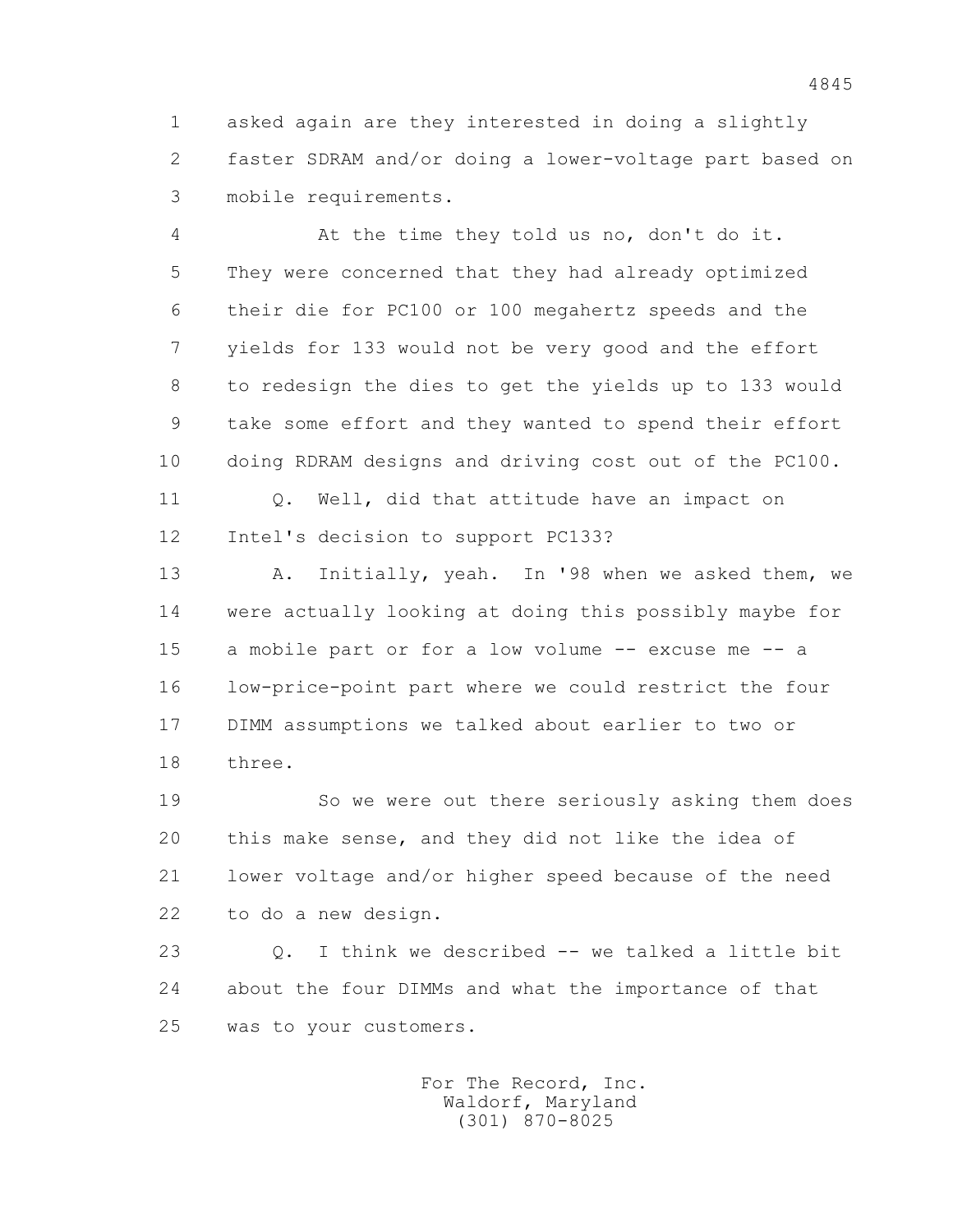1 What was the impact of having multiple DIMMs or 2 having four DIMMs rather than three or two on the DRAM 3 designs?

 4 A. On the DRAM designs it didn't have much of a 5 direct impact. On the I/O interfaces on the DRAMs it 6 would.

 7 If you look at the I/O interfaces between the 8 chipset and the DRAMs, you have a connection in the 9 motherboard and some stubs that go off in the various 10 modules, and all the interconnect board and the 11 subsystem modules creates some timing loss, so as you 12 increase the number of modules and the number of loads, 13 you have more timing loss. If you want to run higher 14 speeds, you have to have less modules for a given point 15 in time or technology.

 16 So the design of the DRAM to a 133 would not 17 change dramatically, but the design of the system to 18 use the 133 would have to.

19 Q. I see.

20 You used the word "stubs." Is that a

21 specialized term?

 22 A. Actually it's a pretty standard term in the 23 electrical area. A stub refers to the fact that the 24 line does not have a start point, the driver, and the 25 endpoint, the receiver, but it actually has multiple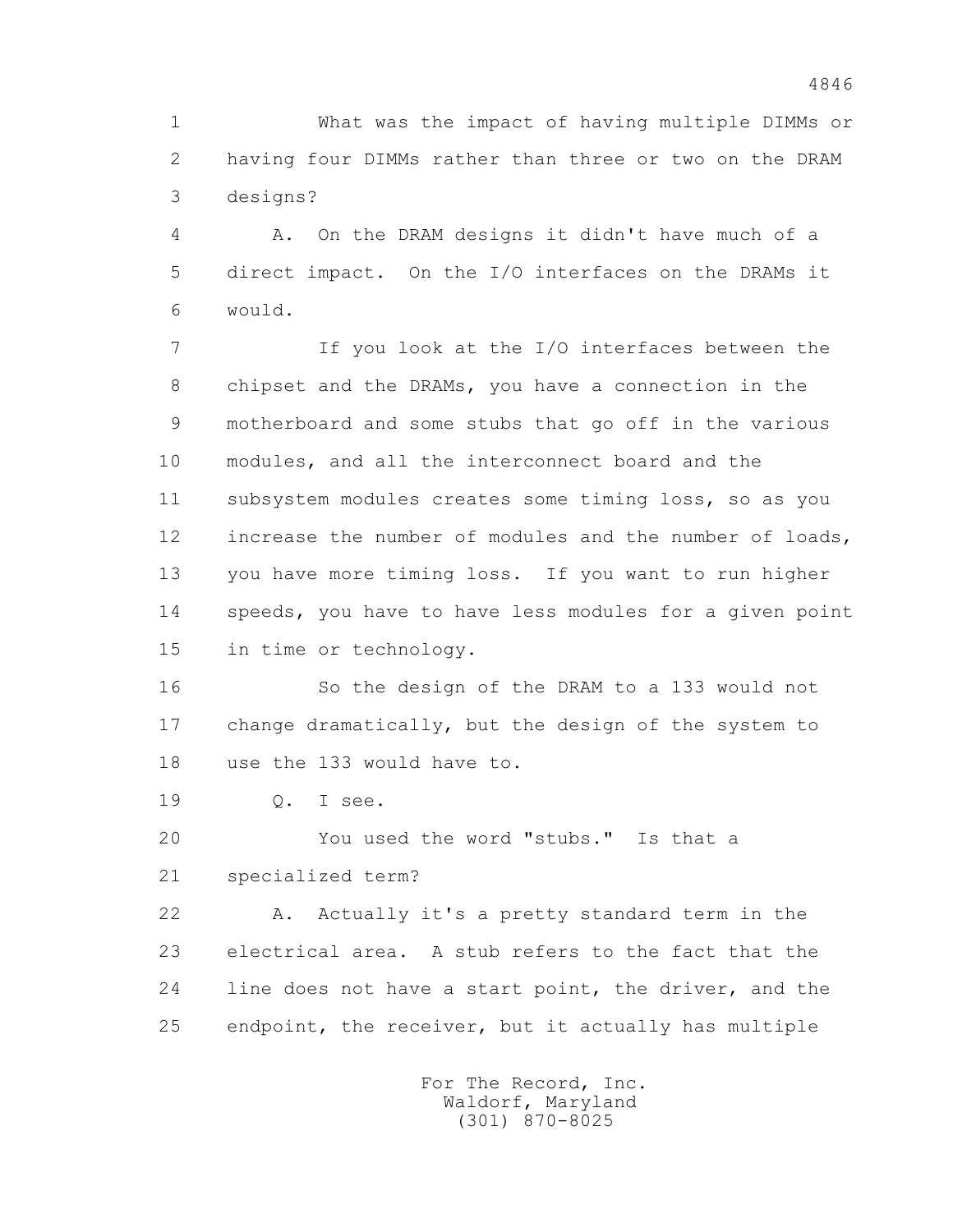1 receivers, and the receivers have little visual stubs. 2 So you can envision a chipset has a line going 3 all the way down through this array of DIMMs and each 4 DIMM connector at the connection of that line goes up. 5 Those connections are maybe one to several inches 6 depending on the signal and they represent stubs 7 (indicating). Electricals are very difficult to manage 8 at high speeds.

 9 Q. And the next bullet states, "Worked out 10 packaging and I/O voltage issues, but cost target 11 remained a major concern."

 12 You described the I/O voltage issues previously 13 I think; correct?

14 A. Yes.

15 0. In the second to last bullet for the first half 16 of '98, the timeline states, "Architecturally the costs 17 were not comparable: four independent banks in SDRAM 18 versus 16 dependent banks in RDRAM... overhead due to 19 the redundancy cost and the interface."

 20 What's the importance of the number of banks to 21 the cost of the DRAM?

 22 A. Well, in this case -- let me go back one step 23 and just supply what happened to create 16 banks. 24 One of the key issues was to create with RDRAM

25 was the amount of bandwidth we need into the core of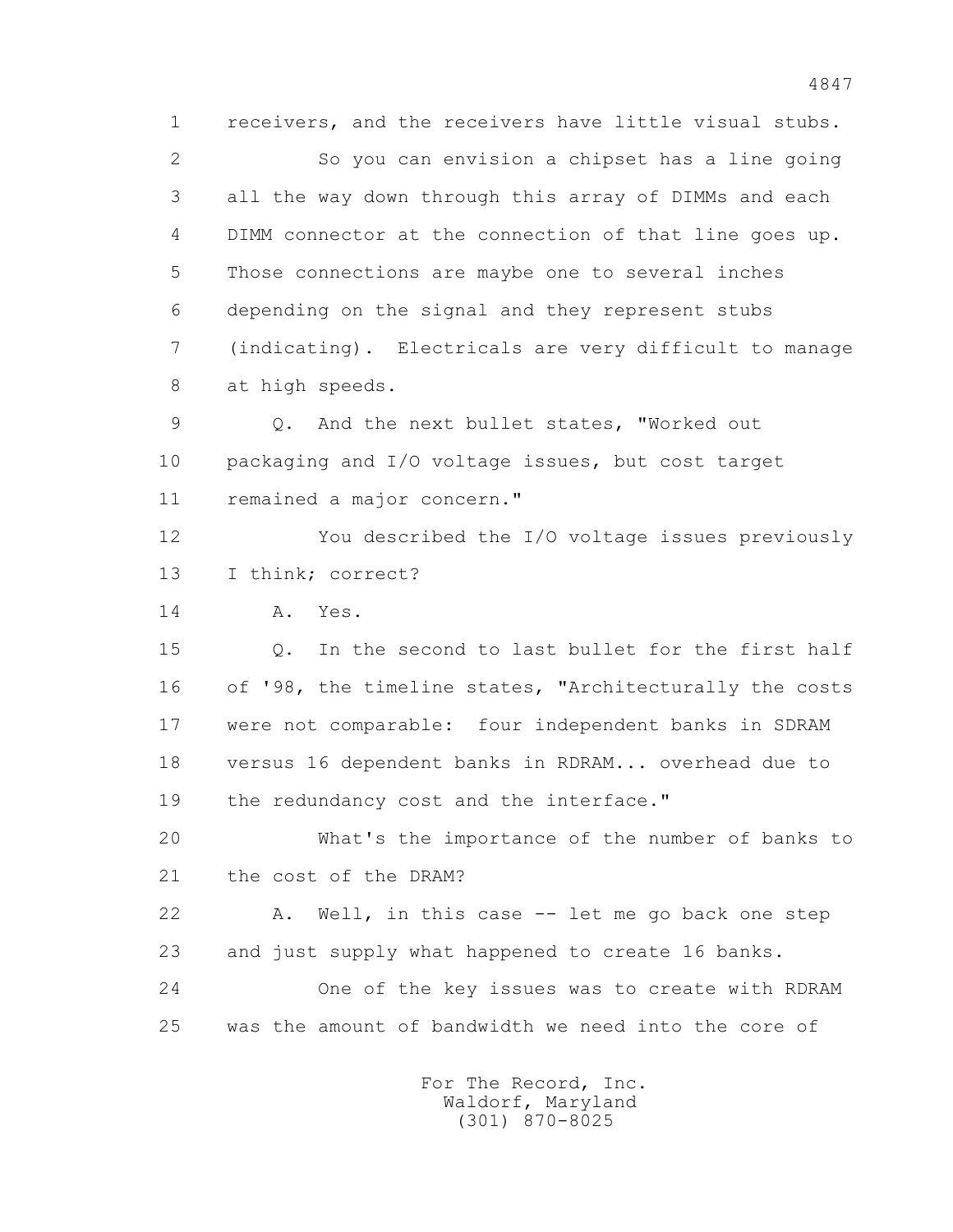1 the DRAM device was much higher than what they were 2 doing with SDRAMs. So we couldn't just take an SDRAM 3 core and use it.

 4 Rambus came up with a technique to use the same 5 basic core, turn it on its side, and the result of that 6 was we got 16 dependent banks, "dependent" meaning one 7 bank would have actually shared some of the circuitry 8 with adjacent banks.

 9 So in the SDRAM the four banks are completely 10 independent and can be accessed independently. In the 11 dependent bank case, we'd actually have to restrict the 12 accesses so we'd never access adjacent banks.

 13 And at the time we made a decision to go with 14 independent banks, the comparison that Rambus and the 15 DRAM vendors provided us showed little to no overhead. 16 And as they actually implemented it and they started 17 adding redundancy, which is a technique in DRAMs to add 18 extra storage cells and then in a test if they have bad 19 cells they can actually swap out good ones for bad ones 20 and they can save the die as opposed to throwing it 21 away, when they started adding redundancy, the core 22 sizes started growing.

 23 The importance of banks in redundancy is each 24 bank needs more redundancy structure, so because we 25 have more banks, the amount of redundancy needed to get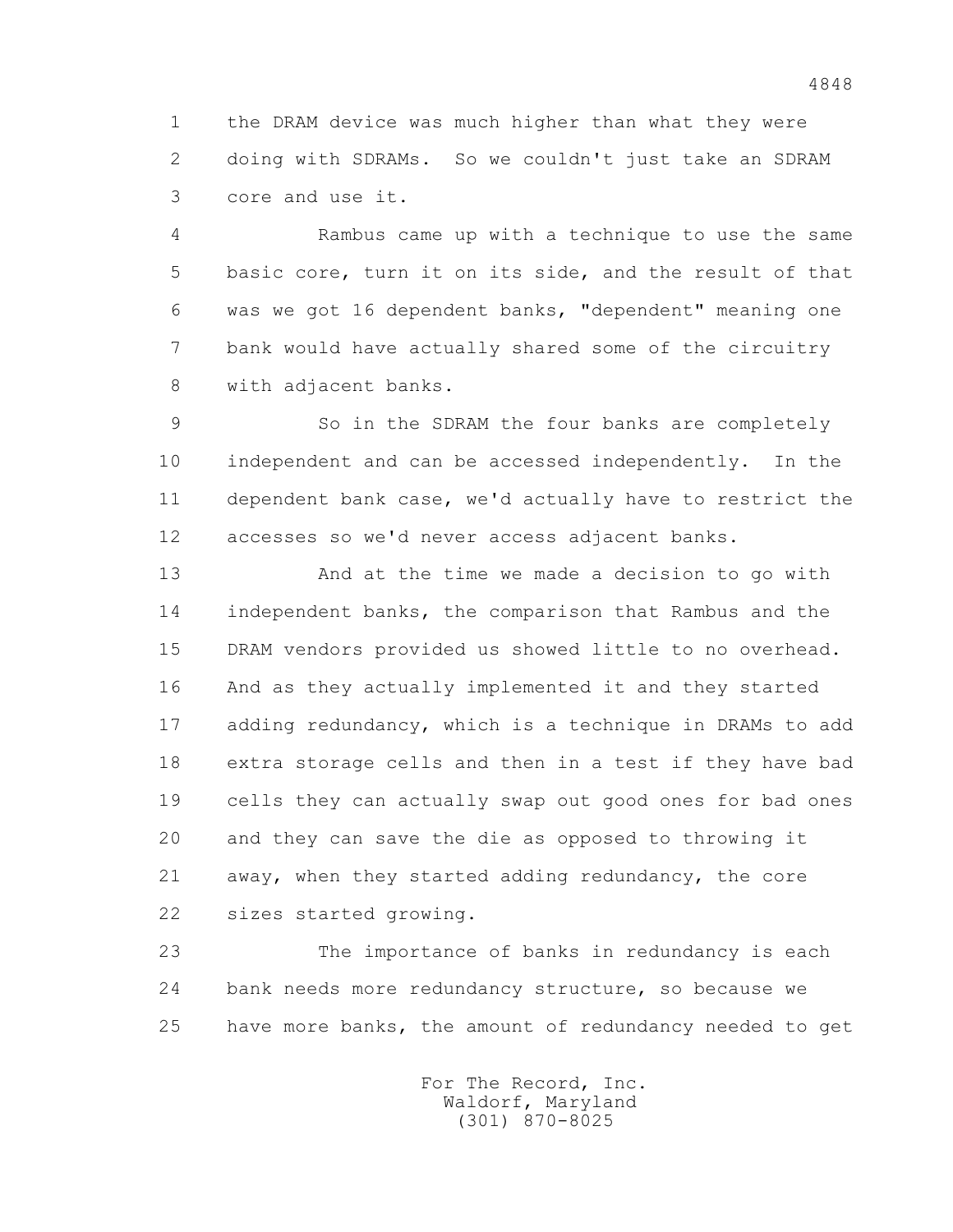1 the same amount of coverage for manufacturing was 2 higher and the result of that was, you know, much 3 larger core size in fact than when we did the original 4 analysis back in '97.

 5 Q. You referred to swapping redundancy and 6 swapping out bad DRAMs. Is that used -- does that use 7 fuses in any of the DRAM --

8 A. Yes, it was.

 9 Q. Why was the cost target a major concern at this 10 point in the first half of '98?

11 A. From our point of view, we couldn't really 12 affect how DRAMs are priced because that's an issue 13 between the customer and the DRAM vendors, but the one 14 thing we could have a lot of effect on is what the 15 basic cost structure was.

 16 It was pretty important for us to try and keep 17 the cost structure of the new technology with the 18 original goal was the same as SDRAM, and I think we 19 moved it to the 5 percent number after working with the 20 vendors and Rambus, but we wanted to keep it very, very 21 close so that the DRAM vendors had the flexibility to 22 price the DRAMs in the same ballpark as the existing 23 volume DRAMs without losing money.

 24 We wanted them to basically make the same 25 amount of margin on these devices or more than they had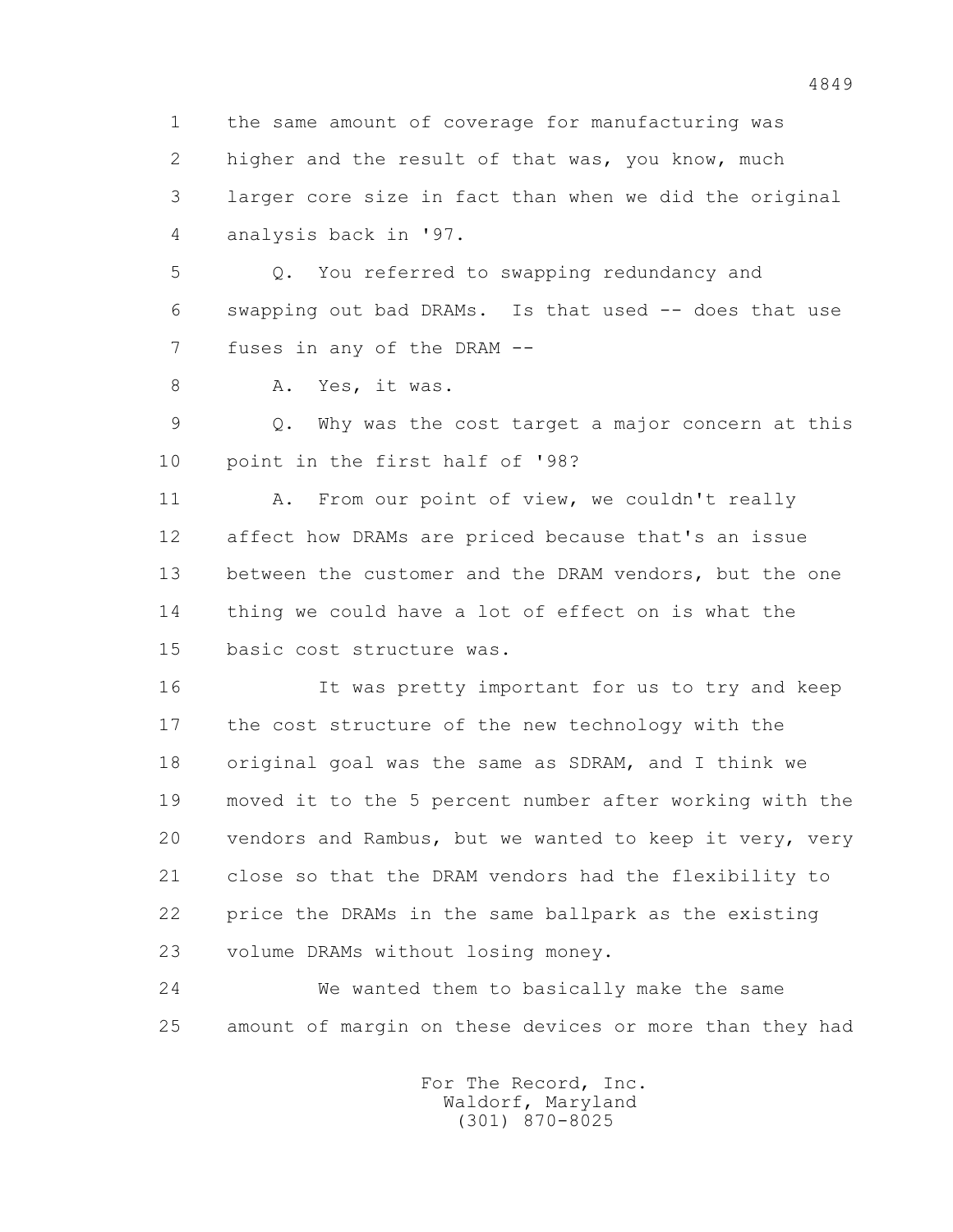1 in the previous devices.

2 0. Why was that important to Intel? 3 A. I think it was important to Intel because for 4 the -- for the DRAM vendor to be motivated to build a 5 new technology, they had to see a way to make money at 6 it. And if new technology costs a lot more money and 7 they couldn't sell it for a large premium so they can 8 make up the cost difference, they wouldn't make money. 9 And if they couldn't sell the new technology at a cost 10 pretty close to the old technology once it got in 11 volume, we couldn't see how the market would 12 transition. 13 Q. In the second half of '98 the timeline states, 14 "First saw product in June." 15 What does that refer to? 16 A. It means the first samples, the first RDRAMs 17 showed up in June. 18 0. And the third bullet of the second half of '98 19 states: Set up good process to make technology work 20 but did not focus enough on how to break it. 21 What does that mean? 22 A. That refers to our own development process. 23 If you look at the bullet above -- or actually 24 the last bullet in the first half of '98, it says we 25 built three test chips, two test boards, did thermal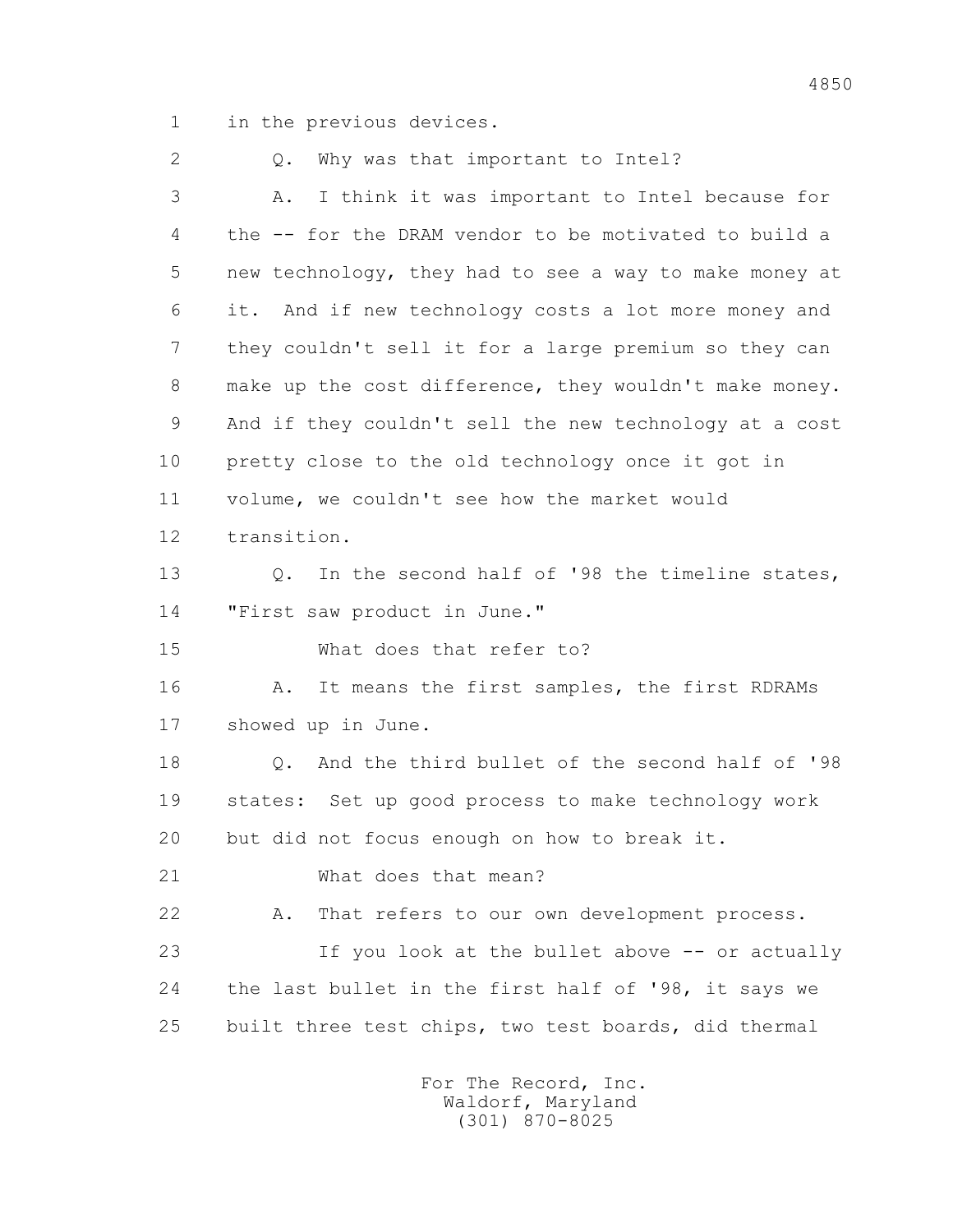1 and electrical analysis. And I think part of the 2 problem of trying to do three test chips, two test 3 boards is we had limited resources.

 4 We got to the point in each one where we were 5 able to make the key things work, but we didn't have 6 the time or resources to go in and try to figure out 7 how those things would break, so trying to apply all 8 the boundary conditions, do all what we call 9 margining, where we vary the voltage, vary the 10 timings, try to create all the worst-case conditions 11 that the technology is likely to see over its life and 12 try to figure out where its weaknesses are and go fix 13 those.

14 We didn't do enough of that.

 15 Q. Two bullets below that it states, "Electrical 16 side created several issues which were found late in 17 the process."

18 What did you mean by that -- what was your 19 understanding of what "electrical side" means? 20 A. It means that the -- you know, actually later 21 in '99 we had several issues we uncovered with the 22 channel itself, so the silicon of the controller and 23 the DRAMs were okay, but we found some of those 24 boundary cases on the channel which weren't okay. And 25 we had errors that would show up like once every few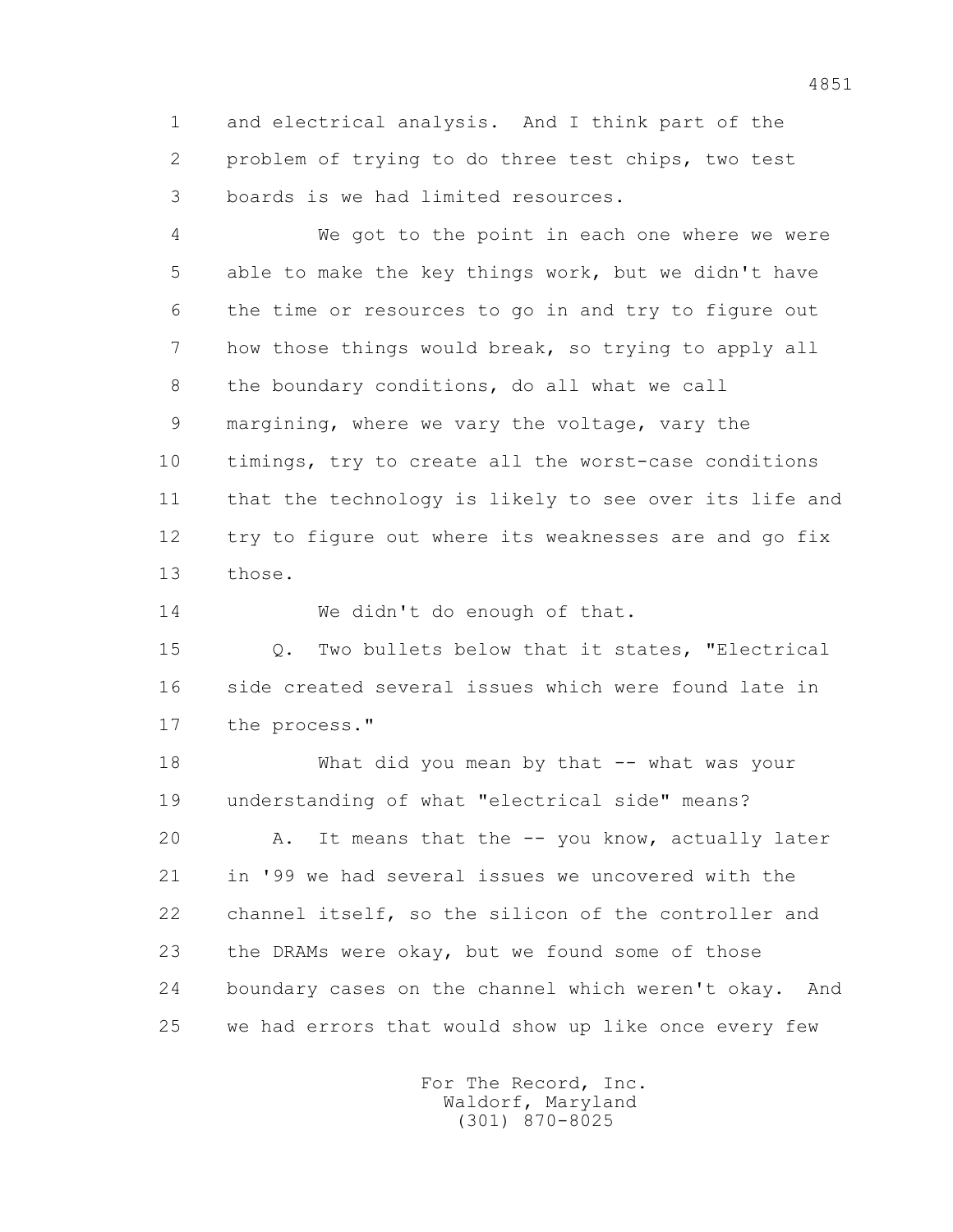1 days or once a week that we'd have to capture, track 2 down and fix.

 3 Q. Now, you referred to a channel. What is a 4 channel?

 5 A. The channel is the connection between the 6 chipset and the DRAMs. It's the physical traces on the 7 motherboard and the modules.

8 0. Sometimes is that called a bus as well 9 sometimes?

10 A. Yes.

11 Q. And what did "late in the process" mean?

12 A. It means that we expected these things to have 13 been sorted out way back in the time where we had test 14 chips or even before we had our direct RDRAM and that 15 Rambus had experience with this channel in previous 16 generations and we were actually surprised to find 17 issues popping up in '99 that were still related to the 18 channel.

 19 Q. What was the effect of the electrical issues on 20 the adoption of RDRAM by the industry?

21 A. Actually, it was pretty significant. We had to 22 delay the launch of our first product twice because of 23 these electrical issues. The first target was I 24 believe June '99 and we had a whole bunch of them that 25 we found in the first part of '99 which caused us to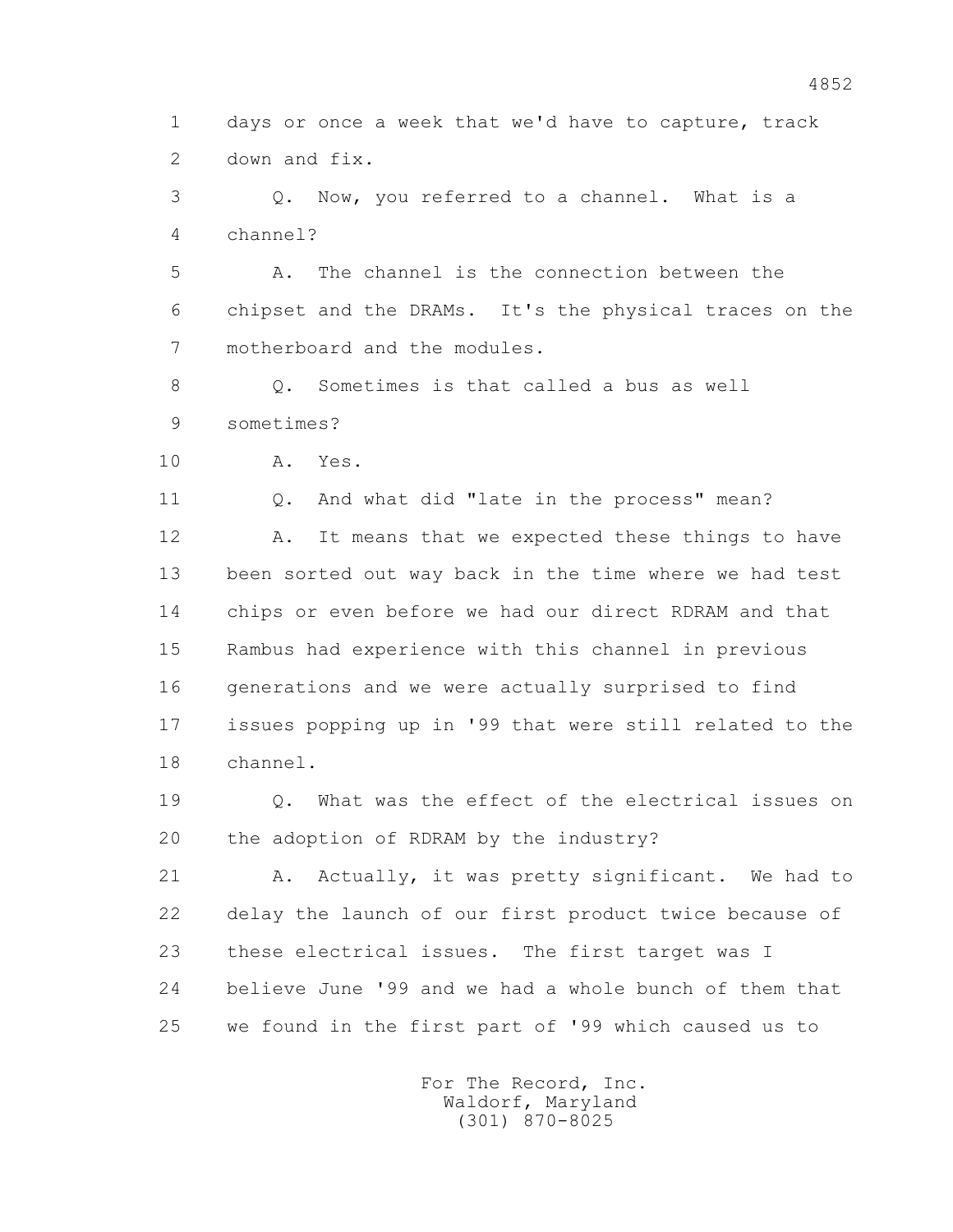1 delay that until October. And then just before the 2 launch in October we found one more which caused us to 3 delay to November.

 4 The DRAM vendors were preparing for launches 5 and had built a lot of RDRAMs for the June launch 6 before we found the problems and were left holding a 7 lot of RDRAMs, and having built a bunch assuming the 8 October launch wasn't as big of a problem then because 9 we did launch it in November, so there was a month 10 delay, but the first one was a pretty big deal to some 11 of the vendors. 12 Q. You referred to the first product. What was 13 the name of that product? 14 A. The first product was the 820. 15 Q. Was that also sometimes known as Camino?

16 A. Yes.

 17 Q. There's a note below that bullet describing: 18 What we believed the agreement between Intel and Rambus 19 was regard bringing the product to market.

20 Do you understand who the "we" was in that

21 sentence?

22 A. I'm sorry. Oh, okay.

23 The "we" here is Intel.

24 Q. I'm sorry?

25 A. Is Intel.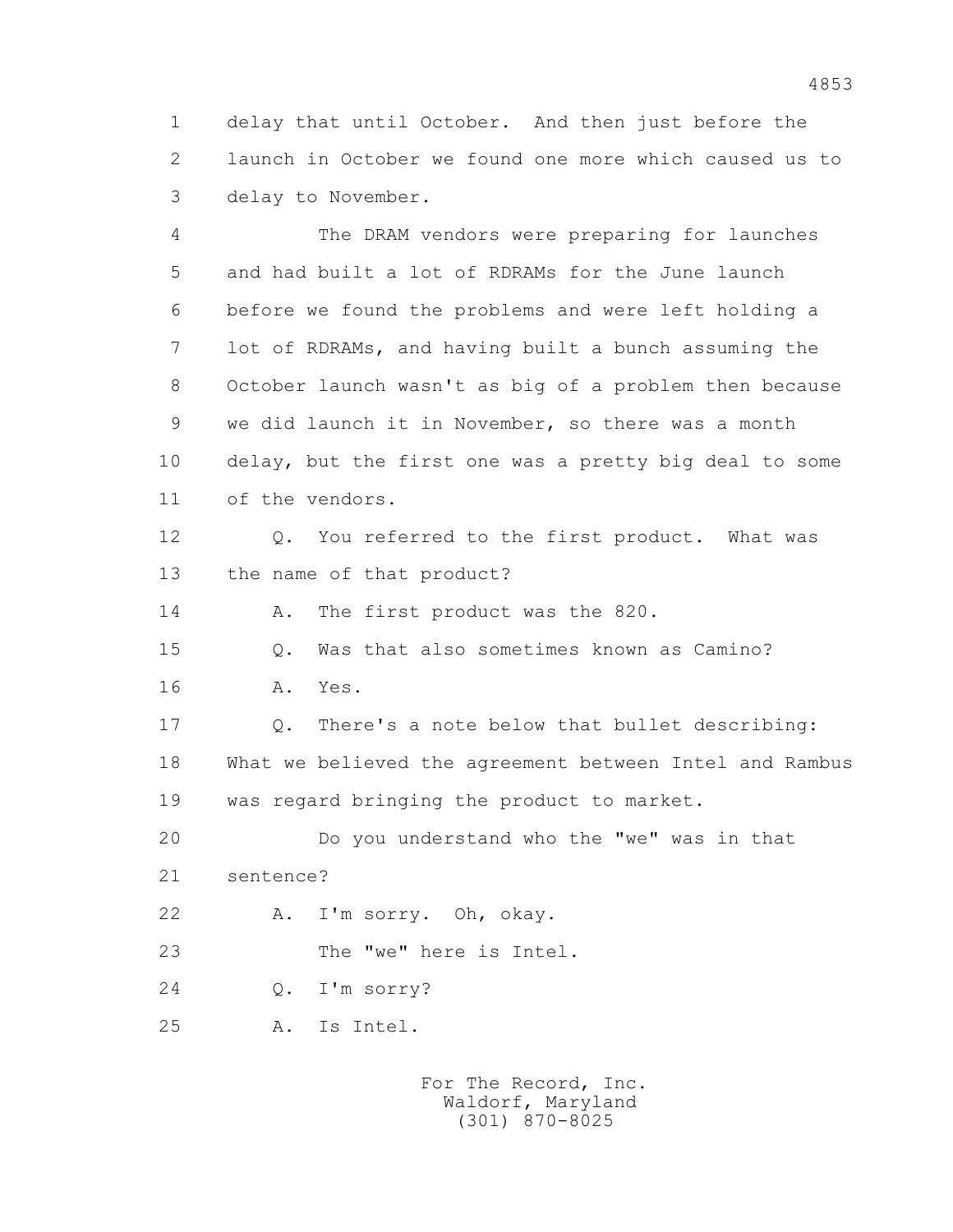1 Q. Below that is a subbullet stating, quote, 2 "Rambus focus: Modules, RACs (interface to chipset) 3 and working with memory supplies/channel." 4 What was your understanding of Rambus' 5 responsibilities regarding the implementation of 6 RDRAM? 7 Well, actually -- first of all, what is a RAC? 8 A. A RAC is the interface in the chipset to the 9 RDRAM channel. 10 Q. Below that is a statement: "The only thing 11 that Rambus did well was the RAC." 12 What was your understanding as of November 13 of '97 of Rambus' performance in the implementation of 14 RDRAM? 15 A. As of November '97? 16 Q. Yes. 17 A. This is a comment back in '98. 18 Q. I'm sorry. Actually in November of '99. 19 A. Okay. Well, let me address this comment. I 20 think, you know, we were very pleased with the way they 21 worked with Intel in doing RAC designs for our 22 chipsets. They did designs. Our engineers worked with 23 their engineers and the designs were very good. We had 24 no issues, no complaints. It was a very good 25 experience.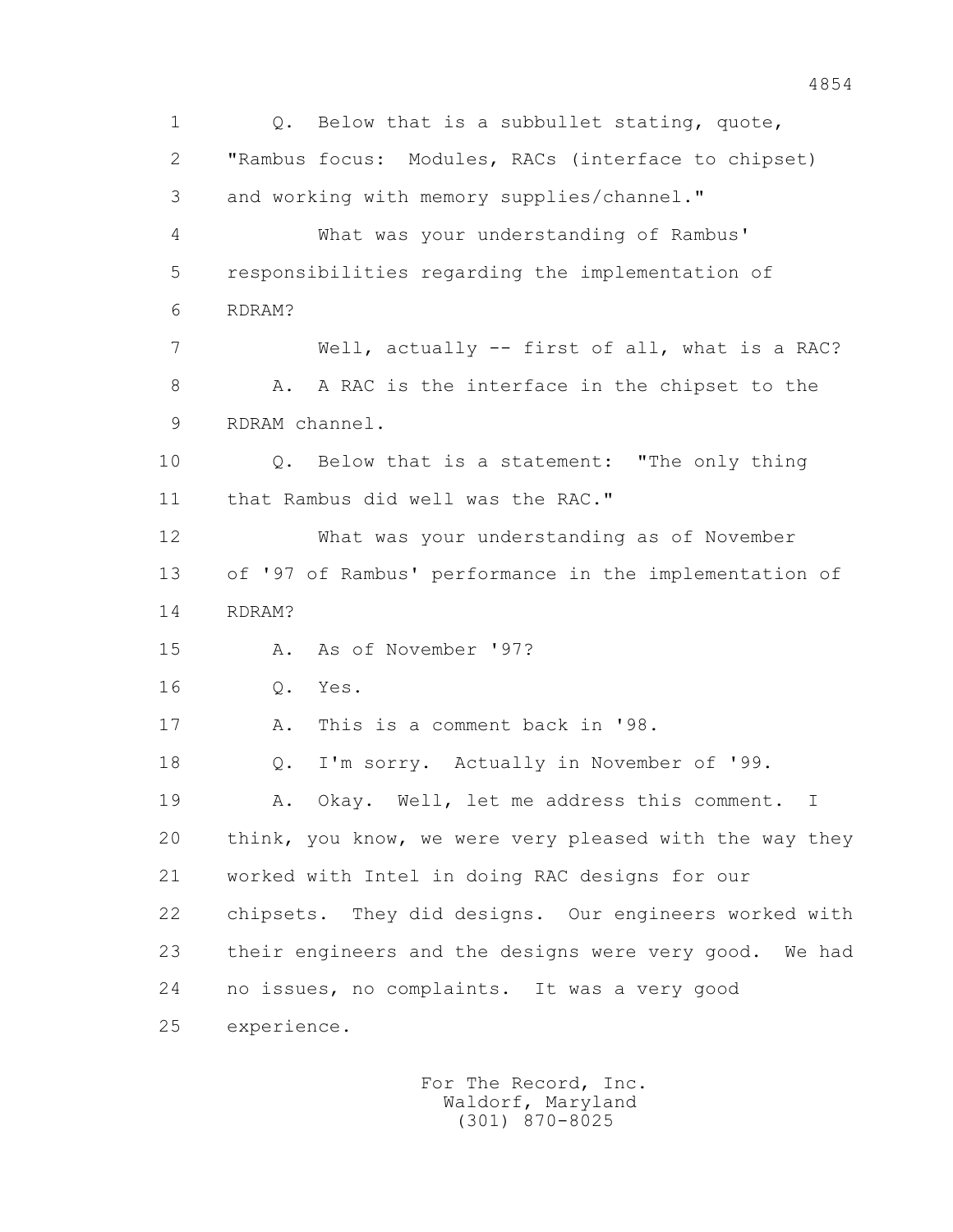1 The concern part here was the memory suppliers, 2 at least many of them were coming back to us with 3 issues of one form or another. I think we went through 4 some of those earlier. The channel. We found a lot of 5 issues in the channel that we thought were already 6 wrung out but led to the delays in our product. We had 7 not spent a lot of energy on that, actually largely 8 because we thought that was already done.

 9 And the other comment in this line was modules. 10 We were assuming that -- Rambus had acknowledged at one 11 time that they were going to implement the RIMM modules 12 needed for the direct RDRAMs, and I'm not sure exactly 13 when, I think it was late '98, we concluded that it 14 wasn't going to happen, that the designs they did were 15 coming too slow, they needed too much work, they 16 weren't going to meet production and we were not 17 confident on that, so we actually gathered up a team 18 and did them ourselves.

19 Q. Did the --

20 A. Did the RIMM modules.

21 Q. RIMM is what?

 22 A. I'm not sure if it means anything. RIMM is a 23 term used to talk about the memory module the RDRAMs 24 sit on and that unit plugs into the connector.

25 Q. So it's like a DIMM for SDRAM?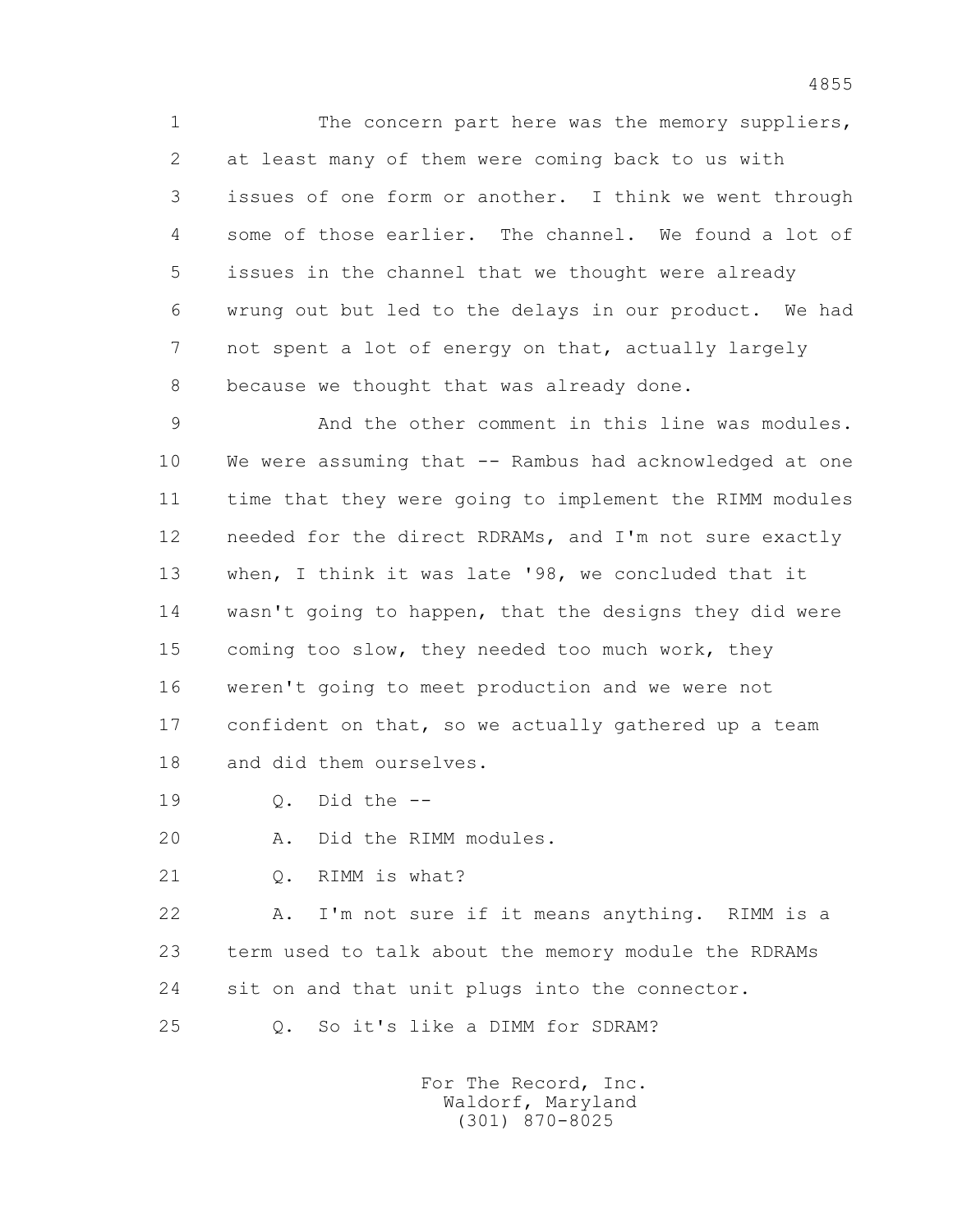1 A. Like a DIMM for SDRAMs, yes. 2 MR. DAVIS: Could we take a break in the next 3 10-15 minutes? 4 JUDGE McGUIRE: Sure. We'll take off for ten 5 minutes. 6 I want to inquire, are you going to go through 7 each and every line on this document and ask him his 8 understanding on it? 9 MR. DAVIS: No. 10 JUDGE McGUIRE: Because I'm a little concerned 11 on where we're going with this. 12 All right. Let's take a break. We'll be back 13 in ten minutes. 14 (Recess) 15 JUDGE McGUIRE: Mr. Davis, you may proceed with 16 your inquiry of the witness. 17 MR. DAVIS: Thank you, Your Honor. 18 BY MR. DAVIS: 19 Q. Now, just turning back to the first page of 20 RX-1532, do you see the statement "three key learning 21 areas" that's right beneath the summary? 22 A. Yes. 23 Q. What was your understanding of the business 24 aspect, that business aspect of the key learning 25 areas?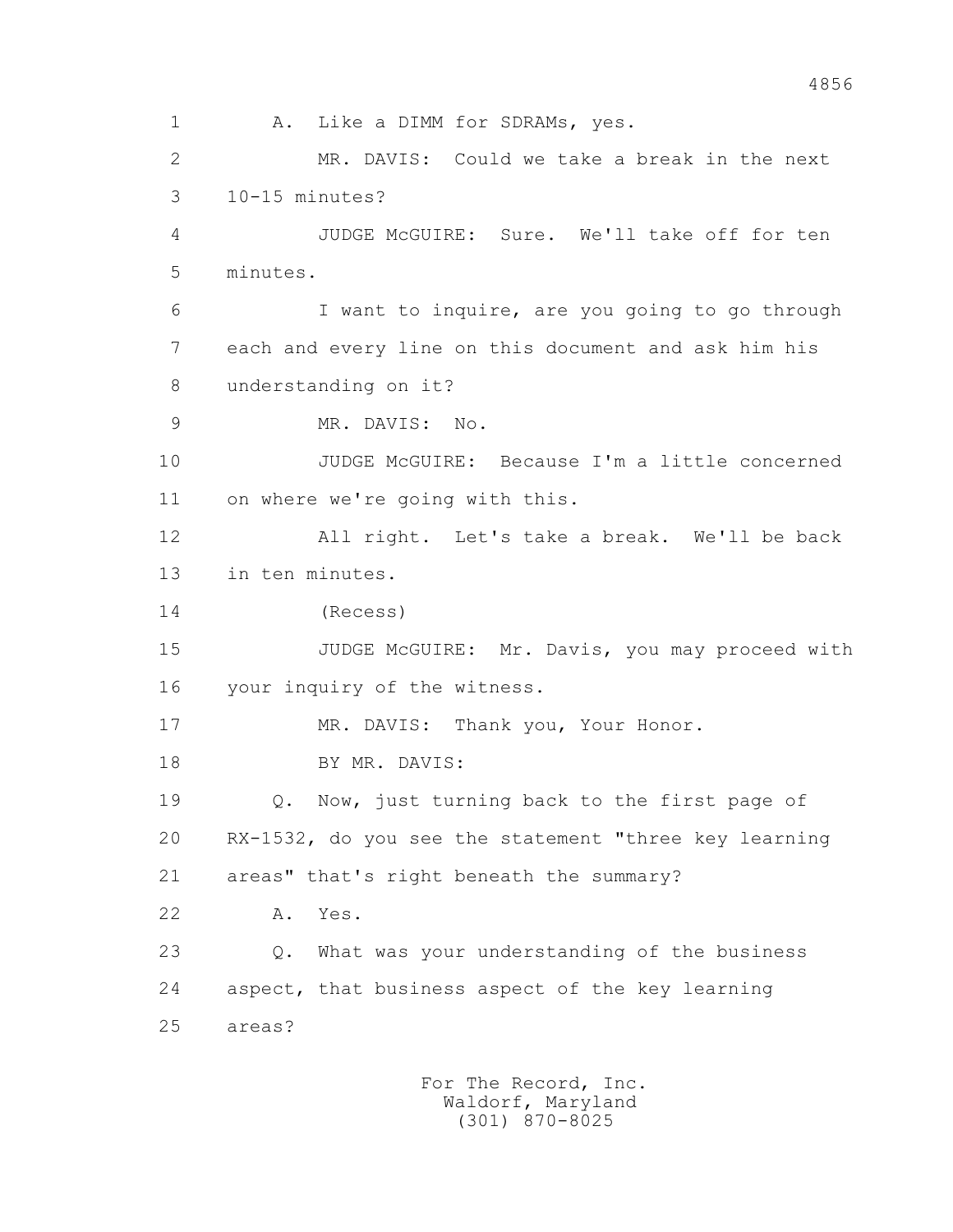1 A. Our perception when we started to deal with 2 Rambus was that memory vendors were doing multiple DRAM 3 technologies that they'd licensed from Rambus. There 4 are NREs to do the technologies and then royalty 5 agreements beyond the NREs.

 6 And one of the items we discussed with Rambus 7 up front and we believed they were motivated to do was 8 to get out of the mode of turning the technologies 9 charging NREs for each new type and to get into the 10 mode of making their money based on royalties.

 11 So our belief was that their motivation would 12 be to try and see RDRAMs go into high-volume 13 manufacturing and to make their money on royalties and 14 to provide a valuable service to the DRAM industry to 15 do so.

 16 MR. DAVIS: And I actually don't know if my 17 mike is working at this point.

18 JUDGE McGUIRE: Well, I can hear you.

 19 Are you having any trouble over there hearing 20 him from the opposing side?

 21 MR. DAVIS: I'll just keep on moving closer and 22 closer.

23 JUDGE McGUIRE: All right.

24 BY MR. DAVIS:

25 Q. What is key learning areas, what does that term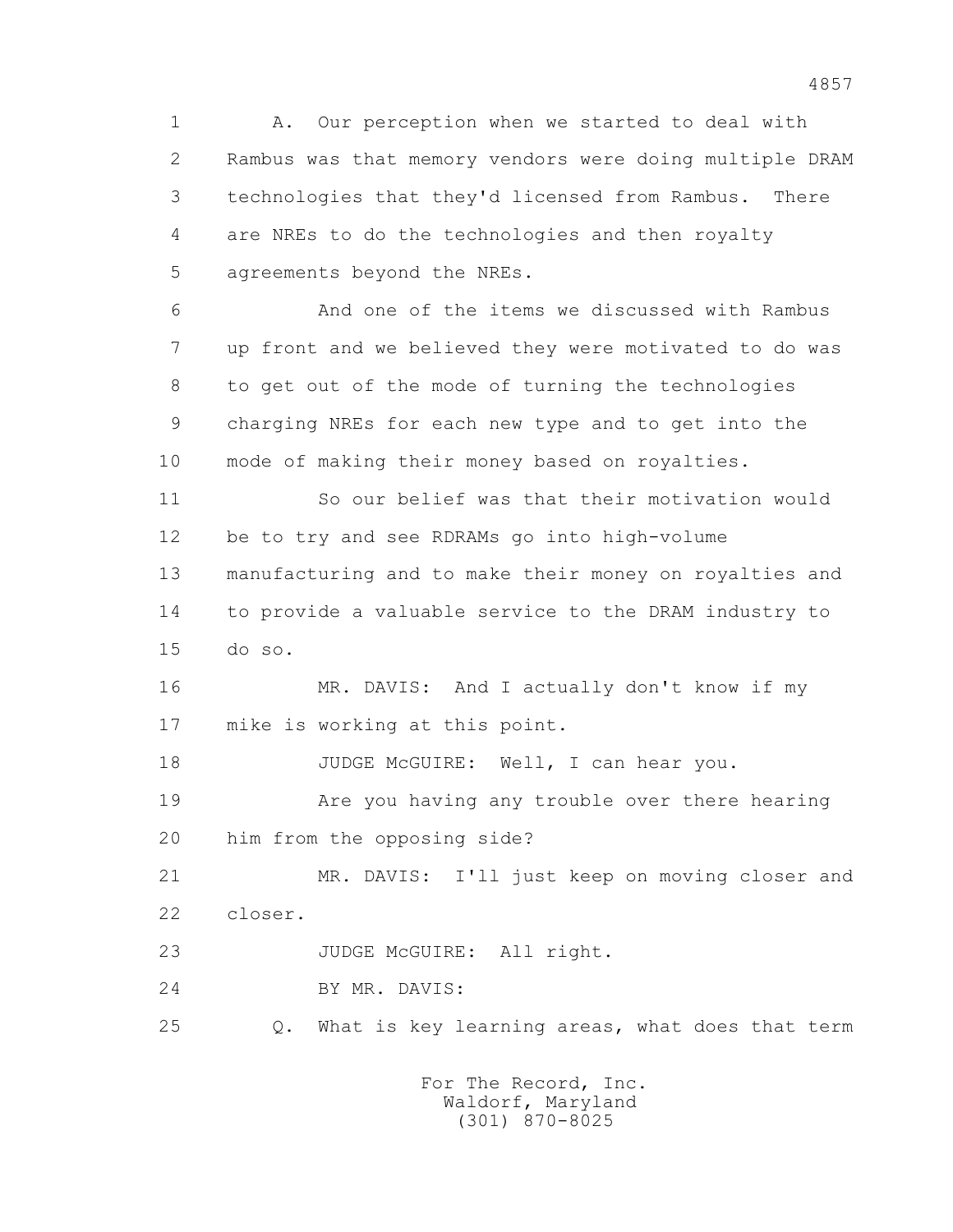1 mean?

 2 A. It means what we took away from the experience 3 and we were wanting to apply to the next time we do 4 something like this. 5 MR. DAVIS: I see. 6 I move to admit RX-1532. 7 JUDGE McGUIRE: Objection? 8 MR. STONE: No objection, Your Honor. 9 JUDGE McGUIRE: Entered. 10 (RX Exhibit Number 1532 was admitted into 11 evidence.) 12 BY MR. DAVIS: 13 Q. We spoke earlier about PC133? 14 A. Yes. 15 Q. What is PC133 SDRAM? 16 A. It's basically SDRAM sped up to 133 megahertz. 17 Q. When the contract was signed between Intel and 18 Rambus at the end of 1996, did you foresee that Intel 19 chipsets for personal computers would use PC133 SDRAM? 20 A. At the time it wasn't our plan. We saw no 21 reason. We wouldn't preclude it per se, but we didn't 22 plan to do it, no. 23 Q. And why not? 24 A. Well, because it's most efficient to focus on 25 one memory technology and put all the energy behind For The Record, Inc.

 Waldorf, Maryland (301) 870-8025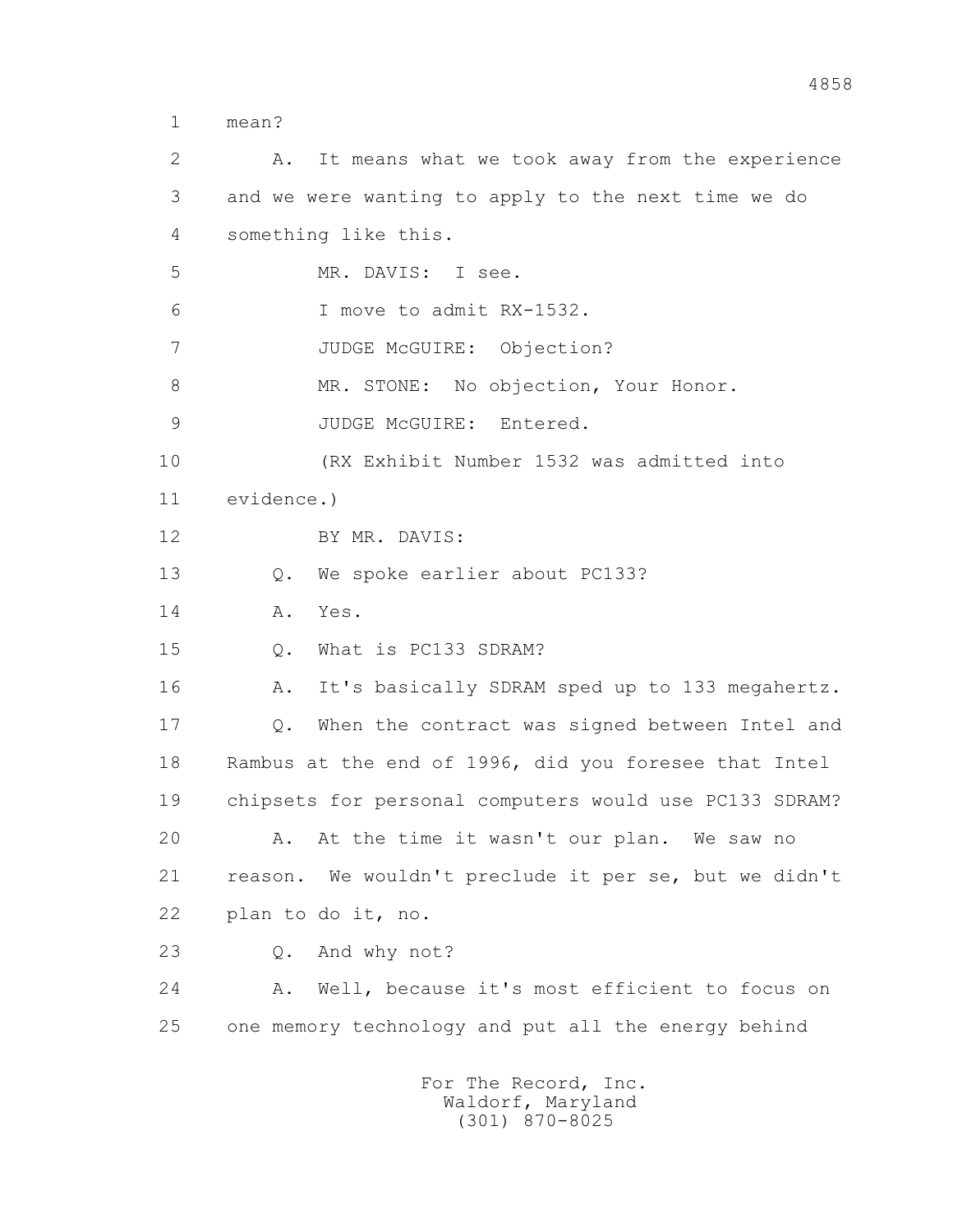1 making that one efficient, standard and at the lowest 2 cost possible, and because of the four-DIMM constraint 3 we had for a lot of our products, we thought, after 4 PC100, moving to direct RDRAM would be the most 5 efficient way to use our resources and that of the DRAM 6 vendors.

 7 Q. Did Intel eventually start to use PC133 SDRAM 8 with its chipsets?

9 A. Yes.

 10 Q. And do you have an understanding of why Intel 11 began using PC133 with its chipsets?

 12 A. It was a combination of things and one of the 13 key ones was our customers were asking us to do it. 14 And I think the motivations behind that were

15 fundamental in twofold.

 16 First, the four-DIMM constraint that I talked 17 about earlier had gone away because the model for how 18 PCs were shipped was no longer the same in that a lot 19 of people were selling PCs directly to end users that 20 didn't need multiple memory upgrades, two DIMMs was 21 quite fine.

 22 Coupled with the fact that the RDRAM prices 23 were prohibitively high for it to be a waterfall 24 throughout the entire product line, so they wanted to 25 have something faster than the PC100, but they couldn't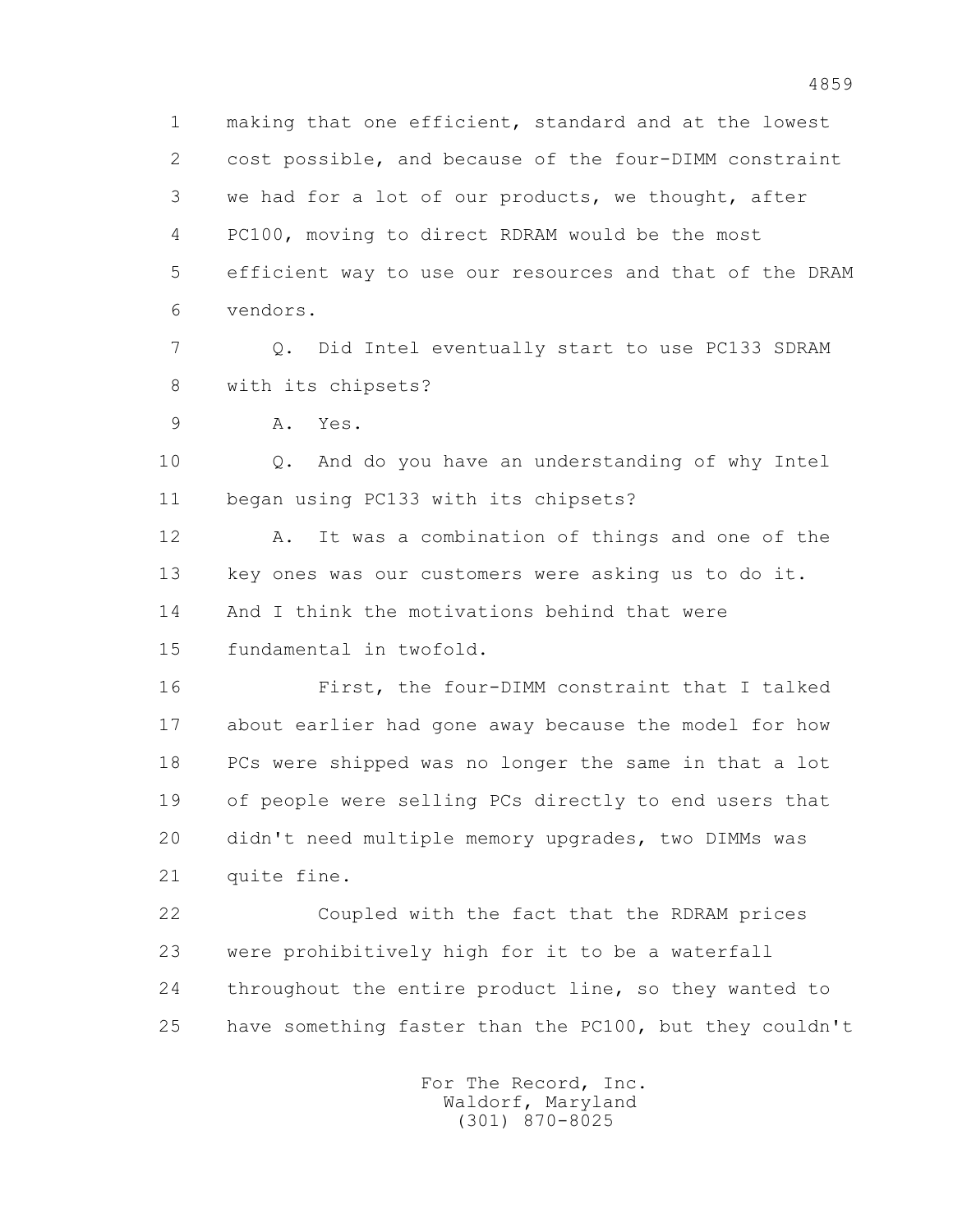1 afford to use the direct Rambus.

 2 Q. I'd like to show you a document that's been 3 marked for identification as CX-2527.

 4 And this is an e-mail March 18, 1999 from 5 Will Swope to a number of people, including you; is 6 that correct?

7 A. Yes.

8 Q. Who is Will Swope?

9 A. Will Swope has worked at Intel for quite a few 10 years. At this time I'm not exactly sure his official 11 job, but I believe at this time he was asked to come 12 in and take a look at the RDRAM program, try and 13 figure out from a more strategic point of view if this 14 is the right thing for Intel to be doing, should we be 15 looking into other things, and basically as an 16 outsider come into the program and give us a -- his 17 assessment.

 18 Q. So then would you turn to the second page. 19 A. Yeah.

 20 Q. It says "Minutes/AR Assignments from RDRAM 21 Review."

 22 Is that the review you're referring to? 23 A. It was one of them. Yes. He had multiple 24 meetings and a couple of reviews at that point. I 25 think this is one of the meetings.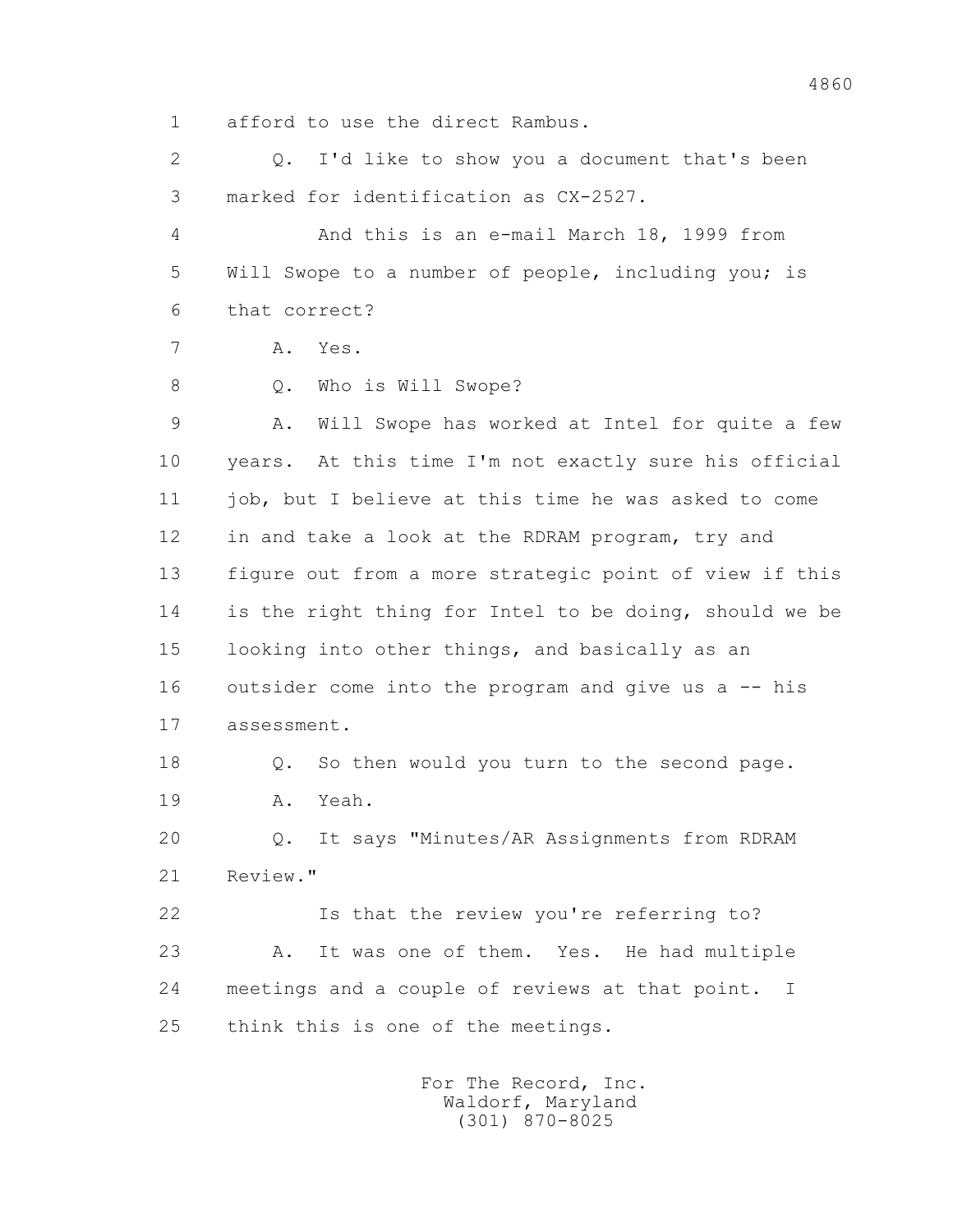1 0. And at the time that these meetings occurred, 2 was Intel's chipset design geared to work solely with 3 RDRAM?

 4 A. Actually on multiple chipsets. In this time 5 frame we had SDRAM chipsets that supported up to PC100 6 and we had RDRAM chipsets, both.

 7 Q. And then going forward, were you planning for 8 personal computers to continue to use PC100 as well as 9 RDRAM?

 10 A. We assumed we'd use PC100 for a few more years 11 in the low-end segments, but we assumed for the most 12 part that those applications would use existing 13 chipsets in multiple operations, so our new chipset 14 designs were focused on RDRAM.

 15 Q. Now, did that turn out to be an issue for 16 Intel, that the higher-end, newer chipsets worked 17 solely with RDRAM?

 18 A. Yeah. Yes, it did. In that the higher-end 19 chipsets that work with RDRAM we assumed that within a 20 year they would move down to lower price points in the 21 same way the PC100 was going to take the chipsets of 22 '98 and move down to lower price points.

 23 So the fact that we saw a limited supply and a 24 fairly high price for RDRAM made us very concerned that 25 those higher-end chipsets could indeed come down to the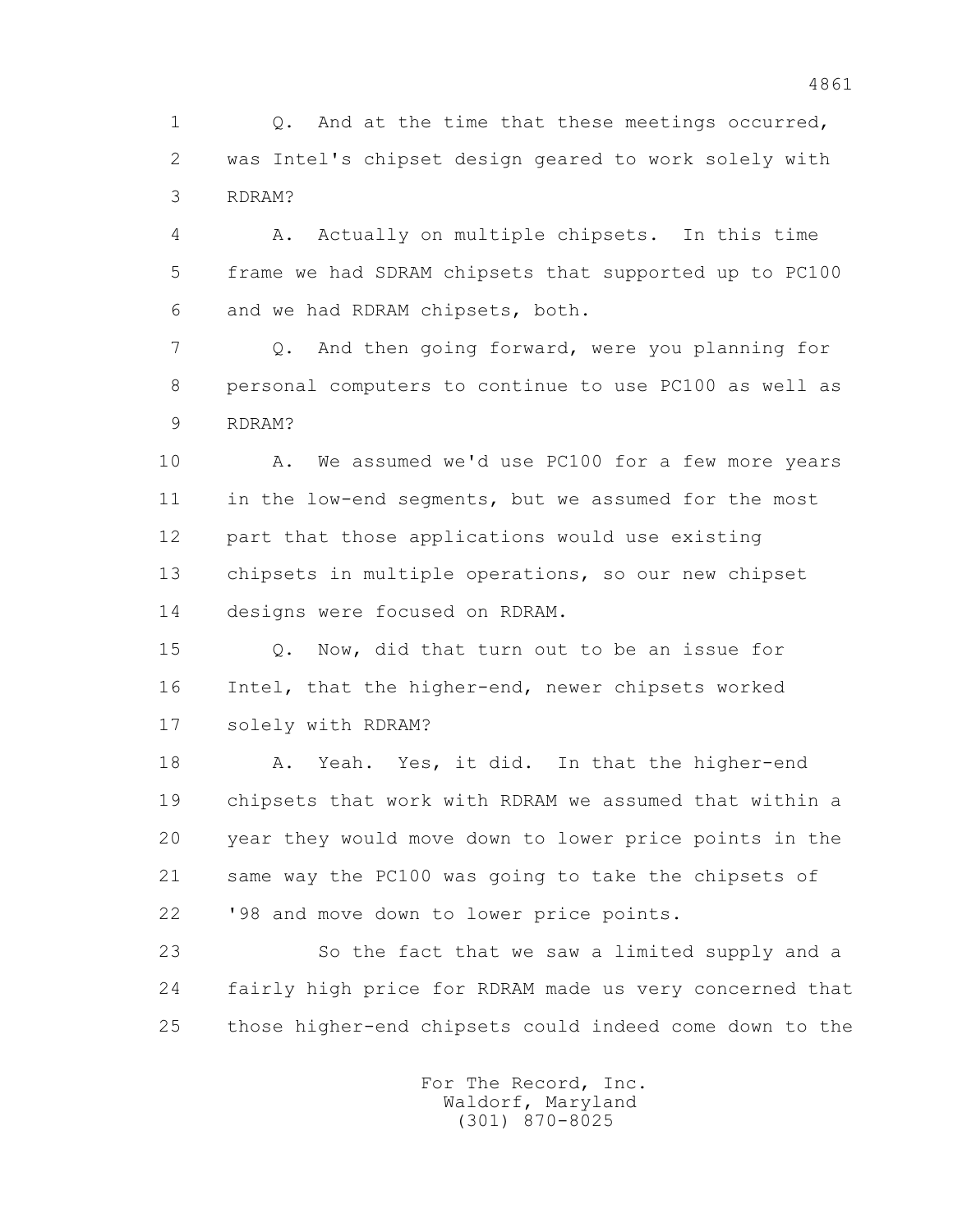1 lower price points a year later.

2 0. Now, in this -- in the summary of these 3 minutes, Mr. Swope says that most aspects of the Rambus 4 transition have been more difficult than we 5 anticipated, and he described that. 6 Then he says, "To that end, we believe that a 7 strategy that puts our chipset and value processor line 8 dependent solely on Rambus is no longer viable." 9 Was Intel planning on putting its chipset and 10 processor value line dependent solely on Rambus? 11 A. Over a period of time, yeah. 12 At the time, we had a product which we 13 referred to here as Mobile Timna. And this product 14 was an integration which included the chipset, the 15 graphics and the CPU in one device. And due to a lot 16 of benefits of RDRAM technology, low pin count and 17 high performance, I think it was believed that it 18 would be an ideal technology for creating that 19 product. 20 Basically the substance of the cost that we had

 21 back in the '96 time frame, we thought that after RDRAM 22 had been in production for a year or so that it had the 23 ability to come down in price and be competitive with 24 SDRAM, and therefore we chose the RDRAM technology to 25 use on the Timna product which we believed would be the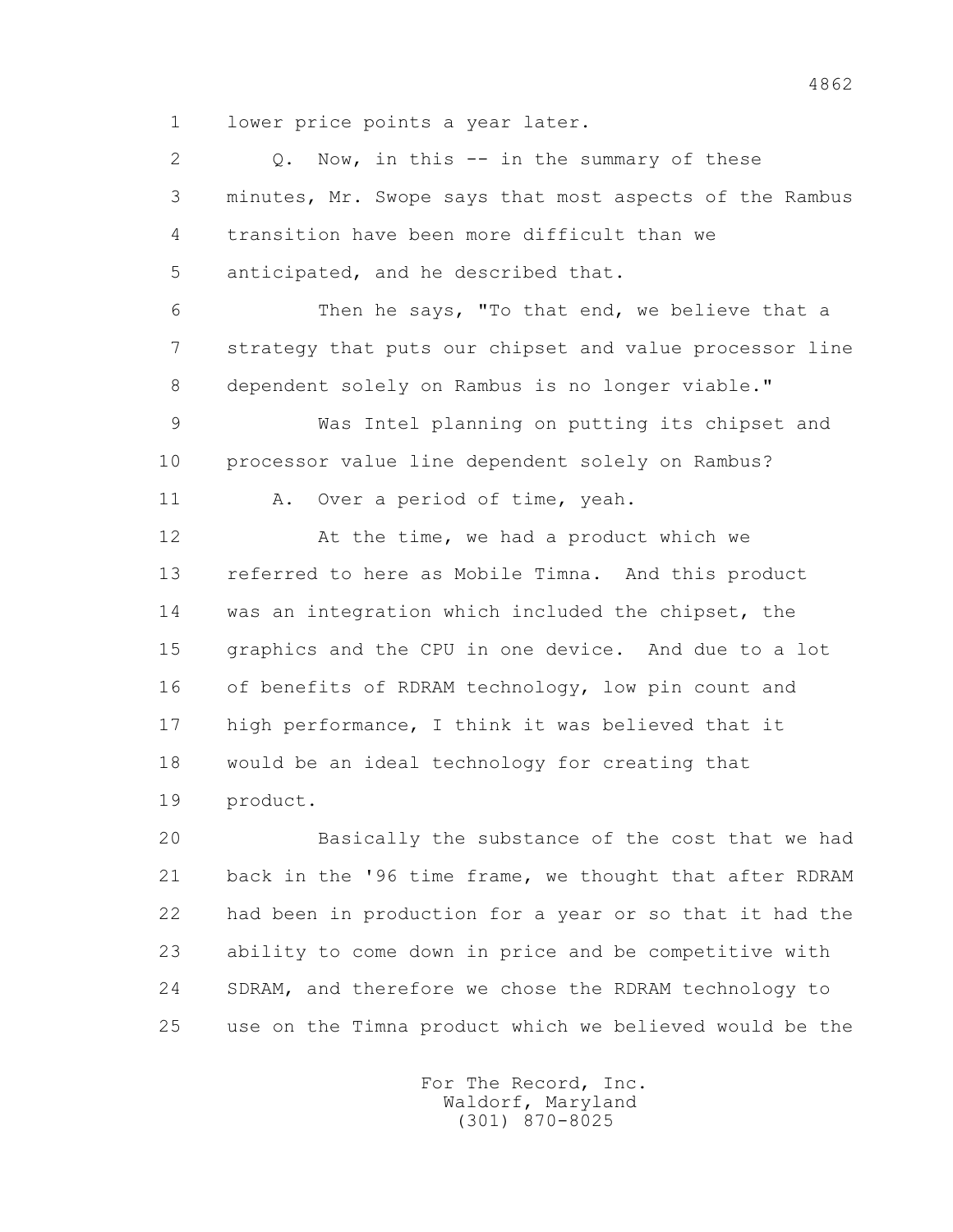1 vast majority of the low-end products and therefore we 2 were putting our own neck at risk there. 3 Q. And Mobile Timna worked solely with RDRAM; is 4 that accurate? 5 A. Say again? 6 Q. Mobile Timna worked only with RDRAM? 7 A. Yes. That's correct. The processor itself. 8 Now, we did design a translator MTH which took 9 the -- we designed a memory translator or an MTH which 10 connected the RDRAM channel from the Mobile Timna to 11 SDRAMs, so it was a bridge to use the old 12 technologies. 13 Q. And that's a mobile -- I'm sorry -- the MTH -- 14 A. Yes. 15 Q. -- is described below here. Is that accurate? 16 It says, "The MTH II is late." 17 A. Actually MTH II was a second generation of that 18 product. The first MTH supported only PC100 and the 19 MTH II was going to support PC133 as well. And that's 20 the one they're referring to as being late. 21 Q. Now, was the MTH ever used with Intel 22 processors and chipsets? 23 A. Yes. 24 Q. Were you involved in this RDRAM review? Do you 25 recall?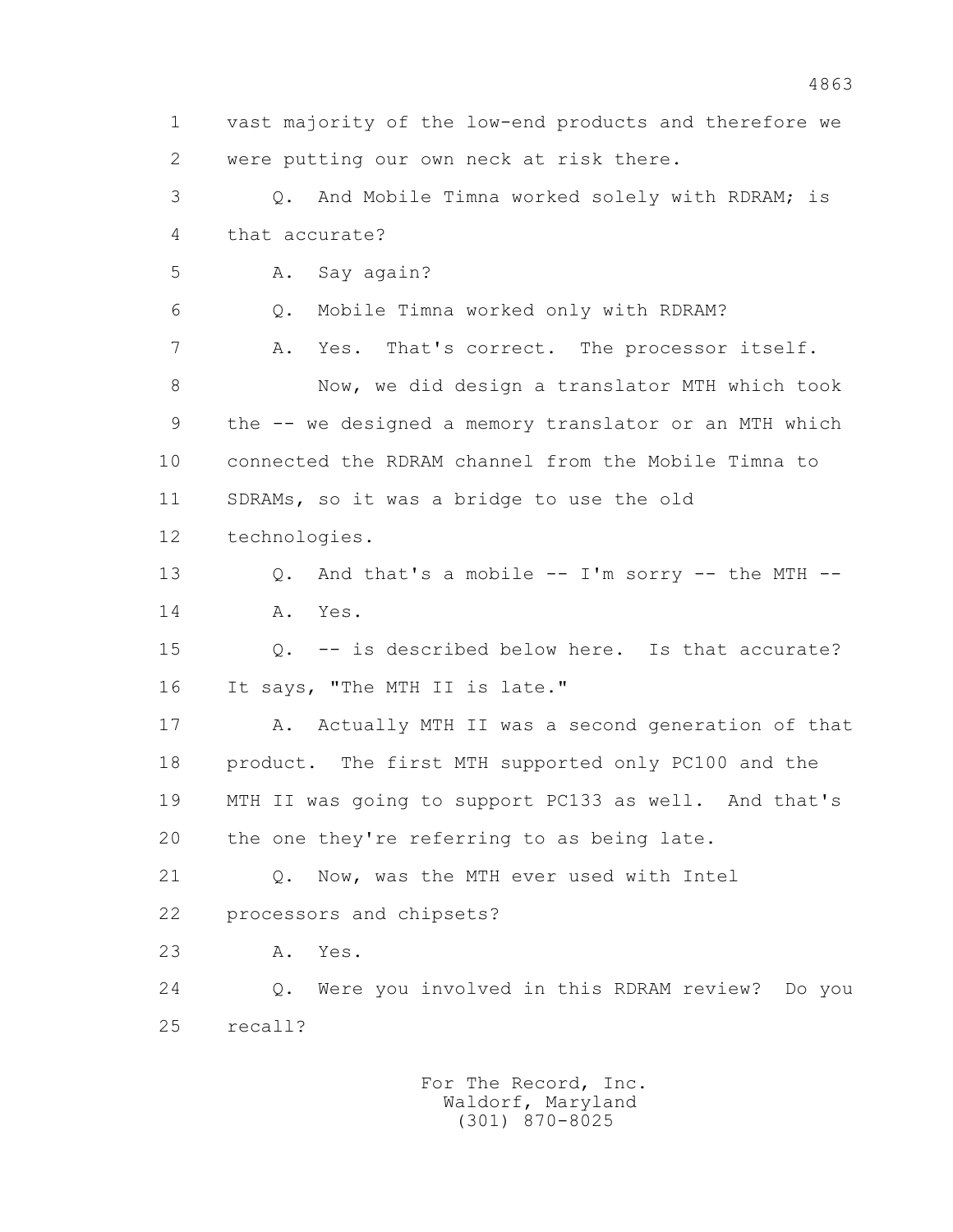1 A. Yes.

 2 MR. DAVIS: I move to admit CX-2527. 3 MR. STONE: No objection. 4 JUDGE McGUIRE: Entered. 5 (CX Exhibit Number 2527 was admitted into 6 evidence.) 7 BY MR. DAVIS: 8 Q. Did Intel begin considering at some point what 9 RDRAMs -- or what DRAM technologies should come after 10 RDRAM, direct RDRAM? 11 A. Yes. 12 Q. Were you involved in that consideration? 13 A. Yes. 14 Q. I'd like to show you what's been marked for 15 identification as CX-2519. 16 At the top of the page it says "Memory MRC." 17 What does MRC stand for? 18 A. It's management review committee. 19 Q. And what is that? 20 A. MRC is typically a group of people that meet 21 regularly to review a program and give it some basic 22 direction or review direction, where we're headed. 23 Q. Were you involved in this memory MRC? 24 A. Yes. 25 Q. What was your role?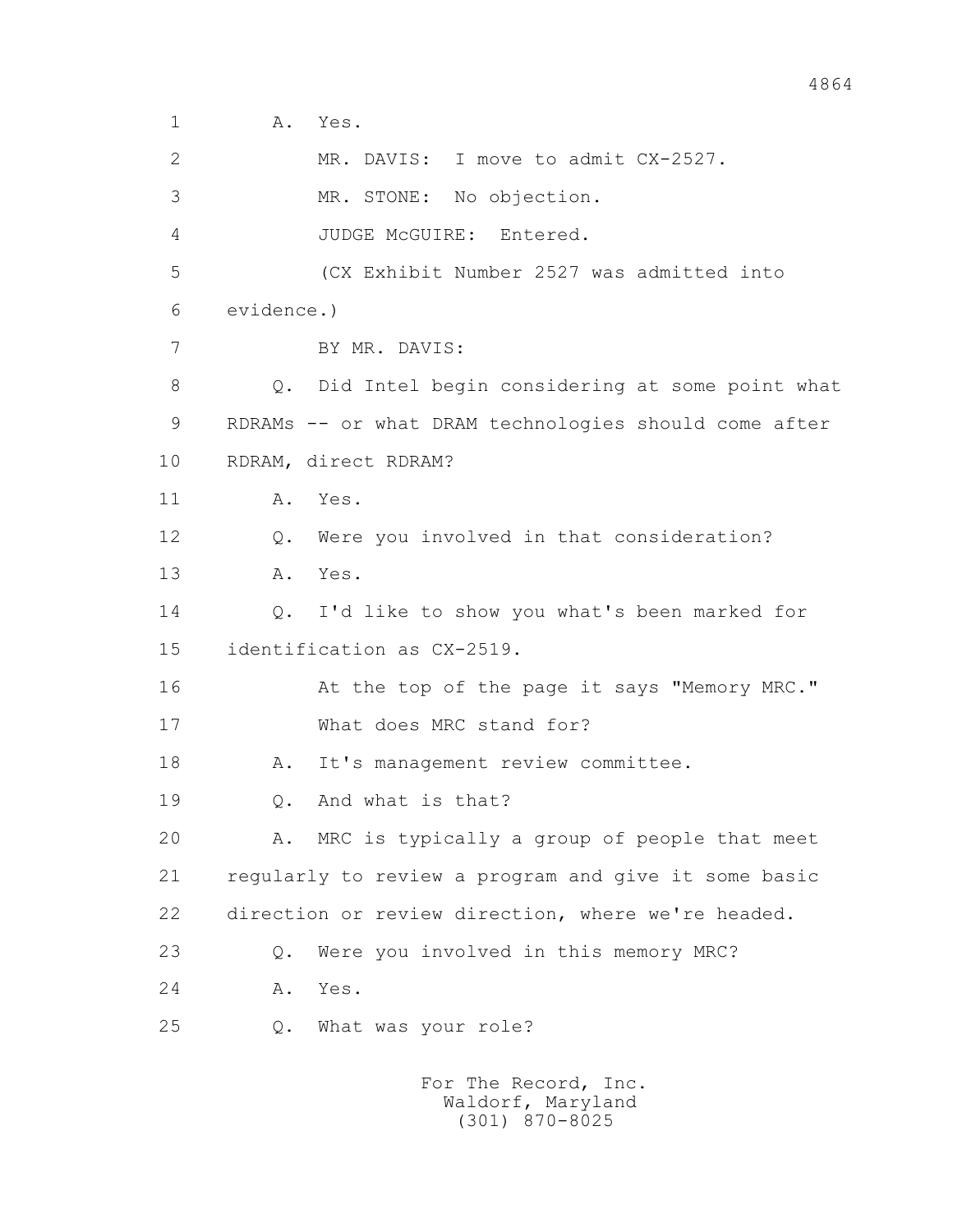1 A. I was the coordinator of it. 2 0. If you look at the agenda on the first page, it 3 starts with Timna memory decision. 4 Where you describe Timna as mobile, is that the 5 same thing as -- 6 A. Yes. 7 Q. They're the same thing? 8 A. The same things. 9 Q. What was the memory decision? 10 A. I'm trying to -- there was actually a couple -- 11 I'm trying to think of the time frame. I think in 12 the '98 time frame the decision was whether or not to 13 make the commitment to RDRAM based on Timna. 14 Q. If you'd turn to page 7 of CX-2519, it says, 15 "Why renegotiate contract?" 16 Do you see that? 17 A. Yes. 18 Q. Do you know what contract this is referring 19 to? 20 A. Yes. 21 Q. And what contract is it referring to? 22 A. I think it's the November '96 contract we had 23 with Rambus. 24 Q. And then it says "environmentals." 25 What does "environmentals" mean? For The Record, Inc.

 Waldorf, Maryland (301) 870-8025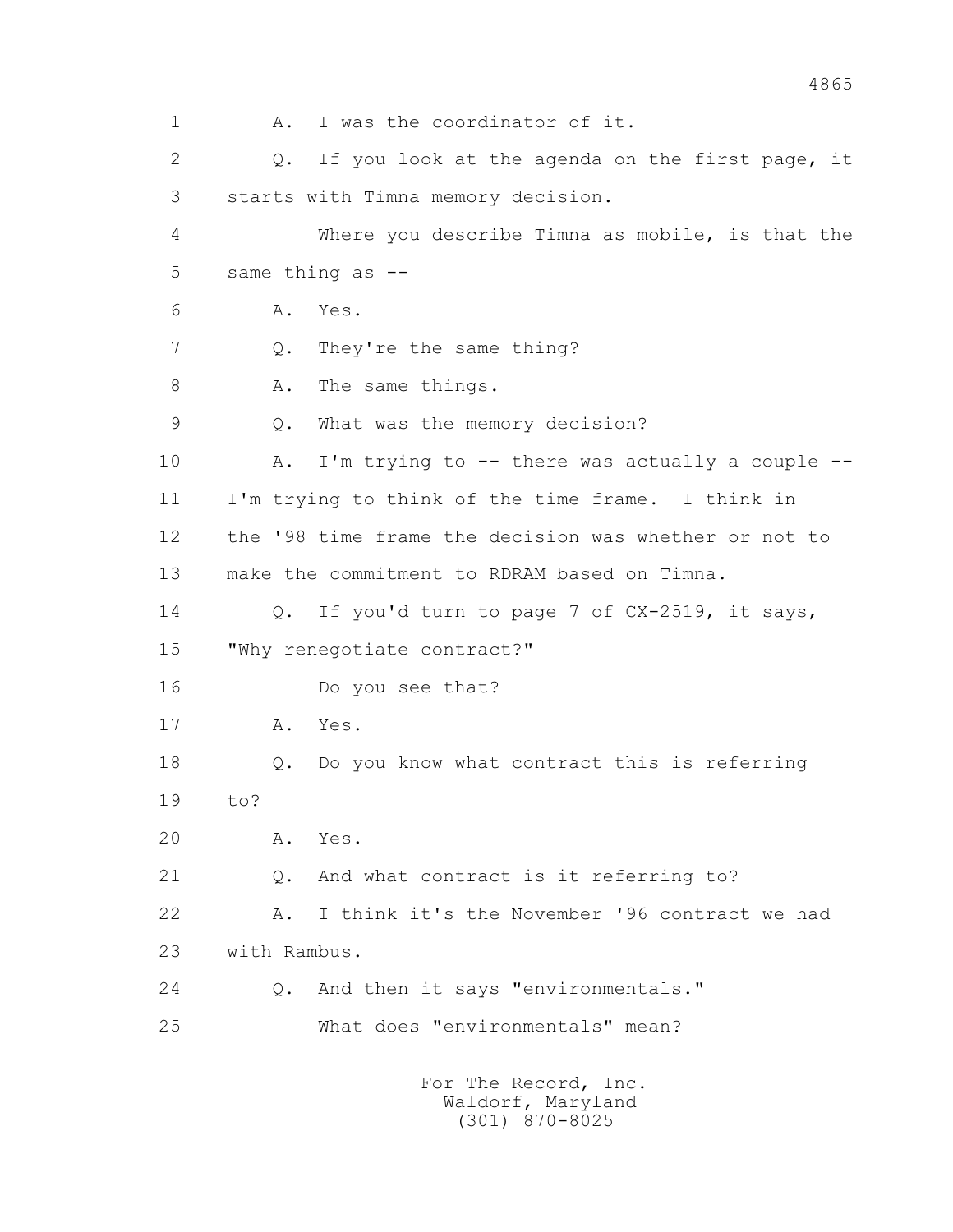1 A. It describes what the situation was at the 2 time. 3 Q. The first bullet underneath that says, "Direct 4 RDRAM ramp has high risk." 5 Did you believe that direct RDRAM ramp had high 6 risk at the time? 7 A. Yeah. 8 0. And what was the cause of that risk? 9 A. Well, yeah, it lists it pretty much here what 10 we thought at the time, the first point being that we 11 were hearing a lot back from DRAM vendors and others in 12 the industry about Rambus and the business interface or 13 dealings that happened with Rambus and that it was not 14 very positive. It was pretty much anti-Rambus, as this 15 statement says. 16 There was some concern about the Asian currency 17 crisis. That came and went. 18 And there was a concern that we had planned a 19 very aggressive ramp for our first chipset Camino and 20 that the DRAM industry's ability to build enough of our 21 DRAMs at a reasonable price to meet that ramp was not

4866

22 clear.

 23 Q. Now, earlier you described some of the issues 24 relating to the DRAM vendors' attitudes towards RDRAM 25 relating to royalties.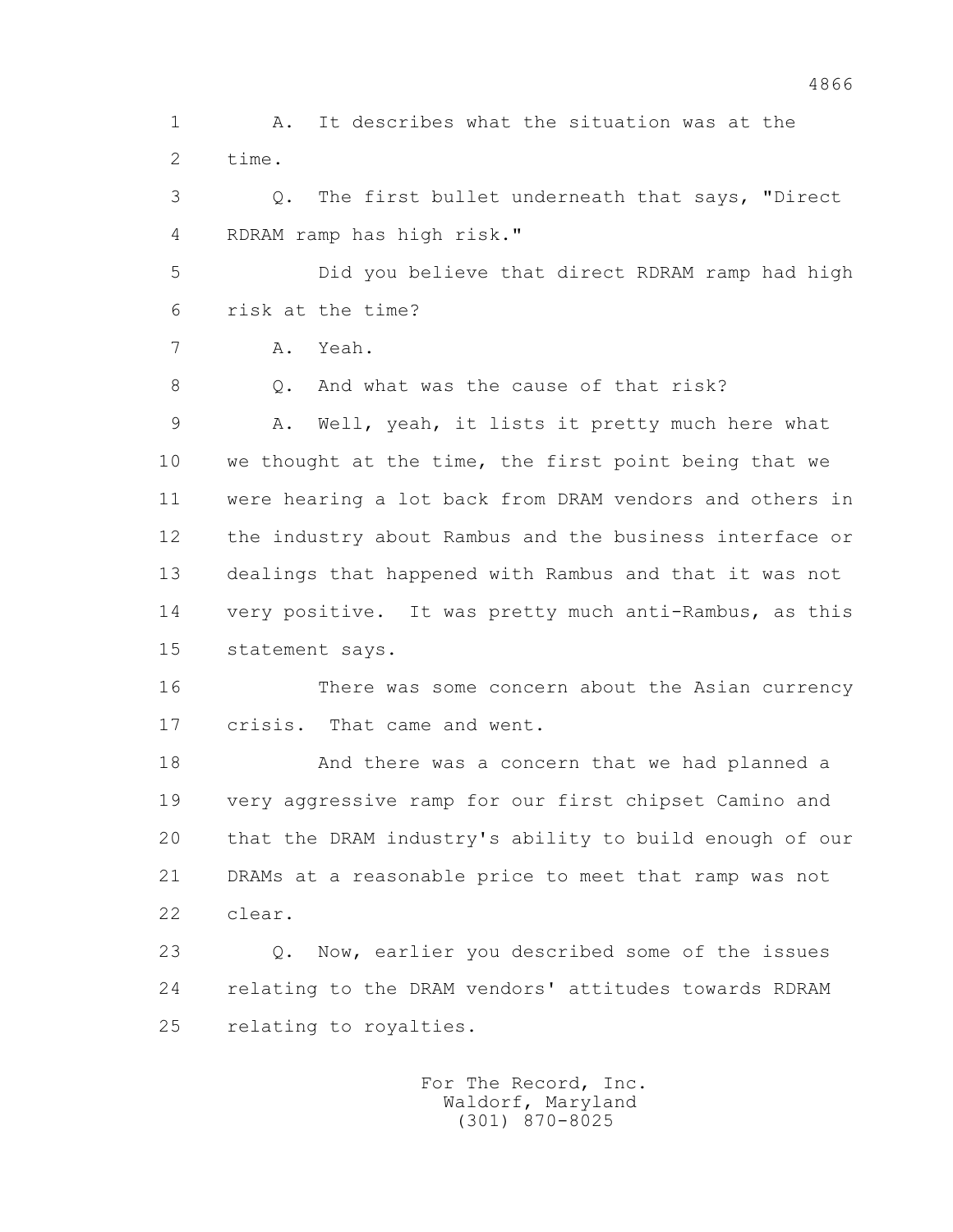1 As of March of '98, were there additional 2 concerns being voiced to Intel about the relationship 3 between the memory manufacturers and Rambus?

 4 A. Yeah. I think royalties was one of the main 5 issues they brought up, but there was other issues 6 regarding IP and the flexibility that they had to use 7 Rambus technologies in other parts of the product line, 8 what they I guess would refer to as noncompatible 9 products.

10 So actually to step back for a second, it was 11 fairly rigid what was being asked Rambus willing to 12 license their IP for use with direct RDRAM only that 13 met the direct RDRAM specs at least.

 14 So anything that was direct RDRAM that didn't 15 quite meet the specs for any derivative products that 16 weren't quite like our direct RDRAM is were precluded 17 from that deal.

 18 The memory vendors historically are used to 19 doing that in that they could take out-of-spec parts 20 and/or do derivative parts, and they work with their 21 customers to figure out what they want, what they're 22 willing to accept, and they can do business on that 23 basis. And some of them were -- some of them came back 24 to us and said that that was a real problem, that they 25 couldn't do business that way.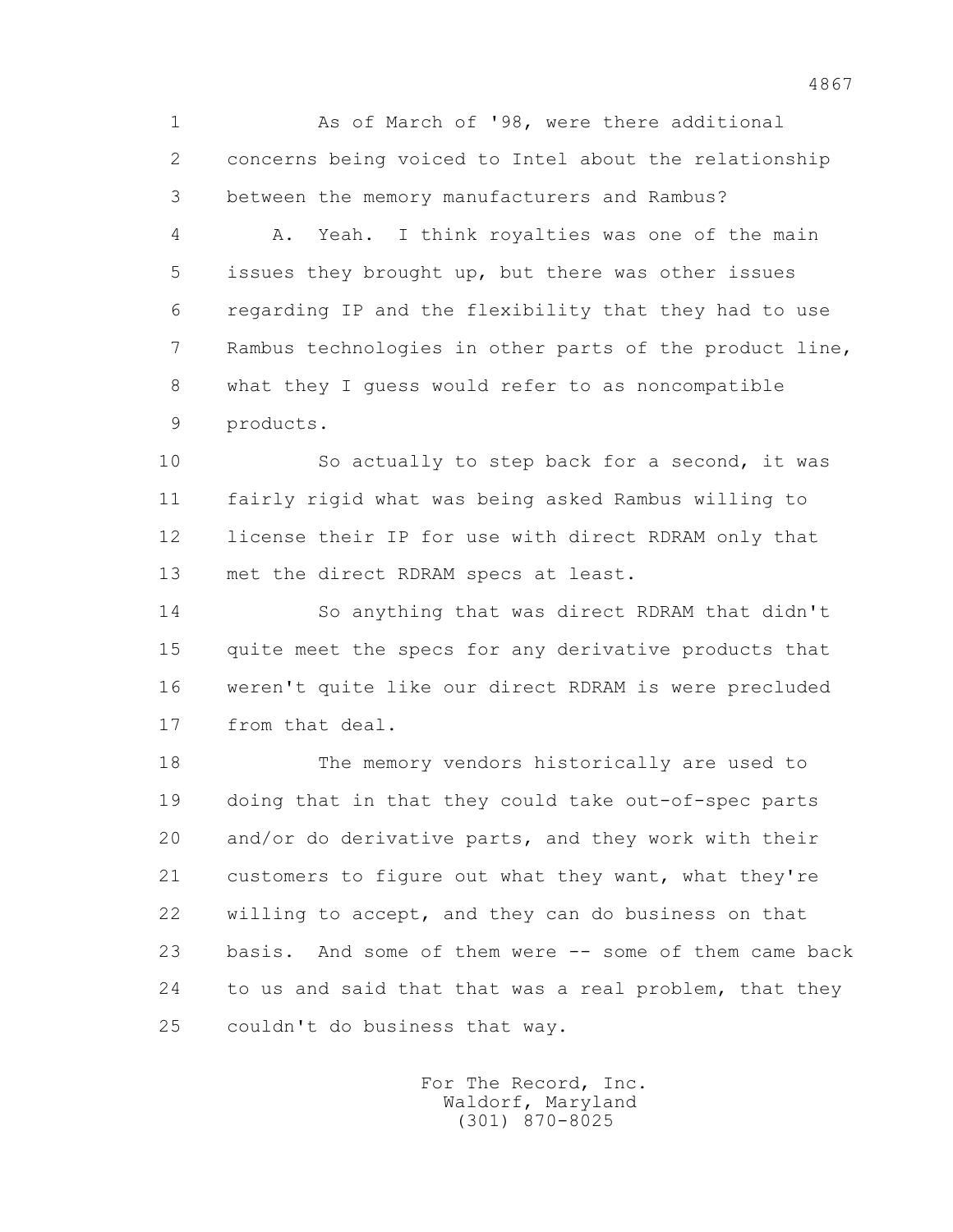1 Q. And what was the problem that they were 2 describing? 3 A. The DRAM vendors? 4 Q. Yeah. 5 A. That they couldn't take the Rambus technology 6 and either sell out-of-spec parts where OEMs had 7 applications that could use them and/or do derivative 8 parts that didn't exactly meet the direct RDRAM 9 specifications. 10 Q. And what are out-of-spec parts? 11 A. Out-of-spec parts would be parts that do not 12 meet the data sheet published by Rambus. 13 Q. And there were people who would want to buy 14 those out-of-spec parts? 15 A. Yes. 16 Q. If you go to the next page, it has the title 17 What Intel Wants. And the third bullet under the 18 contract items is: Intel gets the rights to use IP in 19 competing memory interface. 20 Do you see that? 21 A. Yes. 22 Q. Do you have an understanding of what IP is 23 being referred to here? 24 A. Yes. 25 Q. What is that?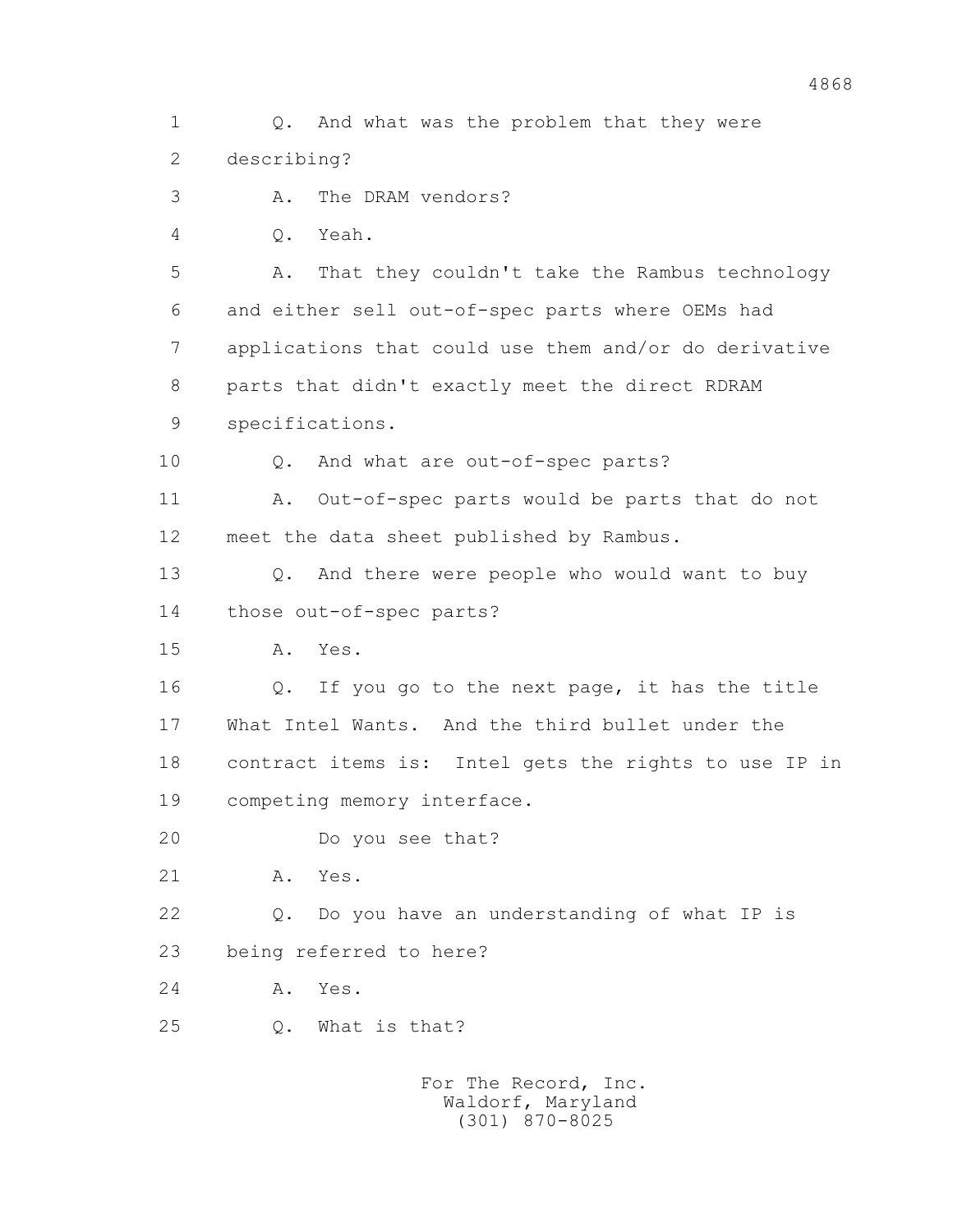1 A. It's the Rambus IP.

 2 Q. Did you have an understanding of what 3 "competing interfaces" meant?

 4 A. It meant interfaces other than the RDRAM 5 interface, direct RDRAM interface.

 6 Q. Did you have an understanding of why Intel 7 wanted to get rights to Rambus' IP for competing 8 interfaces?

 9 A. I think that was part of a bigger concern we 10 had, that in working closely with Rambus there was a 11 lot of their IP that was becoming known to a lot of 12 engineers at Intel and we were very concerned they were 13 going to start using this IP probably inadvertently in 14 many cases in other parts of the product line and we 15 wanted to try and create a situation where we would not 16 have IP issues in the future.

 17 It wasn't an intent to use anything at that 18 point, but we didn't want to have issues in the 19 future. We wanted to deal with them right then and 20 there.

 21 Q. Do you have an understanding of when Intel 22 started thinking about using alternative DRAMs to 23 replace RDRAM?

24 A. To replace --

25 Q. To follow on?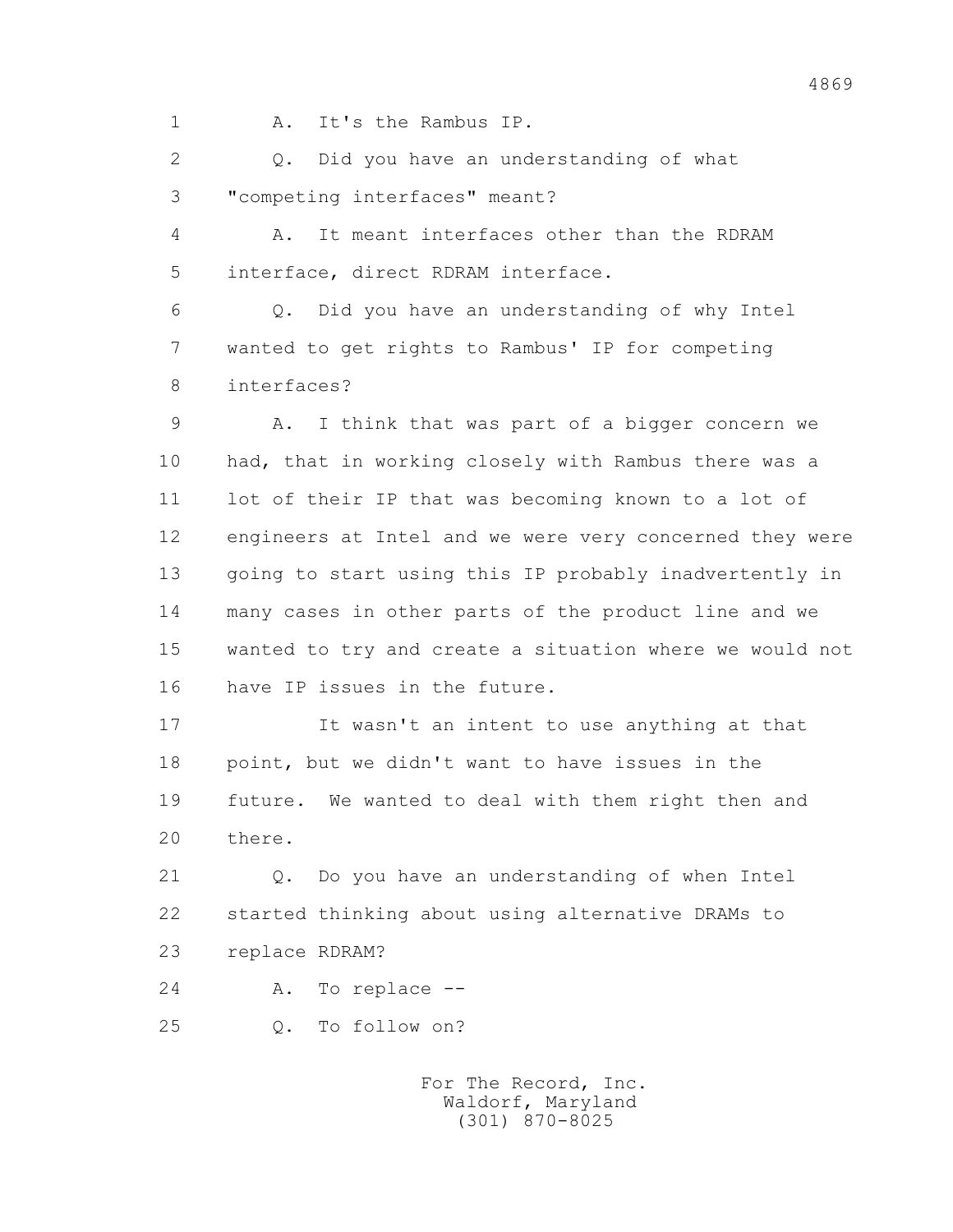1 A. "Follow on" is a little bit better word there 2 in the sense that, you know, from day one we assumed 3 that to be the case. We were looking in '95 for what 4 the best technology is for the next step and we 5 assumed that after direct RDRAM and its five-year 6 window that we'd do the process again, we'd talk to 7 Rambus I'm sure, we'd talk to vendors in the industry 8 and we'd make a decision then. There was no 9 guarantees that it would be a next-generation Rambus 10 solution. It would be whatever the industry chose to 11 make it. 12 Q. Do you have an understanding of when that

13 understanding was passed to Rambus?

14 A. I thought it was pretty much up front. You 15 know, they knew going into the deal that the way we 16 executed the direct RDRAM program, the way the industry 17 perceived the direct RDRAM program, would be key to 18 them being part of the next generation.

 19 Q. You're saying that the way the industry 20 perceived Rambus would be key to Rambus being part of 21 the next generation?

22 A. That's correct.

 23 Q. What did you mean by the way the industry 24 perceived Rambus?

25 A. Well, you know, from our point of view, the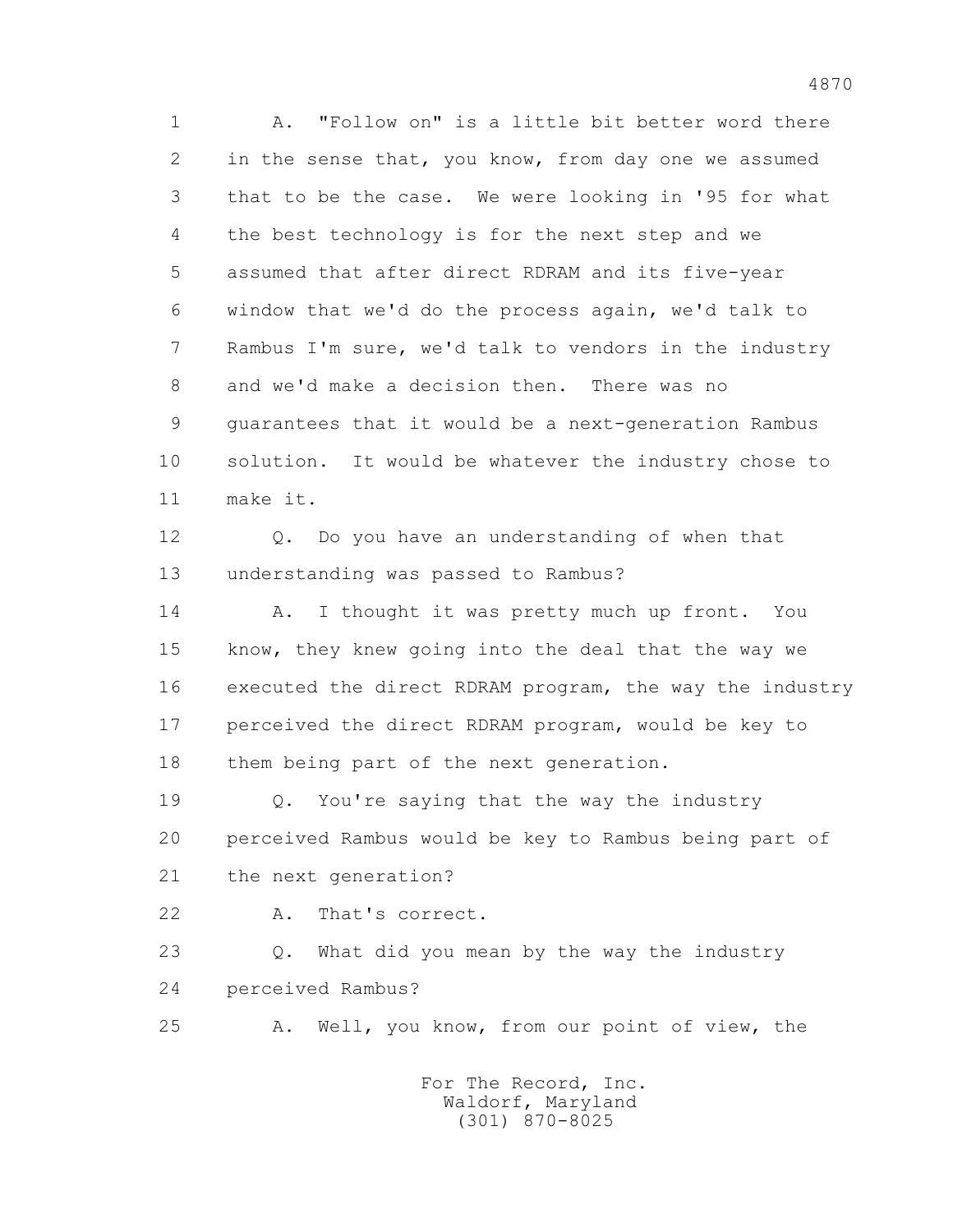1 way that the development was set up is we viewed 2 Rambus as providing many of the enabling capabilities 3 that we provided back in the PC100 days, and if done 4 correctly, they would not only provide designs to the 5 industry, they would provide validation support, 6 they'd help vendors get to market more quickly with 7 compatible parts, and as a result, vendors would 8 actually do better and make more money and would 9 appreciate having a third party take on a lot of the 10 responsibility of solving the

 11 compatibility/interoperability issues that they had to 12 struggle through in the past.

 13 So what we had hoped for and what we had worked 14 for actually in the first few years of this deal was to 15 try and make Rambus a value-added part of this whole 16 industry infrastructure, DRAM vendors to build DRAMs, 17 Intel to build chipsets, and Rambus provides all of the 18 glue to make the enabling pieces work and therefore 19 they would be perceived as valuable.

 20 Q. And you've been discussing the relationship 21 between R -- between Rambus and the DRAM manufacturers. 22 Did you or any of your colleagues at Intel ever 23 discuss with Rambus the relationship between Rambus and 24 the DRAM manufacturers?

25 A. Many times.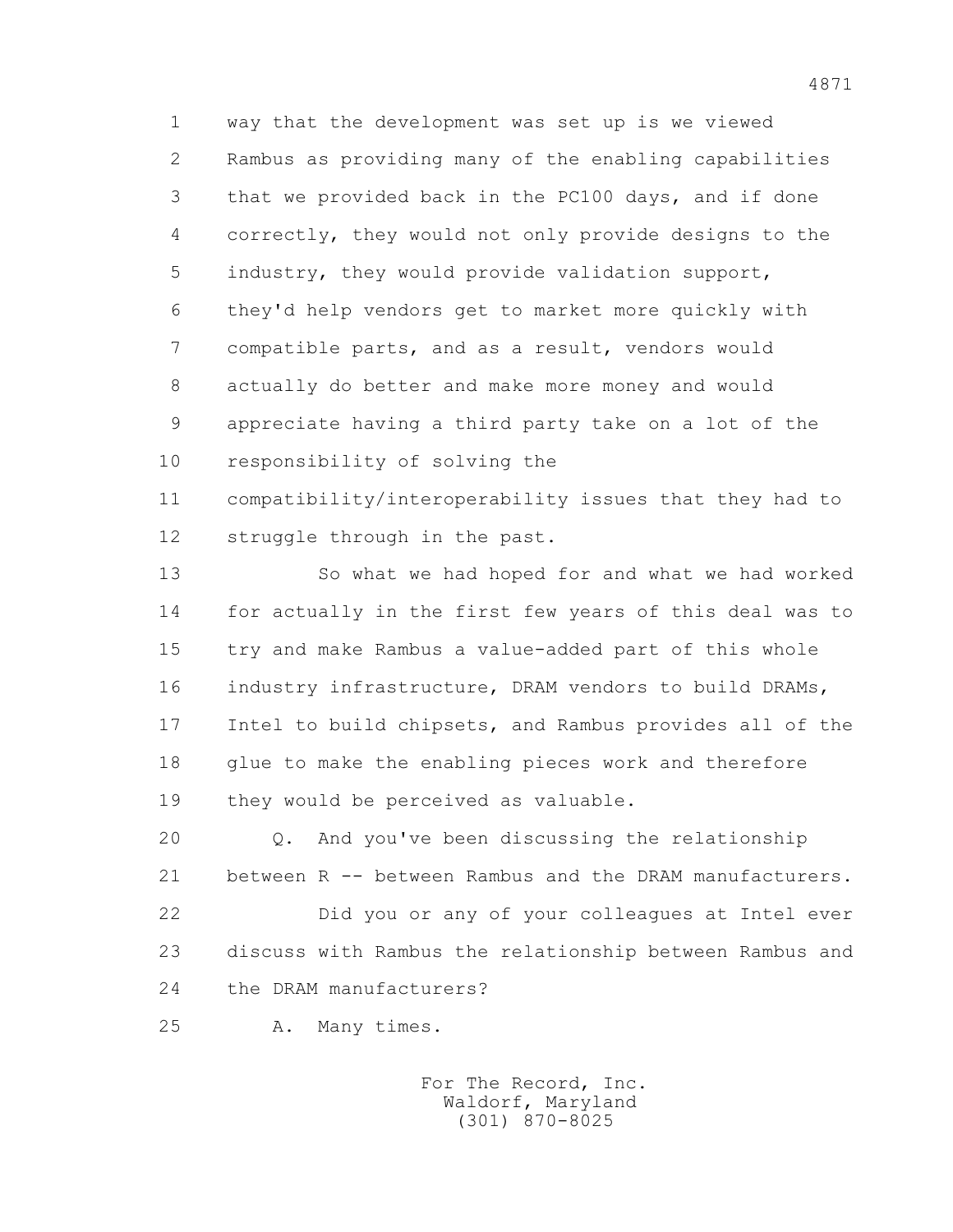1 Q. And what were those discussions about? 2 A. Basically we were relaying the messages we 3 were hearing back from the DRAM industry. We were 4 asking, you know, what Rambus was going to do to fix 5 this, because it was our belief that unless they could 6 fix the issues they have with other people in the 7 industry, unless they could be perceived as a 8 value-added part of the enabling process, that RDRAM 9 would be very difficult and beyond RDRAM wouldn't be 10 possible. 11 0. Now, who at Rambus were these discussions held 12 with? 13 A. They were held with Bill Davidow, Geoff Tate, 14 Dave Mooring, Al Roberts. 15 0. Who is Bill Davidow? 16 A. Chairman of the board. 17 Q. Who is Geoff Tate? 18 A. The CEO. 19 Q. And did you mention Dave Mooring? 20 A. Dave Mooring. 21 Q. And who is he? 22 A. He's a vice president. He's had several 23 different jobs but generally been a vice president. I 24 think he's now the president. 25 Q. And who is Al Roberts?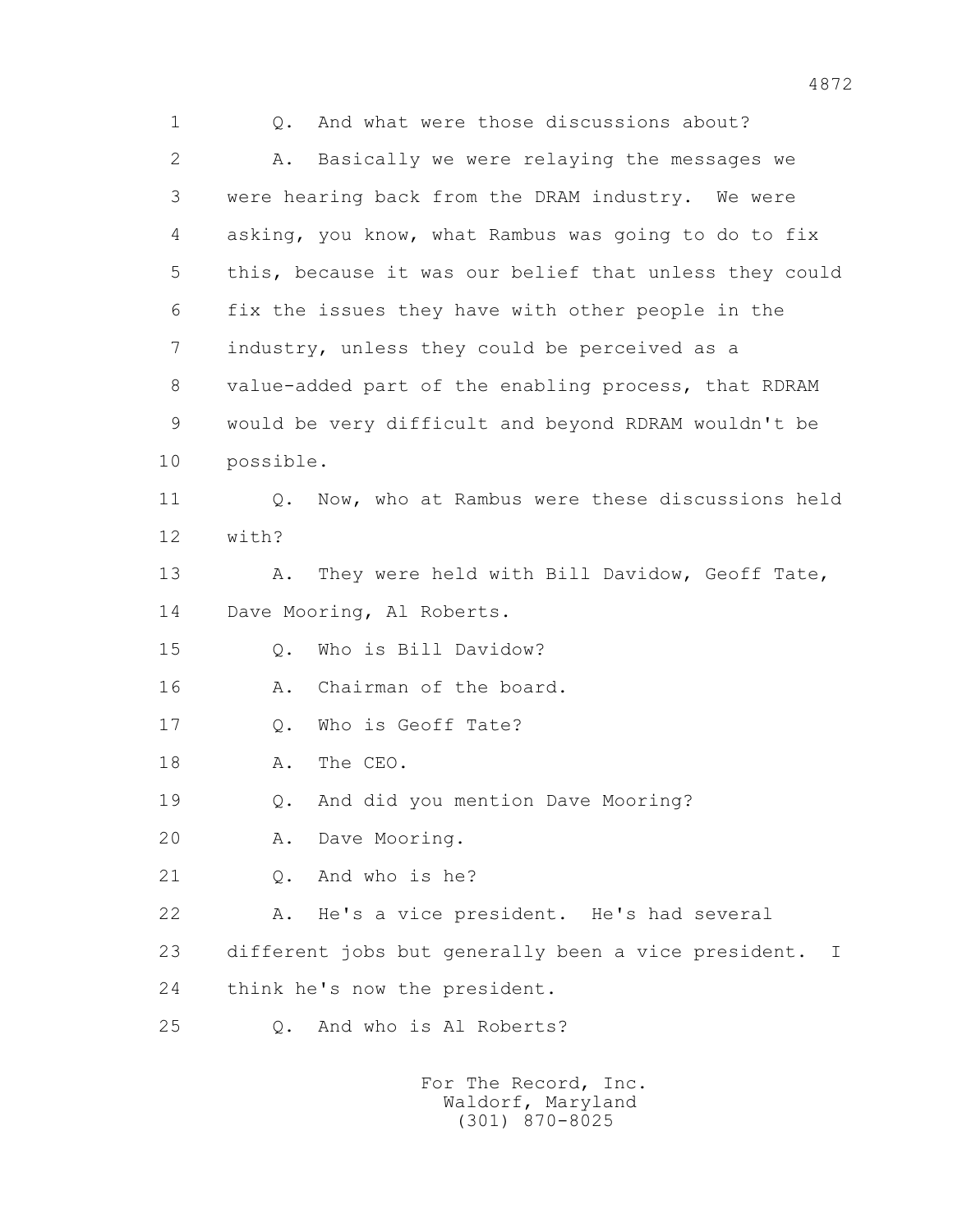1 A. He was the vice president of engineering during 2 the early part of the engagement.

 3 Q. And what were the responses of these people 4 from Rambus to the conversations that you or people at 5 Intel had regarding the relationship between Rambus and 6 the DRAM manufacturers?

 7 A. In most cases they were very concerned about it 8 and they acknowledged a lot of the issues and wanted to 9 fix them.

 10 I think some of the responses were also in the 11 nature that they couldn't do anything to fix them, they 12 didn't have -- they were concerned about how much 13 resources and money they had to actually go out and do 14 some of the things they needed to do in order to fix 15 these.

 16 So it was kind of they understood some of the 17 issues, they seemed to be sensitive to the fact that 18 they needed to fix some of them. We didn't see much 19 action in many cases. What actions we did see didn't 20 do much to fix the issues.

21 Q. What sort of actions did you see?

22 A. At one point they actually went out and --23 well, let me step back a second.

 24 Some of the nuisance issues like charging 25 people to go provide design help, like charging for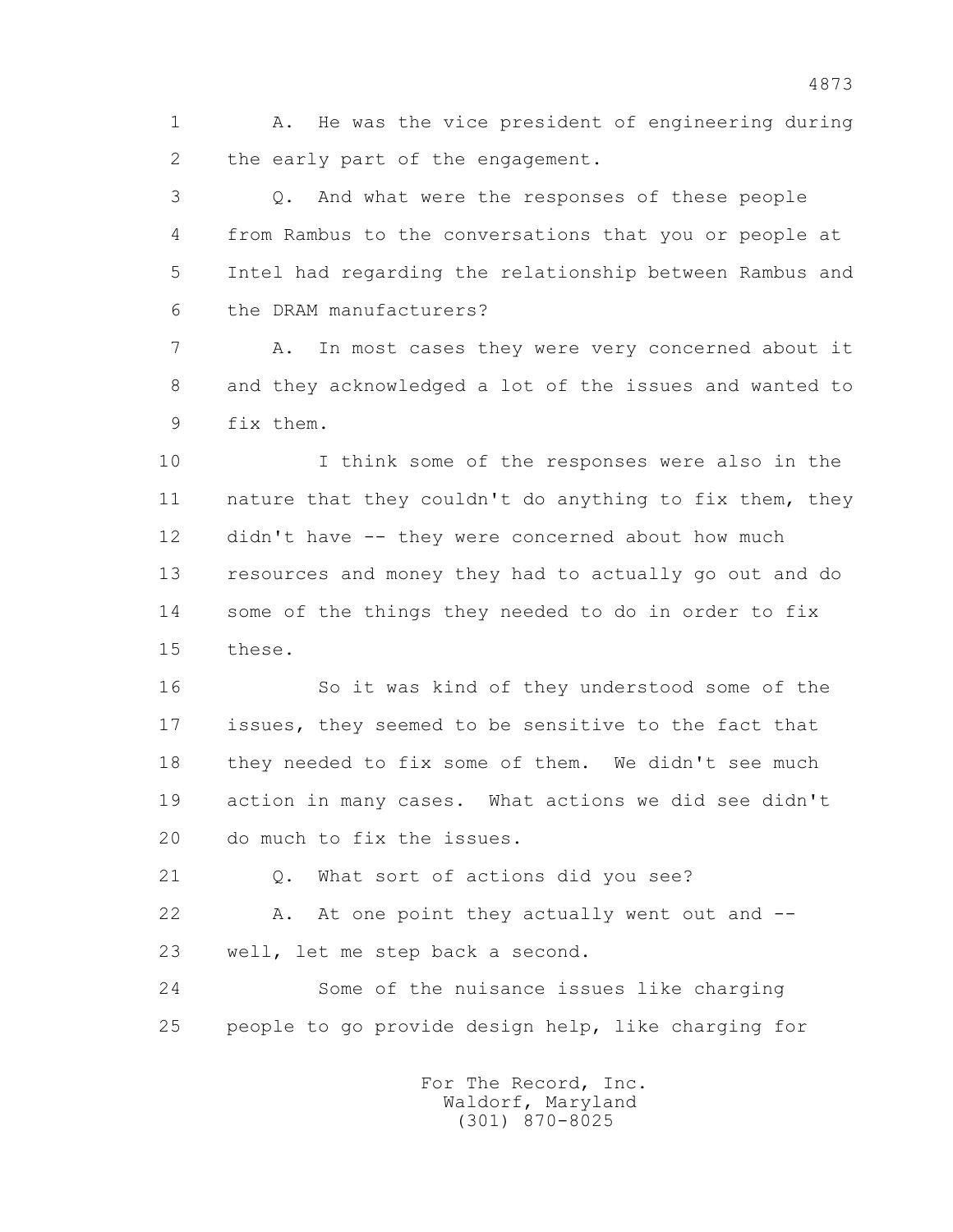1 validation services, they just -- once we pointed out 2 there was an issue, they just stopped doing that. 3 Providing some incentives for the DRAM vendors 4 to ramp, there was a time when they were talking about 5 providing them some warrants and some value actually 6 being first to market where they could actually get 7 Rambus stock and make some money. 8 Q. Did you say warrants? 9 A. Warrants. Warrants in Rambus stock. 10 Q. I see. 11 A. They did do some of that. 12 Q. But you said there were instances when you also 13 didn't see an effort relating to -- 14 A. Yeah. Well, at the end, the DRAM vendors still 15 were telling us that there was a problem. They somehow 16 weren't able to take the step to get the DRAM vendors 17 to perceive them as a key part of the value added to 18 the industry. 19 Q. I'd like to show you what's been marked for 20 identification as CX-2521. 21 This is a letter from -- to Pat Gelsinger from 22 Yoon-woo Lee. 23 Who is Pat Gelsinger? 24 A. Pat Gelsinger is a vice president of Intel and 25 during the early part of the RDRAM program he was For The Record, Inc. Waldorf, Maryland (301) 870-8025

4874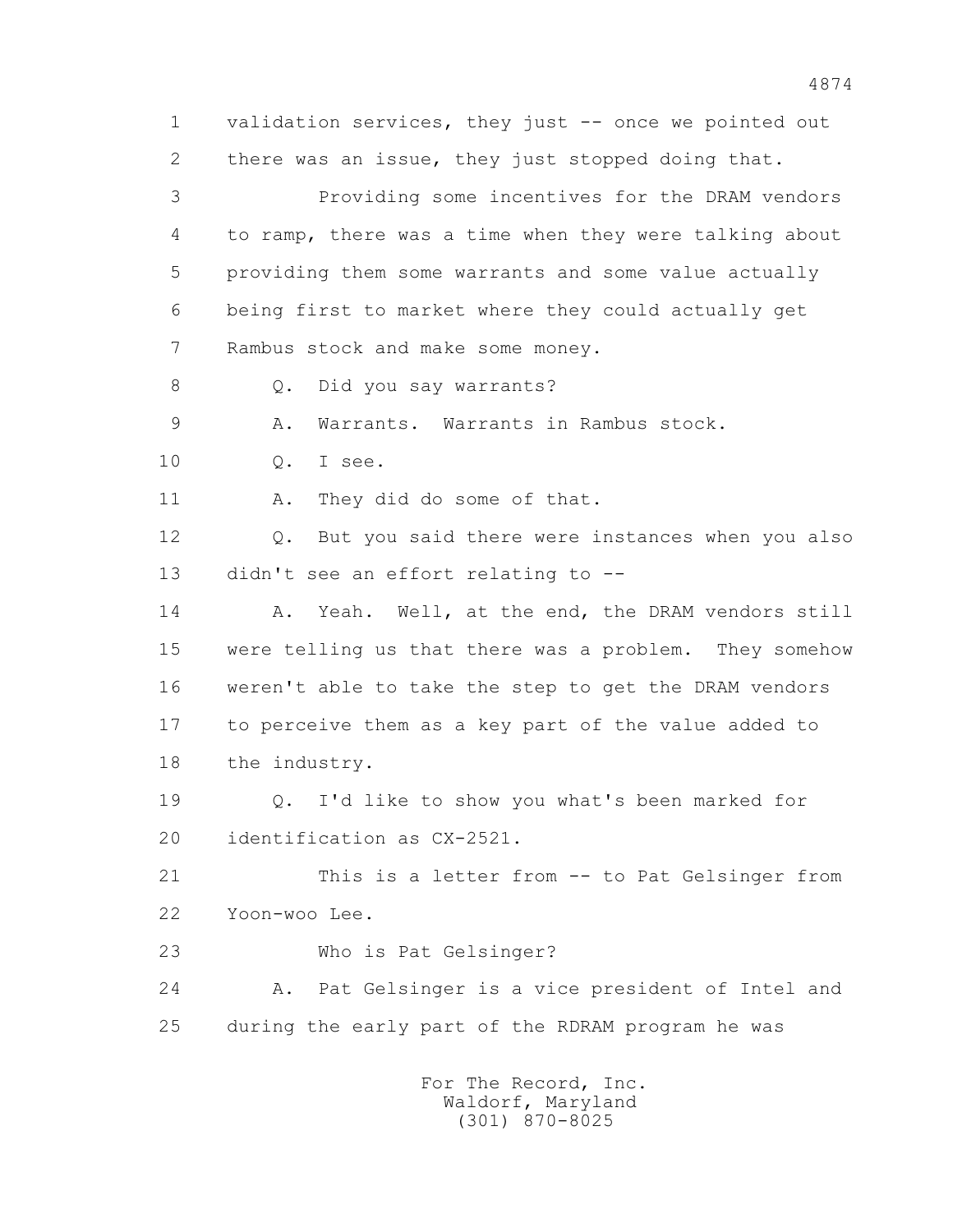1 actually the sponsor. He's now the corporate

2 technology officer.

3 Q. You said he was the sponsor?

4 A. Yes.

5 Q. Of what?

 6 A. The Rambus sponsor. He's the executive sponsor 7 at Intel.

8 0. And what does that mean at Intel?

 9 A. That means he's the vice president who's in 10 charge of this program. It was initially signed by 11 Carl Everett. He was Intel's executive sponsor, but he 12 left Intel about a month or two after the program, 13 after the contract was signed, and Pat picked up the 14 responsibility.

 15 Q. And do you know who Yoon-woo Lee was? 16 A. Yes.

17 Q. And who was that?

 18 A. I believe he's the CEO of Samsung. He's the 19 one responsible for the DRAM business and more, but our 20 dealings with him have been in respect to the DRAM 21 business.

 22 Q. Now, if you look at this, the first paragraph 23 of this letter -- the one below "How are you doing?" -- 24 the last sentence reads: Unfortunately, we are seeing 25 some difficulties relating to the Rambus program as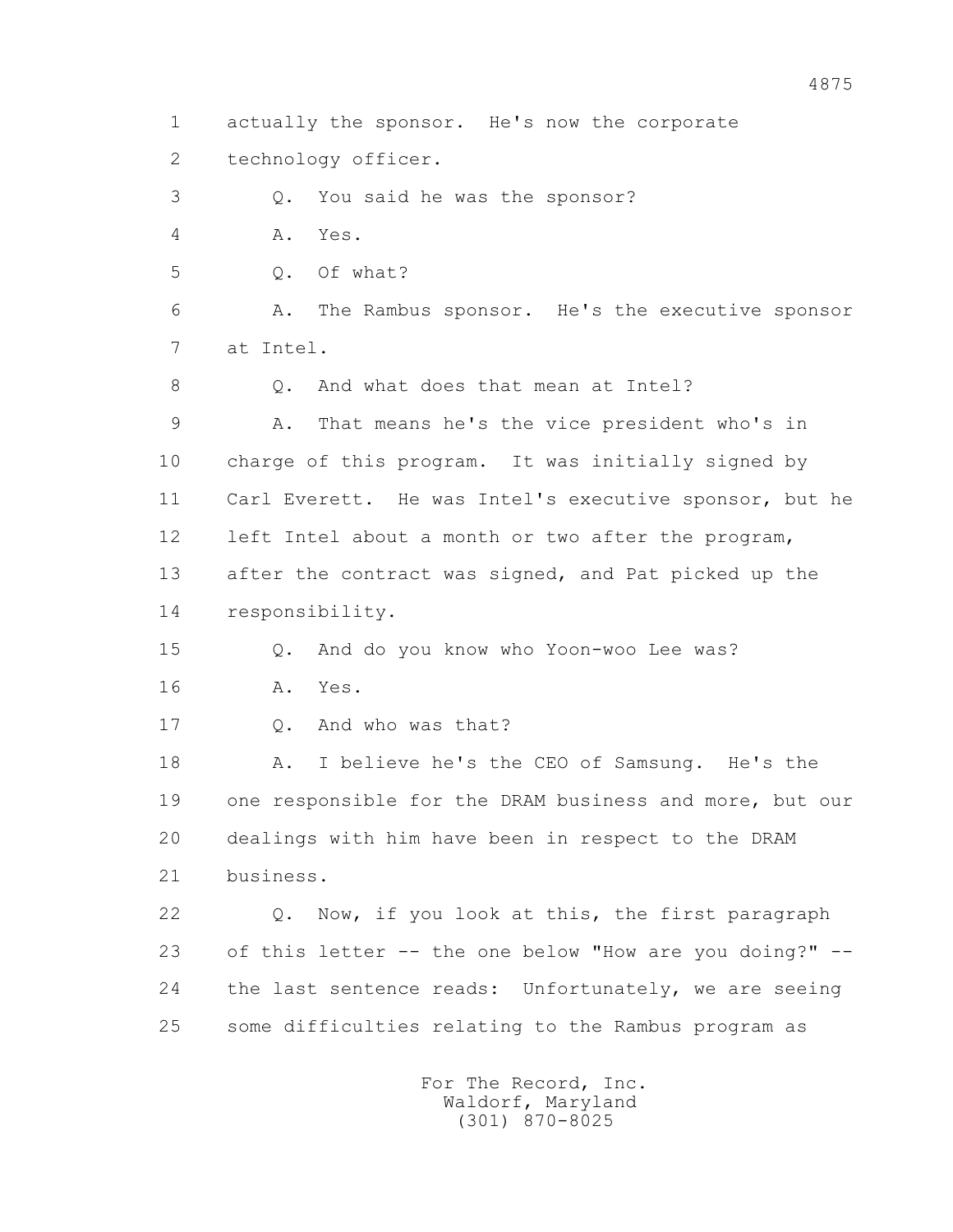1 described below.

 2 Do you recall Samsung being one of the DRAM 3 manufacturers having difficulties with the RDRAM 4 program in the fall of 1998?

5 A. Yep.

 6 Q. Did the fact that Samsung was describing 7 difficulties in the relationship with Rambus concern 8 you?

9 A. Yes.

10 Q. Why?

11 A. Because Samsung was one of the most aggressive 12 suppliers of new memory technologies and we worked with 13 them quite extensively in the SDRAM generation and were 14 working with them in the RDRAM generation.

 15 Q. Do you recall the types of difficulties that 16 Samsung was having with RDRAM in the fall of 1998?

 17 MR. STONE: I would object that the question as 18 framed calls for this witness to testify as to facts of 19 what was going on at Samsung. I think all he can 20 testify to is his understanding based on what Samsung 21 told him.

 22 JUDGE McGUIRE: Sustained as to that. 23 BY MR. DAVIS:

 24 Q. Could you describe your understanding of the 25 difficulties that Samsung was having with the RDRAM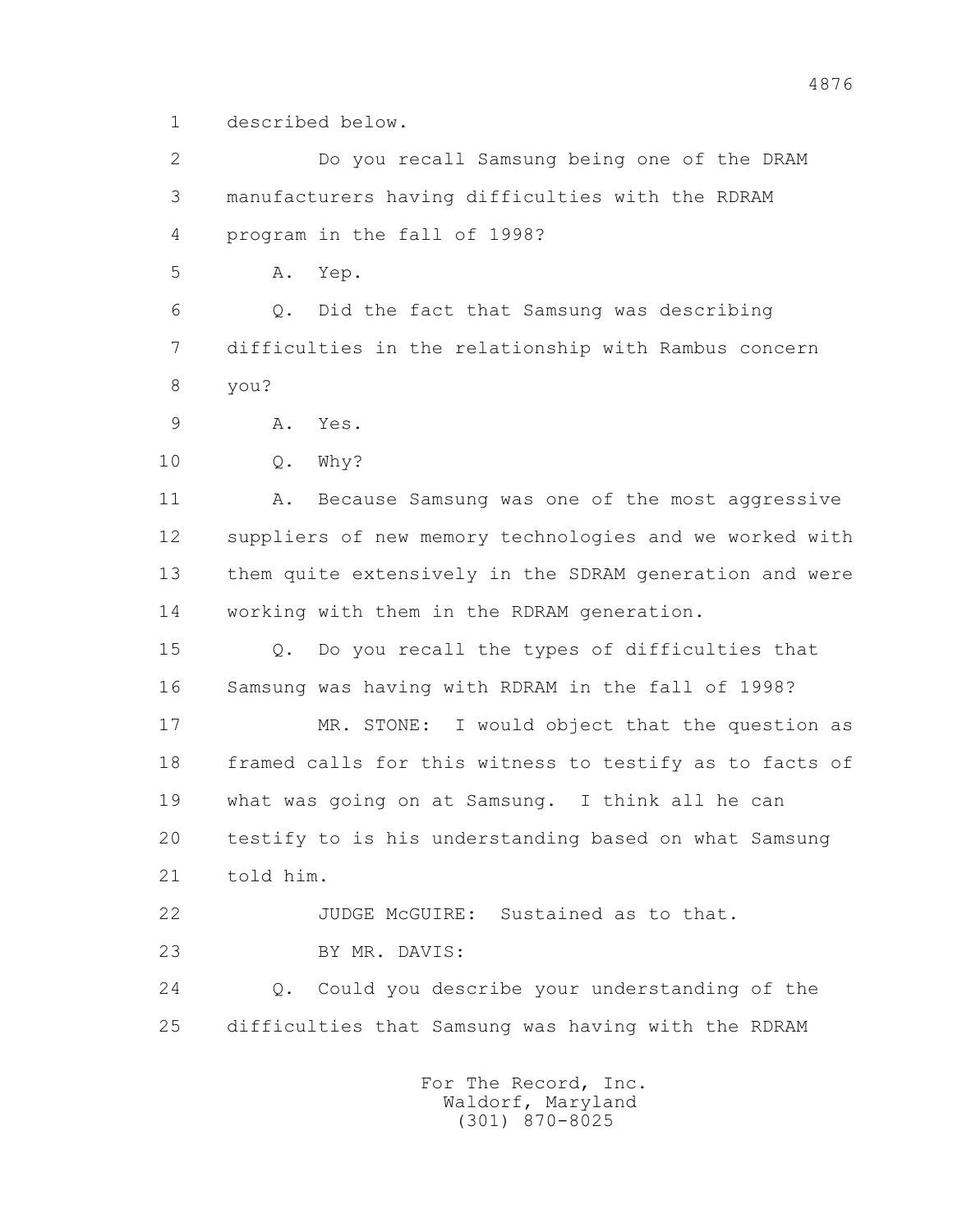1 program in the fall of 1998.

 2 A. Yeah. Back in '98, I think they're one of the 3 people that were telling us that they were concerned 4 about the restrictions that they had. They wanted to 5 be able to sell the out-of-spec devices and do 6 derivative products.

 7 They were concerned about the amount of 8 royalties they'd be paying in the long haul as they're 9 a very large volume supplier of memories and expect to 10 be a very large supplier of RDRAMs and saw no real 11 motivation to increase their volumes because the 12 royalty structure was pretty flat and they wanted to 13 see that somehow change.

 14 They were also concerned that they were 15 spending a lot of their resources and energy making the 16 RDRAM implementations work. They weren't getting as 17 much help from Rambus as we'd thought, and as such they 18 thought, you know, they should be somehow compensated 19 in the whole process or amount of effort they were 20 putting in.

 21 Q. The first paragraph -- sorry -- the last 22 paragraph at the bottom of page 1 describes an issue 23 with the Rambus validation program.

 24 Is that what you were referring to relating to 25 trying to sell out-of-spec parts?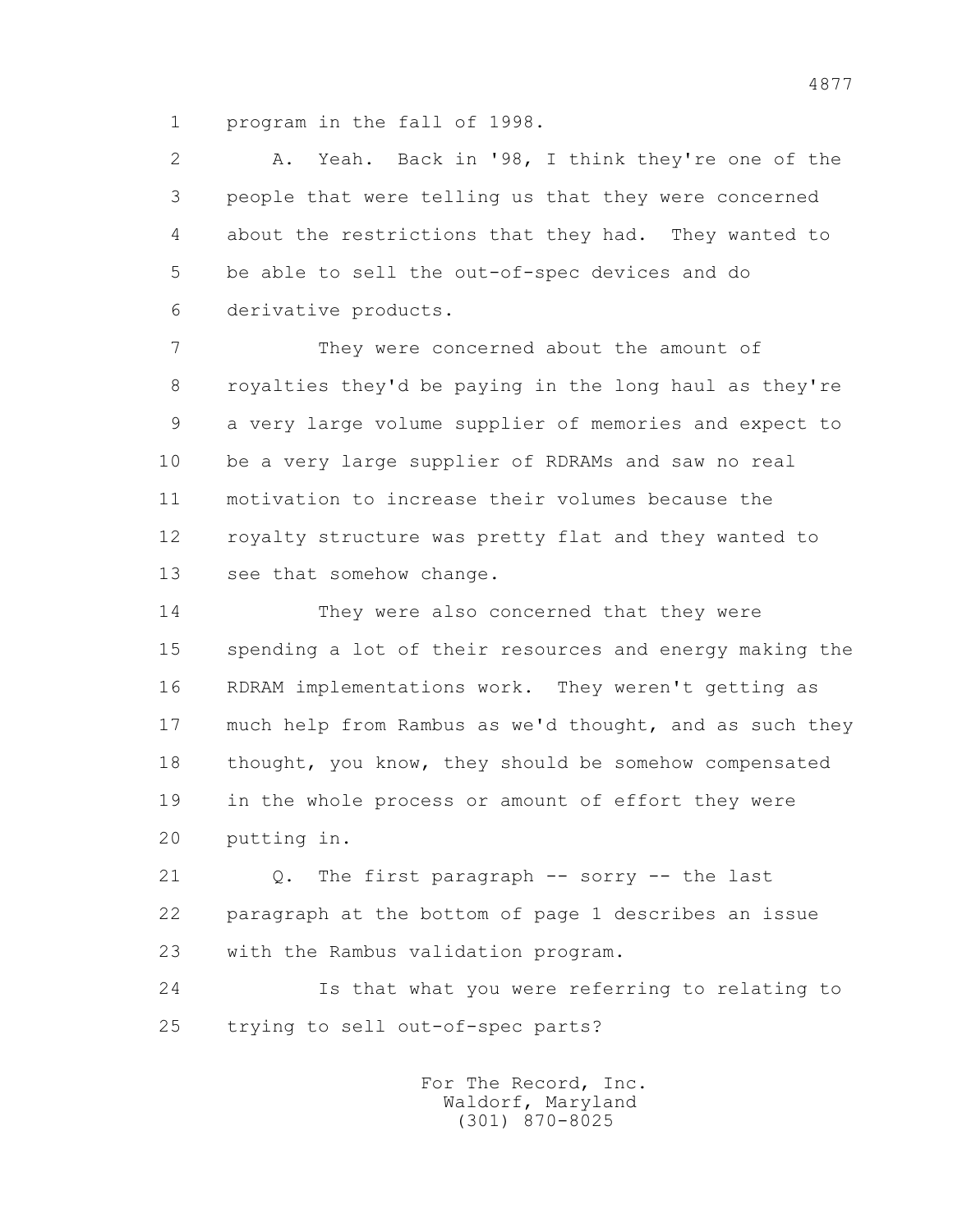1 A. Let me read this.

2 0. Sure.

 3 A. Which sentence are you referring to? 4 Q. It's really the second sentence of that 5 paragraph.

6 A. Yes.

 7 Q. Now, if you go to the second page of CX-2521, 8 in the second to last paragraph of that page, it says, 9 "Nowadays, there are some difficulties in investment of 10 back-end equipment for RDRAM production to support 11 stable supply of RDRAMs to our customers."

 12 Do you understand what that's referring to? 13 A. Yes.

14 0. What is that referring to?

15 A. Well, the belief at this point from Rambus -- 16 excuse me -- from Samsung was that they needed to buy 17 quite a few testers to test the RDRAM products in the 18 volumes that we projected.

 19 Q. Was there difficulty obtaining testers, to your 20 understanding?

 21 A. I think obtaining the testers wasn't as big an 22 issue as paying for the testers.

23 Q. What do you mean by that?

 24 A. Well, coming up with money to pay for the 25 testers and timing their purchase of the testers to the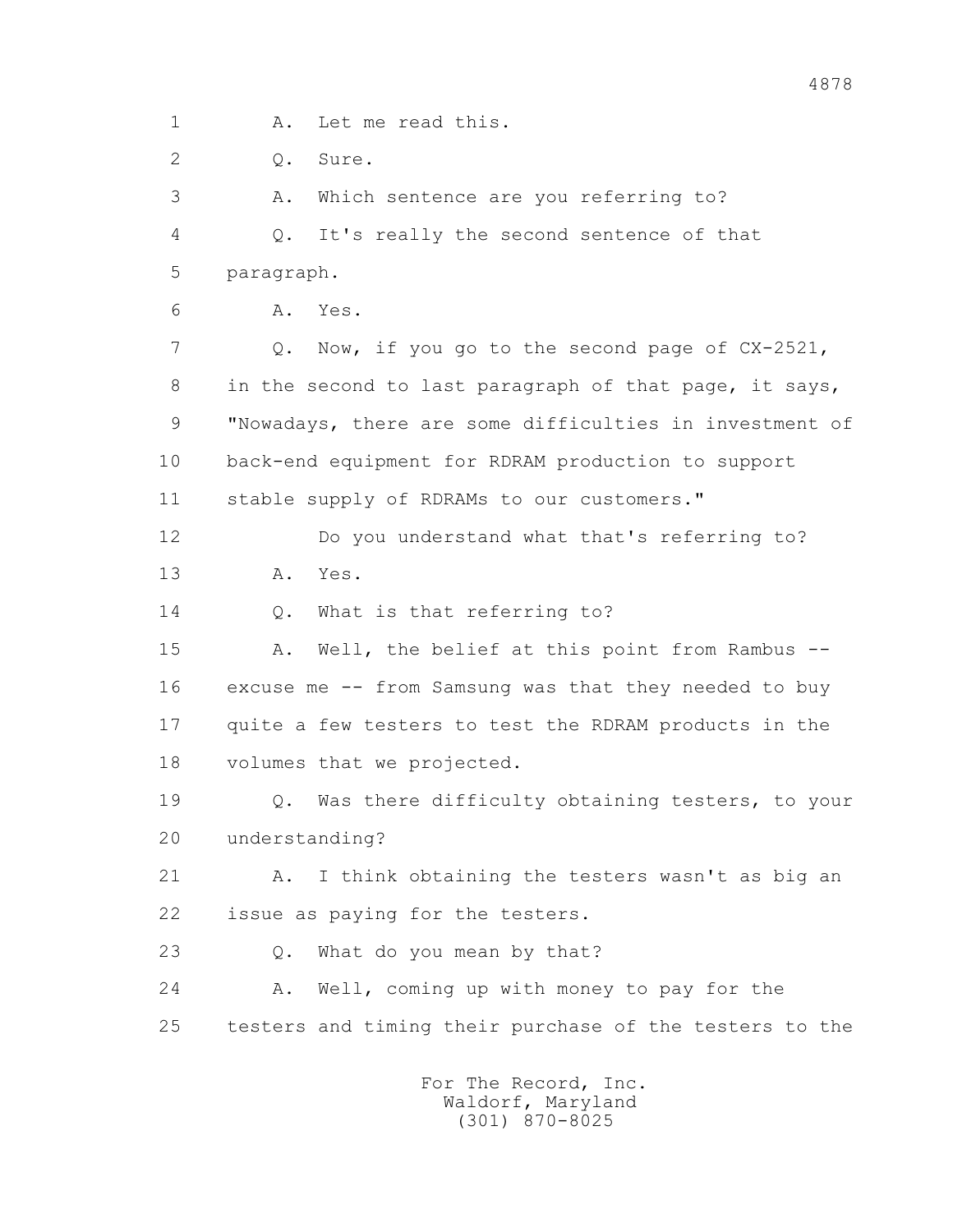1 exact ramp. They didn't want to buy the testers too 2 early because they'd have them sitting around 3 depreciating. They didn't want to buy them too late 4 because they wouldn't be able to ramp the volume. And 5 they were also concerned with just the magnitude of the 6 amount of money they'd have to spend on testers and the 7 ROI associated with that and whether it made sense to 8 build that much RDRAM initially.

 9 Q. Do you have an understanding of how much money 10 they would have to pay for testers at this time?

11 A. I probably did at the time, but I don't recall. 12 Q. Did you have an understanding of how much the 13 testers cost themselves?

14 A. I don't recall the exact number, but it was -- 15 it was in the \$5 million range. You know, it wasn't 16 hundreds of thousands and it wasn't hundreds of 17 millions. It was in the \$5 million range.

 18 Q. And did you have an understanding of about how 19 many testers Samsung thought would be required to 20 produce the RDRAM?

21 A. Not exactly, no.

 22 Q. Do you have an understanding of the general 23 area?

 24 A. Well, it was more than one, so maybe to expand 25 a little bit on that, I think the understanding we went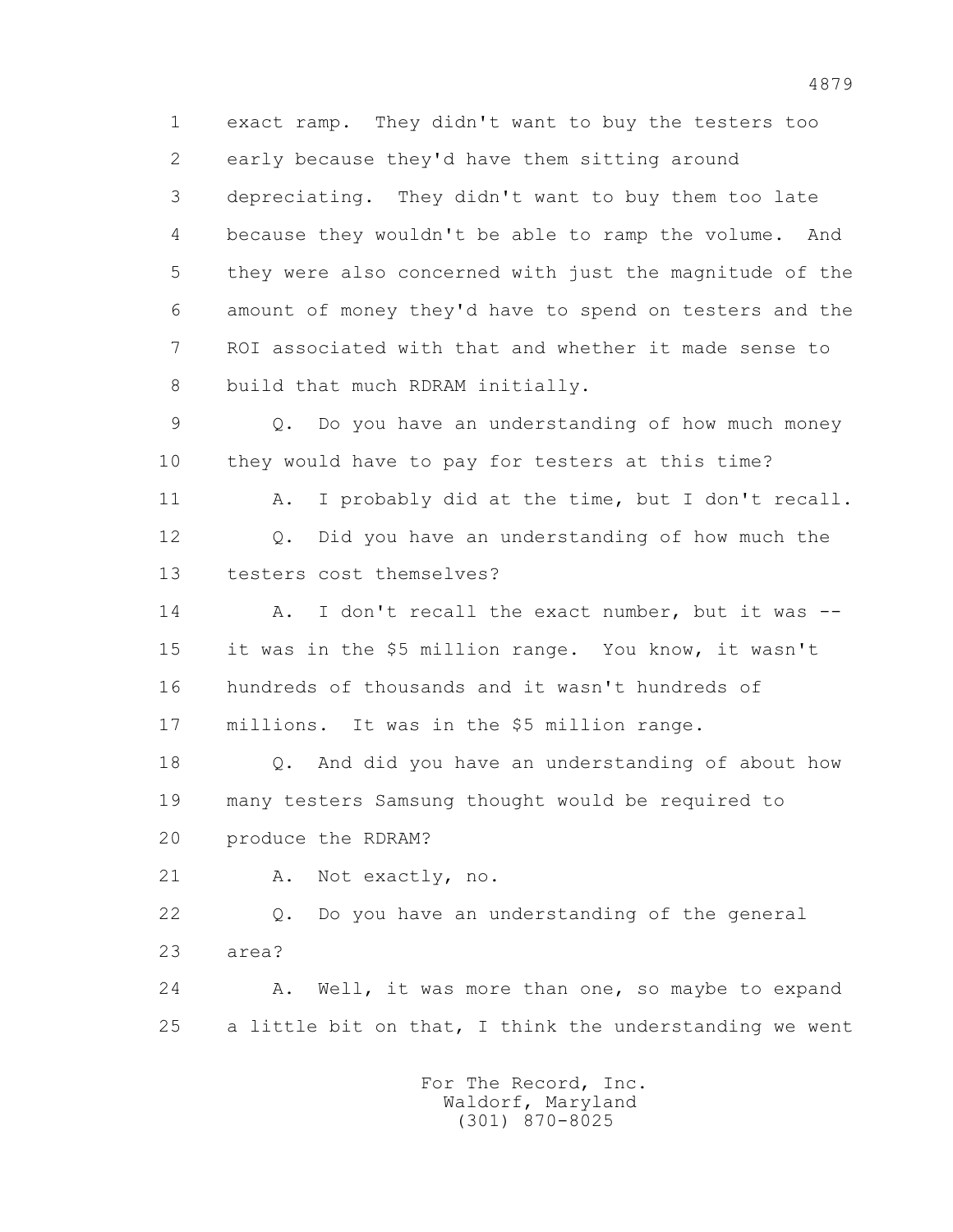1 into the project with was that the vast majority of the 2 RDRAM tests could be done on the existing testers and a 3 very short test for the high-speed interface only would 4 be done on the new high-speed testers. Therefore, the 5 amount of volume you could ship with a new tester would 6 be very large.

 7 In practice, the DRAM vendors didn't do that. 8 That was okay for low-volume production, but for 9 high-volume production they wanted a production tester 10 that could do the whole test, high speed and the rest 11 of the DRAM core. And that led to this need to buy 12 more testers, so this was changed.

 13 Q. Did you have an understanding of why the DRAM 14 vendors wanted to use the tester to test the entire 15 DRAM?

16 A. It was just -- it was how their manufacturing 17 model went. They wanted to have one tester to do 18 everything. You know, as to why in their model it 19 didn't work, I don't have a lot of details.

 20 MR. DAVIS: I'd like to move CX-2521 into 21 evidence.

22 MR. STONE: No objection.

23 JUDGE McGUIRE: Entered.

 24 (CX Exhibit Number 2521 was admitted into 25 evidence.)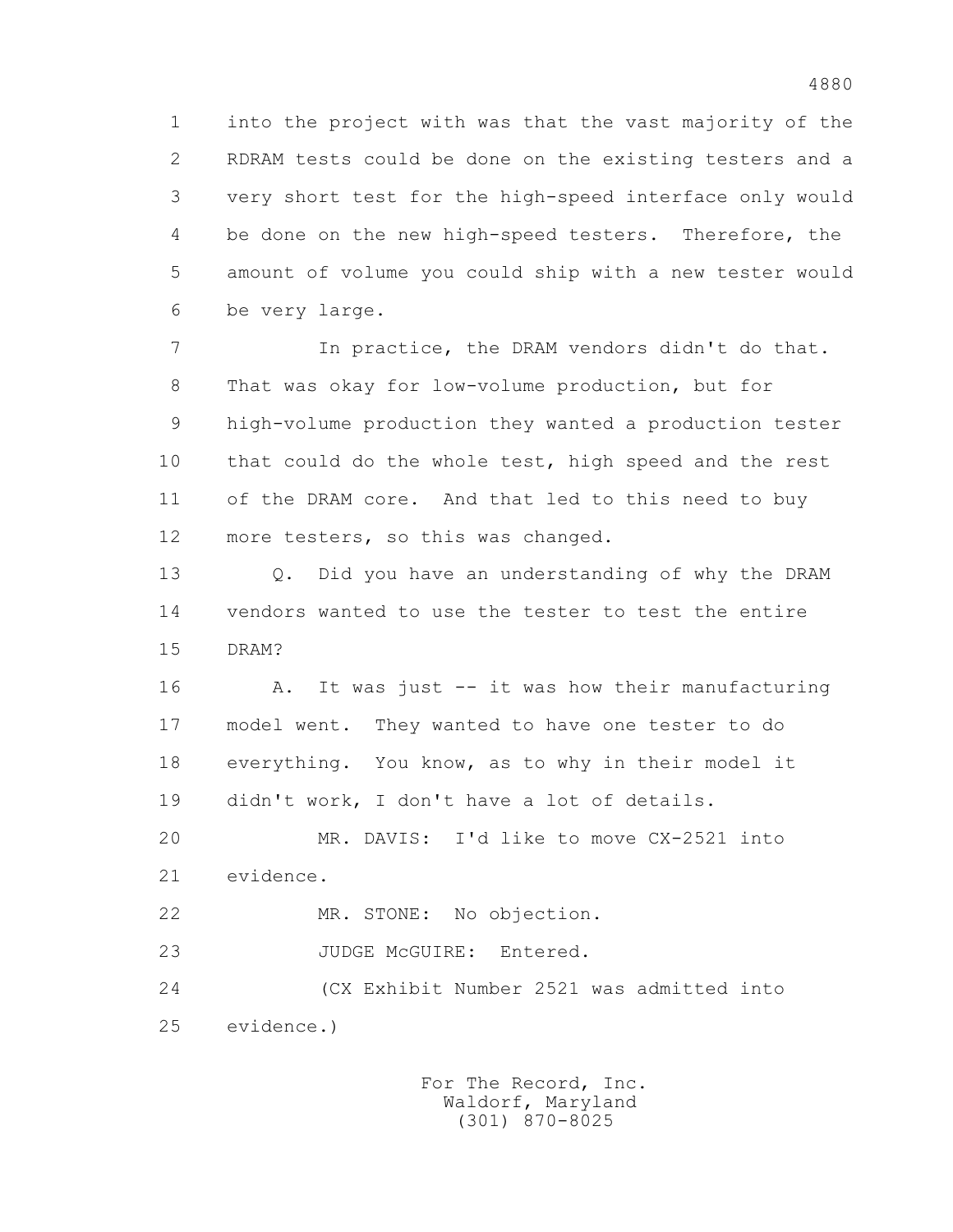1 BY MR. DAVIS:

 2 Q. One of the technologies that Intel considered 3 for nDRAM was the DDR SDRAM in 1995 and '96; is that 4 right?

5 A. That's right.

 6 Q. But at the time you didn't think that DDR would 7 work; is that accurate?

8 A. That's correct.

 9 Q. Did there come a time when Intel began 10 reconsidering DDR at least for servers?

11 A. Yes.

 12 Q. And why was Intel starting to consider DDR for 13 servers?

14 A. Well, two things happened. One, DDR itself was 15 maturing, so when we looked at it back in the 1996 time 16 frame, it didn't look like it would work with -- you 17 know, you can make most anything work if you spend 18 enough energy and time on it. So if we fast-forward in 19 time to more of the 1998-1999 time frame, the industry 20 had done a lot of work on DDR addressing the issues we 21 saw back in 1996.

 22 Coupled now with the server requirements were 23 very different in desktop. Desktop, because they want 24 to have very small minimum memory required high 25 bandwidth out of memory devices. We wanted to get full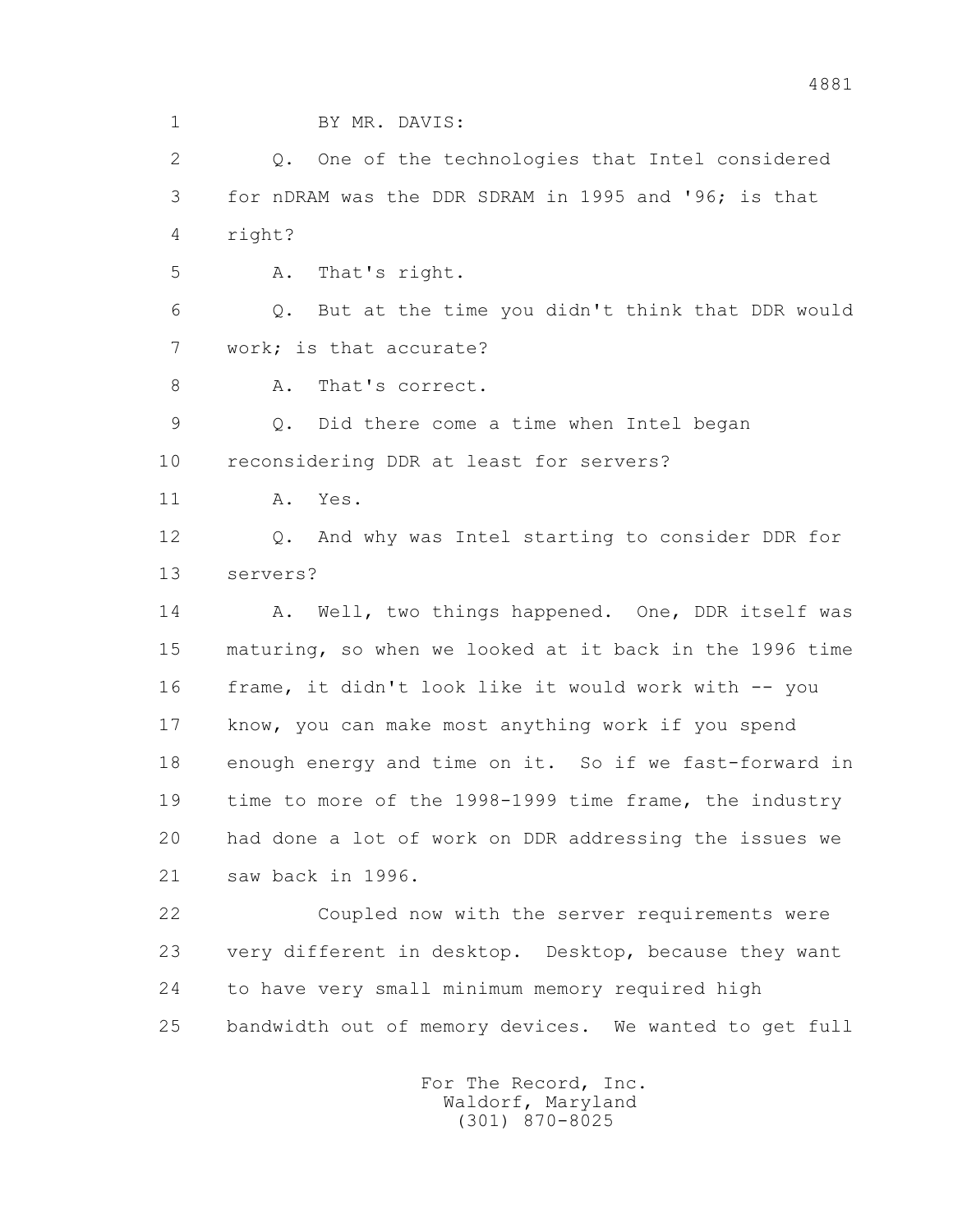1 performance in the minimum size memory.

 2 In the case of servers, they're different. 3 They typically have very large memory subsystems and 4 they can get bandwidth without having high bandwidth at 5 the device, so they can use many devices in parallel, 6 wide data paths. You know, memory size isn't an issue. 7 Cost is less an issue. 8 So we perceived they'd keep using SDRAM for 9 quite some time and just use wider interfaces. 10 They were looking for an evolution of SDRAM and 11 DDR looks pretty good from that point of view. 12 Q. Do you have an understanding of why the server 13 manufacturers were looking for an evolution from 14 SDRAM? 15 A. They were just looking for a way to get more 16 performance, and you know, they can grow the number of 17 channels to some extent, but at some point they wanted 18 faster memories. 19 Q. I'd like to show you what's been marked for 20 identification as CX-2529. 21 The top e-mail is an e-mail from John Miner to, 22 among other people, you on May 29 -- wait -- May 27, 23 1999? 24 A. Yes. 25 Q. And below that is an e-mail from Paul Close to,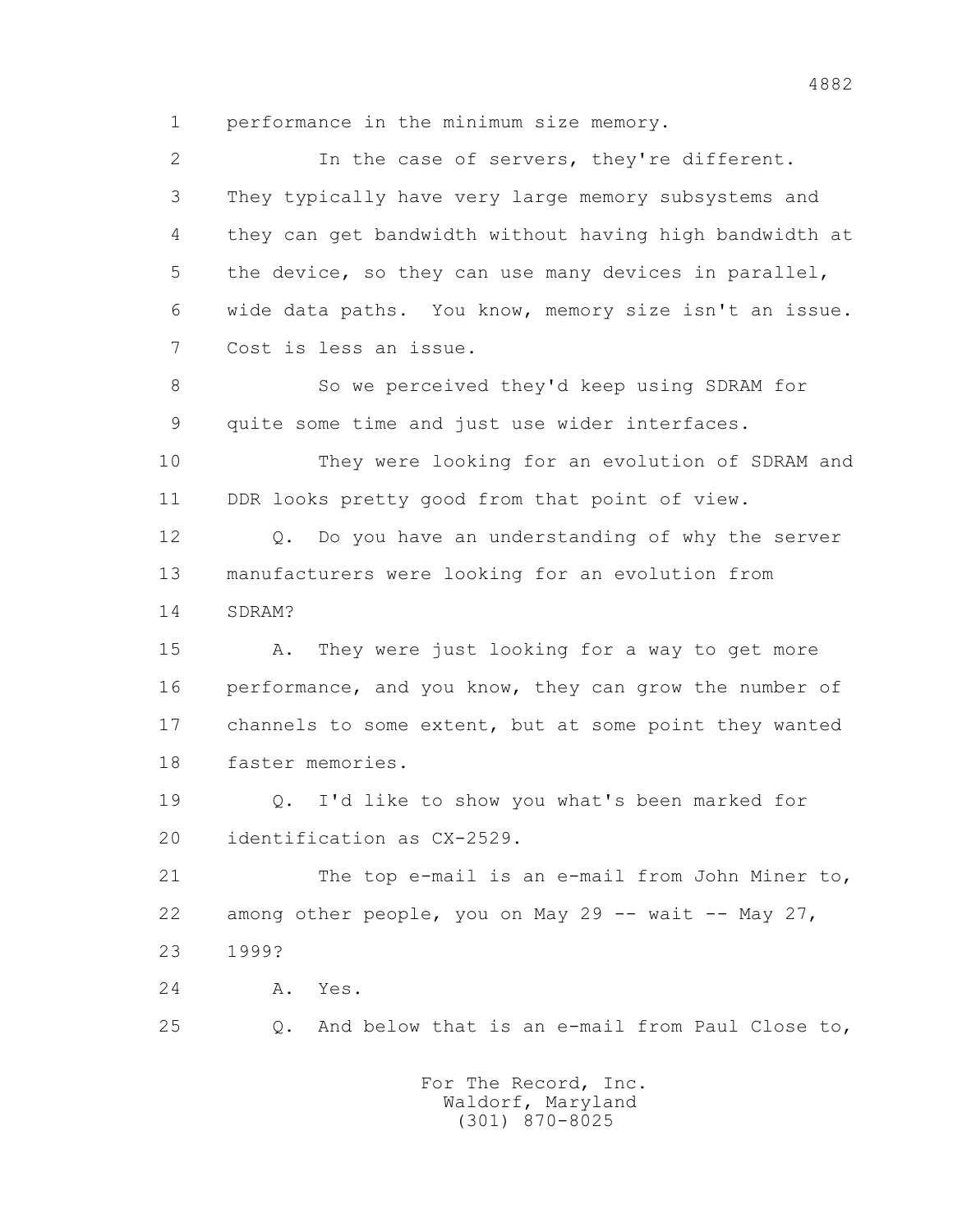1 among other people, you on May 26, 1999.

2 A. Yes.

3 Q. Who is John Miner?

 4 A. At the time John Miner was the VP in charge of 5 the server product group at Intel.

6 Q. And then who is Paul Close?

 7 A. Paul Close was in the server product group and 8 at the time he was looking at memory technologies for 9 servers.

 10 Q. Now, below the first paragraph there's a title 11 that says "Main questions remain the same: Is server 12 memory strategy POR competitive" and "Do we need to add 13 DDR on Intel server memory road map."

 14 Do you remember these being important questions 15 related to Intel's server strategy?

16 A. Yes.

 17 Q. And what does it mean for server strategy to be 18 POR competitive?

 19 A. Well, the current server strategy was to 20 continue to use SDRAM until RDRAM achieved some volume 21 in the desktop, and after it achieved some volume at 22 the right cost points there was a way to use it in 23 servers as well. And the question being asked was 24 would there be -- would RDRAM achieve the cost points 25 in time to be competitive for the server products or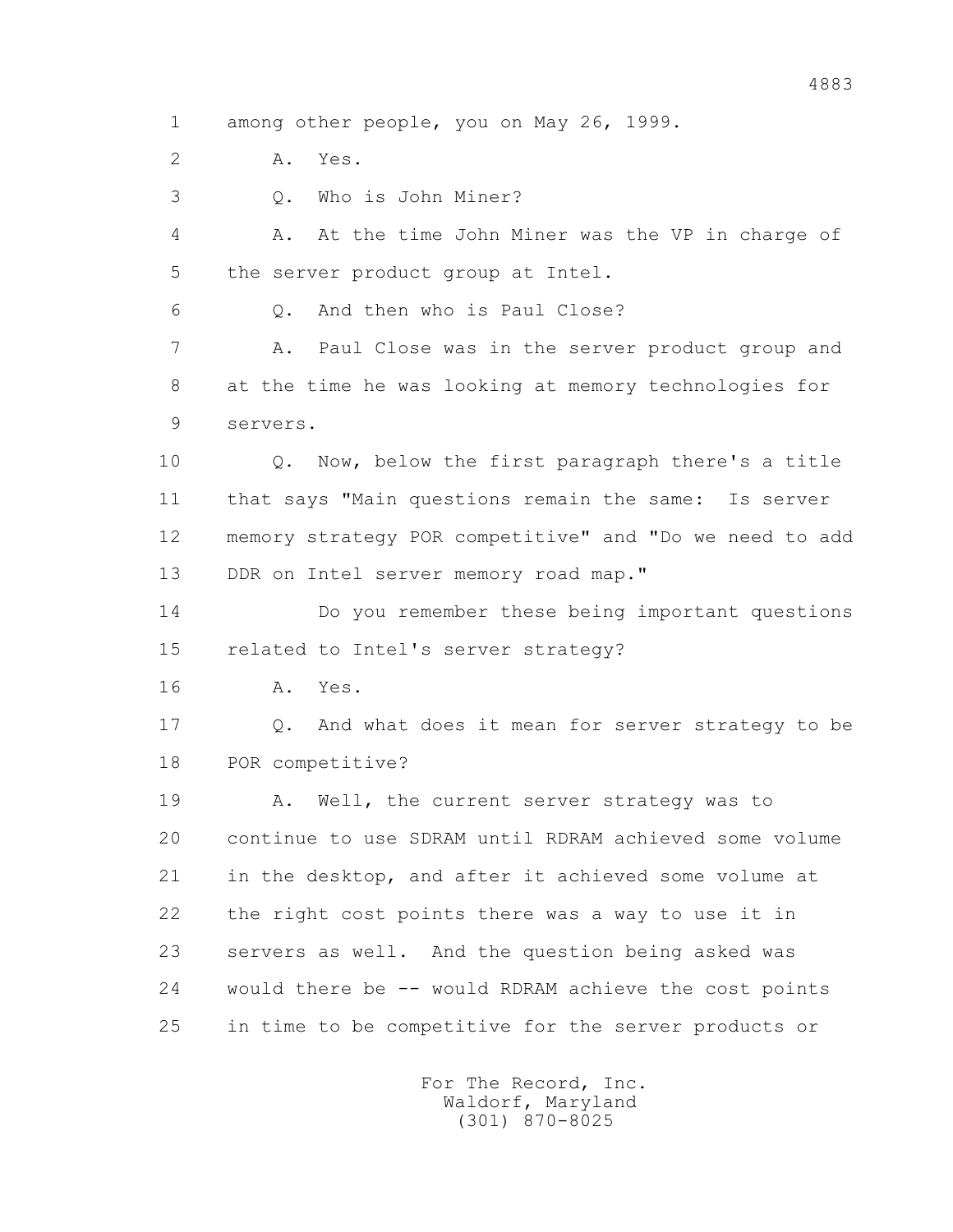1 would we need a technology after SDRAM that provided 2 more performance. 3 Q. So below that where it says "Market Feedback," 4 it says "FAE feedback on 870 memory." 5 What is FAE? 6 A. Field application engineer. 7 Q. So the bullets below that, did you understand 8 those to be a summary of the market research that 9 Mr. Close did? 10 A. Yep. 11 Q. The second bullet says: "OEMs skeptical that 12 RDRAM issues will be resolved, some are waiting to see 13 progress." 14 Do you remember hearing this? 15 A. Yep. 16 Q. And how did this affect Intel's strategy for 17 memory for servers? 18 A. The "OEMs" means our customers. Our customers 19 were skeptical of the RDRAM issues being resolved, 20 their issues being availability and price, and because 21 server design cycles are longer than desktop, they 22 were going to make some decisions in terms of what 23 they were going to build for a much longer time frame. 24 It was a very pretty key factor in their decision 25 process.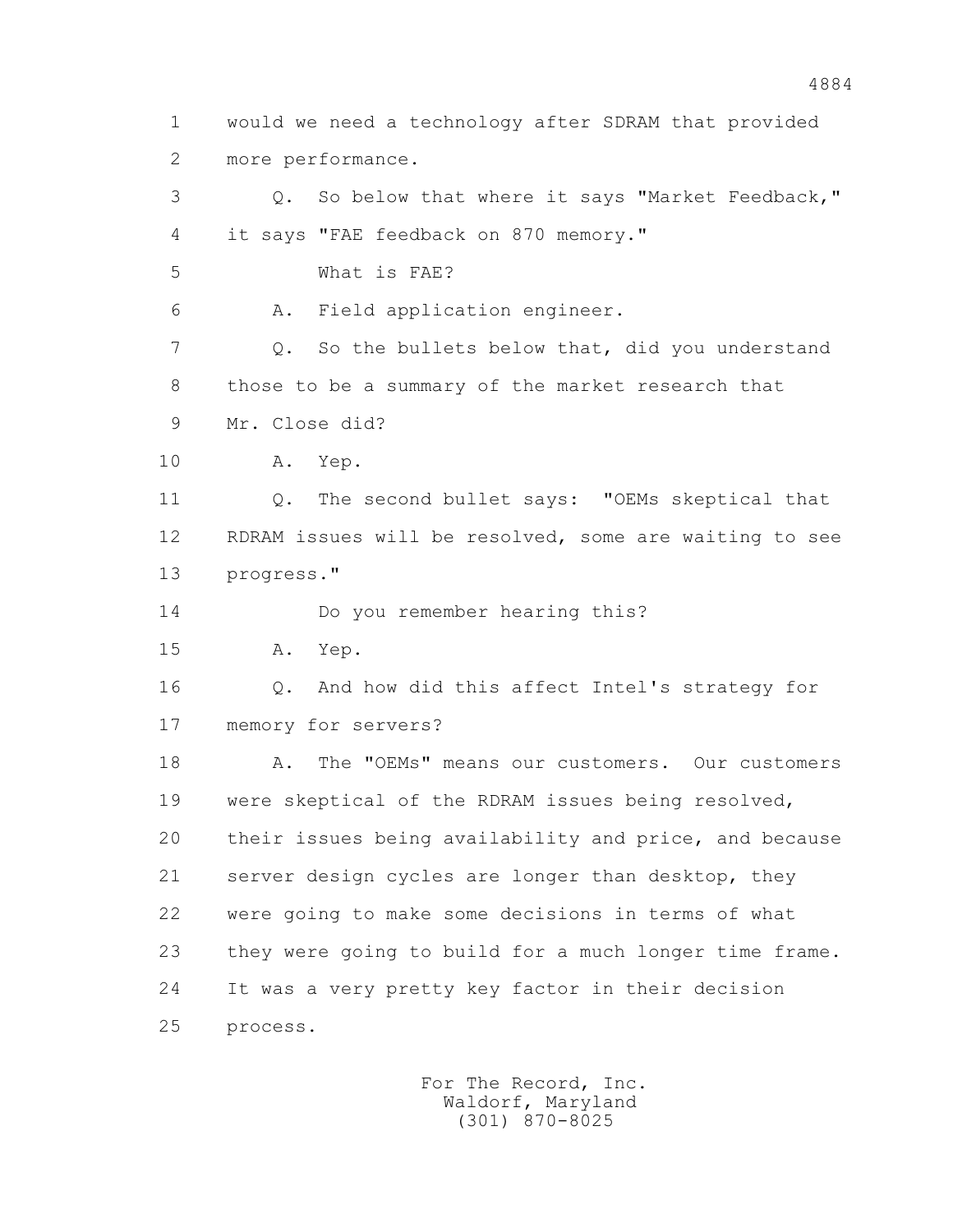1 Q. You said server design cycles are longer than 2 desktop?

3 A. Yes.

 4 Q. How long are server design cycles? 5 A. When they design a platform, it usually takes a 6 year or two to actually do the platform and it takes 7 another six months to a year to actually -- to get it 8 off and qualified into production, and then it 9 typically would stay in production for a couple years. 10 In the case of desktops, the qualification can 11 occur as fast as a quarter and the platform typically 12 ships for only about a year. 13 Q. And when is the memory decision made with 14 respect to server strategy? 15 A. It's typically made about a year after the 16 platform. 17 MR. DAVIS: I'd like to move CX-2529 into 18 evidence. 19 MR. STONE: No objection. 20 JUDGE McGUIRE: Entered. 21 (CX Exhibit Number 2529 was admitted into 22 evidence.) 23 BY MR. DAVIS:

 24 Q. I'd like to show you what's been marked for 25 identification as CX-2535 and CX-2536. We'll start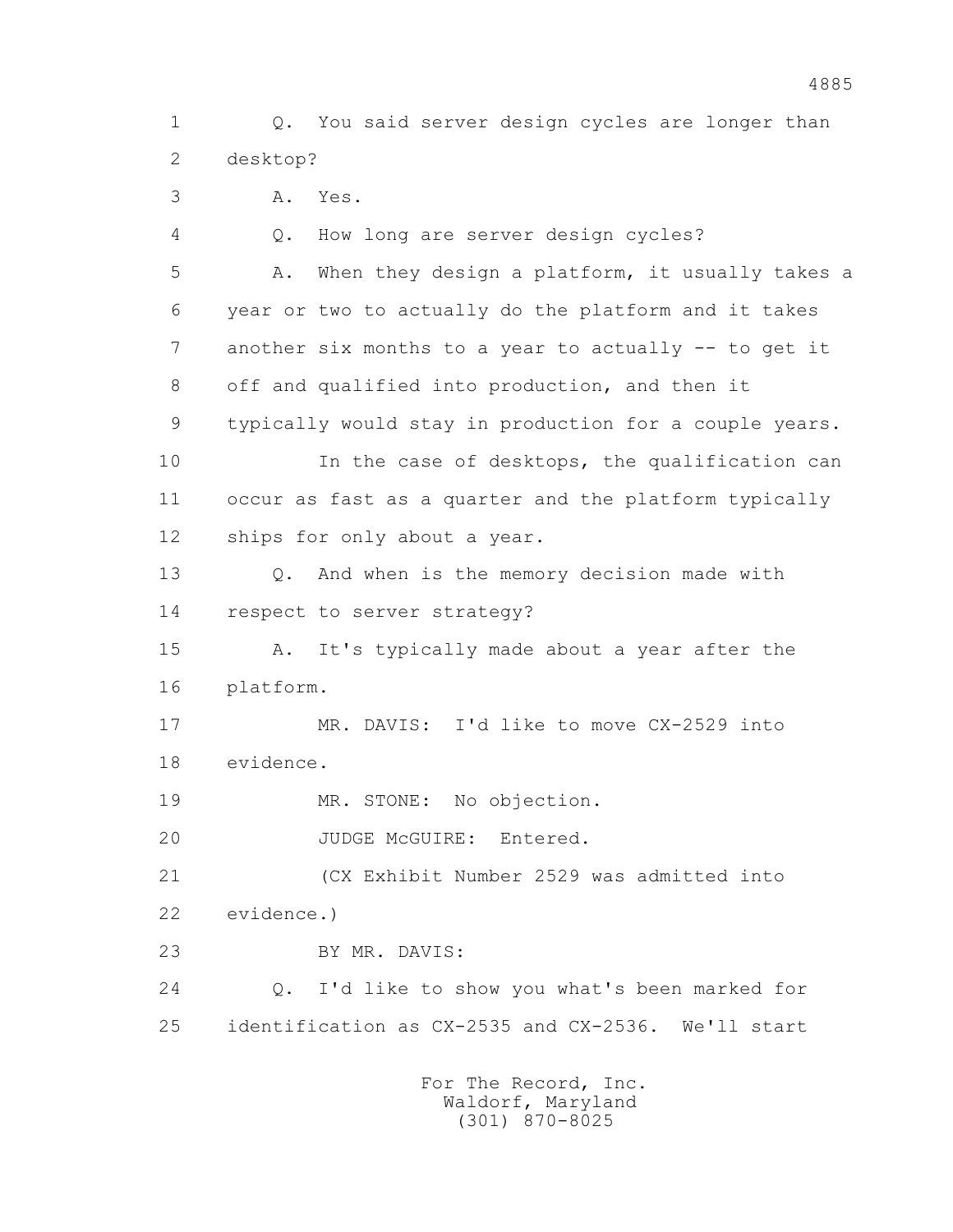1 with CX-2536.

 2 Do you see this is an e-mail between 3 yourself -- from Abid Ahmad to you and 4 Patrick Gelsinger? 5 A. Yes. 6 Q. On September 1999? 7 A. Yes. 8 0. Who is Abid Ahmad? 9 A. He's responsible for the memory enabling team 10 at Intel. 11 Q. Does he work for you? Do you work for him? 12 A. Not directly. He works in the TMG or 13 technology manufacturing group at Intel, which is 14 responsible for all the purchasing, the fabs, the 15 factories, et cetera. And he works in the procurement 16 group there, which has the relationships with the DRAM 17 vendors. 18 Q. The first e-mail is an e-mail that's on the top 19 called Backwards Compat. 20 Do you have an understanding of what that 21 means? 22 A. I think so. Yeah. 23 Q. And what does that mean? 24 A. Well, typically what we look for in memory 25 technology is being able to take multiple steps while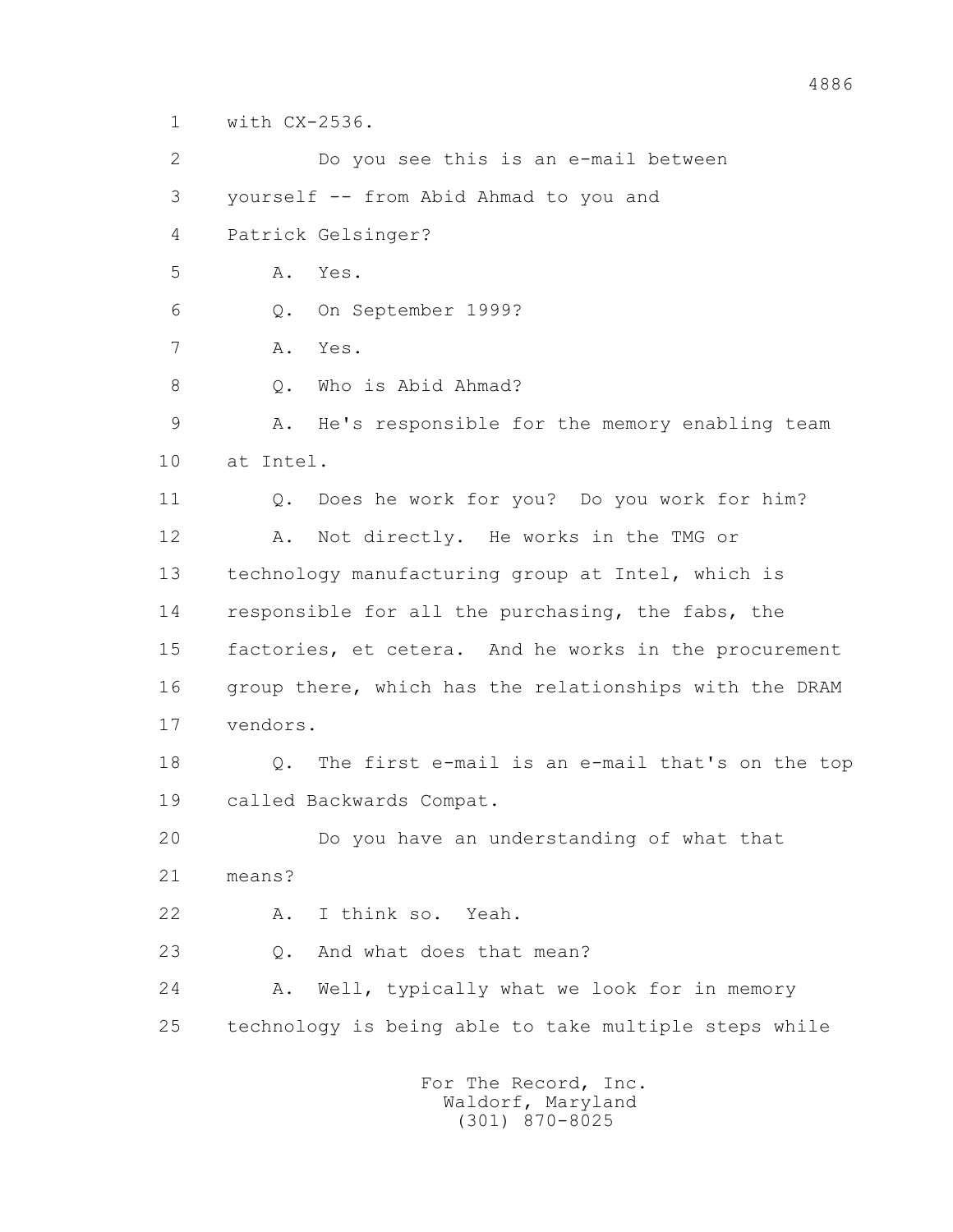1 maintaining backwards compatibility with the previous 2 one and then every once in a while we have to make a 3 change.

 4 So for example, if we look at SDRAM, when we 5 did the PC100 application, we made sure it was 6 backwards compatible with the 66 megahertz, and 7 therefore you could buy a 100 megahertz module and 8 populate your PC100 designs as well as your old 9 66 megahertz designs, so backwards compatibility 10 reduced the number of line items the vendor would have 11 to carry to satisfy his whole product line.

 12 Q. Now, right below this it says, in quotes, "Who 13 makes the call on backward compatibility?"

 14 Do you recall that being an issue between Intel 15 and Rambus?

 16 A. Yeah. It was somewhat. It wasn't one of the 17 high ones, but we did have some discussion on that.

18 And in fact, it goes back to the original 19 contract we signed and we were concerned that Rambus' 20 track record had been to define new technologies, get 21 license fees and not rely on royalties, and based on 22 what we'd like to see in our business, we wanted to 23 see direct RDRAM show up at one speed and have 24 multiple speed creates over time that maintained 25 backwards compatibility, which would be somewhat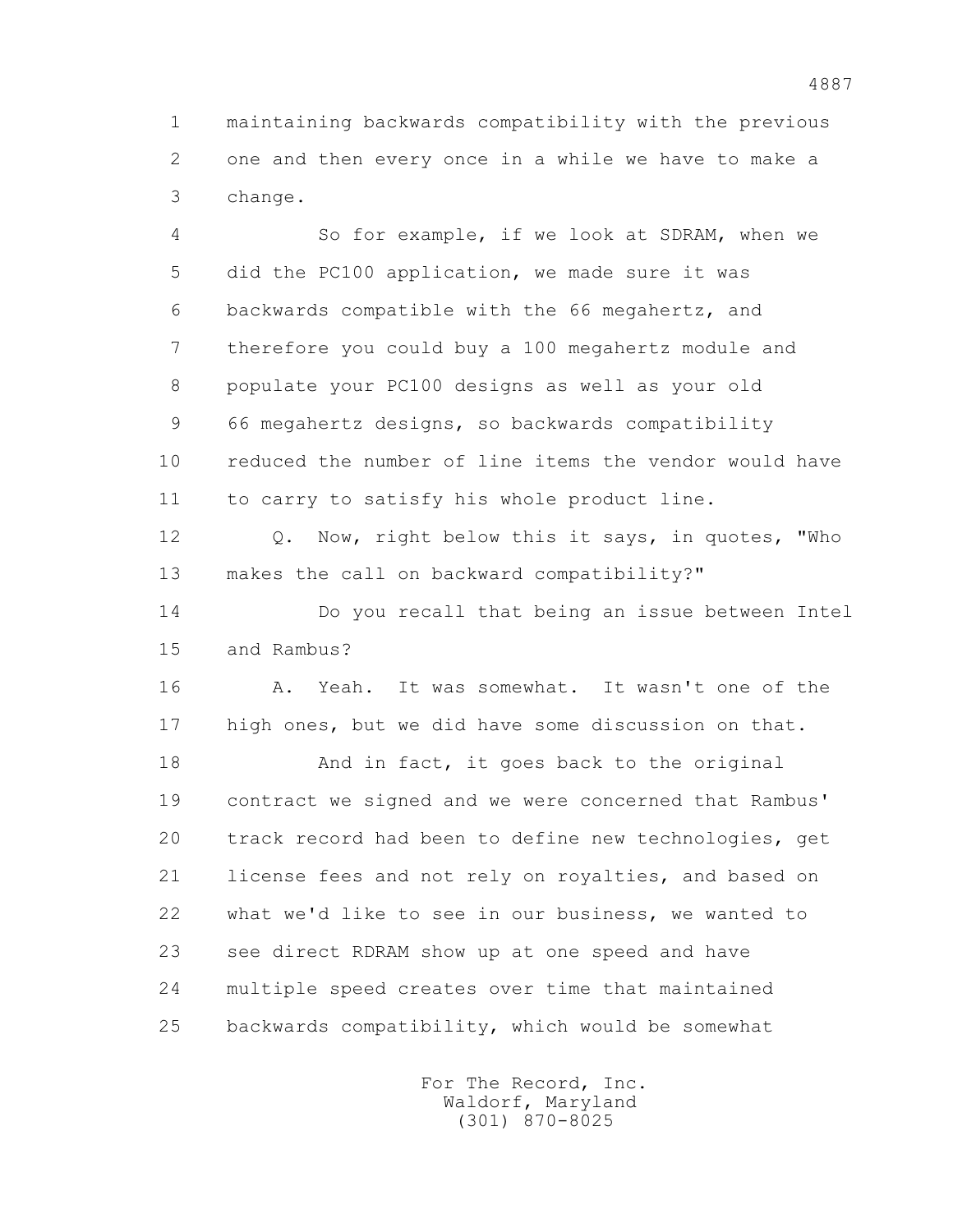1 counter to their current business practices, and 2 therefore at the time of the contract we had the 3 discussion that I talked about before regarding, you 4 know, NREs versus royalties and their desire to ship 5 the royalty route.

 6 As such, we'd spent some time talking about 7 backwards compatibility at that point saying it was 8 really important to us that when vendors sign licenses 9 for direct RDRAM that that license implied future 10 devices that were backwards compatible.

 11 So for example, we had 800 megahertz RDRAM. 12 When we did 1066 megahertz RDRAM, they shouldn't be 13 forced to go through the whole negotiation process 14 again. They should just be able to use the contract 15 they had signed, pay the royalties per the contract 16 they'd signed and keep going.

 17 Q. When you say "they," who are you referring to? 18 A. The DRAM vendors.

 19 Q. So was there a fear that the DRAM vendors as 20 they improved the speed of the DRAM would be forced to 21 pay higher royalty fees to Rambus?

 22 A. We didn't know. We just wanted to make sure 23 that there wasn't a restriction or a bottleneck in the 24 industry to going to higher speeds or better parts that 25 were backwards compatible because of the negotiation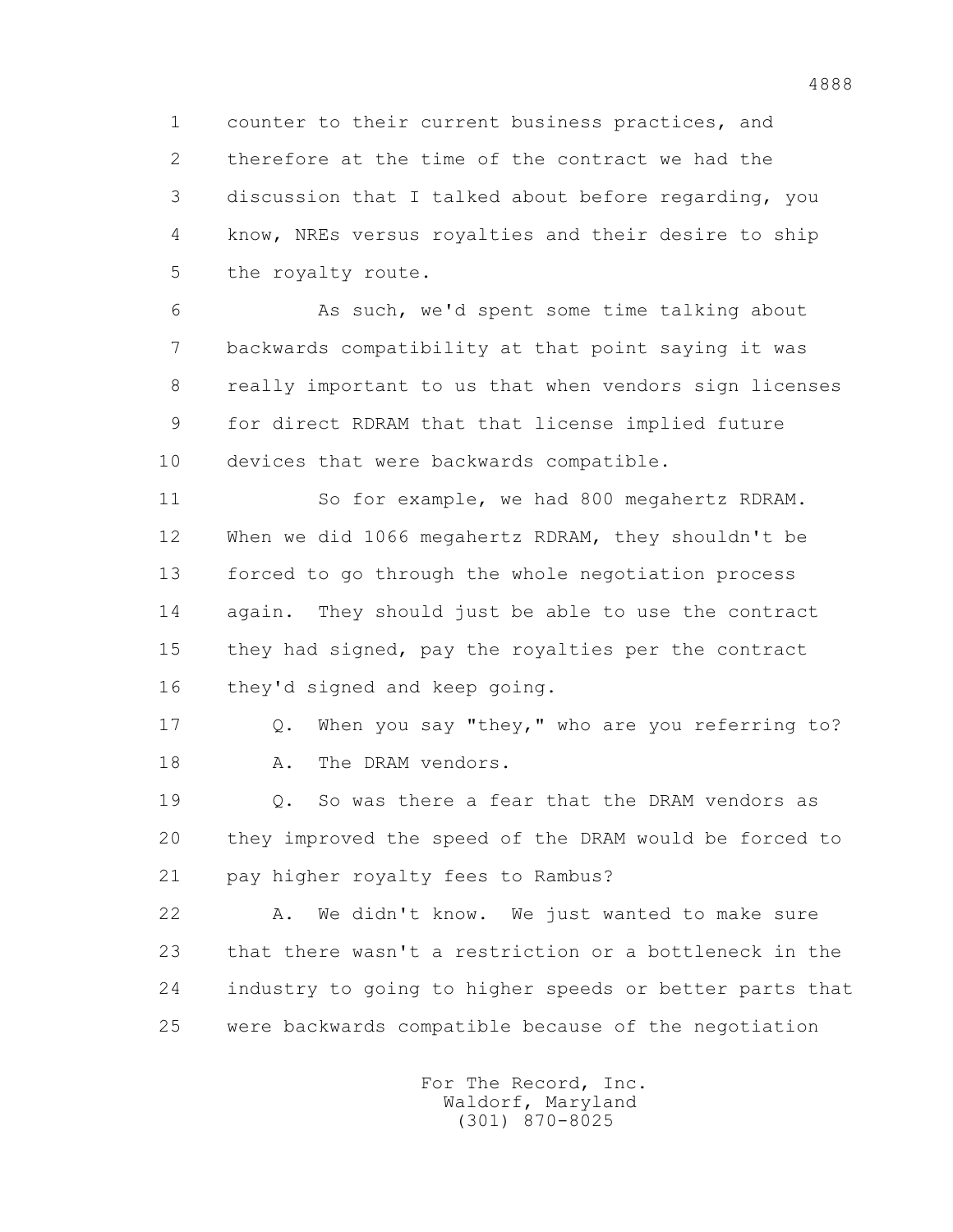1 cycle.

 2 Q. Now, there's a sentence here below the "Who 3 makes call on backward compatibility" that says: 4 "Intel's position is that we should make the call 5 because if we make it a joint decision then Rambus will 6 stall the whole process. Other concern is that Rambus 7 will use this as an opportunity to potentially gouge 8 more" and there's two dollar signs. 9 Do those two dollar signs mean money there? 10 A. I'm sorry. I missed that. 11 0. The two dollar signs means money there? 12 A. Yes. 13 Q. And was this the issue you were just referring 14 to? 15 A. Yes. 16 MR. DAVIS: I move to admit CX-2536. 17 MR. STONE: No objection. 18 JUDGE McGUIRE: Entered. 19 MR. STONE: I would note that I think the 20 second page of the document is probably missing, but I 21 don't think it's pertinent. 22 The second page of 2536 shows up when you look 23 at the second page of 2535, you see that the e-mail was  $24$  cut off  $-$ 25 JUDGE McGUIRE: Noted. Thank you, Mr. Stone.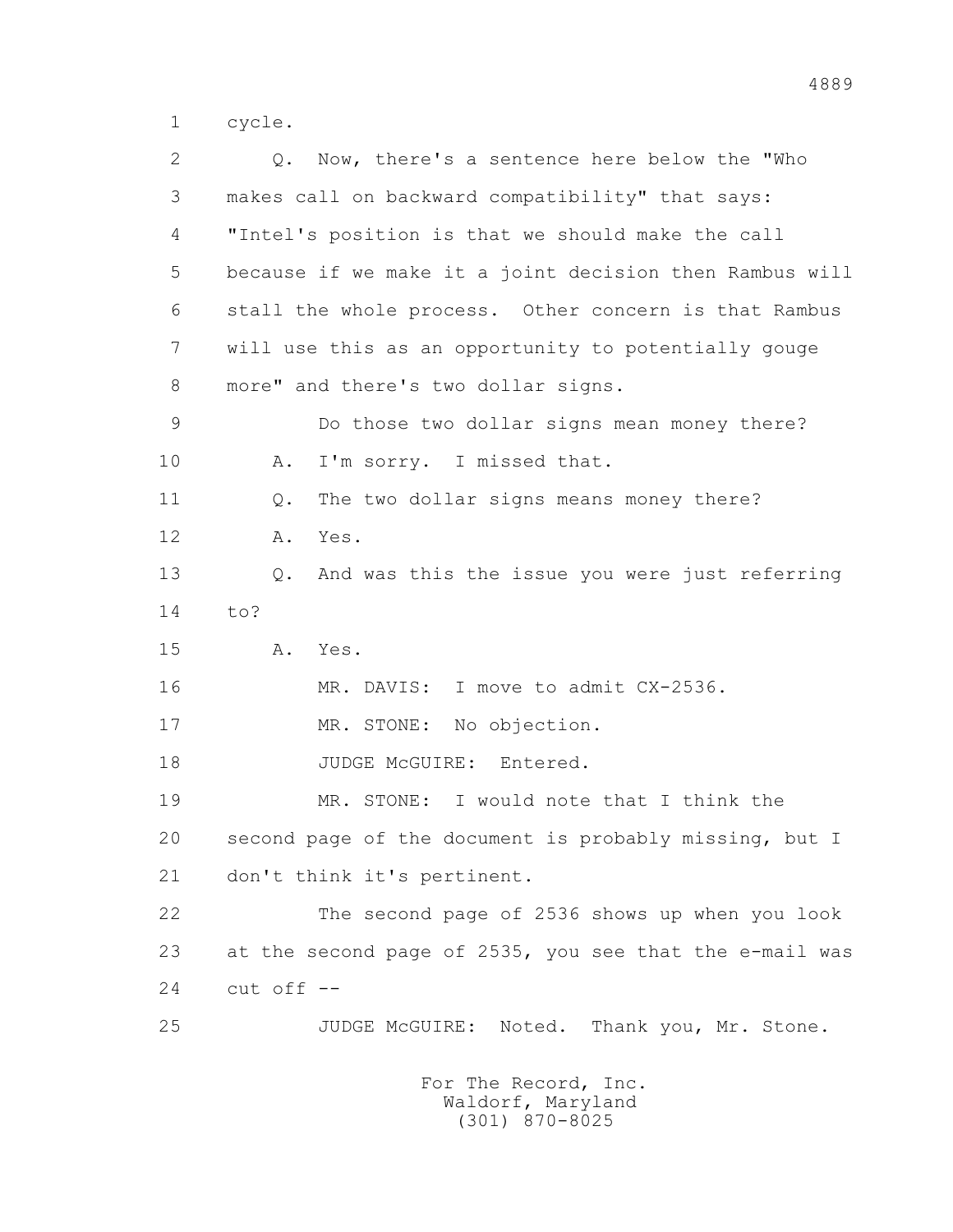1 (CX Exhibit Number 2536 was admitted into 2 evidence.) 3 MR. DAVIS: I won't refer to that e-mail. 4 BY MR. DAVIS:  $5$  Q. Now, on  $CX-2535$  -- do you have that? 6 A. Yes. 7 Q. That's also a series of e-mails between 8 yourself and Abid Ahmad? 9 A. Yes. 10 Q. And there actually seems to be nested e-mails 11 there? 12 A. Yes. Actually it's a string of e-mails I 13 think. 14 O. Okay. Well, let's then talk about the e-mail 15 that's at the very top of the page from you to 16 Mr. Ahmad. Do you see that? 17 A. Yes. 18 Q. In your first paragraph you say, "Does Dave 19 really believe that it's Intel that solely determines 20 backward compatibility?" 21 What was your understanding of what -- is that 22 Dave Mooring? 23 A. Yes. 24 Q. What was your understanding of what 25 Dave Mooring was saying about backwards compatibility? For The Record, Inc. Waldorf, Maryland

(301) 870-8025

## 4890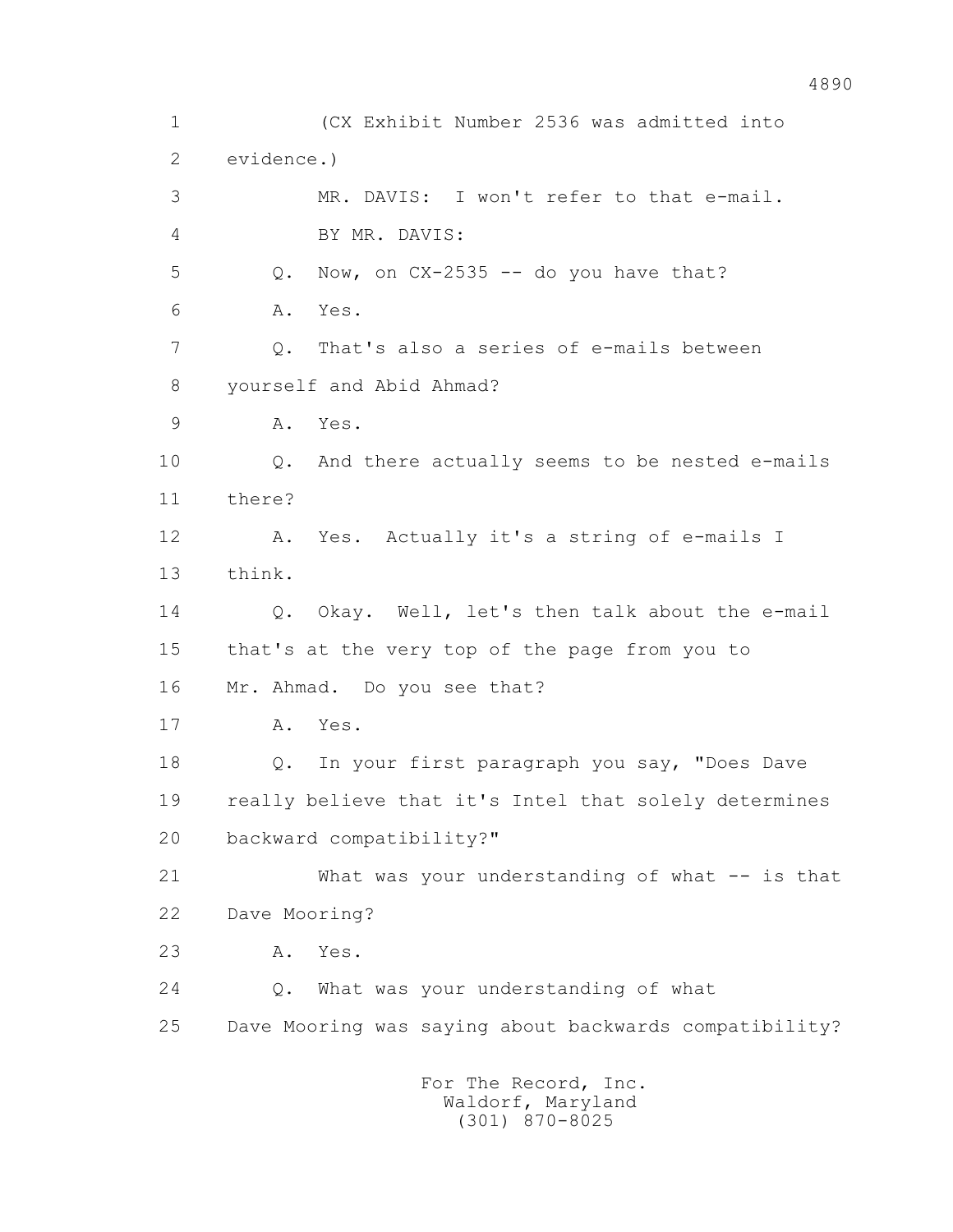1 A. I'd have to take a look there to recall.

2 (Pause in the proceedings.)

3 Ask me the question again.

 4 Q. What was your understanding of what 5 Dave Mooring's -- you state here in the first sentence, 6 "Does Dave really believe that it is Intel that solely 7 determines backward compatibility?"

 8 What was your understanding that Dave was 9 saying that bothered you there?

 10 A. Well, I think he was raising the issue that 11 Rambus had the really key role in trying to determine 12 what backwards compatibility was or not. And he was 13 taking the point that Intel was in their role. That 14 wouldn't be good. And I was asking him does he really 15 think this is the case, that we are the ones that 16 determine backwards compatibility.

 17 Q. And did the point of your paragraph -- what's 18 your understanding of what determines backward 19 compatibility?

 20 A. Basically I think it's going to be the market. 21 There's a lot of dynamics that go on that make the 22 market try and drive solutions to be backwards 23 compatible, and I think we help enable it, but we don't 24 determine it.

25 I think the DRAM vendors prefer to have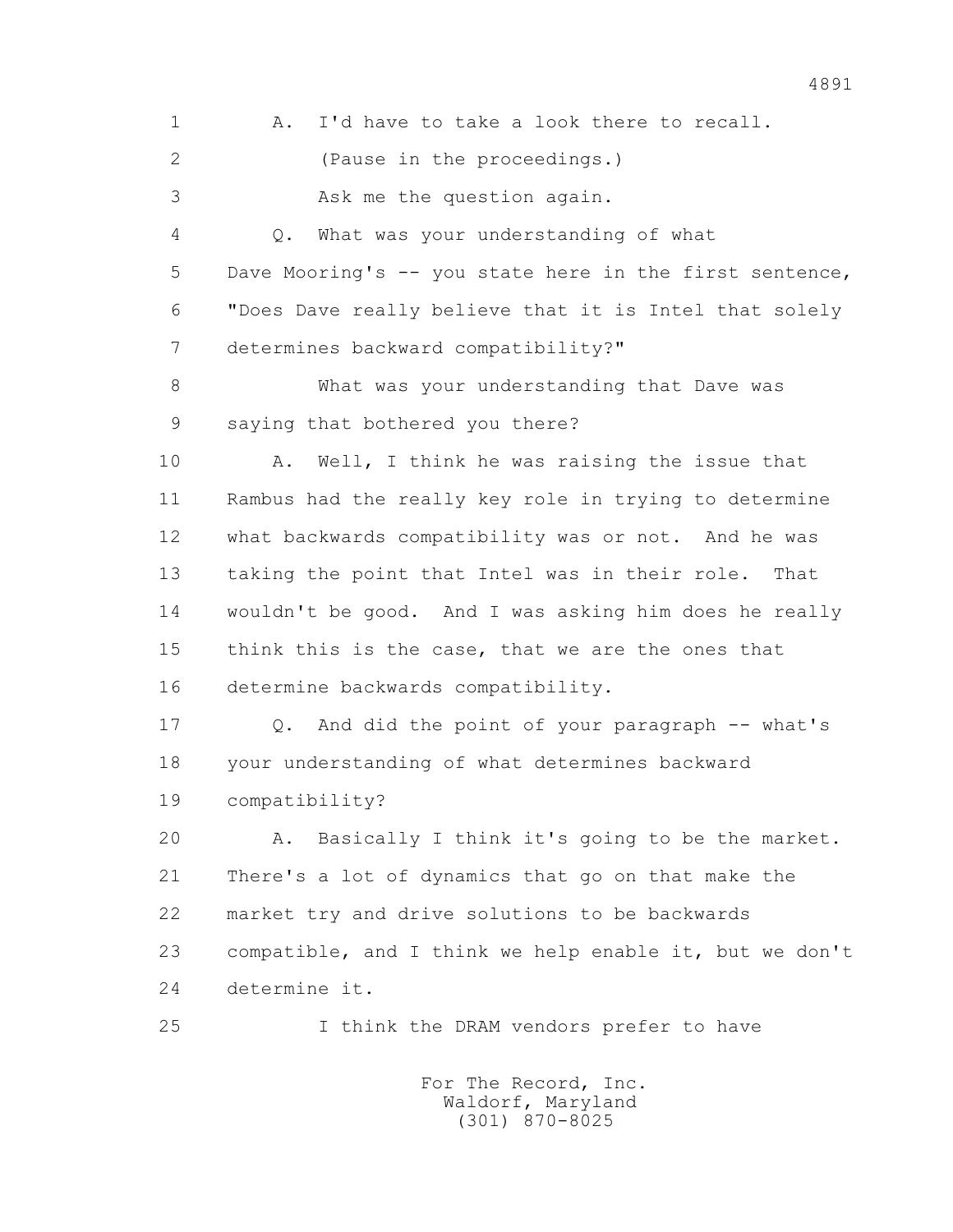1 backwards-compatible solutions so they can ship one 2 device at multiple speeds. The OEMs prefer to have 3 backwards-compatible solutions so they can have one 4 device in inventory to satisfy multiple product forms. 5 And you know, the point was that, you know, we don't 6 determine it, they don't determine it, and it's a 7 market-driven thing. We might help, but it's not going 8 to happen unless they want it. 9 MR. DAVIS: I move to admit CX-2535. 10 MR. STONE: No objection. 11 JUDGE McGUIRE: Entered. 12 (CX Exhibit Number 2535 was admitted into 13 evidence.) 14 BY MR. DAVIS: 15 Q. Now, earlier you discussed -- we were 16 discussing Samsung and their relationship with Rambus. 17 Do you remember that? 18 A. Yes. 19 Q. And at some point you said that Samsung itself 20 did some enabling work with respect to the RDRAM 21 launch? 22 A. Yes. 23 Q. What did you mean by that? What enabling work 24 did Samsung do with respect to the RDRAM launch? 25 A. Well, Samsung took the basic design package For The Record, Inc.

 Waldorf, Maryland (301) 870-8025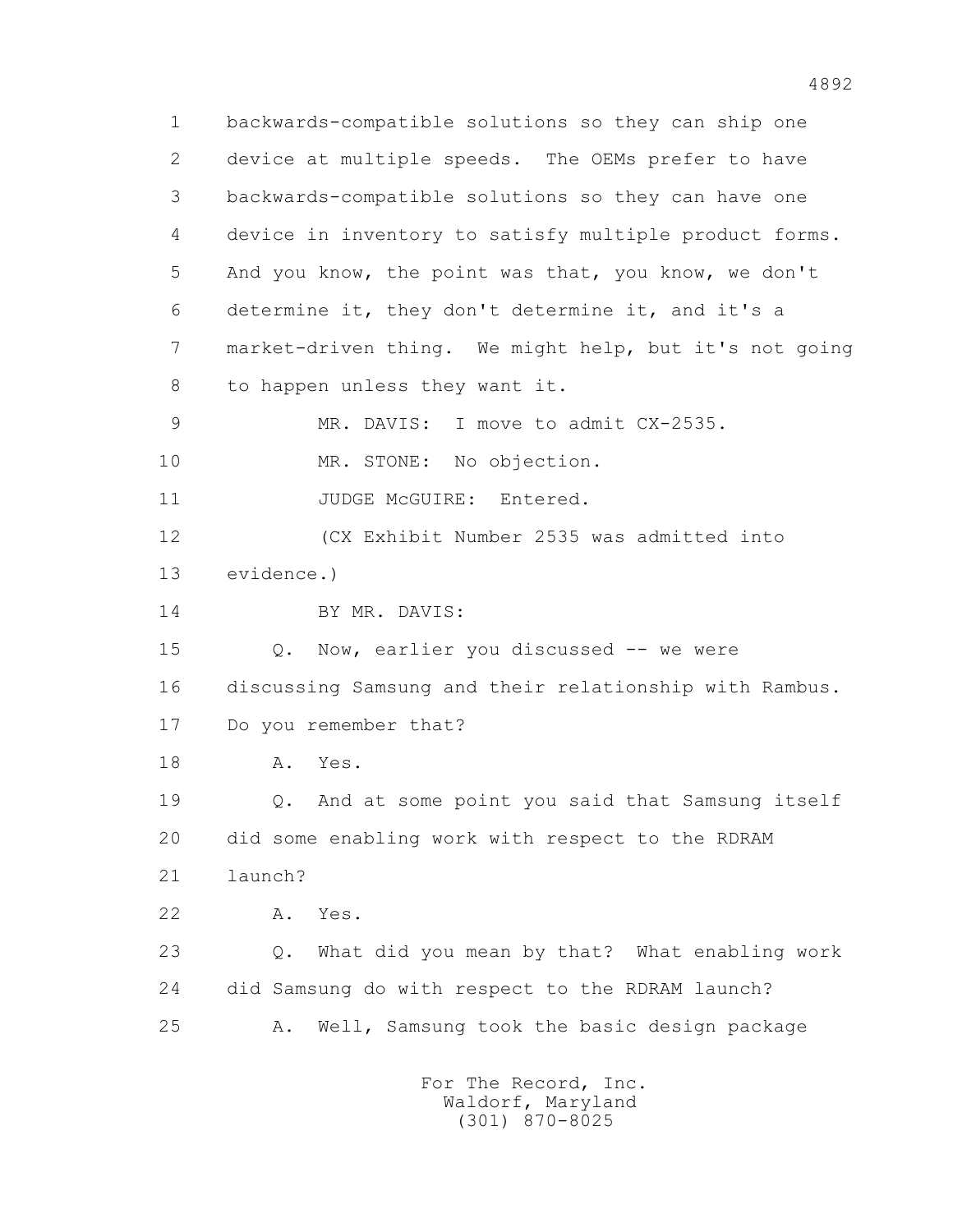1 from Rambus. They did a lot of work to translate that 2 to their technologies. They actually did multiple 3 designs on different technologies and ported the design 4 to their most advantageous technology.

 5 In the process, they did a lot of work trying 6 to tune up the circuits to work better. They also did 7 some work in the platform area where they identified 8 some issues with the channel that we talked about 9 earlier and fed that back to both Intel and Rambus.

 10 Q. I'd like to show you what's been marked for 11 identification as CX-2537. This is an e-mail between 12 yourself and Abid Ahmad from September of 1999?

13 A. Yes.

 14 Q. This in fact is an e-mail from Abid Ahmad to 15 Pat Gelsinger, but you're on the e-mail as well. I'm 16 sorry.

 17 The top e-mail is from Abid Ahmad to 18 Pat Gelsinger, and the second item is: Samsung wants 19 to be compensated for all the enabling work they've 20 done. Samsung has done more work in debugging and 21 ramping this technology than Rambus in most cases and 22 there should be some benefit for that.

 23 Do you recall there being an issue where 24 Samsung wanted to be compensated for the enabling work 25 they did on the RDRAM?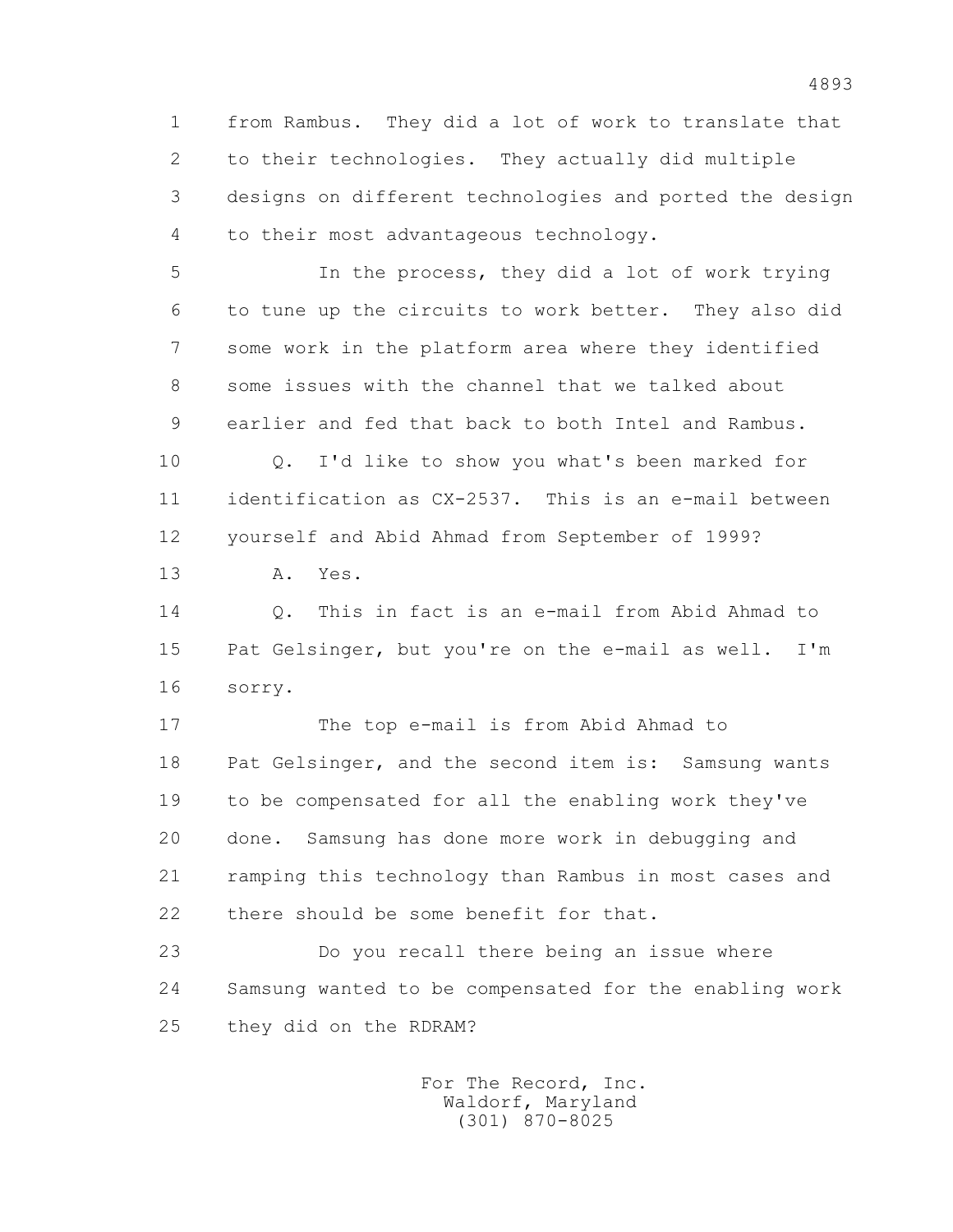1 A. Yes.

 2 Q. Do you remember how much they were asking for? 3 A. I don't think they were asking any specific 4 amount. I think they were asking for some benefit 5 probably in the form of what's talked about in item 1 6 of this same exhibit where they wanted to see the 7 royalty rate they paid dropped. 8 0. Oh, I see. 9 So in order to be compensated for the enabling 10 work, they wanted to see their royalty rate dropped? 11 A. Yeah. Or they were quite open to other 12 considerations as well, but you know, somehow they saw 13 the situation as they put in a lot of effort and they 14 were basically being treated like other vendors who had 15 not put in the same amount of effort. 16 MR. DAVIS: I move to admit CX-2537. 17 MR. STONE: No objection. 18 JUDGE McGUIRE: Entered. 19 (CX Exhibit Number 2537 was admitted into 20 evidence.) 21 BY MR. DAVIS: 22 Q. Now, I'd like to show you what's been marked 23 for identification as CX-2540. 24 I'd like to point you to the second e-mail from 25 the top that says original message from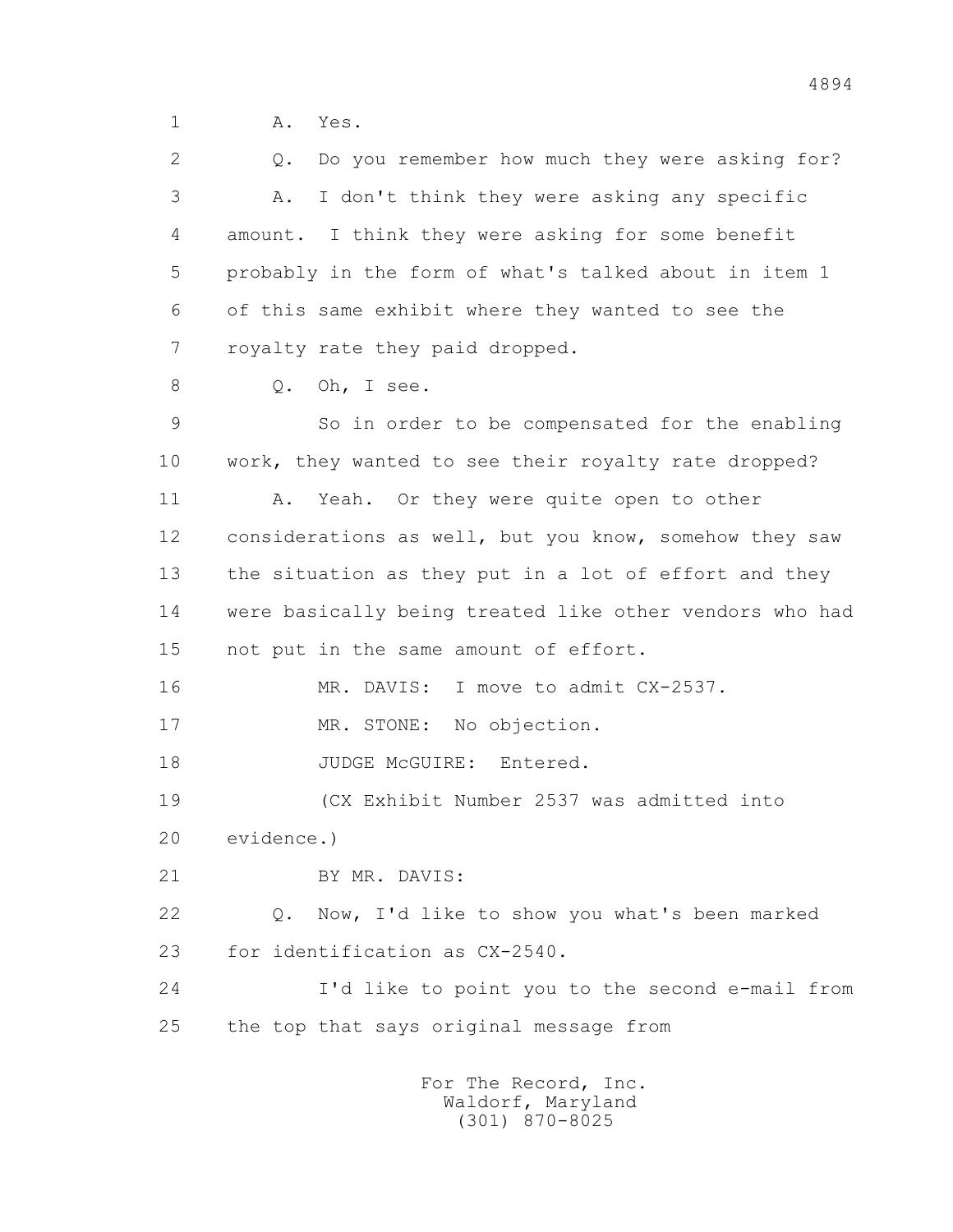1 Pete MacWilliams.

2 A. Yes.

 3 Q. And it's an e-mail from you to Martin Rausch -- 4 and is that the correct pronunciation, "Rausch"? 5 A. Yes. 6 Q. -- and Randy Bonella? 7 A. "Bonella." 8 0. Who is Martin Rausch? 9 A. Martin Rausch is a manager of a group within 10 the lab, Intel labs, that worried about system -- 11 system technology issues. Thermal, mechanical, EMI, 12 electromagnetic interference, interconnects. 13 Q. And who was Randy Bonella? 14 A. Randy worked for Martin, and he was 15 specifically focused on memory technology enabling in 16 all the ingredients that we need to like connectors and 17 thermal solutions and EMI solutions, and so on. 18 Q. The first issue -- in the first sentence of the 19 second paragraph you state, "Other issue we have is 20 that making RDRAM work does not solve the business 21 issues Rambus is causing in the industry." 22 What were you referring to there? 23 A. I was referring to basically the issues we 24 already talked about, the fact that vendors were giving 25 us feedback that there was a lot of problems in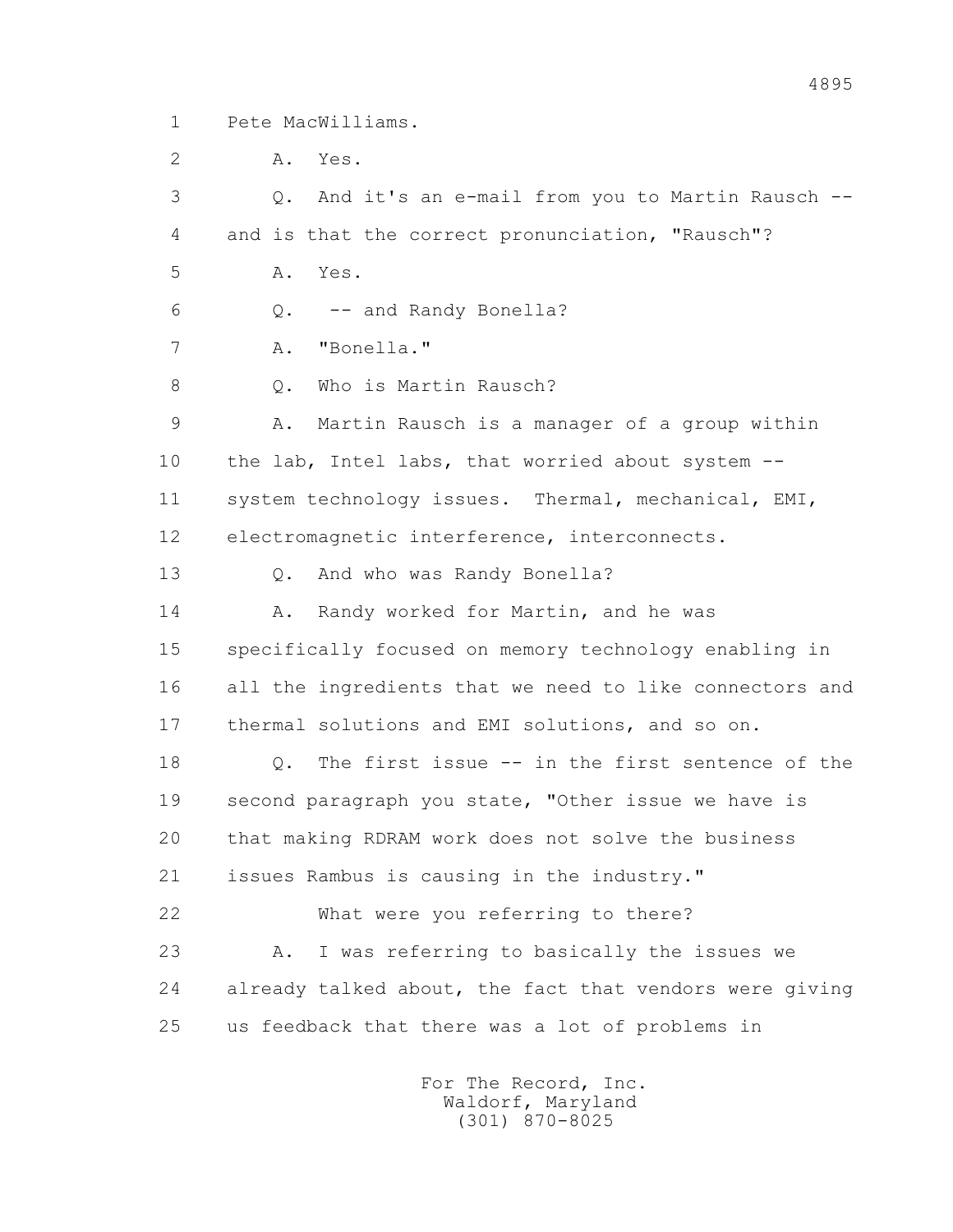1 negotiating with Rambus. There was some issues in 2 terms of how much work Rambus was doing. In general, 3 the vendors weren't really happy with the role Rambus 4 was playing. 5 Q. And what was the effect of that on Intel's DRAM 6 strategy? 7 A. I think there was two effects. 8 One, the Rambus technology, the RDRAM 9 technology, was not moving forward fast enough to get 10 the cost down to achieve the volume ramp we wanted to 11 see. 12 And the second was the industry was getting a 13 little bit upset with Rambus and the business model 14 that they had, and some of them were more skeptical of 15 whether they wanted to continue doing business in this 16 way and have Rambus be a substantial part of the 17 product line. 18 Q. Now, were you aware of any meetings in the fall 19 of 1999 between Patrick Gelsinger, Geoff Tate and 20 William Davidow regarding the RDRAM ramp? 21 A. I can't remember back then. 22 Q. Well, let me show you -- I'd like to show you 23 what's been marked for identification as CX-2541. 24 I'd also like to move in CX-2540. 25 MR. STONE: No objection.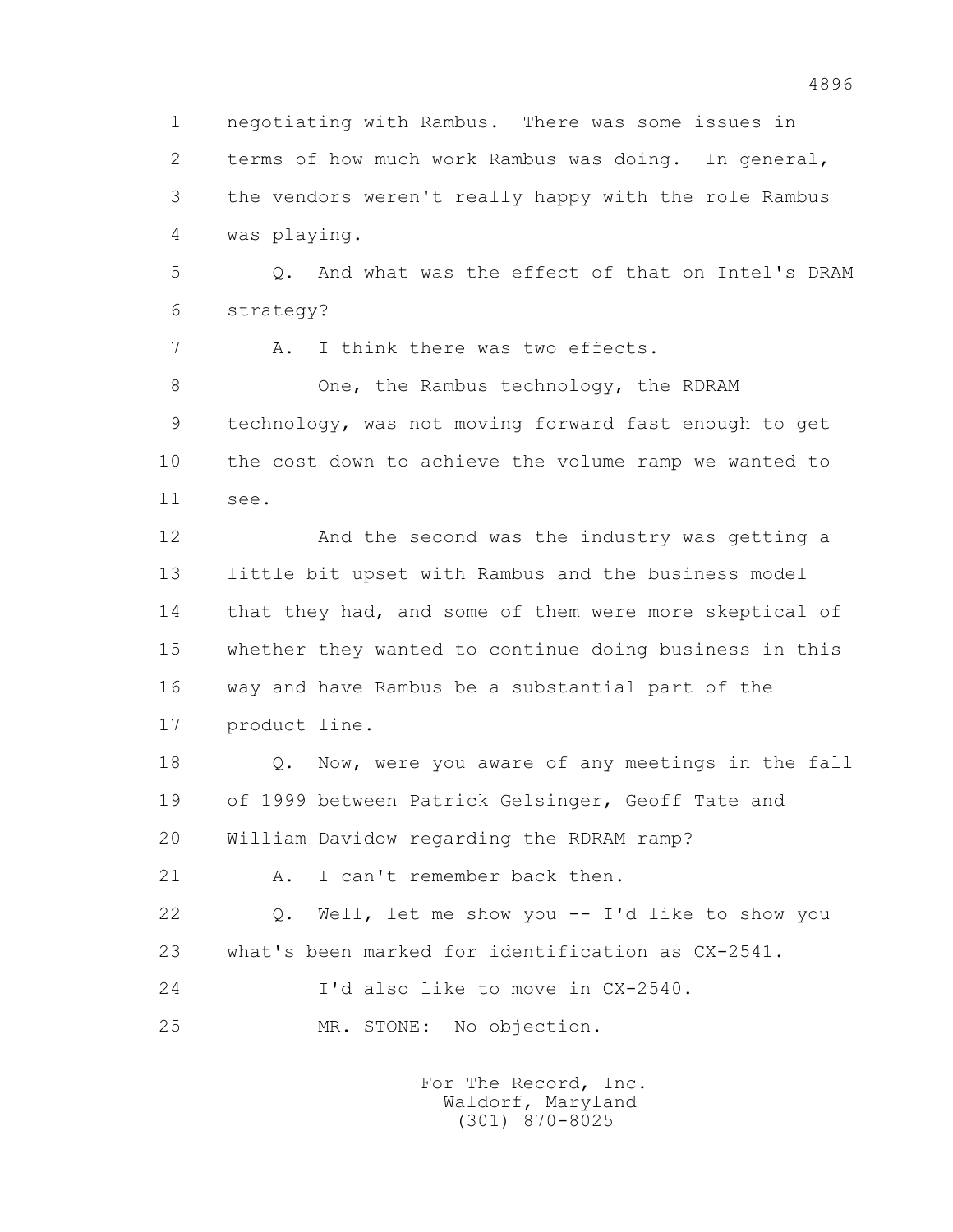1 JUDGE McGUIRE: Entered. 2 (CX Exhibit Number 2540 was admitted into 3 evidence.) 4 BY MR. DAVIS: 5 Q. Have you seen this letter before? 6 A. Yes. 7 Q. When did you see it before? 8 A. I believe I saw it when it was first written or 9 sent. 10 Q. What was your role with respect to the 11 materials in the letter? 12 A. I probably provided a lot of the input along 13 with Abid Ahmad. 14 Q. If you look under item 1, where it says 15 "Industry Acceptance of RDRAM," the last two sentences 16 state: "Intel has, on several occasions, attempted to 17 accelerate adoption/acceptance of Rambus technology, 18 but on each occasion Rambus has failed to support our 19 efforts. Two recent examples of this phenomenon are 20 the RDRAM validation program and efforts to establish 21 an RDRAM Implementers Forum." 22 First of all, what was the RDRAM Implementers 23 Forum? 24 A. That was intended to be an industry group that 25 would be -- that would include Rambus, Intel and DRAM For The Record, Inc. Waldorf, Maryland

(301) 870-8025

4897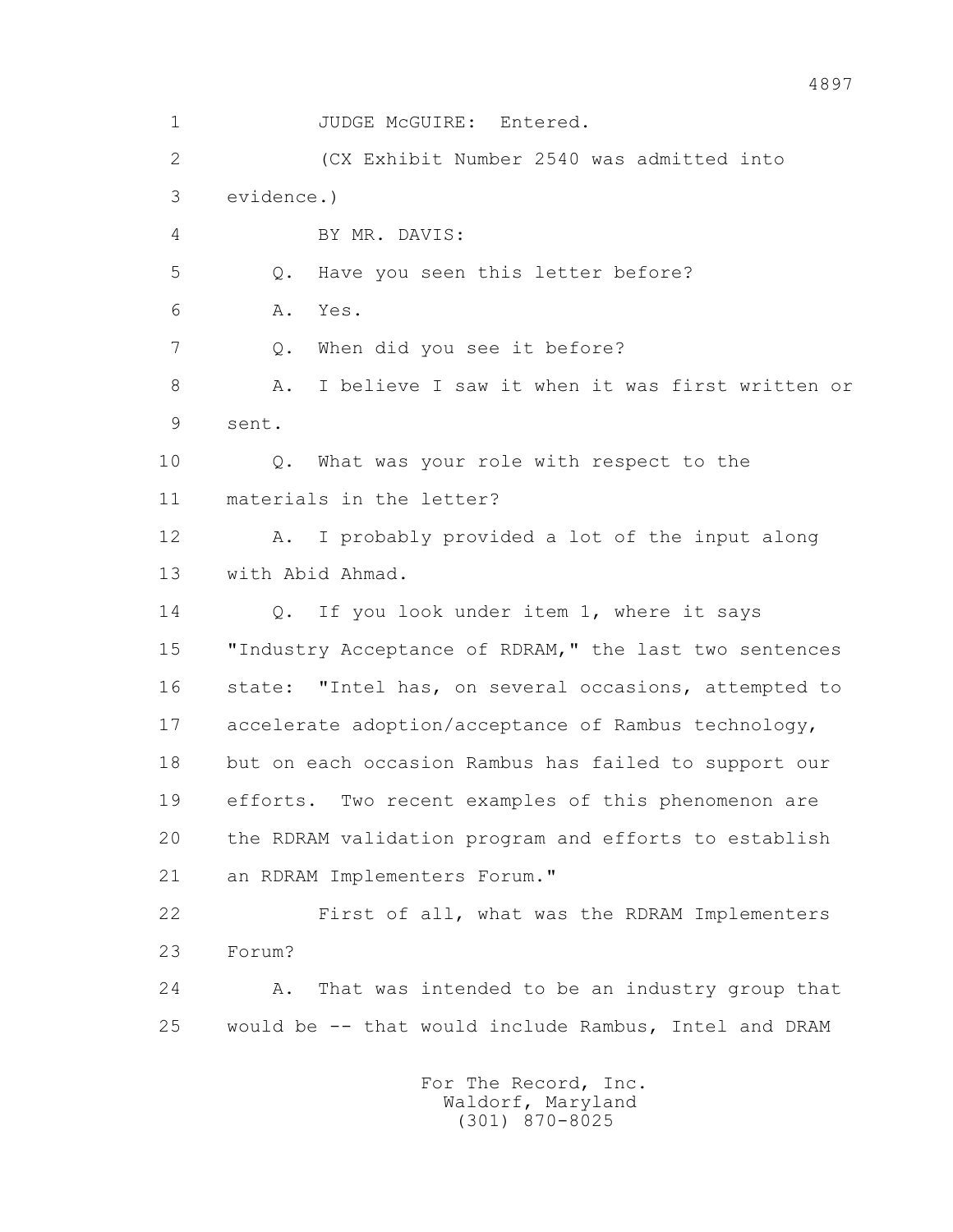1 manufacturers to help define, you know, what would be 2 the evolution of RDRAM technology.

 3 Q. And what happened to the RDRAM Implementers 4 Forum?

 5 A. We decided it was a good idea, announced that 6 we were going to do it, and then Rambus wouldn't agree 7 to the terms that the vendors wanted to set, so it kind 8 of fell apart before we got started.

 9 Q. And then the -- we discussed the RDRAM 10 validation program before; correct?

 11 A. Yes. I guess the one thing we didn't discuss 12 there is that we actually suggested this and formalized 13 it and had them talk about it at an Intel Developer 14 Forum, and the goal was to set them up in a position in 15 the industry where they could indeed add value to the 16 vendors, so we were trying to get them to a point where 17 they would have this value-added role because we 18 thought that was very important for their long-term 19 success and our long-term success in ramping toward our 20 target.

 21 Q. So the validation program would have provided a 22 role for Rambus in the industry?

23 A. Yes.

 24 Q. And the next paragraph talks about 25 availability. One issue that the first sentence --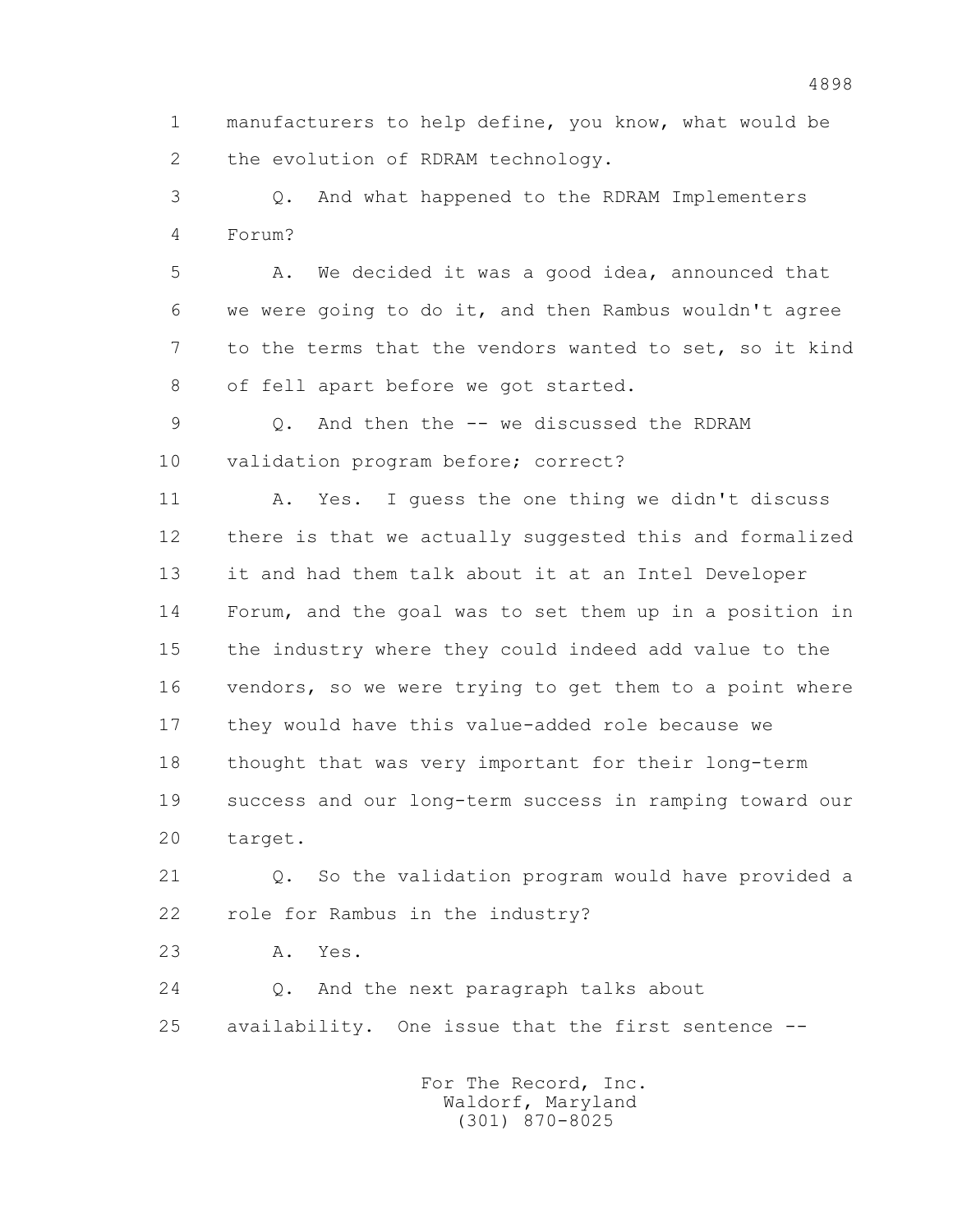1 the second sentence -- I'm sorry -- says, "Specific 2 issues plaguing the DRAM suppliers are low RDRAM 3 yields and low 400 megahertz and 356 megahertz 4 yields."

5 Do you see that?

6 A. Yes.

 7 Q. What is the difference between RDRAM yields and 8 400 megahertz yields and 356 megahertz yields?

 9 A. Well, at the time we had two speeds actually 10 300 and 400 and the yields of the 400 were not very 11 good, so we created another speed, which was 356, and 12 basically we thought that 356/400 would be 13 satisfactory yields to ramp our products with, 14 satisfactory speeds to ramp our product with, but the 15 feedback from DRAM vendors was that even at 356 the 16 yields were not good. They needed to have more, more 17 engineering work done on the RAC or the interface 18 logic to get the yields up.

 19 Q. Now, the RAC is something that was on the 20 DRAMs?

21 A. There is a RAC on the DRAMs and then there's 22 one in the controller as well.

23 0. Now, the last sentence says, "We do not see any 24 comprehensive and adequate plans from Rambus to work 25 the DRAM industry to fix he's issues and bring up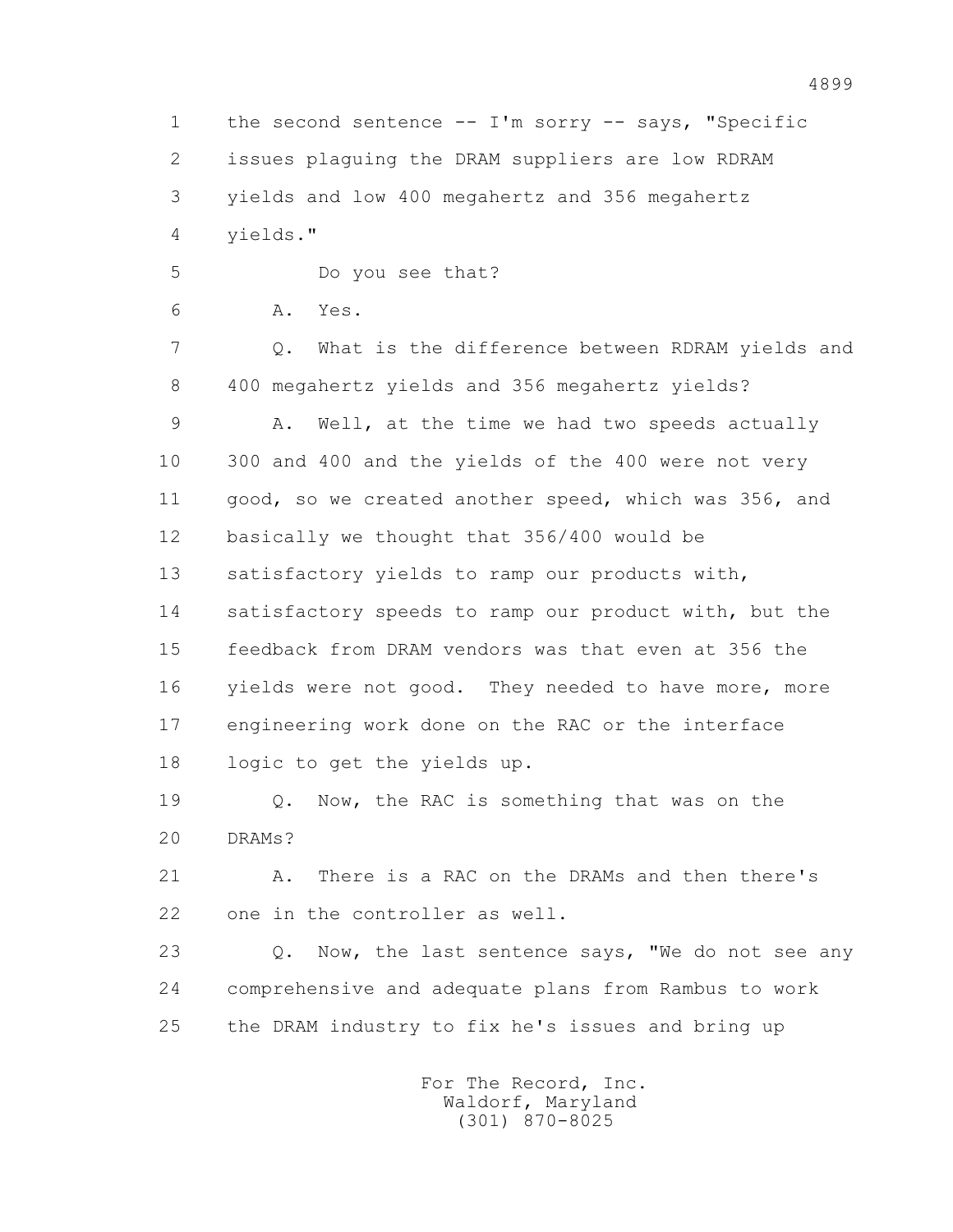1 additional DRAM suppliers who can provide the required 2 volume for desktop platforms."

 3 What sort of work were you expecting to see 4 from Rambus relating to this effort?

 5 A. We were expecting them to go to the vendors, 6 find out what their speed-limiting paths and designs 7 were, and then come up with ideas to fix those. They 8 were the most knowledgeable about the interface in the 9 world basically and we thought that, you know, they 10 would be also the most knowledgeable to fix speed 11 problems.

 12 We were also hoping that, in addition to the 13 suppliers that were building devices, they'd be willing 14 to spend the effort on other DRAM vendors who are less 15 capable and help get them up to speed and get the 16 device in production as well.

 17 Q. If you turn to the second page, item 5, it 18 states "Robust RDRAM/RIMM and Channel Design," and then 19 after that it talks about two major issues and in 20 parentheses it says "single bit errors and lack of 21 robust RDRAM/RIMM testing."

22 What is a single bit error?

23 A. A single bit error refers to a symptom we see 24 in the system where we run memory tests for a long 25 period of time and at some point we see a single bit in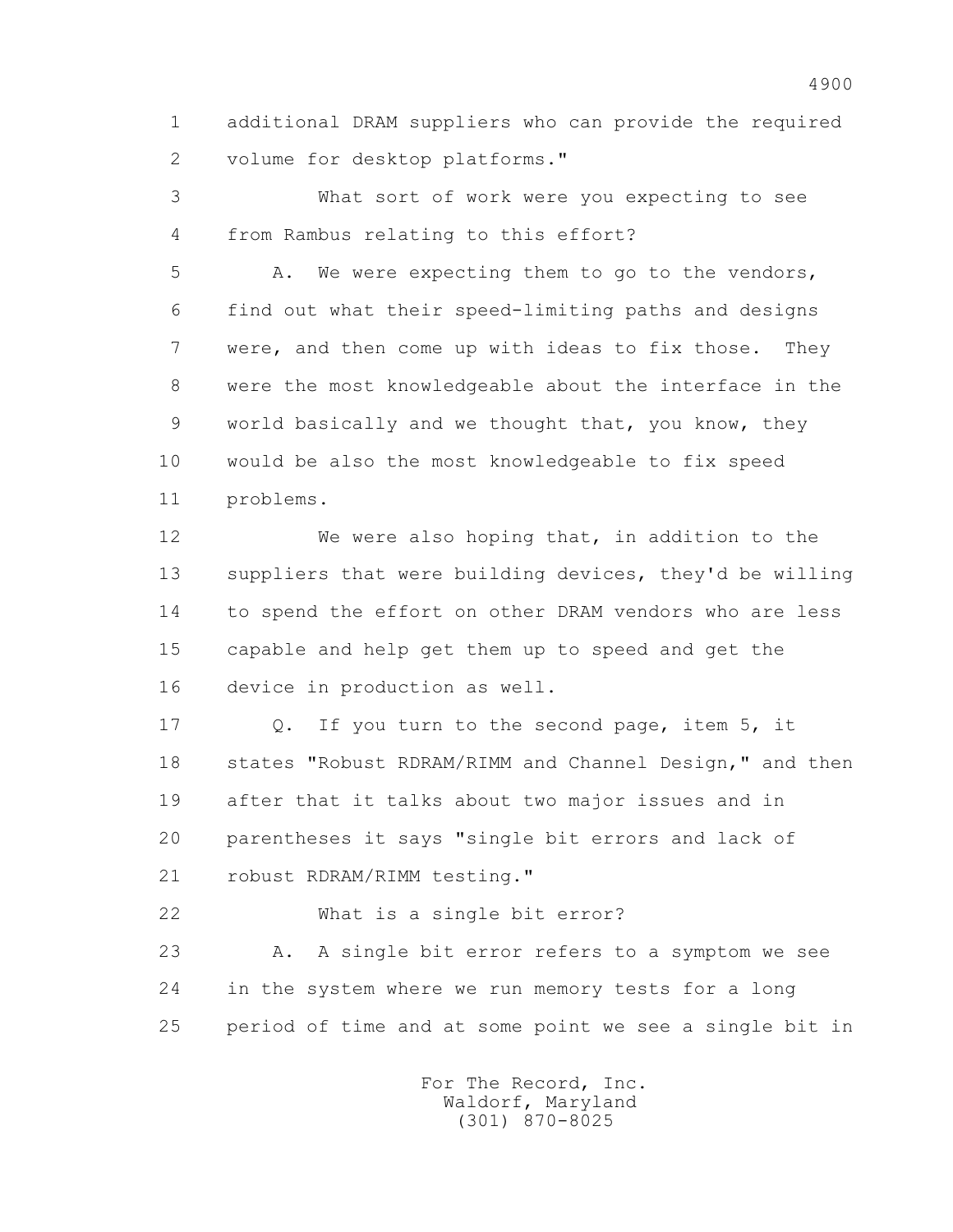1 the memory array fail. And it turns out that it was a 2 single bit on the channel that would fail under certain 3 conditions.

 4 Q. Was this an issue with RDRAM or an issue with 5 SDRAM?

 6 A. No. It was an issue with the channel itself. 7 The silicon, the controller and the DRAMs were okay. 8 It was actually the layout of the channel and how we 9 actually put the signals down the motherboards.

 10 Q. So this is the channel bits being used for 11 RDRAMs?

12 A. Yes.

 13 Q. Now, in that same paragraph there's a sentence 14 that says, "Our customers are rapidly losing confidence 15 in us and in the technology, largely due to the lack of 16 total, prioritized support from Rambus."

 17 Was it your understanding that the customers 18 were losing support for Intel?

19 A. Yeah, to some extent they were because we were 20 saying this technology is solid and it's ready to ship 21 and then we'd find problems.

 22 Q. And what was the effect of that loss of 23 confidence in Intel and Intel's business?

 24 A. It's pretty substantial. We didn't ship our 25 newest product on time and it didn't ship in the volume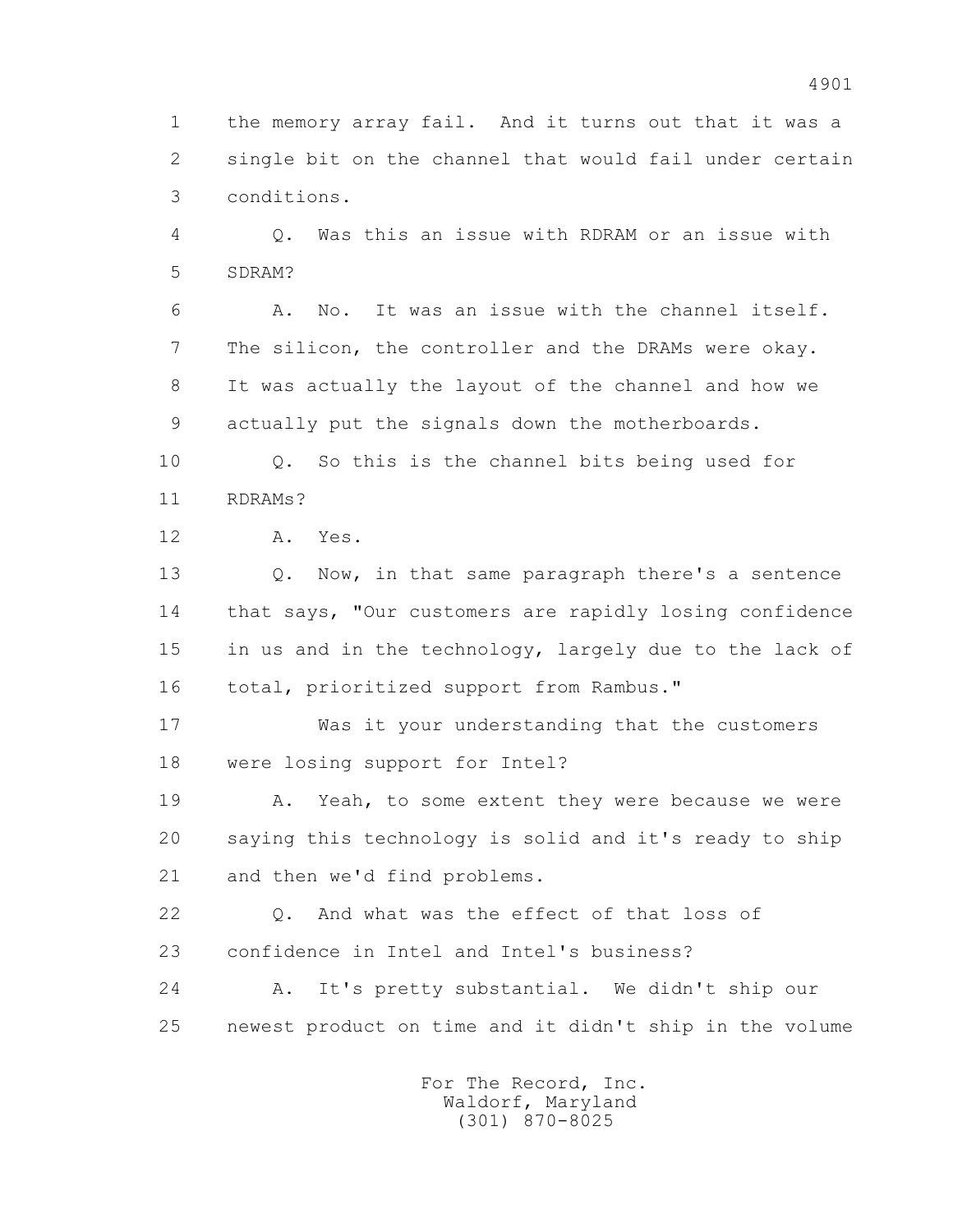1 we projected, so we had to ship older products for a 2 longer period of time. I'm not sure what the dollar 3 impact was, but it was pretty substantial. And at that 4 time there was a lot of competitors who took some of 5 our market share away, so it was -- we were selling 6 less product at a lower price. 7 MR. DAVIS: I move to admit CX-2541. 8 MR. STONE: No objection, Your Honor. 9 JUDGE McGUIRE: Entered. 10 (CX Exhibit Number 2541 was admitted into 11 evidence.) 12 BY MR. DAVIS: 13 Q. I'd like to show you what's been marked for 14 identification as CX-2559. 15 If you look on page 3 of 2559, there's an 16 e-mail from you to Louis Burns. 17 A. Yes. 18 Q. Do you see that? 19 And it's dated June 28, 2000. 20 A. Yes. 21 Q. The subject of this is that Rambus and Hitachi 22 settle legal dispute. 23 Do you remember this discussion? 24 A. Yes. 25 Q. The last two sentences of the e-mail are: "NEC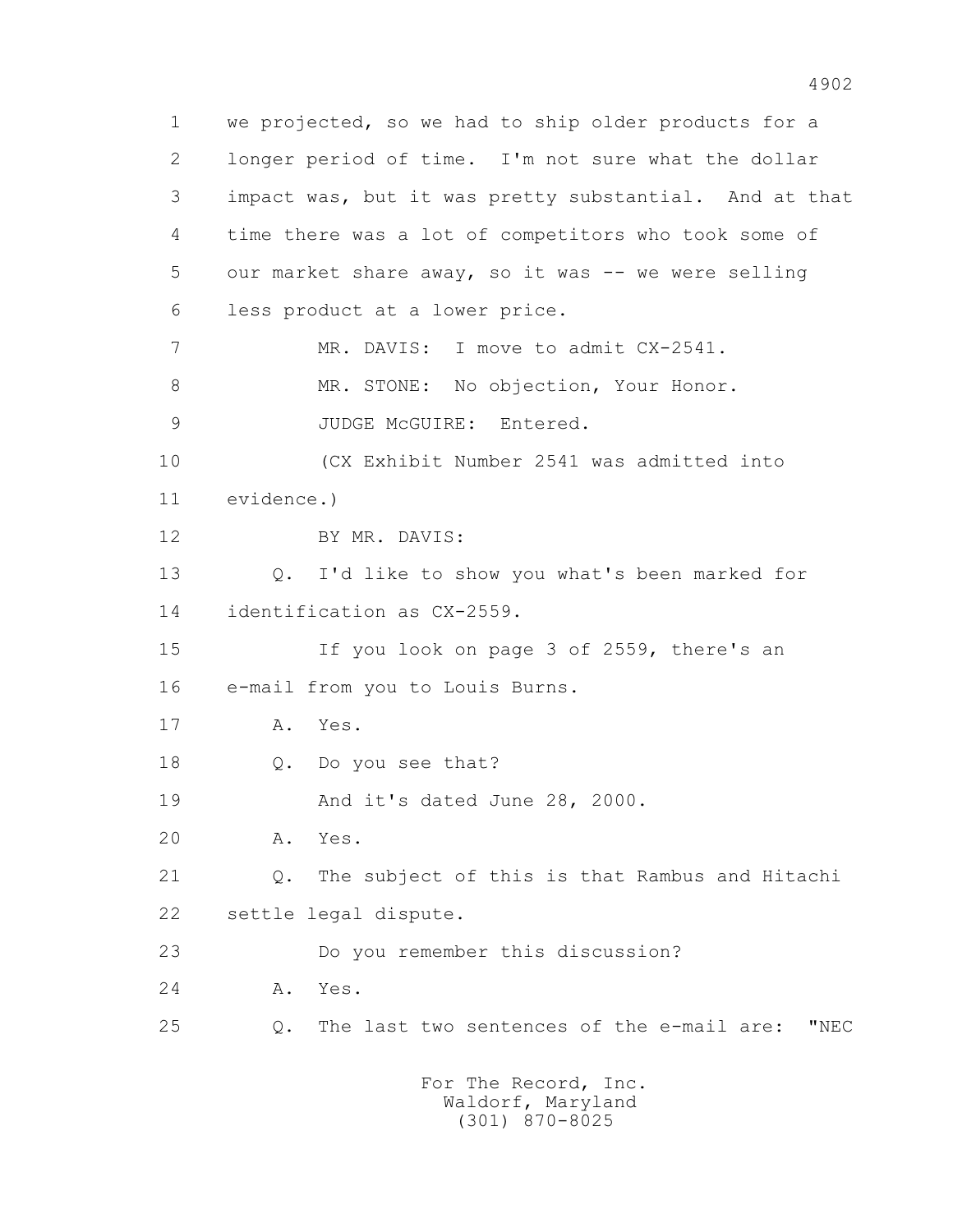1 was pretty bent out of shape" -- I'll skip the

 2 parenthetical -- "since they helped Rambus develop the 3 technology. Bottom line is that Rambus appears to have 4 taken yet another step in poisoning the industry. The 5 extent of this was not expected."

 6 What did you mean by "yet another step in 7 poisoning the industry"?

8 A. What was meant there was that over the last few 9 years, you know, things we already talked about here, 10 in many cases Rambus had done things which the DRAM 11 industry would later come back and talk to us about as 12 these guys are hard to do business with. The way they 13 negotiated contracts, the way that they provided 14 service, it was just not a very positive experience for 15 most vendors.

 16 And in this case, because they were going to 17 the extent of taking legal action against some of the 18 same vendors, it was very concerning to us that these 19 vendors might not even want to do business with Rambus 20 in the future.

 21 The position we'd hoped to achieve for Rambus 22 of this key value-added part to the industry where 23 people wanted them to be a part of the loop, they saw 24 value in having them design and do validation of the 25 parts, wasn't going to occur.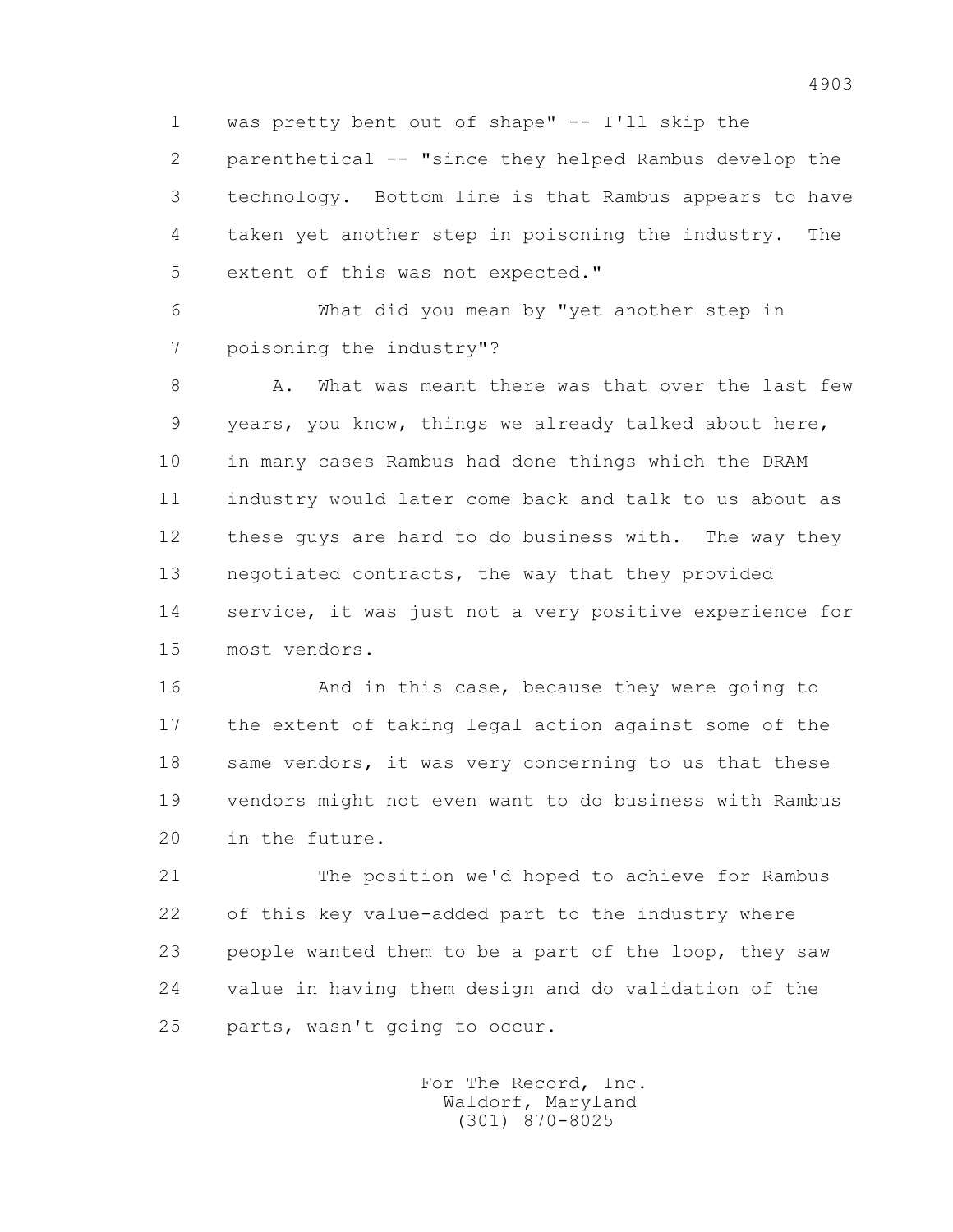1 0. Now, the last sentence says, "The extent of 2 this was not expected."

3 What did you mean by that?

 4 A. Up to this point they'd been difficult, but I 5 think actually one of the items up -- up further maybe 6 is a better illustration of this. 7 NEC was a Rambus performer from day one. They 8 built the base Rambus part. They sold them in volume 9 for the Nintendo game machine. They had a pretty good 10 yield going. They had a pretty good working 11 relationship going compared to most. 12 They merged with Hitachi and formed this new 13 company Elpida. Because of the way they merged it, the 14 Rambus contract with NEC was no longer valid. They 15 wanted to negotiate a new contract.

 16 MR. STONE: Your Honor, I don't think this 17 witness has foundation as to what the contract said or 18 what its terms were. I think he's reciting hearsay 19 from what others told him, and my objection to this 20 part of the answer is on the grounds of hearsay.

21 JUDGE McGUIRE: Sustained.

22 BY MR. DAVIS:

23 Q. Let me ask you this.

 24 Do you recall anyone from Rambus ever telling 25 you that Rambus owned patents or patent applications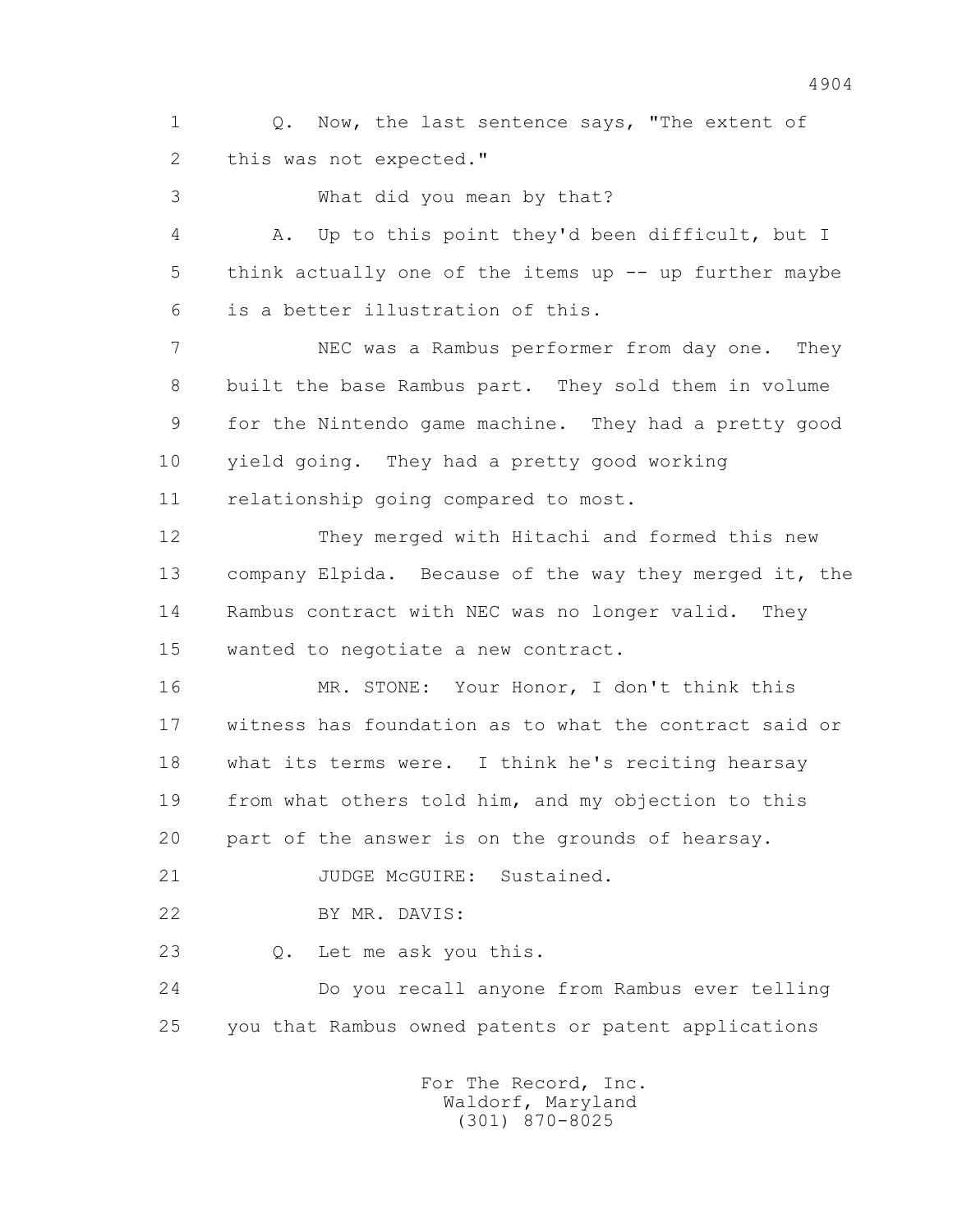1 relating to DDR SDRAM?

 2 A. I'm sorry. I missed the first part of the 3 question.

4 Q. Sure.

 5 Do you recall anybody from Rambus ever telling 6 you that Rambus owned patents or patent applications 7 relating to DDR SDRAM?

8 A. Yeah. Dave Mooring either directly or through 9 Dennis Lenehan had mentioned that they thought they 10 might have some patent applications that related to DDR 11 technology.

 12 Q. Do you remember about when this was? 13 A. It was early '98, late '97. It was sometime 14 back in the middle of the development.

 15 Q. And what were you able to do with this 16 information?

 17 A. Not much. Because there was no specifics. We 18 were related this notion that they might have 19 something, but we were given nothing concrete. We had 20 no specifics on what they had patents applications on. 21 We had no patent applications in-house to look at. So 22 it was kind of a piece of information with no immediate 23 relevance. Coupled with the fact that we weren't even 24 interested in doing DDR at the time, we didn't think 25 much of it.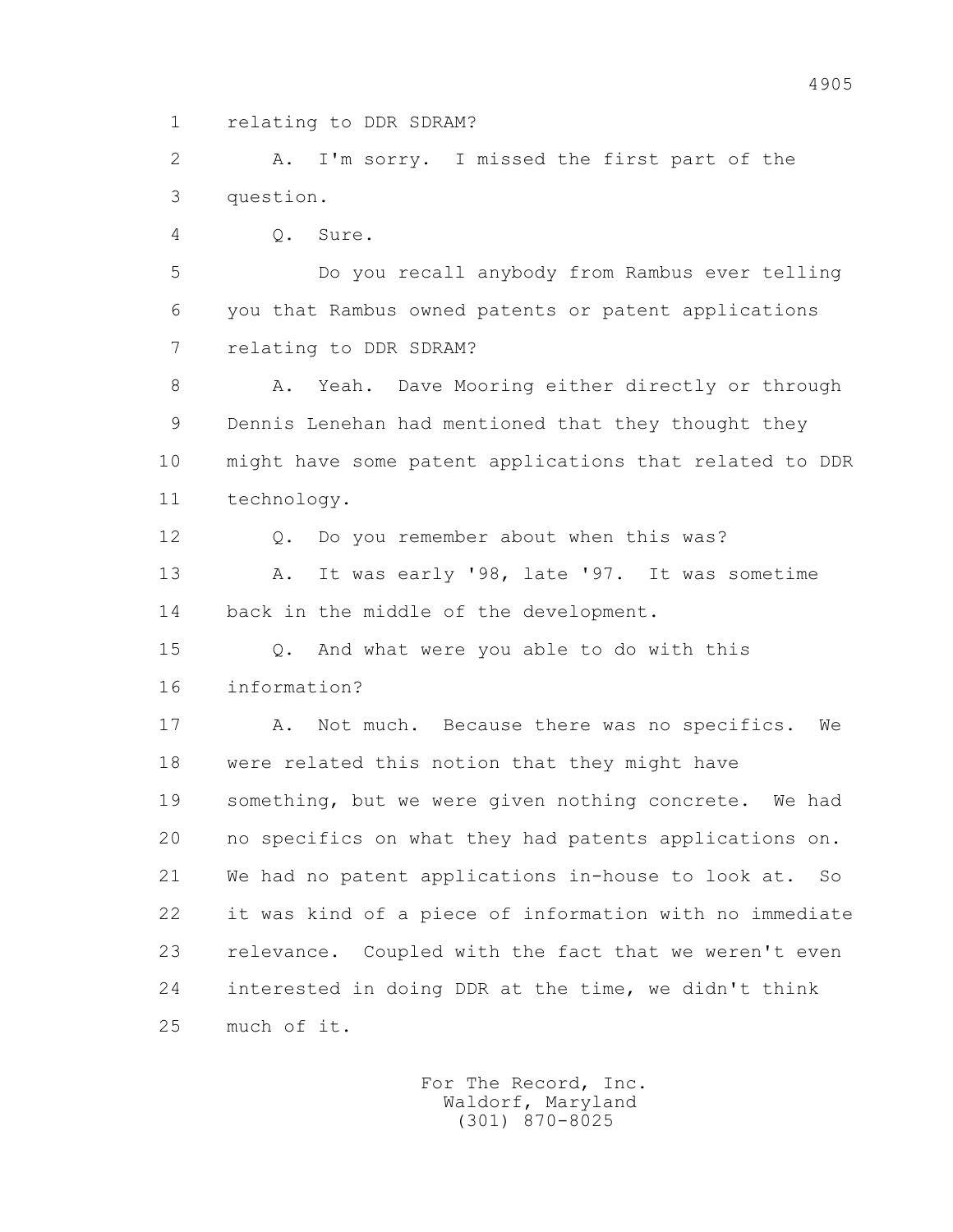1 Q. But at some point after that, Intel started 2 becoming interested in using DDR? 3 A. Yes. 4 Q. And -- but that information that you received 5 from Rambus through Mooring or Lenehan wasn't useful 6 for you? 7 A. Actually the first part still stands. We had 8 nothing concrete to work with. And basically why we 9 were starting to work on DDR was because our customers 10 said they wanted DDR. 11 So we started the technical work on figuring 12 out how to make DDR work, how to make server chipsets 13 that supported DDR work, and we let the legal people 14 worry about the other stuff. 15 MR. DAVIS: I move to admit CX-2559. 16 MR. STONE: No objection. 17 JUDGE McGUIRE: Entered. 18 (CX Exhibit Number 2559 was admitted into 19 evidence.) 20 BY MR. DAVIS: 21 Q. I'd like to change the topic a little bit and 22 ask you, do you know what PC100 is? 23 A. Yes. 24 Q. Would you describe what PC100 is. 25 A. PC100 was the effort by Intel to try and make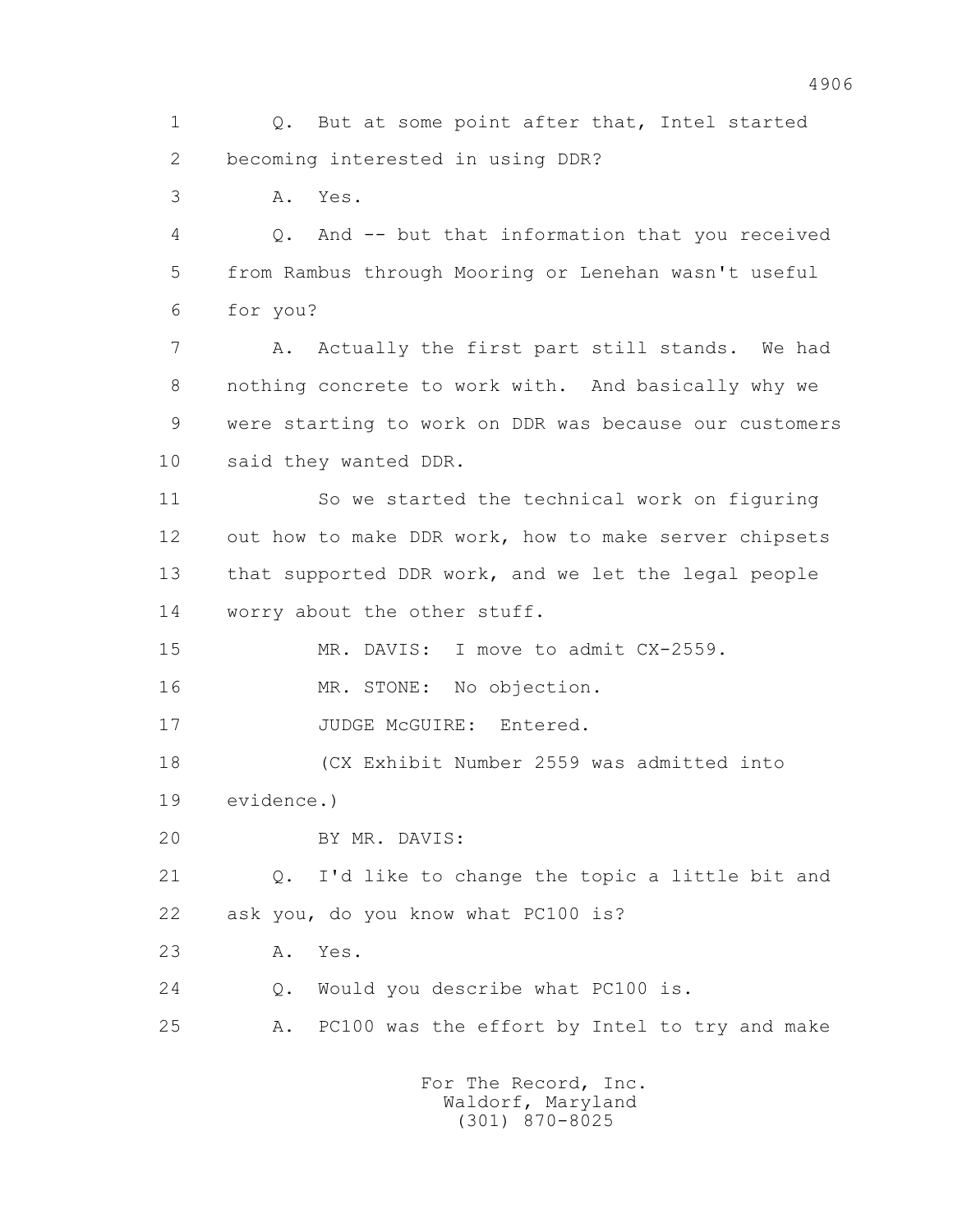1 the 100 megahertz SDRAM that met a spec referred to as 2 PC100. 3 Q. I'd like to show you what's been -- a document 4 that's been marked for identification as RX-2103-14. 5 Can you identify what this is? 6 A. Yes. This is the PC SDRAM specification. This 7 is -- 8 Q. I'm sorry. 9 Did you have any role in developing the 10 specification? 11 A. Yes. 12 Q. And what was your role in the development of 13 the specification? 14 A. I was heavily involved in the memory-enabling 15 activities at the time. The specification was actually 16 written by an engineer who worked for Dennis Lenehan in 17 the enabling group, but Dennis and I were kind of 18 partners in trying to make this thing happen, he from 19 the materials vendor relationship side and I was more 20 focused on the Intel product lead side. 21 Q. And when was this specification put together or 22 the first version of this specification together? 23 A. The very first version was probably put 24 together through '95. My guess is it was probably 25 published in the first half of or mid-'96.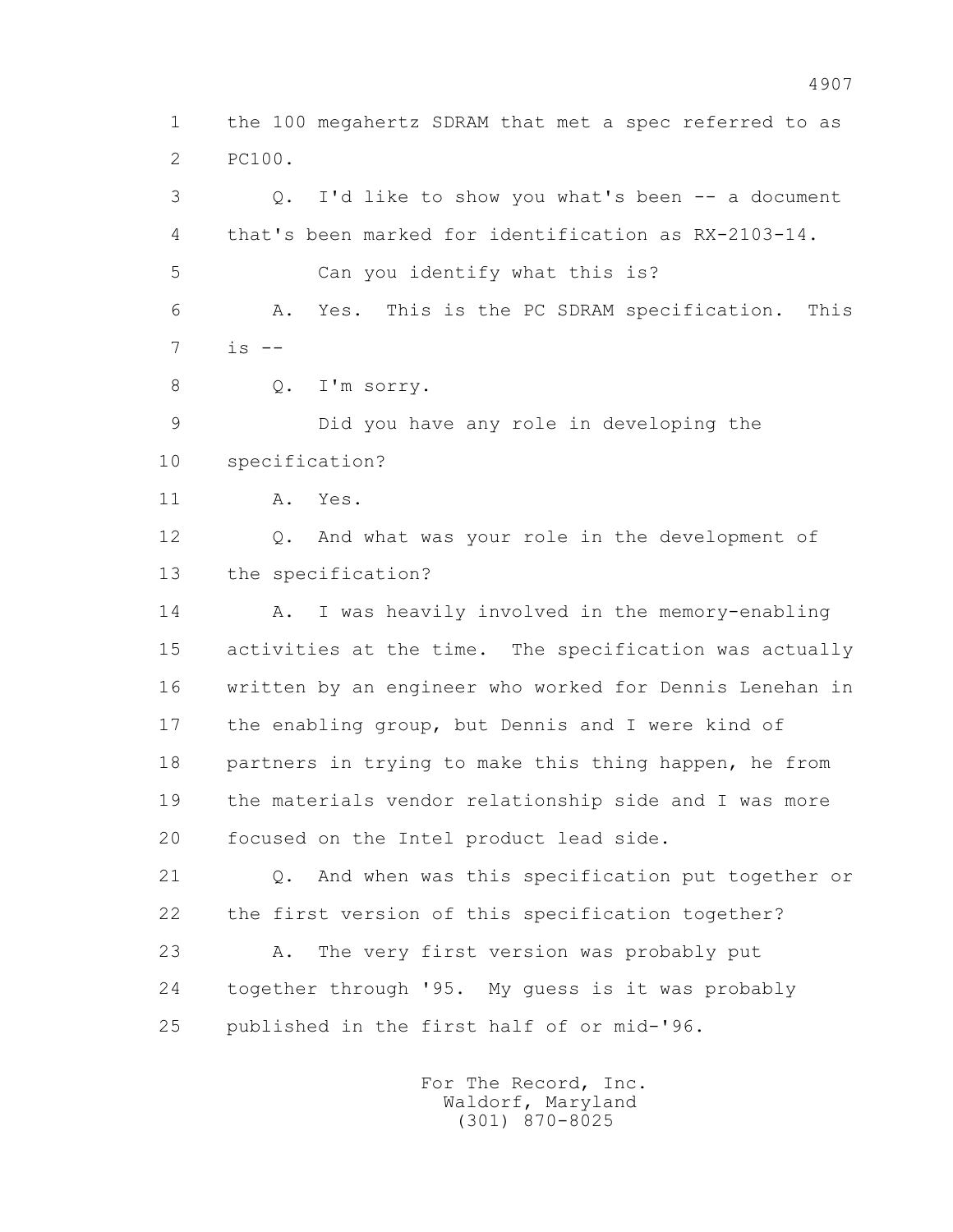1 Q. And this is PC100. Is there also something 2 known as PC66?

 3 A. Yes. In hindsight we created such a thing, but 4 it was really PC100. In fact, the original draft of 5 this specification was PC100 and over time it evolved 6 to be a series of speeds, which included PC100, PC66 7 and PC133.

8 Q. I see.

 9 And what was the purpose of this document, of 10 RX-2103-14?

11 A. Well, at the time we started working on a 12 100 megahertz SDRAM, the environment was such that 13 there was no industry spec to work from. JEDEC had 14 worked very extensively on standardizing SDRAM, but 15 they'd done so with a series of ballots. They had no 16 comprehensive spec. You had to go back and search 17 through the list of ballots to figure out what was in 18 the standard and what was not.

 19 Each vendor had their own data sheets for their 20 parts, and when we looked at those, they didn't all 21 match.

 22 Q. What was the importance of those vendors' specs 23 not matching?

24 A. The fact they didn't match meant they were 25 going to build incompatible parts.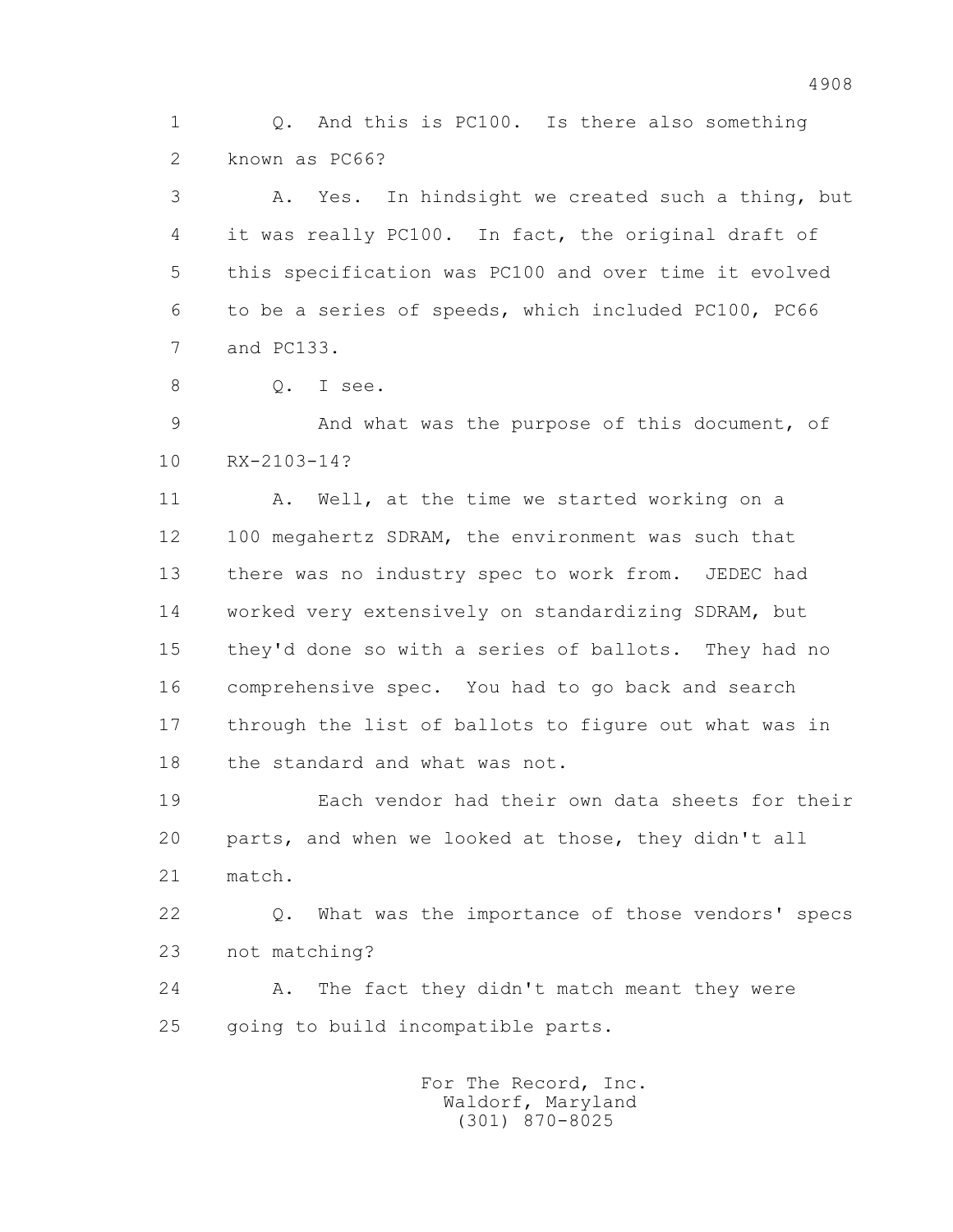1 Q. But were these parts SDRAM-compliant? Were 2 they compliant with the SDRAM standards?

 3 A. They could all say they were compliant because 4 they followed the JEDEC ballots, but the fact there was 5 always an ongoing stream of ballots made it somewhat 6 problematic.

 7 And most of the differences were very subtle. 8 The basic devices were all the same, but there were a 9 few timing differences. There were basically two 10 functions in the devices that were a little bit 11 different between vendors, and so it wasn't an issue of 12 being able to make the devices work, but if you're 13 trying to do the device in high-volume manufacturing, 14 you want all vendors to supply a compatible device. We 15 thought there would be problems.

 16 Q. If you would turn to page 15 of RX-2103-14, and 17 focus on table 2.

18 Do you see that?

19 A. I'm on a different page.

 20 Q. Oh, I'm sorry. I am focusing on the exhibit 21 page at the very bottom of the document. It's also 22 page --

 23 A. I'm look at your thing. Okay. I see it. 24 O. What does that table represent? 25 A. The table represents some bits in the mode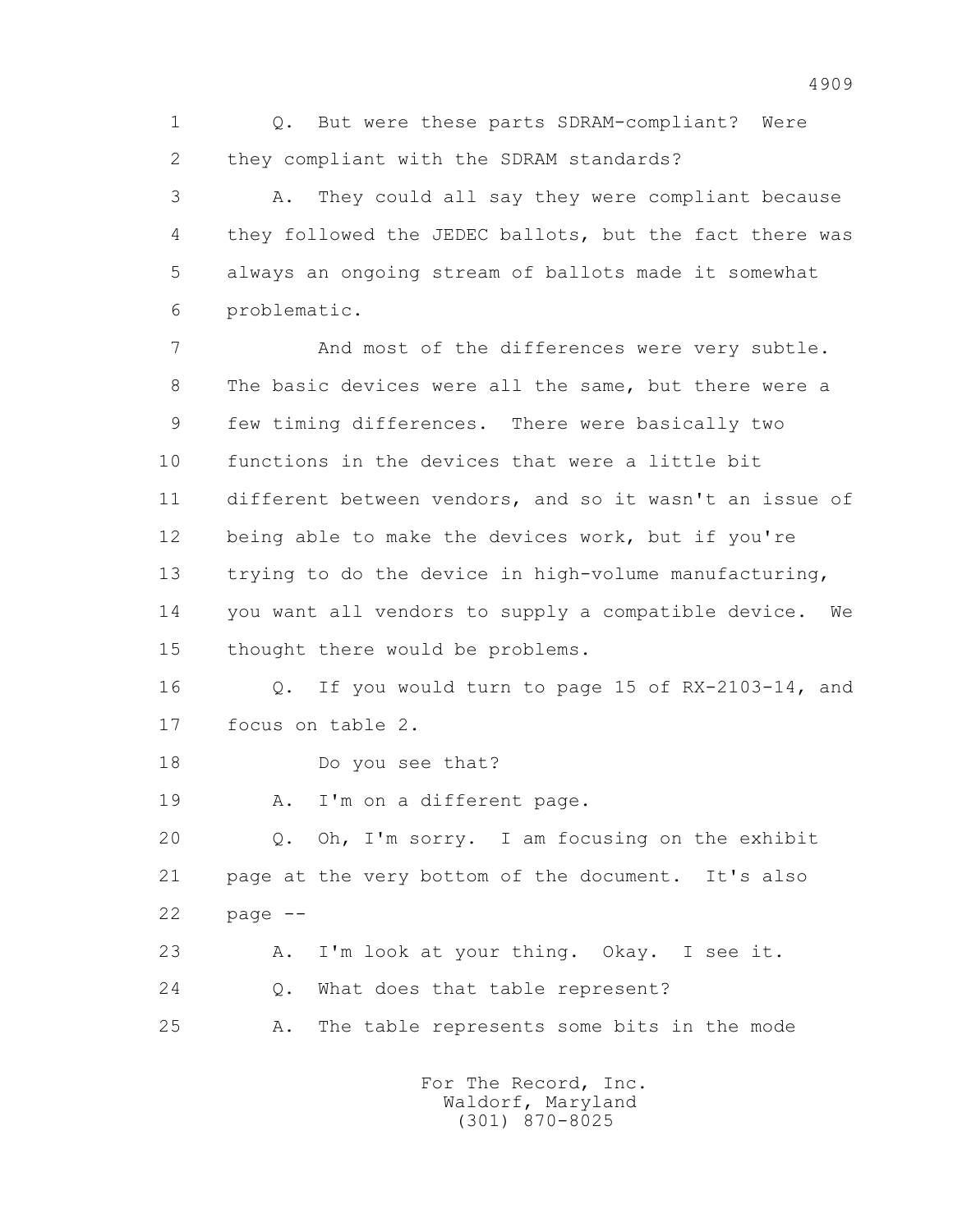1 register and specifically to set the CAS latency.

 2 Q. Is this sometimes referred to as programmable 3 CAS latency?

4 A. Yes.

 5 Q. Why is programmable CAS latency specified as 6 part of the PC100 specification?

 7 A. Because it was already there in the SDRAM 8 parts. That was a previous feature that was balloted 9 in JEDEC and approved.

 10 Q. Other than the fact that it was already in the 11 parts and it was already balloted by the group, did you 12 have any preference for including that particular 13 feature to set CAS latency over other ways of setting 14 CAS latency?

15 A. No. It seemed like a good way to do it, they 16 had already done it that way, the parts are already 17 implemented that way, and so we just stuck with it. 18 Q. Now I'd like you to focus on table 4 of the 19 same page. And that page is page 7 of the document and

20 page 15 on the exhibit.

21 A. Okay.

22 Q. What does table 4 represent?

23 A. It represents the burst length, the same mode 24 register, logic program, different burst lengths with 25 the device.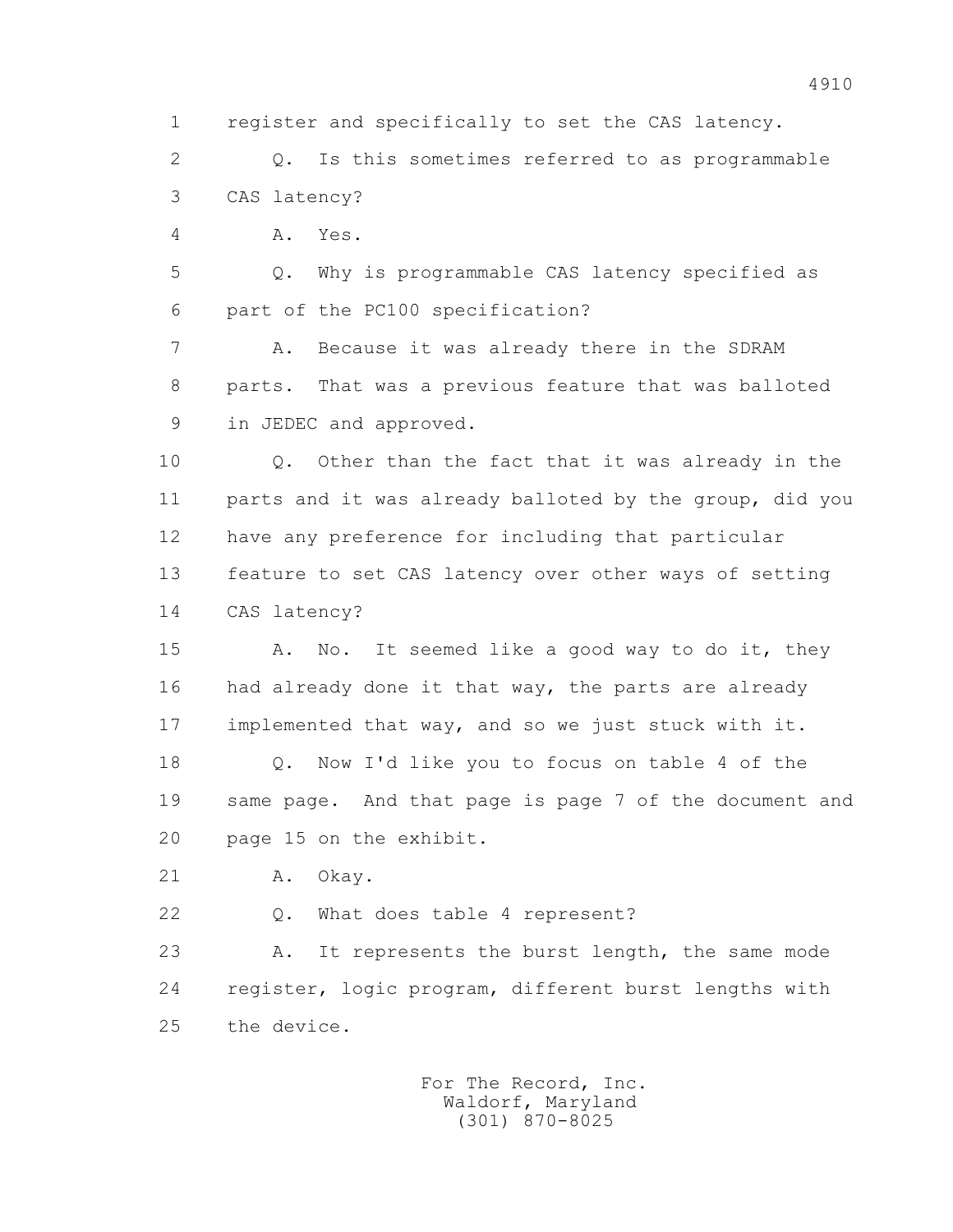1 Q. And is this sometimes referred to as 2 programmable burst length?

3 A. Yes.

 4 Q. Why is programmable burst length specified as 5 part of this specification?

 6 A. Again, because it was already something we did 7 in the devices so we just carried it forward, and in a 8 lot of applications, having different burst lengths is 9 useful to kind of fine-tune it, and because people 10 already used it, because the devices were already 11 implemented, we didn't want to change anything.

12 0. Other than the fact that the devices were 13 already using it, did you have any preference for 14 including the use of the mode register this way to set 15 the burst length other than over other ways of setting 16 the burst length?

17 A. No. Because it was already done, we just took 18 it this way and used it.

 19 Q. I'd like to show you a document that's been 20 marked for identification as CX-2560.

 21 This is an e-mail between yourself and 22 Louis Burns from July of 2000?

23 A. Yep.

 24 Q. It's actually an e-mail stream between yourself 25 and Mr. Burns?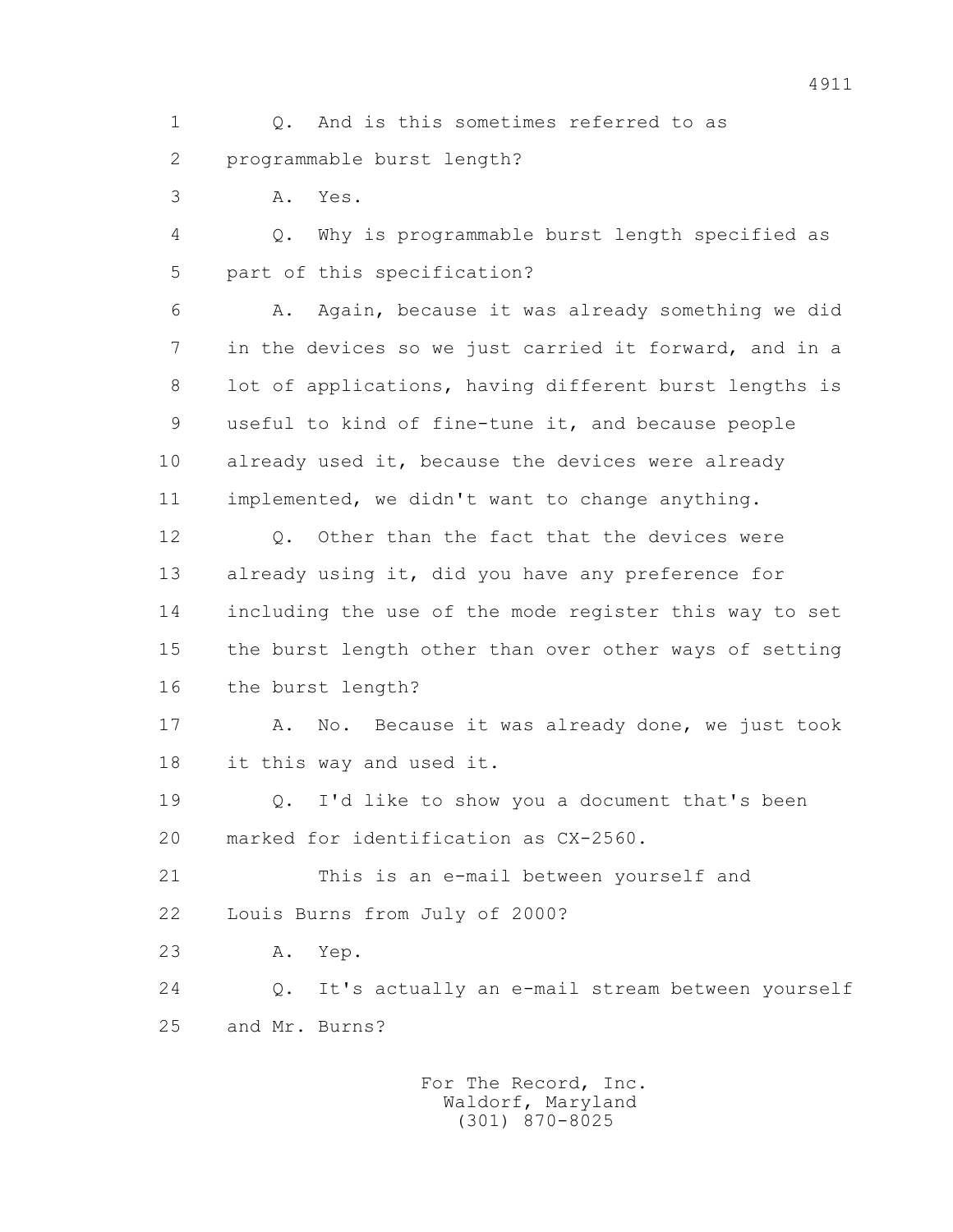1 A. Yes.

2 Q. Who is Louis Burns?

 3 A. Louis Burns is my boss. He's the VP in charge 4 of the desktop platforms group.

 5 Q. Looking at your e-mail, which is at the bottom 6 of the first page -- do you see that, your e-mail at 7 the bottom of the first page?

8 A. Yes.

 9 Q. You state: "I do not understand the comment 10 regarding PC133 nightmare. There is nothing wrong with 11 PC133."

12 What was that referring to?

 13 A. That was referring to the fact there was a lot 14 of issues in the initial PC133 platforms that people 15 were scared about, and when we looked at it in more 16 detail, PC133 at current was basically the same device 17 we did for PC100 with a few specs tightened up. PC133 18 DIMMs were basically the same modules we'd already done 19 for PC100 and they're pretty robust.

 20 So the issue wasn't with the DIMMs, it wasn't 21 with the devices, it was with how those platforms were 22 actually laid out.

 23 Q. If you look at the top, your top e-mail, your 24 second paragraph below where you say you're not sure if 25 your boss is wet, it says, "PC133 specs were driven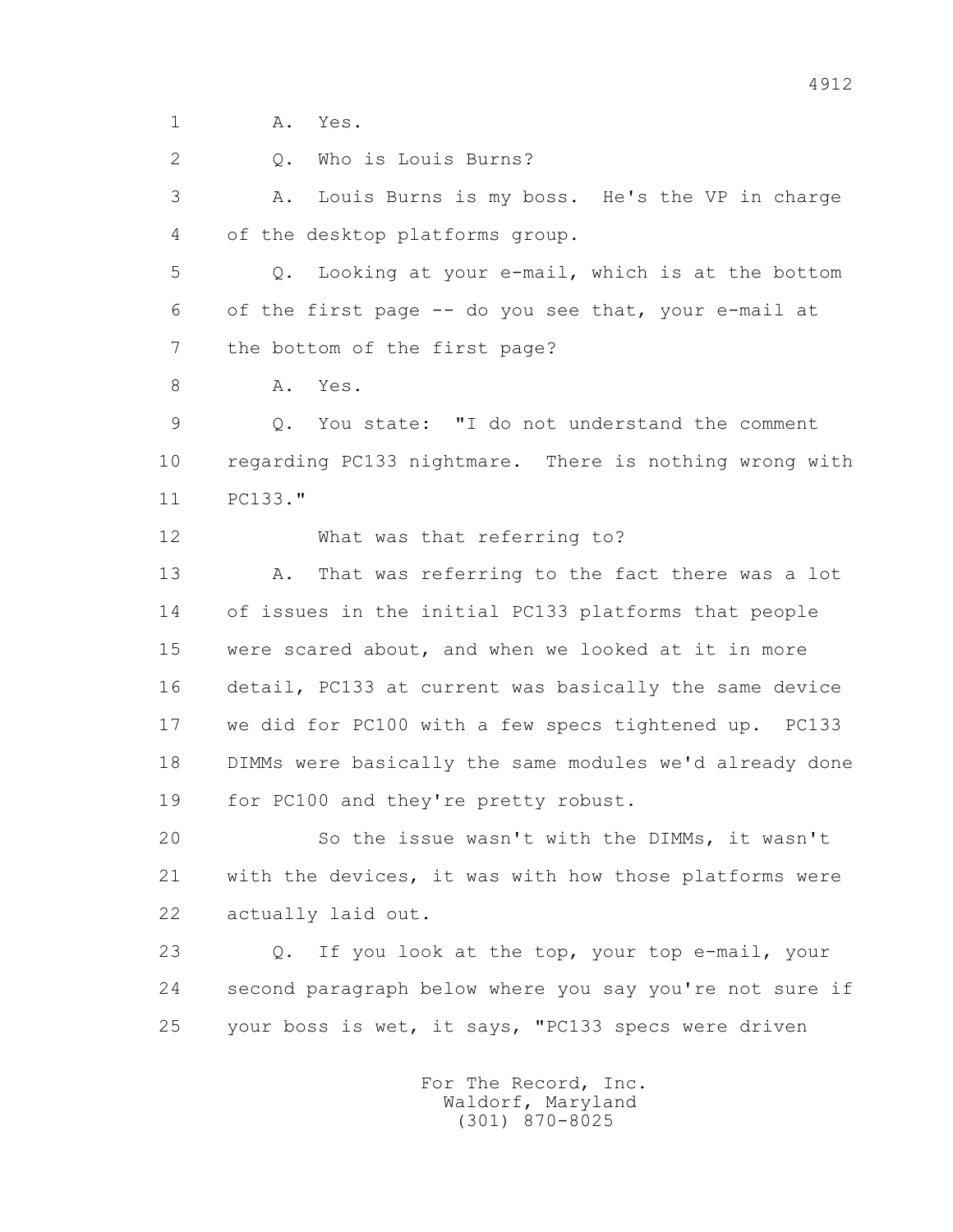1 without us." And what does that mean?

 2 A. Well, it means there was other people in the 3 industry that proposed the spec changes from PC100 to 4 make PC133 spec 133 specs and those were adopted and we 5 weren't part of the loop initially.

 $6$  Q. So the initial  $-$  the PC133 spec was driven 7 without Intel?

8 A. That's correct.

 9 Q. Then you say: "However, they would have been 10 no different if we were in the loop. We evaluated it 11 extensively when we made the decision last summer and 12 found no improvements that were possible without 13 impacting DRAM yields."

 14 Do you have an understanding of how the PC133 15 specification was created even though Intel was not in 16 the loop?

 17 A. Vaguely. I wasn't part of the loop, so I don't 18 know for a fact.

 19 But based on what we heard from the DRAM 20 vendors, a couple OEMs approached them with a proposed 21 set of specs, and they provided feedback to those OEMs 22 on what they could actually build, and between them 23 they negotiated a set of specs that would work in the 24 system and that they could build.

25 Q. Now, a few paragraphs below that, which is the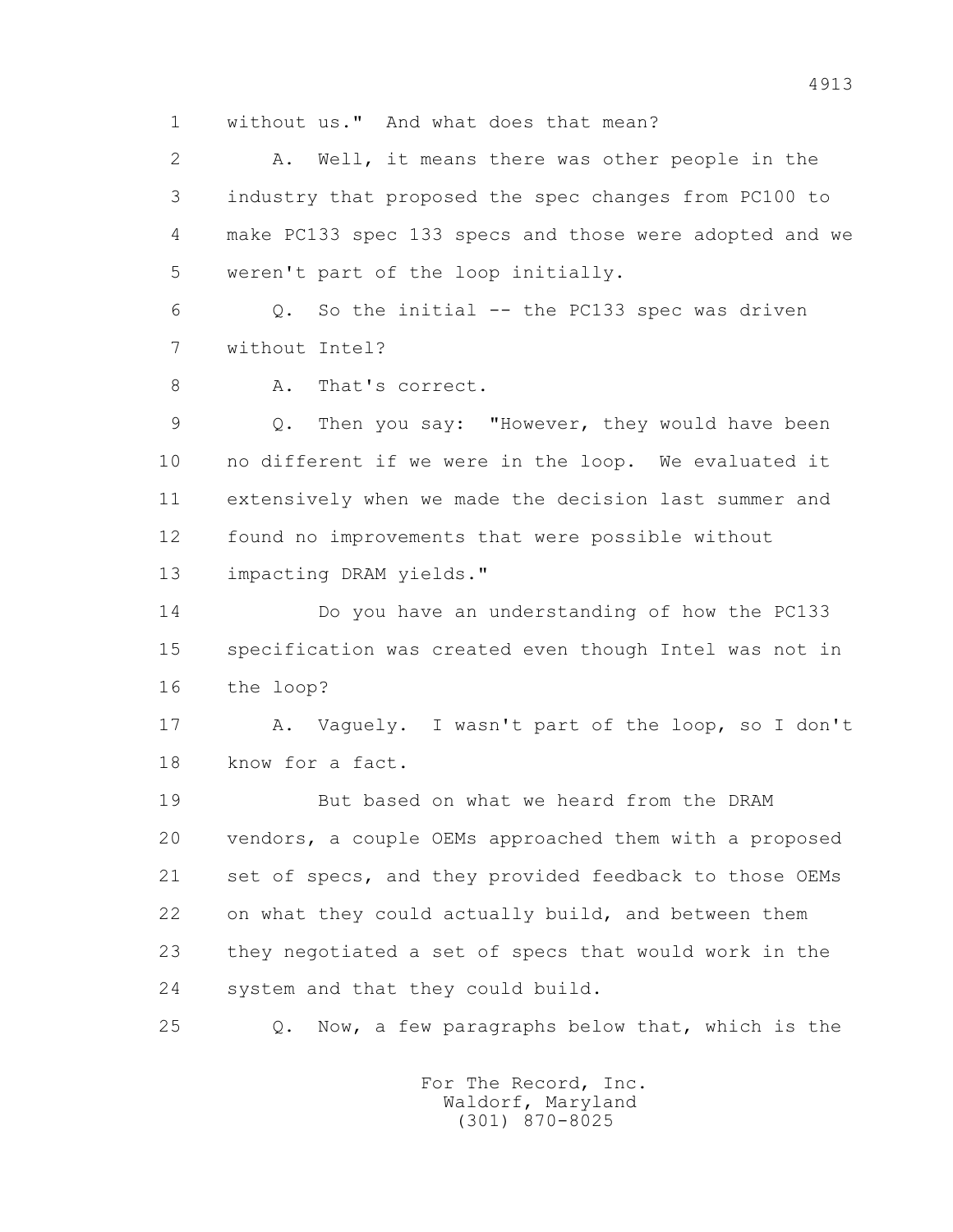1 second to last paragraph in your e-mail, you state that 2 "For DDR we are in a similar situation. DDR component 3 specs are done. We were involved under the server 4 umbrella and I do not think there is a lot more we 5 could get out of the component."

 6 What were the DDR component specs you were 7 referring to?

8 A. It would be similar to this SDRAM spec. There 9 was a set of specifications for the DDR component -- in 10 this case JEDEC actually wrote the spec -- similar to 11 this spec. And we were involved to some extent with 12 the server group.

 13 And you know, the comment that there's not much 14 more we could get means that we tried to push 15 everywhere we could to get better specs on the device 16 to make the system design easier and we -- I figured 17 that we were at the limit of what the DRAM vendors 18 could actually deliver without impacting their yields 19 across and therefore not a lot of improvement.

 20 Q. I see in the last sentence of the paragraph 21 you state that "At the end of the day we might be able 22 to fine-tune the spec if we have a platform work 23 done."

 24 And what -- is that what you're referring to 25 when you said "fine-tune"?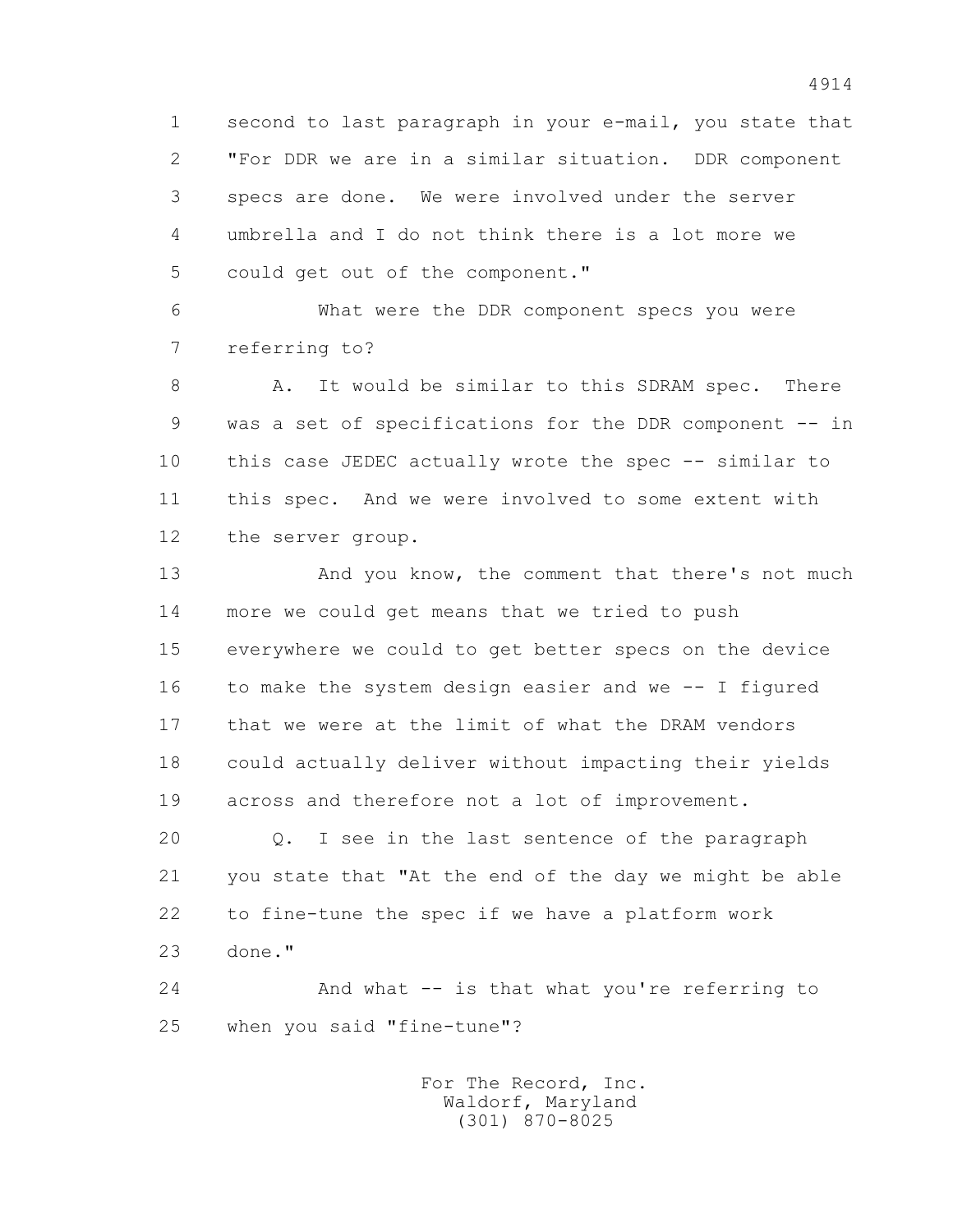2 0. And what was platform work? 3 A. It means doing the equivalent of the channel, 4 so we do the chipset, the motherboard, DIMMs, and all 5 the associated simulations for the electrical timings 6 between the devices. 7 MR. DAVIS: I'd like to move CX-2560. 8 MR. STONE: No objection. 9 JUDGE McGUIRE: Entered. 10 (CX Exhibit Number 2560 was admitted into 11 evidence.) 12 BY MR. DAVIS: 13 Q. I'd like to show you a document that's been 14 marked for identification as RX-1761. It's a big 15 document, but I'm only going to refer you to page 18 -- 16 I'm sorry -- page 16 of the document. 17 First of all, what is the Intel Developer 18 Forum? 19 A. The Intel Developer Forum is an event that 20 Intel holds twice a year, and it's an opportunity for 21 Intel to talk about all the upcoming technologies that 22 we have in the works, and we invite other people to 23 talk about complementary technologies, and it's 24 intended for the developers of products that use Intel 25 products.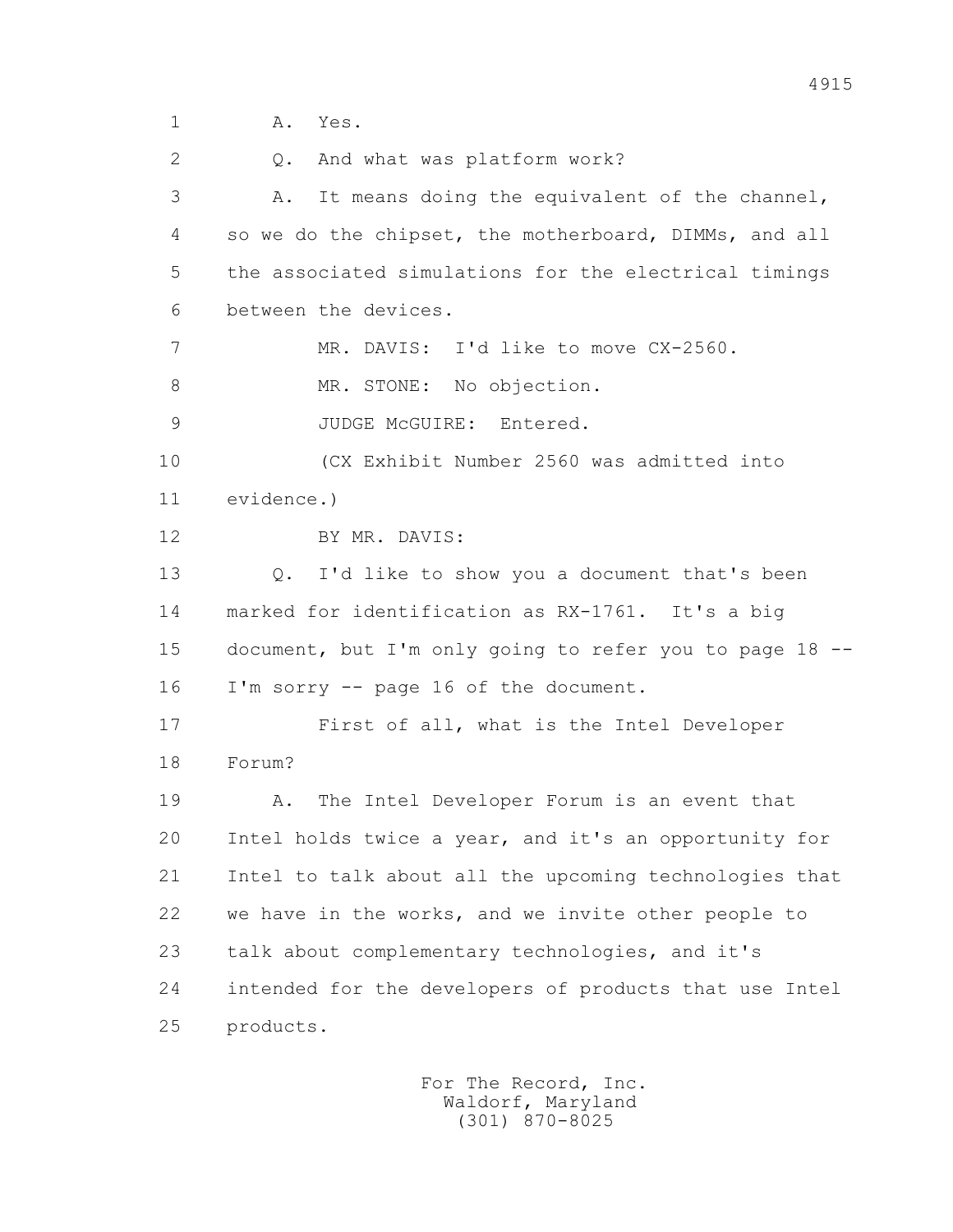1 Q. So this was a presentation that was given to 2 customers and other people in the industry?

3 A. Yes.

 4 Q. And the first presentation was made by you? 5 A. Yes.

 6 Q. If you'd turn to page 16 of RX-1761. It says 7 "DDR Program Status" and "Intel is working to deliver 8 robust DDR platforms for all IA CPUs." And the first 9 item under Process below that states "Documenting our 10 issues in a spec addendum."

11 Do you see that?

12 A. Yes.

13 Q. What is a spec addendum?

14 A. It's a process we evolved to after PC100 spec. 15 Since JEDEC started writing the specs for these new 16 technologies and we didn't think the specs captured all 17 the issues that we were concerned about for our system 18 designs, we started creating spec addendums.

 19 Spec addendums document areas of the spec that 20 we would hope would be a JEDEC spec eventually but are 21 conditionally. We used the spec addendum as a tool to 22 work with the DRAM industry to get agreement on how to 23 build the devices to those specs. Once we have 24 agreement, you know, we take those items to JEDEC and 25 see if they want to incorporate them in the spec.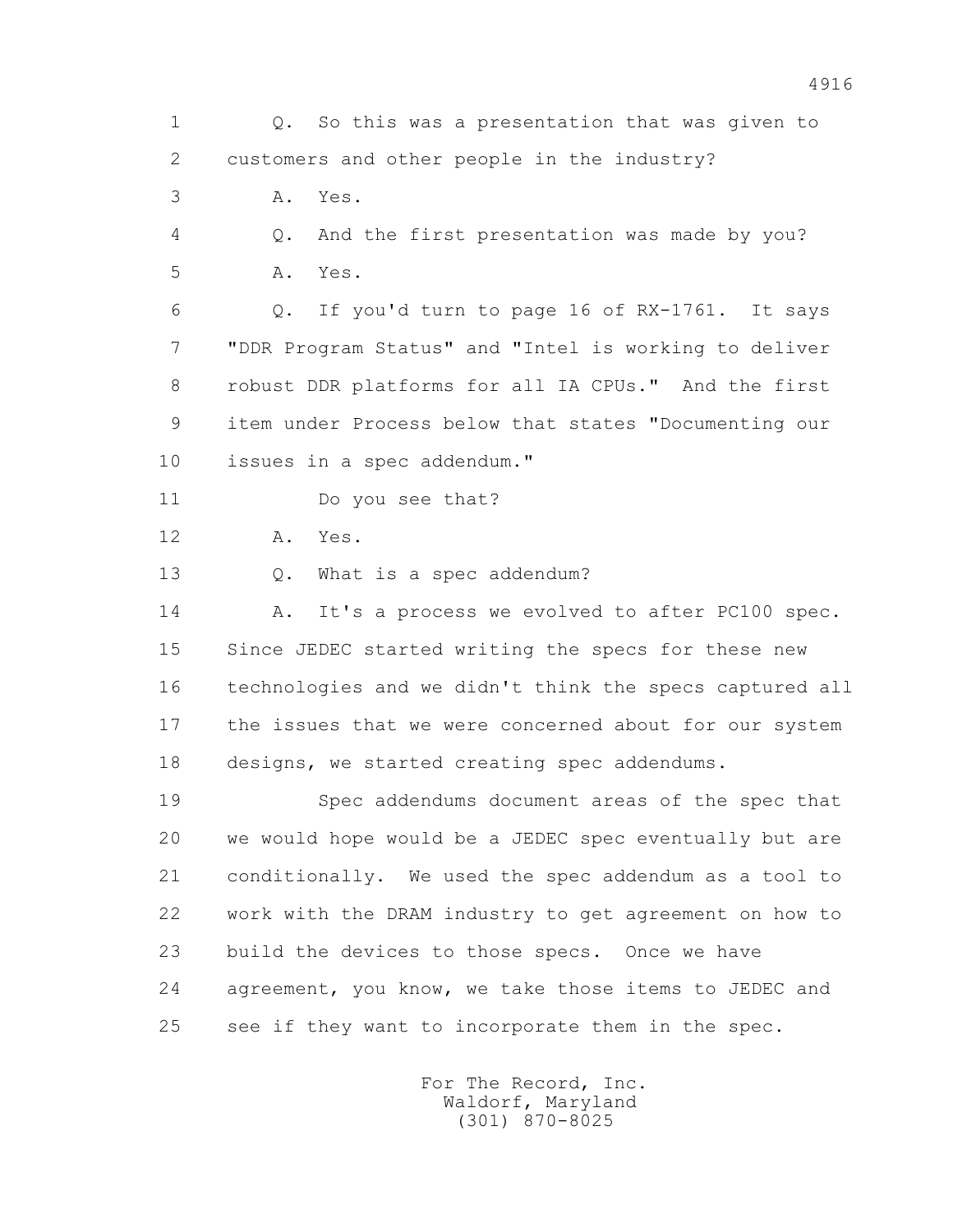1 But in parallel with them developing the spec, 2 it's our tool for working with the industry to make 3 sure we have a robust device. 4 Q. If you turn to the next page, there's a page 5 dedicated to the DDR spec addendum. 6 Now, were you involved in what ended up being 7 the DDR spec addendum? 8 A. Yes. 9 Q. And what was your involvement? 10 A. I basically would look at it and review it and 11 make sure that we'd done a good job of fleshing out our 12 issues and documenting the ones we've added. 13 Q. Is the DDR spec addendum -- I'm sorry. 14 Is DLL in the DRAM technology -- is the DLL on 15 the DRAM something that's in the DDR spec addendum? 16 A. No. 17 Q. I'm sorry. It's not? 18 A. No. It's in the DDR spec. 19 Q. And by "the DDR spec" what are you referring 20 to? 21 A. The one that JEDEC produced. 22 So it's a base part of the DDR and we're not 23 proposing to add it, we're not proposing to take it 24 away or change it, so we wouldn't include it in the 25 addendum.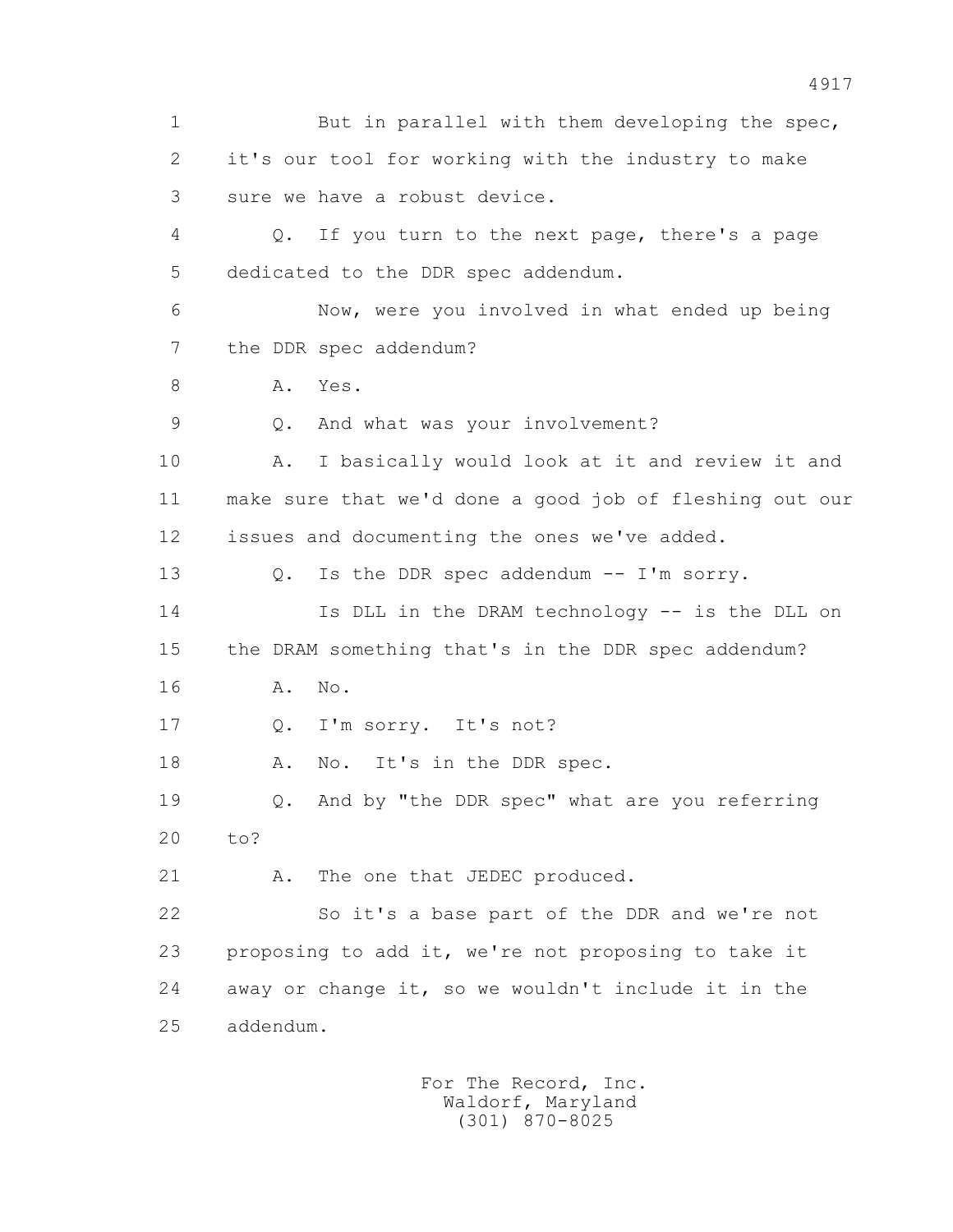1 Q. And what about dual-edge clocking? Is that 2 something that's in the DDR spec addendum? 3 A. No. It's in the original JEDEC DDR spec. 4 Q. Now, I'd like to focus actually on a different 5 topic. We were just talking a minute ago about the 6 DLL on the DDR SDRAM. Do you recall that a minute 7 ago? 8 A. I'm sorry. Restate it. 9 Q. We were just talking about using the DLL on the 10 DDR SDRAM? 11 A. Yes. 12 Q. Do you have an understanding of what the DLL on 13 the DDR SDRAM does? 14 A. Yes. 15 Q. And what's that understanding based on? 16 A. That's based on what the external specs of the 17 device are. 18 Q. And what does the DLL on the DDR SDRAM do? 19 A. Basically the DLL aligns the internal clock to 20 the external clock DIMM which allows all the external 21 I/O timings to be aligned to the external clock more 22 precisely. 23 Q. And now, have you ever been involved in 24 analyzing the question of whether a DLL was required 25 for DDR to operate properly? For The Record, Inc.

 Waldorf, Maryland (301) 870-8025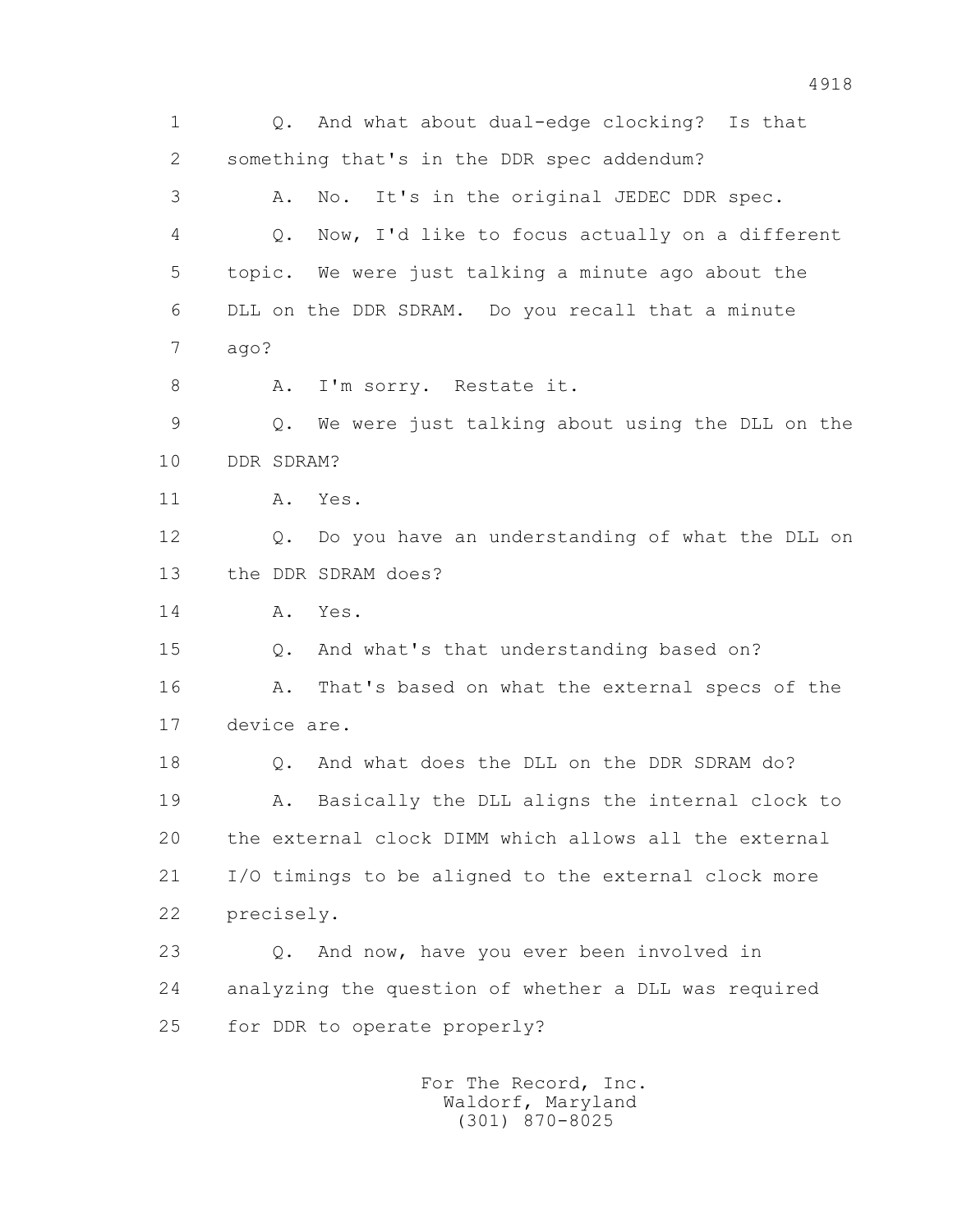1 A. Yes. We actually took a look at that back in 2 the -- at the time we were looking at DDR for servers. 3 And back in the earlier days of DDR we were very 4 concerned that the DLL was a very high-risk item for 5 the DRAM vendors to put on the device. 6 Q. And so was there an analysis done by Intel of 7 whether a DLL was necessary for DDR device? 8 A. A brief one, yes. 9 Q. And what was found in that analysis? 10 A. We basically concluded that for the speeds 11 that we're looking at that, which was DDR 200, we 12 didn't need the DLL for the systems we were going to 13 build. 14 You know, we had a pretty good experienced 15 group at the time that had built high-speed caches for 16 our Pentium II and Pentium III processors up to 17 400 megahertz without DLLs in the memory devices, so we 18 thought we can do the same for system memory if this 19 was going to be a risky item for the DRAM vendors. 20 Q. And how was it that you were able to use -- 21 how were you able to accomplish -- deal with the data 22 skew or the clock skew between the CPU and the SRAM 23 caches? 24 A. Well, the key was the inclusion of strobes, so 25 the fact that the clock didn't have a DLL meant that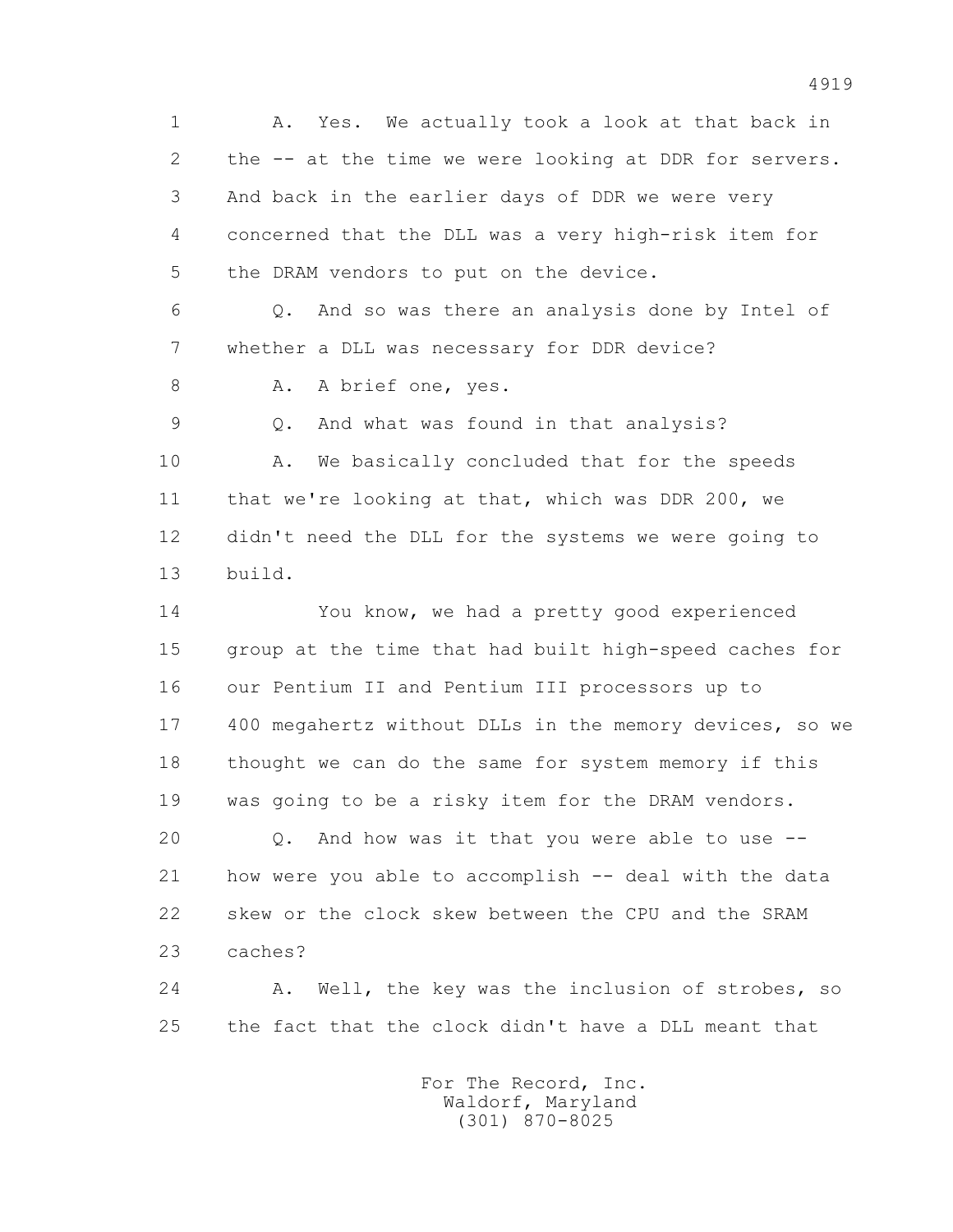1 there was more variability in the timings, but because 2 we had strobes that were timed to the data and/or 3 addresses, we could use the more tight timing 4 constraints on the strobes to actually collect the data 5 or send the data and we didn't need the precise timing 6 to the clock.

 7 Q. Are current Intel chipsets designed to deal 8 with this kind of technology?

9 A. No.

 10 Q. And how would Intel chipsets need to be changed 11 in order to be able to do that?

12 A. Actually now it would be a pretty serious 13 thing because back when we did the analysis, the 14 feedback we quickly got from JEDEC was this was a done 15 deal, they wanted the DLL there. The DRAM vendors did 16 not see this as a high-risk item, so we kind of 17 dropped it.

 18 But if we were to go back and try to readdress 19 this, I think what we'd have to do is add to the 20 chipsets some FIFOs, F-I-F-O. And basically what a 21 FIFO is, it's a series of charge elements.

 22 So if we have to deal with more variability 23 from the DRAM, data can come back quickly or it can 24 come back slow, and we needed to make sure the FIFOs 25 were big enough to take the data that comes back as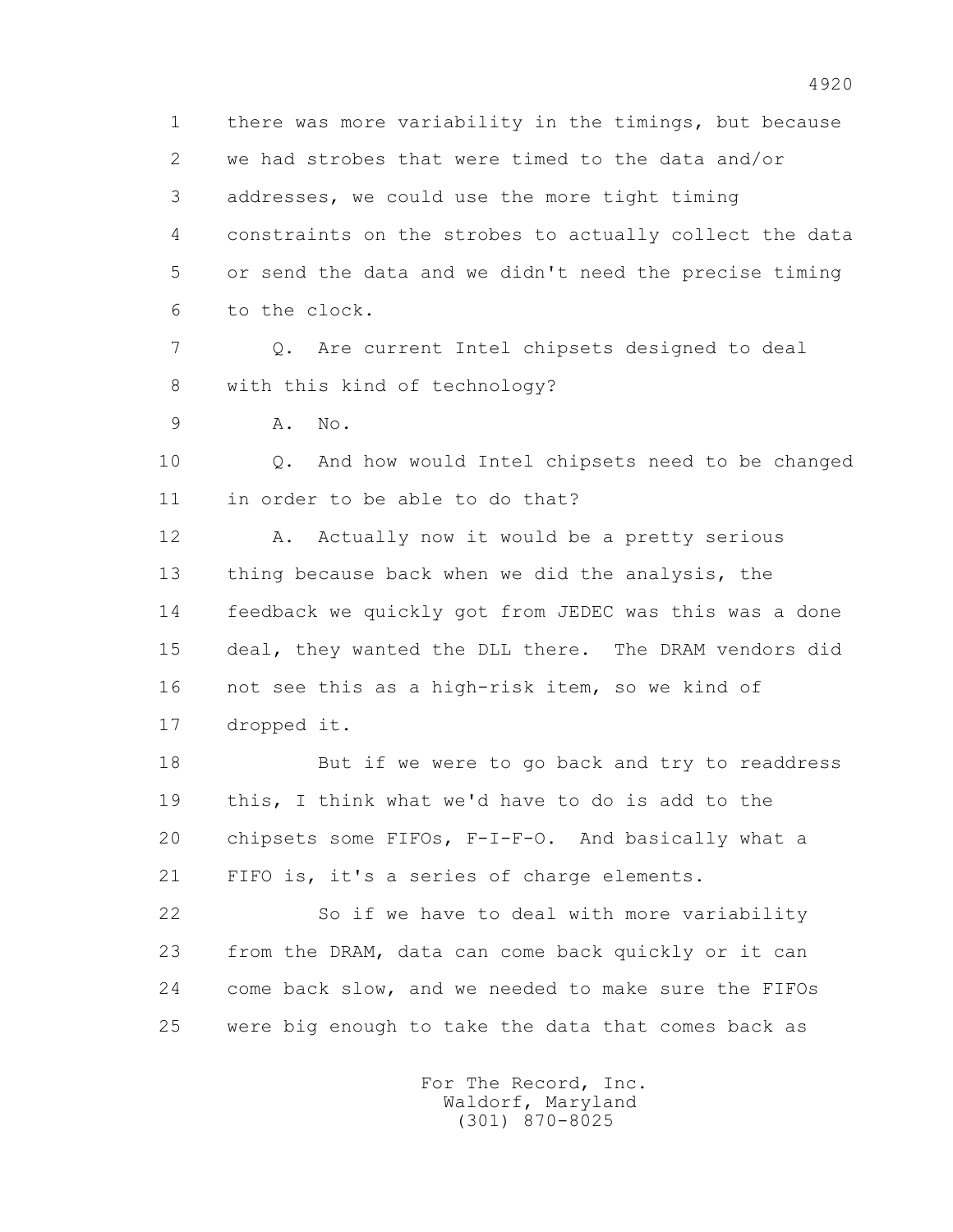1 fast as possible and can store it in the chipset while 2 at the same time be able to take the data that comes in 3 as slow as possible and use that as a timing for the 4 internal consumption of the data. And the difference 5 between the fastest and slowest times dictates the size 6 of the FIFO.

 7 Q. FIFO, does that stand for first in first out? 8 A. Yes.

 9 MR. DAVIS: Your Honor, I'm on my last topic, 10 it's about two pages, but it's an in camera -- it uses 11 a couple of in camera documents.

12 JUDGE McGUIRE: Let me ask you this, Mr. Davis. 13 How much more time do you intend to take this morning 14 before we go to lunch?

 15 MR. DAVIS: I think I can be done in half an 16 hour.

 17 JUDGE McGUIRE: Why don't we go ahead and go 18 into the in camera session and then we'll proceed until 19 that point and then we'll break for lunch.

 20 So to those of you in the audience, the court 21 has issued an order in this proceeding such that the 22 information that we're about to hear is confidential. 23 For all of you then in the public and in the audience, 24 I'll ask you to please excuse yourselves from this 25 proceeding as it is closed to the public.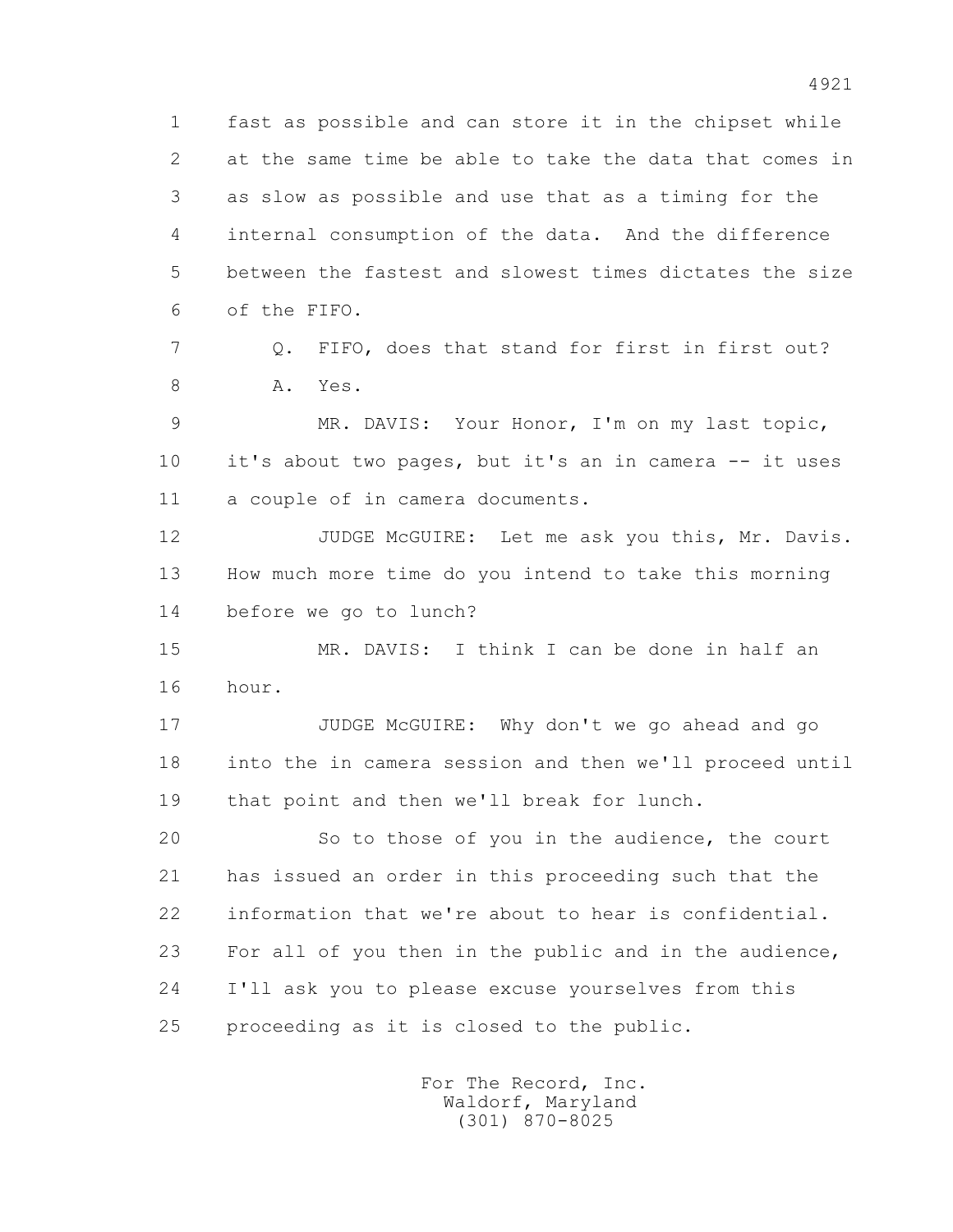1 (The in camera testimony continued in 2 Volume 26, Part 2, Pages 5069 through 5081, then 3 resumed as follows.) 4 JUDGE McGUIRE: Okay. Very good. It's a 5 quarter to one. Let's take a break for lunch and we'll 6 reconvene here at 2:00 p.m. 7 MR. STONE: Thank you, Your Honor. 8 JUDGE McGUIRE: Hearing in recess. 9 (Whereupon, at 12:45 p.m., a lunch recess was 10 taken.) 11 12 13 14 15 16 17 18 19 20 21 22 23 24 25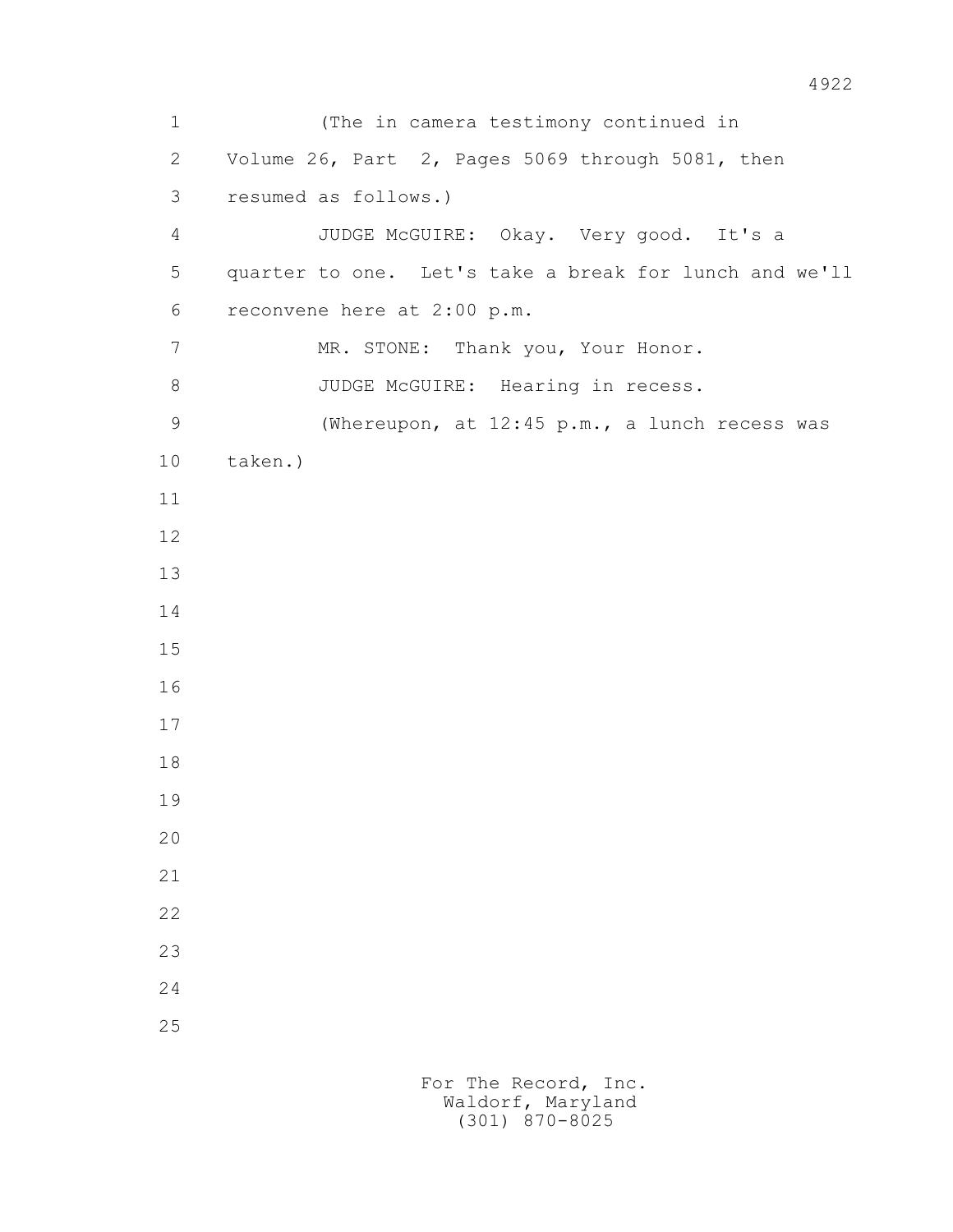1 A F T E R N O O N S E S S I O N 2 (2:02 p.m.) 3 JUDGE McGUIRE: This hearing is now in order. 4 Mr. Stone, do you have a comment you want to 5 make or do you just want to start your cross? 6 MR. STONE: No. 7 JUDGE McGUIRE: You seemed very anxious, so 8 perhaps you are. 9 MR. STONE: Not at all. 10 CROSS-EXAMINATION 11 BY MR. STONE: 12 Q. Good afternoon, Mr. MacWilliams. 13 Earlier today Mr. Davis asked you about an 14 implementer forum that Rambus was not agreeable to 15 participating in? 16 A. That's correct. 17 Q. Was one of the terms of that implementer forum 18 and one of the goals to revise the specifications for 19 RDRAM? 20 A. All along, yes. 21 Q. And was it proposed by the DRAM manufacturers 22 that the way those specifications would be revised was 23 that each of the manufacturers would have a vote on 24 revising the specifications? 25 A. Yes.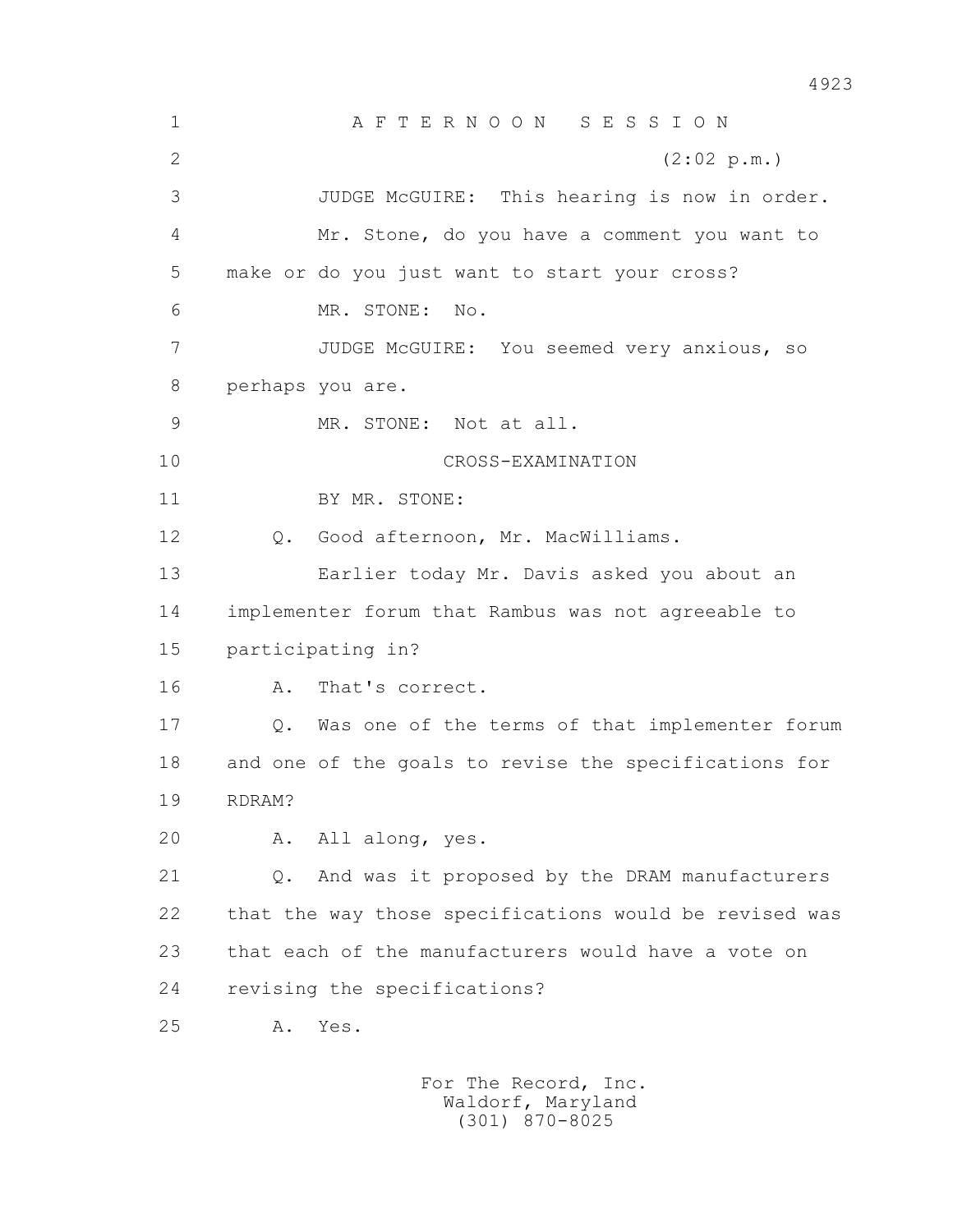1 Q. And Rambus would not have a vote; correct? 2 A. I don't recall specifically, but I think so. 3 Q. And so Rambus was going to be compelled to 4 revise its specs if the manufacturers voted in that 5 direction and would not have any control themselves 6 over changes; correct? 7 A. To the extent the manufacturers wanted to do 8 something, yes, I think that's correct. 9 Q. And were you aware that that was the reason 10 that Rambus was unwilling to participate in that 11 implementer forum? 12 A. I don't think that was the only reason, but I 13 was aware they were concerned about that, yes. 14 Q. They'd expressed that concern to you, hadn't 15 they? 16 A. Yes. 17 Q. Could you look -- it's the first document in 18 the stack that I set in front of you during the lunch 19 break -- at CX-2535 that we looked at earlier. 20 If you'd look at the top e-mail of CX-2535, 21 the one that starts -- well, you'll notice that the 22 header at the top is from Abid Ahmad to you and then 23 that's followed by original message from you to 24 Mr. Ahmad. 25 Do you see that?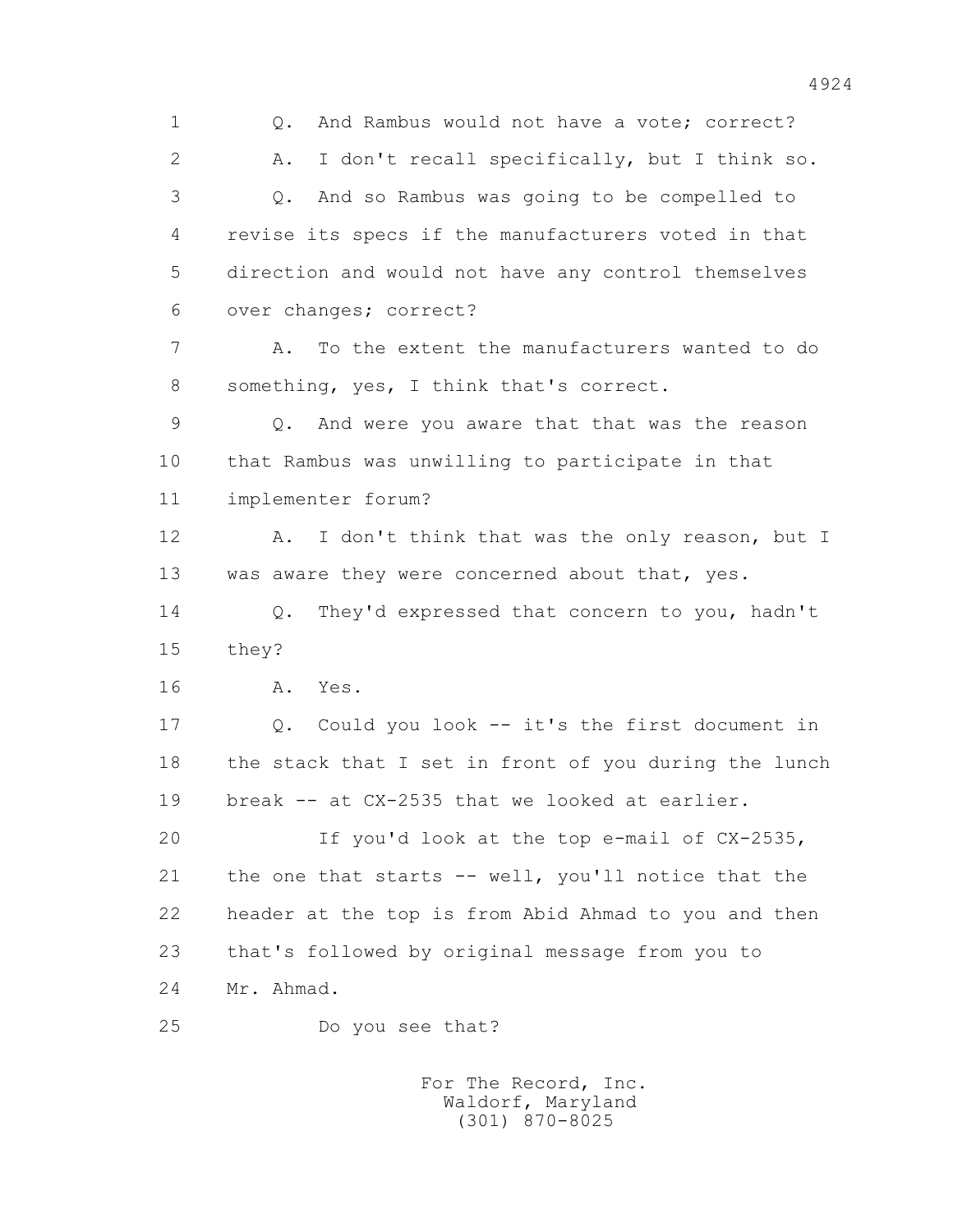1 A. Yes.

 2 Q. And is it correct that part of Mr. Ahmad's 3 response to your e-mail is inserted in the text that 4 begins right after it says "Abid" and ends right before 5 it says "Pete"? 6 A. Yes. 7 Q. He inserted his responses in there? 8 A. Yes. 9 Q. And which of the paragraphs are his responses 10 and which are part of your original e-mail? 11 A. My original e-mail was the first and third 12 paragraph. 13 Q. And his is the part that looks bold? 14 A. And his response is the second and fourth, 15 yes. 16 Q. And one of the subjects here was backward 17 compatibility; is that right? 18 A. Yes. 19 Q. Why was that important at this point in time, 20 September of 1999? 21 A. Because we envisioned that the direct RDRAM 22 standard would last through several generations of 23 speed upgrades and maybe a future upgrade or two and 24 wanted to be able to move quickly with the industry to 25 develop new versions of this basic technology and For The Record, Inc.

 Waldorf, Maryland (301) 870-8025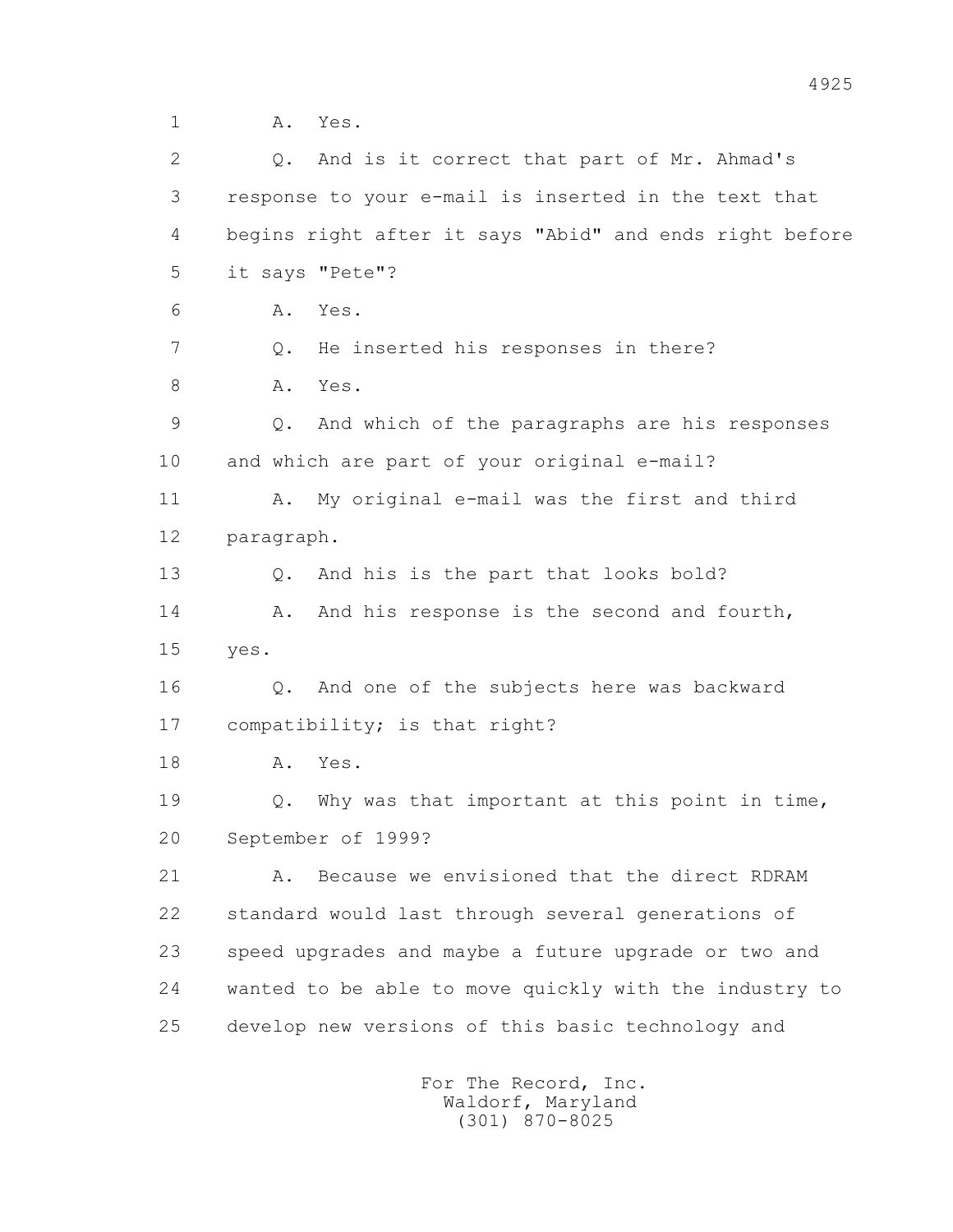1 wanted to be able to define backwards compatibility in 2 the sense of what we defined in the original contract 3 to incorporate most of those transitions, if not all of 4 them, to make sure we can move quickly and we didn't 5 have to go through another negotiation step with Rambus 6 every step of the way. 7 Q. And there had been a negotiation over the

 8 definition of backward compatibility in the original 9 agreement, hadn't there?

10 A. Yes.

11 0. And was there an effort on your part to change 12 that definition?

13 A. Not to my knowledge. I think we were just 14 trying to enforce the same standard -- understanding 15 that we had at that time.

 16 Q. So you were just trying to make sure that 17 whatever the provisions were in the contract everybody 18 understood and followed them?

19 A. Yes.

20 Q. Okay. With regard to questions of

21 compatibility or backward compatibility, it's correct,

22 is it not, for example, that when you go from SDRAM to

23 DDR SDRAM a new motherboard is required?

24 A. Yes.

25 Q. And are new sockets required?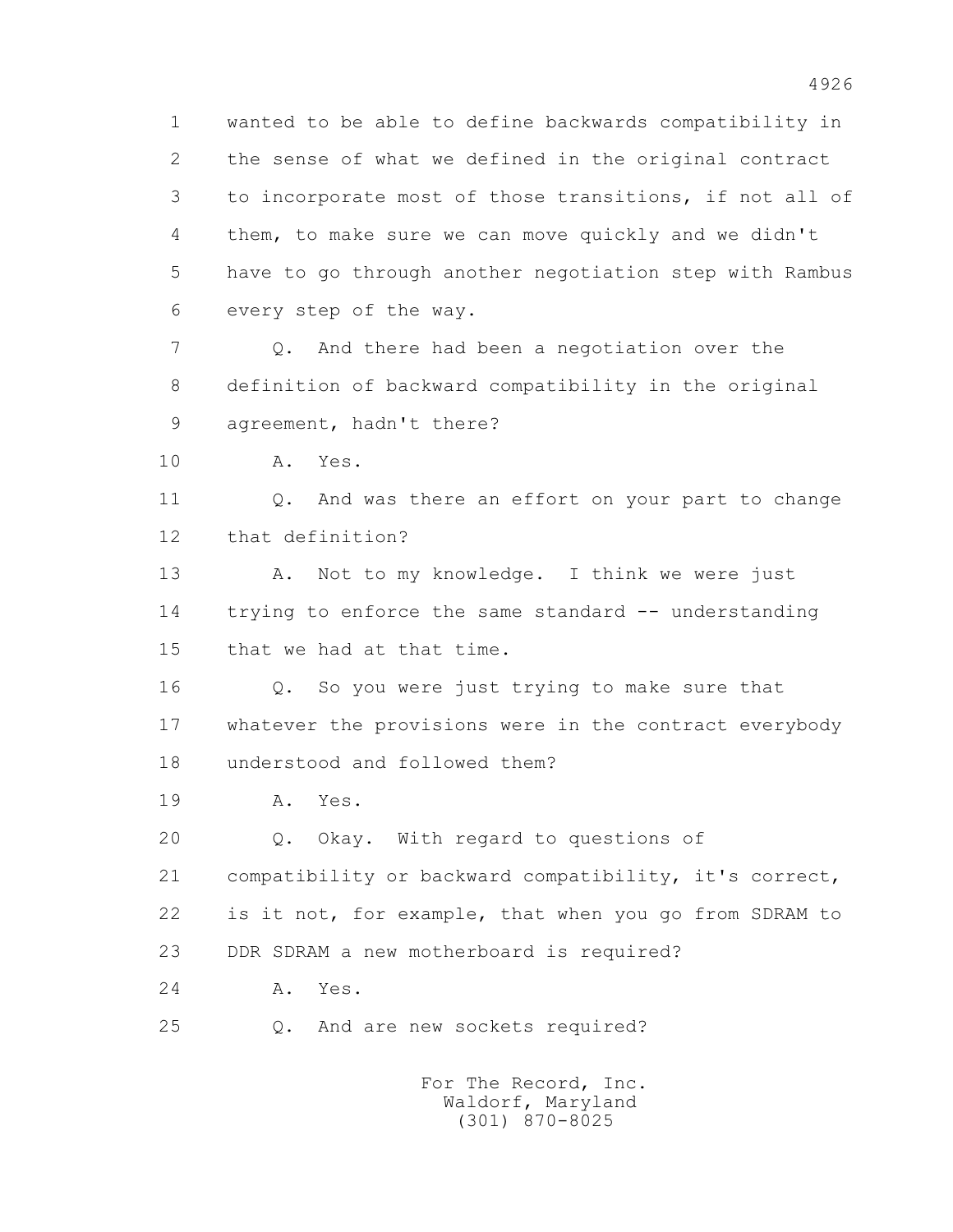1 **A.** Yes.

2 0. Do you also need new modules?

3 A. Yes.

4 Q. And do you need new controllers?

 5 A. Sometimes. We can actually do a controller 6 that would support both SDRAM and DDR in the same 7 device, so you use the same controller in both 8 motherboards, but you required a different motherboard 9 and connector and modules.

 10 Q. And you can do a controller that would work 11 with RDRAM and other products as well if you wanted?

 12 A. In theory, although at the time we didn't 13 believe that was possible because the RDRAM interface 14 is quite different than the DDR interface. The drivers 15 were a different configuration and the number of pins 16 in the interface was different, making it very 17 difficult.

 18 Q. And are the number of pins different between 19 DDR SDRAM and SDRAM?

 20 A. They're different, but they're close. DDR adds 21 strobes for each data line, data lane, so for a 64-bit 22 interface it would be an incremental 16 signals.

23 Q. Okay.

24 A. So small difference.

25 Q. And when you go from SDRAM to DDR SDRAM, does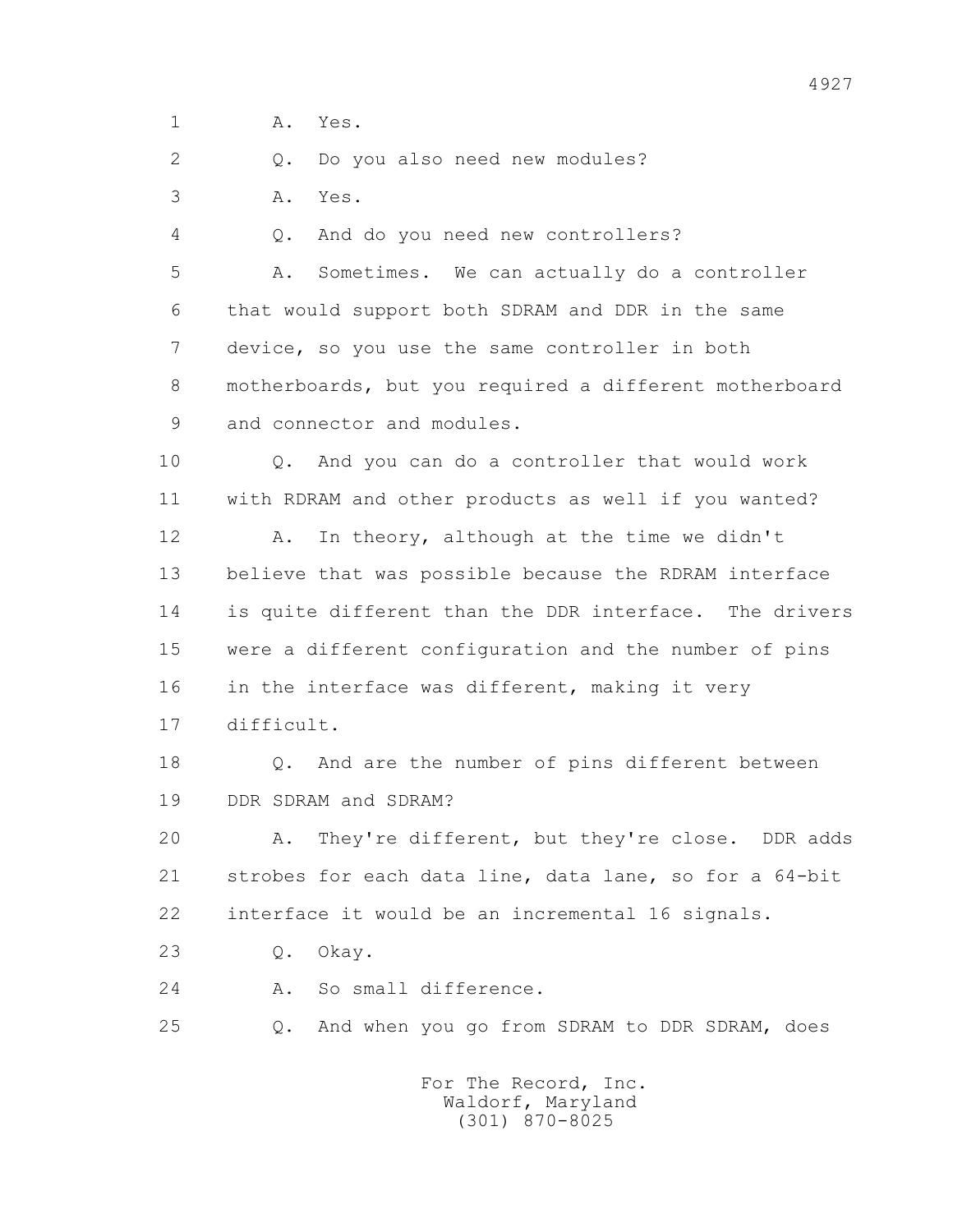1 that also mean there will be a change in the chipset?

 2 A. There will be a change in the chipset to 3 support DDR, but the same chipset would support SDRAM.

 4 Q. Okay. As you used the term "backward 5 compatibility" then, would you consider DDR SDRAM to be 6 backward compatible with SDRAM?

 7 A. In this -- in the sense that we're trying to 8 talk to here, it would be. We worked at backwards 9 compatibility at some degrees in the way we did our 10 product forms. We could do a common chipset that was 11 one degree of backwards compatibility and in the 12 strongest sense we wanted to maintain that so we could 13 do one chipset that spans the old technology and the 14 new.

 15 I believe this time we were also trying to make 16 sure that additional backwards compatibility in trying 17 to preserve the motherboard, socket and module was also 18 doable as long as we could.

 19 Q. And I wasn't quite sure I heard the very 20 beginning of your answer.

 21 Would you consider, in the context that we're 22 talking about backwards compatibility with respect to 23 CX-2535, would you consider DDR SDRAM to be backward 24 compatible with SDRAM?

25 A. Okay. Let me think.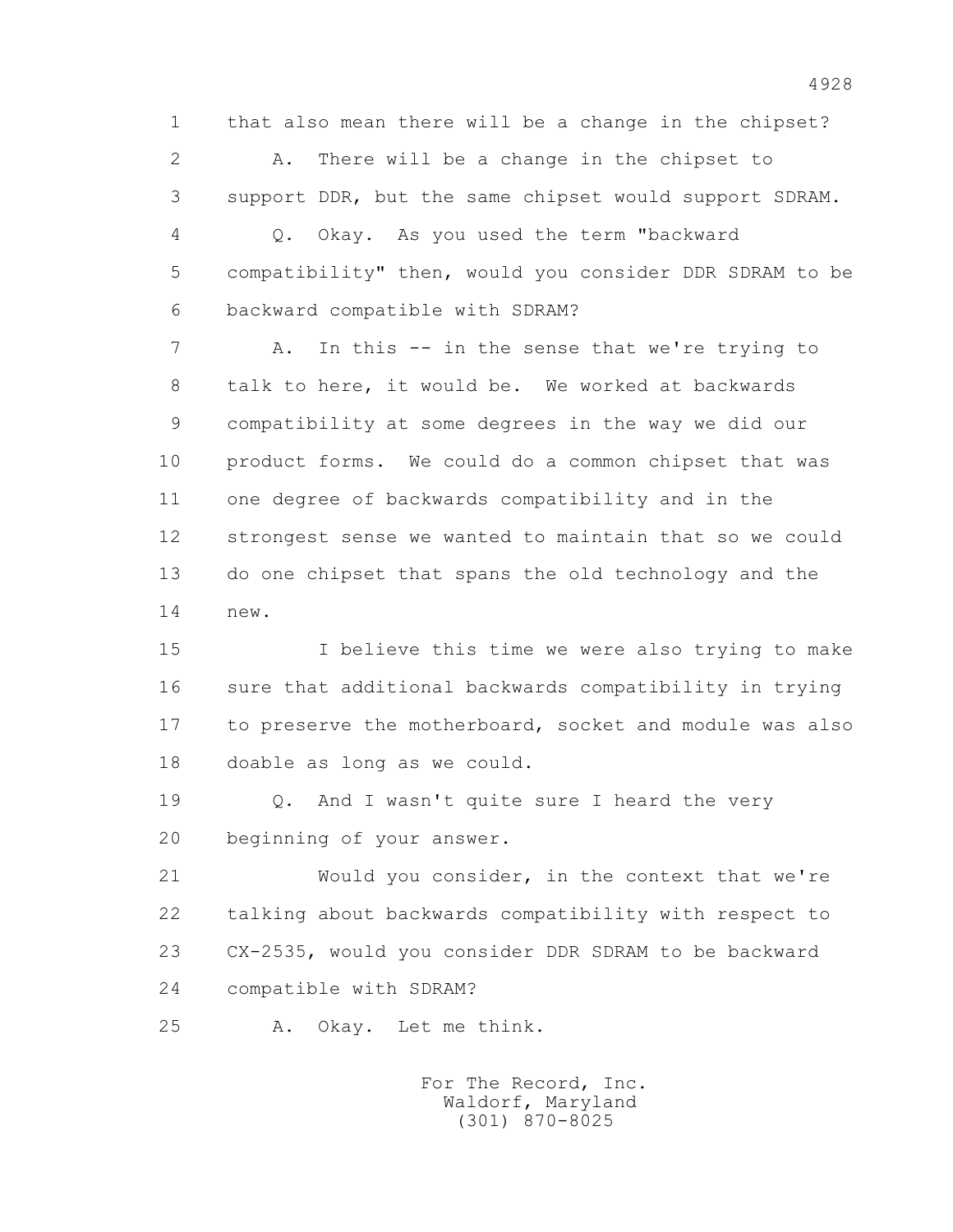1 In terms of this context, yes, in the sense 2 that one chipset can support both technologies. 3 Q. Okay. As long as the chipset is designed with 4 both technologies in mind? 5 A. Yes. 6 Q. And the chipsets that were designed to be used 7 with SDRAM originally wouldn't support the DDR SDRAM? 8 **A.** No. 9 Q. But you could design a chipset for DDR SDRAM 10 that would support both? 11 A. Yes. 12 Q. Okay. Was there a period of time when you felt 13 there was a memory bottleneck such that the speeds of 14 the CPUs were getting much faster and the memory 15 devices were not keeping up in terms of their speed or 16 their data transfer rates? 17 A. Yes. 18 Q. When did you first come to recognize the 19 existence of such a bottleneck? 20 A. We saw the bottleneck coming about '95, at 21 which time we decided we needed to do something to make 22 memories speed up more quickly. 23 Q. And was the recognition of that bottleneck the 24 incentive or the instigating event for Intel to begin 25 its investigation of various memory technologies? For The Record, Inc. Waldorf, Maryland

(301) 870-8025

4929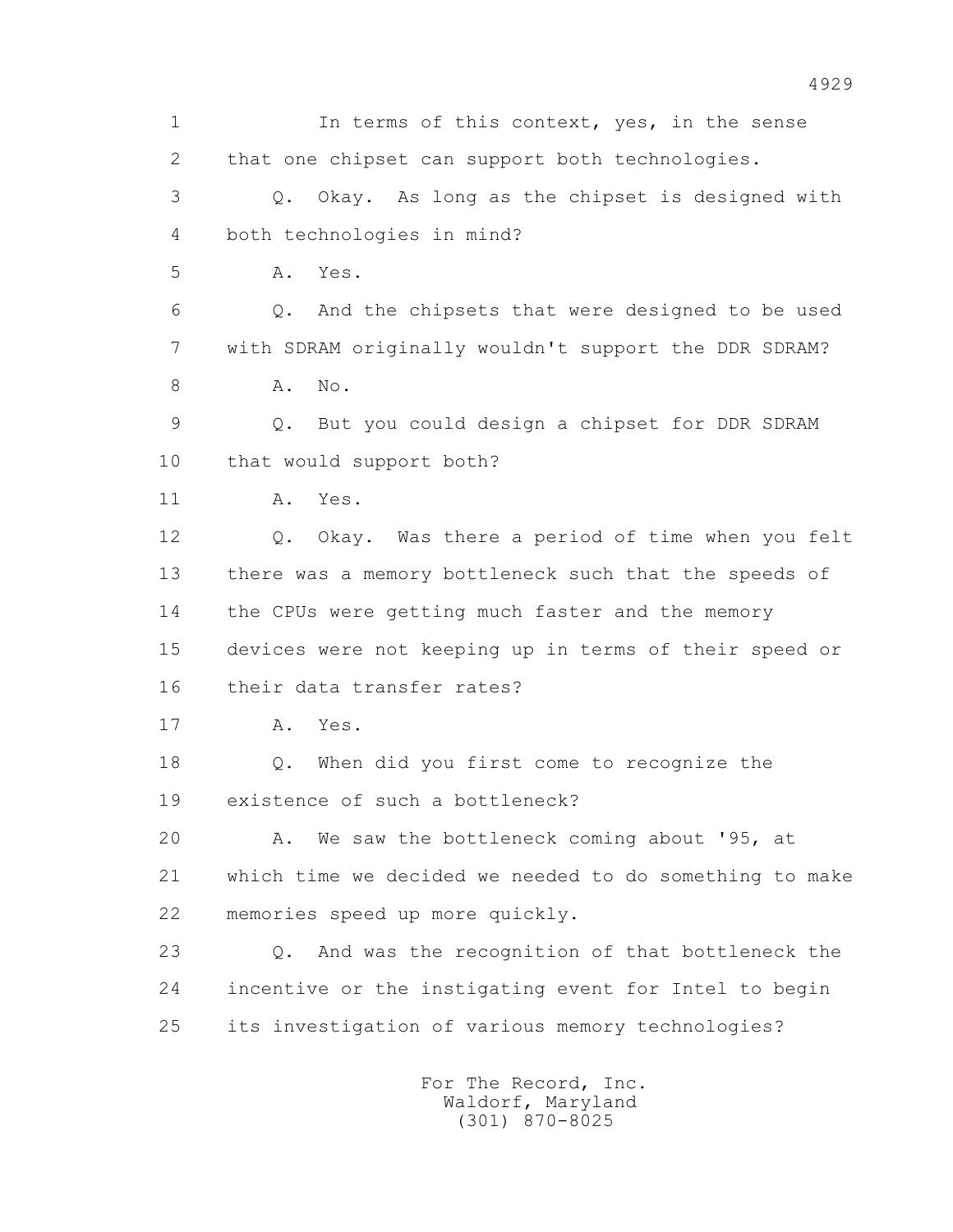1 A. Yes.

 2 Q. Okay. Today we looked at many letters and 3 documents from the '98-99 time frame about concerns 4 that were expressed, among other things, about 5 concerns that were expressed by manufacturers to 6 Intel; correct? 7 A. Yes. 8 Q. Did there come a time then later that you had a 9 presentation -- I think we looked at it earlier -- in 10 2001 where you presented your road map after you had 11 heard about the various issues in the '98-99 time 12 frame? 13 A. We did many presentations. I'm not sure which 14 one you're referring to. 15 Q. Well, take a look -- I've put in front of you a 16 document -- it should be the next one in your stack -- 17 which is a document marked RX-1792. It's maybe 18 identical or much like the RX-1761 you saw earlier. 19 MR. DAVIS: Did we use that? 20 BY MR. STONE: 21 Q. 1761. I'm sorry. I wrote the wrong number 22 down. 23 It's much like 1761, but I'm going to show you 24 1762 which is printed in landscape as opposed to up and 25 down, and the reason is some of the charts come out a For The Record, Inc.

 Waldorf, Maryland (301) 870-8025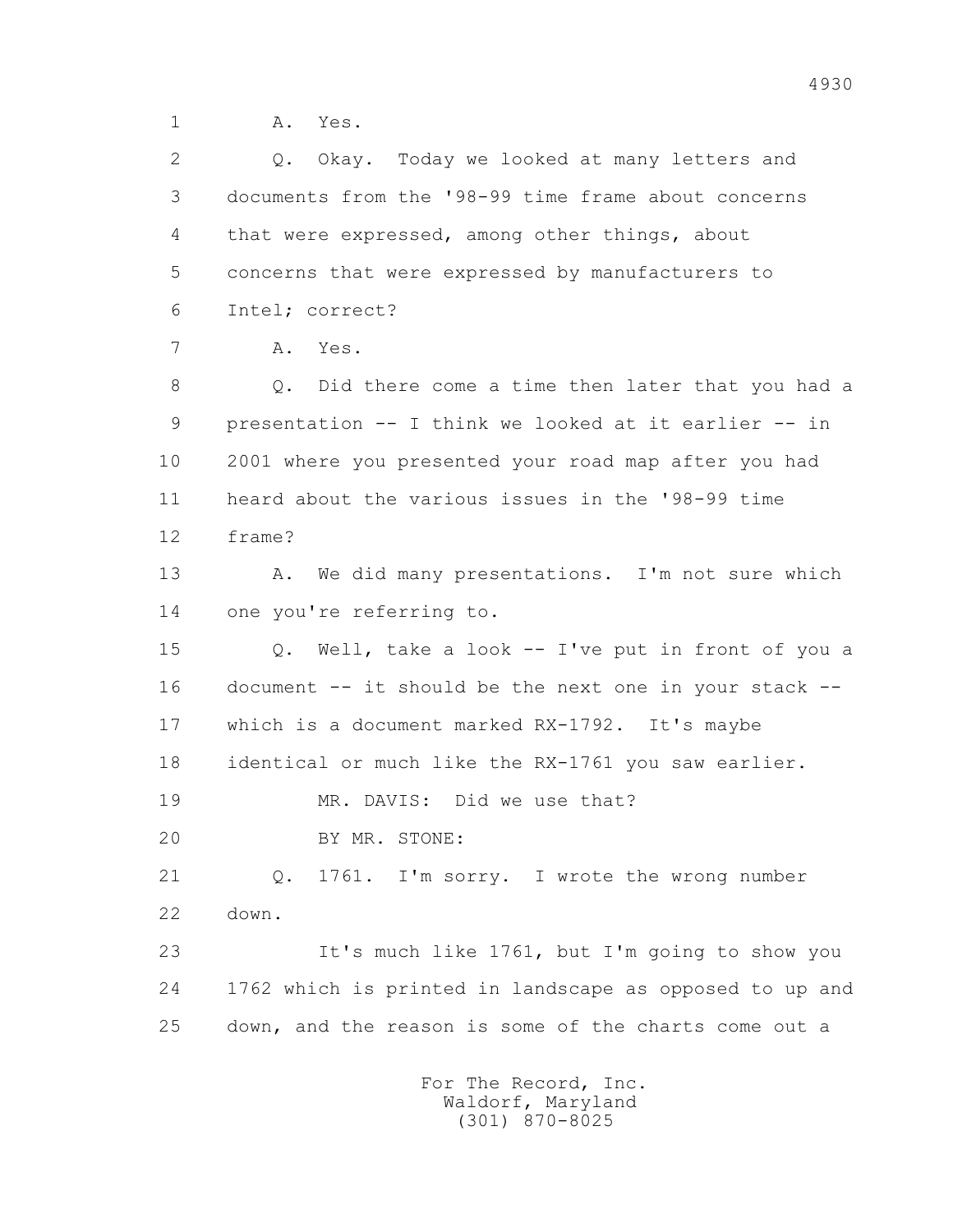1 little easier to read in this version. 2 A. Okay. 3 Q. But I otherwise think it's the same. 4 This is a document, am I correct, RX-1762, 5 that was prepared for a developer forum sponsored by 6 Intel? 7 A. Correct. 8 Q. And presentations were given at this forum by 9 yourself and others from Intel? 10 A. At the forum, yes. 11 Q. And then presentations were also given by 12 manufacturers, among others? 13 A. Yes. 14 0. And the document we have, RX-1762, does this 15 consist of some slides or foils that you used as part 16 of your presentation as well as slides used by others? 17 A. Yes. 18 Q. Okay. And was it your effort at the time you 19 gave this presentation in February of 2001 to give 20 accurate and correct information to the people in 21 attendance as to Intel's current plans? 22 A. Yes. 23 Q. Okay. And was it your understanding that the 24 information the manufacturers were giving was 25 information that they had shared previously with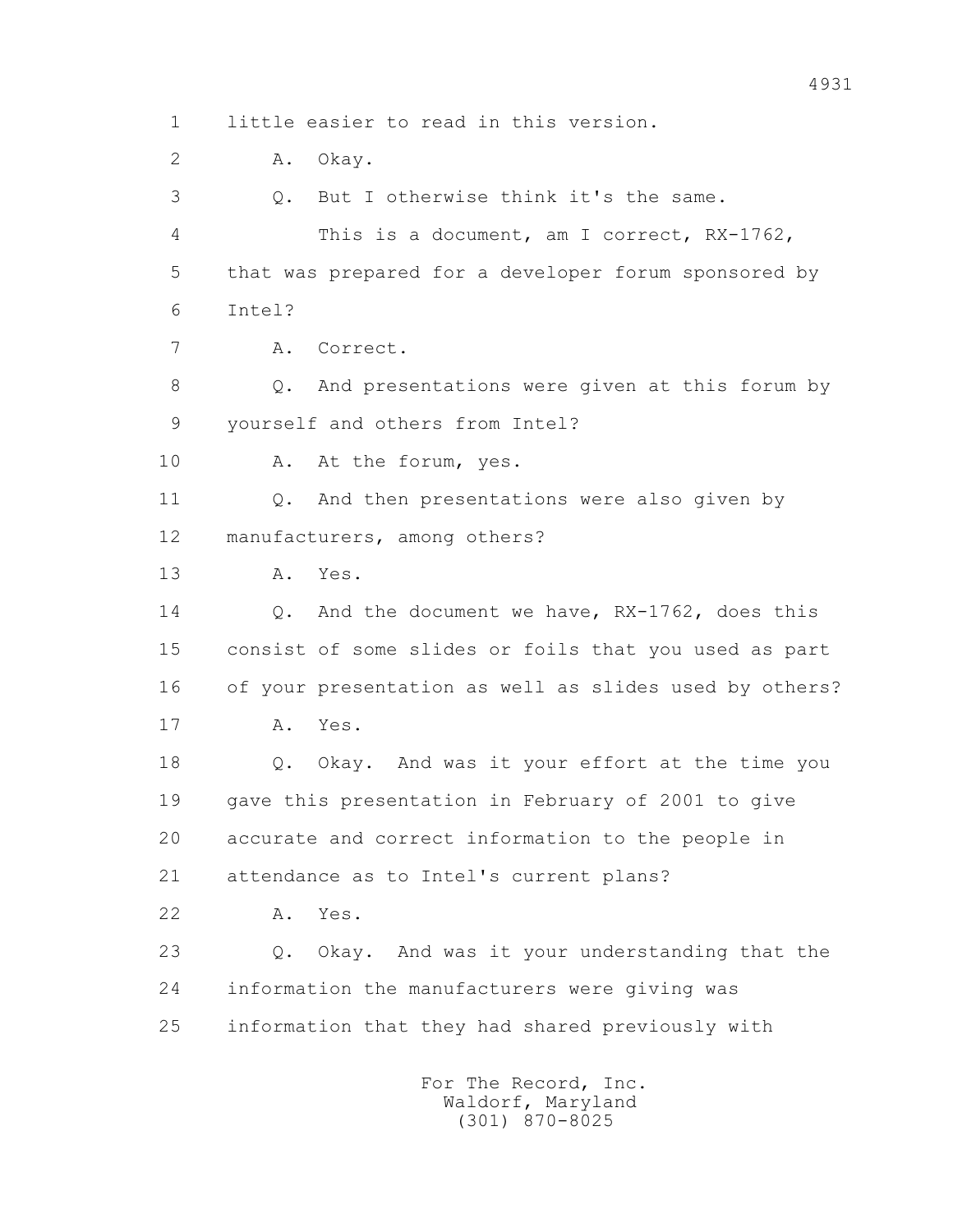1 Intel?

 2 A. Yes. 3 Q. Okay. So at the point in time that they were 4 giving their presentations in February of 2001, did you 5 hear any of the manufacturers provide information to 6 the audience that was inconsistent with anything they 7 had been telling you in the same time frame? 8 **A.** No. 9 Q. Okay. Look if you would at page 5 of this 10 document. 11 You'll see, under the first big bullet point, 12 you'll see there's three smaller bullet points, and I 13 want to draw your attention to the third one that 14 begins "Memory pricing that limited ramp" -- in the 15 2000 I think -- "is coming down. Cost look competitive 16 with alternatives." 17 Do you see that bullet point? 18 A. Yes. 19 Q. Was this your view in February of 2001, that 20 the memory and pricing that had limited the ramp under 21 the year 2000 was coming down? 22 A. Yes, that was. 23 Q. And was that based on what manufacturers had 24 told you they expected to have happen with the prices? 25 A. Yes. And based on some programs that we'd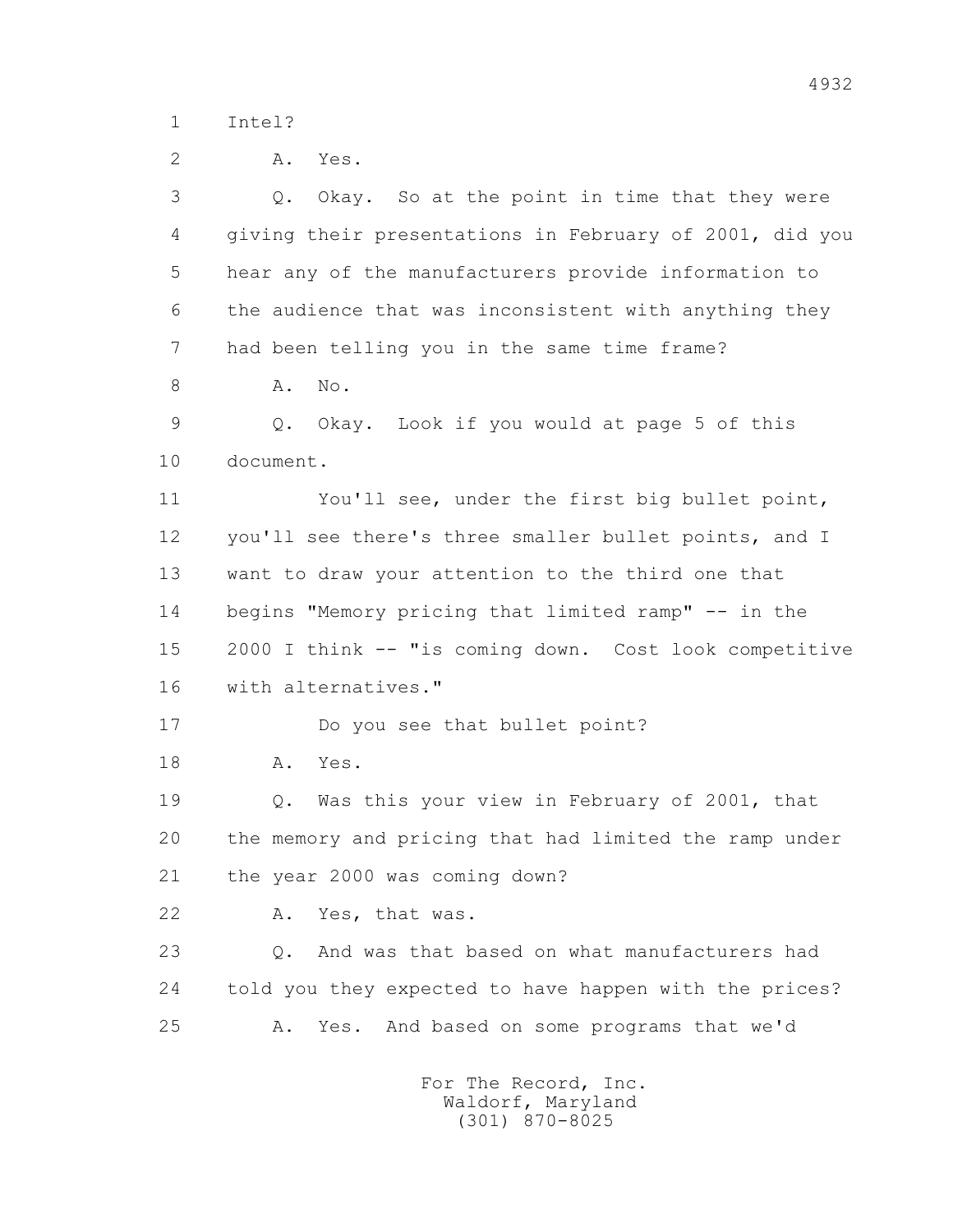1 talked with Rambus about working with the DRAM vendors 2 to try and drive the costs of the interface down.

 3 Q. And when you say "cost look competitive with 4 alternatives," were the alternatives you had in mind 5 then SDRAM?

 6 A. Actually alternatives were faster versions of 7 SDRAM and DDR both.

8 Q. Okay. And how important was the price of RDRAM 9 to its success during the time period of 1998 through 10 2001?

11 A. It was very important. The price of RDRAM 12 needed to come down to be very close to what the volume 13 memory technology was in order for it to transition to 14 be the mainstream technology, and it can be higher 15 priced at introduction, it can be higher priced for the 16 first part of the ramp, but OEMs had to have confidence 17 that it was going to come down in order to make a 18 larger commitment to it.

 19 So it became the determining factor as to how 20 big the volume could be.

 21 Q. And one of the factors going into the price of 22 RDRAM was the number of manufacturers who would produce 23 it; is that right?

24 A. Yes.

25 Q. And one of the factors also would be whether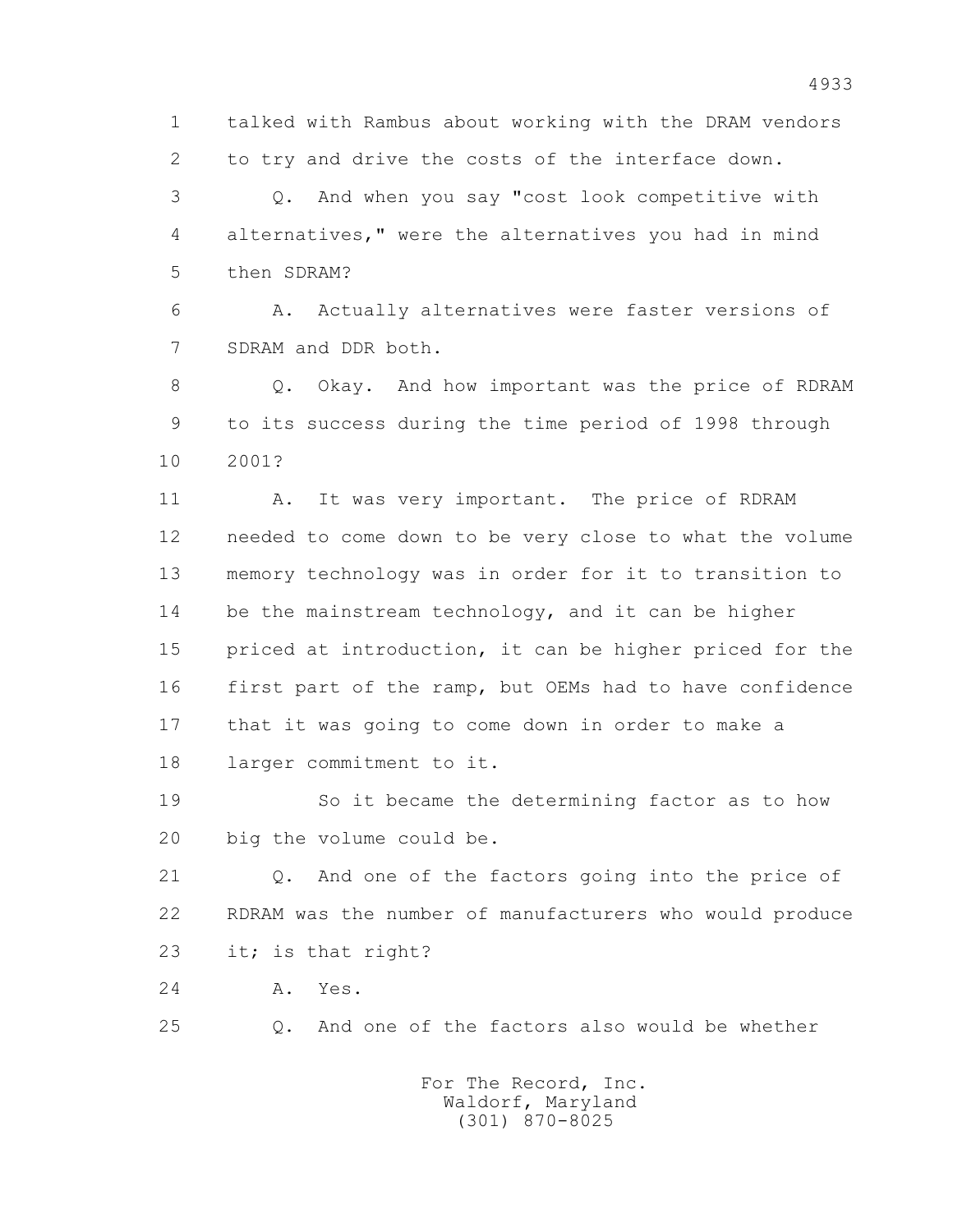1 the volume of the RDRAM being produced was sufficient 2 to meet all of the demand?

3 A. Yes.

 4 Q. And if you'd look at page 10 of 5 Exhibit RX-1762, you'd see the second bullet point says 6 "Memory pricing eventually determined by market." 7 Do you see that bullet point? 8 A. Yep. 9 Q. Was it your view in February of 2001 that the 10 pricing of RDRAM had not yet been something that was 11 determined by market? 12 A. No. It was actually determined by market. 13 Typically what happens in a new technology, in the 14 ramp, the market will decide that they need a premium. 15 Because it costs more, they need a higher price in 16 order to justify building these parts. 17 **Longer term, they determine the price based on**  18 what the cost is, what the number of vendors that build 19 it is and what the supply-demand situation is. 20 So I think it was true then and it is true in 21 the future. 22 Q. So you didn't mean to suggest that it hadn't 23 been determined by the market till then; you just meant 24 to suggest that the market you felt in 2001 was going 25 to continue to drive the price lower?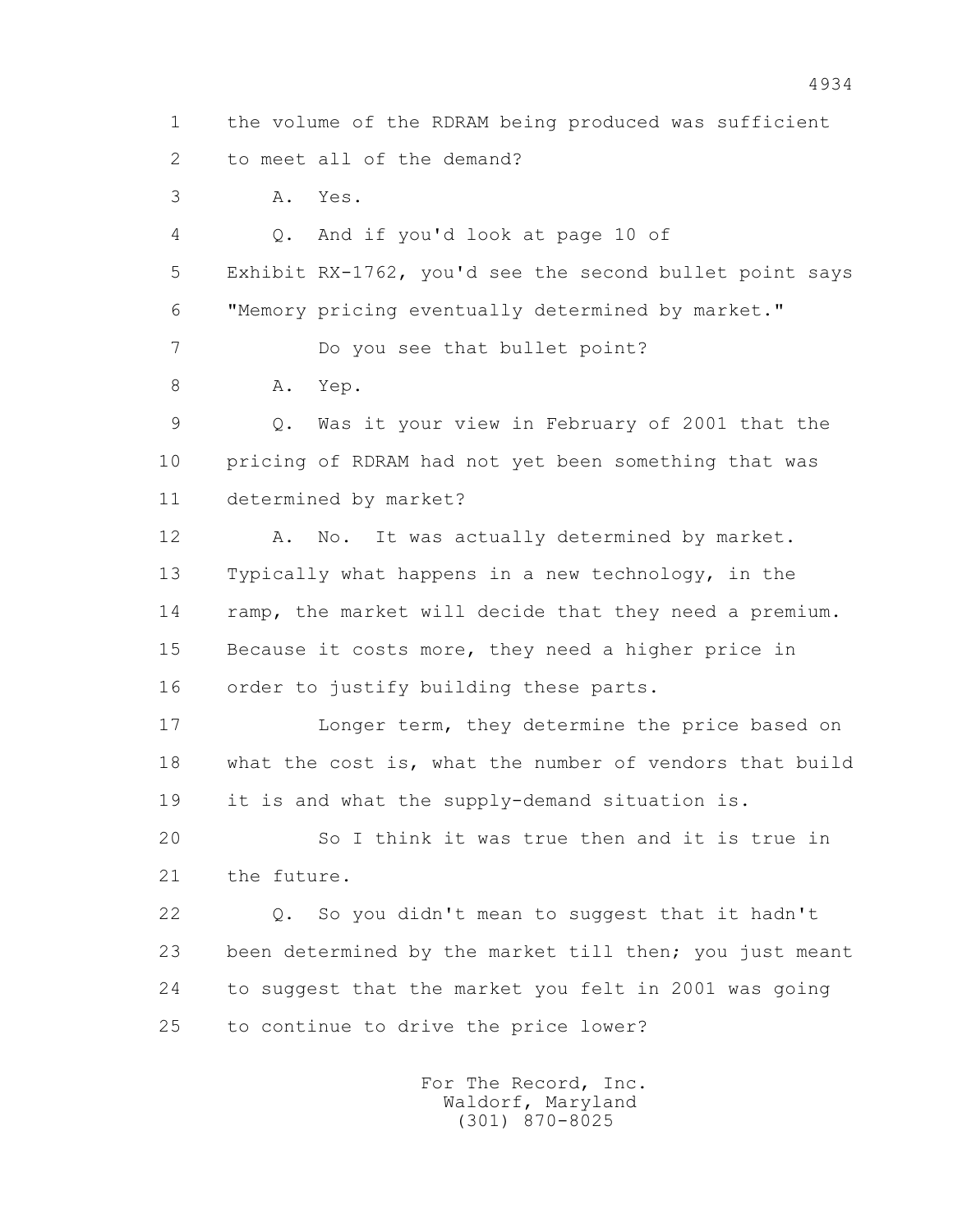1 A. We thought so, yeah.

2 Q. Okay.

 3 A. And very specifically what I want to make clear 4 is that we had nothing to do with the pricing, you 5 know, we couldn't. We built chipsets. We projected 6 volumes. We give the information to the DRAM vendors 7 and then the pricing was between them and their 8 customers.

 9 Q. And I don't mean by my questions to suggest 10 otherwise, so let me ask you one more question to make 11 sure we're clear on that.

 12 From your perspective, the price at which RDRAM 13 sold was determined by those companies who manufactured 14 and sold it, not by Intel?

15 A. That's correct.

 16 Q. Let me ask you then to turn if you would to 17 page 24, still on RX-1762.

 18 Does this page summarize Intel's views 19 regarding RDRAM as of February of 2001 where it states 20 that RDRAM provides the best Pentium 4 processor 21 platform now and in the future?

22 A. Yes.

 23 Q. Okay. And was it also perceived in this time 24 frame that SDRAM was the lowest-cost memory?

25 A. Yes.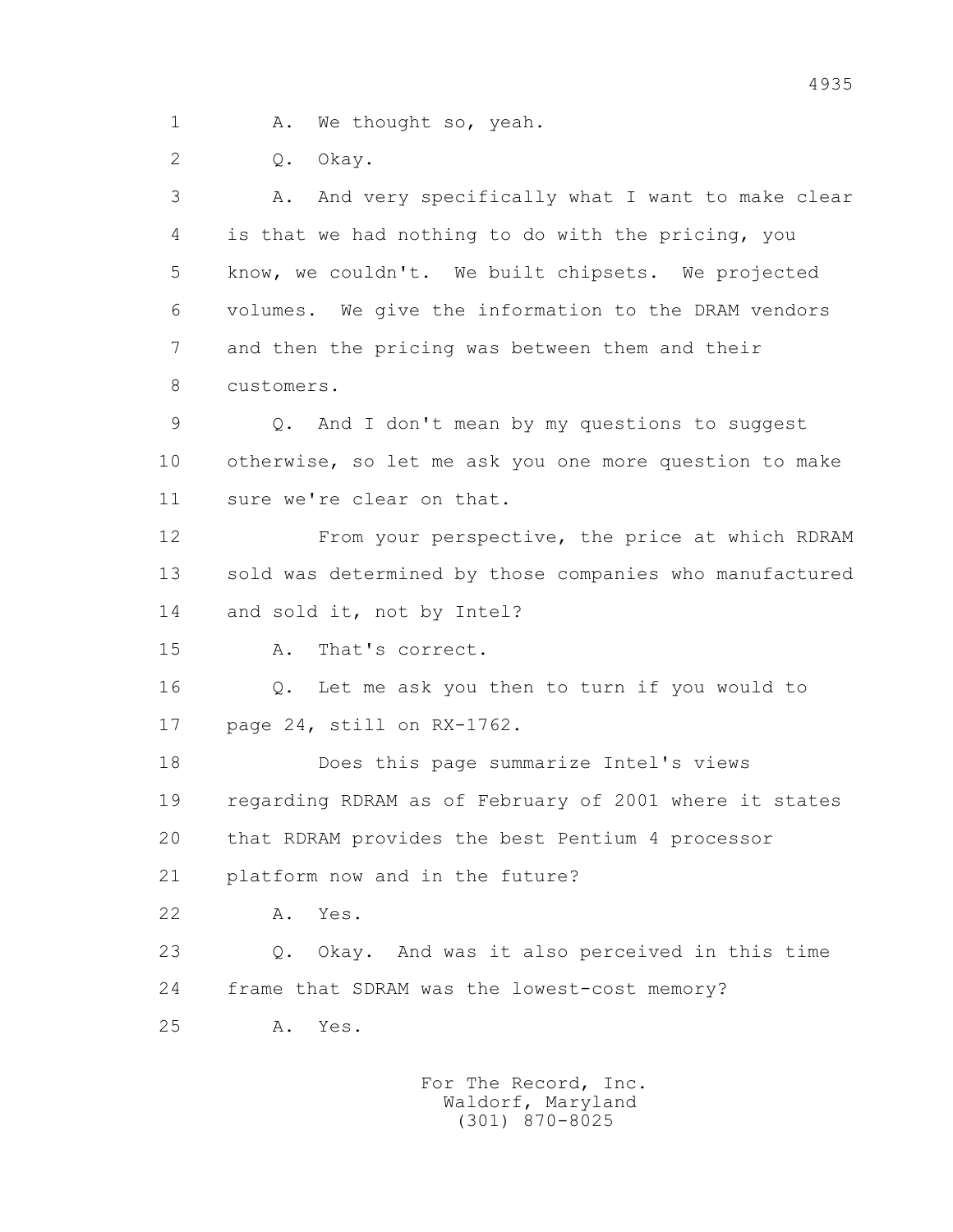1 Q. And the price of SDRAM just like the price of 2 RDRAM was set not by Intel but by the memory 3 manufacturers who produced it? 4 A. And the OEMs that bought it, so it's a market 5 supply-demand, yes.  $6$  Q. And then I want you to turn if you would  $-$  7 you'll see there is an Elpida presentation which 8 follows yours, and I'd like if you would to turn to 9 page 53 of that Elpida presentation, still RX-1762. 10 Now, you mentioned earlier that there had been 11 some concerns expressed by NEC with respect to contract 12 negotiations with Rambus? 13 A. Yes. 14 0. And was -- did NEC ultimately merge its DRAM 15 business into a company that came to be known as 16 Elpida? 17 A. Yes. 18 Q. And so by February of 2001, was Elpida a 19 manufacturer of RDRAM? 20 A. I'm not exactly sure what the legal 21 relationship was. Elpida existed, but I'm not sure if 22 it was Elpida or NEC who was building the RDRAM 23 officially. 24 Q. Okay. And I may have jumped to the Samsung 25 presentation in any event, so let me go back for a For The Record, Inc.

 Waldorf, Maryland (301) 870-8025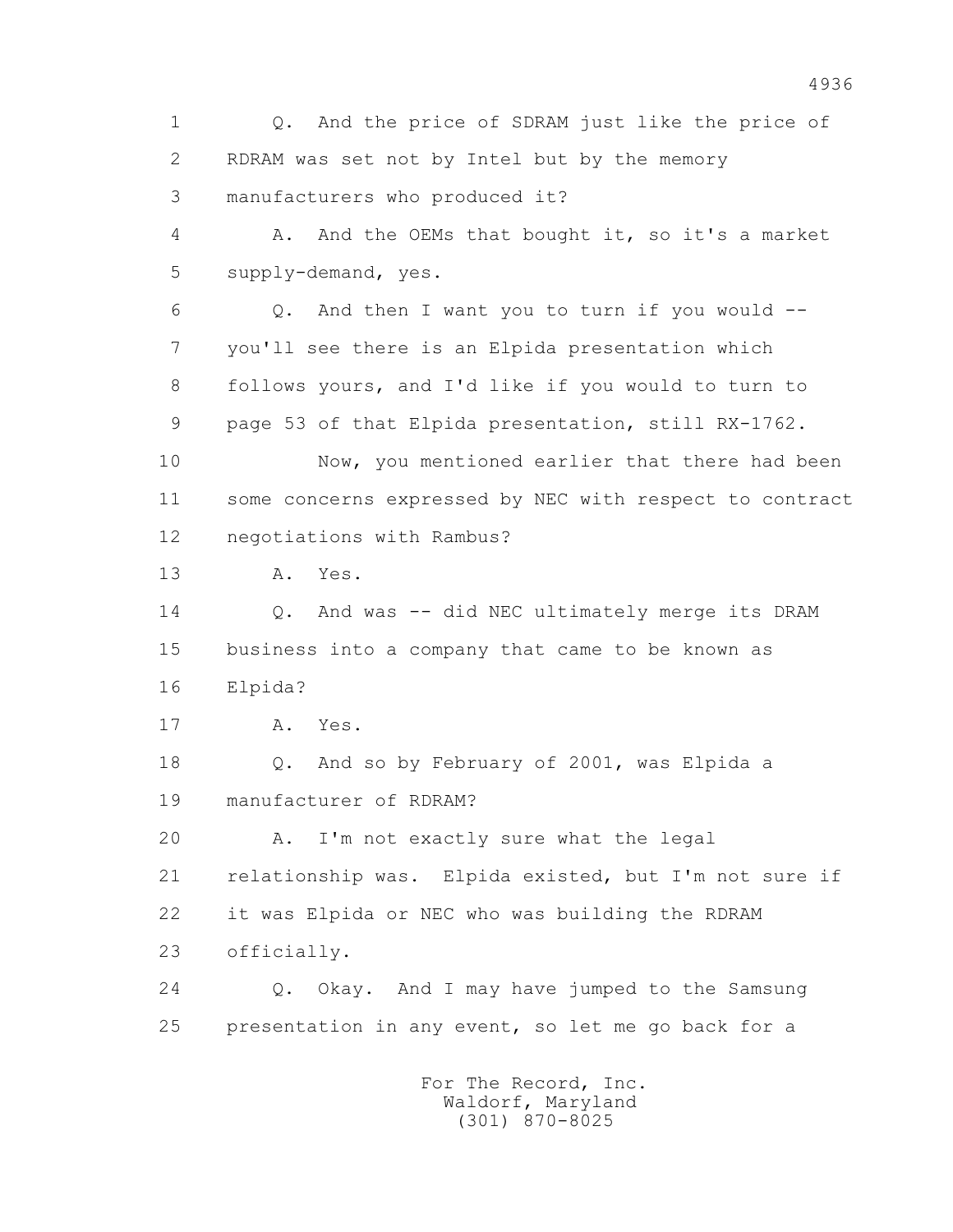1 minute.

 2 I wanted to go to page -- I took you to the 3 wrong page. I want to take you to page 39 if I could 4 and keep you in the Elpida one, so I apologize for 5 that. 6 In any event, was Elpida a presenter at the 7 February 2001 developers conference? 8 A. Yes. 9 Q. And did they present their plans and 10 projections for their production of RDRAM? 11 A. Yes. 12 Q. And if I direct your attention to page 39 of 13 RX-1762, do we see that they were making particular 14 projections here about the die overhead? 15 A. Yes. 16 Q. And can you tell us what was meant by "die 17 overhead"? 18 A. That was the amount of die size on top of what 19 the standard SDRAM part that was in volume production 20 would be. 21 Q. And were they showing on this chart that the 22 die overhead for the 256-megabit design was about 23 15 percent over SDRAM? 24 A. That's correct. 25 Q. And then they have a box on this chart which For The Record, Inc. Waldorf, Maryland

(301) 870-8025

4937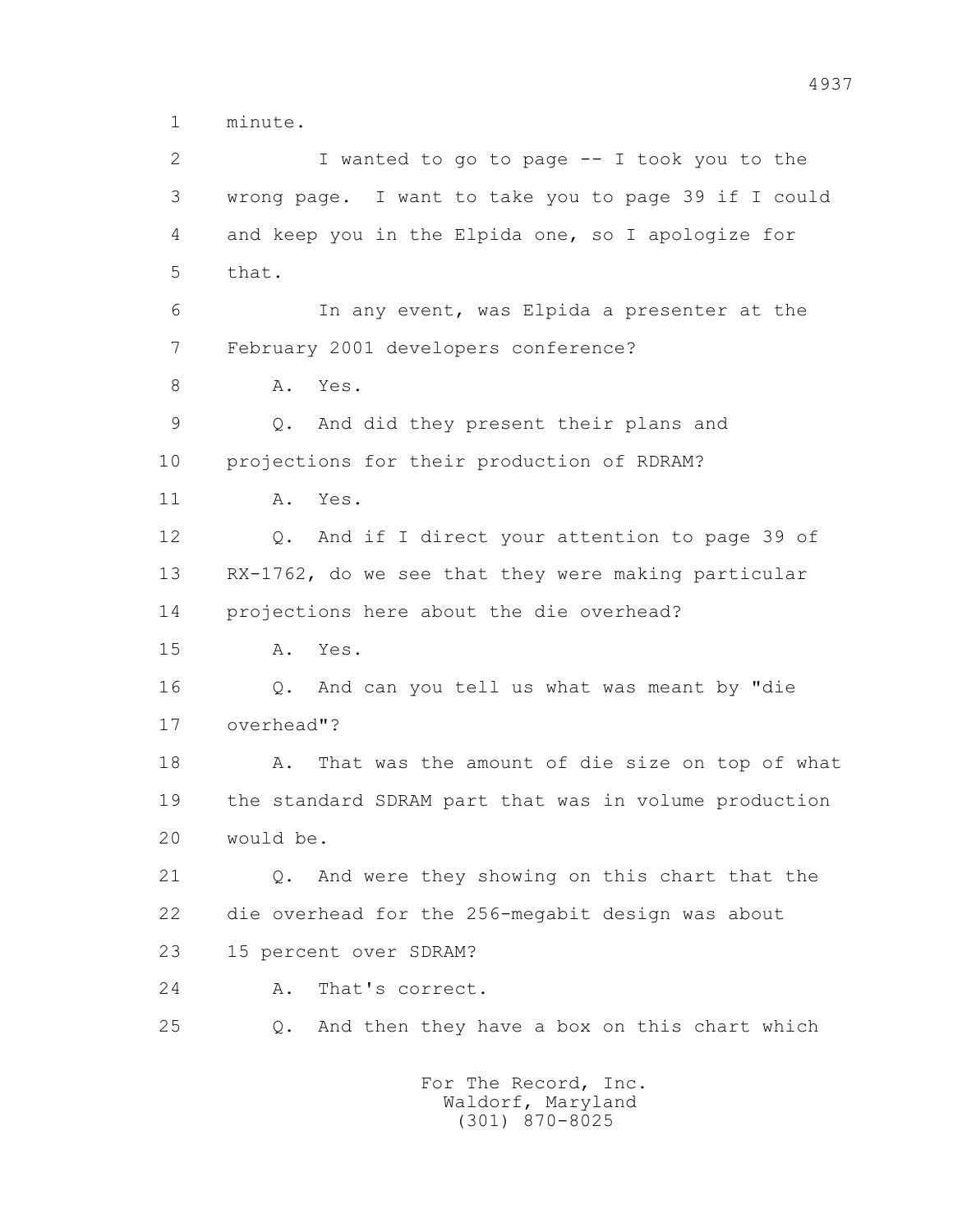1 says "4i"?

2 A. Yes.

 3 Q. And you can -- can you tell us what that stands 4 for?

 5 A. That's a different architecture. The initial 6 RDRAMs as we talked about this morning had a 16d bank 7 structure and the 4i bank structure was believed to be 8 a lower-cost structure because of the redundancy 9 overhead we talked about this morning.

 10 Q. So in 2001, February of 2001, was Elpida 11 projecting that with the 4i architecture the die 12 overhead compared to SDRAM would drop from it looks 13 like 8 percent to 2 or 3 percent?

14 A. Yeah. We've got to be careful with a little 15 bit of this in that the dropping die was not just 4i. 16 There are other factors that make the die size go 17 down.

 18 Q. Okay. And I didn't mean to suggest that was 19 the only one.

 20 But with that architecture and other changes 21 that they were going to introduce, they expected the 22 die overhead to drop to --

23 A. Below 10 percent.

24 Q. Below 10 percent?

25 A. Yeah.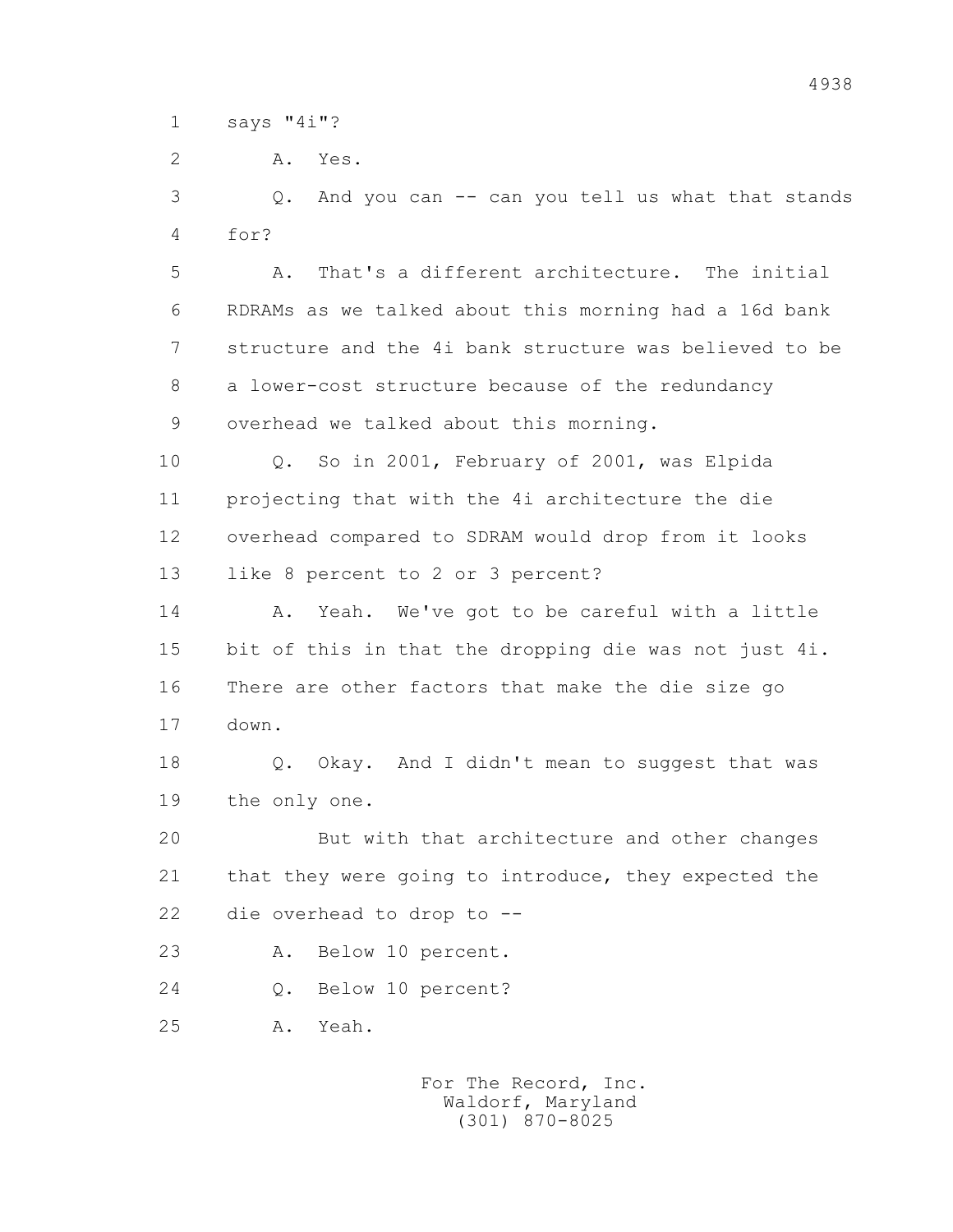1 Q. And then look if you would at page 42 of 2 RX-1762. 3 Does this reflect cost projections presented by 4 Elpida in February of 2001? 5 A. Yes. 6 Q. And what are these cost projections compared 7 to? In other words, is this price or is this cost of 8 manufacture or is this something else? 9 A. These were cost projections, assumed to be 10 cost of manufacturing, including dies, package and 11 test. 12 Q. And the cost overhead again, is that compared 13 to SDRAM? 14 A. I believe so, yes. 15 Q. And does this chart reflect that at least in 16 February of 2001 Elpida felt that the cost of 17 manufacturing, including package, die and testing, for 18 the RDRAM was going to be less than for the DDR? 19 A. Yes. 20 Q. And then let me ask you if you would turn to 21 the next page. 22 And does page 43 of RX-1762 reflect in summary 23 form what Elpida was telling the attendees at the Intel 24 Developer Forum in February of 2001 with respect to 25 their plans and projections for RDRAM?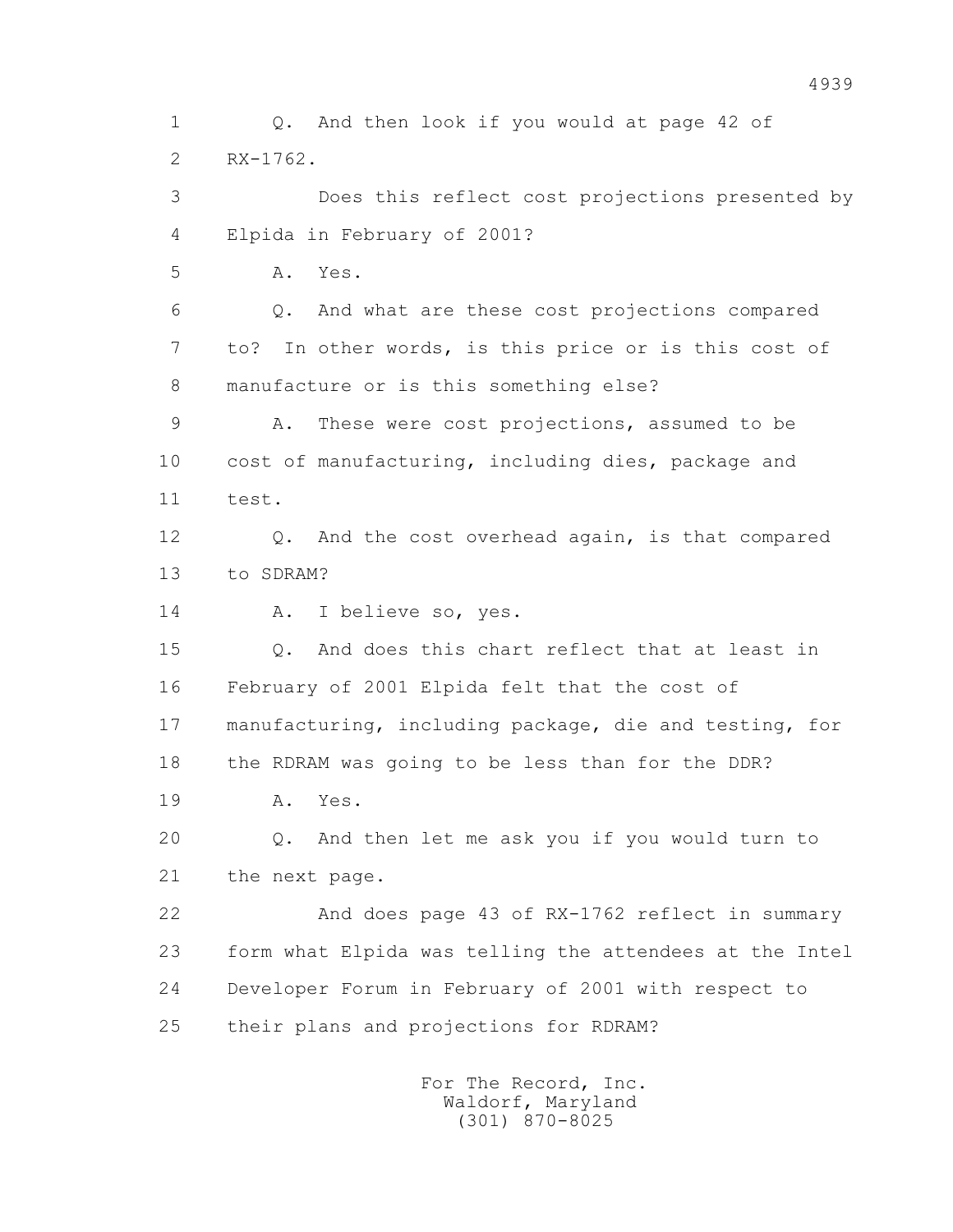1 **A.** Yes.

 2 Q. Now, we also talked a bit about Samsung today, 3 and Samsung was also a presenter at this forum, weren't 4 they?

5 A. Yes.

 6 Q. And their presentation I believe begins on 7 page 44. That appears to be the first page. And I 8 want to direct you back to page 53 if I could, still in 9 RX-1762.

 10 In February of 2001, did Samsung at the Intel 11 Developers Forum present to the audience that they were 12 achieving yields for RDRAM that were approaching the 13 yields that they were achieving for SDRAM?

14 A. I'm not sure if they said those exact words. 15 They said the yields for PC800 were good.

 16 Q. And you'll see on this chart it says under the 17 big bullet Improving Cost Structure it says "higher 18 yields" and then it says, colon, "approaching SDRAM"?

19 A. That's what it said then.

 20 Q. And when we use the word "yields" in this 21 context, does that mean the number of good products 22 that comes out of any particular batch?

 23 A. It can actually mean two different things. One 24 would be the number of good products that comes out of 25 a wafer and the other would be the number of die that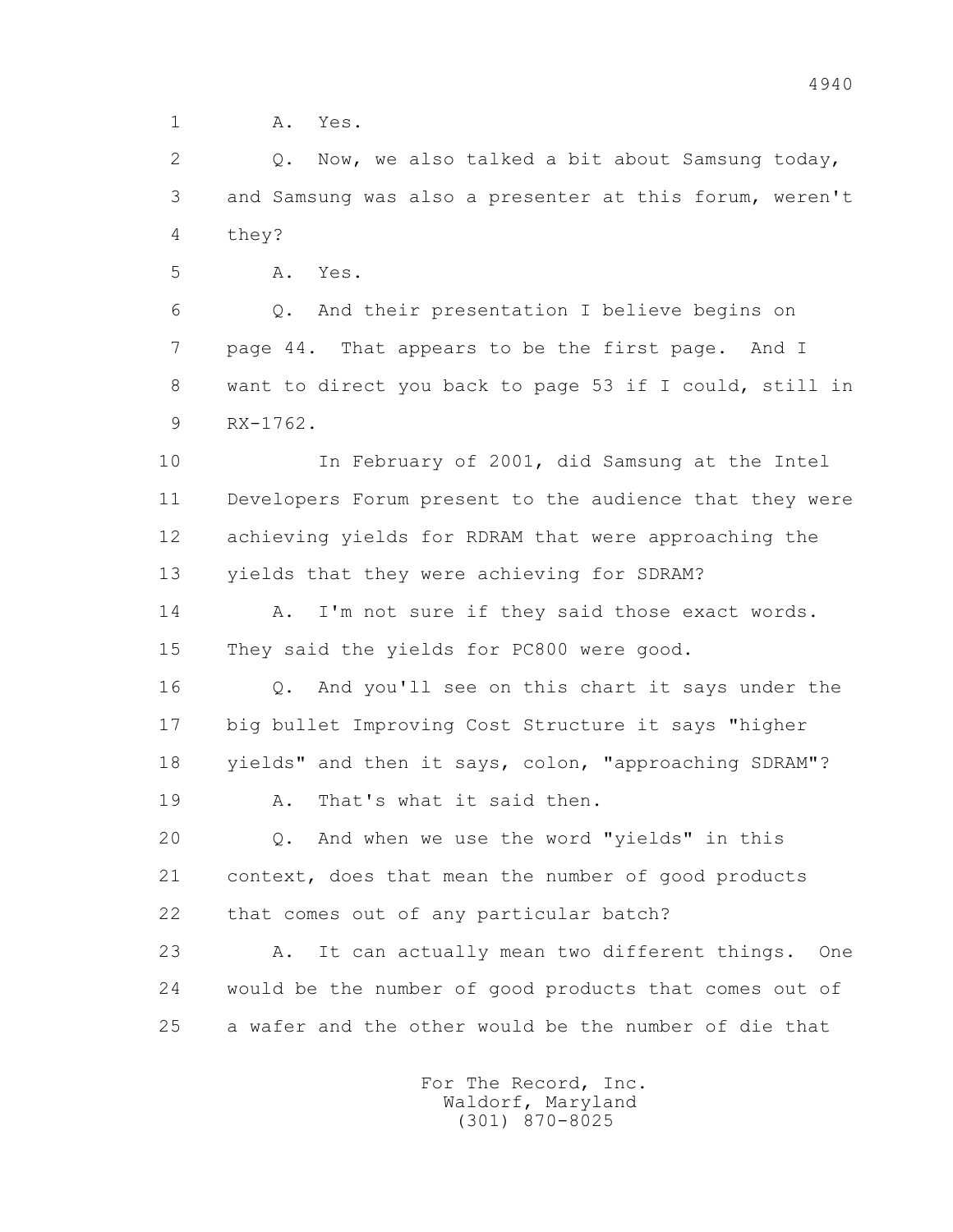1 are good as a percentage of the total number of die in 2 the wafer. It's not clear from this statement which 3 they were talking about. 4 Q. And both are sometimes used in -- 5 A. Yes. 6  $Q. -$ - within the framework of what we mean by 7 "yield"? 8 A. Yes. 9 Q. Okay. And on this same subject, the Samsung 10 presentation, if you would, turn to page 60. 11 And at least as of February of 2001, was it 12 correct that what Samsung was telling the attendees at 13 this Intel developer conference that the cost that they 14 were projecting for RDRAM was going to be lower than 15 the cost they were projecting for DDR at least until 16 the end of 2002? 17 A. Yes. 18 Q. Okay. And then if you would turn to page 63, 19 based on what Samsung was presenting at the 20 February 2001 Intel Developer Forum, did you understand 21 their position to be that RDRAM was the best 22 cost/performance solution for the Pentium 4 system as 23 indicated on this page? 24 A. That was their position, yeah. 25 Q. And is it correct that Samsung has continued to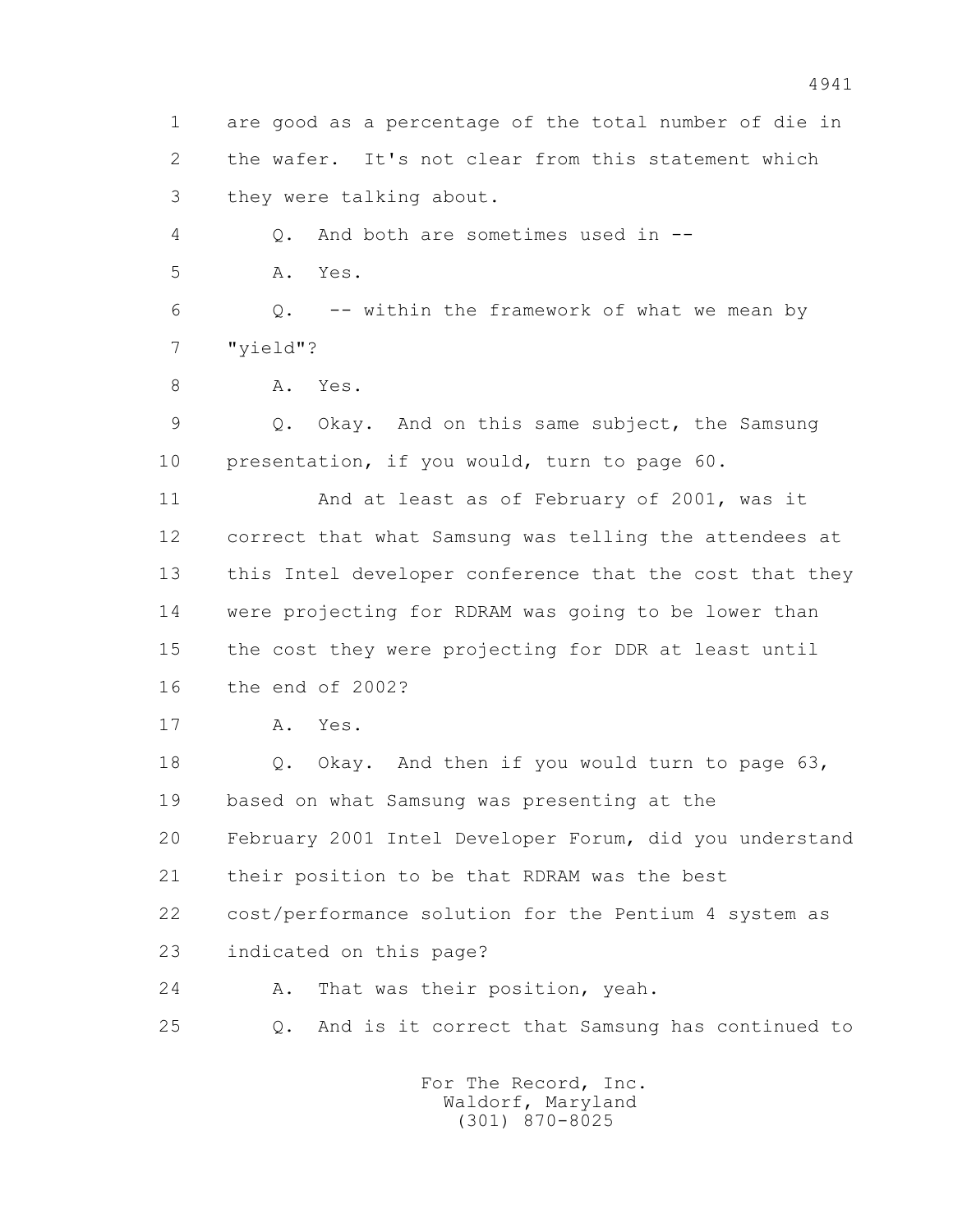1 be a producer of RDRAM up till today?

 2 A. Yes. And including today, they're still doing 3 it.

 4 Q. And do you have any understanding one way or 5 the other as to whether that has proven to be a 6 particularly profitable business for them?

7 A. I don't know firsthand.

 8 Q. Have they ever shared any of that information 9 with you?

 10 A. They've told us that it's been very profitable, 11 yes.

 12 Q. Okay. And then there also was a 13 presentation -- I believe if you turn to the next page, 14 page 64, you'll see the first page of a presentation by 15 Toshiba, and I have just a couple of questions about 16 the Toshiba presentation as well.

 17 First, if you'll just turn to page 70, still in 18 RX-1762, and does this diagram reflect that Toshiba at 19 the February 2001 developers conference was telling the 20 audience that the die size overhead as they were 21 manufacturing RDRAM had been reduced to under

22 10 percent?

23 A. Yep.

 24 Q. Okay. And if you look at page 79 -- not 25 surprising, now you'll see I'm now going to go to the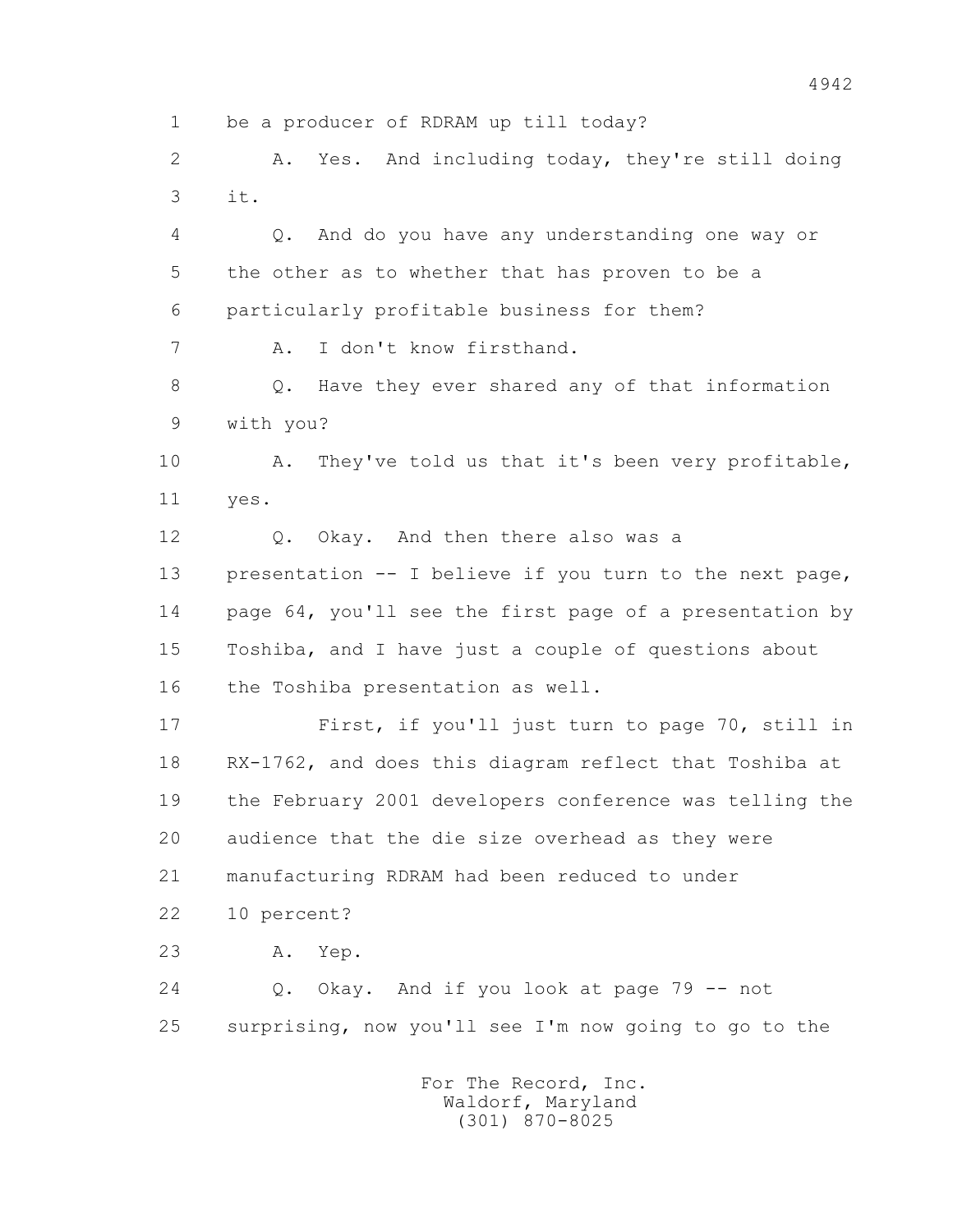1 cost chart -- does this chart, as you understand it, 2 reflect that Toshiba was showing a cost overhead due to 3 die size at least -- it's hard for me to read this. 4 I'm not sure -- but at least a die size overhead of a 5 little under 10 percent and dropping to something under 6 5 percent by the end of the year 2002?

7 A. That's correct.

8 Q. And if you would look at the next page, 9 page 80, does this reflect that as of February of 10 2001 Toshiba was telling the audience that the cost of 11 RDRAM was less than what they then were projecting to 12 be the cost of DDR?

13 A. Actually in this picture it does show the cost 14 curve for DDR is lowest cost, the RDRAM with the next 15 two curves and then the x32 DDR is much higher.

 16 Q. That's another -- so we have two DDRs on this 17 chart?

18 A. Yes. So this perception was that the standard 19 system version of DDR was a little less expensive than 20 RDRAM even in this time frame.

 21 Q. So they had a view somewhat at odds with one of 22 the charts we looked at earlier?

 23 A. And I think one of the key differences in the 24 different points of view was the point that each vendor 25 was on their learning curve. Vendors who started RDRAM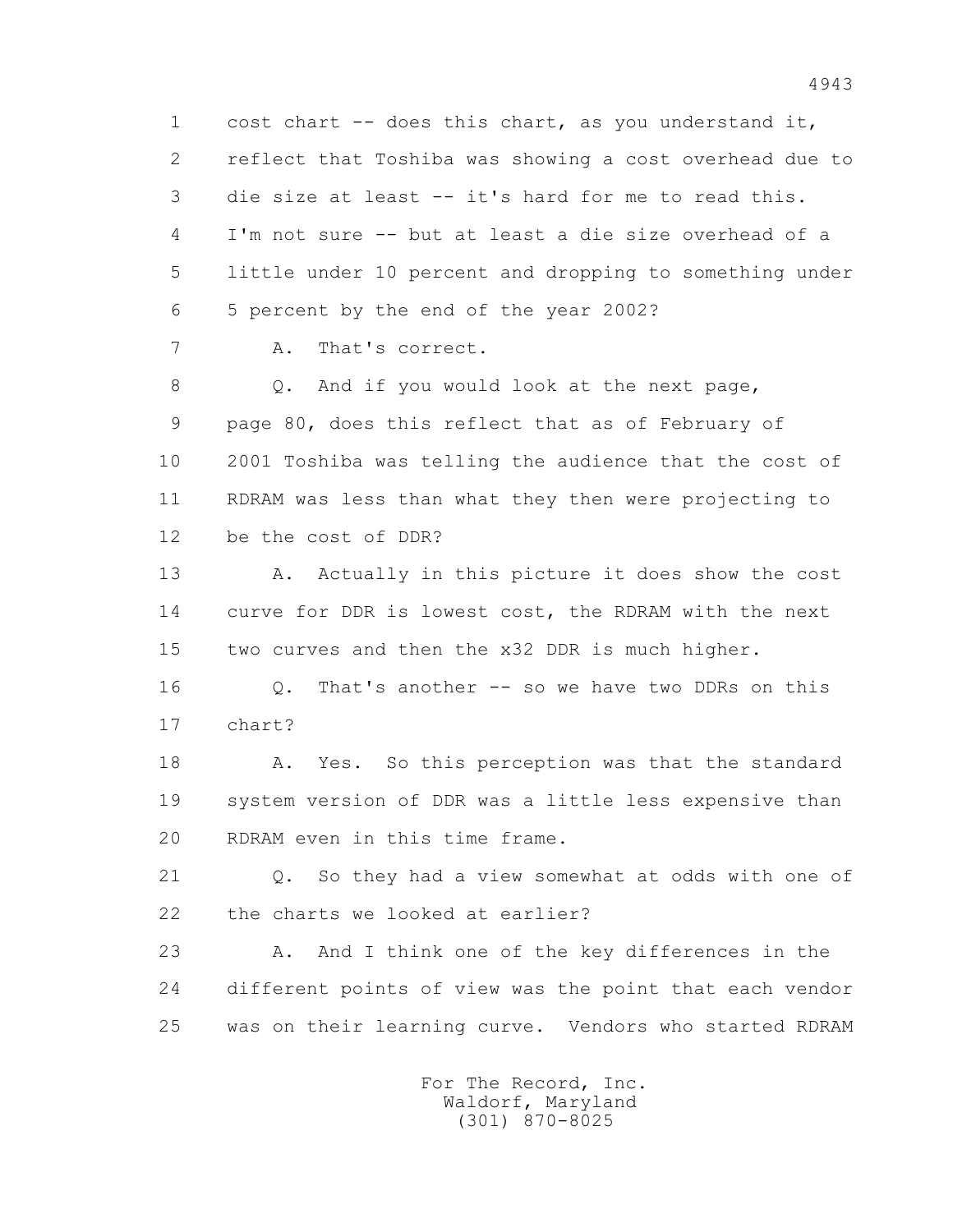1 much earlier and DDR later would have a higher cost for 2 DDR compared to RDRAM because they hadn't built DDR 3 long enough to get down the learning curve. And in the 4 case of Toshiba, they had been building RDRAM for quite 5 some time and they'd got down the learning curve -- 6 they had been building DDR for quite some time and got 7 down the learning curve. Some of the other vendors had 8 not.

 9 Q. And had Toshiba been building RDRAM as long as 10 Samsung?

11 A. Yes, they had.

 12 Q. Okay. Now, did Micron ever produce RDRAM in 13 commercial quantities?

14 **A.** No.

 15 Q. Did Intel make an investment in Micron in an 16 effort to encourage their production of RDRAM?

17 A. Actually we made an investment in Micron and 18 the primary reason for the investment was to make sure 19 that the industry capacity for DRAMs didn't start 20 contracting. We were very concerned at the time that 21 the current pricing was not allowing vendors to invest 22 in new capacity as needed.

 23 While we were doing the investment, we also put 24 some requirements in the deal to incentivize them to do 25 more RDRAM work, but that wasn't the primary driver of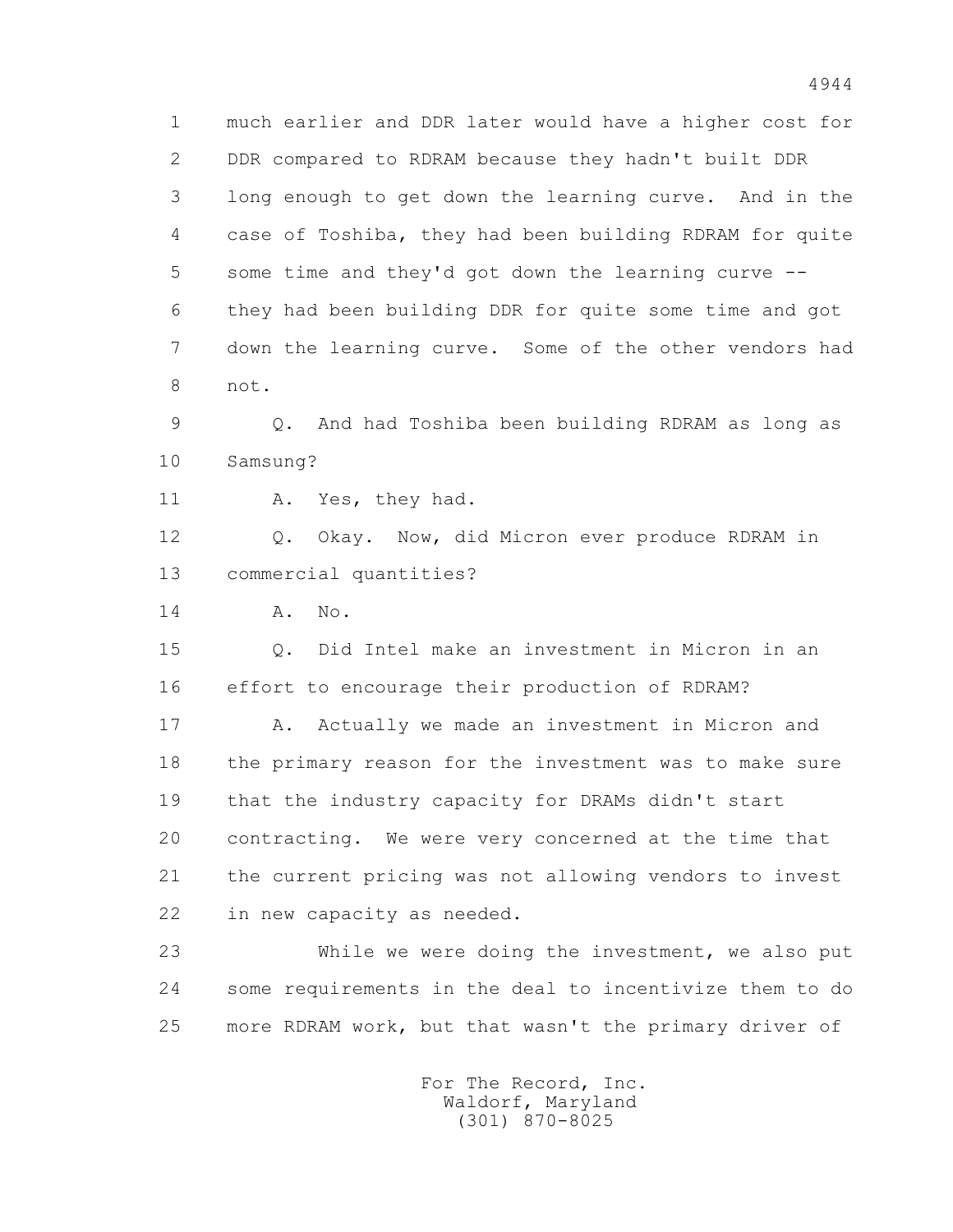1 the deal.

| 2  | When the press release announcing that<br>Q.               |
|----|------------------------------------------------------------|
| 3  | investment was made, did the press release and the         |
| 4  | other public statements indicate that the investment       |
| 5  | was part of Intel's strategy to help drive PC industry     |
| 6  | growth by accelerating the adoption of direct RDRAM?       |
| 7  | I don't know.<br>Α.                                        |
| 8  | Let me show you a document from $--$ it's<br>Q.            |
| 9  | CX-2522. It's not there in front of you, and let me        |
| 10 | just bring you a copy, if I may approach, Your Honor?      |
| 11 | JUDGE MCGUIRE:<br>Yes.                                     |
| 12 | BY MR. STONE:                                              |
| 13 | Let me show you.<br>Q.                                     |
| 14 | Directing your attention to the first page of              |
| 15 | CX-2522, do you recognize this to be an October 16,        |
| 16 | 1998 e-mail from Mr. Calder to various people,             |
| 17 | including yourself?                                        |
| 18 | Yes.<br>Α.                                                 |
| 19 | And this was about the time that $--$ let me just<br>$Q$ . |
| 20 | ask you, is this consistent with your recollection that    |
| 21 | this is about the time that Intel made an investment in    |
| 22 | Micron?                                                    |
| 23 | Yes.<br>Α.                                                 |
| 24 | And was the amount of that investment<br>$\circ$ .         |
| 25 | \$500 million?                                             |
|    |                                                            |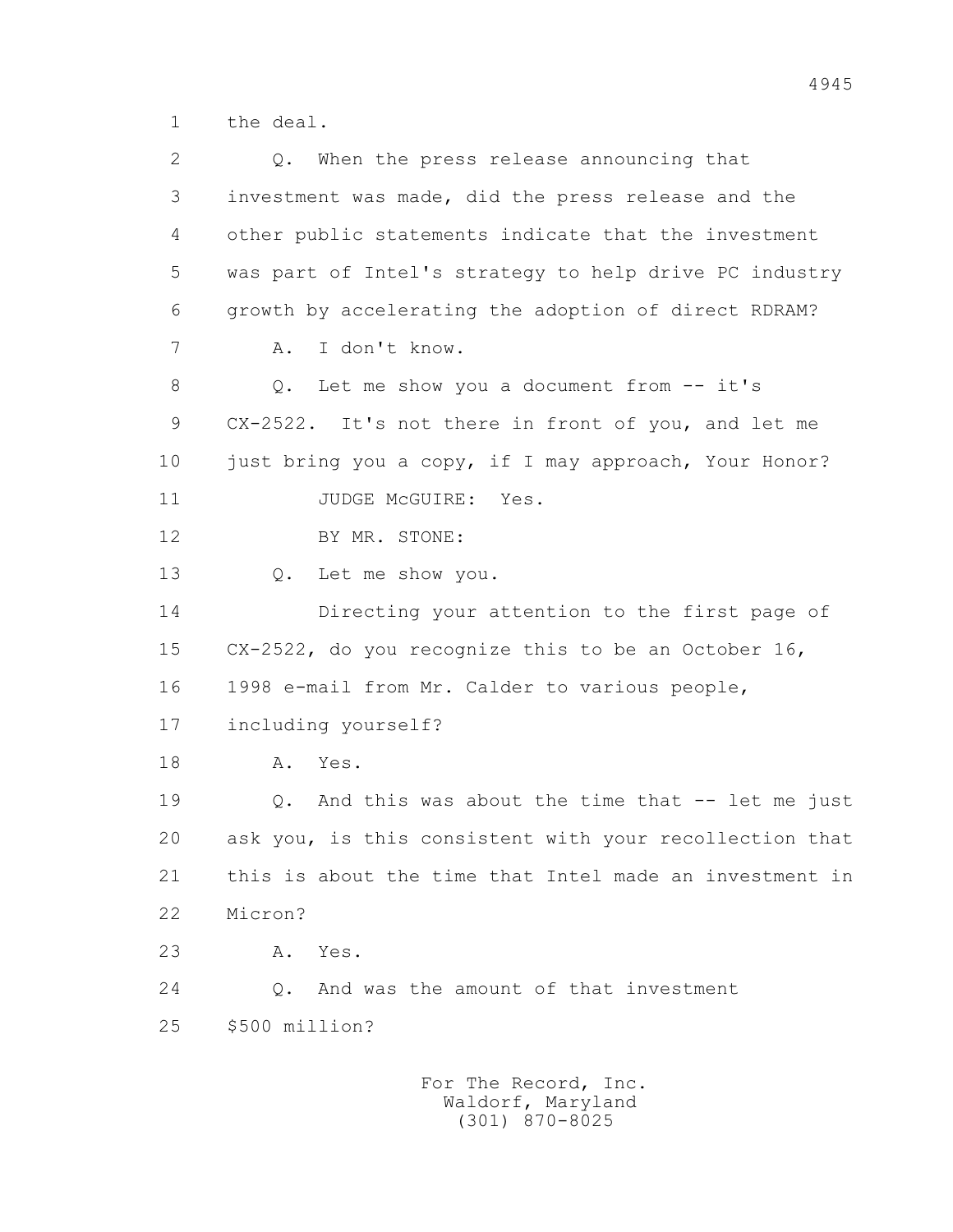1 A. Yes.

 2 Q. And look if you would at the second page of 3 Exhibit CX-2522 under Background. And if you would, 4 just take a look at the first paragraph there. 5 A. Yes. 6 Q. And was it, in the first paragraph at least, 7 was it indicated that Intel at least was announcing to 8 the public that its investment was to support the 9 development and supply of next-generation memory 10 products and help drive PC industry growth by 11 accelerating the adoption of direct RDRAM? 12 A. That's what it says. 13 Q. Okay. And you don't have any reason to think 14 that the public announcements Intel made were in any 15 way inaccurate with respect to the purpose of the 16 investment, do you? 17 A. No. I think that's a key focus of the 18 investment as it came together. The motivation for the 19 investment as it started was not this. 20 Q. Well, look if you would at page 7 of this 21 document. 22 You recognize this to be a copy of a press 23 release that was actually issued by Intel, don't you? 24 A. Yes. 25 Q. And if you'd look at the next to the last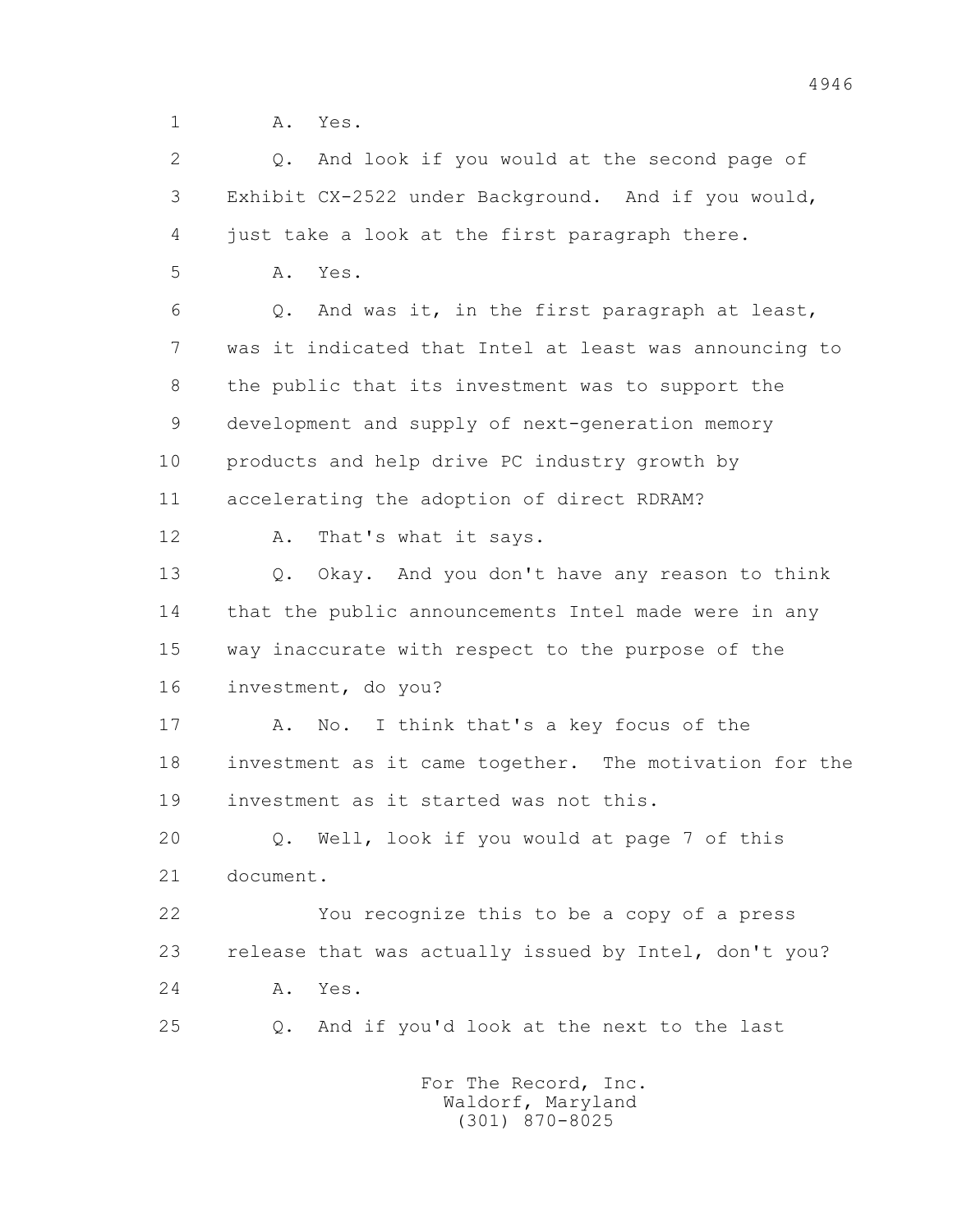1 paragraph on this page where there's statements 2 attributed to Mr. Barrett -- he at that time was

3 Intel's president and CEO, wasn't he?

4 A. Yes.

 5 Q. And you'll notice the quote that follows the 6 identification of Mr. Barrett in that paragraph says, 7 "Our goal in making this equity investment is ensuring 8 an adequate supply of memory components, particularly 9 direct RDRAM."

10 A. Yes.

11 0. Do you see that statement?

 12 Now, is that a correct statement at the time 13 the investment was actually made of its purpose? 14 A. I believe so.

 15 But if you read it careful, it says "ensuring 16 an adequate supply of memory components." That was the 17 primary thing we started out with from day one, and 18 then particularly the RDRAM was where our road map was 19 going at that point in time, so we wanted to make sure 20 that Micron was strategically aligned with us to build 21 those technologies as well.

 22 Q. And after the investment was made in October 23 of '98, didn't there come a time when Intel became 24 quite disturbed with Micron because they weren't 25 manufacturing and producing RDRAM?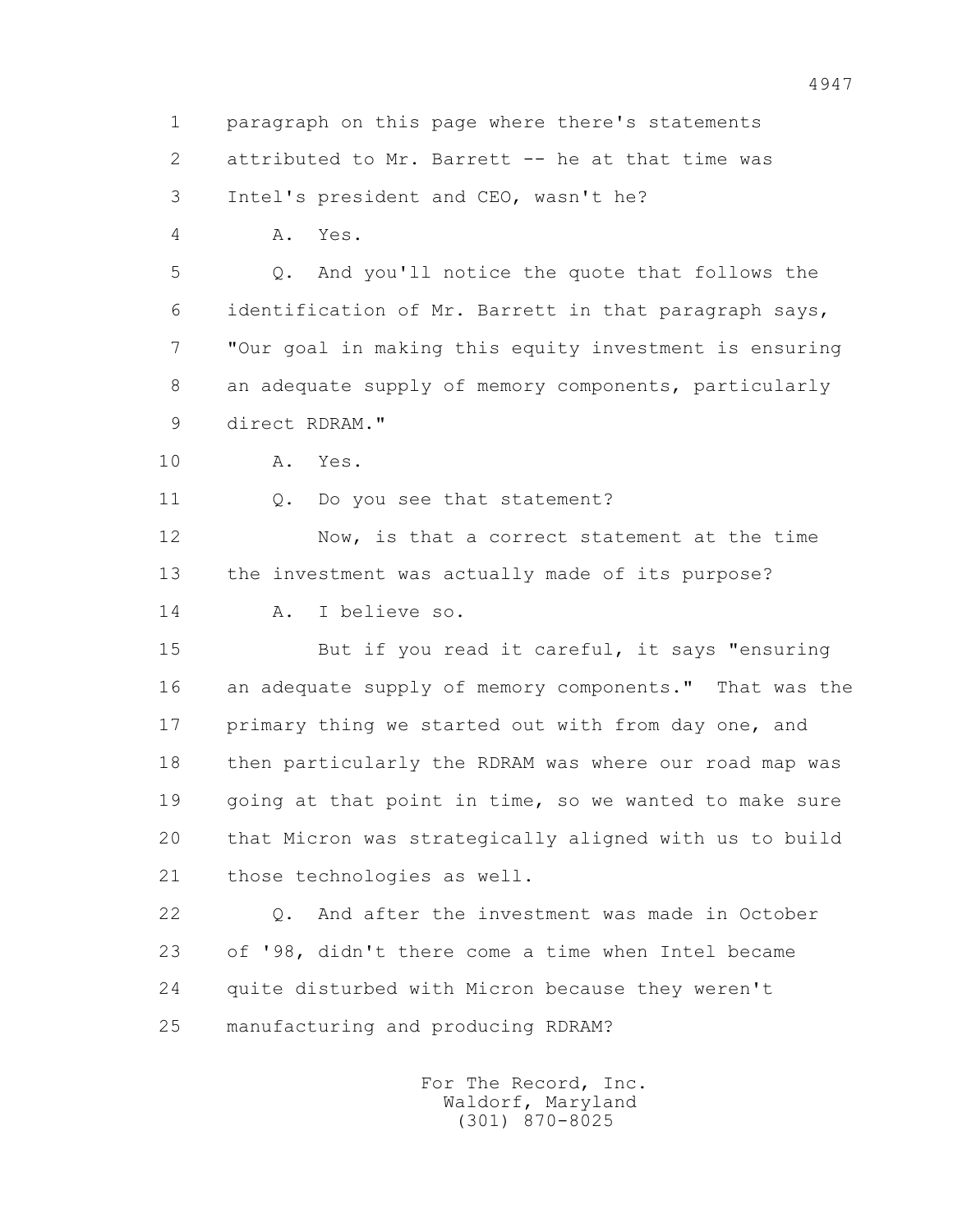1 A. Yes.

 2 Q. Okay. Do you have familiarity with whether or 3 not Intel was required under the terms of its agreement 4 with Rambus to primarily or exclusively use RDRAM in 5 the Pentium 4 product?

 6 A. There is no constraint that said we needed to 7 exclusively use RDRAM in any product.

8 0. Was there a best-efforts provision or other 9 obligation on how hard Intel needed to work to promote 10 RDRAM? To your knowledge.

11 A. To my knowledge, the contract required us to 12 make RDRAM the primary memory for our product line for 13 a period of time, which I believe was '99 through 2002. 14 And "primary" in my mind means that we drive it as the 15 high-performance memory, the showcase memory, all the 16 things that we did.

 17 Q. And when did Intel begin to consider using 18 other memories in its product line?

 19 A. In the server product line we started looking 20 at that probably in the '99 time frame, maybe a little 21 sooner. In the desktop product line it was probably 22 late '99.

 23 Q. And if you would, I think the next document on 24 the stack that I left for you earlier is the letter we 25 looked at earlier, CX-2541, that was sent to Mr. Tate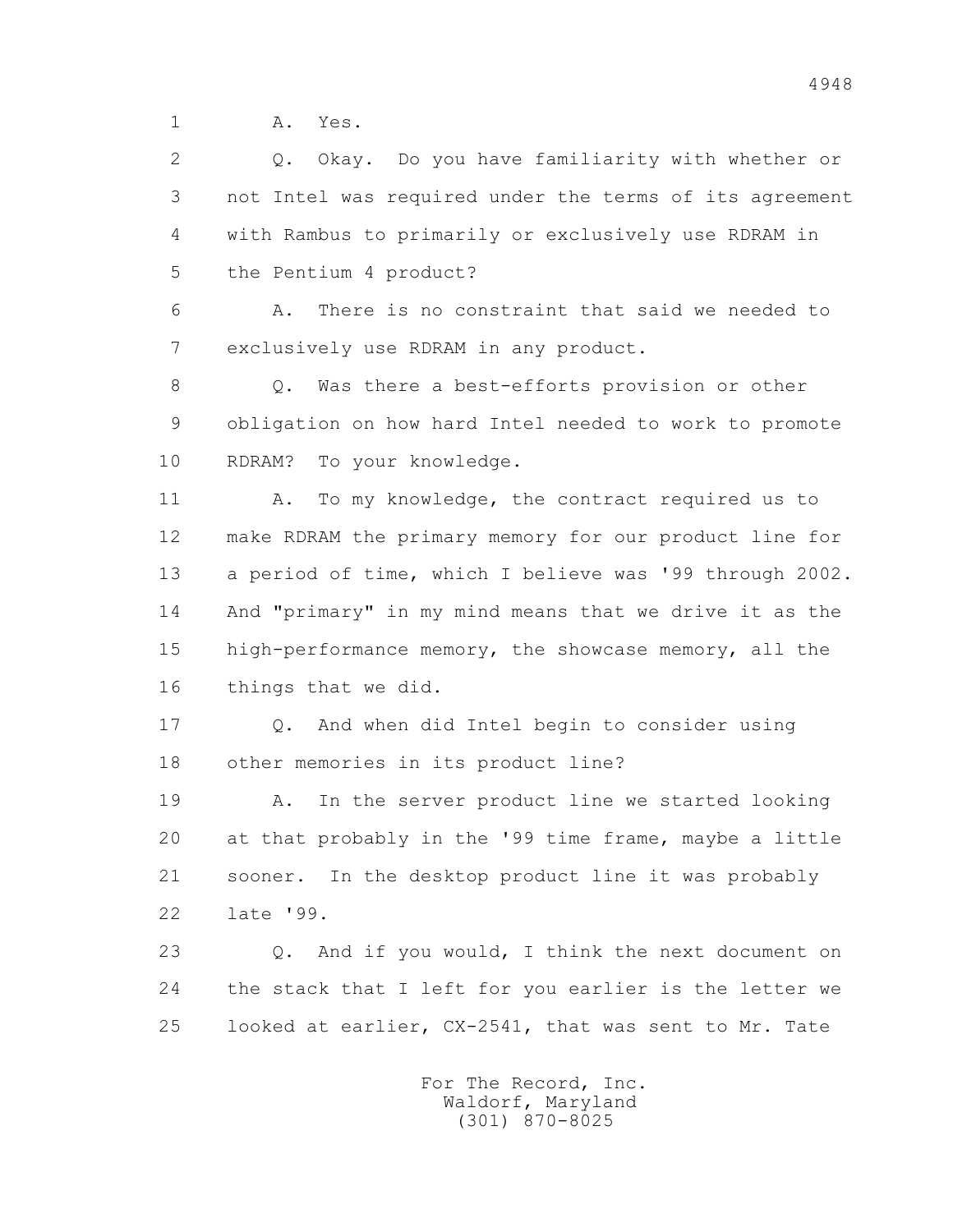1 and Mr. Davidow?

2 A. 2542?

 3 Q. I might have pulled the wrong one. I have -- 4 yours says 2542?

5 A. Yes.

 6 Q. Give me one second and I'll get you another 7 copy.

 8 What's the date on yours? Let me just make 9 sure they're different.

10 A. November 2.

11 MR. STONE: Your Honor, may I approach?

12 JUDGE McGUIRE: Go ahead.

 13 MR. STONE: I pulled the wrong one out of the 14 stack earlier, so...

15 (Pause in the proceedings.)

16 BY MR. STONE:

17 Q. I think we have the right one now, CX-2541.

18 Did you testify earlier that you were one of

 19 the people who sort of gathered some of the information 20 that was included in this letter?

21 A. Yes.

 22 Q. And at the time this letter was written, Intel 23 was contemplating the possibility of some dispute with 24 Rambus, were they not?

25 A. Actually '99 I'm not sure.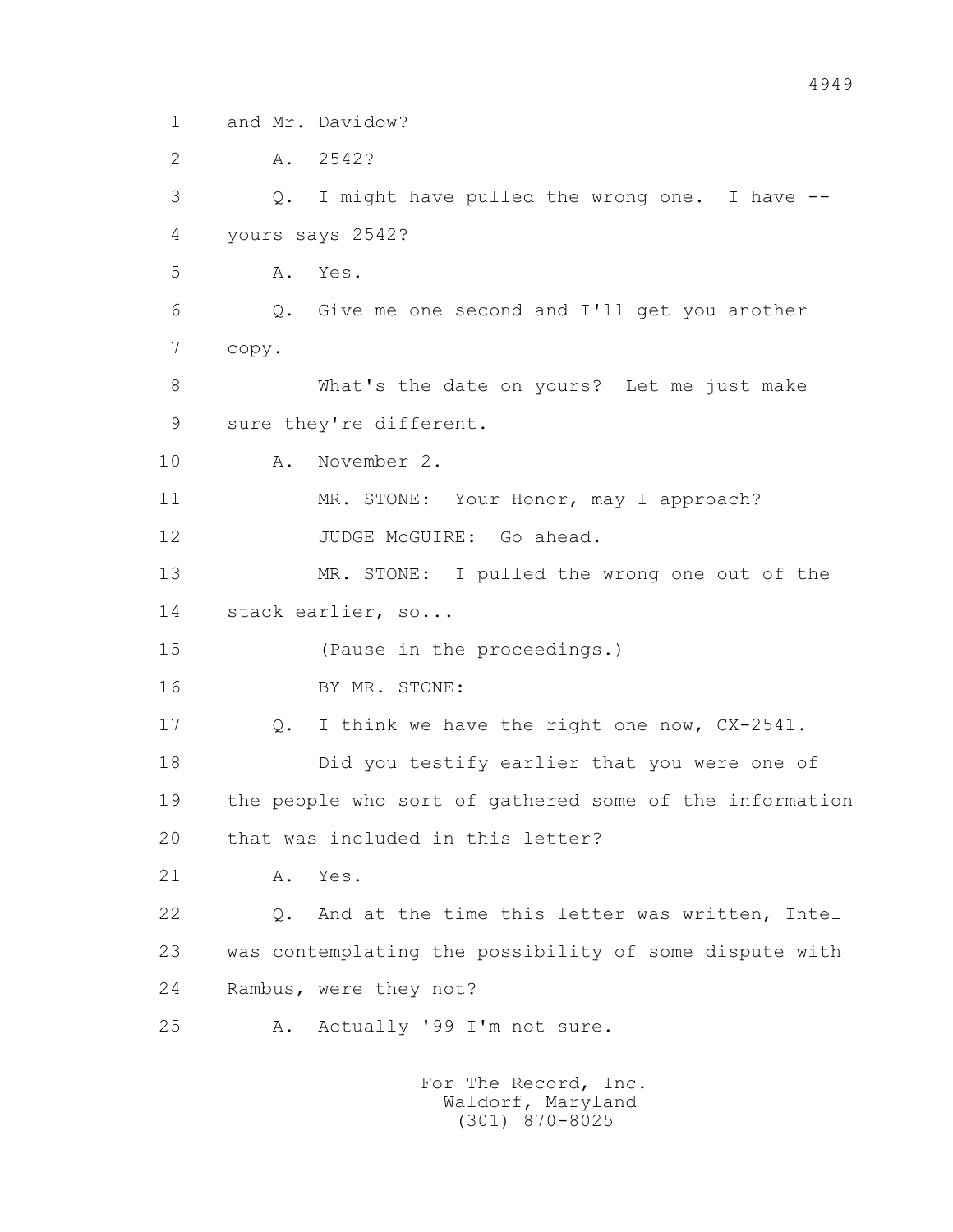1 Q. There resulted a conference call and a meeting 2 that you participated in following this letter, wasn't 3 there, at which these and other issues were discussed? 4 A. These issues were discussed, but I'm not -- the 5 issue of a dispute with Rambus I'm not sure was this 6 time frame or later.

 7 Q. At this point in time, was Intel concerned that 8 their efforts to begin to think about other memories 9 that might be used with their product line might put 10 them at odds with Rambus in regard to making the RDRAM 11 their primary memory?

12 A. There was some concern that Rambus might 13 interpret it different, yeah.

 14 Q. And ultimately the issues set forth in this 15 letter as the result of meetings and conference calls, 16 if not resolved, at least went no further than what was 17 set forth in this letter, did they?

18 A. I think so, yeah. At this time we were still 19 extremely motivated to make RDRAM successful and we saw 20 a lot of technical advantages to using that in our 21 product line. We saw no reason we couldn't do so, 22 assuming these issues were addressed.

 23 Q. Okay. Let me ask you to look at the next 24 document on your stack that you were shown earlier -- 25 hopefully I got the number right -- CX-2559.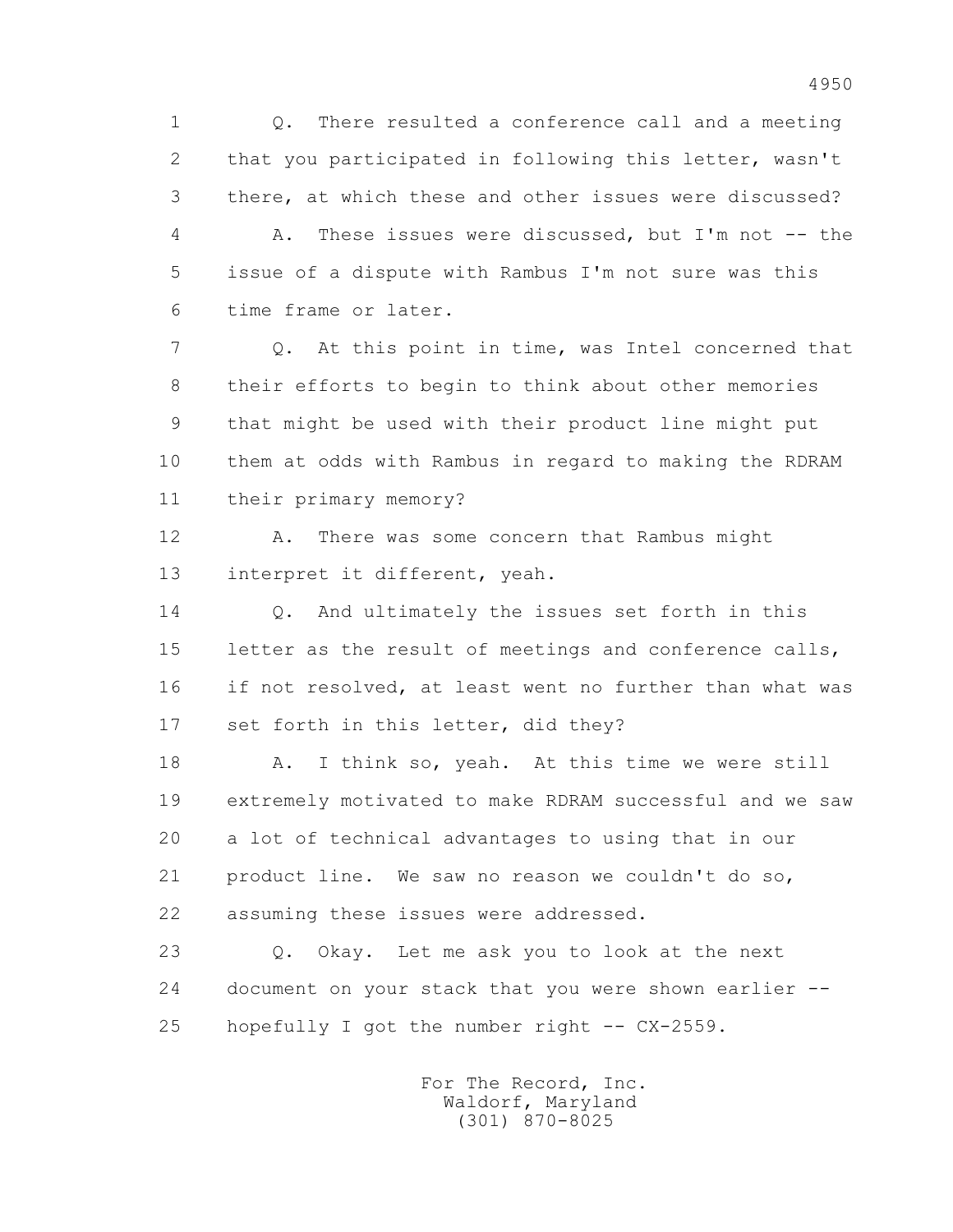2 0. And if you would, turn to page 3.

 3 You were asked earlier about the NEC-Hitachi 4 joint venture that they would need -- they were told 5 that the NEC-Hitachi joint venture would need a new 6 license to build RDRAM. Do you see that?

7 A. Yes.

 8 Q. And is that what came to be known as Elpida? 9 A. Yes.

 10 Q. And Elpida ultimately took a license sometime, 11 from the date of this e-mail, June of 2000 till 12 February 2001 based on the Intel Developer Forum 13 materials we just looked at; correct?

14 A. I'm not sure exactly how they resolved the 15 issue.

 16 Q. And was the source of information that you set 17 forth in this e-mail on page 3, the one dated June 28th 18 of 2000, was this based on information you received 19 from Rambus or information you received from NEC or 20 Hitachi or someone else?

 21 A. It's based on information I received from 22 Abid Ahmad who had visited DRAM suppliers and he 23 visited either NEC or Hitachi or both, probably both. 24 Q. So it was not based on information from Rambus; 25 correct?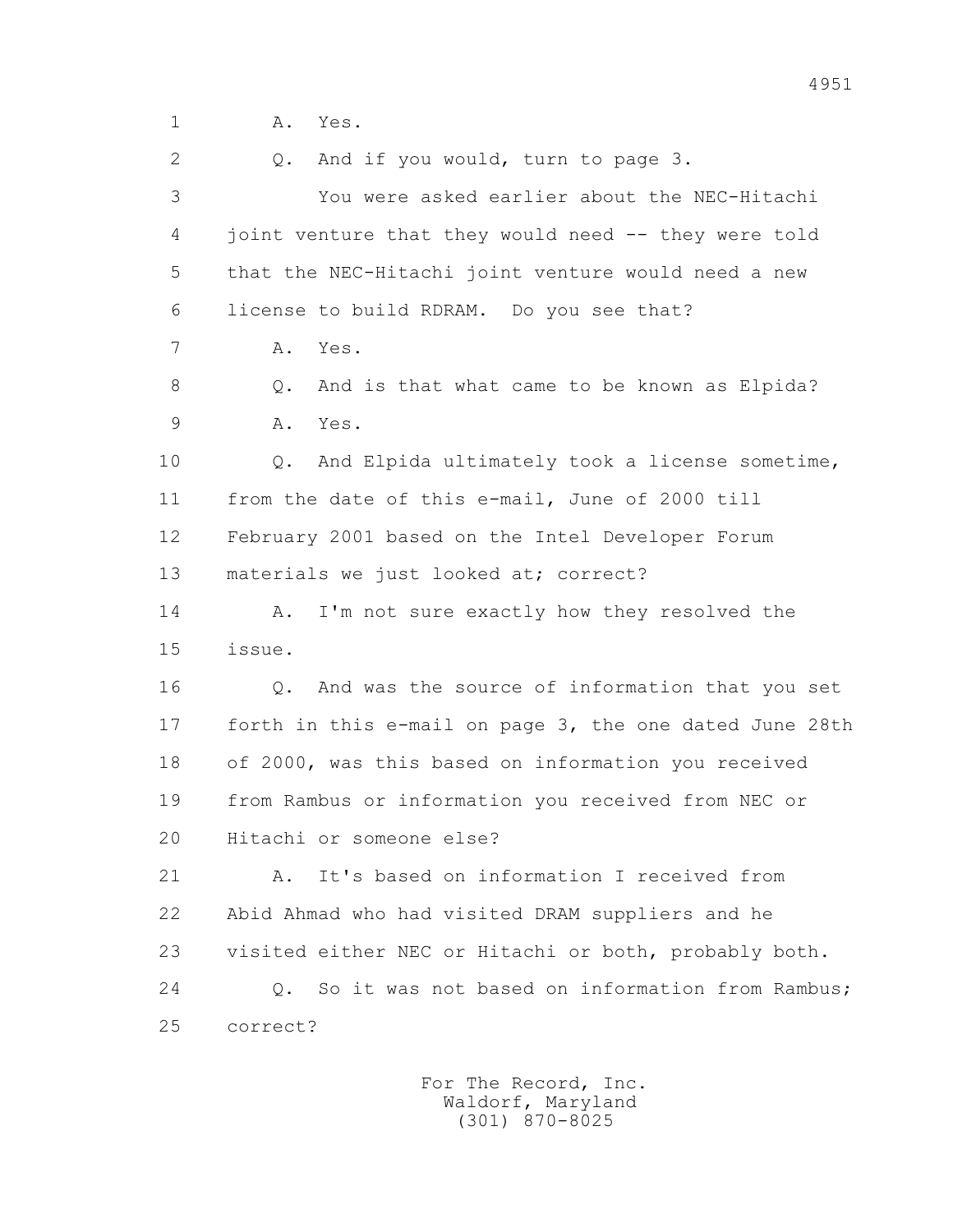1 A. That's correct.

 2 Q. And did you ever have a conversation with 3 Rambus to see how they had resolved any issue that 4 might exist in connection with the Elpida license 5 agreement with Rambus? 6 A. No, I didn't. 7 Q. This e-mail chain that we have here, 8 Exhibit CX-2559, was written shortly after there was an 9 announcement of a settlement of the Rambus and Hitachi 10 patent dispute; correct? 11 A. Correct. 12 Q. And by that time of the Hitachi patent dispute, 13 you were well aware, weren't you, that Rambus believed 14 that its patents covered various features that were 15 incorporated in products that were then being 16 manufactured? 17 A. Yes. 18 MR. DAVIS: Objection. Calls for a legal 19 conclusion. 20 JUDGE McGUIRE: I can't hear you. 21 Right. That's sustained. 22 BY MR. STONE: 23 Q. You were aware -- and I'm asking just for your 24 understanding, not for a statement as to what in fact 25 the law was -- you were aware that Rambus was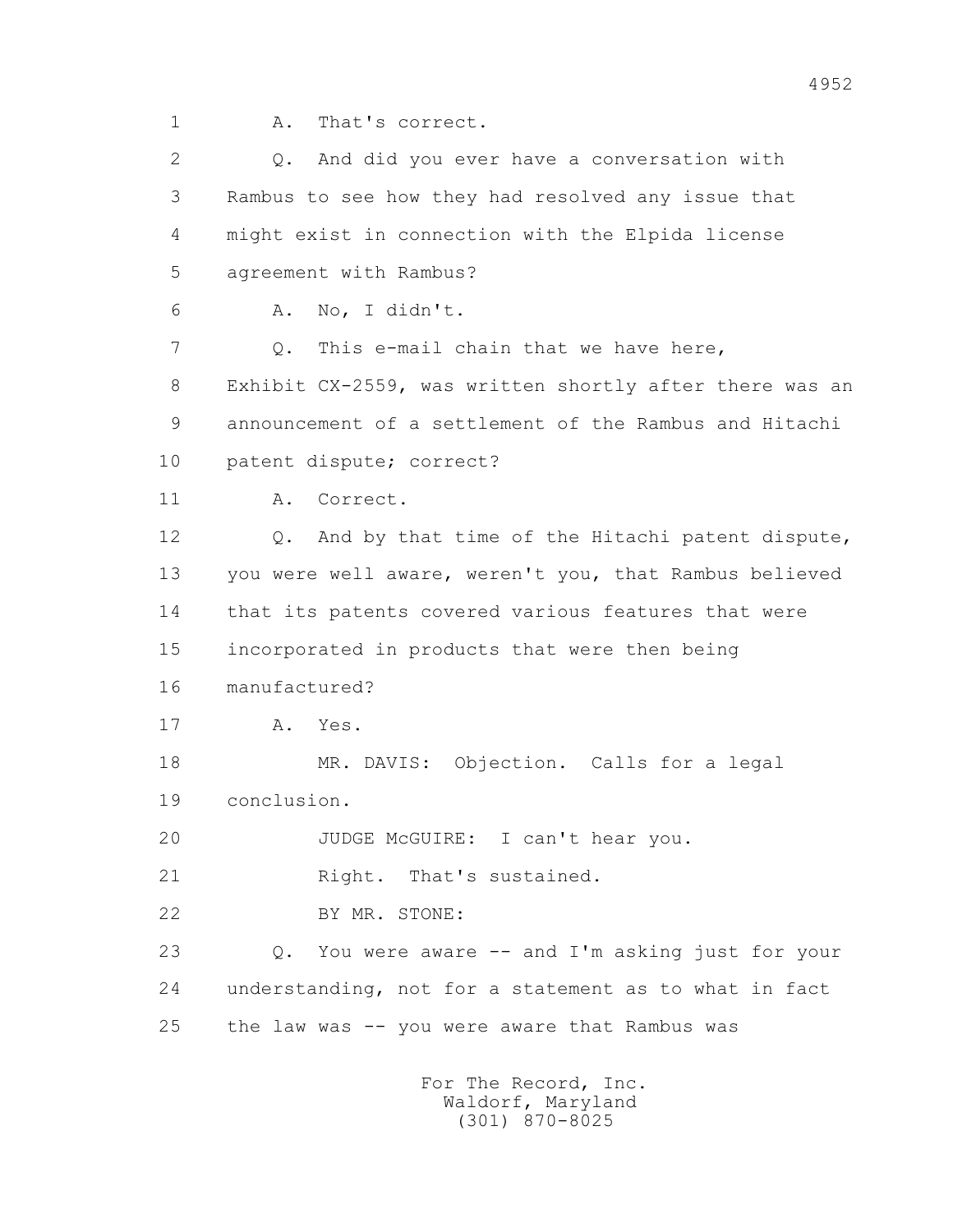1 contending at this point in time that products then 2 being manufactured, SDRAM and potentially DDR SDRAM, 3 infringed upon patents that Rambus owned; correct? 4 A. That was my understanding based on these press 5 releases, yes. 6 Q. Yes. 7 And at this point in time, June of 2000, were 8 you aware that Intel had an observer who attended 9 various of the Rambus board meetings? 10 A. Yes. 11 0. And initially that observer was Pat Gelsinger, 12 wasn't it? 13 A. I was only aware of Pat. I didn't know he had 14 anyone else. 15 Q. And did you ever talk with him about his role 16 in discussions with respect to whether the patent 17 lawsuit should be filed against Hitachi? 18 A. No. 19 Q. Do you know whether Mr. Gelsinger was given an 20 opportunity to object and did not object to the 21 bringing of the lawsuit against Hitachi? 22 A. I have no idea. 23 Q. Did you ever talk with Mr. Gelsinger about 24 whether he encouraged Rambus to bring litigation 25 against some of the other DRAM manufacturers who were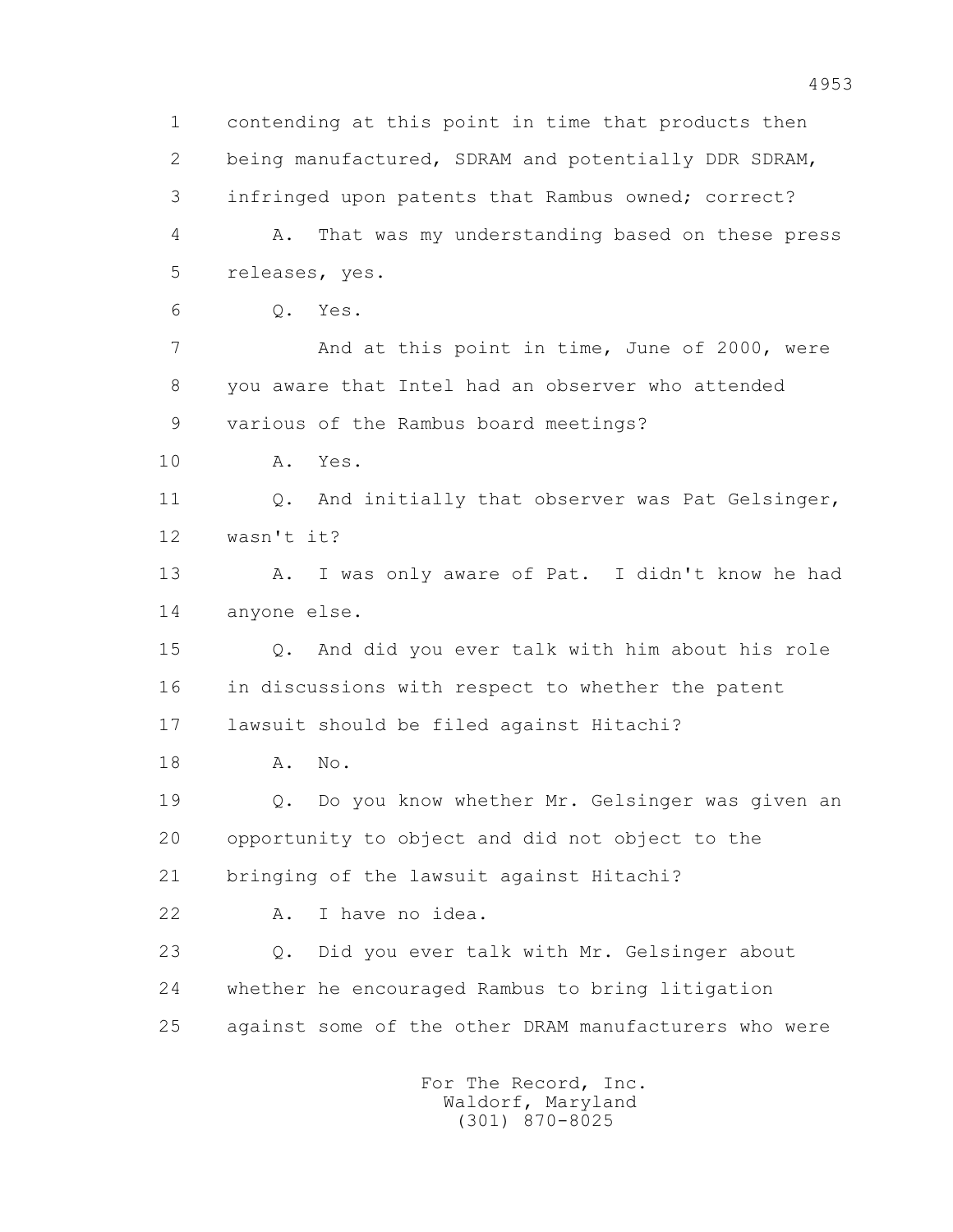1 infringing on Rambus patents, according to what Rambus 2 contended?

3 A. No.

 4 Q. Let me ask you to look at the next document if 5 you would, CX-2519. And if you would, turn to page 8 6 of that document. This is again one that you were 7 shown this morning I believe, isn't it?

8 A. Yes.

 9 Q. Under Contract Items -- and this document is as 10 of 1998; correct?

11 A. Yes.

 12 Q. And this is either after or around the time 13 frame that Mr. Mooring had told you, either directly or 14 indirectly, that Rambus had patent applications which 15 they thought might cover DDR; correct?

16 A. Yes.

 17 Q. And he also told you that they had patent 18 applications that they thought might cover SyncLink; 19 correct?

 20 A. Yes. Actually I'm not sure if he told me or he 21 told Dennis Lenehan who told me. Somehow I got the 22 word that they thought they had some coverage, but they 23 had nothing to show us that was specific.

 24 Q. Okay. And so at the time of these -- this 25 document was prepared, you were aware that Rambus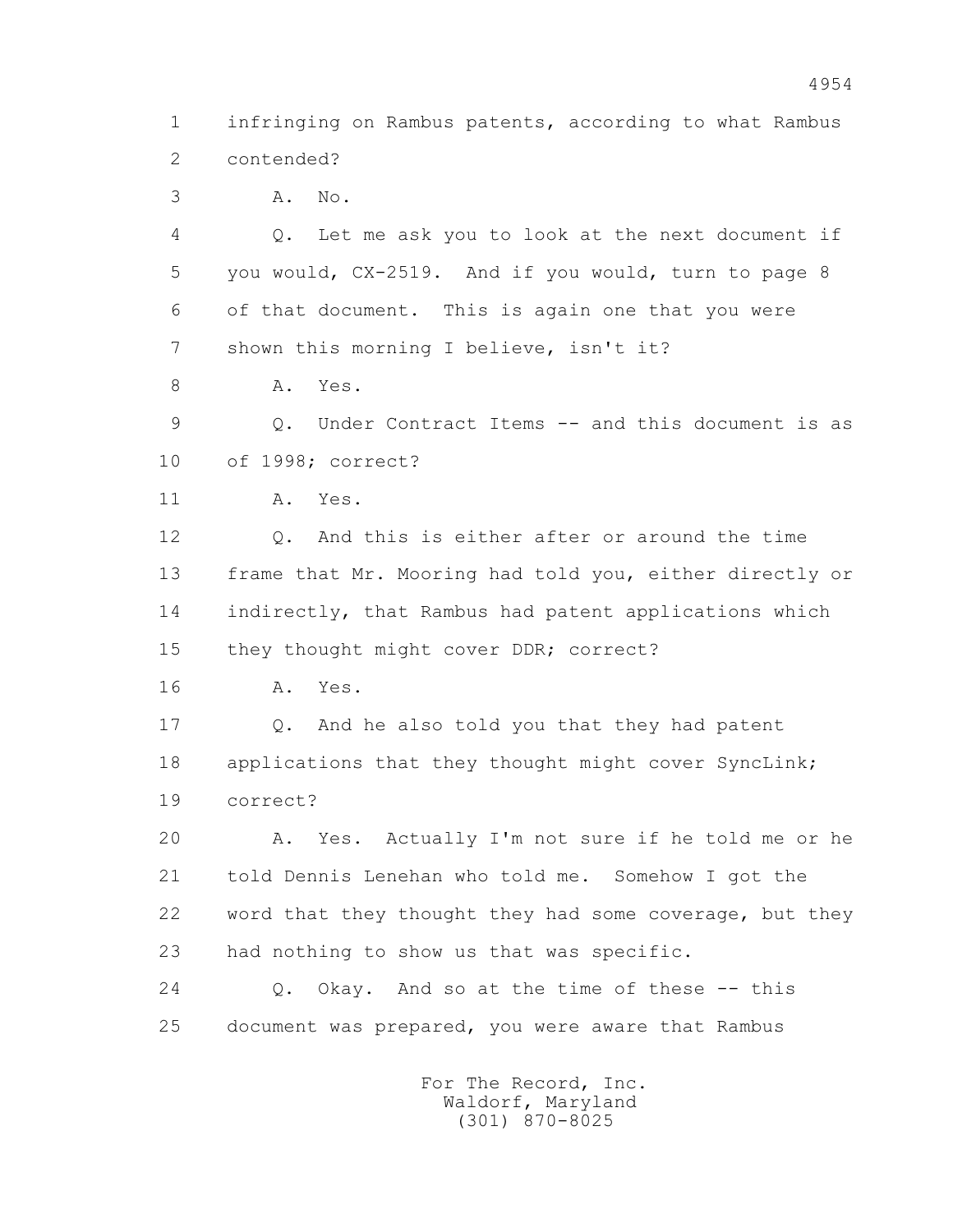1 thought that it might obtain patent coverage for DDR 2 and it might obtain patent coverage for SLDRAM or the 3 SyncLink-designed product; correct?

4 A. That's what they told us, yes.

 5 Q. Okay. And here where you talk about the 6 contract items under What Intel Wants, where it says 7 "Intel gets rights to use IP in competing memory 8 interface," you were using the phrase "IP" here to 9 refer to patent, weren't you?

10 A. Correct.

11 0. And competing memory interfaces that were 12 thought of at the time in 1998 included DDR and SLDRAM, 13 did they not?

14 A. I'm not sure actually if SLDRAM is still 15 around. It would have been DDR or follow-on DDR, 16 follow-on to memory technology, basically anything.

17 And actually to put this in more context, I 18 don't think the fact that they had mentioned that they 19 might have patent coverage affected us at all. The 20 most important thing we were thinking about here was 21 the amount of exposure we'd put Intel to if we 22 committed to more products in our product line to 23 support RDRAM, and before we did that, we wanted to 24 take a look at what our contract said, how much 25 exposure we had and whether we should try and reduce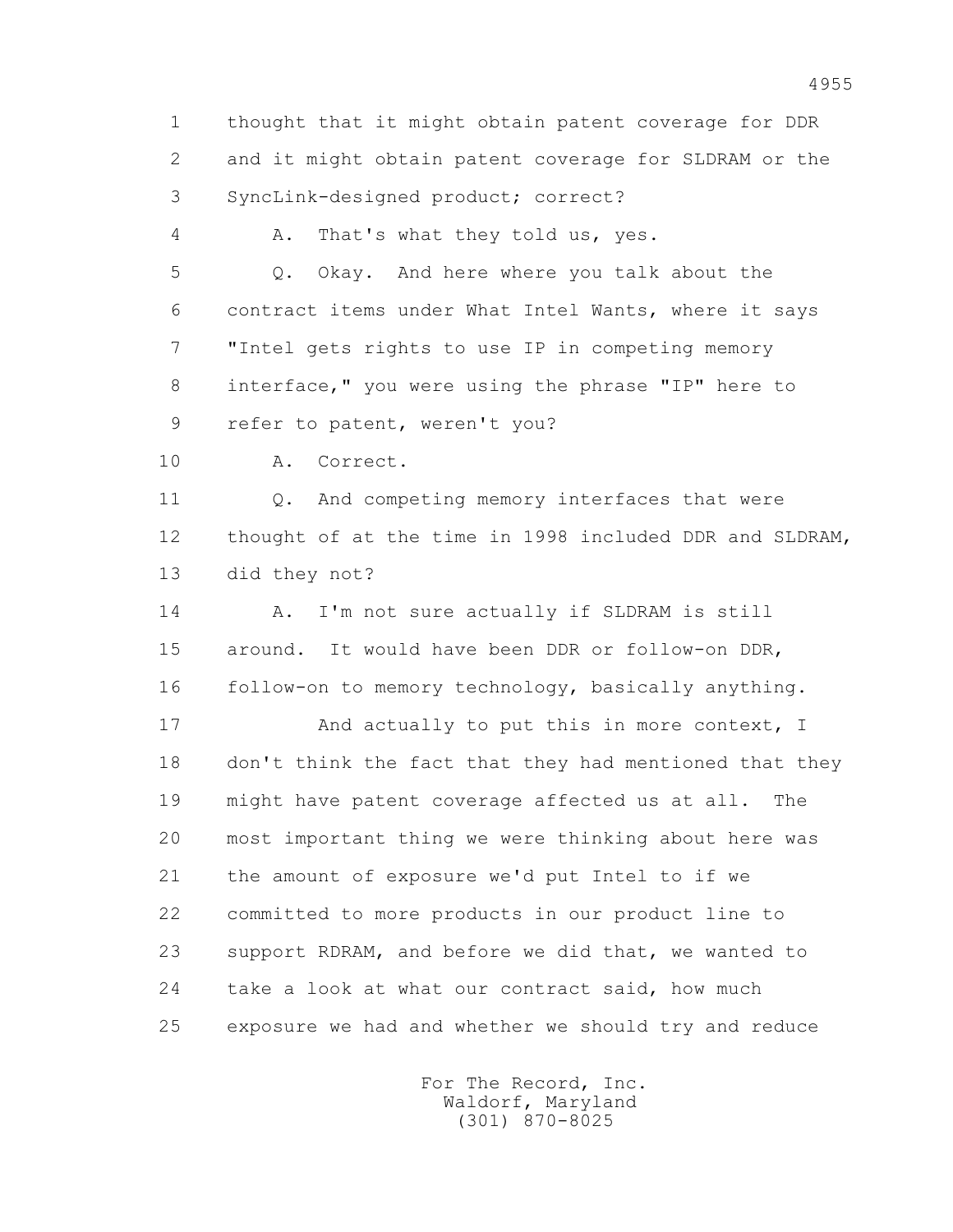1 that exposure. That was the motivation.

 2 Q. Earlier today you said that with respect to the 3 information you received from Mr. Mooring that one of 4 the -- I think your words were you let the legal people 5 deal with that issue; is that right? 6 A. That's correct. 7 Q. And you don't know or at least you're not in a 8 position to testify today as to then what the legal 9 people did after you left the patent issues or patent 10 application issues to them, are you? 11 A. No. 12 Q. Okay. 13 A. Actually one other thing to put that in 14 context, this was in March of '98, this document and 15 this discussion in the contract. 16 Q. Yes. 17 A. And the whole issue of Rambus patents and the 18 discussion I talked about this morning was in 19 2000 after they filed the lawsuits against Hitachi. So 20 there's a couple years difference in time. 21 Q. Well, the first time you heard from Mr. Mooring 22 was in late '97 or early '98; correct? 23 A. Correct. 24 Q. And that was not the only notification that 25 Intel received from Rambus about Rambus patent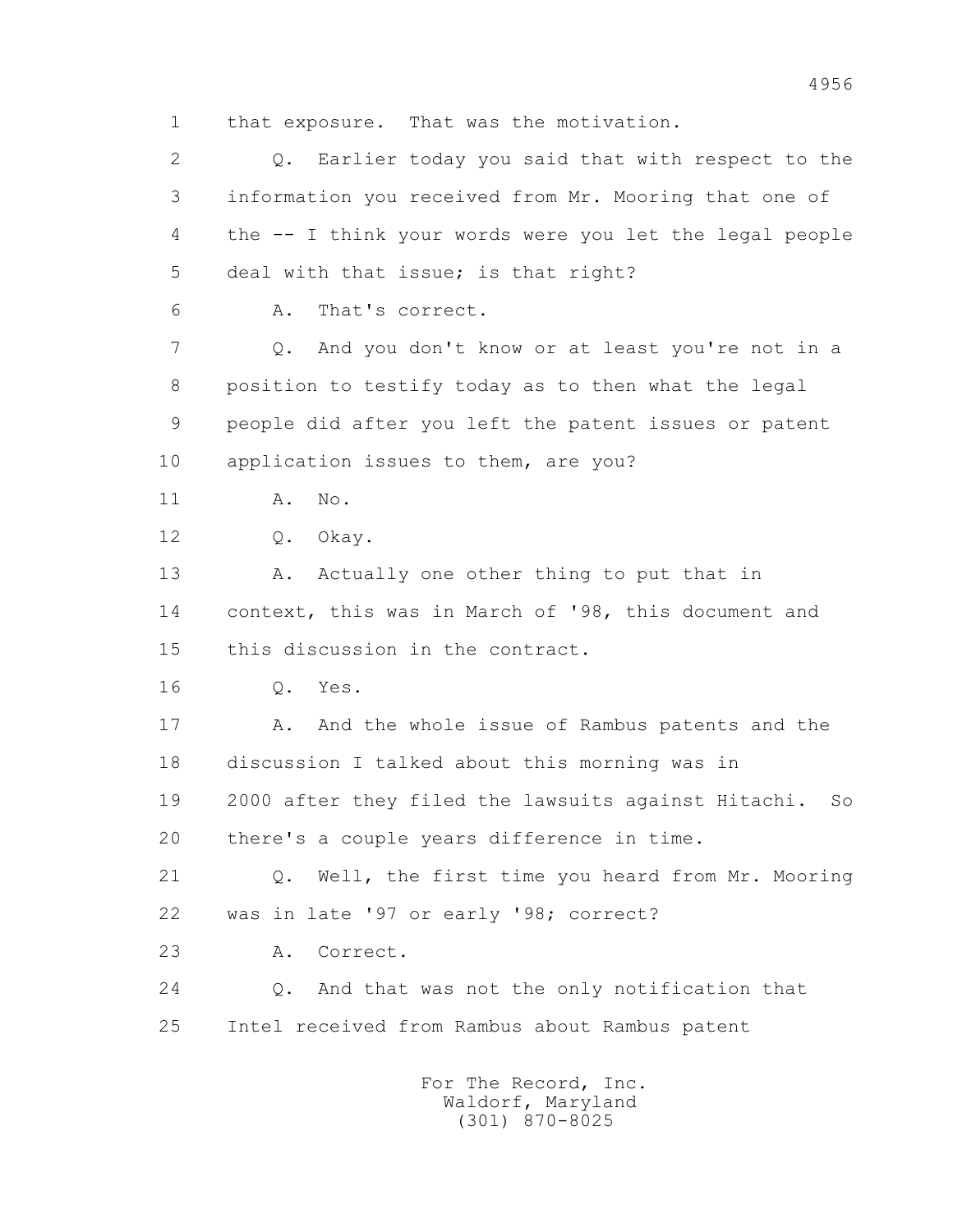1 coverage, was it?

 2 A. I'm not sure. That's the one I can recall. 3 Q. Well, let me -- do you know one way or the 4 other whether in April of 1997 it was the view at Intel 5 that Rambus had expressed its view that it had patent 6 coverage or would have patent coverage over the use of 7 DDR in any memory? 8 MR. DAVIS: Objection. Foundation. 9 MR. STONE: I'm asking for foundation, 10 Your Honor, I think. 11 JUDGE McGUIRE: Mr. Stone, let me read it. 12 MR. STONE: Certainly. 13 JUDGE McGUIRE: Overruled. I think he is 14 asking for foundation. 15 THE WITNESS: Could you repeat the question, 16 please. 17 BY MR. STONE: 18 Q. Sure. Let me see if I can make it simpler and 19 try to keep it as direct. 20 Were you aware whether or not in April of 21 1997 Intel's view was that Rambus had expressed the 22 view that it had or would have or might have patent 23 coverage over the use of DDR in any memory? 24 A. I'm not sure actually. I think it was later 25 than '97, but I couldn't be sure. And it didn't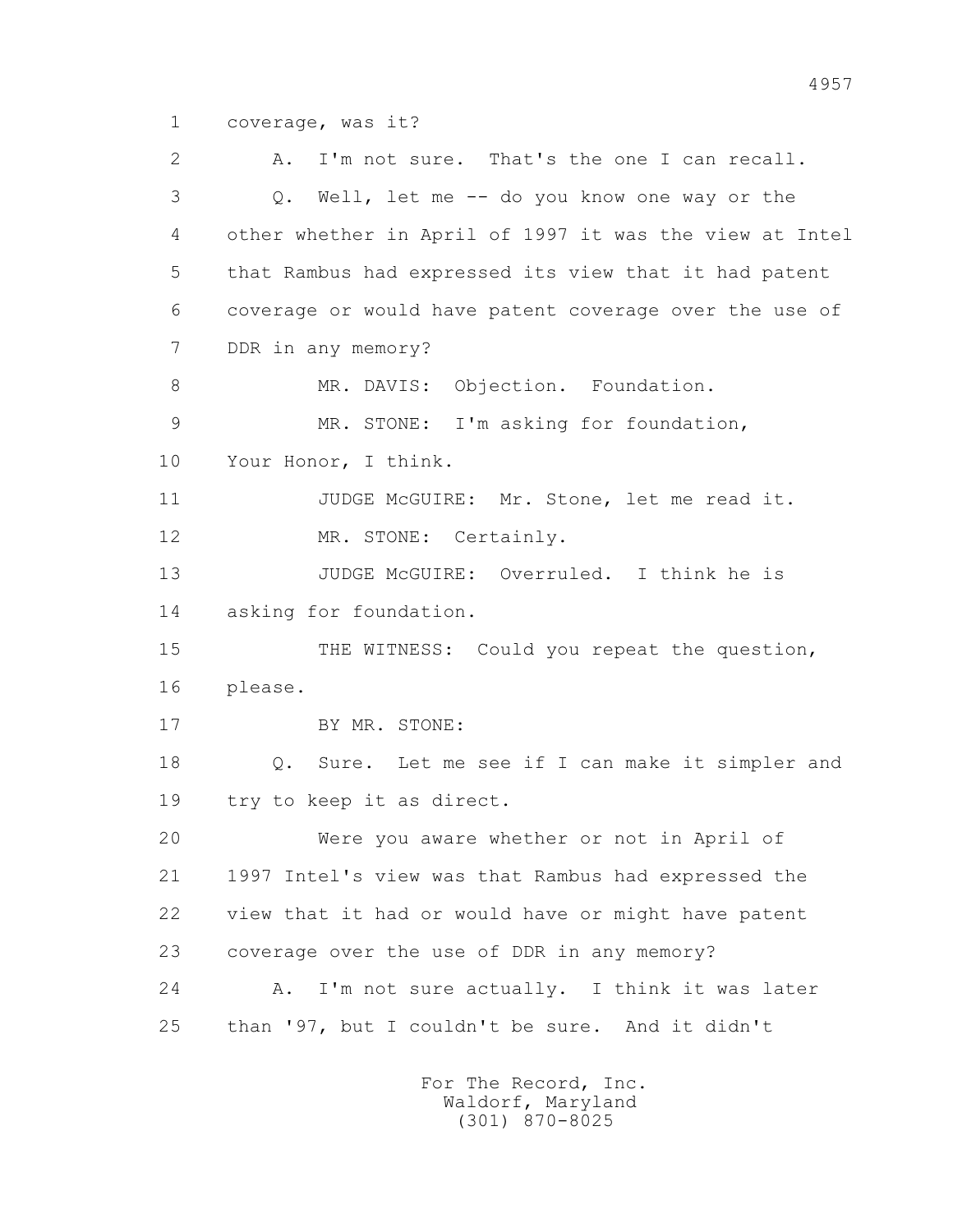1 really matter to us that much because we were so 2 focused on trying to get the RDRAM technology to work 3 and at the time we weren't even thinking about using 4 DDR, so it probably wouldn't have been something that 5 registered. 6 Q. Was it ever brought to your attention that 7 Mr. Davidow had sent an e-mail to Mr. Parker in about 8 July of '97 in which one of the things he talked about 9 was Rambus' hoped-for or expected patent coverage? 10 A. Yeah, at the time I didn't know anything about 11 that. 12 Q. At the time you did not? 13 A. No. 14 Q. And at the time, July of '97, what was 15 Jerry Parker's position? 16 A. He was the senior VP or executive VP in charge 17 of the technology manufacturing group. 18 Q. Did that put him in -- were you in his chain of 19 reporting or not? 20 A. No, I wasn't. But the memory enabling team, 21 which Dennis Lenehan was in charge of at the time, 22 would have been. 23 Q. And did you later become aware of that e-mail? 24 A. Yes. 25 Q. Okay. But that was in connection with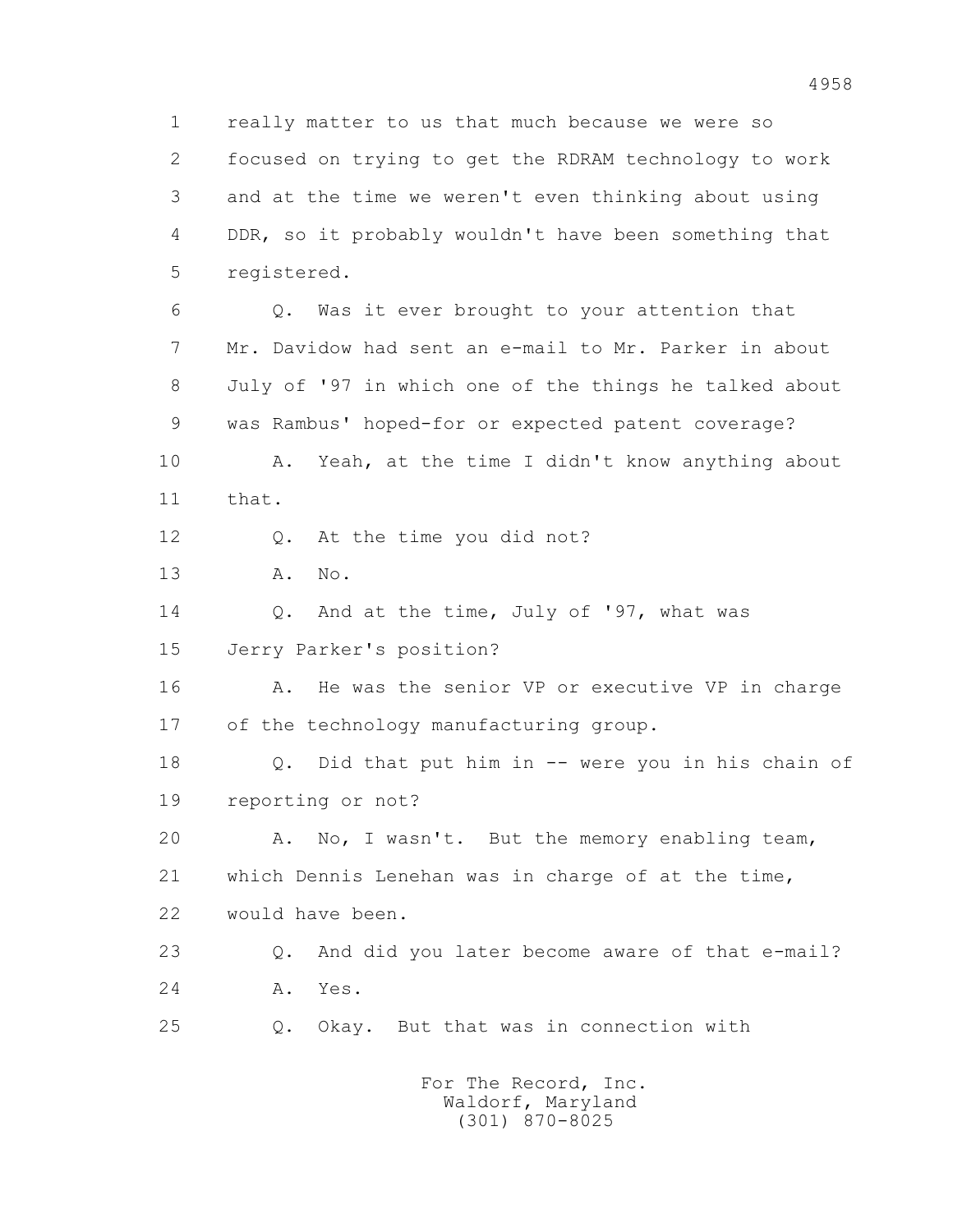1 depositions or something?

2 A. That's correct.

 3 Q. Back in 1996 at the time of the original 4 agreement between Intel and Rambus, were you given any 5 of the Rambus patents or patent applications to look at 6 then?

7 A. Yes.

8 Q. And did you look at them at that time?

9 A. Yes.

 10 Q. And did you form any views on -- I want to be 11 careful because I know this is an area in which there 12 have been privilege objections in the past sought, so 13 let me go bit by bit and I'll try and steer clear of 14 the areas I think have drawn these objections.

 15 Did you -- and this is just a yes-or-no 16 question -- form any views as to the scope of Rambus 17 patent coverage based on your review of patents or 18 applications in 1996? And I'm not asking you what 19 views you formed, just whether you did or didn't.

20 A. Yes.

 21 Q. And do you recall whether you looked at patents 22 or applications?

 23 A. Only patents. There was no access to the 24 applications.

25 Q. And did you at that time, 1996, look at the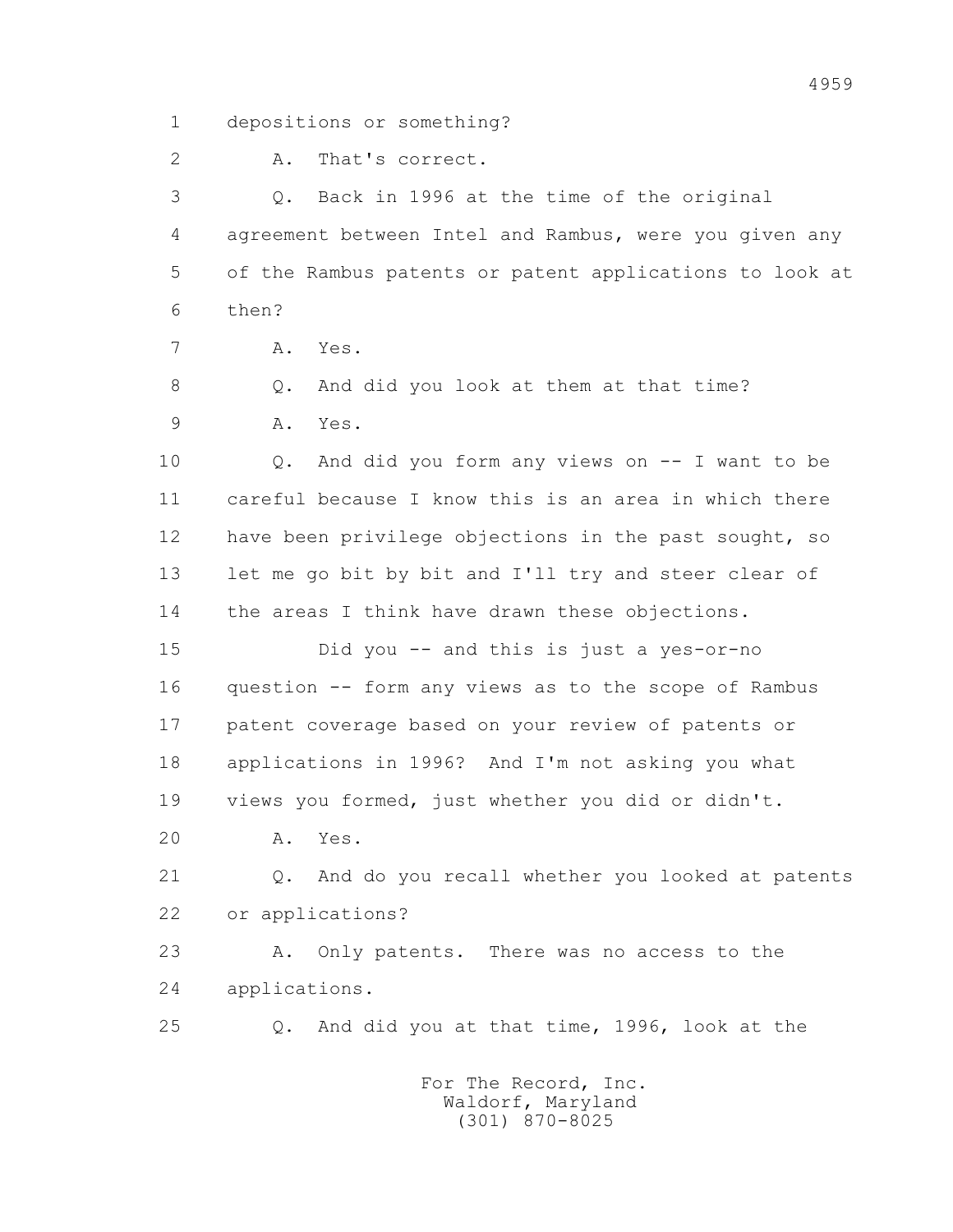1 WIPO or the European patent application? 2 A. I don't believe so. 3 Q. And any views that you formed as to the scope 4 of patent coverage that Rambus had or might in the 5 future get, those views, my understanding is, you 6 shared with your lawyers and consider to be 7 privileged? 8 A. Yes. 9 Q. Okay. I think the next one in your stack, I 10 hope, is RX-1432? 11 A. Yes. 12 Q. Okay. And is this a document that you prepared 13 in April of 1999? 14 A. Yes. 15 Q. And does this set forth some of your concerns 16 about Micron's performance with respect to the 17 manufacture of RDRAM? 18 A. I'd just like a second to read through it. 19 Q. Certainly. 20 (Pause in the proceedings.) 21 A. Yes, although the primary motivation of the 22 memo was some issues between Micron and Rambus due to 23 the contract which Micron claimed to be an impediment 24 to make the forward progress. 25 So we were trying to make sure we facilitated a For The Record, Inc.

 Waldorf, Maryland (301) 870-8025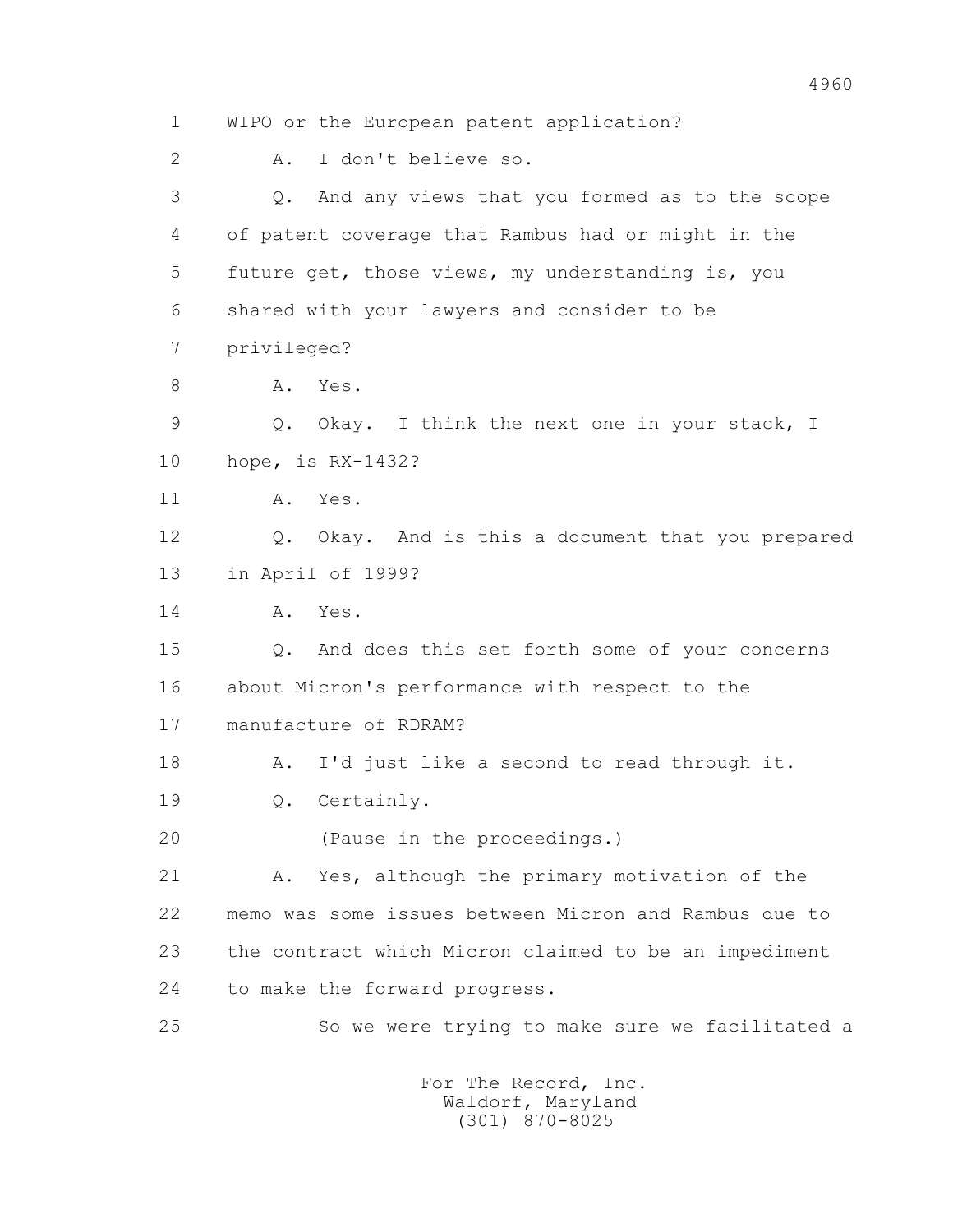1 discussion between Micron and Rambus, resolve their 2 issues, so we could get going.

 3 Q. And was this before or after the investment of 4 money in Micron we looked at earlier?

 5 A. I'm not a hundred percent sure, but I believe 6 that it would have been after. We can go back and look 7 at the press release to make sure.

 8 Q. And let me direct your attention to the two 9 numbered paragraphs at the bottom.

 10 Was it your understanding in April of 1999, 11 based on your visits and conversations with people at 12 Micron, that Micron was not providing any visible 13 support to the RDRAM ramp?

14 A. That's correct. In fact, now that I read that, 15 this was after the investment.

 16 Q. And had they committed to volumes in the 17 contract with Intel that you had felt in April of 18 1999 they were not going to meet?

 19 A. I'm not sure actually. They did commit to 20 tape-out dates and to build the device and they had 21 missed the dates they were supposed to supply 22 prototypes, and I think that's what I'm referring to 23 here.

 24 Q. And did it in April of 1999 appear to you -- 25 and I'm directing your attention to point number 2 --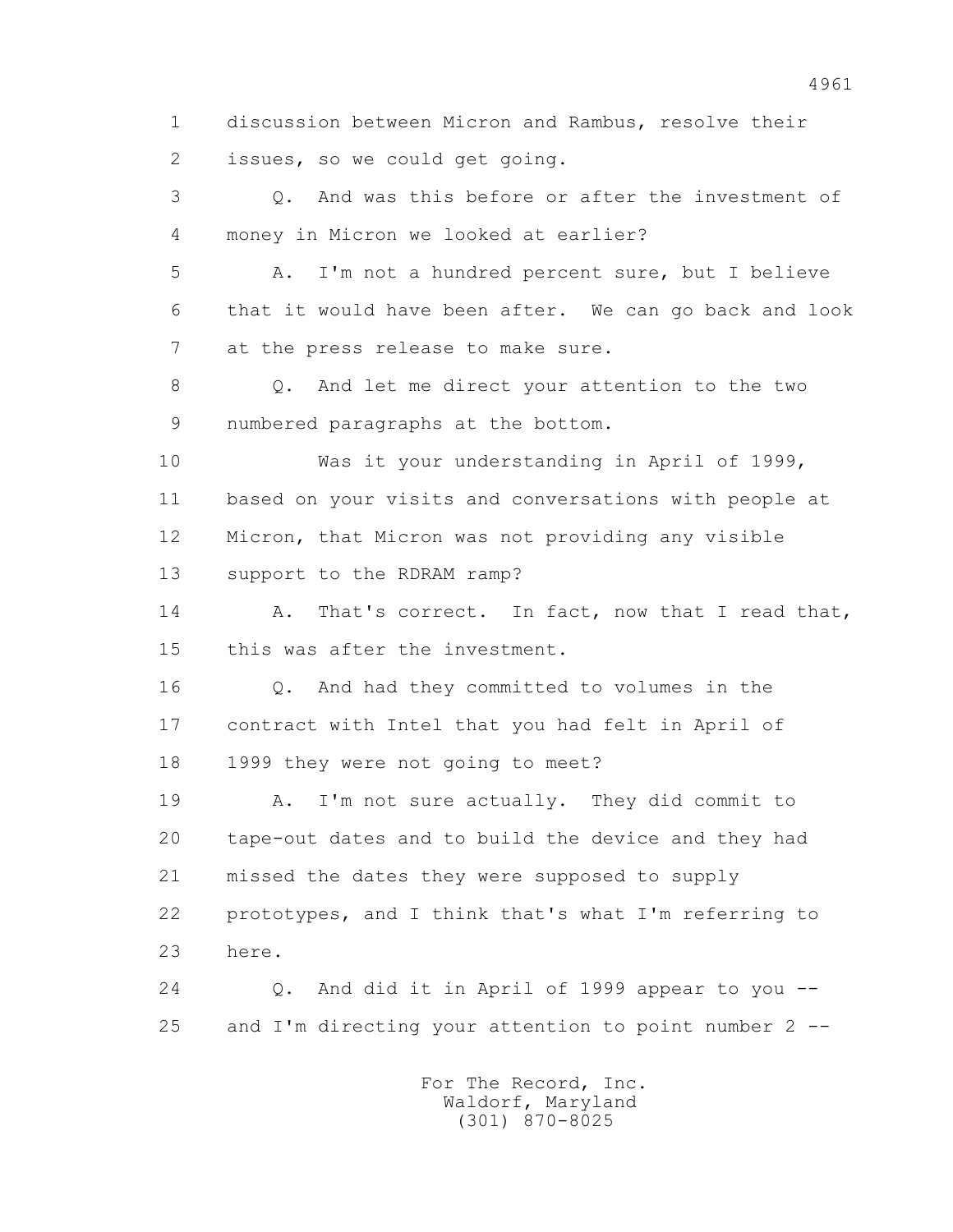1 appear to you that Micron was doing what they could to 2 stall the RDRAM ramp?

 3 A. I'm not sure of the exact time frame, but at 4 some point they did do that very aggressively, yes. 5 Q. Let me ask if you'd look at the next document 6 I've placed in the stack in front of you, which is 7 RX-1445.

8 And as with many of the documents we've seen 9 today, this is a series of e-mails, an e-mail chain, 10 and I just want to draw your attention if I can to the 11 second page of Exhibit RX-1445.

12 And the bottom half of the page is an e-mail, 13 is it not, from you to Mr. Ahmad and Mr. Gelsinger with 14 copies to a few other people?

15 A. Yes.

 16 Q. Is the content of this e-mail based upon 17 information that you obtained through the course of 18 meetings and conversations with people at Micron?

19 A. Let me just read it.

20 Q. Certainly.

21 (Pause in the proceedings.)

 22 A. Actually, no. This is a summary of several 23 issues I see which involve conversations with Micron 24 as well as information we got back from our OEM 25 customers, information we got back from DRAM suppliers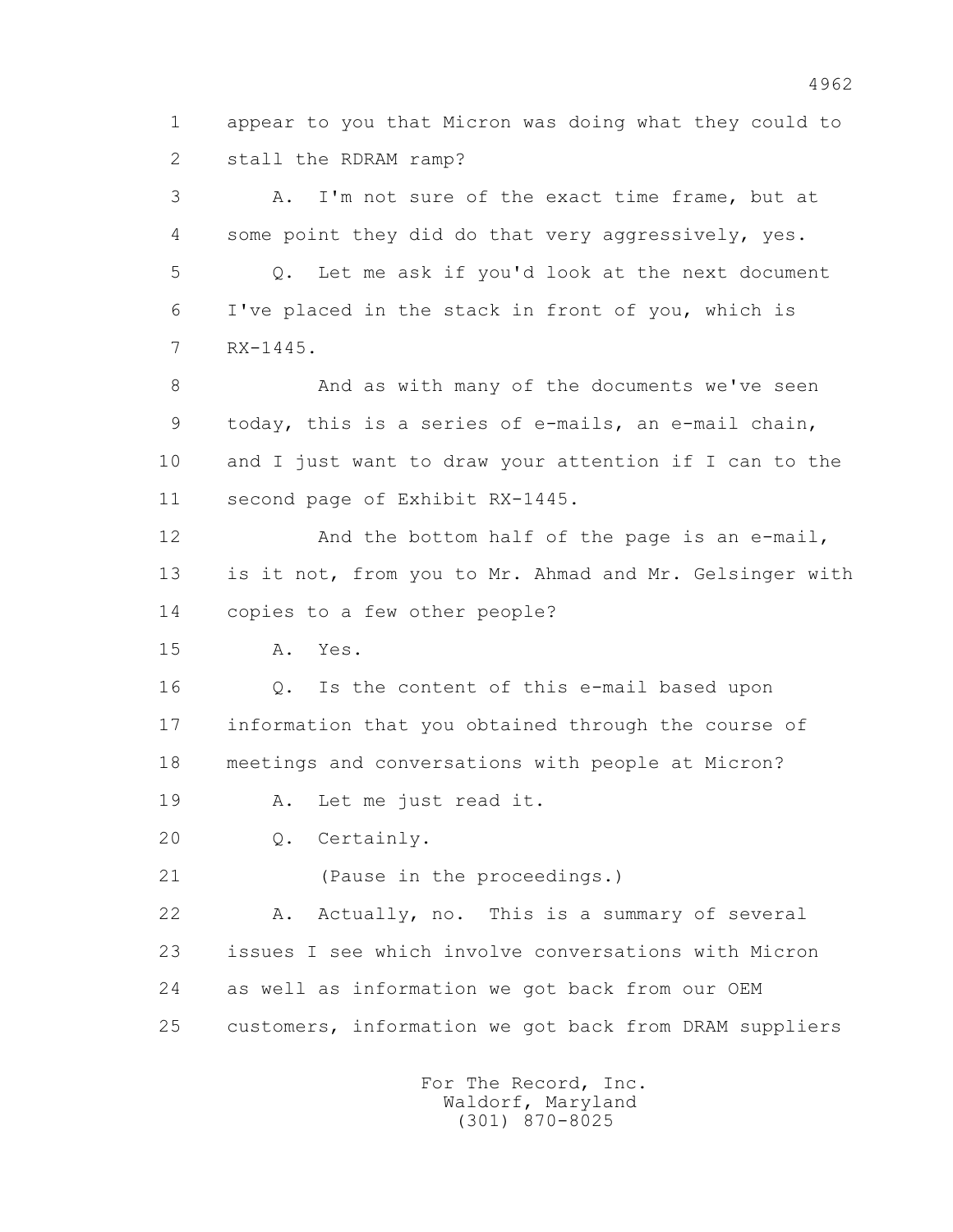1 I believe, and information we were actually reading in 2 the press. 3 Q. Okay. Let me see if I can ask you about a 4 couple of the items then and we can just break it 5 down. 6 If you'd look at the very first bullet point 7 where you say "Running ads for PC133 now like the 8 'wall' and 'sheep' ads they ran for SyncLink and DDR." 9 Do you see that point? 10 A. Yes. 11 0. Can you explain what that refers to? 12 A. They are running full-page ads in technical 13 publications such as EETimes. 14 JUDGE McGUIRE: Now, let me intervene so I'm 15 clear. Who are you talking about? When you say 16 "they," who are you -- 17 THE WITNESS: They -- Micron is running ads. 18 JUDGE McGUIRE: Okay. 19 THE WITNESS: In technical publications like 20 EETimes, which were full-page. You opened the magazine 21 up and it was across, you know, the page. 22 And a couple of the ads actually showed a herd 23 of sheep looking for a leader and another one showed a 24 wall similar to the Berlin Wall that was knocked down. 25 And the context of the ad and the words that were on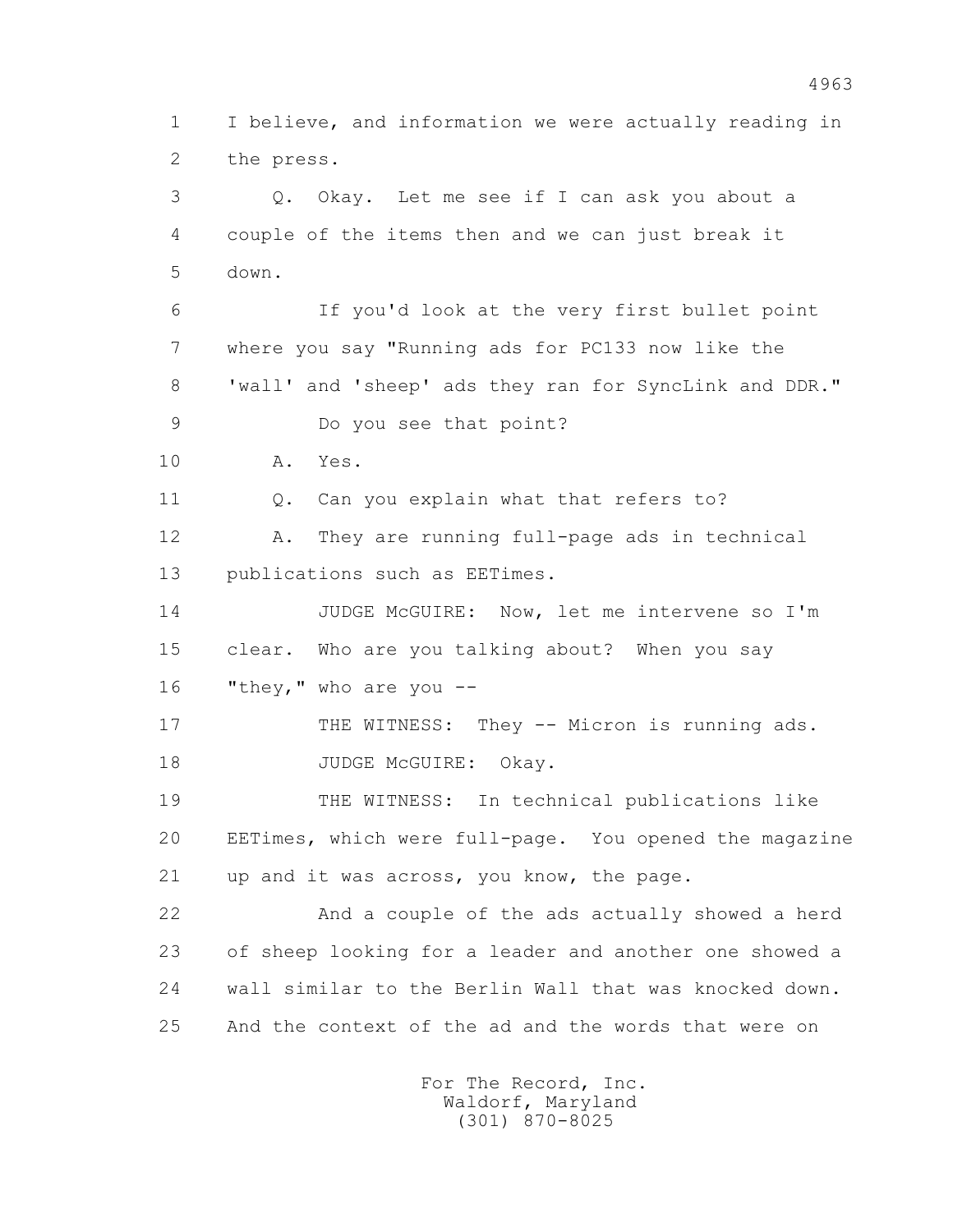1 the ad were that they were concerned that the DRAM 2 industry is just following along and not driving their 3 own technology for themselves, and they were trying to 4 advocate some of these other technologies through these 5 ads.

6 BY MR. STONE:

 7 Q. And the ads were ads that were negative 8 vis-a-vis RDRAM and Intel's expressed preference for 9 RDRAM at that point in time; correct?

 10 A. Not directly. But there was some implication 11 about following a lead. It wasn't clear whether it was 12 Intel's lead or whether it was Rambus' effect on the 13 industry that they were after.

 14 What they were trying to do was to galvanize 15 the DRAM industry and the OEMs to try and keep the 16 business model as is with the DRAM vendors pretty much 17 defining the technologies.

 18 Q. And if you would look at the fourth bullet 19 point, which says: "Told a DRAM supplier that they are 20 intentionally driving excess volume into the market to 21 make it painful for marginal players. Want people to 22 drop out or consolidate."

23 Do you see that?

24 A. Yes.

25 Q. Now, was this based on information you received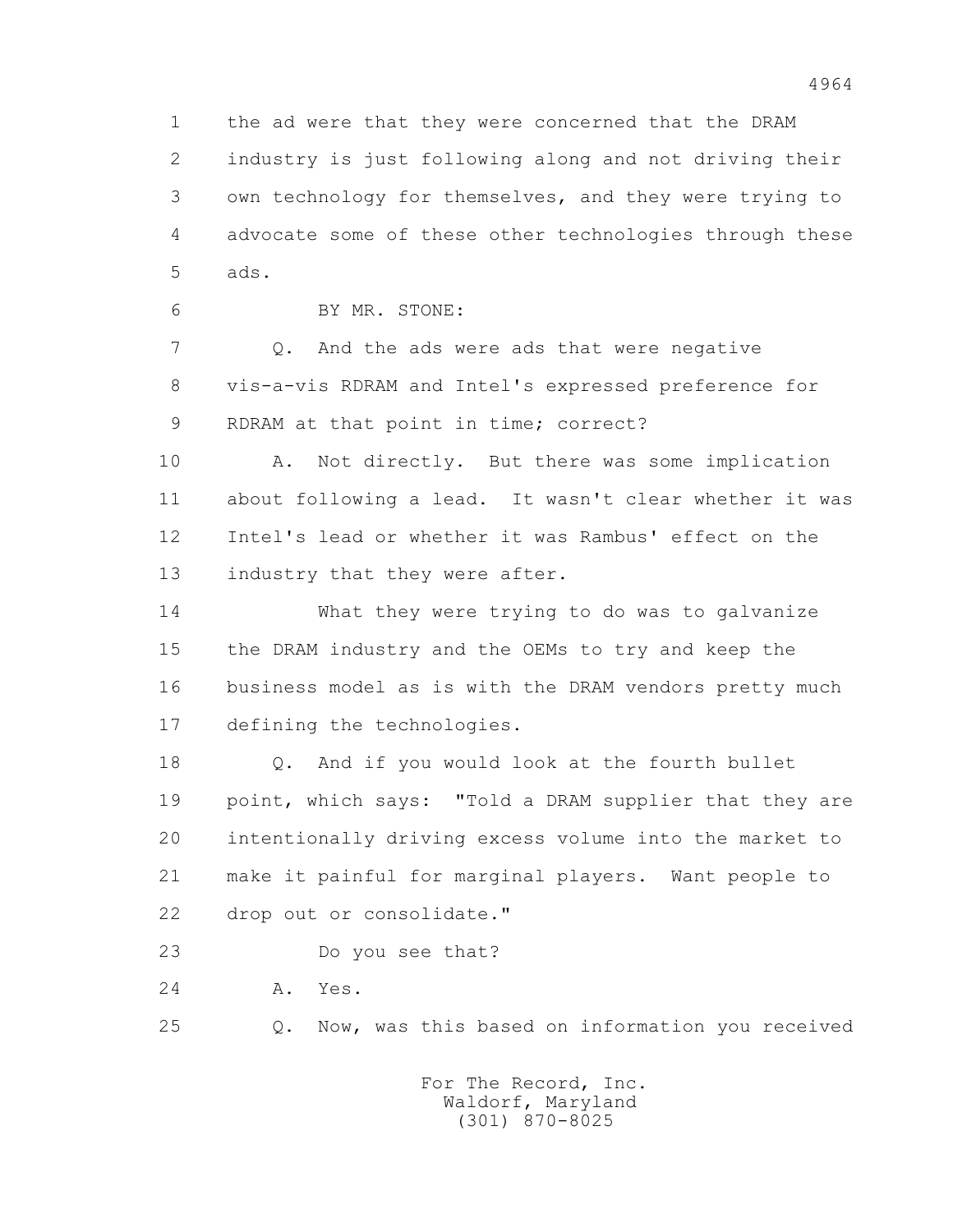1 from somebody other than Micron?

2 A. Yes.

3 Q. Do you recall who it was?

4 A. No.

 5 Q. And on the basis of this, were you concerned 6 yourself in April of 1999 that Micron was trying to 7 drive people out of the DRAM manufacturing business?

8 A. Actually -- yeah. We were concerned that the 9 goal of our investment was to improve the supply of 10 memory products for the PC industry and that the 11 investment was actually being used to possibly 12 constrain the supply by driving some of the smaller 13 players out, thereby not meeting the goal of our 14 investment.

 15 Q. One of the documents we looked at earlier today 16 and you testified to talked about the price 17 differential between RDRAM and SDRAM.

 18 Do you recall that and the price differential 19 growing? The price differential got greater over 20 time?

21 A. Yes.

 22 Q. SDRAM got cheaper by a greater percentage? 23 A. Yeah, I don't recall the price graph. I 24 remember a cost.

25 Q. Oh, cost. I'm sorry.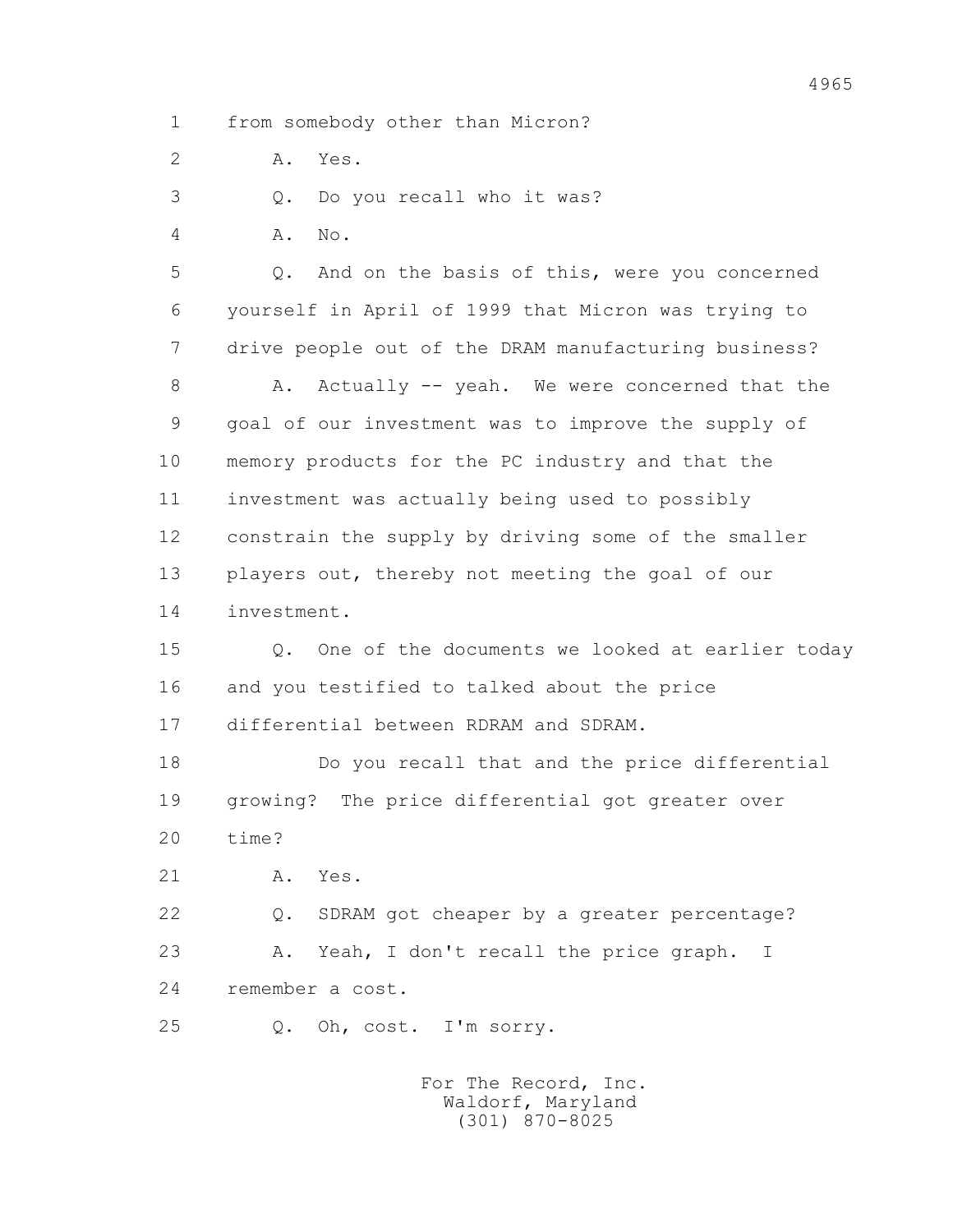1 Was there a price differential between SDRAM 2 and RDRAM in the 1999 time frame? 3 A. Yes. 4 Q. And was the price differential a factor in 5 Intel's ability to persuade OEMs to use RDRAM? 6 A. Yes. 7 Q. Was it your impression at the time that Micron 8 was driving down the price of the SDRAM? 9 A. It wasn't clear. I don't know. 10 Q. In this document when you said that they are 11 intentionally driving excess volume into the market, 12 was it your understanding that driving excess volume 13 into the market would have the effect of lowering the 14 price? 15 A. It could. Although the concern expressed here 16 was for the overall supply and the vendors that might 17 have to go out of business, so it wasn't specifically 18 price-related. 19 Q. Let me ask you if you'd look at the next one, 20 which is a month or so later. It's RX-1453. 21 Is RX-1453 a copy of an e-mail that 22 Mr. Gelsinger sent to Mr. Barrett and copied you as 23 well as some other individuals on? 24 A. Yes. 25 Q. And is this a document that reflects the status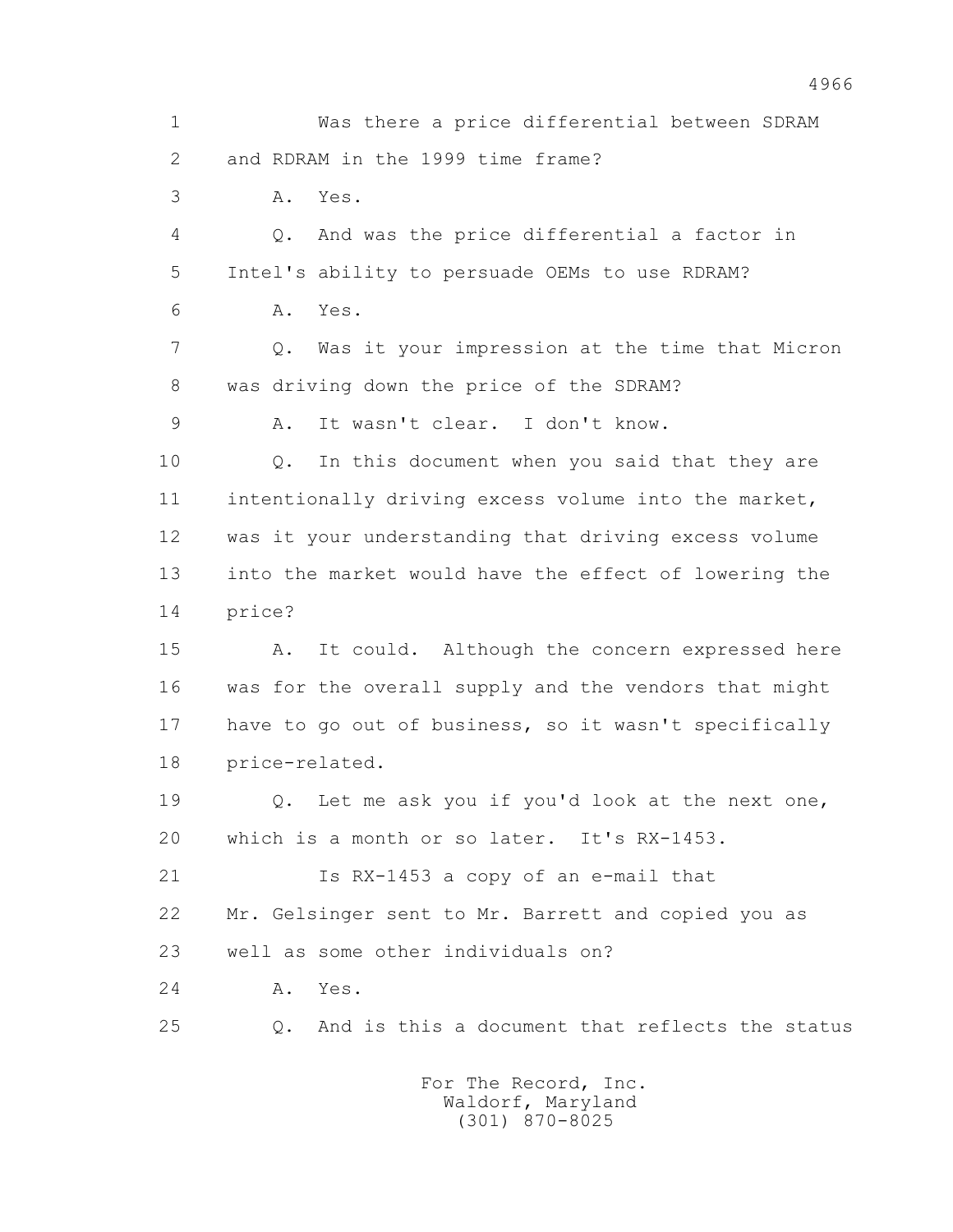1 of Micron's progress in producing RDRAM? 2 A. Give me a second to look over it. 3 Q. Certainly. 4 (Pause in the proceedings.) 5 A. I'm finished reading. Could you please repeat 6 the question, please. Sorry. 7 Q. I will. 8 Does this document reflect Intel's views as to 9 Micron's status in producing RDRAM in the May of 10 1999 time frame? 11 A. Yes. I think it was specifically focused on 12 the concerns. If there's anything good happening, it 13 wouldn't be in here. These are the concerns that we 14 needed to go fix. 15 Q. And you'll notice in the middle section where 16 there's the headings Technically, Marketing, 17 Relationship and Motivation -- let me just bring those 18 up on the screen so they're legible. 19 Let me ask you about under the section 20 Marketing, the last sentence says, "Their advertising 21 implies that the rest of the industry is blindly 22 following the Intel road map (sheep, communism, 23 et cetera)." 24 Is that a reference to the sheep ads and the 25 Berlin Wall ads? For The Record, Inc.

 Waldorf, Maryland (301) 870-8025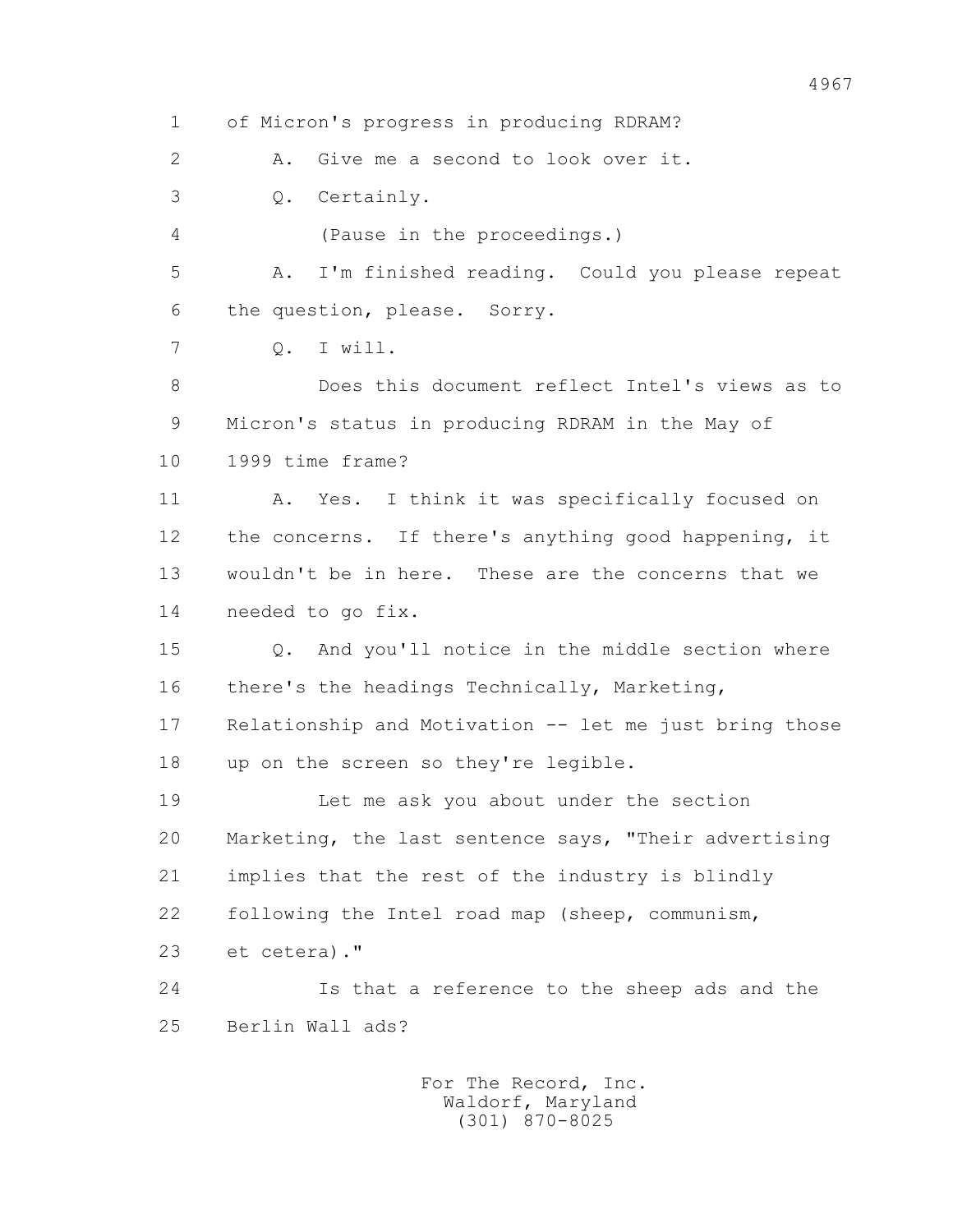1 A. Right.

2 O. Okay. So at this time, May of 1999, the 3 understanding at Intel was that the ads were intended 4 to suggest that the industry was blindly following 5 Intel? 6 A. It says the Intel road map. 7 Q. Yes. 8 A. Which may have been Intel or may have been 9 Rambus. It's not clear at the time. 10 Q. Okay. Under Motivation, you'll see that it 11 says, "Generally, their business plan currently appears 12 to be: Drive the most aggressive pricing on PC100 13 forcing other players to lose money/share." 14 And let me just stop right there and ask you, 15 PC100 would be the SDRAM product; correct? 16 A. Correct. 17 Q. And you were asked earlier some questions by 18 Mr. Davis about the Intel specifications for PC100? 19 A. Yes. 20 Q. And was it your view that those specifications 21 that Intel developed were necessary in order to ensure 22 interoperability of SDRAM 100 megahertz that was 23 manufactured by different of the DRAM manufacturers? 24 A. Yes. 25 Q. Okay. The JEDEC specifications alone were not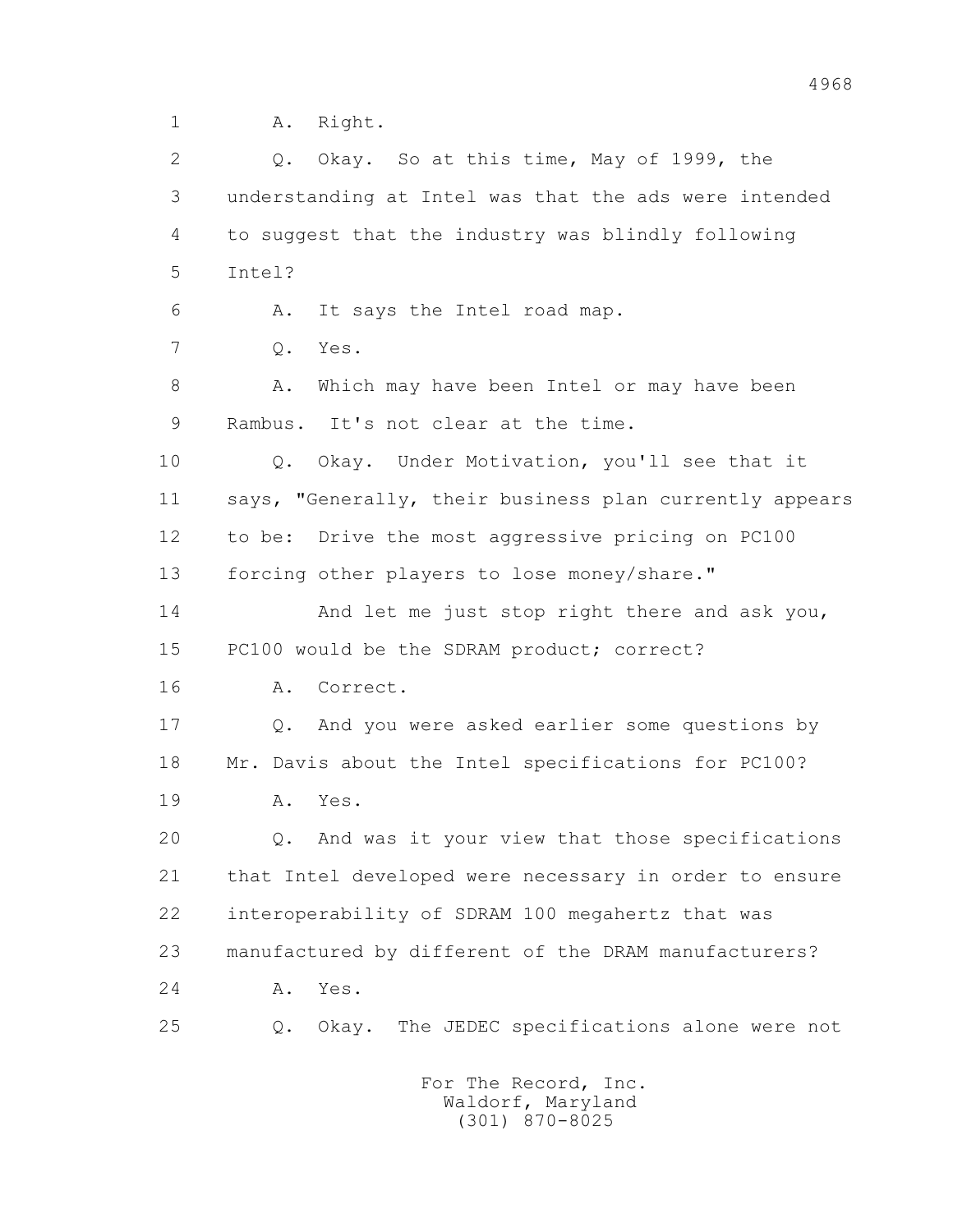1 sufficient to ensure interoperability in your view, 2 were they?

 3 A. Well, between -- there was no JEDEC 4 specification. There were a collection of JEDEC 5 ballots, and if correctly interpreted, that may have 6 worked, but the fact that they were interpreted 7 different by different vendors and there were slight 8 differences between the parts, it took something to 9 kind of collect the whole industry into one common 10 standard. It was very small, subtle differences in 11 most cases. 12 Q. To your knowledge, was the first specification 13 ever written as such for SDRAM that was used by 14 multiple manufacturers the one that Intel put 15 together? 16 A. To my knowledge, that's true. 17 Q. Let me direct you back to RX-1453 if I might. 18 When it talks here about the most aggressive 19 pricing, do you understand that to be referring to 20 lowering the pricing? 21 A. Yeah. 22 Q. I mean, "aggressive" in this context means low 23 as opposed to high? Correct? 24 A. Yes. 25 Q. And then if you would look at the very end of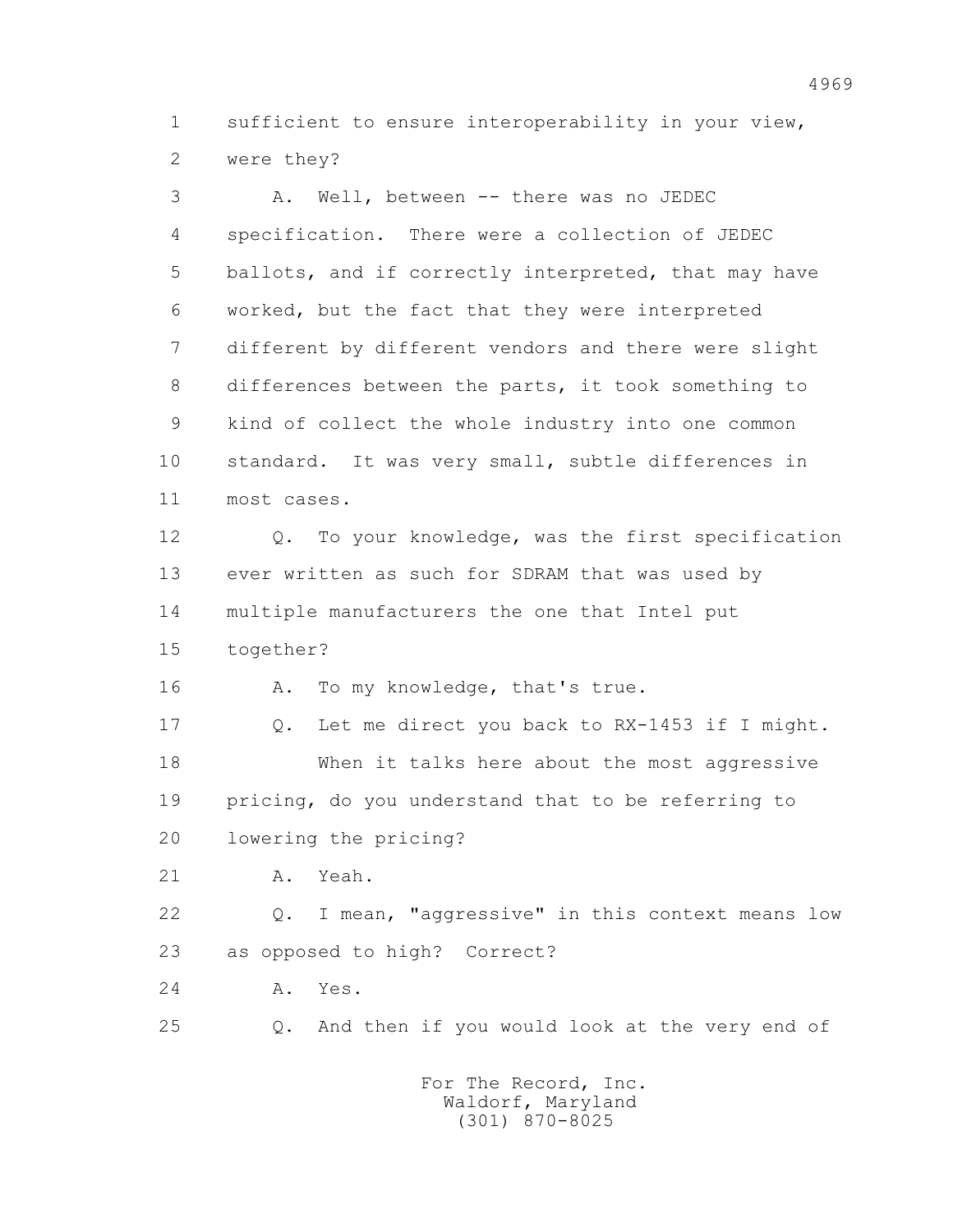1 that paragraph on motivation where it says "create as 2 much turmoil to prevent RDRAM as possible," was it 3 Intel's view based on the information that you were 4 able to gather at the time that as of May of 5 1999 Micron was trying to create as much turmoil to 6 prevent RDRAM as possible? 7 A. It appeared so, yes. 8 Q. Let me ask if you would -- I think I can skip a 9 document and speed this along. 10 Look if you would at RX-1295. I don't believe 11 this is a document that you've ever seen. You may have 12 been shown this. I'm not sure. Parts of it you may 13 have seen. 14 You'll notice on the first page of RX-1295 down 15 at the bottom it says "Ahmad, Abid" or Abid Ahmad, if I 16 reorder it, is down there maybe as the author. Do you 17 see that? 18 A. Yes. 19 Q. And he was at Intel in October of 1998, was he 20 not? 21 A. Yes. 22 Q. And were you aware that in October of 23 1998 Intel or Mr. Ahmad were trying to collect 24 information from DRAM suppliers about their expected 25 production of RDRAM? For The Record, Inc. Waldorf, Maryland

(301) 870-8025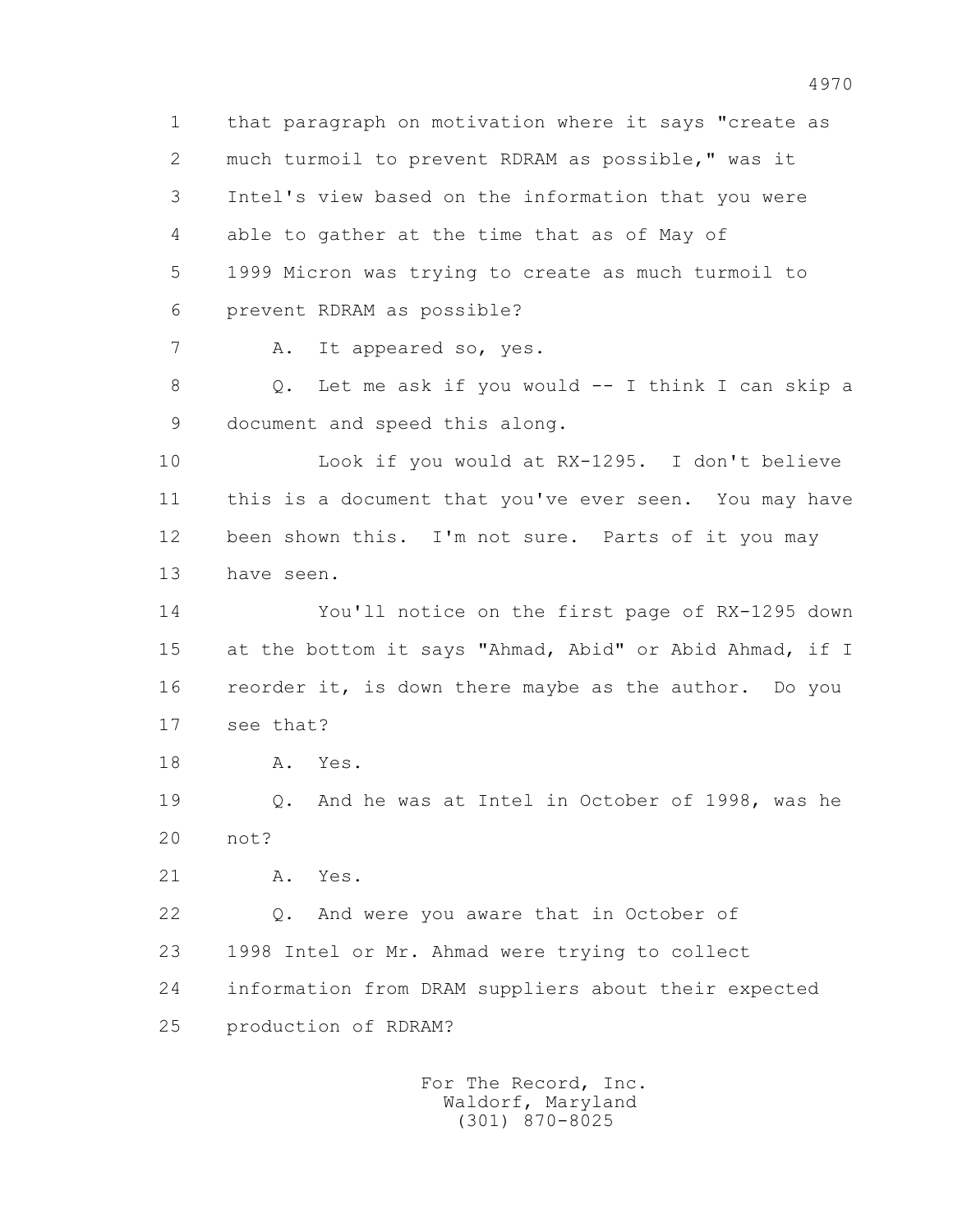1 A. Yes.

 2 Q. And was that something that was a normal part 3 of what Intel normally did?

 4 A. Yes. In fact, it was not just RDRAM. We 5 collected data on SDRAM, PC100 and RDRAM, all 6 technologies.

7 Q. And the purpose of that was what?

8 A. The purpose was to try and give the industry 9 some more insight into what the supply-demand mix was 10 going to look like.

 11 Because Intel's chipsets drove a substantial 12 portion of the demand, we had a unique position to be 13 able to see where the future was going to go, to which 14 technologies and speeds, and we wanted to work with the 15 DRAM vendors to understand what they were going to 16 build, understand what our plans were, and then we 17 could feed back the collection of all the data to 18 various vendors so they could see how the balance would 19 work.

 20 Q. And let me just see if I understand this 21 correctly, and tell me if I have this wrong.

 22 If for every chipset it took one memory, let's 23 just assume a one-to-one relationship, and Intel wanted 24 to sell a million chipsets, you wanted to make sure 25 that there were a million memories that would work with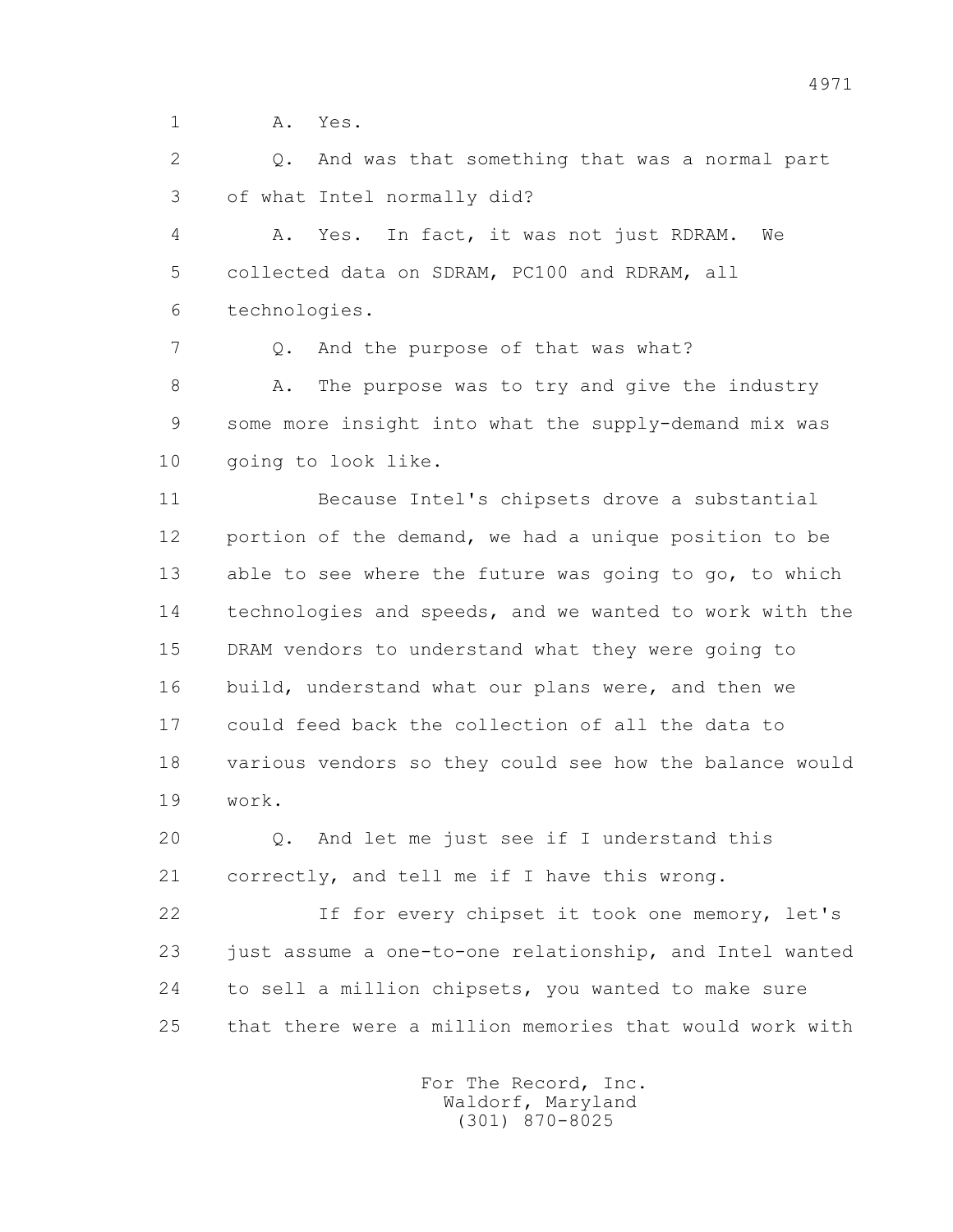1 that chipset available in the market or else your OEMs 2 would find themselves with unusable chipsets; is that 3 fair?

4 A. That's correct.

5 Q. Okay.

 6 A. And the DRAM suppliers saw value, too, because 7 if we were going to build a million chipsets and the 8 aggregate of the vendors were going to build 9 five million DRAMs, they'd want to know so they could 10 back off, and if they were going to build a hundred 11 thousand DRAMs, they'd want to know so that they could 12 take advantage of the opportunity.

 13 Q. So you were sharing with the DRAM 14 manufacturers sort of your projection for the number 15 of units of each particular chipset that you expected 16 Intel to build?

17 A. That's correct. Actually we shared the 18 aggregate of what the demand would be.

 19 Q. Okay. And it was important ultimately to 20 match up the demand with the supply of memory and 21 consistent with the demand and supply of the chipsets; 22 correct?

23 A. That's correct.

24 Q. Do you know Mr. Tabrizi?

25 A. Yes.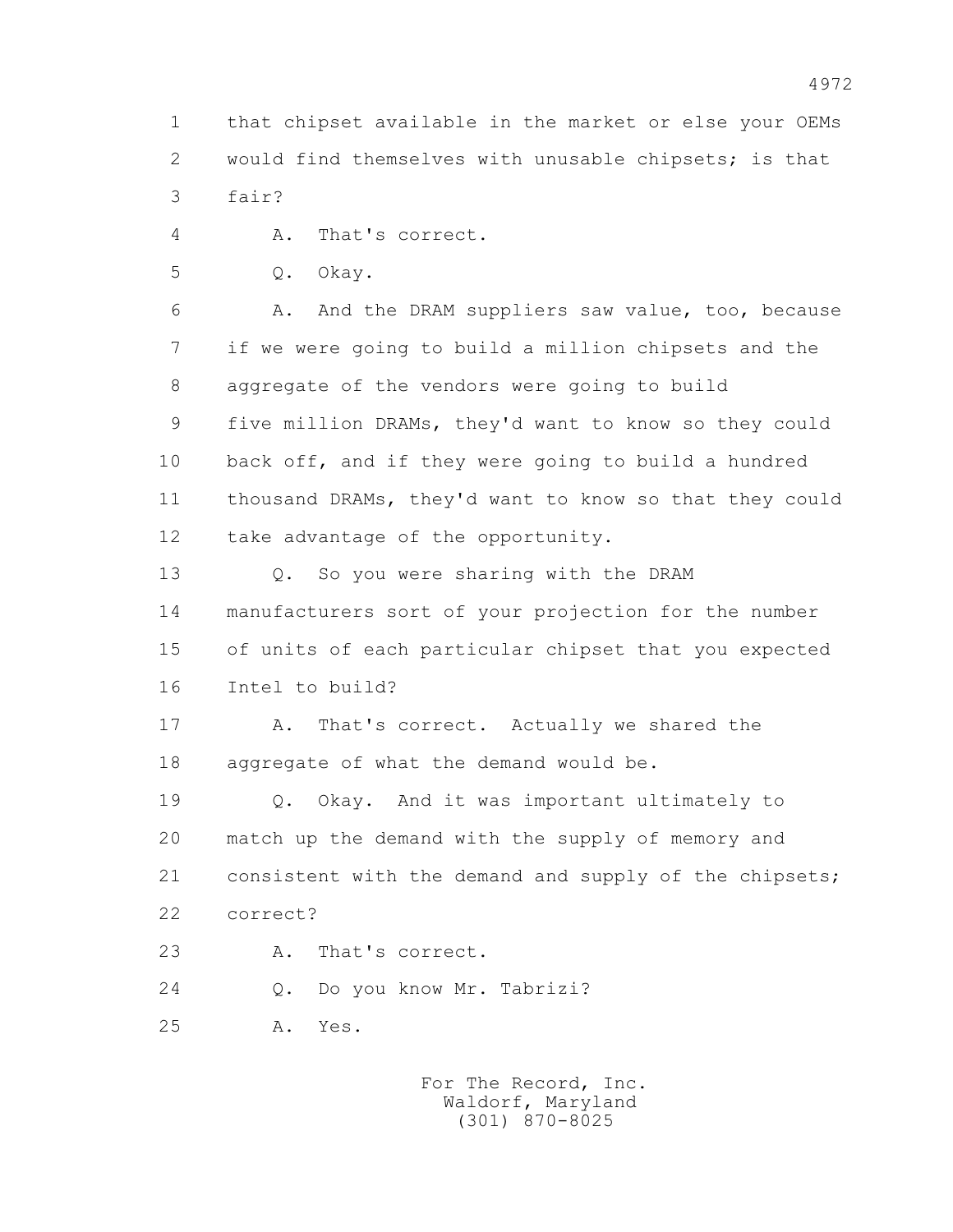1 Q. And did you understand him in 1998 to be an 2 employee of Hyundai?

3 A. Yes.

 4 Q. Were you aware -- I want you to look at the top 5 part of this e-mail which I don't know that you've ever 6 seen before -- and if you bring up the first couple of 7 paragraphs -- were you aware that there were statements 8 made at Hyundai in the October of '98 time frame that 9 "From HEA's perspective, we can overstate our direct 10 Rambus production so Intel can feel we are more 11 aggressive on our ramp-up"?

12 A. I never heard anything like that before.

 13 Q. If you were given -- if Intel was given false 14 information about a manufacturer's production plans, 15 that would ultimately have an effect on the supply and 16 demand for memory because you might have more chipsets 17 than memory available; correct?

 18 A. It could. It depends on how much of an error 19 it was. Supply-demand is not exact, but if it made 20 more than 10 percent or so difference, it could impact 21 that, yes.

 22 Q. And that could have an impact on the price of 23 the memory that was being sold in the market; correct? 24 A. Yes.

25 Q. Let me ask you to look if you would at one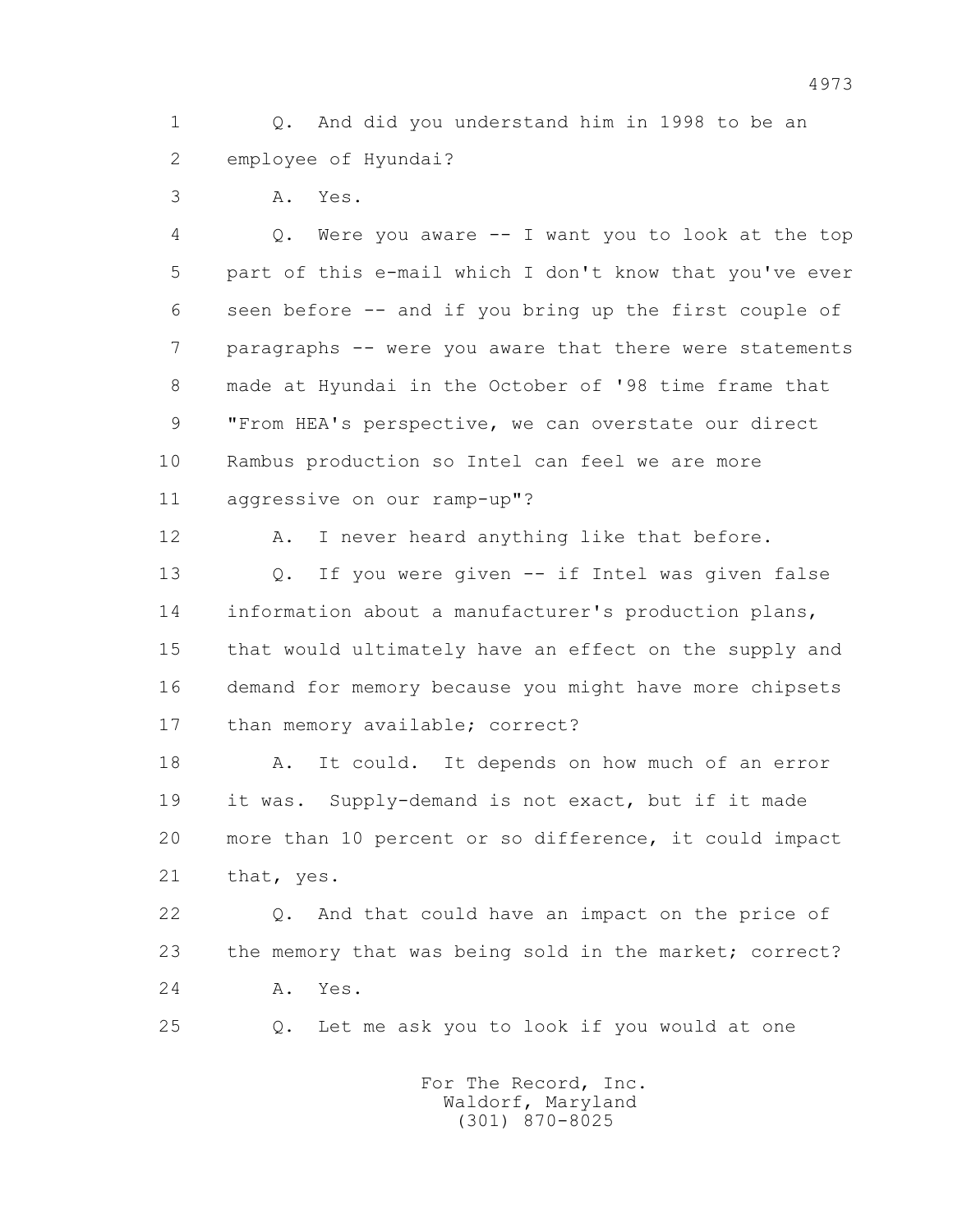1 other document, which is the bottom one on your stack I 2 think, RX-2192. And I don't believe you've seen this 3 before, but I want to ask you whether some of the 4 information in this document was ever communicated to 5 you. 6 But let me just start at the top with the names 7 of the persons if I can and see if you know any of 8 these persons. 9 So under Present Parties. 10 You've already told us about Mr. Tabrizi. 11 Do you know any of the Micron individuals 12 listed: Terry Lee, Kevin Ryan, Brent Keeth, 13 Jeff Mailloux? 14 A. Yes. 15 Q. Which of those do you know? 16 A. Terry Lee, Kevin Ryan and Jeff Mailloux. 17 Q. And next to NEC it says Jeffrey Lee. Do you 18 know him? 19 A. Yes. 20 Q. And do you know the person from MOSAID? 21 A. No. 22 Q. And how about either of the persons listed from 23 Siemens? 24 A. No. 25 Q. Okay. And I want to draw your attention to the For The Record, Inc.

 Waldorf, Maryland (301) 870-8025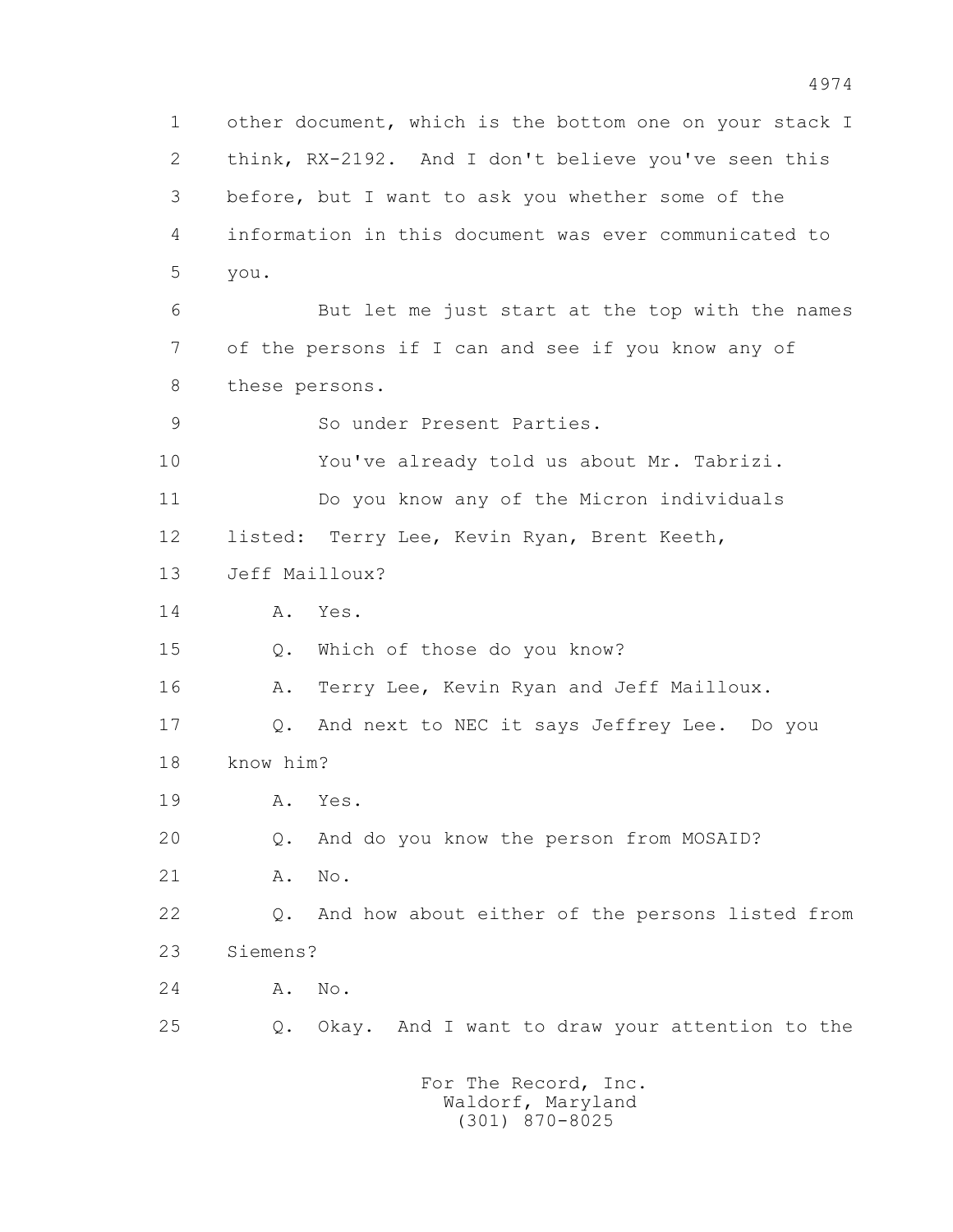1 second page of RX-2192 down at the bottom, sort of the 2 fourth and third bullet points up from the bottom, if 3 we can highlight those.

 4 There's one that starts "According to 5 Farhad Tabrizi" -- are you on the second page?

6 A. Yes.

 7 Q. It says, "According to Farhad Tabrizi, Hyundai 8 has given Rambus ASP projections for end of next year 9 of two to three times of today's SDRAM prices," and 10 then it says: "They also gave to Intel a production 11 projection of three times their actual plans. They 12 encourage every DRAM manufacturer to do the same in 13 order to let Intel not generate a Rambus oversupply."

14 Do you see that?

15 A. Yes.

16 0. What I want to ask you, Mr. MacWilliams, is 17 whether any of the OEM manufacturers ever told you that 18 they had heard that Hyundai had given Intel a 19 production forecast that was three times too high.

20 A. No.

 21 Q. Did any of the DRAM manufacturers ever tell you 22 that they'd been encouraged also to inflate their 23 production forecasts for Intel?

24 A. No.

25 Q. If in fact there had been inflation on the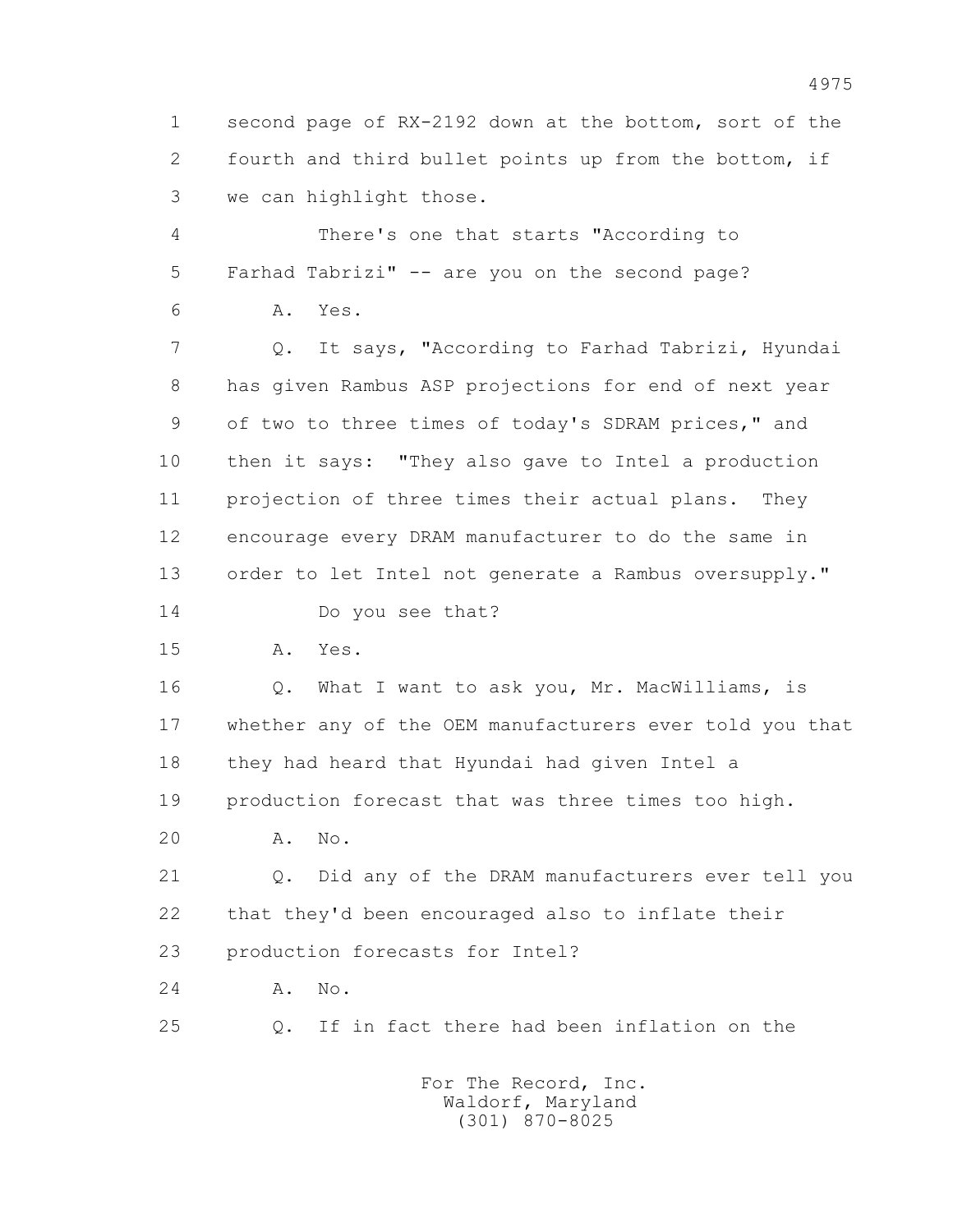1 order of one or two or three times actual production of 2 what people were forecasting, would that in your view 3 lead to a market imbalance in the pricing because of a 4 market imbalance in supply and demand for RDRAM? 5 MR. DAVIS: Objection, Your Honor. 6 Hypothetical. Calls for speculation. 7 JUDGE McGUIRE: Overruled. I think the 8 question is probative of the issue and I'll hear it. 9 THE WITNESS: Yeah, if there was a major 10 imbalance, it would affect either the price and/or the 11 amount of our chipsets that we could ship. 12 BY MR. STONE: 13 O. Switching subjects slightly, Mr. MacWilliams, 14 was it your -- you're familiar with an entity called 15 ADT? 16 A. Yes. 17 Q. And was there a period of time when Intel was 18 active in ADT? 19 A. Yes. 20 Q. Was one of the purposes of ADT to try to find 21 technologies that would avoid Rambus patents? 22 A. I don't know if that was the purpose, but I 23 think there were some discussions amongst DRAM vendors 24 to that end, yes. 25 Q. Because they were aware that at least Rambus

4976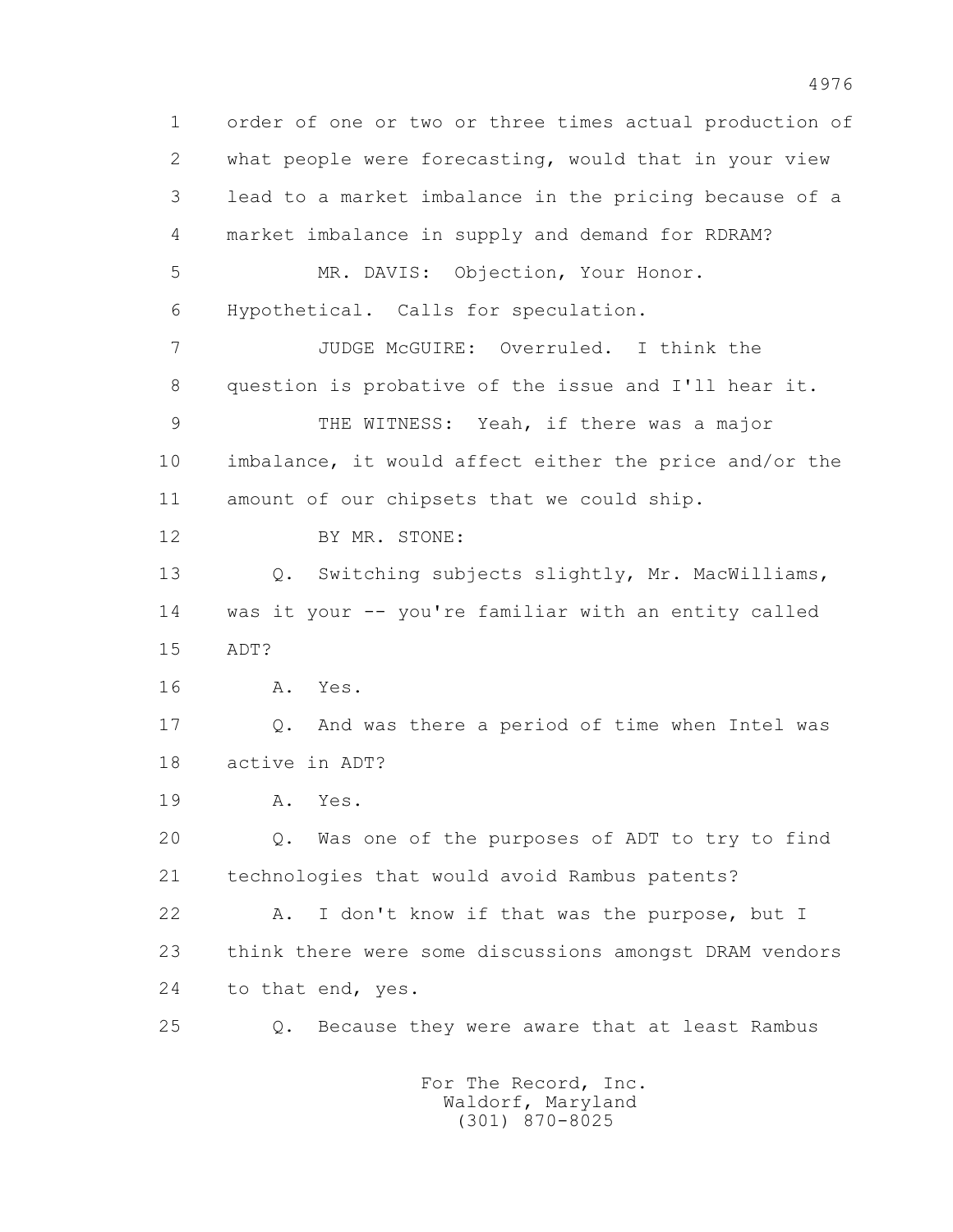1 claimed that certain of the features in SDRAM and DDR 2 SDRAM infringed on Rambus patents, and one of the 3 things they talked about at least at ADT meetings was 4 to try to develop designs that would avoid those 5 patents? 6 MR. DAVIS: Objection. Foundation. 7 MR. STONE: Let me back up. 8 JUDGE McGUIRE: Sustained. 9 BY MR. STONE: 10 Q. Was Intel involved in ADT? 11 A. Yes. 12 Q. And in the course of your duties at Intel, did 13 you become aware of the extent of Intel's involvement 14 in ADT? 15 A. Yes. 16 Q. Tell us if you would -- 17 A. Let's just say I was aware of certain 18 involvements but not necessarily all involvements. 19 Q. Tell us if you would what you were aware of 20 with respect to Intel's involvement with ADT. 21 A. Well, the main focus from my point of view was 22 we were working with several DRAM vendors to implement 23 the enabling model we talked about this morning. We 24 wanted to understand what their technology was capable 25 of. We wanted to be more specific about what our needs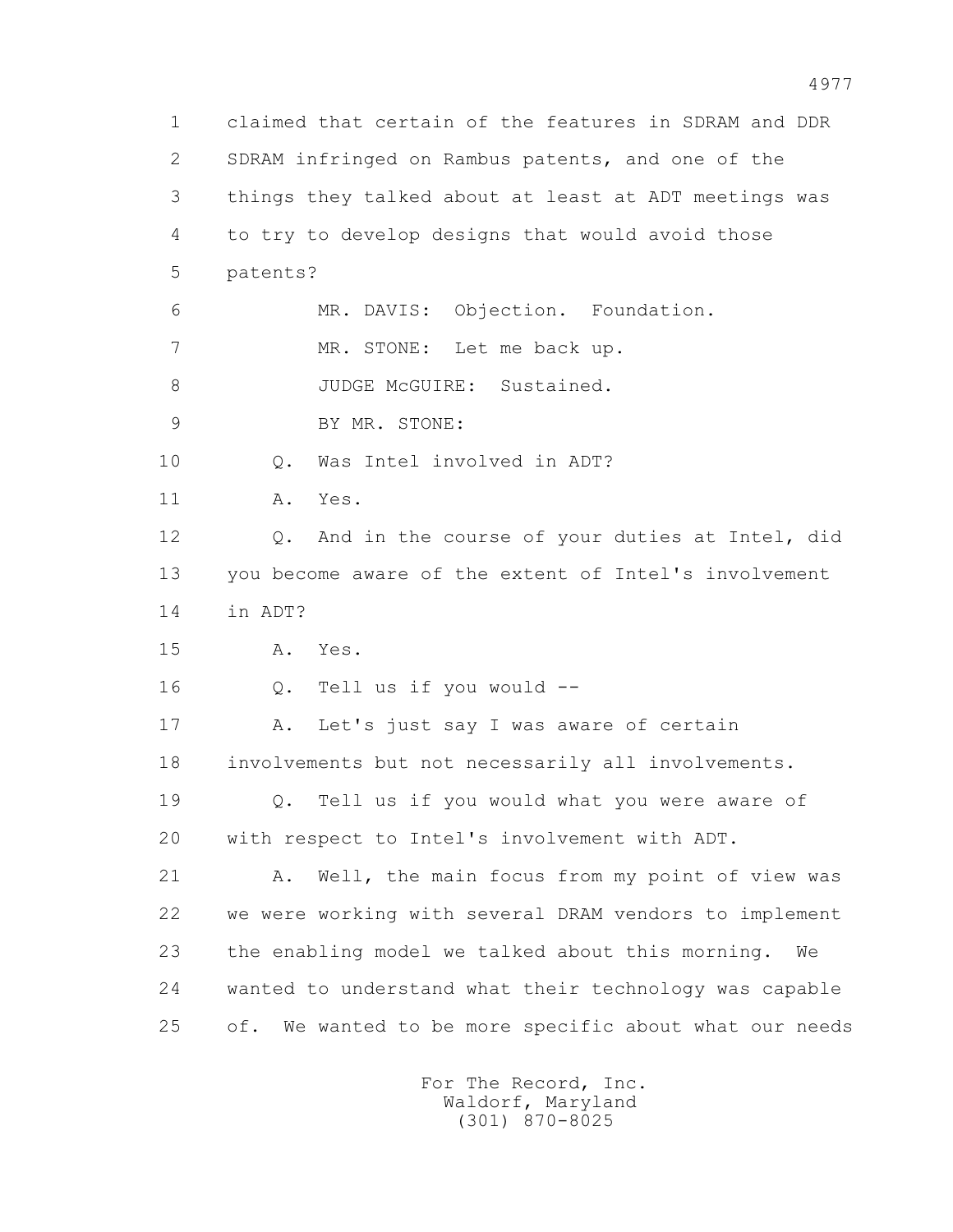1 were in the future and try and come up with some 2 options of how we can move DRAM technology forward. 3 We had worked with individual DRAM vendors and 4 they'd asked that we try and form a group to allow us 5 to talk amongst ourselves, so that was the primary 6 reason and most of my involvement was to deal with 7 that.

8 0. And Intel was a member of ADT for a while? 9 A. Yes.

 10 Q. And based on your involvement with ADT, was it 11 your understanding that one of the things ADT was 12 trying to do was develop or design products that would 13 avoid what they understood might be the scope of 14 Rambus' patent coverage of certain features in 15 DDR SDRAM and SDRAM?

16 A. Yeah, my understanding was there was a group 17 looking at what the implications of that might be and 18 was not attached to the technical people that I had 19 discussion with, so I don't know exactly where they 20 went or what they did.

 21 Q. And did a product -- was a product ever 22 developed out of the ADT efforts?

 23 A. It was not intended to develop a product out of 24 the ADT efforts. It was a technology effort and a lot 25 of the work that was done there was taken to JEDEC and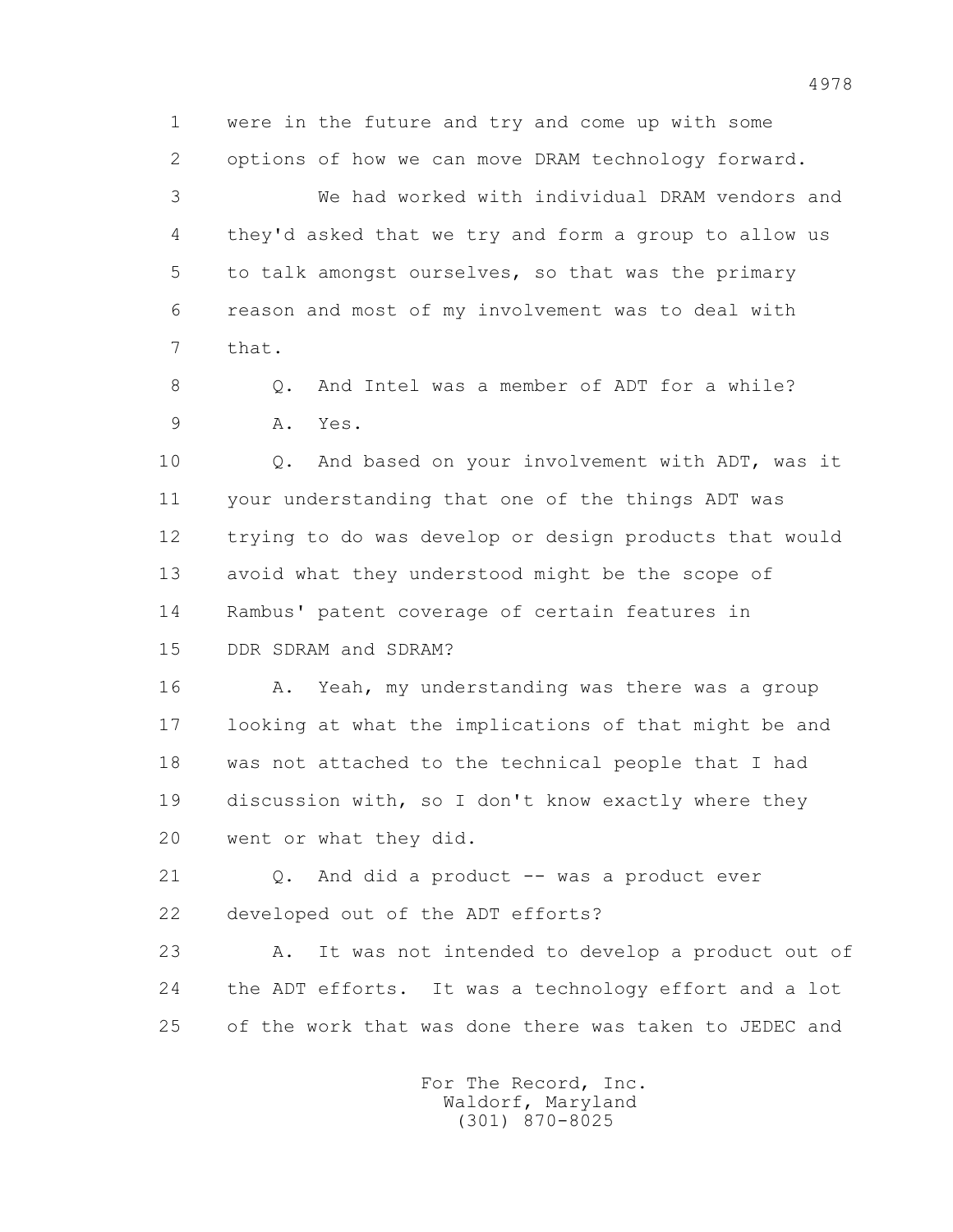1 became part of the DDR-II standard.

 2 Q. And was it your understanding some of that work 3 was folded into the work that led to DDR-II?

4 A. Yeah. That's correct.

 5 Q. Earlier today when you were being examined by 6 Mr. Davis you I think used the phrase that the prices 7 were prohibitively high for RDRAM and is it -- let me 8 ask you whether there was a point in time when you did 9 think that the prices for RDRAM were prohibitively 10 high.

 11 A. Yes. Or let me clarify that. This is in the 12 context of making a technology that would ramp from top 13 into the volume segments. They were prohibitively 14 high.

 15 Q. And the prices, just so we're clear, the 16 prices at which the RDRAM were sold were not set by 17 Intel?

18 **A.** No.

 19 Q. And you had no -- Intel had no control over 20 those prices; correct?

 21 A. No. Other than for the memories we bought 22 ourselves, which we negotiated.

 23 Q. And one of the things you did do that had an 24 effect on those prices was you did perform some 25 function of trying to balance the number of chipsets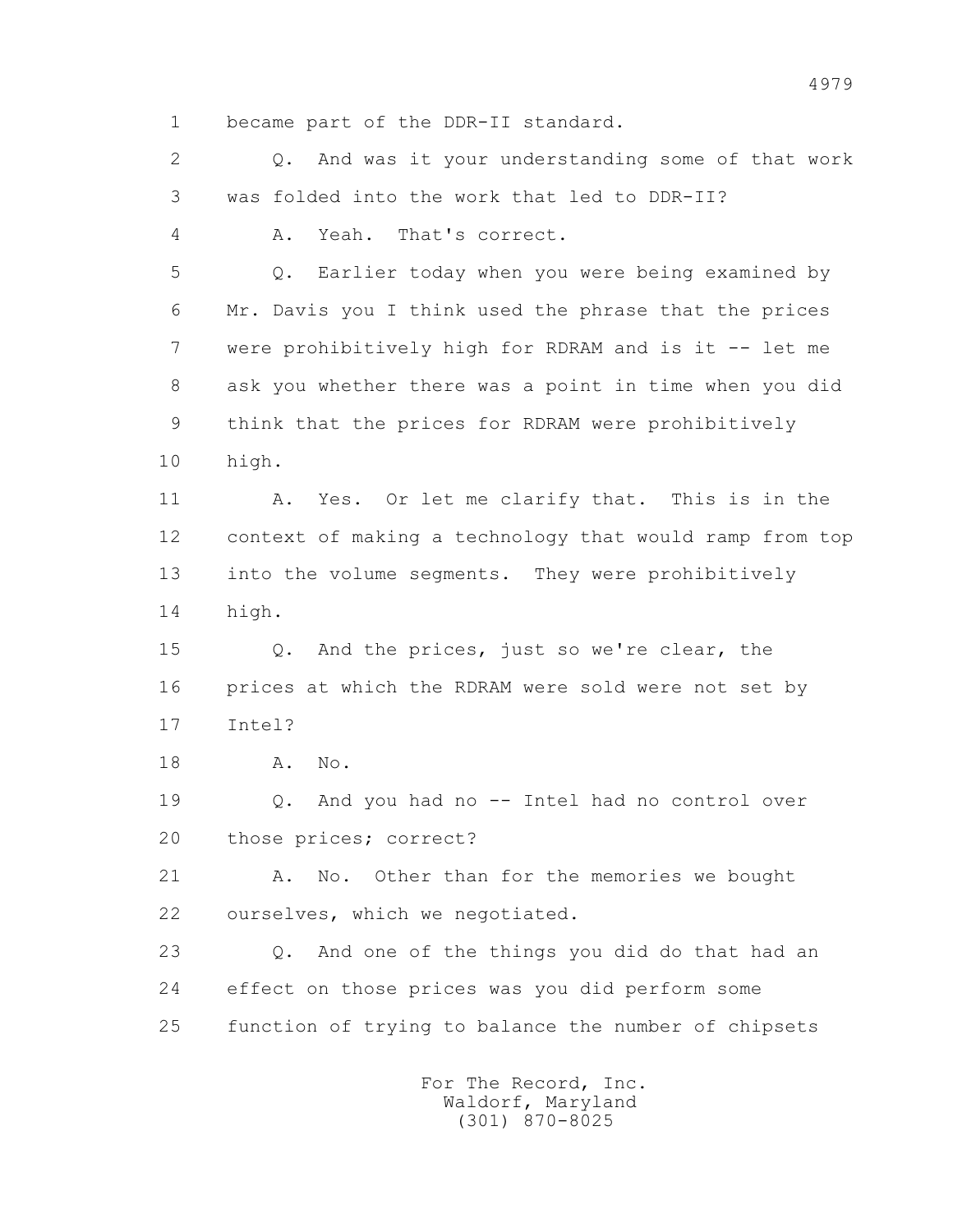1 being manufactured with what you hoped would be the 2 number of RDRAM products that were being manufactured; 3 correct? 4 A. Yes. 5 Q. And to some extent in that regard you relied on 6 the manufacturers to provide you with accurate 7 information about their production plans? 8 A. Yes. 9 MR. STONE: I have no further questions, 10 Your Honor. Thank you. 11 JUDGE McGUIRE: All right. Thank you. 12 Complaint counsel, redirect? 13 MR. DAVIS: Could I have one minute, please. 14 JUDGE McGUIRE: Sure. Go ahead, Mr. Davis. 15 (Pause in the proceedings.) 16 MR. STONE: Your Honor, I have two exhibits, 17 while they're conferring if I could just ask -- 18 JUDGE McGUIRE: Why don't you give him just a 19 second. Then when he's set, you can do that. 20 JUDGE McGUIRE: Mr. Davis, are you ready? 21 MR. DAVIS: No questions, Your Honor. 22 JUDGE McGUIRE: He wants to enter in a couple 23 of exhibits. 24 MR. STONE: RX-1762, which is the press release 25 regarding the Micron investment, and CX-2522. For The Record, Inc.

> Waldorf, Maryland (301) 870-8025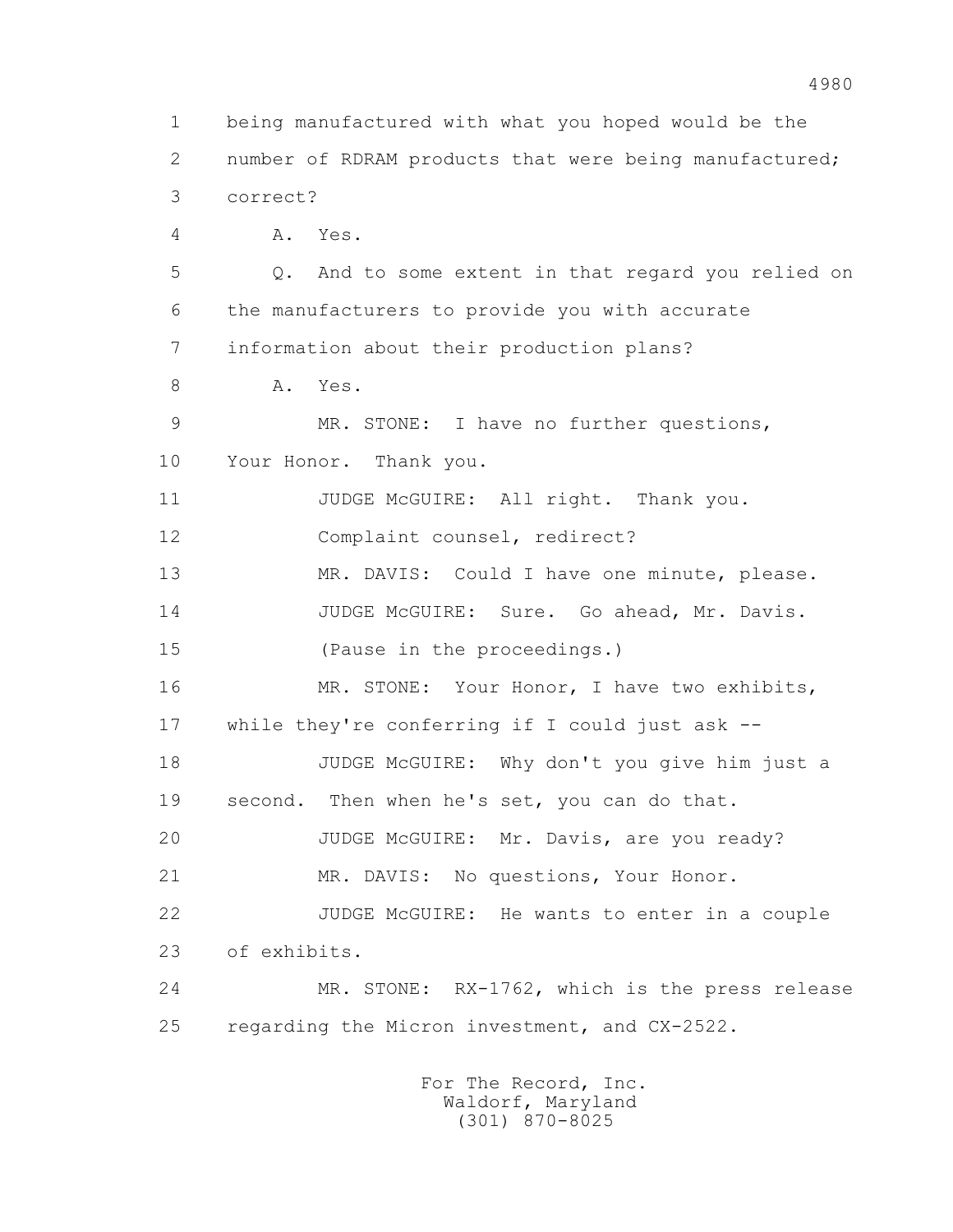1 MR. DAVIS: I have no objection to the press 2 release and I have no objection to CX-2522. 3 JUDGE McGUIRE: So entered. 4 (RX Exhibit Number 1762 was admitted into 5 evidence.) 6 (CX Exhibit Number 2522 was admitted into 7 evidence.) 8 JUDGE McGUIRE: And complaint counsel has no 9 further inquiry of this witness, Mr. Davis? 10 MR. DAVIS: No, Your Honor. 11 JUDGE McGUIRE: All right, sir. Thank you very 12 much for your testimony. You're excused from these 13 proceedings, and thank you. 14 You can call your next witness, but before we 15 do that, why don't we take just a short break, five or 16 ten minutes. 17 (Recess) 18 JUDGE McGUIRE: At this time complaint counsel 19 may call its next witness. 20 MR. PERRY: Your Honor, before we start, if I 21 could, one housekeeping matter. 22 JUDGE McGUIRE: Go ahead. 23 MR. PERRY: There was one document that I used 24 with Mr. Crisp a long time ago that I'd like to move 25 into evidence now. It's RX-695.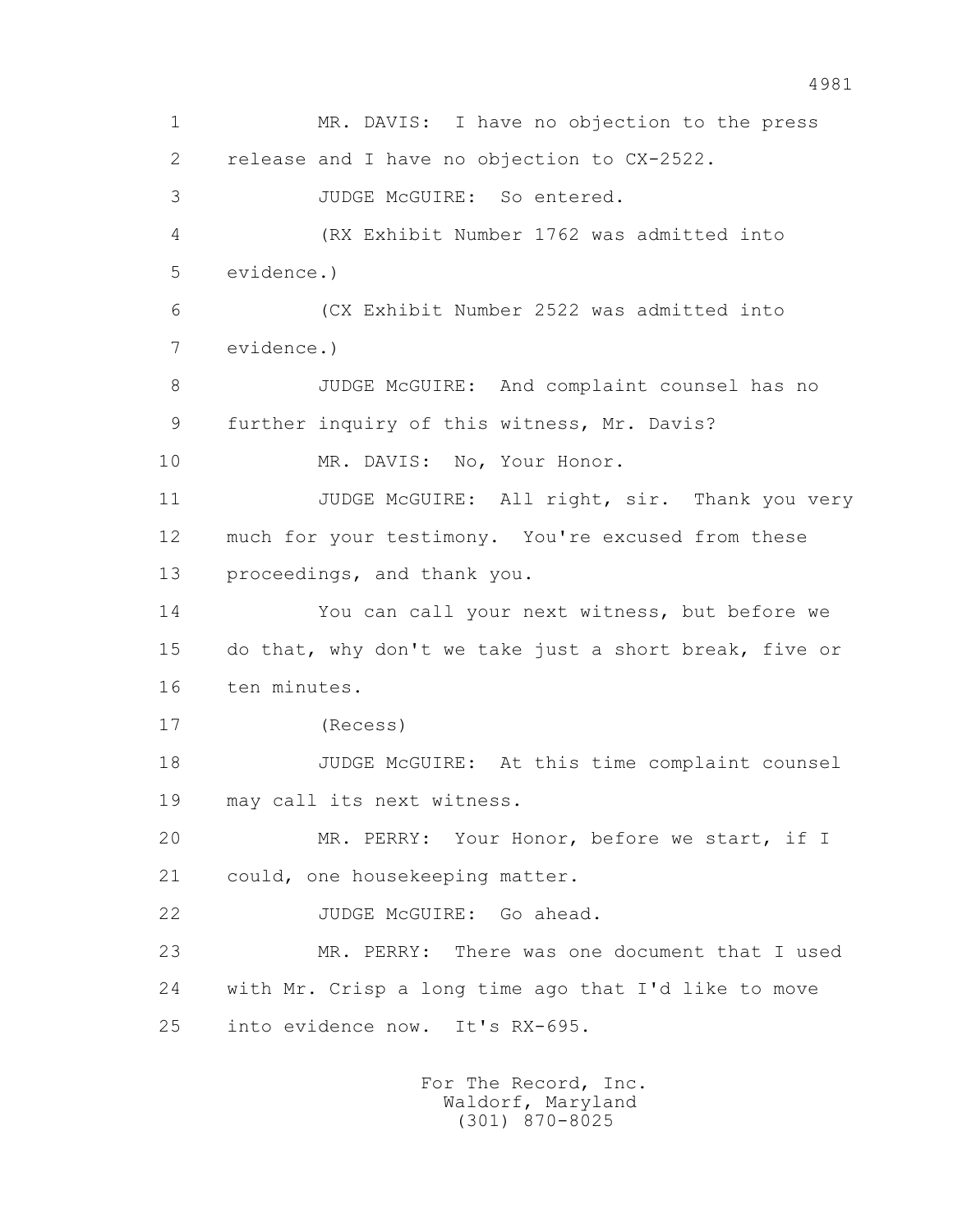1 MR. OLIVER: No objection. 2 JUDGE McGUIRE: So entered. 3 Thank you, Mr. Oliver. 4 (RX Exhibit Number 695 was admitted into 5 evidence.) 6 MR. OLIVER: Your Honor, complaint counsel 7 calls Mr. Mark Kellogg. 8 JUDGE McGUIRE: All right. Mr. Kellogg, would 9 you please approach the bench and then you'll be sworn 10 in by the court reporter.  $11$  -  $-$  -  $-$  -  $-$  -  $-$  12 Whereupon -- 13 MARK WILLIAM KELLOGG 14 a witness, called for examination, having been first 15 duly sworn, was examined and testified as follows: 16 JUDGE McGUIRE: Have a seat if you would, 17 Mr. Kellogg. 18 DIRECT EXAMINATION 19 BY MR. OLIVER: 20 Q. Good afternoon, Mr. Kellogg. 21 A. Good afternoon. 22 Q. Could you please state your full name for the 23 record. 24 A. My name is Mark William Kellogg. 25 Q. Mr. Kellogg, are you currently employed?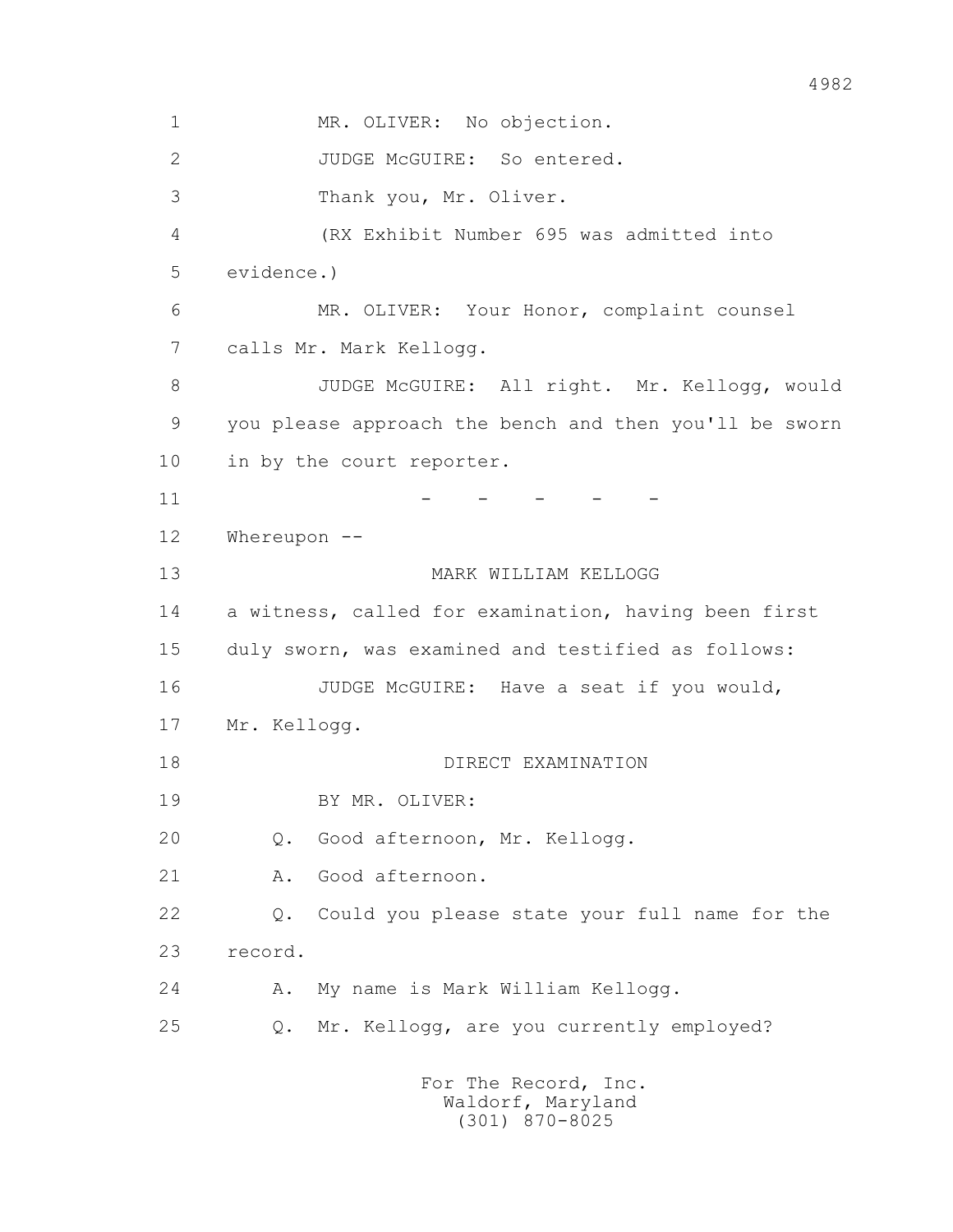1 A. Yes, I am. 2 0. With whom are you employed? 3 A. IBM Corporation. 4 Q. What is your position with IBM? 5 A. My position title is that of distinguished 6 engineer. 7 Q. What is a distinguished engineer? 8 A. A distinguished engineer is an engineer that 9 IBM has identified as an IBM executive and has broad 10 responsibilities in regard to IBM product definition 11 and industry activities. 12 Q. Approximately how many distinguished engineers 13 are there at IBM? 14 A. My recollection would be two to three hundred. 15 Q. How many employees does IBM have, 16 approximately, with engineering or technical 17 background? 18 A. I believe it's in the range of 120,000. 19 Q. Would it be fair to say then that distinguished 20 engineer puts you the somewhere in the top 1 percent of 21 the engineers at IBM? 22 A. Certainly. Yes. 23 Q. Could you describe your responsibilities at 24 IBM, please. 25 A. My responsibilities are associated with the For The Record, Inc. Waldorf, Maryland

4983

(301) 870-8025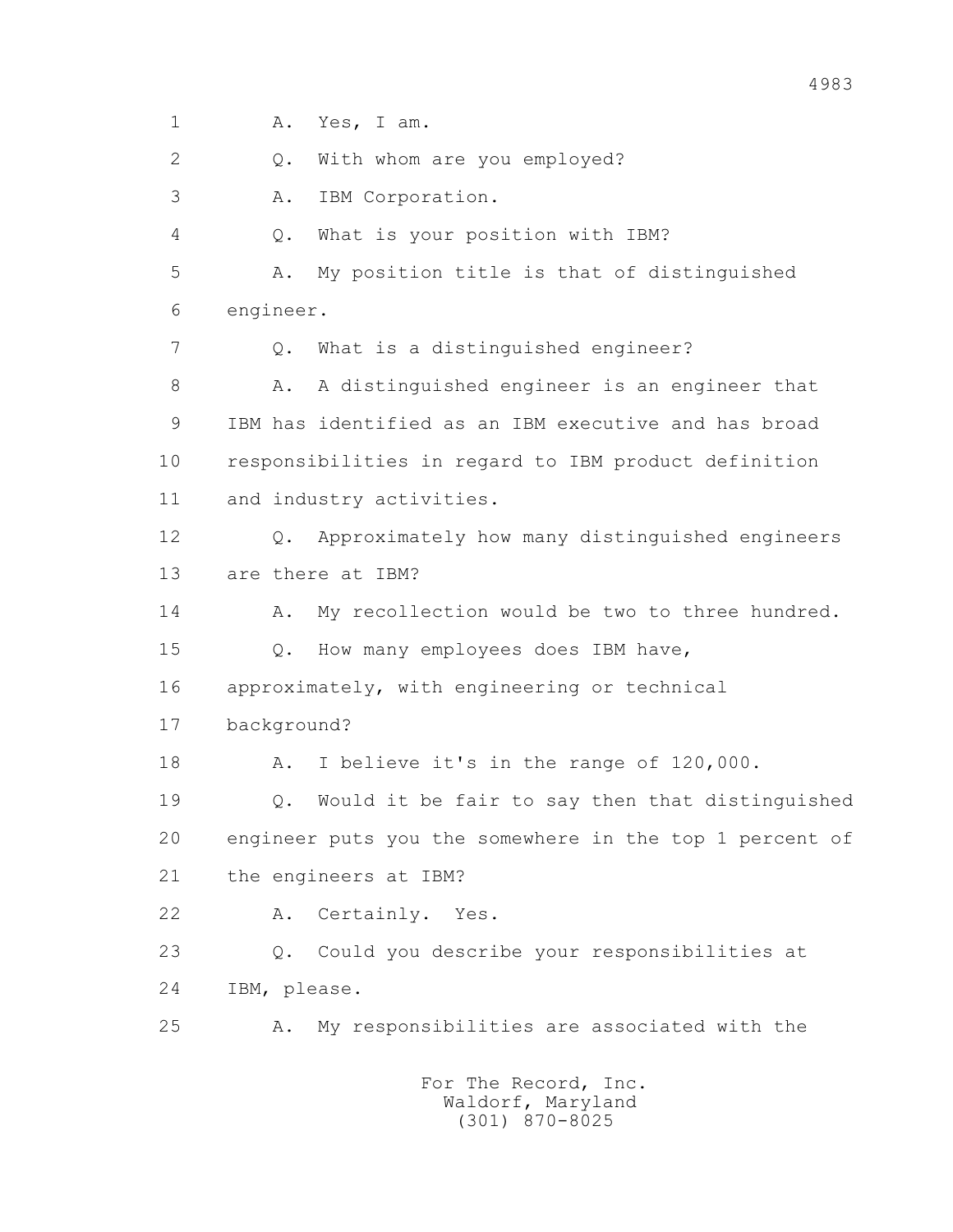1 definition of memory technology that would be used in 2 IBM systems to influence the development of technology 3 for IBM system memory usage in the industry and to help 4 define the entire memory subsystem itself in those 5 systems. 6 Q. Mr. Kellogg, what is your educational 7 background? 8 A. My formal education consists of a two-year 9 technical degree in engineering technology, a broad 10 range of technical, business, liberal arts courses, and 11 of course extensive IBM education. 12 Q. When did you start work at IBM? 13 A. Just after my 19th birthday. 14 O. Wow. And how long have you been at IBM? 15 A. 29 years. 16 Q. And can you briefly describe the different 17 positions that you've held at IBM? 18 A. I was hired in as an engineering technician, 19 working in a laboratory doing card design, 20 characterization, predominantly logic-related. 21 After two years activity in the logic card 22 development, I relocated from Fishkill, New York to 23 Burlington, Vermont and joined the memory card 24 development organization. And for the last 27 years 25 I've been in the memory card development organization,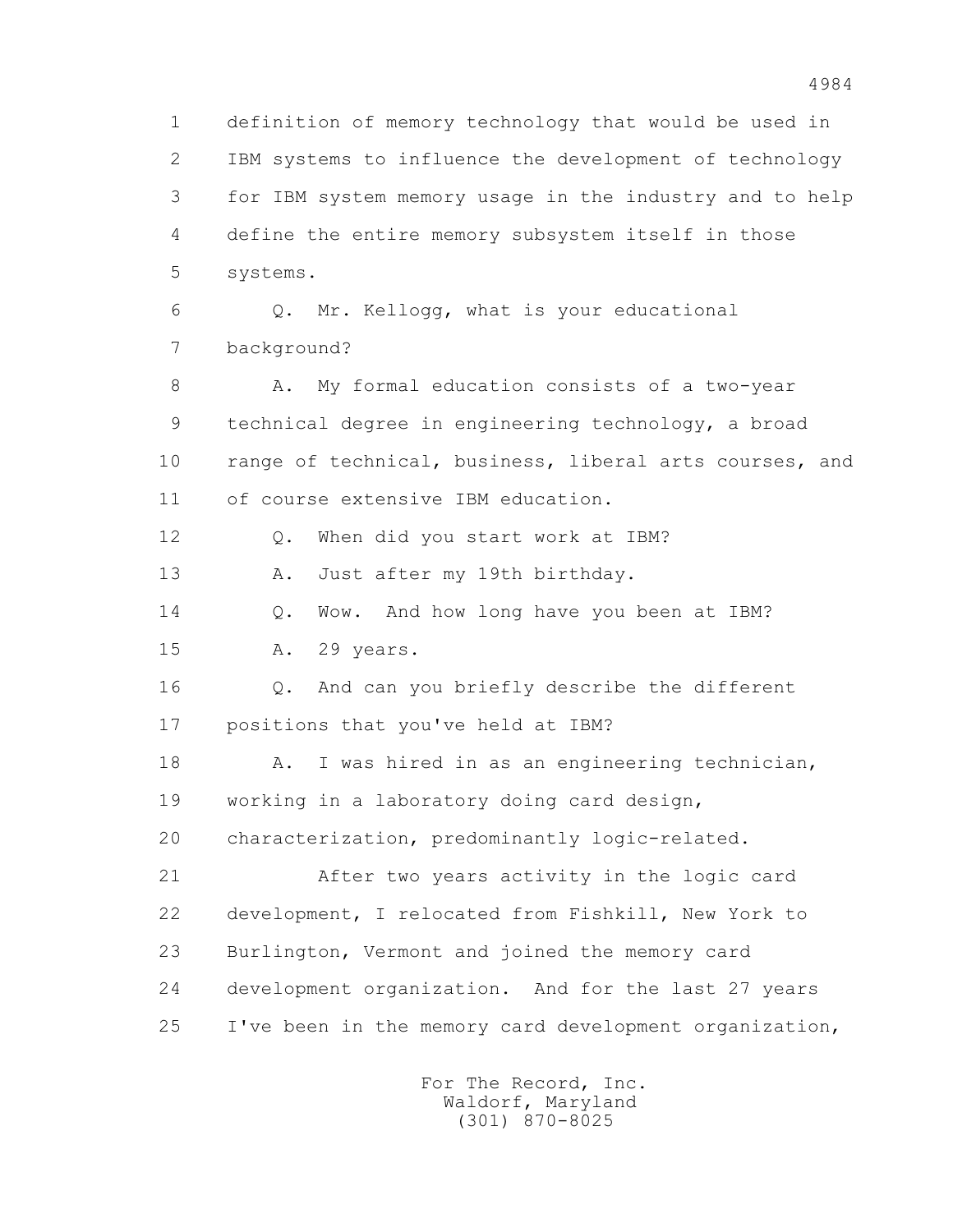1 initially doing memory card design through the '70s, 2 mid-'80s for low-end, midrange and high-end systems. 3 I became a manager at IBM in the mid-'80s, 4 managing a card development and memory applications 5 team. Two of my employees were JEDEC representatives 6 from IBM to or -- to JEDEC. Sorry. For 7 clarification. 8 In the late '80s, I was technical staff to a 9 director in the subsystems area. 10 In the '90s to present I've been doing memory 11 card development as a lead engineer. 12 Q. Now, at some point did you become a senior 13 engineer? 14 A. Yes, sir, I did. 15 Q. And when was that? Approximately. 16 A. Yeah, not having worked that back recently, I 17 would say that was in the early to mid '90s. 18 Q. Now, once you became a senior engineer and 19 continuing to the present, have your responsibilities 20 changed at all? 21 A. The responsibilities of a senior engineer, 22 senior technical staff, distinguished engineer tend to 23 broaden responsibilities to include far more than just 24 the product design and definition. In my case, it led 25 me to working to a much greater extent with end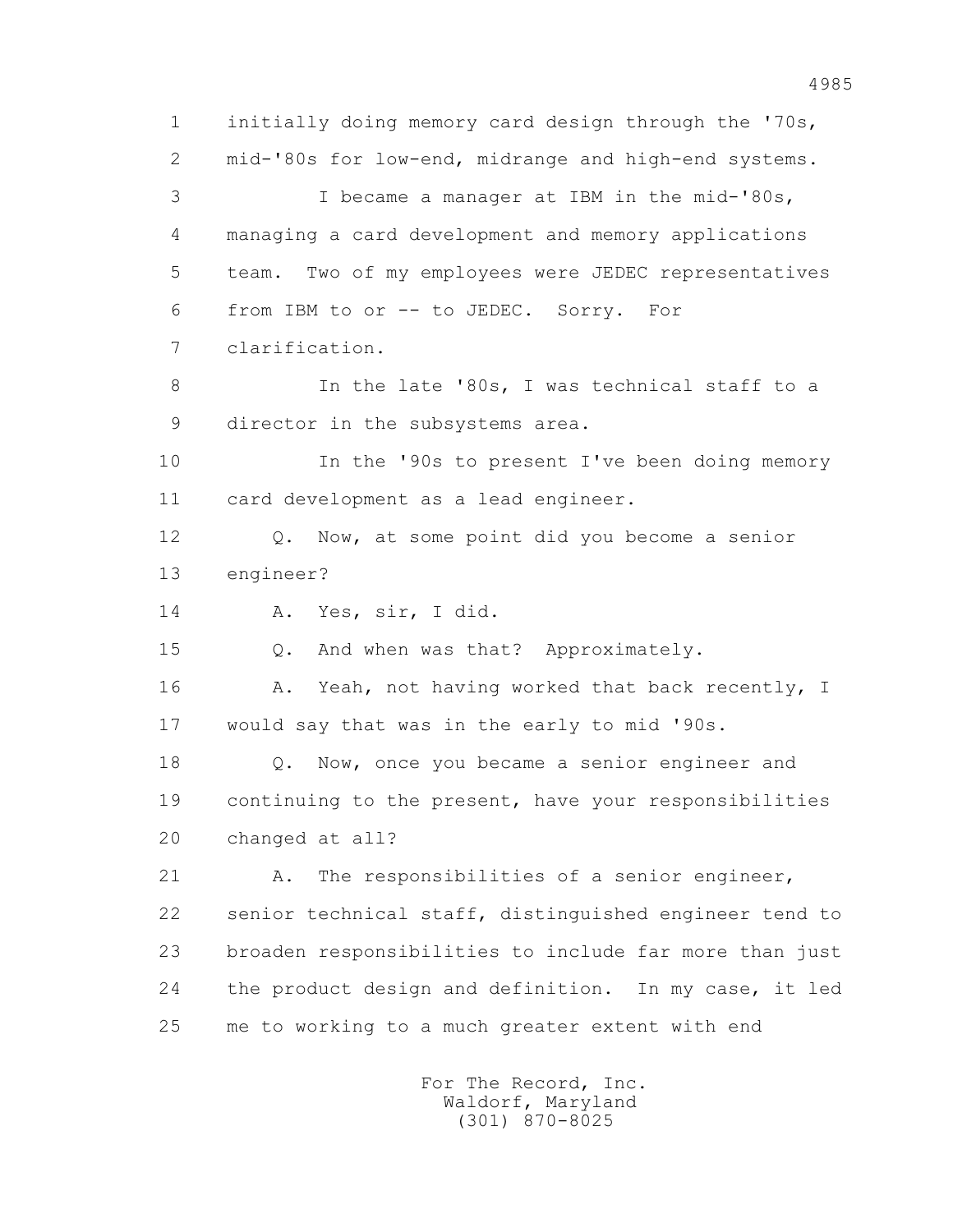1 customers, doing product architecture, participating in 2 industry standard bodies, things of that nature.

 3 Q. And can you please explain your understanding 4 of why IBM is concerned with memory?

 5 A. IBM is very, very concerned with memory. To 6 put things into perspective, IBM in the early 2000 was 7 purchasing somewhere in the range of 200 -- or no -- 8 excuse me -- 300 to 400 million memory devices a year, 9 so first of all, we certainly were purchasing great 10 volumes of memory.

 11 The memory itself is part of what we call the 12 central electronics complex or CEC -- and I think 13 later on I'll be describing a little more about that -- 14 but it's so closely coupled to the processor and the 15 overall system performance that it's a critical 16 element in our systems; therefore, it's critical to 17 IBM.

 18 Q. Now, can you please now give a brief 19 indication of the range of IBM products that use 20 memory?

 21 A. Most of IBM's systems utilize memory in some 22 form.

 23 In the case of DRAM, we would use DRAM memory 24 in systems ranging from something as small as a 25 printer through clearly any personal computers,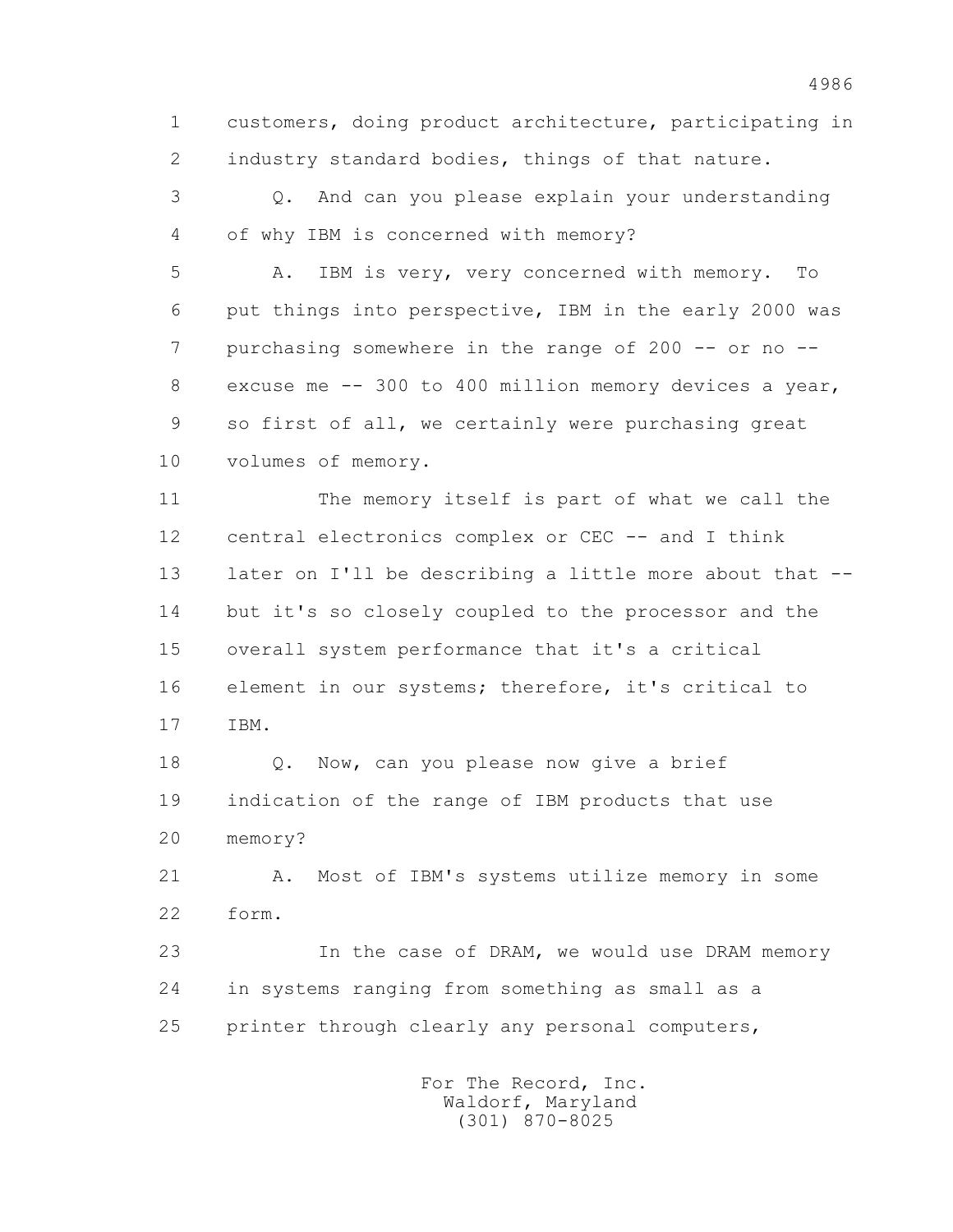1 midrange systems, high-end computers. We would use 2 them in our disk drives. We would tend to use them in 3 retail terminals. Just about, again, all of the 4 hardware we're producing would use memory in some 5 form.

 6 Q. During the course of our proceedings, we've 7 heard quite a bit about use of memory in personal 8 computers, but could you give at least a very brief 9 explanation of how memory is used in printers.

 10 A. In printers, the memory would be used in one of 11 several forms. A most common form would be a printer 12 buffer such that a document could be transferred to a 13 printer for later printing or to allow the system to 14 move off and work on other tasks.

 15 So a printer buffer would probably be the most 16 common.

 17 Other cases that use memory sometimes are font 18 buffers, for example, identifying if the printer should 19 print the document in Japanese, English or some other 20 language, things of that nature.

 21 Q. And would use -- would printers use standard 22 JEDEC-compliant SDRAMs or DDR SDRAMs?

23 A. In general, that is the case.

 24 Q. I believe you also mentioned disk drives; is 25 that right?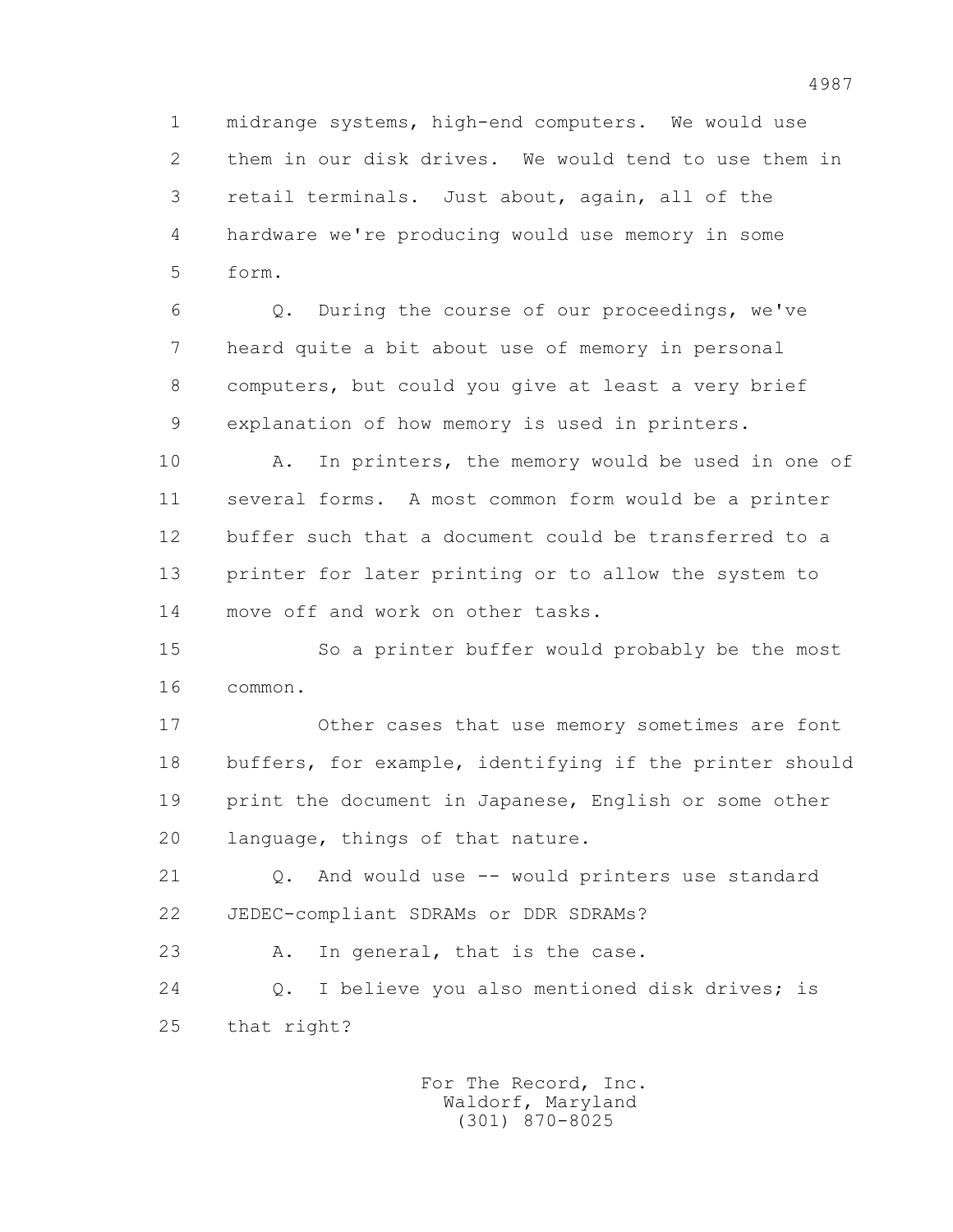1 A. Yes, I did.

 2 Q. Again, could you give just a very brief 3 explanation of how memory is used in disk drives. 4 Perhaps I should ask you to explain briefly 5 first what a disk drive is.

 6 A. A disk drive is another form of memory. It 7 generally consists of a rotating medium, a disk is what 8 we refer to it as, magnetic medium, that stores 9 information.

 10 The memory associated with that disk drive 11 would tend to be a location where information would be 12 stored on a temporary basis such that, again, the 13 system can apply data to the device at a very high 14 speed and the device could store the information at the 15 speed of the disk drive, which is relatively slow as 16 compared to the total performance of the system, but 17 the disk drive could perform the actual storage of the 18 information at a much slower rate while the system is 19 off doing other tasks.

 20 Q. And again with respect to a disk drive, would 21 that typically use standard JEDEC-compliant SDRAMs or 22 DDR SDRAMs?

23 A. Yes, it would.

 24 Q. Now, I believe you also mentioned servers. 25 Can you please describe what a server is?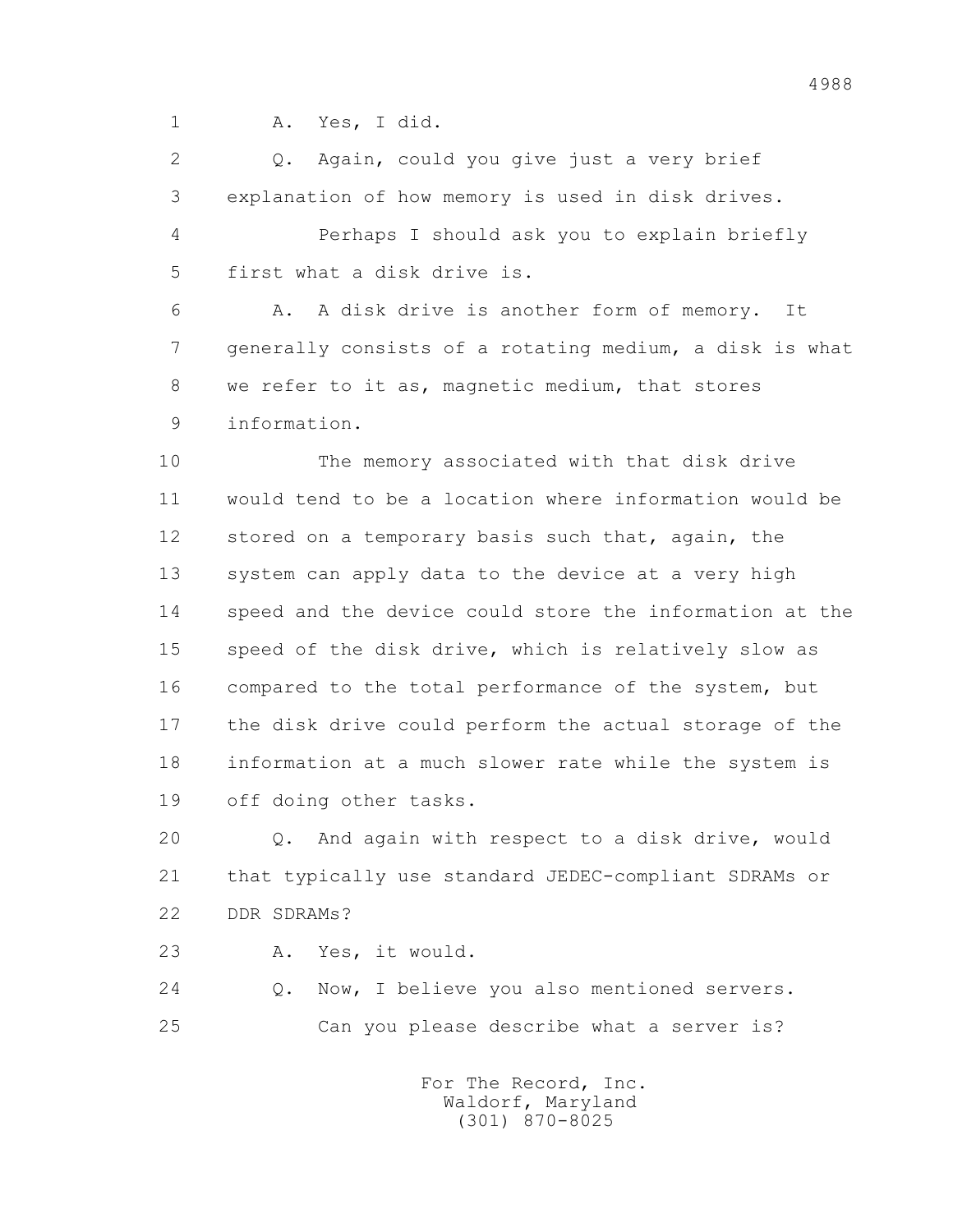1 A. A server could be described as a computer that 2 is optimized for running businesses. It's a system 3 that a business is going to rely on to operate both 4 internal and external activities.

 5 For example, for internal activities, it may be 6 processing payroll, it may manage mail, calendars, 7 scheduling, other activities inside the business, 8 printer interface, managing large DASD farms (phonetic) 9 for retention of data. That server would generally 10 also or a similar server would serve as a portal to the 11 rest of the world.

 12 For example, a server would very often 13 support, let's say, in retail a series of stores and 14 manage the inventory control. It might manage your 15 credit card processing. It may manage your actual 16 purchases real-time. It would tend to handle 17 invoicing. I may have mentioned inventory control and 18 other things.

 19 So the server is a critical element of most 20 current businesses and the performance and reliability 21 of the server are critical to the success of businesses 22 in general.

 23 Q. Can you briefly describe the different types of 24 servers that IBM sells?

25 A. Now, that may be best accomplished with some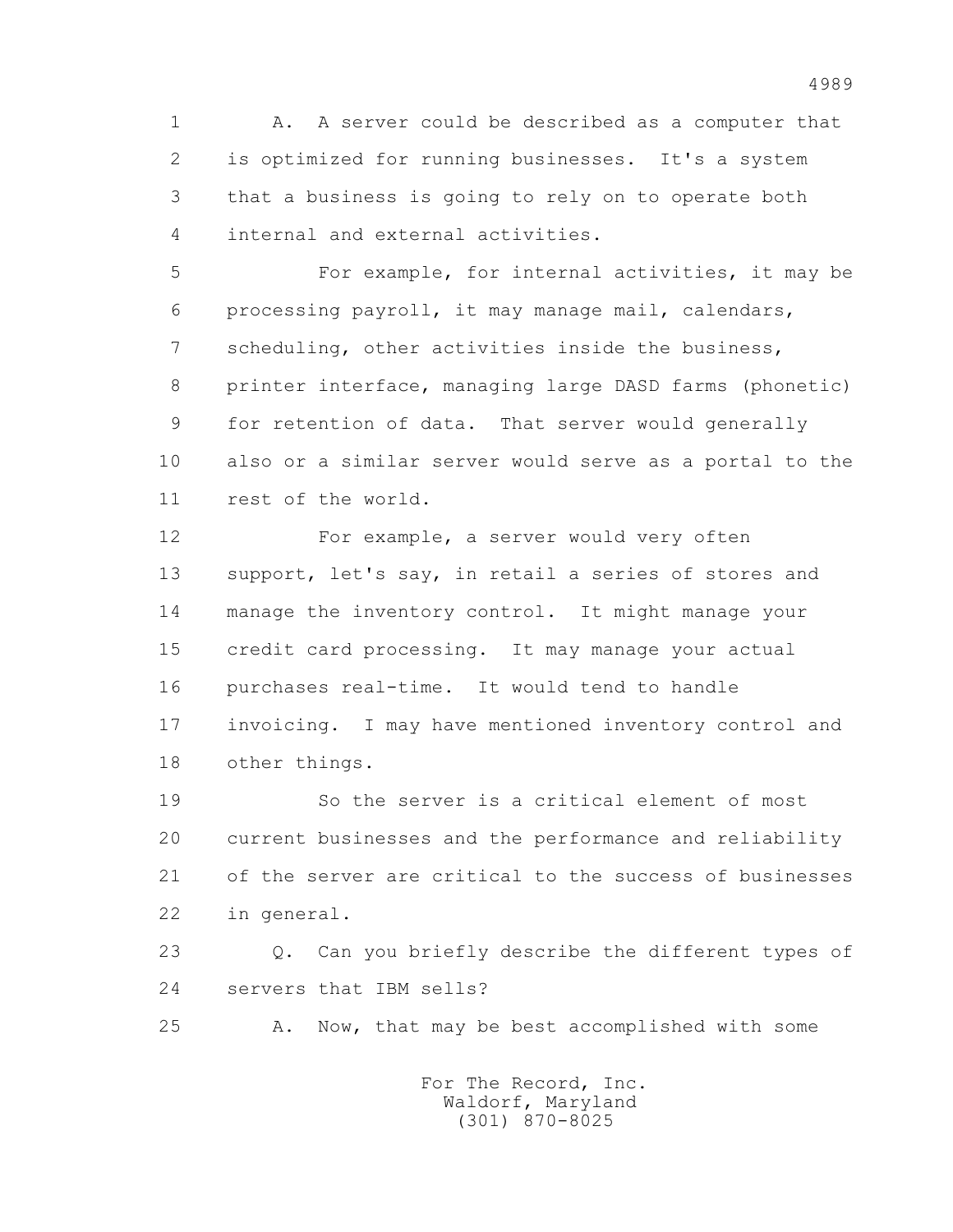1 charts I brought. Would you like me to do that? 2 Q. Certainly.

 3 Can we bring up the demonstrative, please. 4 Is this the chart you had in mind? 5 A. Yes, it is. I thought it might be useful just 6 to put things in perspective a little bit. 7 This is a very simplistic chart and it's 8 intended just to show scale. On the left we have what 9 we call our xSeries product line, which is our current 10 name convention. Our system has evolved over time. 11 Our xSeries describes a set of systems that are 12 based on Intel processors or Intel-compatible 13 processors and on operating systems consistent with 14 those processors and they tend to be relatively low 15 cost. Now, by "relatively low cost," they may run 16 anywhere from four to five hundred dollars up to 17 clearly tens of thousands of dollars.

18 The system just to the right, iSeries, is a 19 series of servers that are optimized for small and 20 midsize businesses. We've actually been producing 21 this family of products for many, many years under 22 different names, such as AS-400, and this family of 23 systems is noted for performing, again, business 24 tasks, very high reliability and for a great deal of 25 compatibility to code that was written twenty years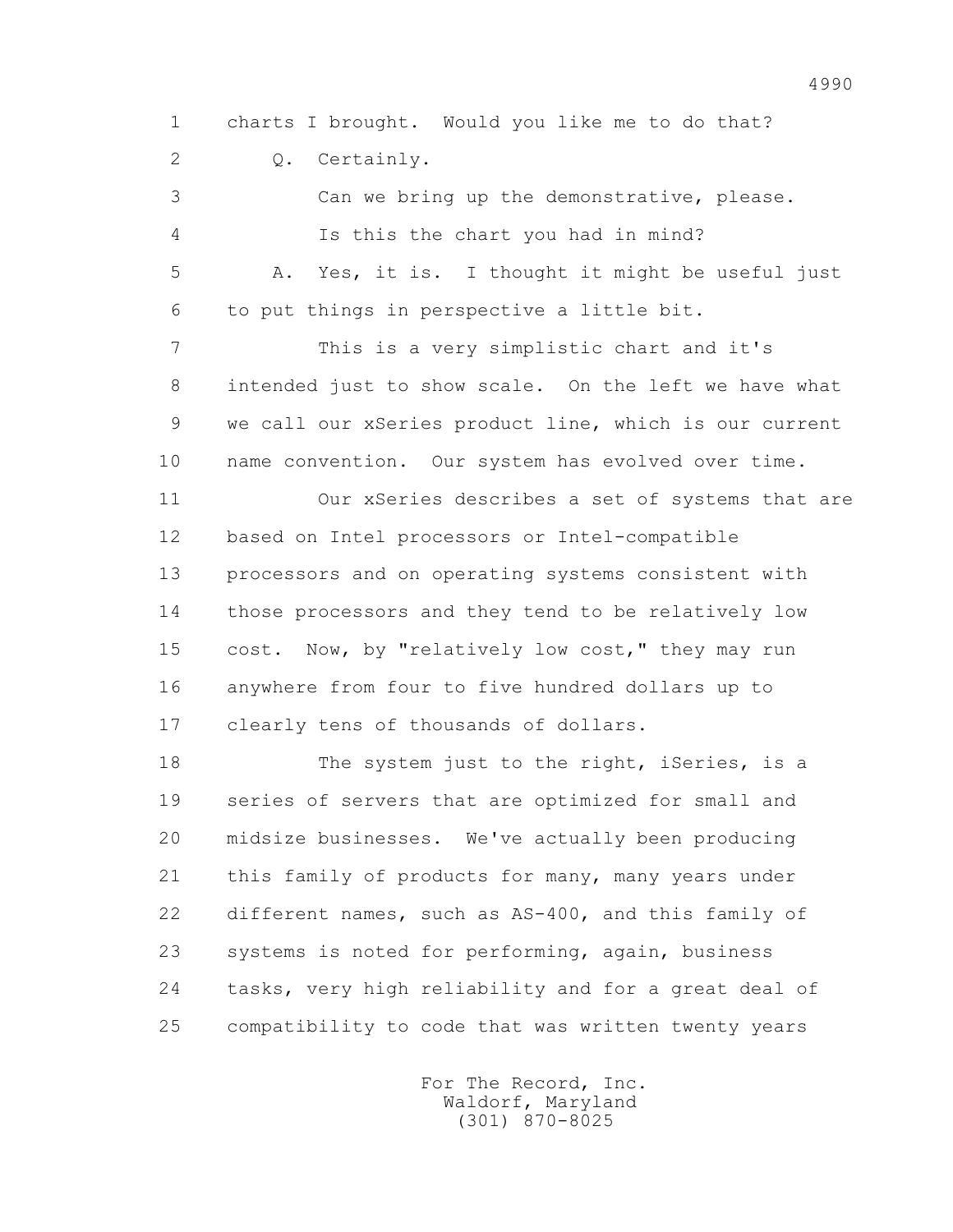1 ago, for example.

| $\mathbf{2}$ | The pSeries servers are our UNIX-based servers.           |
|--------------|-----------------------------------------------------------|
| 3            | These are the systems that in addition to running UNIX    |
| 4            | code are more technologically focused or                  |
| 5            | technology-focused, high-performance servers.             |
| 6            | The servers to the far right are the zSeries.             |
| 7            | The zSeries servers, we call these our enterprise         |
| 8            | These are the servers that are most likely to<br>servers. |
| 9            | be found with very, very large retail customers, banks,   |
| 10           | investment firms, and other very large companies that     |
| 11           | need extreme high reliability and fault-tolerant          |
| 12           | features.                                                 |
| 13           | Looking in particular at the zSeries, what's<br>Q.        |
| 14           | the typical life cycle or lifespan of a zSeries           |
| 15           | server?                                                   |
| 16           | We have a minor problem with zSeries in that<br>Α.        |
| 17           | quite often we can't convince our customers to stop       |
| 18           | using them, which can become very painful.                |
| 19           | JUDGE McGUIRE: That's a real problem.                     |
| 20           | THE WITNESS: After a long time.                           |
| 21           | So the zSeries, I would expect that a customer            |
| 22           | would be using that system actively for at least five     |
| 23           | years but quite often ten and maybe beyond that.<br>It's  |
| 24           | strictly a question of cost/performance.                  |
| 25           | But these systems tend to be what we call                 |
|              |                                                           |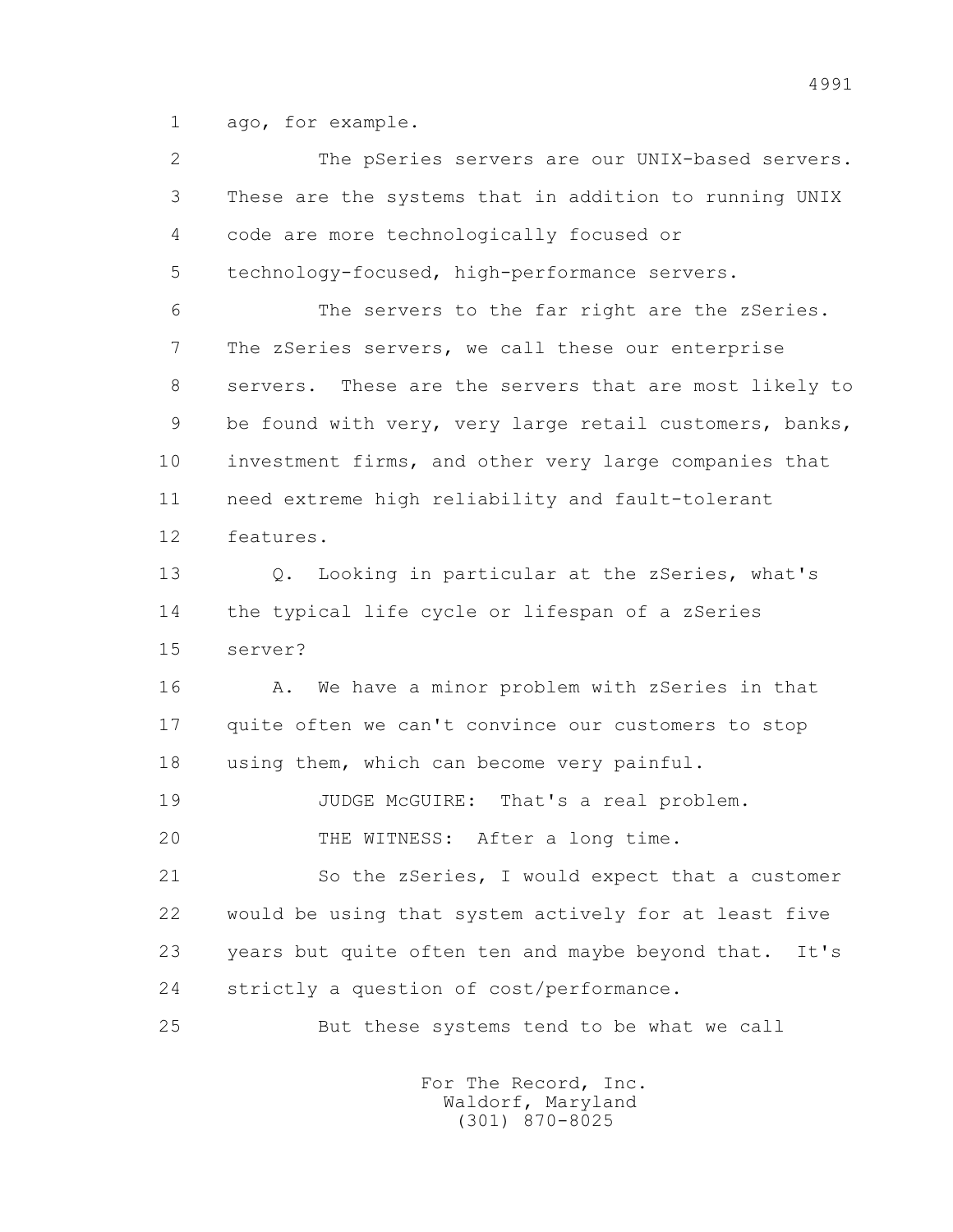1 full-time operation. They are always on. They are 2 intended never to fail.

3 BY MR. OLIVER:

 4 Q. You mentioned reliability I believe in a 5 previous answer.

 6 Why is reliability a concern with respect to 7 servers?

8 A. One aspect of the server that differentiates it 9 greatly from, let's say, the laptops that we're all 10 getting so used to is that the laptops or desktop 11 systems do periodically go down. It's an 12 inconvenience. We get frustrated. We reboot. We get 13 that blue screen of death, whatever the case may be. 14 We're actually somewhat used to the fact that systems 15 fail.

 16 When a server goes down, anyone associated 17 with that application of that system is no longer able 18 to function in some manner. He may not be able to 19 access the Internet. He may not be able to access his 20 mail, which may be good or bad. He can't schedule. 21 He can't ship his trucks. Retailers can't process 22 credit cards.

 23 It's unimaginable, but some applications when 24 you scan your credit card through that terminal, that 25 request is processed thousands of miles away and a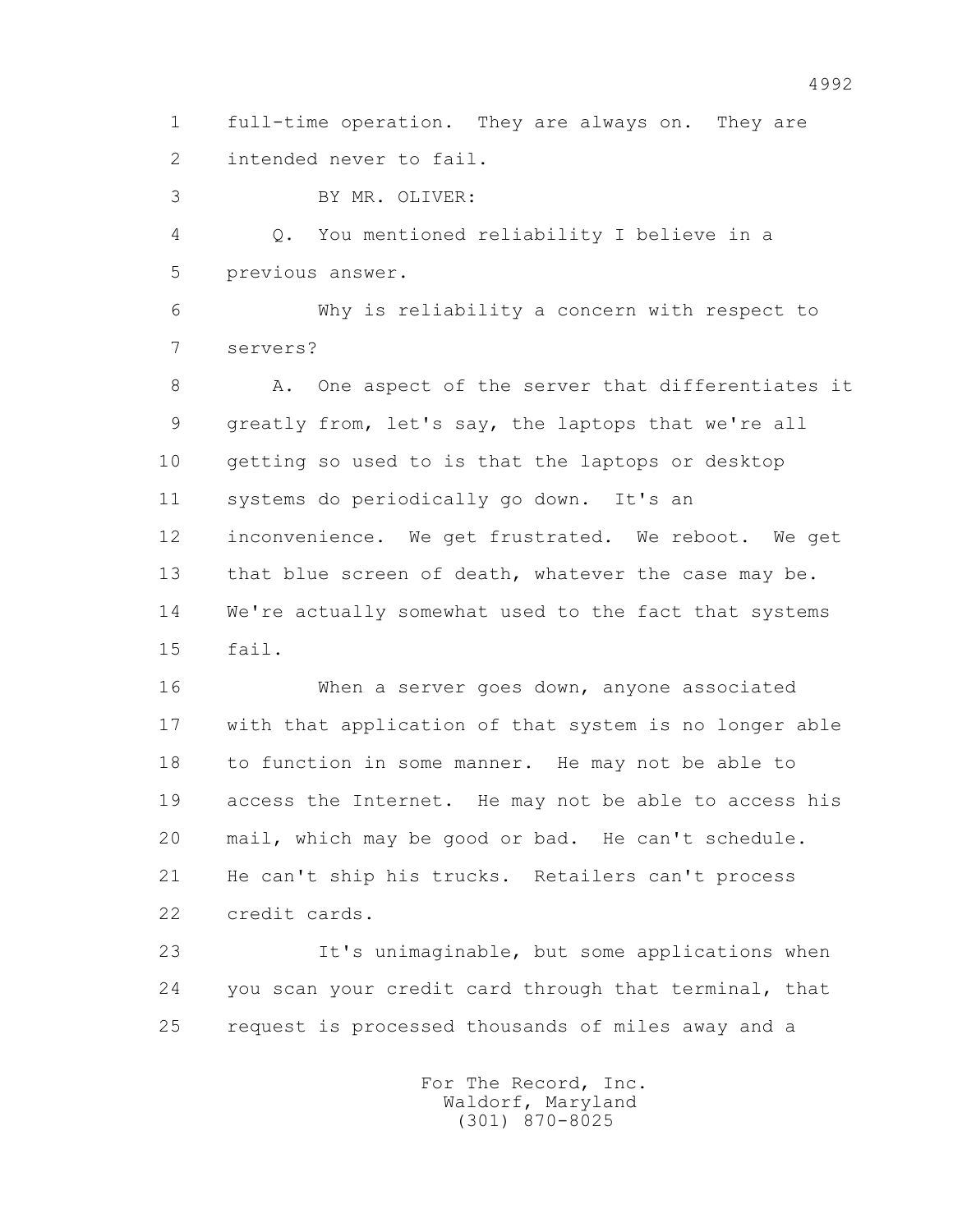1 response comes back in less than one second confirming 2 that purchase. It also tracks everything you just 3 bought so that the next order is on the next truck to 4 backfill all the purchases for that day. 5 That system is extremely important, and if it 6 goes down, the business is down in some manner. 7 Q. Can you explain in general terms how a large 8 server such as the zSeries would use DRAMs? 9 A. A system such as zSeries will predominantly use 10 DRAM for what we call main memory. 11 0. And what do you mean by that? 12 A. A main memory is generally the memory that's 13 used in the system to retain programs that are 14 currently being executed as well as information that is 15 being processed, so it is all activity underway at a 16 given point in time. 17 Q. Then I believe that you earlier used the term 18 "central electronic complex." Can you please explain 19 in a little more detail what that refers to? 20 A. May I do that via a picture? 21 Q. Certainly. 22 A. So if we can bring up the next picture. 23 Actually -- okay. Can I step back to this 24 picture? 25 Q. I'll tell you what. Why don't I simply ask you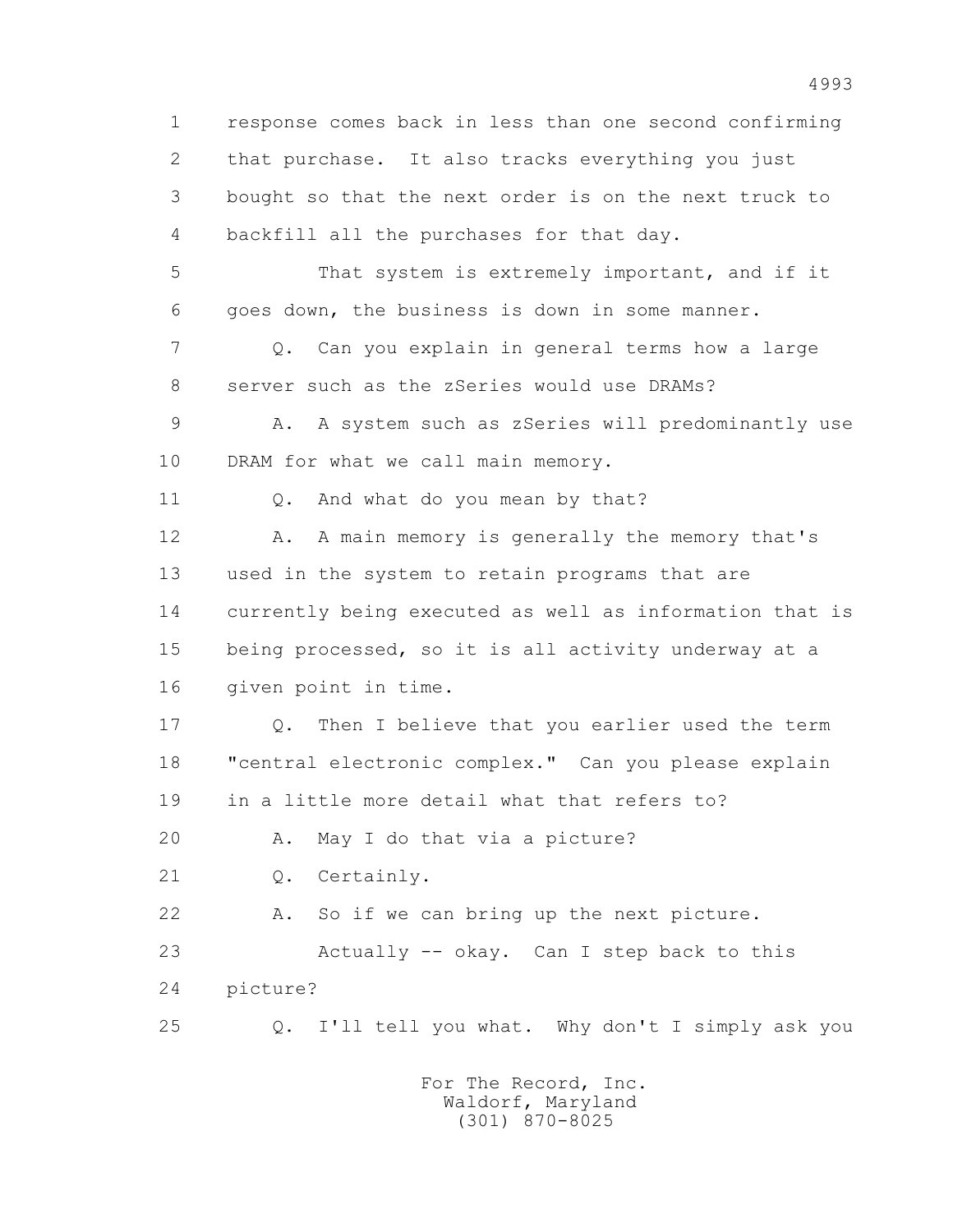1 to explain what the second picture in your 2 demonstrative illustrates.

 3 A. Okay. The purpose of this picture was simply 4 to show you the picture from the previous page for the 5 zSeries product in a scale, because the next series of 6 pictures won't show scale. They're two-dimensional. 7 So this is strictly the person we stood next to 8 a zSeries processor to give you a feel for the size. 9 Okay? 10 MR. OLIVER: Actually before we proceed any 11 further, I think it might make sense if we were to mark 12 these series of slides with a DX number. 13 JUDGE McGUIRE: Yeah. Where are we? Does 14 anyone remember? 15 So let's mark the one we just discussed as 16 DX-47 and we'll mark this one as DX-48. 17 (DX Exhibit Numbers 47 and 48 were marked for 18 identification.) 19 BY MR. OLIVER: 20 Q. I'm sorry. You were saying that the slide 21 that has been marked as DX-48 simply illustrates the 22 scale? 23 A. Yes, this is simply to illustrate the scale. 24 Q. Perhaps we could then turn to the next slide. 25 Would this then be DX-49, Your Honor?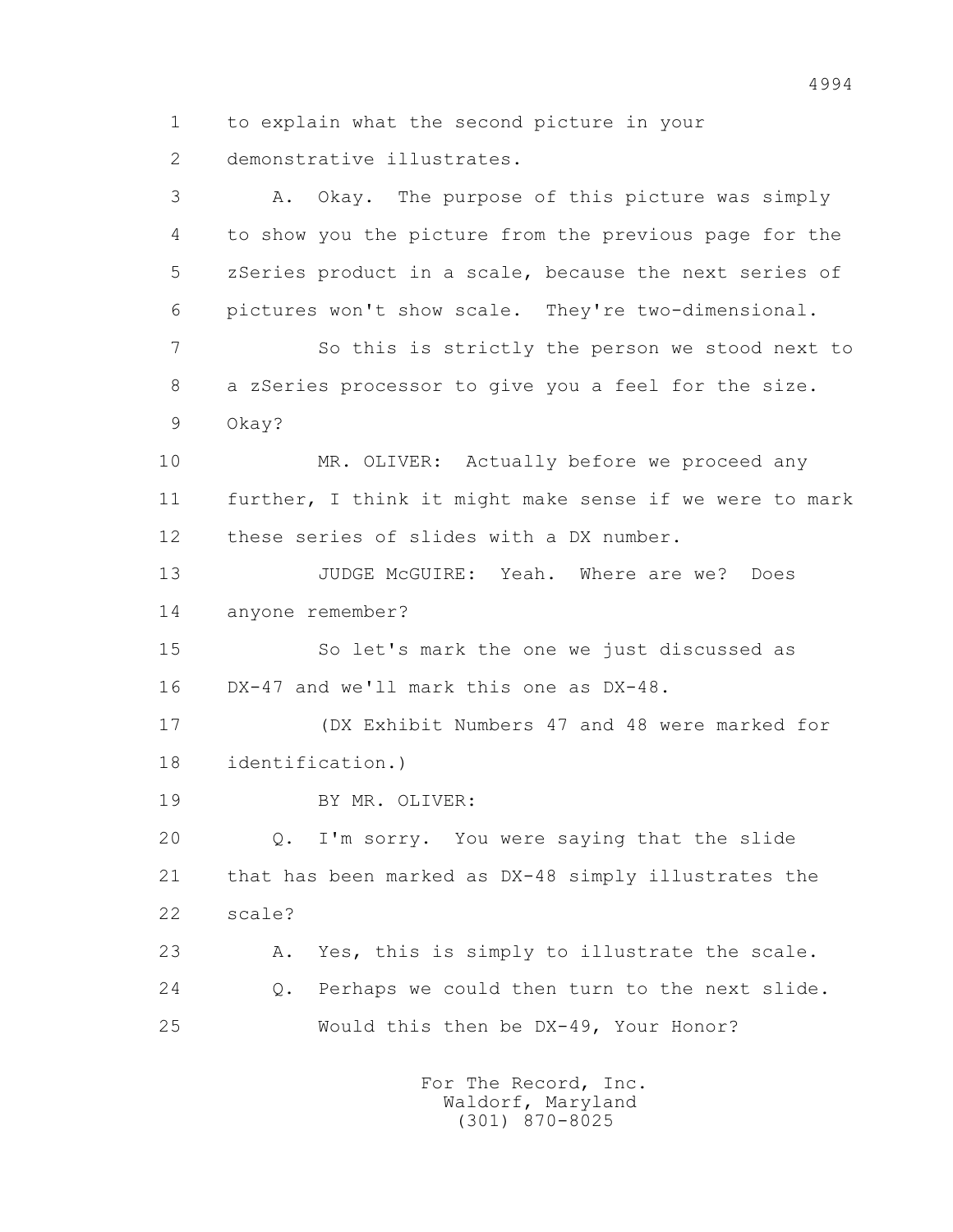1 JUDGE McGUIRE: Yes. 2 MR. OLIVER: Okay. 3 (DX Exhibit Number 49 was marked for 4 identification.) 5 BY MR. OLIVER: 6 Q. And what does this slide show? 7 A. This picture is a cutaway of a z900. It is not 8 the exact system from the previous page. That's 9 actually a functional system. 10 This system has been cut away to permit the 11 inside to be viewed, and what we're going to do in a 12 series of slides is just zoom in so you can see what 13 the contents look like, and I'll explain the central 14 electronics complex as part of that. 15 Fundamentally, without dwelling a great deal, 16 I'm going to ask that we look into the center 17 vertically of this picture, and you're going to see 18 some pipes running in there, and that's for cooling. 19 We have a lot of heat being dissipated by the processor 20 complex, so the center area. 21 And then if we go to the next page, we'll have 22 a zoom-in. 23 Now, this is a system that's been shipping 24 since December of 2000, and in fact we have our new 25 system replacing that system which is starting to ship For The Record, Inc.

 Waldorf, Maryland (301) 870-8025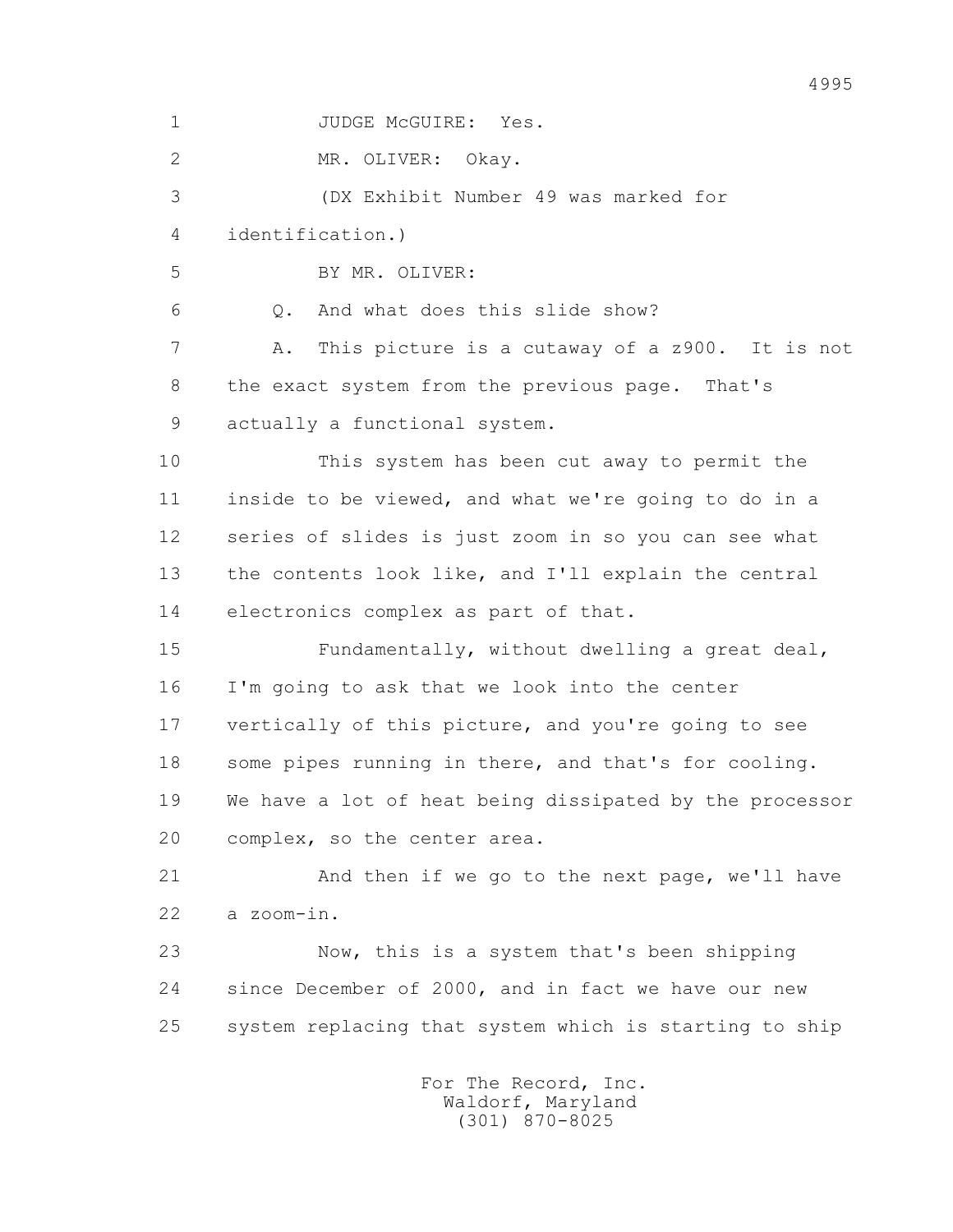1 this month called the z990, just for reference.

 2 The z900 uses SDRAM memory. We're going to 3 talk about that in a second. But what we have to the 4 center and slightly to the right you're going to see an 5 orangeish area with a number of silicon chips with the 6 backs exposed.

 7 I don't know if it's possible to zoom in. How 8 do we -- there's a way to zoom in.

 9 MR. OLIVER: If I could reflect for the record 10 the slide we just described is DX-50 and the slide now 11 on the screen will be DX-51.

 12 (DX Exhibit Numbers 50 and 51 were marked for 13 identification.)

 14 THE WITNESS: We are now looking at the 15 processor portion of the central electronics complex, 16 and I'll get back to the memory in a second. This is a 17 processor multichip module, and I'm going to in the 18 next slide give you a little description of what it's 19 composed of. This is actual hardware, real hardware, 20 cut away.

 21 To just describe what you're seeing, facing 22 towards you is the back sides of a series of silicon 23 chips. These chips are all designed by IBM. 24 The area around and kind of protruding out

25 towards you is part of the heat sink and cooling, is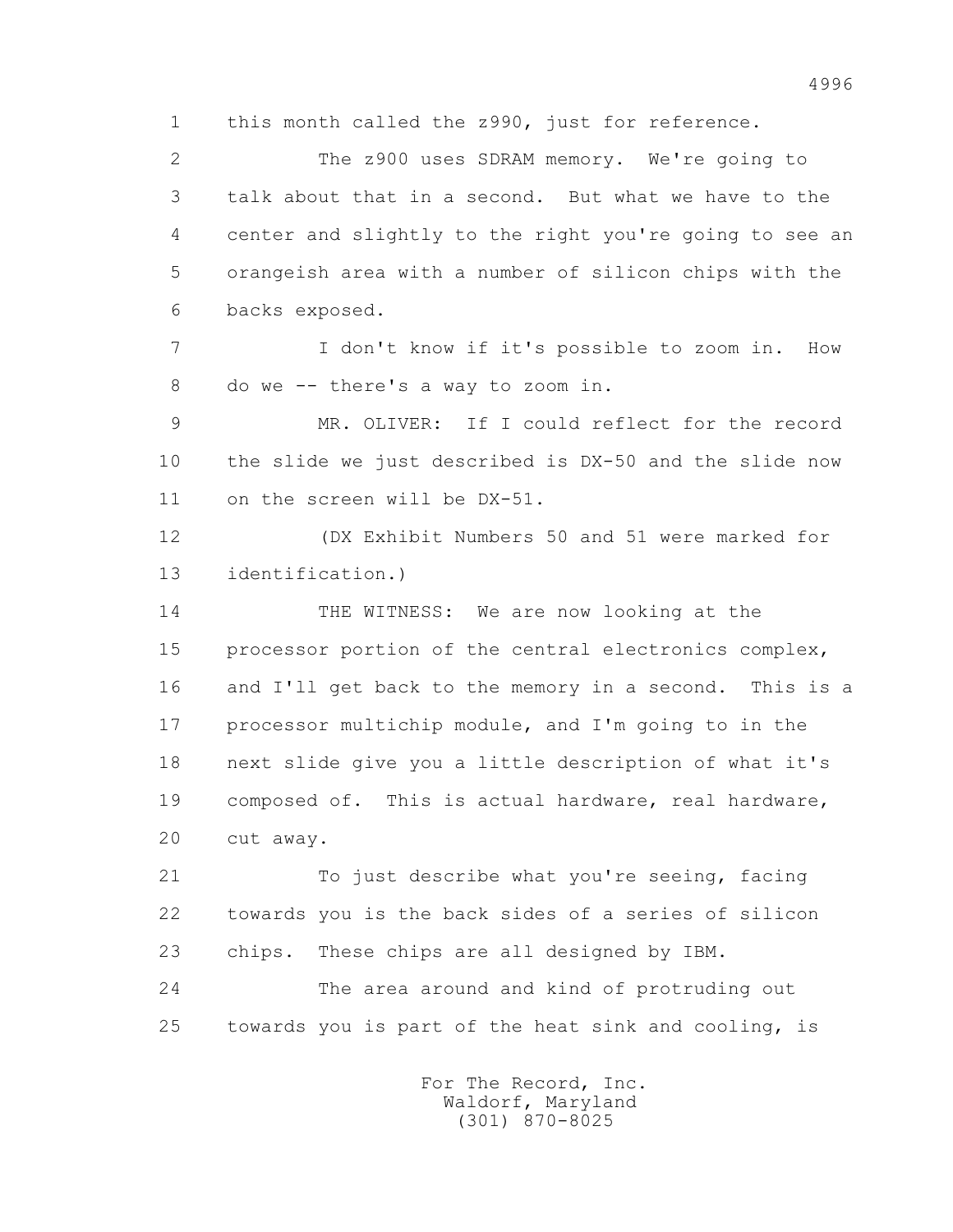1 the heat exchange system. That's what the pipes were 2 hooking up into.

 3 So if we're okay with that chart, then I would 4 propose we go to the next page.

 5 MR. OLIVER: And the next one will be DX-52. 6 (DX Exhibit Number 52 was marked for 7 identification.)

8 THE WITNESS: Now, what we've done with this 9 chart is and what we're leaning to is to kind of show 10 you how memory interfaces to processors, things like 11 that.

 12 This is a picture drawn of the multichip module 13 itself with each of the chips identified. And I will 14 just very quickly describe the types of chips on this 15 multichip module complex and describe a few attributes 16 of the complex itself.

17 So if you look to the right, you see some text. 18 There are 35 chips on this carrier. The package 19 itself, just for relative size, is about five inches by 20 five inches.

 21 It has about two and a half billion 22 transistors, and those two and a half billion 23 transistors are logic devices, memory devices, things 24 like that. They all pretty much work, which is cool. 25 If you're an engineer, it's great when you actually get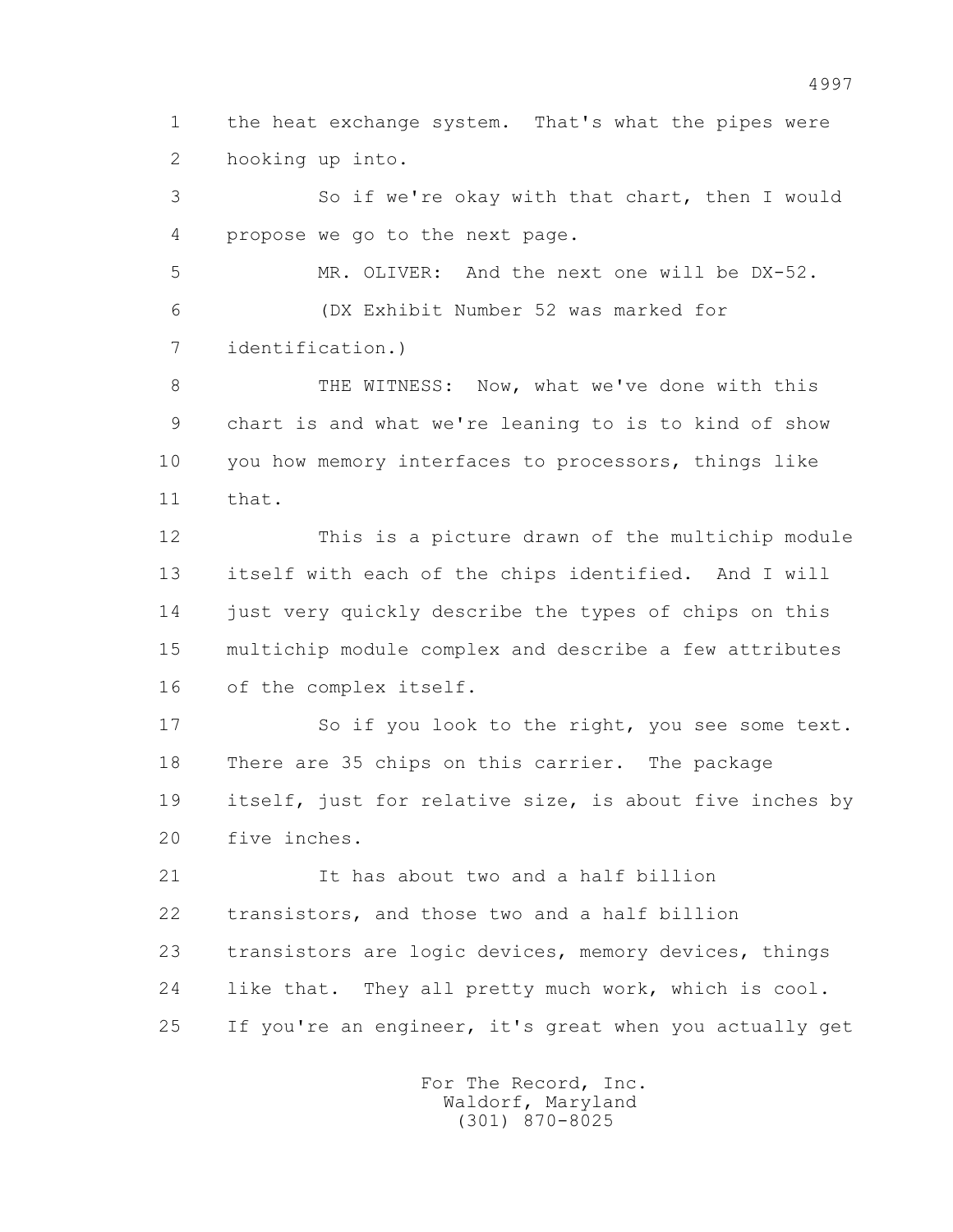1 one of these to power up and show you a log-on screen 2 or something.

 3 But it has 20 processors, so the PUs are 4 actually processors.

 5 Now, of the 20, we generally use about, well, 6 maybe 8, 10, 12, 14, 16, depending on the customer. 7 The customer can actually use more or less of the 8 processors depending on what they purchase, what they 9 would like to buy at any given time.

10 It actually has spare processors, too. If one 11 fails, we can actually switch a workload over to 12 another processor to keep operation again. Again, 13 fault tolerance is key here. The system cannot go 14 down.

 15 So the processors each have about 47 million 16 transistors.

 17 Beneath that I describe we have eight cache 18 chips. Those are actually SRAM caches. Those are the 19 SD devices in gray. Those are local storage. There's 20 actually storage on the processor for very fast 21 execution.

 22 The next level of storage is sitting next to 23 the processor called the cache, and that cache stores 24 local information and ultimately will connect back to 25 the main memory, which we'll get to in a minute.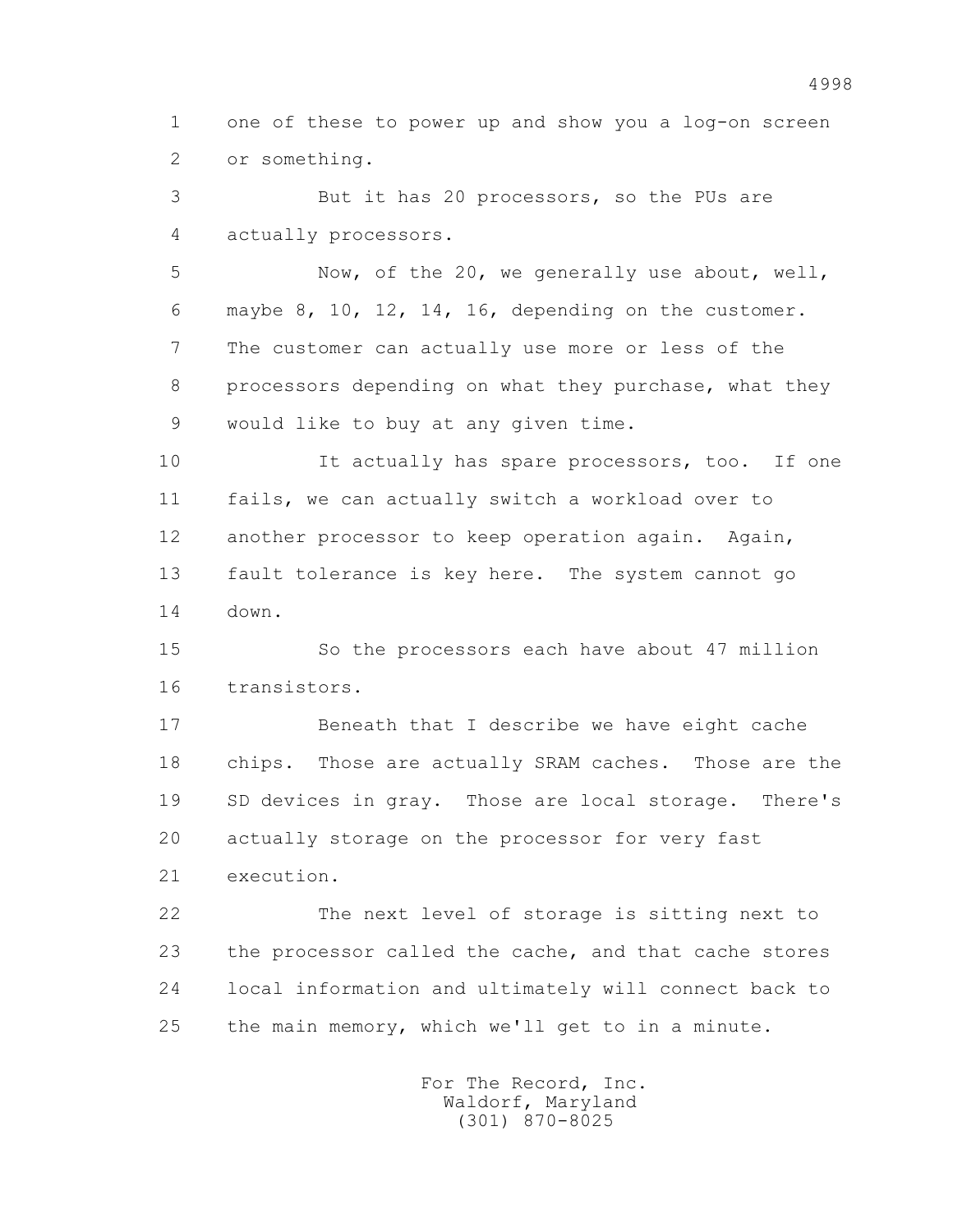1 The two storage control chips right in the 2 center are the chips that interface between the 3 processor, the local cache and ultimately off to the 4 main memory. 5 The four bus adapters in the corner are 6 actually to communicate to I/O devices just in case you 7 want to print something or store something to an 8 external device. 9 And there's a clock chip down at the bottom 10 center which distributes clocks or timing signals to 11 all the chips on the board, on the card. 12 The package it's attached to -- and we have 13 one, don't we? 14 Q. Yes. Actually, let me bring it up. 15 May I approach, Your Honor? 16 JUDGE McGUIRE: Yes. 17 THE WITNESS: I forgot we brought this. 18 MR. OLIVER: Your Honor, may I be permitted to 19 approach as well as opposing counsel to point? 20 JUDGE McGUIRE: Yes. We'll look at that up at 21 the bench. 22 Is this then what DX- -- 23 MR. OLIVER: Actually they've requested that 24 they have this back at the end, so this would just be 25 for illustrative purposes.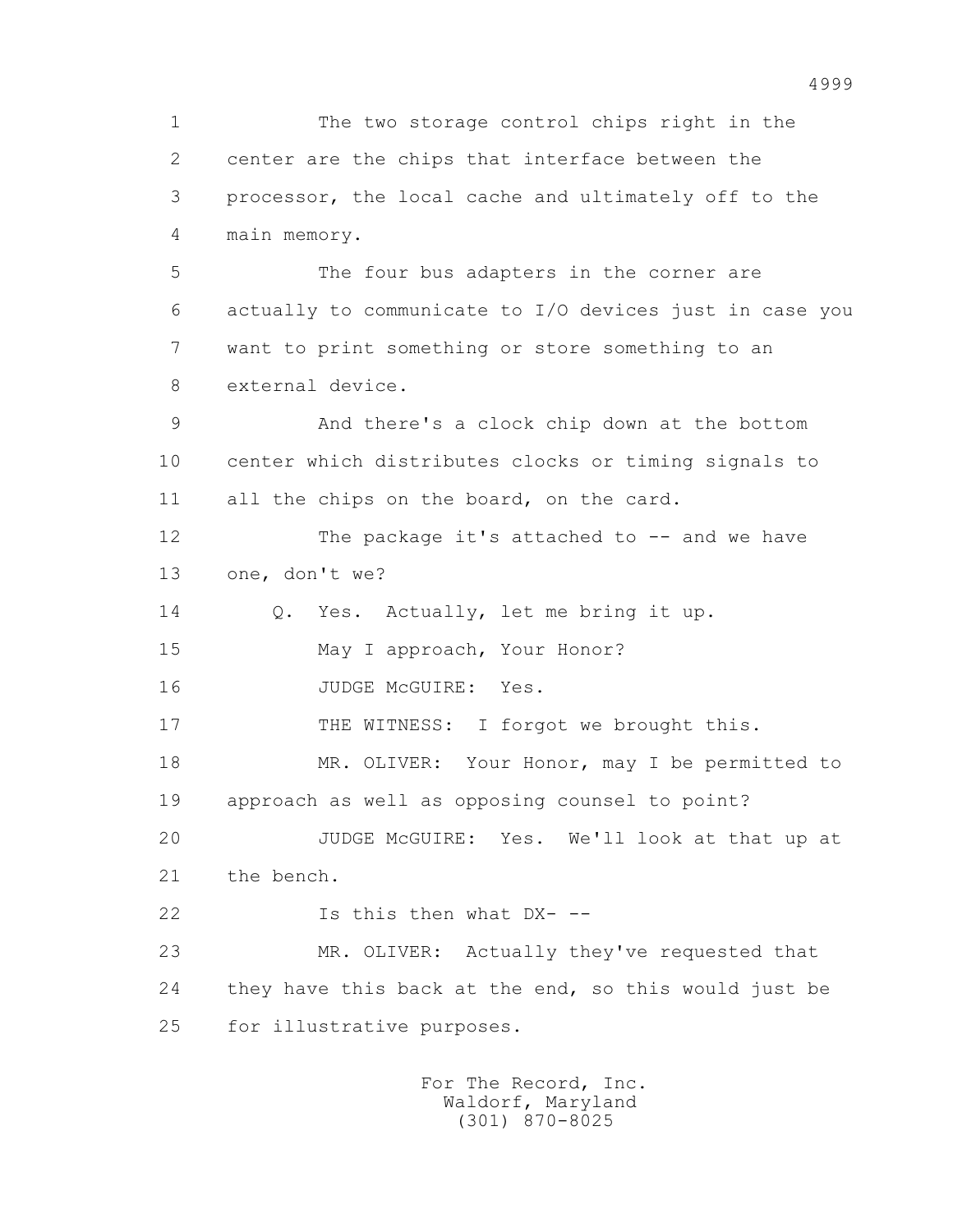1 JUDGE McGUIRE: All right.

 2 THE WITNESS: I'm clearly folding the package 3 in the direction as the image on the screen, so just 4 for reference, for example, here's the clock chip 5 (indicating).

 6 The purpose of showing you this is this 7 particular assembly not only has some several billion 8 transistors, the package that it's attached to, since 9 it has to attach all these devices together, has a 10 hundred layers of wiring.

 11 Now, those hundred layers of wiring are 12 actually on a ceramic substrate, so we actually have a 13 hundred layers of ceramic, each layer having wiring on 14 that.

 15 There are also several thin film layers in the 16 very surface which are a higher-speed communication 17 channel for transferring data at very high speeds 18 between the processors and the caches.

 19 So -- and on the back side you can see a series 20 of pins, many of which are bent since this is actually 21 handled by people, so if you'd actually like to touch 22 it, you're welcome to.

 23 JUDGE McGUIRE: Now, that's not like the one we 24 saw the other day that costs eight or nine hundred 25 thousand, is it? Because I was afraid to touch that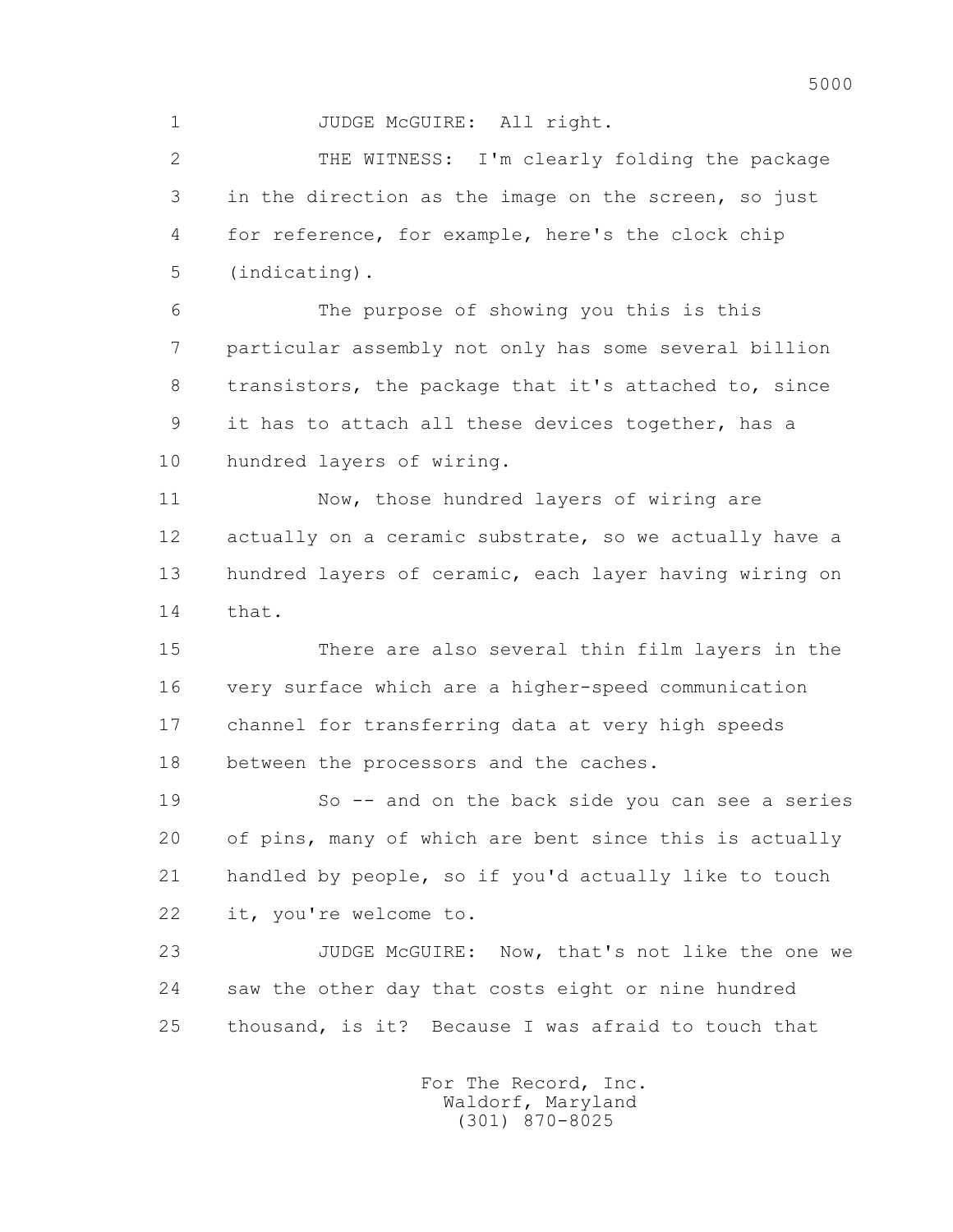1 one.

 2 THE WITNESS: This does cost more, yes. Anyone 3 familiar with the technology.

 4 So this is the central electronics complex 5 processor, and sitting next to it we'll show you the 6 memory.

7 JUDGE McGUIRE: Thank you.

8 THE WITNESS: So if there's no questions, the 9 next page?

 10 MR. OLIVER: And this will be DX- -- is it 52? 11 JUDGE McGUIRE: 52.

 12 (DX Exhibit Number 53 was marked for 13 identification.)

14 THE WITNESS: Now, the central electronics 15 complex is, again, the central region of this 16 mainframe, this large computer.

 17 We're looking just now to the left of the 18 processor and we're looking at the memory card. We 19 call that a card. It's also in what we call a book 20 package. The memory card is slightly pulled back, and 21 you can see there's a connector.

 22 Just to the left of the processor there's a 23 bunch of gold pins. Those are the pins into which the 24 card installs.

25 And we brought one of those cards as well?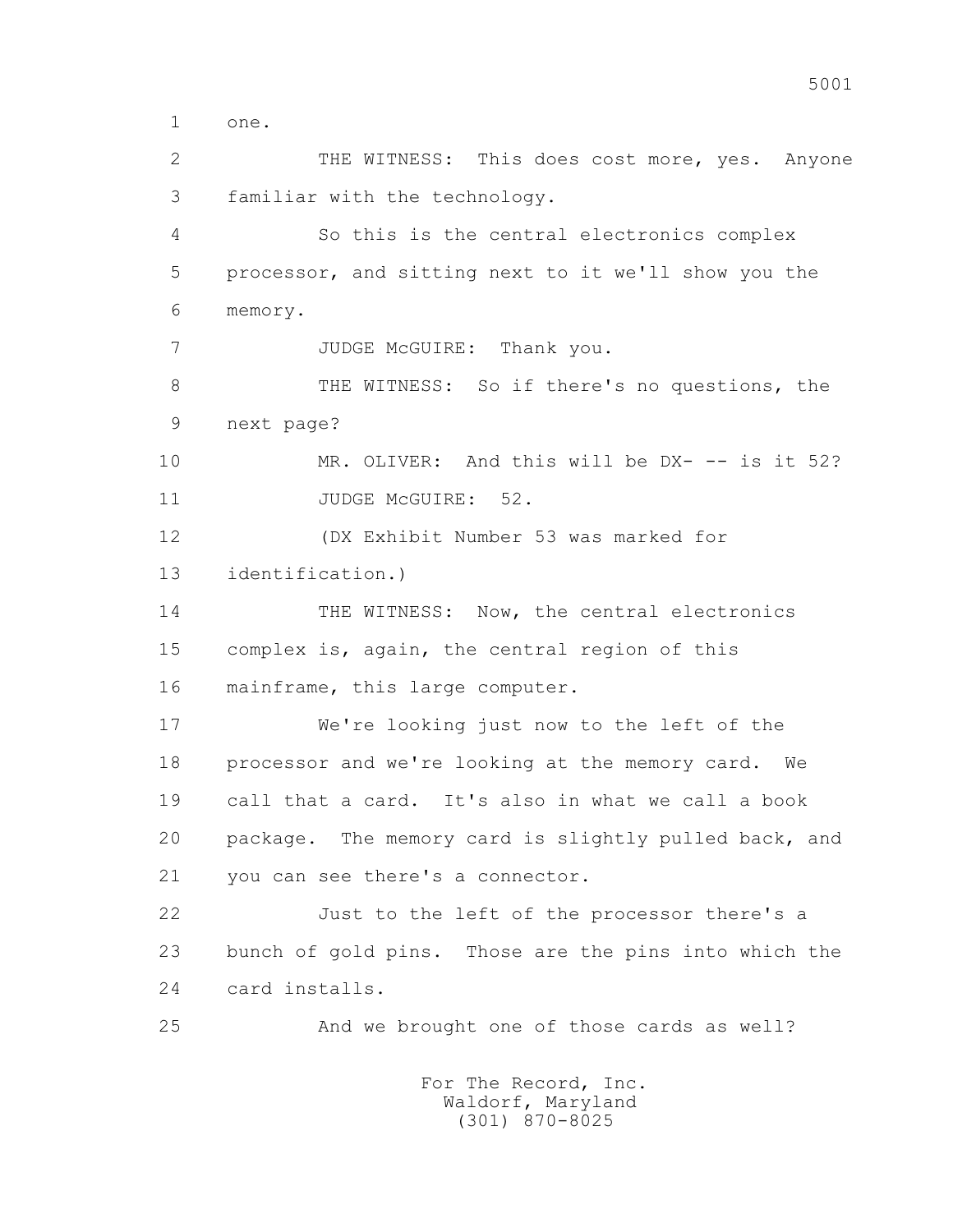1 MR. OLIVER: Actually, Your Honor, I believe 2 that the demonstrative he's discussing is actually 3 DX-53. 4 JUDGE McGUIRE: All right. 5 THE WITNESS: Now, the memory card that we  $6$  have  $-$  7 MR. OLIVER: May I approach, Your Honor? 8 JUDGE McGUIRE: Yes. 9 THE WITNESS: So this memory card is actually 10 the memory card in that picture. We thought you'd want 11 to see the real thing. 12 And this memory card installs just to the left 13 of the processor. If you'd gone back several pictures, 14 and don't, you would notice that there was one of these 15 cards to the left of the processor, one to the right of 16 the processor, there's one on the other side of this 17 board which you can't see, and then there's to the left 18 and to the right, so there's actually positions for 19 four of these memory cards. 20 Now, do you want to -- 21 MR. OLIVER: Would it make sense for 22 Mr. Kellogg to approach again? 23 JUDGE McGUIRE: Sure. 24 THE WITNESS: Now, I will in a subsequent chart 25 actually show you the key elements. I'll just point it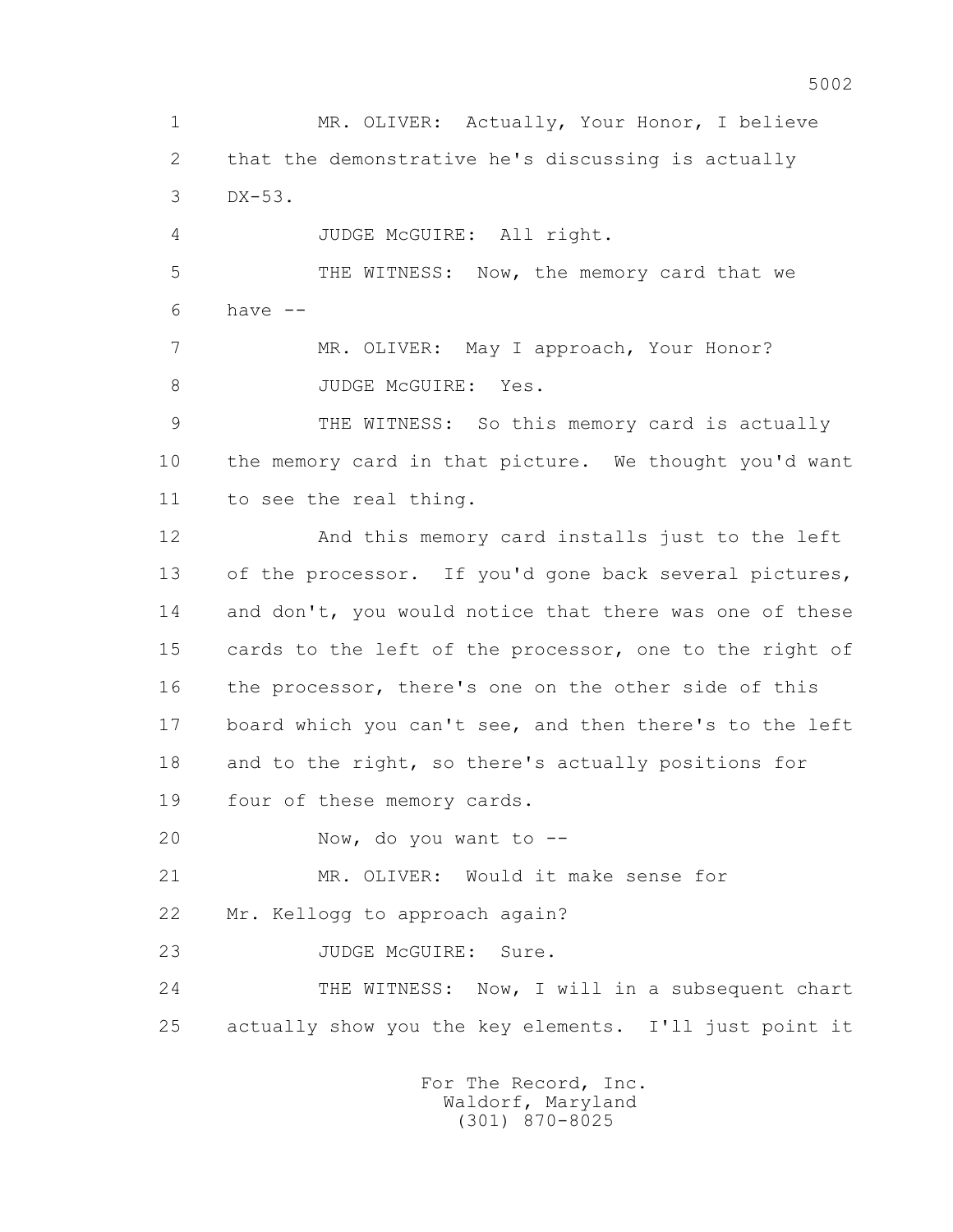1 out here so you can see it.

 2 The memory devices themselves, there aren't 3 that many on this card because these are fairly costly, 4 so we didn't want to damage a very expensive one. 5 These are the memory devices. These are actually 6 synchronous DRAMs, not double data rate. The current 7 system is double data rate. 8 And I'm going to talk a little bit about these 9 assemblies with the heat sinks. These are heat sinks 10 with the black. And I'm going to talk about this 11 assembly but also to the heat sink. 12 This package, by the way, is a metal-encased 13 package that has cooling that passes through it again. 14 Okay? 15 So I'm going to show a picture and describe 16 this. 17 BY MR. OLIVER: 18 Q. Mr. Kellogg, before you proceed, could I ask 19 you to explain how many memory book packages of that 20 sort there would be in a typical z900 server. 21 A. Between two and four. 22 That's actually on a chart I'm going to show in 23 a few pages. 24 MR. OLIVER: If we could bring up the next 25 slide, which I believe is DX-54.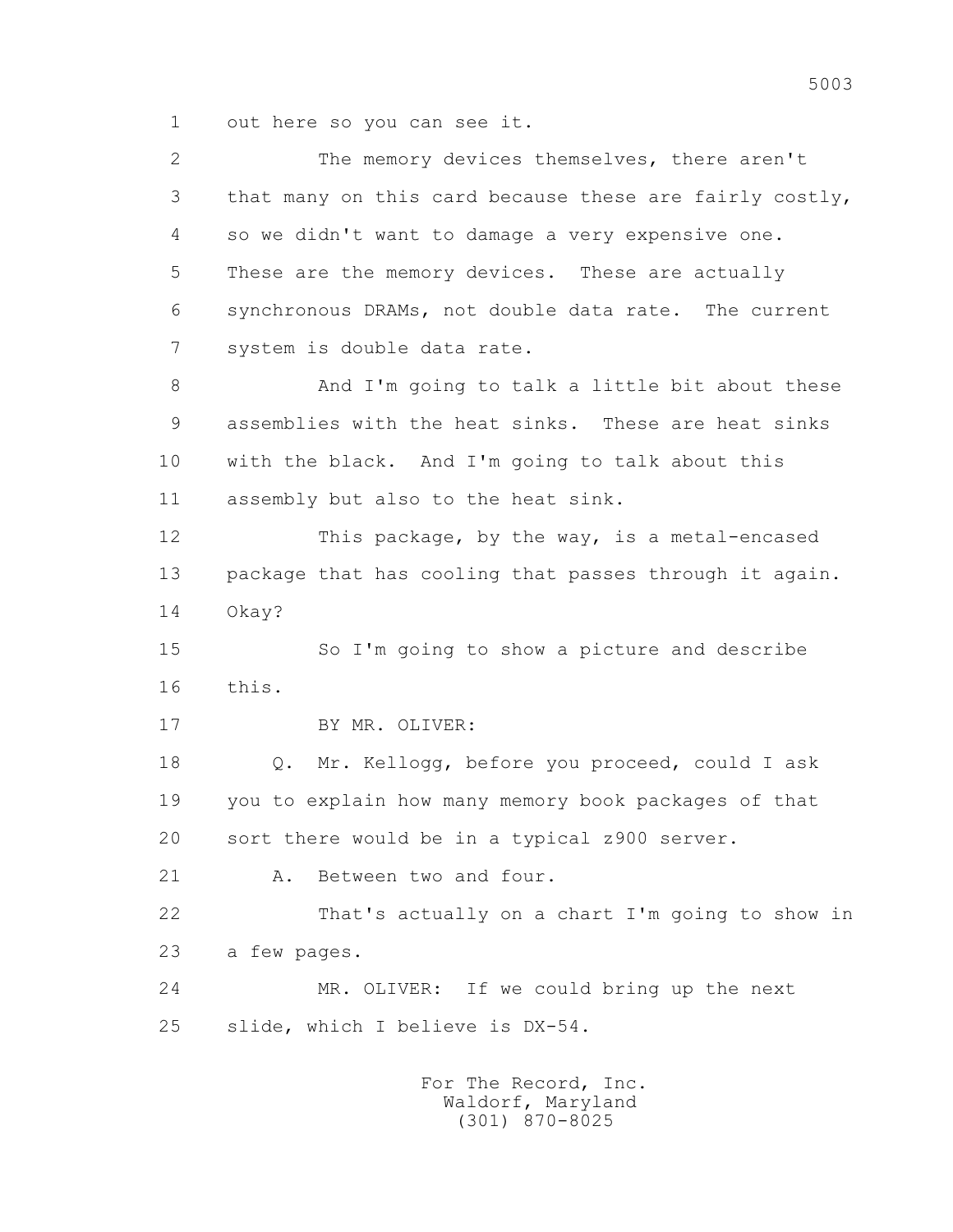1 (DX Exhibit Number 54 was marked for 2 identification.)

3 BY MR. OLIVER:

 4 Q. Mr. Kellogg, can you please explain what is 5 shown in DX-54?

 6 A. So this picture is actually a picture of the 7 card I brought, and we've submitted a picture because 8 we would like the opportunity to take this hardware 9 back with us at some point in the near future.

 10 So what we've done on this picture is pointed 11 to the key elements, and on the next page we'll 12 actually describe them further.

13 But fundamentally, if you start from the 14 left -- and we'll go around it clockwise -- we point to 15 an SDRAM or synchronous dynamic random access memory, 16 which I think you're familiar with.

 17 So that's the memory device and that's on the 18 memory carrier, which we'll describe in a minute.

 19 Up in the top left is a key store module. 20 This is a carrier that's in this assembly that tells 21 us what information is actually stored on this card, 22 because there are many processors all storing 23 information in this card and we have to keep track of 24 it.

25 So this is where we store the keys. This is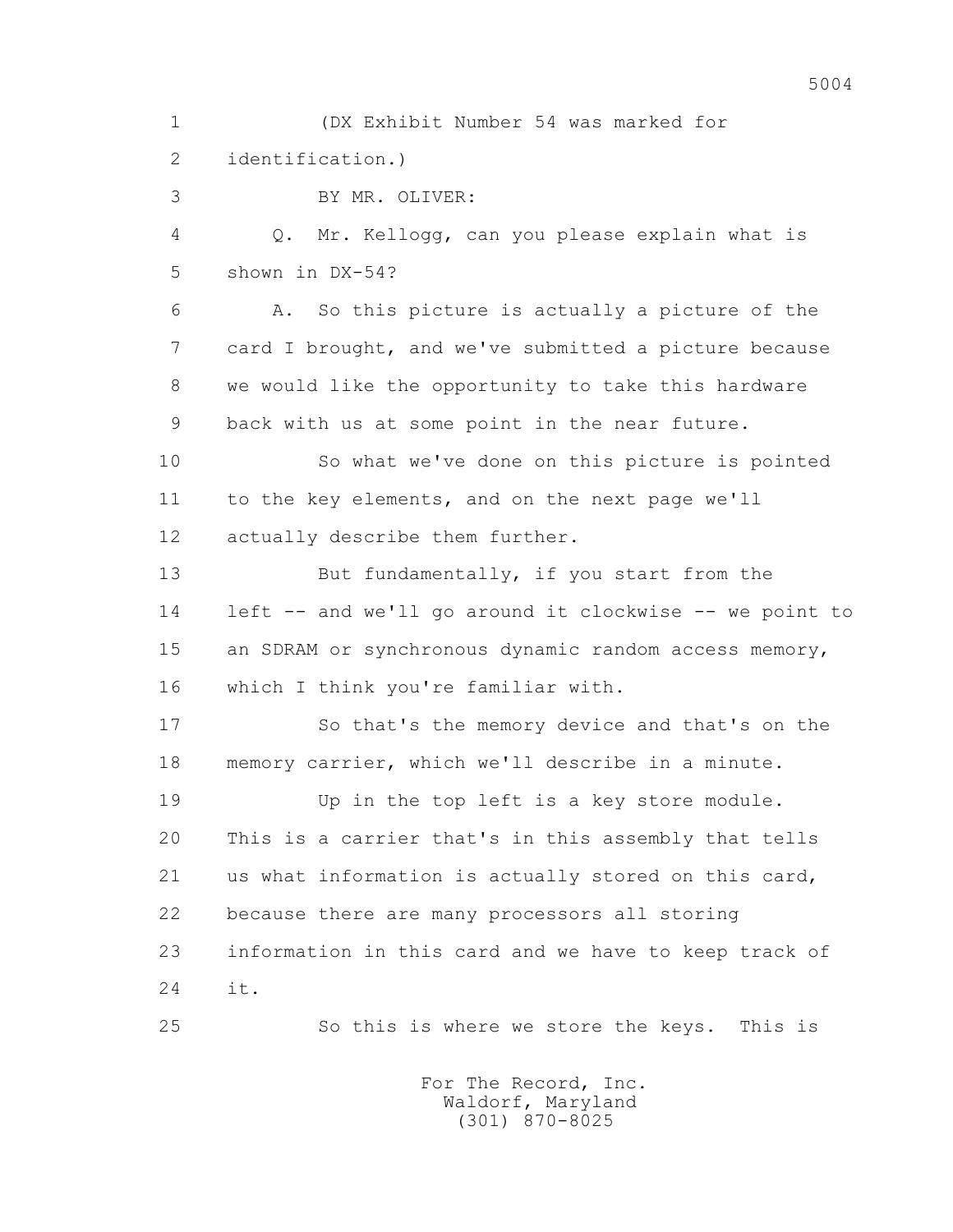1 the information telling us what memory is on it.

 2 By the way, that key storage is triple 3 redundant and it works, so if any memory device fails, 4 chances are we'll continue to operate without fault. 5 That key store uses synchronous dynamic random access 6 memory, so it's another industry standard memory.

 7 Directly to the right of that and in the center 8 is the memory controller. This is the logic chip that 9 actually passes information from this assembly back to 10 the MCM, the processor module itself.

11 To the right is a FRU gate array module. 12 Effectively what this is is this is attribute data. 13 This is what the system goes out and reads to find out 14 what's installed on this particular card.

 15 Down to the right you'll see a term "memory 16 module." The memory module is referring to -- and I'll 17 hold this back up again -- the memory modules are named 18 for these carriers, these vertical assemblies that have 19 the memory devices attached (indicating). Those memory 20 modules are simplistically very similar to what you see 21 in a PC.

 22 Directly below that you'll see a pointer to 23 what we call the memory interface chip with the black 24 heat sinks or the little pins sticking up for cooling. 25 This is the device that actually directly communicates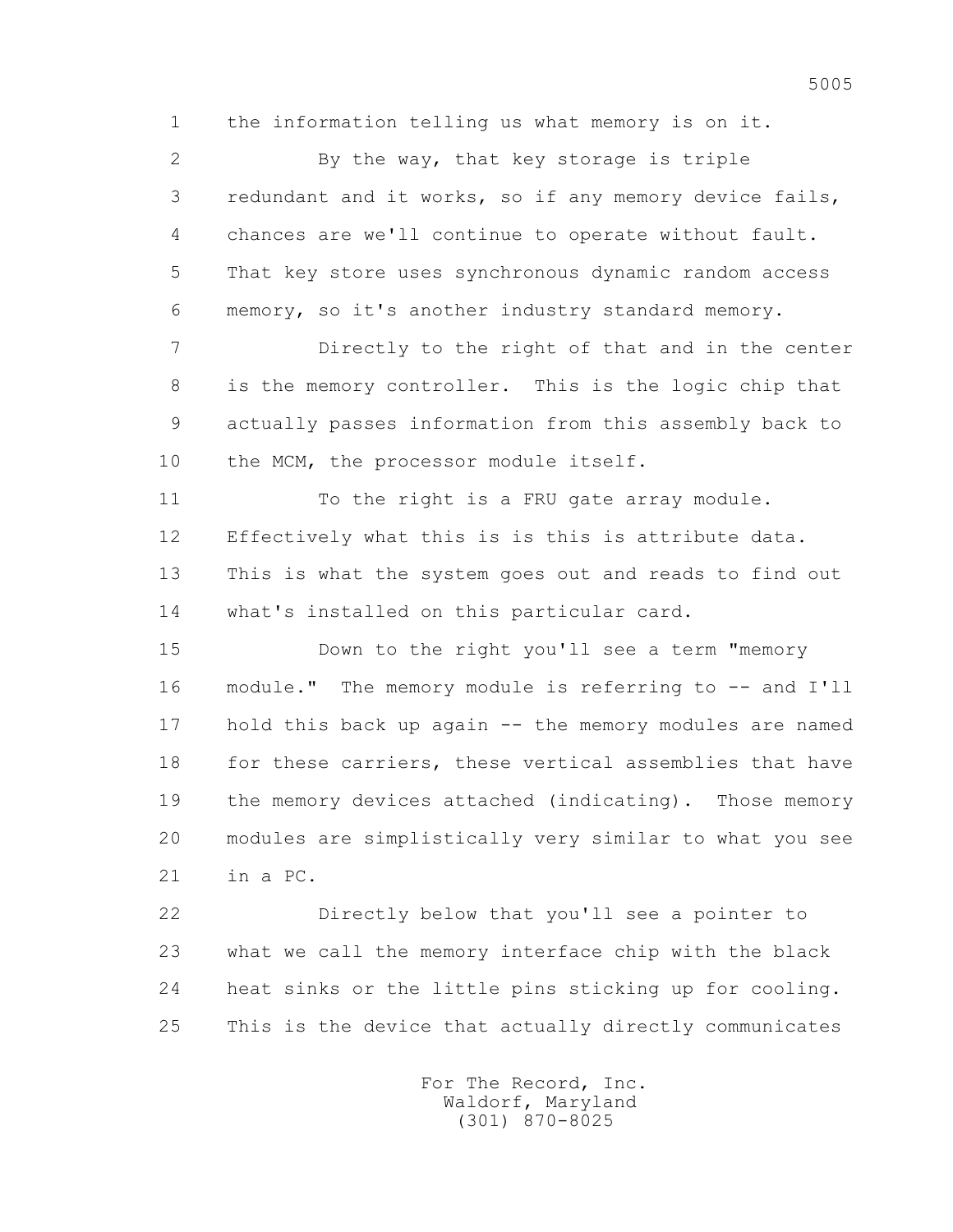1 to the memory device.

 2 Now, just to put it in perspective, for the 3 processor to talk to the memory device, the processor 4 has to pass information from the processor chip itself 5 to the memory controller on the MCM itself, from that 6 chip to the memory controller on this card, from the 7 memory controller to the memory interface chip, and 8 from the memory interface chip to the memory device in 9 the memory module. So the path is relatively lengthy. 10 The last item pointed out on there is the bulk 11 decoupling module, which is simply a whole bunch of 12 capacitors. 13 O. Now, Mr. Kellogg, if I noted correctly, it 14 appears that there are nine SDRAMs in a typical module. 15 Is that right? 16 A. On the carrier here there are nine DRAMs, yes. 17 Q. And I think that compares to, you know, four or 18 eight in a typical module for a personal computer? 19 A. A personal computer would typically have on a 20 module 4, 8 or 16. 21 Q. Can you explain why this has nine memory 22 devices on the module? 23 A. I can. The difference is this particular 24 memory module is only what I would describe as four 25 bytes wide or 36 bits and I actually access many of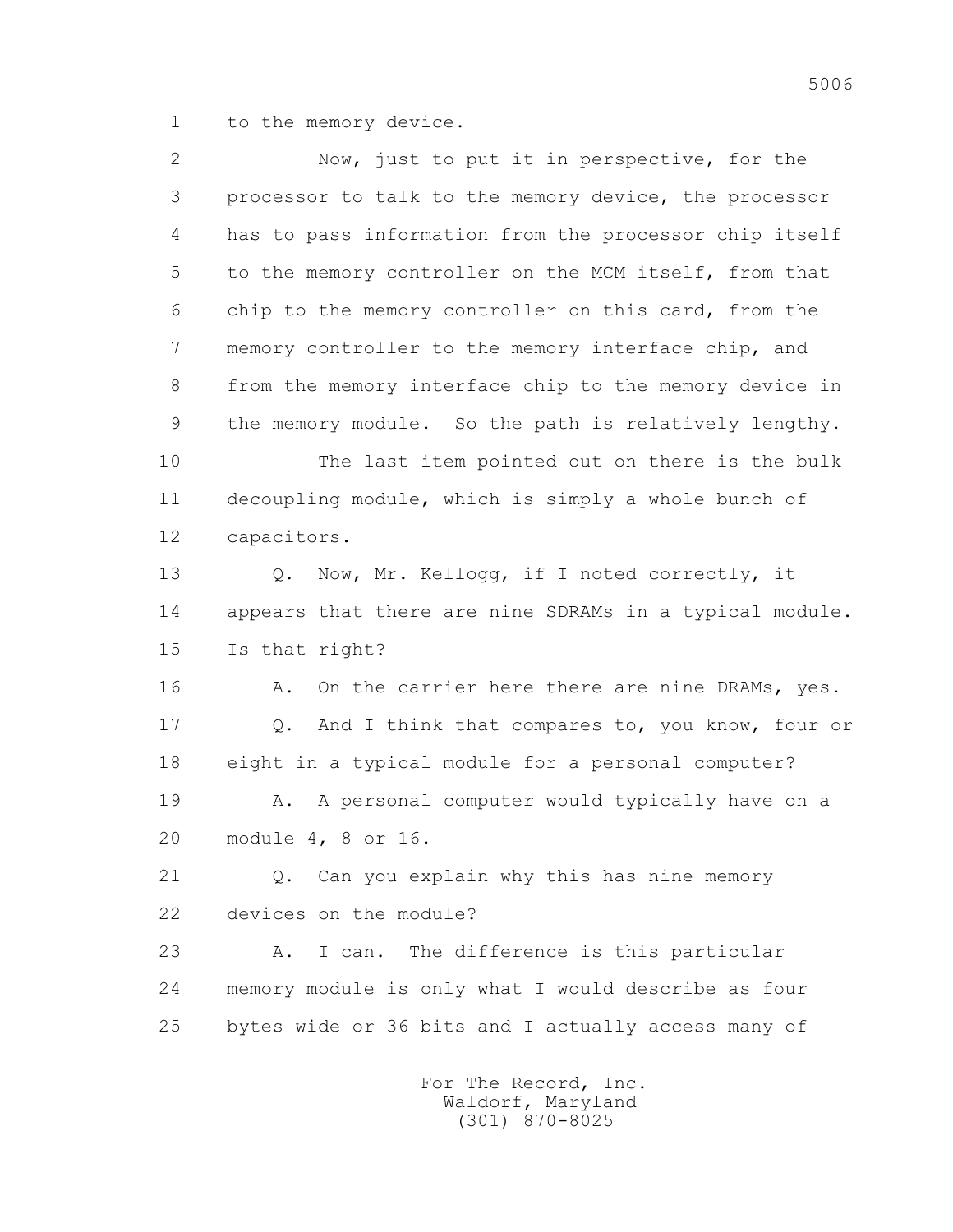1 these memory modules in parallel to get my, what I call 2 data word. 3 Can we go to the last page? 4 Q. Yes. We can turn to the next demonstrative, 5 please. This is DX- 6 JUDGE McGUIRE: 54 is it? 7 MR. OLIVER: 55 I believe, Your Honor. 8 JUDGE McGUIRE: 55. Thank you. 9 (DX Exhibit Number 55 was marked for 10 identification.) 11 BY MR. OLIVER: 12 0. And what is illustrated on DX-55? 13 A. So this is actually the next to the last page, 14 and what this page describes is the fact that a memory 15 card such as the one I brought would have 16 or 16 32 memory modules. It would have one memory 17 controller, as I pointed out. It would have eight 18 memory interface chips -- there's actually nine, the 19 ninth one being on the key store. It would have the 20 key store module itself with, as I mentioned, triple 21 redundancy. It would have this FRU gate array module, 22 which is what I described as vital product data, the 23 bulk decoupling module, and there's a connector off 24 the back, the VHDM or very high density module 25 connector.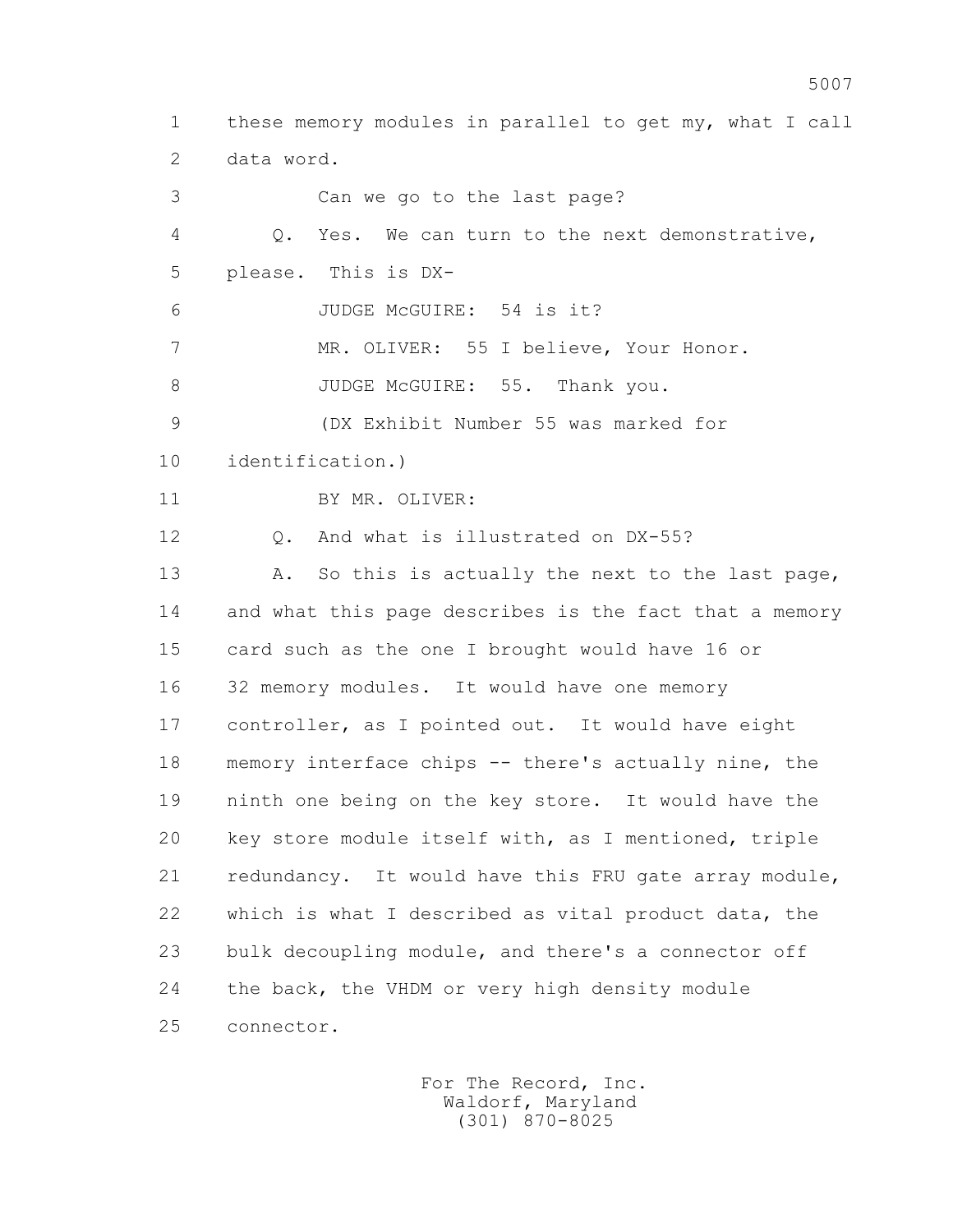1 MR. OLIVER: If we could then turn to the next 2 demonstrative, which would be DX-56. 3 (DX Exhibit Number 56 was marked for 4 identification.) 5 BY MR. OLIVER: 6 Q. Could you please explain what is illustrated on 7 DX-56. 8 A. This last chart is intended then to take what 9 we've just shown you and put it in perspective in 10 regard to the number of devices and other complexity. 11 We have then on the back side of this 12 assembly -- I'll hold it up for a second -- there's a 13 memory card. The memory card is the carrier for all 14 these components we're discussing. That memory card 15 has 26 layers. 16 The purpose of the 26 layers are to distribute 17 power as well as signals to all components on that 18 card. 19 The memory card then supports anywhere from 144 20 to 1,152 synchronous DRAMs. This is one of the special 21 elements about servers. Servers tend to have a lot of 22 memory and now they have significantly more than even 23 what we had in 2000. 24 Those chips allow us to put anywhere from 25 2 gigabytes to 32 gigabytes of memory on that For The Record, Inc.

 Waldorf, Maryland (301) 870-8025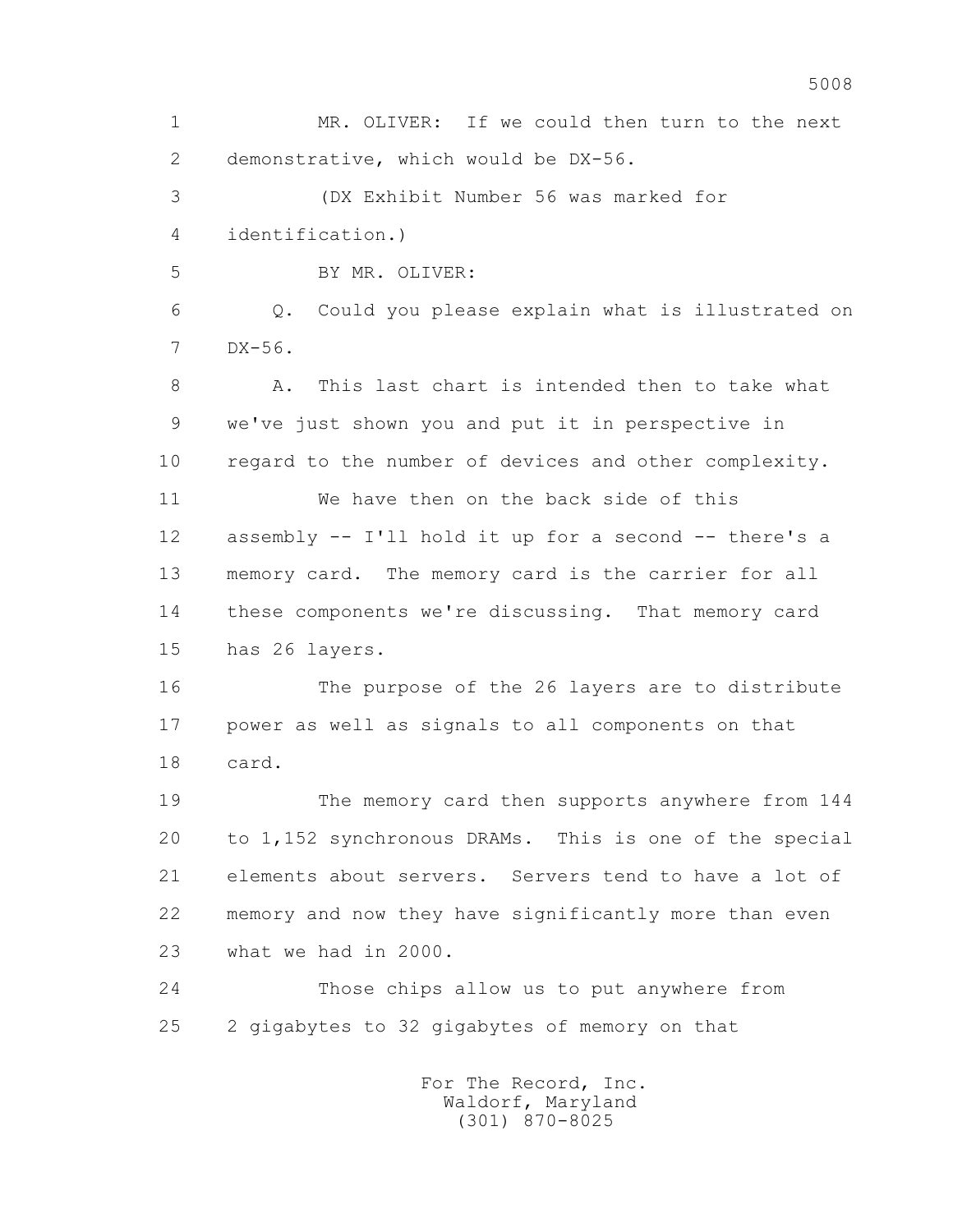1 particular card.

| 2  | The memory DIMM or the memory module, those                 |
|----|-------------------------------------------------------------|
| 3  | vertical cards I described before, there are 16 or 32       |
| 4  | of those, which I mentioned in the previous slide.<br>The   |
| 5  | memory module can have 9, 18 or 36 DRAMs, actually          |
| 6  | SDRAMs for clarification. The memory module has             |
| 7  | 12 wiring layers and it supports 128 or 256-million-bit     |
| 8  | SDRAMs, allowing us 128 to one gigabyte per DIMM.           |
| 9  | As I mentioned before, you have two or four of              |
| 10 | these cards per z900 frame and at time of introduction      |
| 11 | in 2000 that allowed us 64 gigabytes of system              |
| 12 | storage.                                                    |
| 13 | Mr. Kellogg, just to help summarize what we've<br>$\circ$ . |
| 14 | just seen, can you please list again the elements of        |
| 15 | what you would consider to be the central electronic        |
| 16 | complex?                                                    |
| 17 | A. So the central electronics complex that I                |
| 18 | showed in the original slides then consists of in the       |
| 19 | center of this system an MCM which carries the              |
| 20 | processors, the local cache, the interface chips.<br>Just   |
| 21 | to either side of that it includes the memory, the main     |
| 22 | memory which is on these memory cards. And then just        |
| 23 | to the right of that it has the primary interface to        |
| 24 | the I/O.                                                    |

25 The rest of that whole system is technology to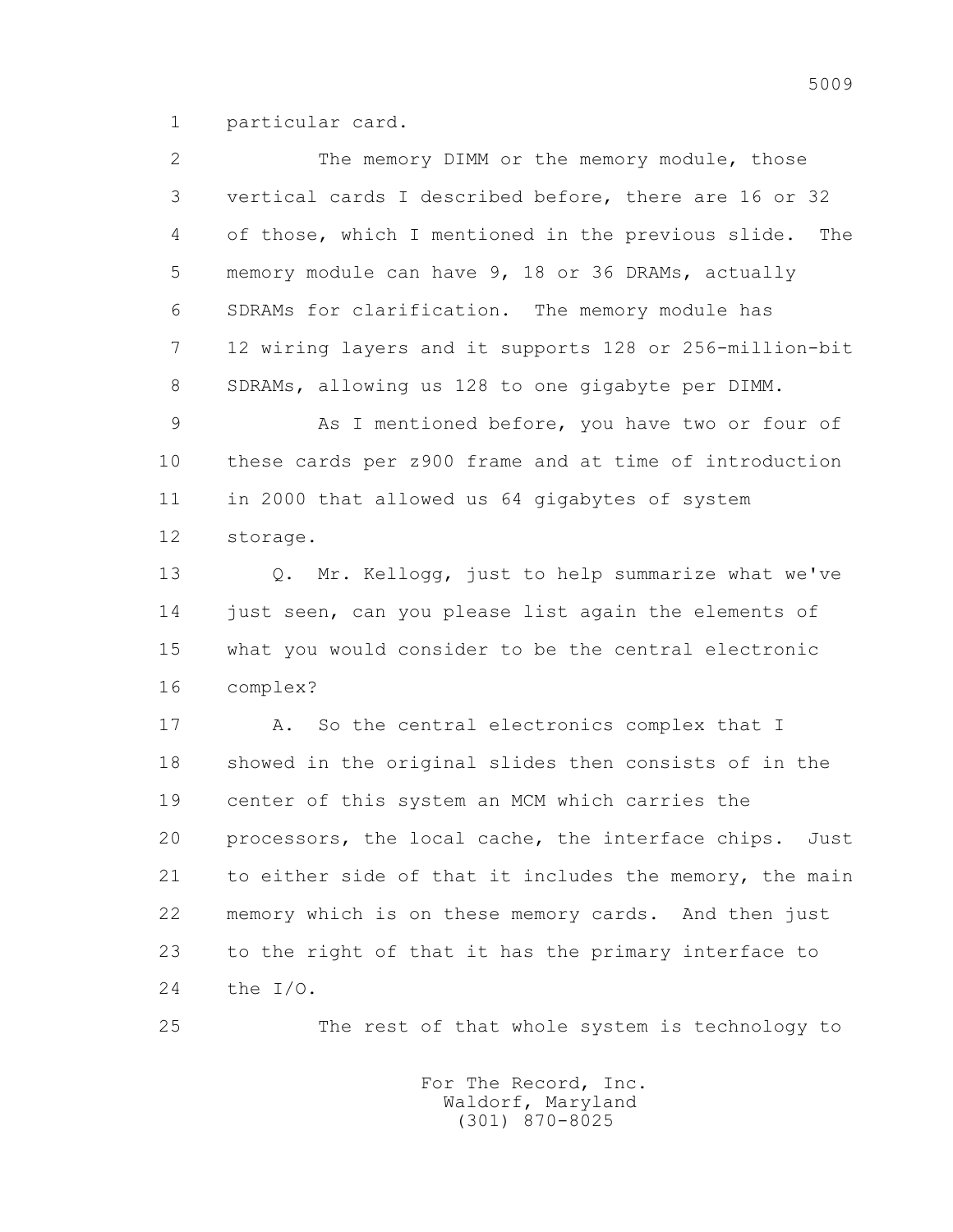1 support that central electronics complex. This is 2 really the heart of that mainframe.

 3 Q. And then within the memory book package there, 4 would you consider the memory controller, the memory 5 interface, the memory card and the modules with chips 6 themselves also to be part of that central electronic 7 complex?

8 A. Yes, I would.

 9 Q. Now, of that central electronic complex in the 10 z900, how much of that was designed by IBM?

11 A. All of it.

12 Q. Including the DRAM chips?

13 A. Just for clarification -- thank you -- the DRAM 14 chips themselves are industry-standard memory devices. 15 They're designed by a number of manufacturers and 16 standard with JEDEC.

 17 Q. So in other words, IBM did not design the DRAM 18 chips?

 19 A. IBM did not design the chips. IBM participated 20 in the definition of those chips.

 21 Q. And those chips again would be the 22 JEDEC-compliant chips?

23 A. Yes, they are.

 24 Q. Now, putting the chips aside, at least with 25 respect to all the remaining elements of the central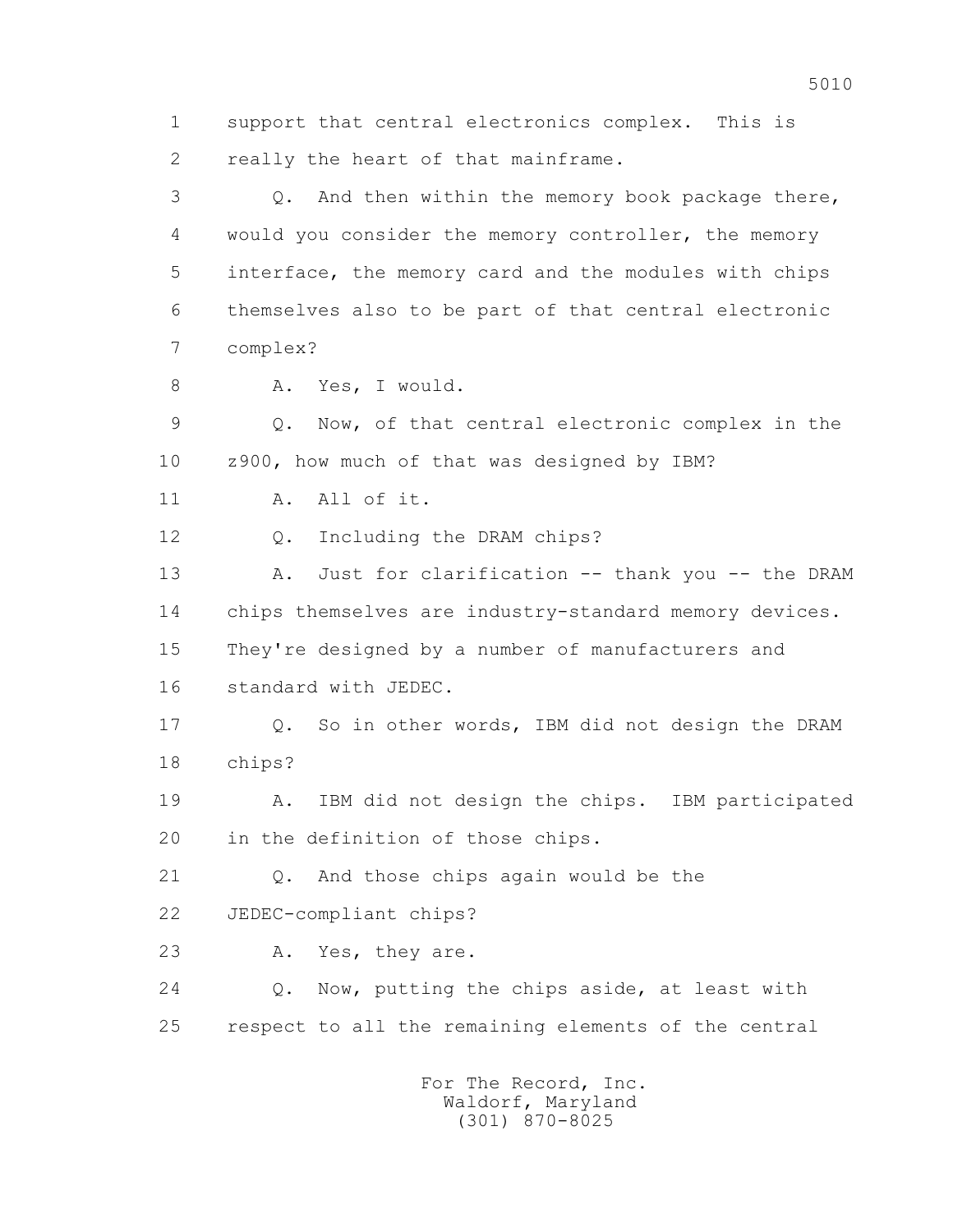1 electronic complex, how many of those did IBM design? 2 A. To my estimation, all circuitry on that central 3 electronic complex was designed by IBM in regard to the 4 silicon chips other than the memory devices. There may 5 be one or two discrete, small devices such as E-square 6 EPROM, but I would say that 95-98 percent of the 7 circuitry on that central electronics complex was 8 designed by IBM. 9 Q. So in other words, IBM designed almost 10 everything except for the DRAM chips themselves? 11 A. That is correct. 12 Q. What's the typical time frame for development 13 of an IBM server? 14 A. The design cycles for IBM servers are 15 relatively long, typically in the two to three-year 16 range, depending on the complexity of the server. 17 Now, I could also provide some further 18 information on that if the court is interested. 19 Q. Okay. Go ahead. 20 JUDGE McGUIRE: Well, go ahead. I mean, I'm 21 going to have you ask the questions, and if I need to 22 interject, I will. 23 BY MR. OLIVER: 24 Q. Thanks, Your Honor. 25 Again, we'll keep it relatively brief, but if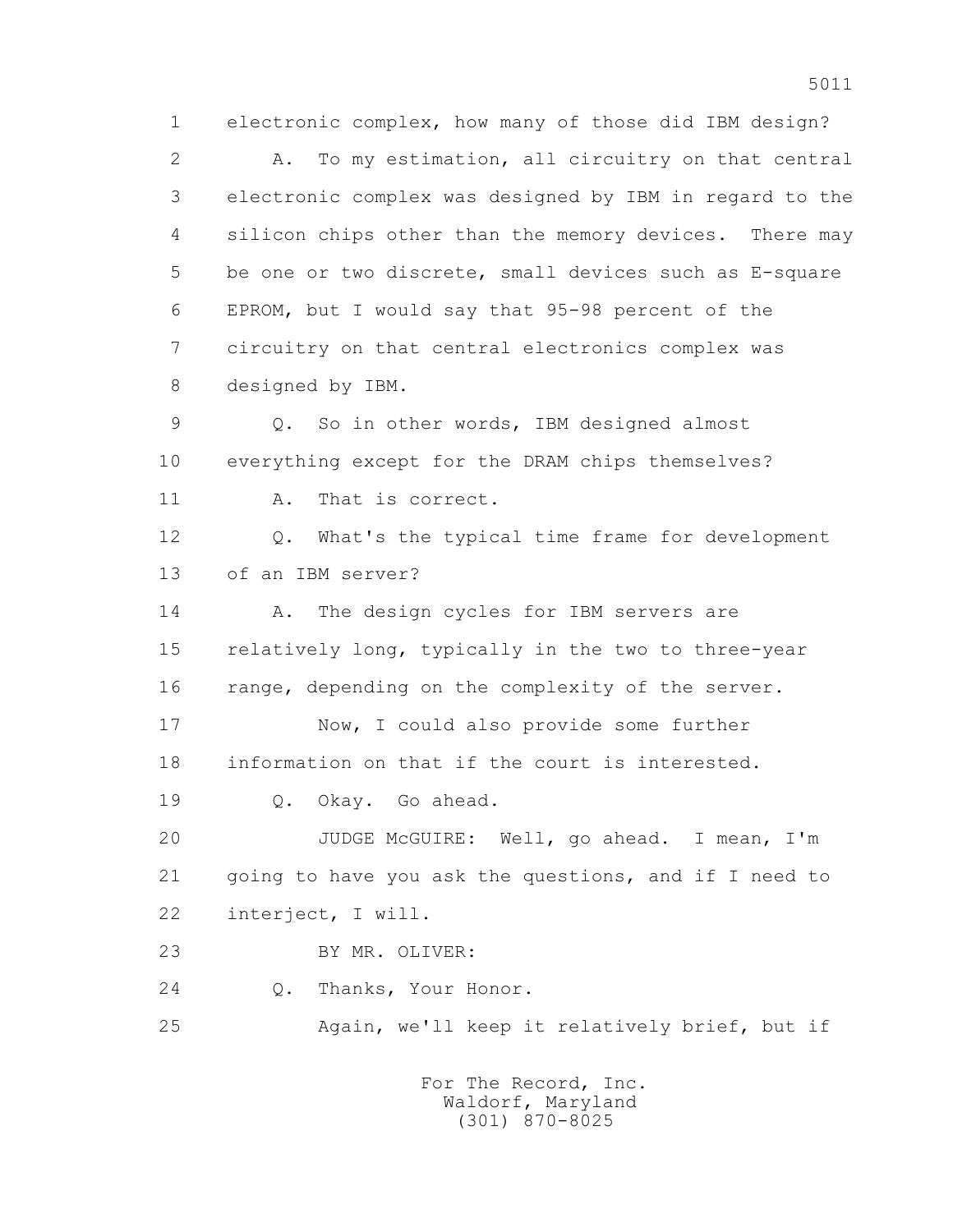1 you could provide a little more information about the 2 time frame of development of IBM servers.

 3 A. If I state so verbally instead of drawing that 4 out, the -- if I was to look at a midrange or high-end 5 server, in other words, a server that's developed using 6 IBM technology, that server, as I indicated, would be 7 in the range of two to three years, typically in the 8 range of two and a half years, and that's really 9 related to products that we have recently developed or 10 are developing.

11 If I was to break that schedule into the key 12 elements, of the key elements, about one and a half 13 years of that initial development cycle is the actual 14 architecture and design of all -- of the system itself 15 as well as the semiconductors that we showed in the 16 central electronics complex and on this memory card 17 other than the DRAMs.

 18 Once that design is complete, it takes about 19 three months to get those chips manufactured, first 20 parts returned and a system powered up.

 21 Assuming the system powers up and diagnostics 22 can be run and testing can be initiated, in then about 23 six months we would be prepared to finalize what we'd 24 call a final pass design where we make logic changes 25 required to correct any errors in the initial design.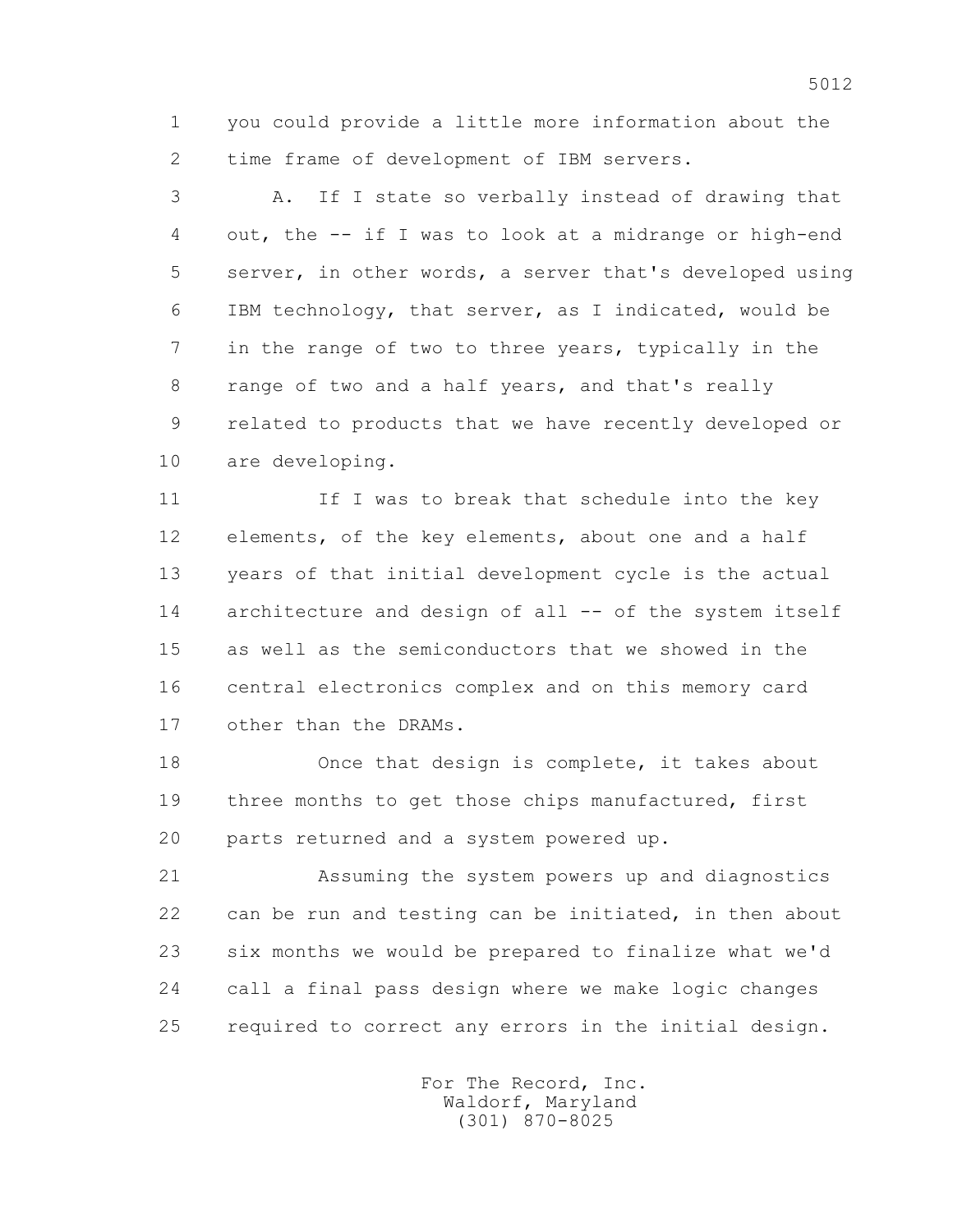1 That design activity might take three to six 2 months depending on the complexity of the change. 3 Again, the chips would be manufactured in a 4 semiconductor facility. Over a two to three-month 5 period, qualification testing could be initiated based 6 on whatever parts are fully functional. 7 We would continue to merge devices out of the 8 facility, semiconductor facility, to continue testing, 9 and within about nine months we would be prepared to 10 actually start selling the system. 11 If you were to add those numbers up with a 12 little bit of overlap, you would find a schedule, 13 again, in the range of two to three years, typically 14 two and a half years. 15 Q. Now, with respect to the z900 series server, 16 when did IBM start selling the z900? 17 A. This box began to be sold in December of 2000. 18 Q. Do you recall when IBM started development of 19 the z900 servers? 20 A. It was in that particular case almost three and 21 a half years before from an architecture standpoint and 22 three years before from a design standpoint. 23 Q. So it first became -- began architectural work 24 in, say, mid-1997? 25 A. Yes.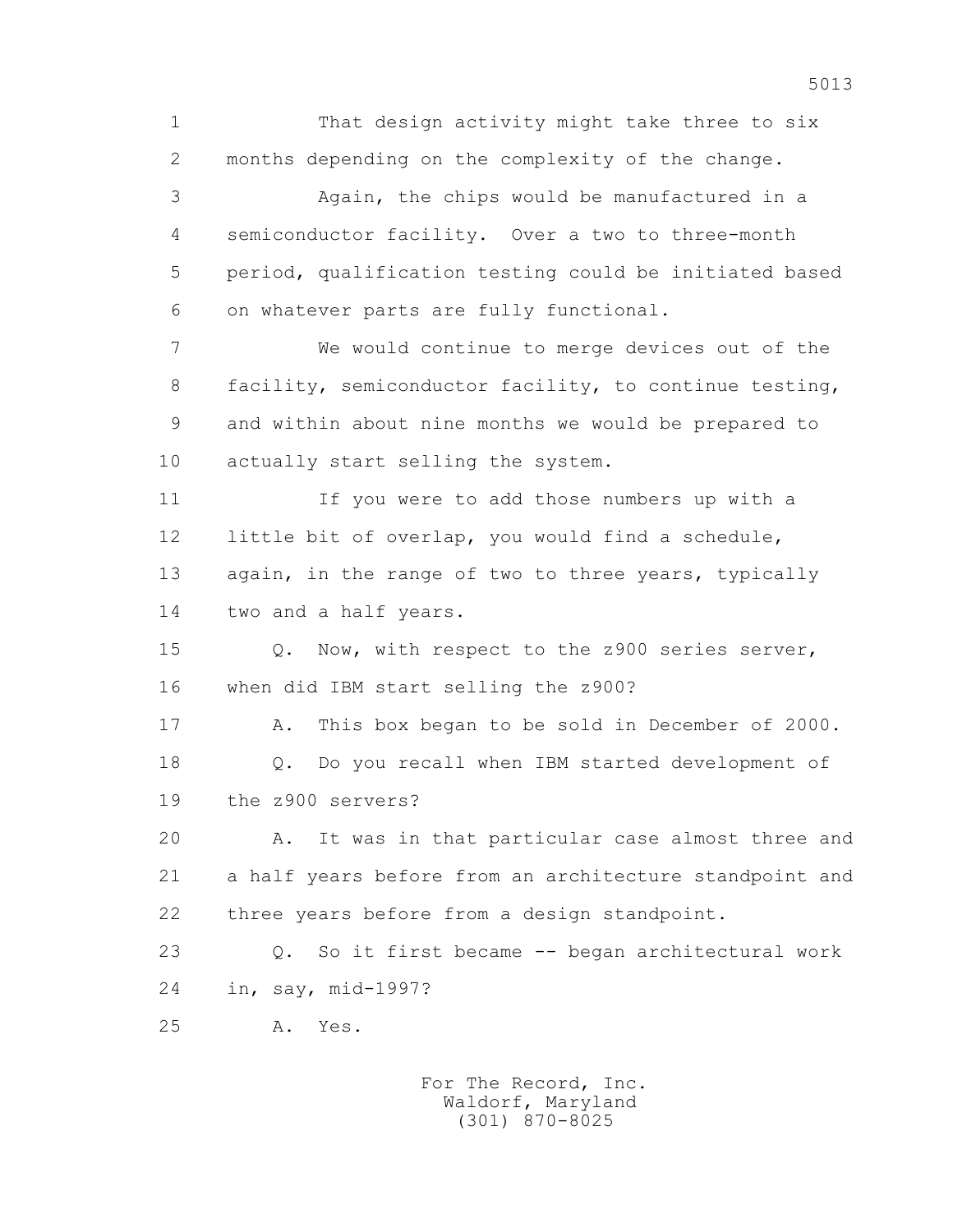1 Q. Now, does IBM have plans to sell a follow-on 2 model to the z900? 3 A. Yes. The follow-on model was announced in May 4 and begins sale this month. 5 Q. What is that model? 6 A. The z990. 7 Q. When did IBM begin development of the z990? 8 A. Approximately three years prior to this date. 9 Q. What was the first IBM server that incorporated 10 DDR SDRAMs? 11 A. I can't say that I recall the name under which 12 it was sold in the market. I do know the date. Would 13 that be adequate? 14 0. Okay. What's the date? 15 A. The first introduction of double data rate by 16 IBM in a server product was in 5 of '01. May of '01. 17 Q. And when did IBM begin development work on its 18 server to incorporate the DDR SDRAMs? 19 A. I didn't have a great deal of involvement in 20 that particular system, but I did in one that started 21 to ship shortly after that. 22 Q. Do you have an understanding of when 23 development work started in the system you are familiar 24 with? 25 A. Right. The system I'm more familiar with is a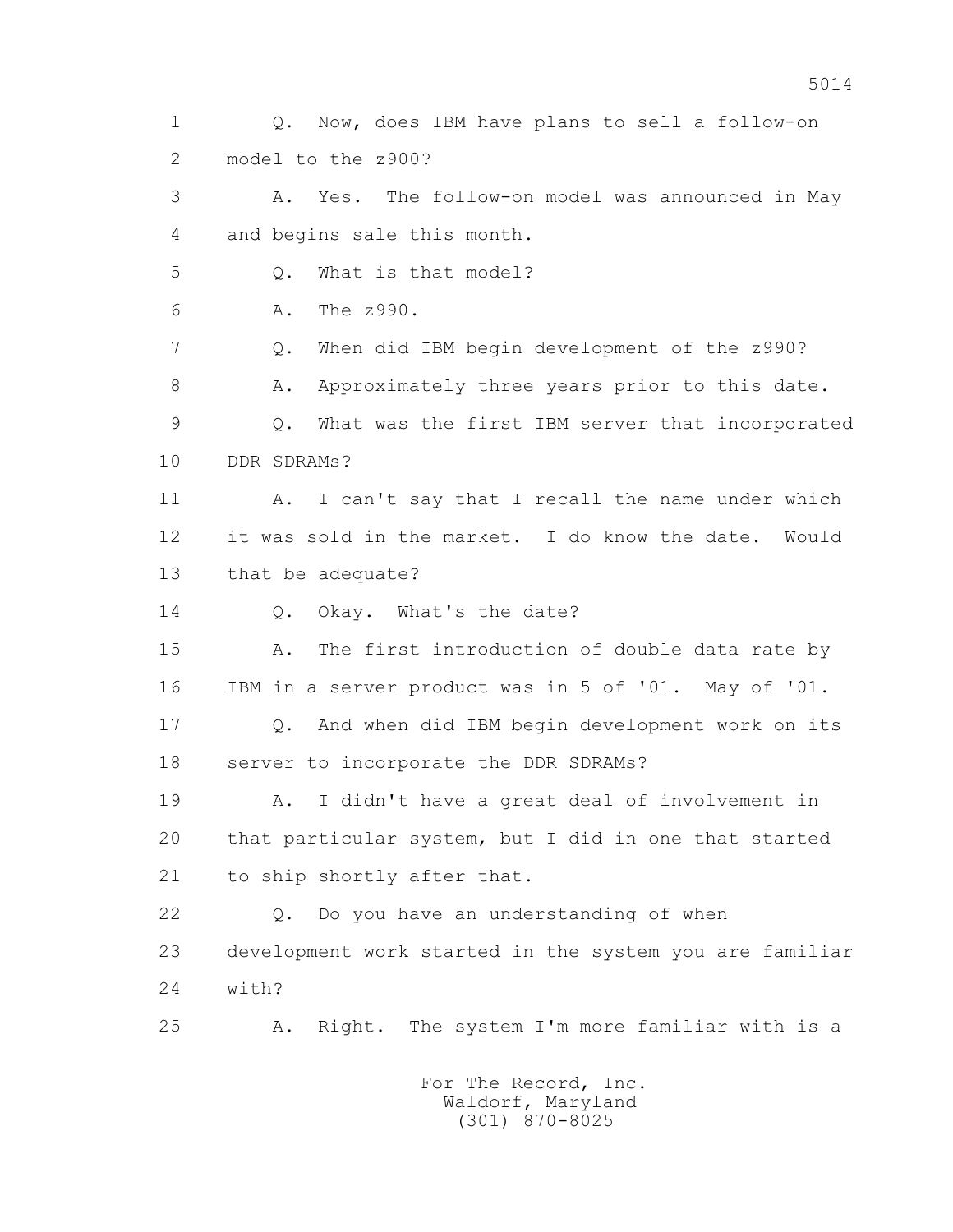1 family of pSeries systems which began to ship in 12 2 of '01. That was a broad-based family which we 3 continue to ship today. That product set, again, was 4 on about a three-year development cycle from initial 5 design to production.

 6 Q. Now, at some point did IBM begin development of 7 memory interface units for its servers that would work 8 with both SDRAM and DDR SDRAM?

9 A. Yes, we did.

 10 Q. And do you recall when IBM began to work on 11 memory interface units that would support both SDRAM 12 and DDR SDRAM?

13 A. It turns out that the memory interface chips on 14 the memory card that I brought today, those are the 15 eight, as it turns out, nine chips on this carrier with 16 the black heat sinks. Those memory interface chips are 17 designed to communicate to both SDR and DDR memory. 18 Those chips had a design initiation in the third 19 quarter of 1997.

 20 Q. And in what products today does IBM use that 21 memory interface unit?

 22 A. This particular chip is used predominantly in 23 the z900. We have two other versions of this chip. We 24 have a low-cost version with a different package. We 25 have a slightly modified version also used in another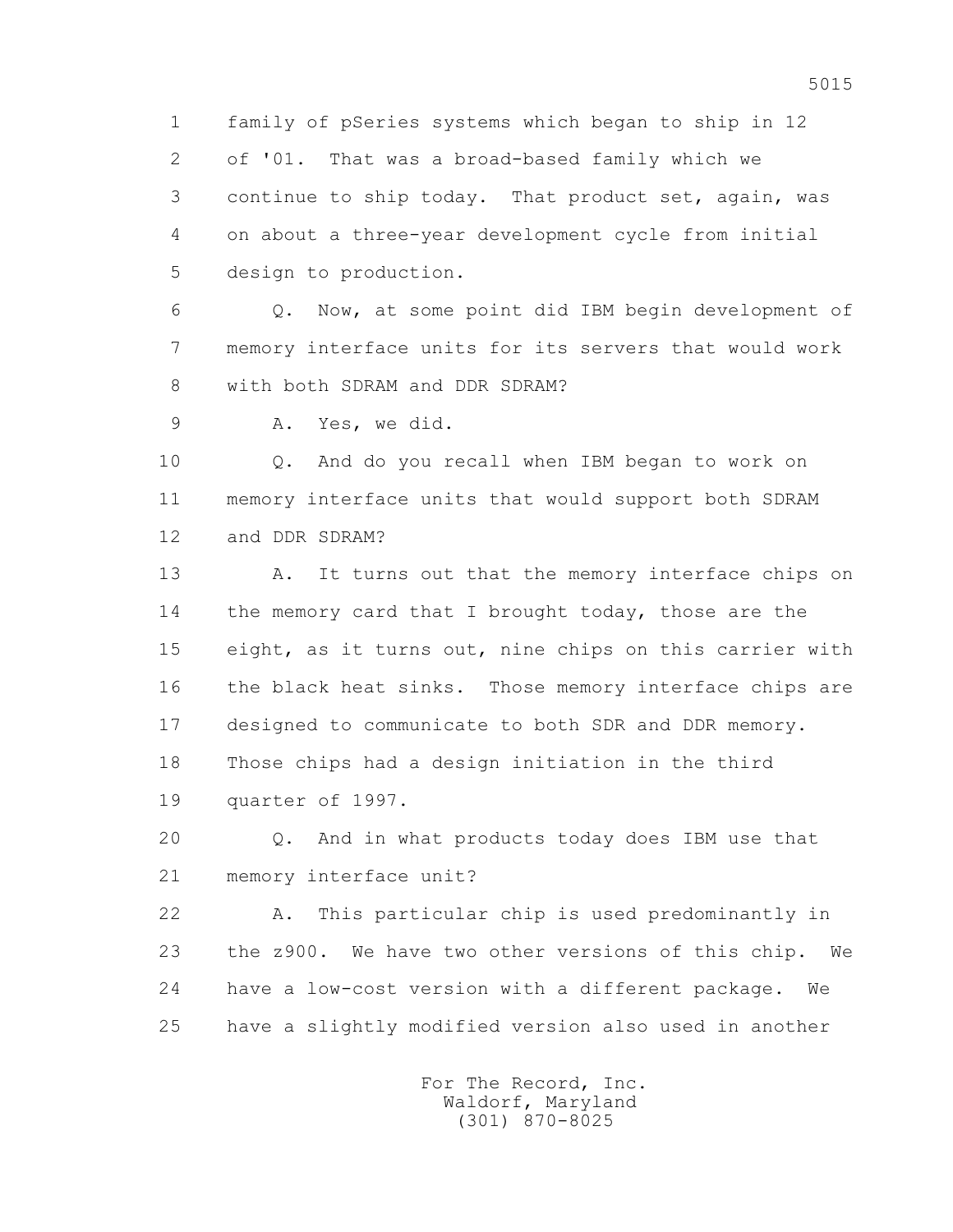1 form factor.

 2 This chip is used in one of three form 3 factors, in xSeries, pSeries, iSeries and zSeries 4 systems. 5 Q. Mr. Kellogg, I'd like to turn now to your 6 experiences with JEDEC. 7 First, let me ask generally, are you a member 8 or a participant in any industry standard 9 organizations? 10 A. Yes, I am. 11 0. And what organizations? 12 A. I'm involved in JEDEC. 13 Q. Any others? 14 A. No others. 15 Q. Okay. When did you first become involved in 16 JEDEC? 17 A. 1989. 18 Q. And do you still participate in JEDEC today? 19 A. Yes, I do. 20 Q. In what JEDEC committees have you participated? 21 A. I've participated in JC-42.5, JC-42.3, JC-40, 22 JC-16, and to a limited extent in JC-11. 23 Q. Let's focus if we could on JC-42.3 and JC-42.5. 24 Do you recall when you began attending meetings 25 of the JC-42.3 subcommittee?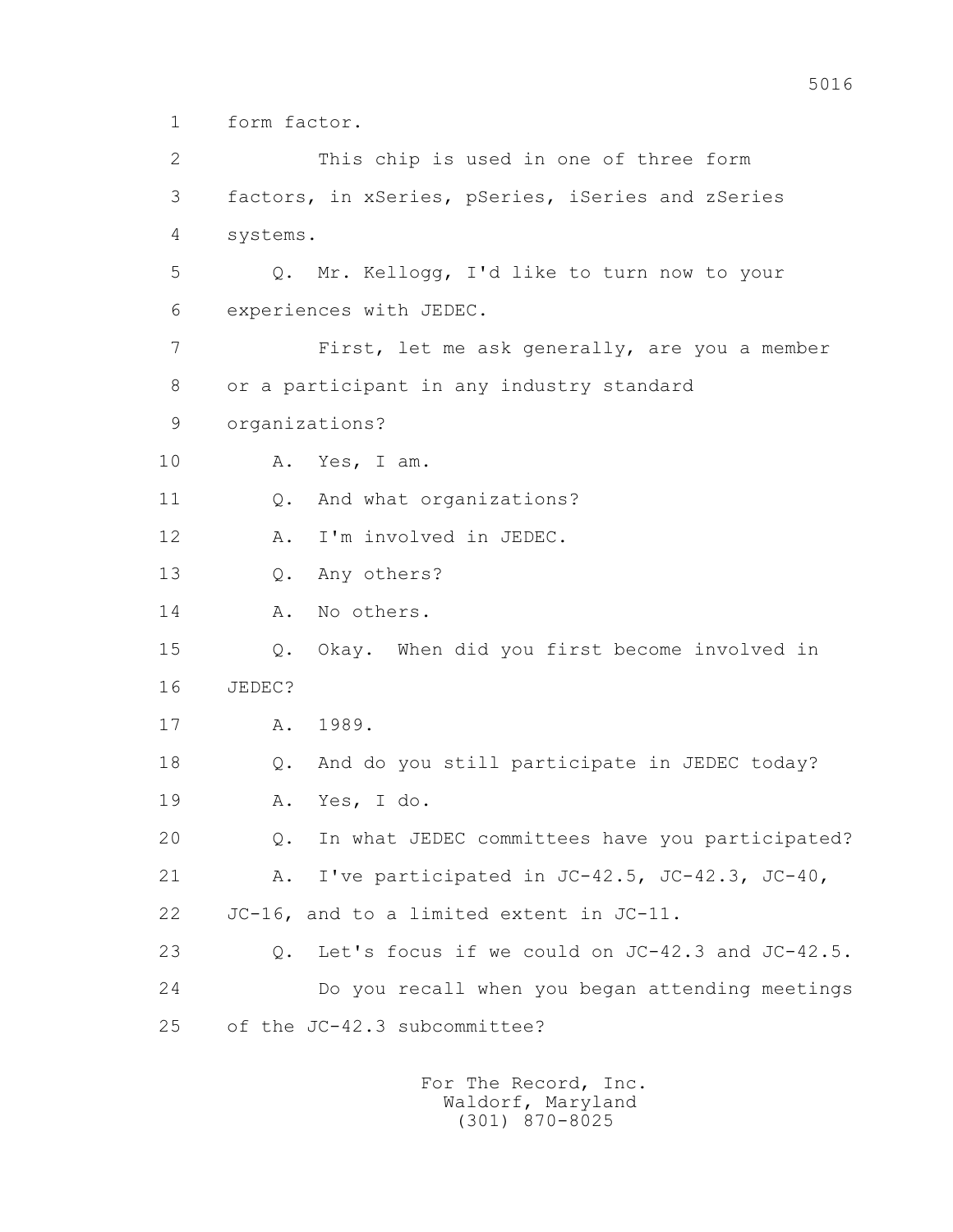1 A. Yes, I do. It was approximately -- it was 2 around 9-89, possibly 12-89. 3 Q. And do you recall when you began attending 4 meetings of the JC-42.5 subcommittee? 5 A. The same time. 6 Q. Now, did you attend any JEDEC committee 7 meetings as IBM's official representative? 8 A. Yes, I did. 9 Q. Which committees or subcommittees? 10 A. I was IBM's official representative to JC-42.5 11 pretty much from the start of that committee, again, in 12 1989. 13 I also have been the official representative to 14 JC-42.3 as the primary since later in the '90s, as an 15 alternate since early 1990s. 16 Q. Who was the primary IBM representative to the 17 JC-42.3 subcommittee in the early 1990s? 18 A. That was Gordon Kelley. 19 Q. Now, would you say that during the early to 20 mid-1990s you attended JC-42.3 and JC-42.5 subcommittee 21 meetings regularly? 22 A. Yes, I did. 23 Q. Did you attend JC-42.3 and JC-42.5 subcommittee 24 meetings in the capacity of a memory manufacturer or a 25 memory user or both or some other capacity?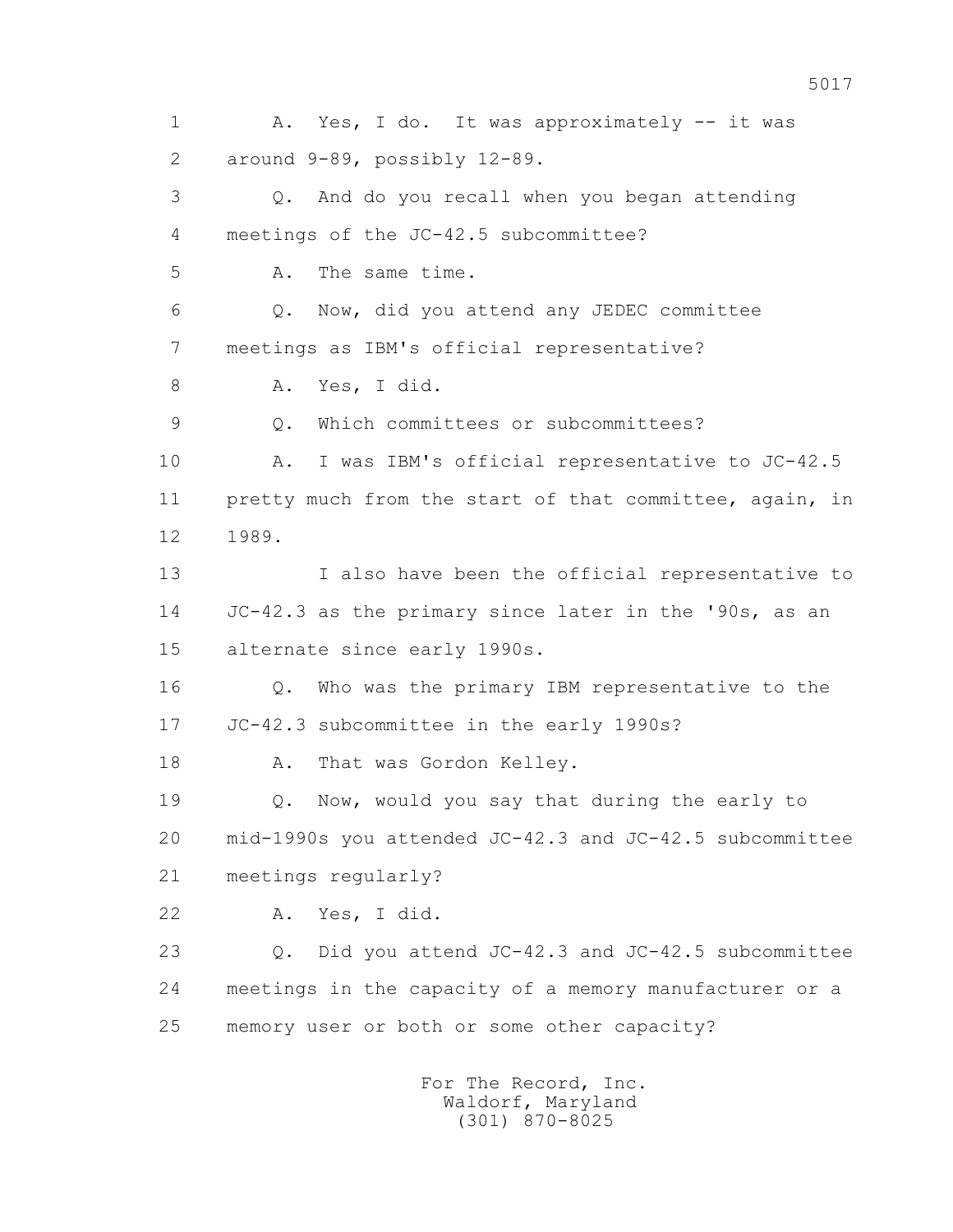1 A. That was the slightly special thing about my 2 IBM participation in that I was representing in most 3 cases both a supplier as well as a customer. 4 Q. And by "a customer" you mean a user of memory? 5 A. That is correct. 6 Q. Now, does JEDEC have a policy requiring 7 disclosure of patents or patent applications? 8 A. Yes, they do. 9 MR. OLIVER: May I approach, Your Honor? 10 JUDGE McGUIRE: Yes. 11 BY MR. OLIVER: 12 Q. Mr. Kellogg, I've handed you a document that's 13 been marked as CX-2375 for identification. 14 Let me ask first, do you recognize this 15 document? 16 A. Yes, I do. 17 Q. What is this document? 18 A. This document is a set of minutes that I wrote 19 based on a 3-94 JC-42.3 meeting. 20 Q. Now, is this a document that you wrote at the 21 meeting itself or at some point thereafter? 22 A. This document was prepared at the meeting. 23 Q. Let me ask you to turn if you would, please, to 24 page 2. 25 And there's a reference about a quarter of the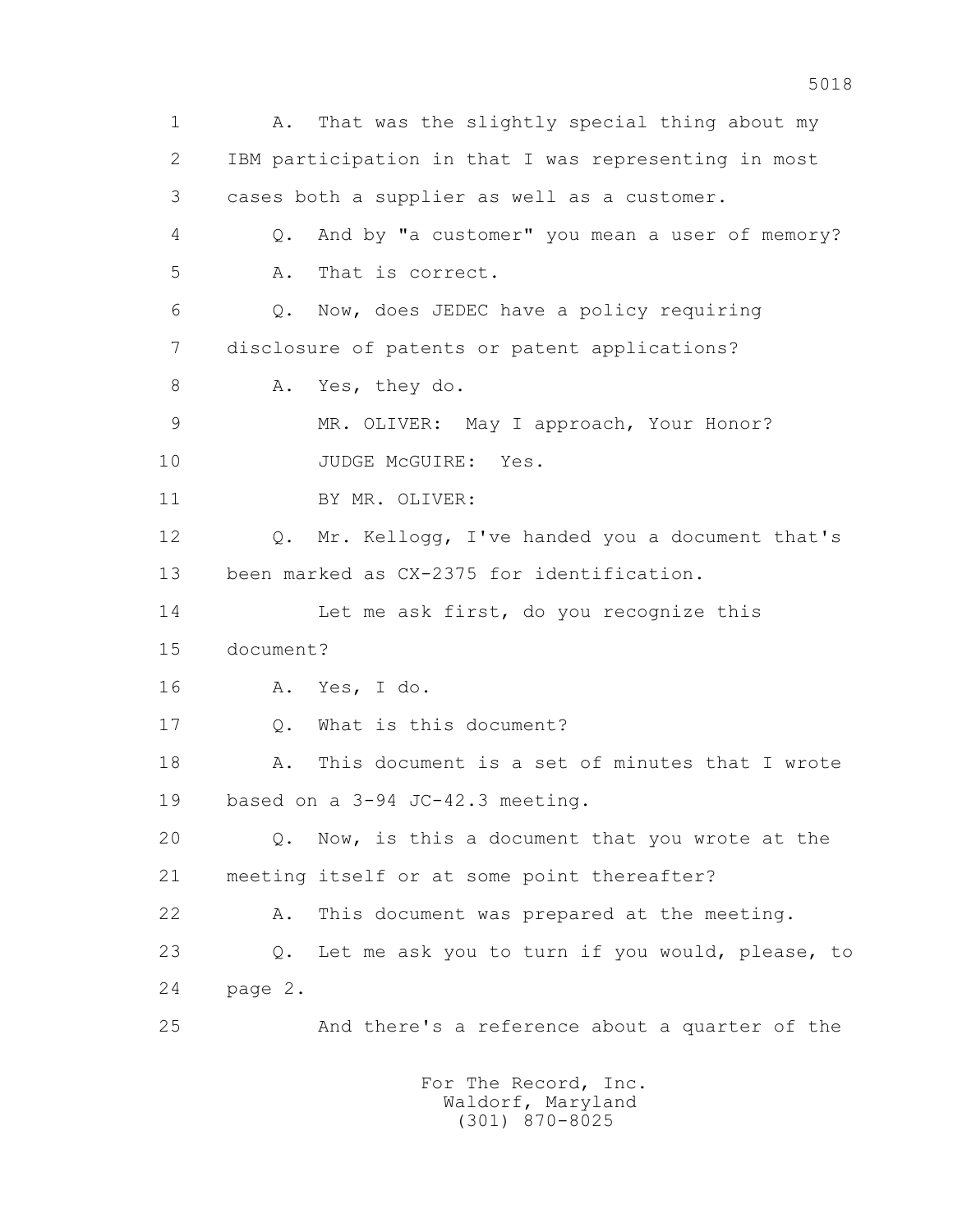1 way down the page or so to IBM. Do you see that? 2 A. Yes, I do. 3 Q. The paragraph there, if I read your handwriting 4 correctly, I believe it reads, "IBM: Not full IBM 5 position, IBM agrees to warn of potential applicable 6 patents, not to determine applicability. Companies 7 must warn of potential applicability." 8 Do you see that? 9 A. Yes, I do. 10 Q. Do you recall a discussion of IBM position 11 along these lines at this meeting? 12 A. Yes, I do. 13 Q. Let me ask first, do you recall who made the 14 statement that you reflected here in these minutes? 15 A. Gordon Kelley. 16 Q. Now, can you please explain a little bit of the 17 context in which Mr. Kelley made this statement? If 18 you need to take a moment to look at your notes, please 19 feel free to do so. 20 A. I recall this discussion as being associated 21 with a TI quad CAS patent disclosure which I believe 22 had occurred at this -- during this time frame, and 23 there's a discussion about patents underway. And 24 Gordon Kelley has taken a position -- now, at the time, 25 Gordon had a leadership role in the committee and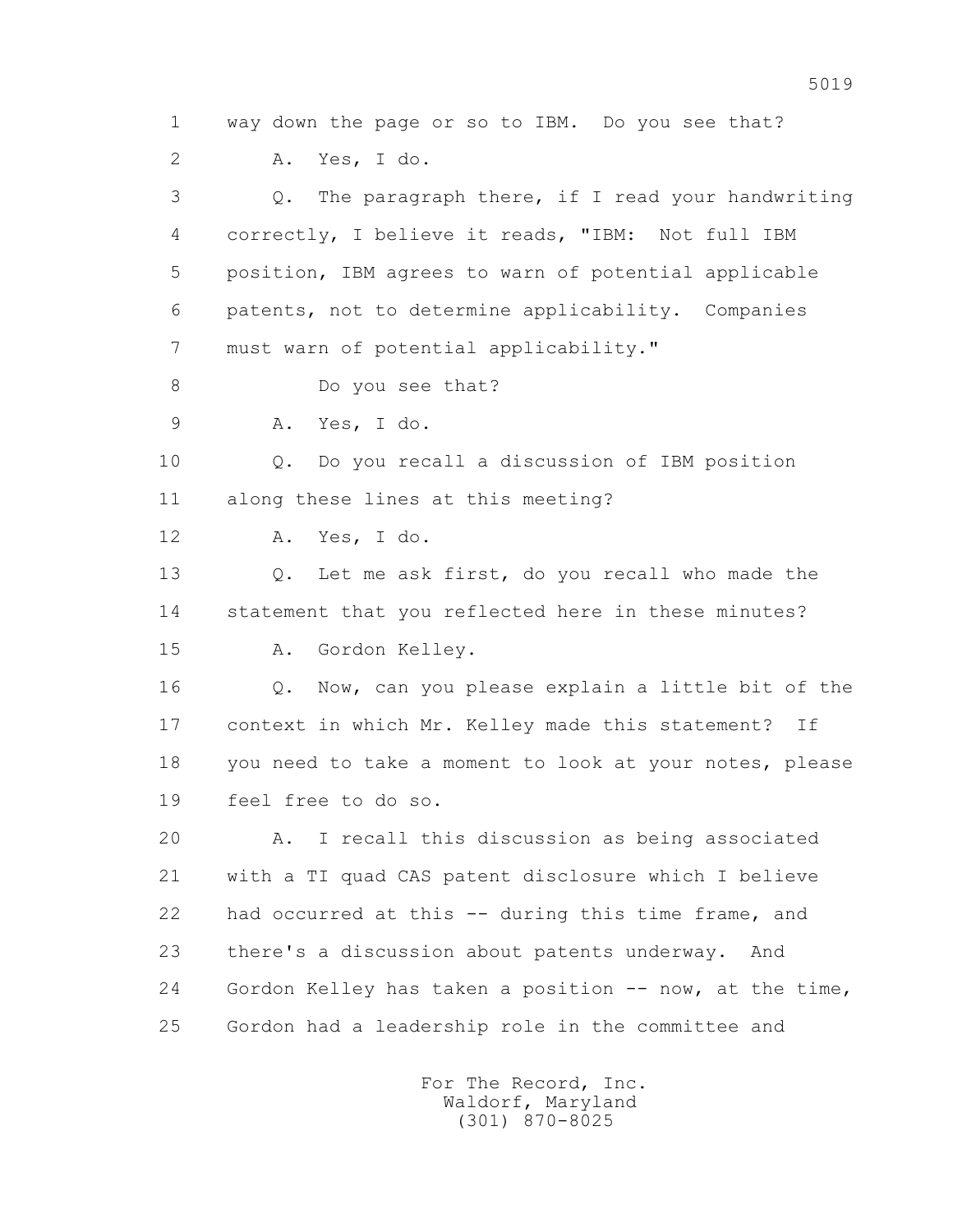1 Gordon was reflecting the fact that it was -- it was 2 necessary for companies to warn of patents, and he was 3 confirming that IBM agrees to warn of patent or 4 patent -- potential applicable patents. 5 Q. Let me take a step back first and ask if you 6 can give a brief description of your recollection of 7 the TI dispute that arose at this meeting. 8 A. I'm going to try to put this in the context of 9 time, so I'm double-checking. 10 So my recollection is that prior to this 11 situation, TI had filed suit -- I think against 12 Micron -- associated with the production of what we 13 described as quad CAS devices, a device that had four 14 column address select lines. 15 So that was kind of the background of the 16 discussion underway. 17 Now, would it be possible to have the rest of 18 the question repeated? 19 Q. Let me ask another question then. 20 I see on your notes starting on page 1 and 21 turning over to page 2 a number of company references, 22 a reference to TI, a reference to Sharp, a reference 23 again to TI, a reference to IBM, a reference to VLSI, 24 et cetera. 25 Do you see those?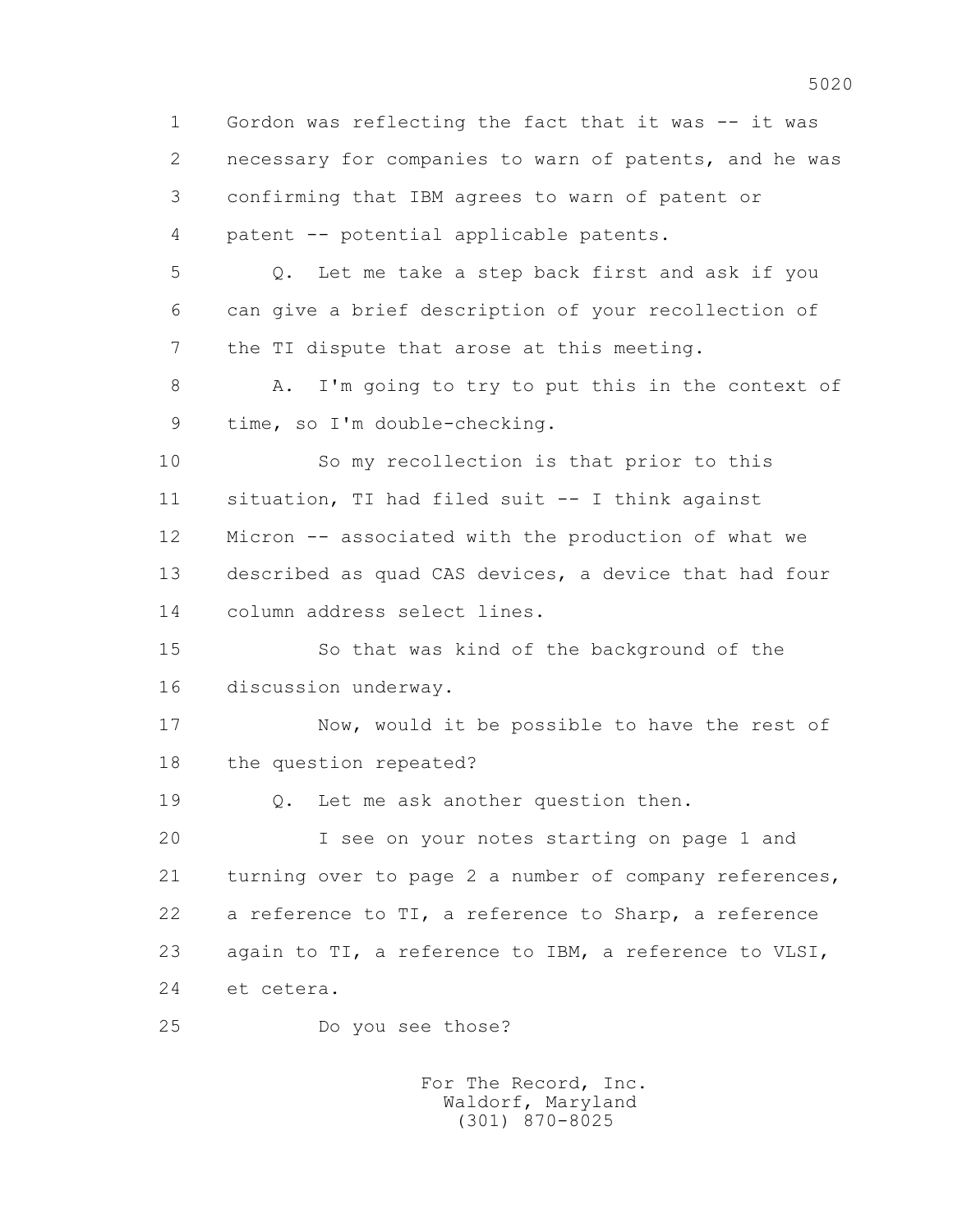1 A. Yes, I do.

 2 Q. And it appears that your notes are reflecting 3 some type of ongoing discussion; is that right?

4 A. That is correct.

 5 Q. Can you please explain your recollection of the 6 discussion that you were summarizing here in your 7 notes?

8 A. There was some concern in the committee, again 9 associated with this TI patent on quad CAS devices 10 because there was JEDEC activity associated with quad 11 CAS. TI had brought some information to the meeting 12 which they were presenting and that led to a discussion 13 amongst some of the people in the room.

14 I attributed certain comments, I'm sure far 15 from all of the comments, but some comments that I was 16 able to write down as they were being discussed and I 17 attributed them to the company that was making the 18 comment.

 19 Q. By the way, based on your recollection, was 20 this, you know, a fairly slow discussion or was this a 21 rapid discussion?

 22 In other words, I'm trying to figure out how 23 many -- how accurately you would have summarized -- 24 excuse me -- how many of the comments you would have 25 captured in here.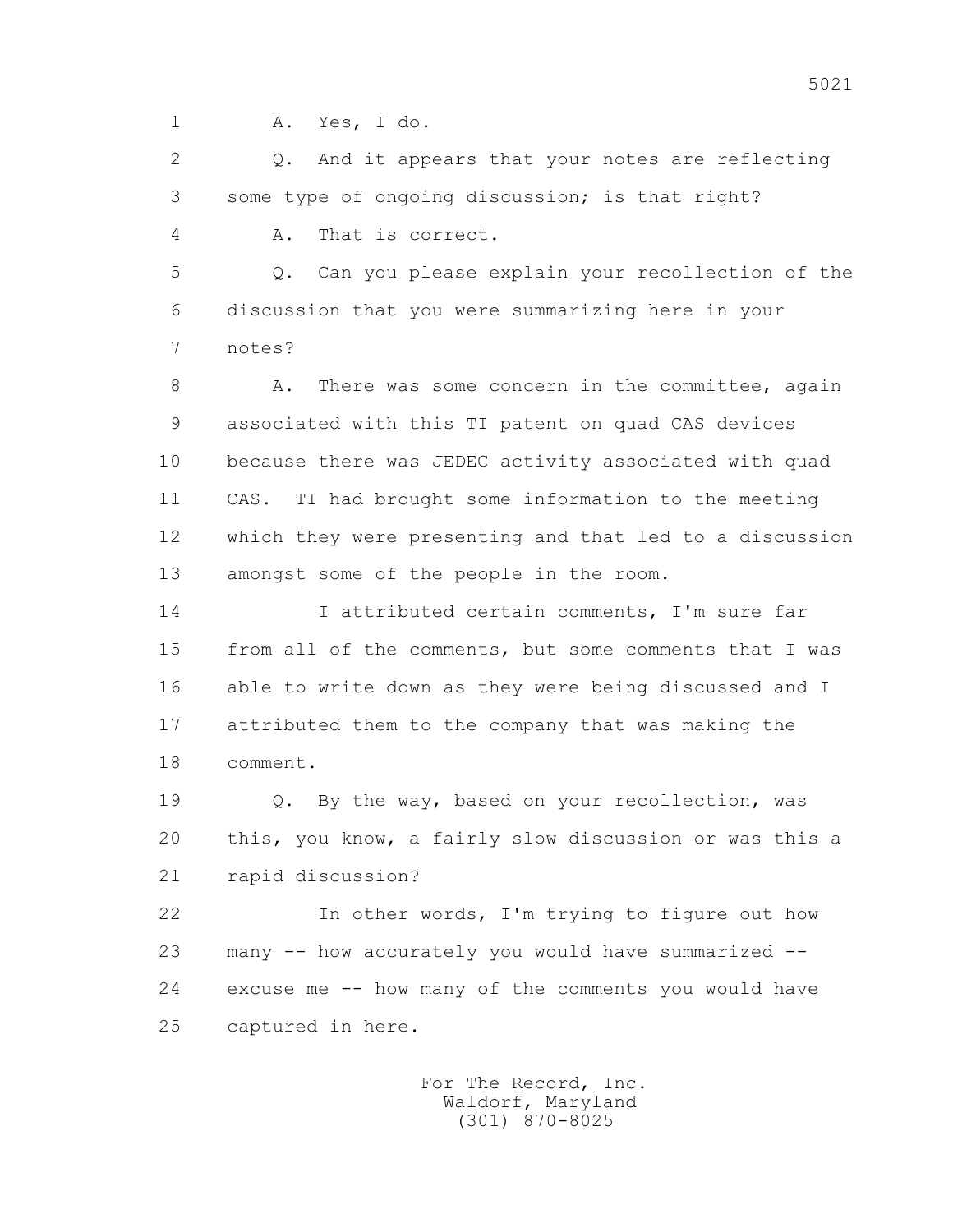2 questions in there. 3 MR. OLIVER: I'll withdraw that. I'll withdraw 4 the question, Your Honor. 5 JUDGE McGUIRE: Okay. 6 BY MR. OLIVER: 7 Q. I'm trying to get some sense of the nature of 8 the discussion at this meeting at this time. 9 A. From the notes, it's clear to see that several 10 companies were concerned about the quad CAS patent, 11 mainly because I believe it was disclosed at a time 12 when validating activity was underway. At least in my 13 recollection that was the situation. 14 So there was some emotion, and that is 15 reflected in my comments. 16 I don't recall the length of the discussion. I 17 don't know if I captured all of the comments or a 18 portion, so I can really only speak to what's on this 19 page. 20 Q. Okay. Well, let me come back then to the 21 specific IBM comment that you've recorded here. Again, 22 it reads, "IBM: Not full IBM position, IBM agrees to 23 warn of potential applicable patents." 24 Now, what do you recall Mr. Gordon Kelley 25 stating with respect to that, the sentence you've For The Record, Inc. Waldorf, Maryland (301) 870-8025

1 MR. PERRY: Objection. Compound. There's five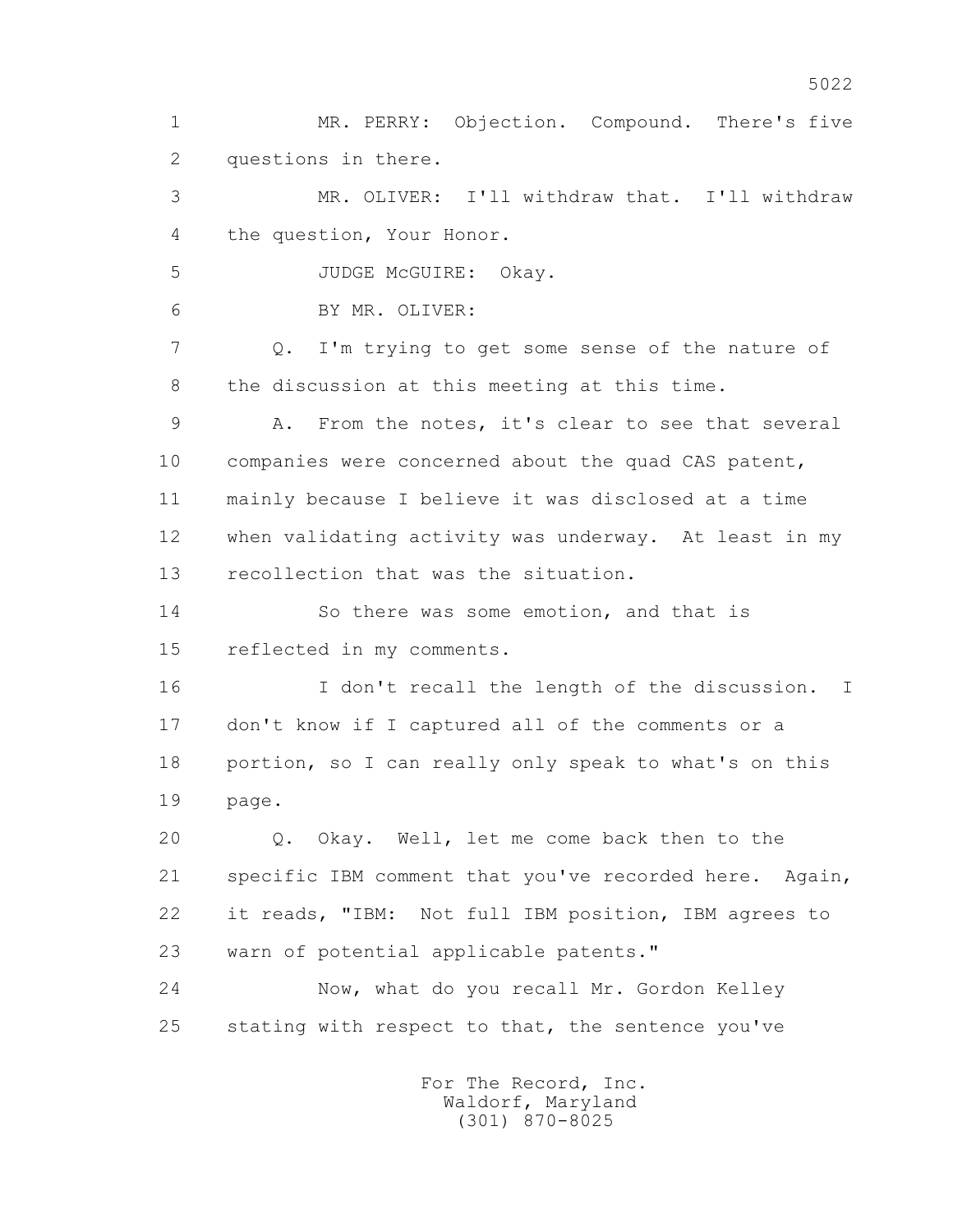1 written there in your notes?

 2 A. Gordon Kelley was stating that IBM was willing 3 and in fact we were already disclosing patent activity, 4 so he was simply stating that we would warn of 5 potential applicable patents.

 6 Now, beyond this we were disclosing 7 applications and other preapps, so he was simply making 8 a statement, and what I mean by "not full IBM position" 9 is I have here an excerpt of the IBM position. I don't 10 know if I attributed that portion or Gordon did, but he 11 is addressing at least the patent side of IBM's 12 position, which is we'll disclose.

 13 Q. I believe you referred in your answer to 14 preapps. What did you mean by "preapps"?

 15 A. That's a term I use for disclosing plans to 16 apply for a patent. In other words, the application 17 hasn't yet been submitted to the patent office.

 18 Q. Now, do you recall any other instances in 19 which Mr. Kelley described the IBM position with 20 respect to patent disclosure to the JEDEC 42.3

21 subcommittee?

 22 A. I can't say that I recall by meeting what 23 Gordon stated. I know that Gordon stated several 24 times, likely many times, what IBM's patent policy was, 25 when it was appropriate to do so. And I believe in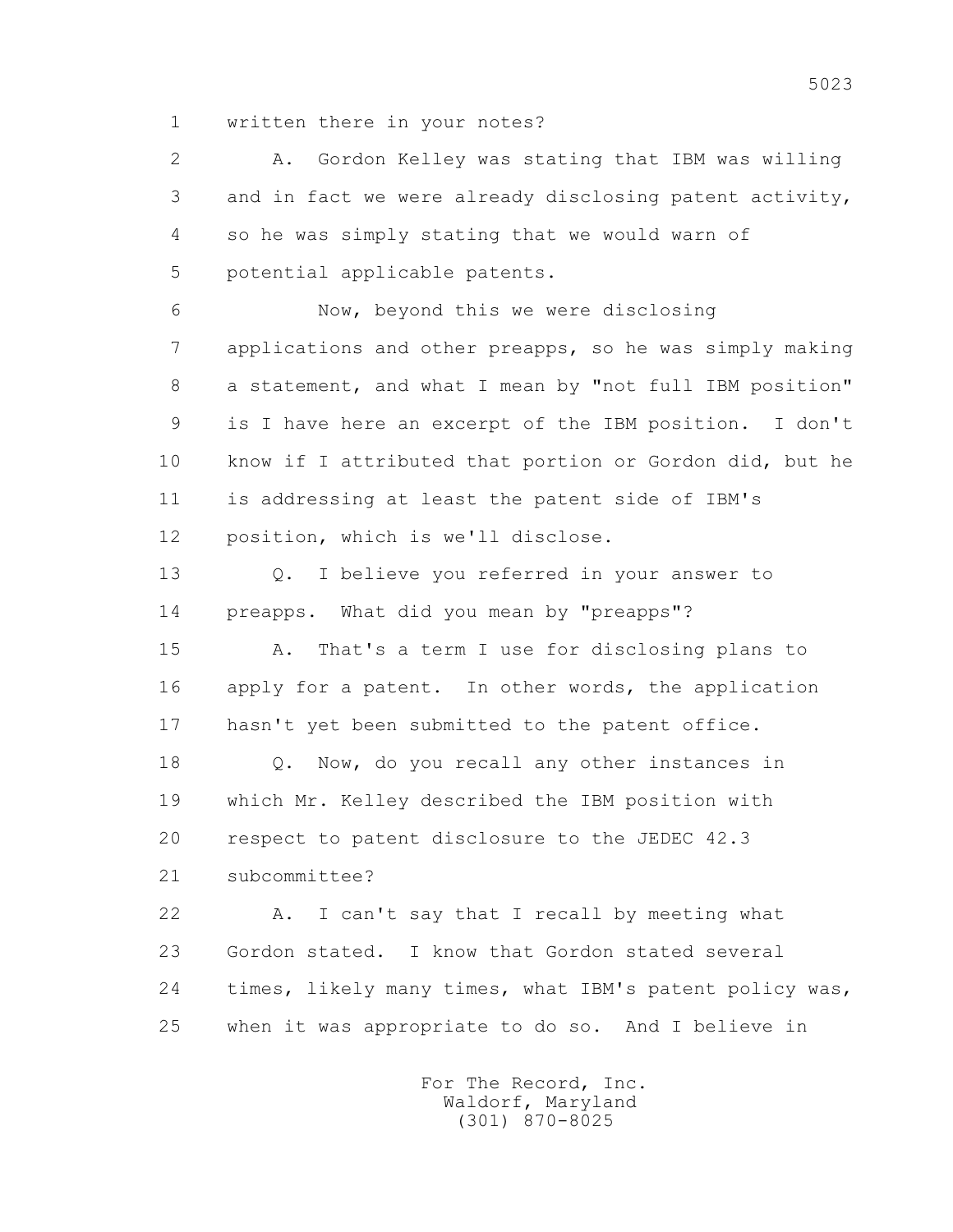1 some ways he was pulling that up just so people 2 understood that it was important and that IBM was 3 following that policy.

 4 So I recall the discussion. I can't attribute 5 specific meetings. I'm sure my notes would show 6 several.

 7 Q. Without worrying about which specific meeting 8 any statement occurred at, can you please summarize 9 your recollection of what Mr. Kelley told the JC-42.3 10 committee with respect to IBM's position?

 11 A. I believe that Gordon made it clear that IBM 12 and in fact that any company was obligated to disclose 13 patent activity, and sometimes we used the word 14 "patents," sometimes "patent and patent applications," 15 but the term I'm most familiar with was "patent 16 activity," and Gordon was indicating that IBM would 17 disclose patent activity that the participating members 18 were aware of.

 19 Q. Do you recall Mr. Kelley ever telling the 20 JC-42.3 subcommittee anything that IBM would not do?

21 A. Yes.

22 Q. What do you recall?

 23 A. Yes, I do. We're admittedly a big company, and 24 memory is a small piece of this very big company, so 25 one of the things that we felt impossible for us to do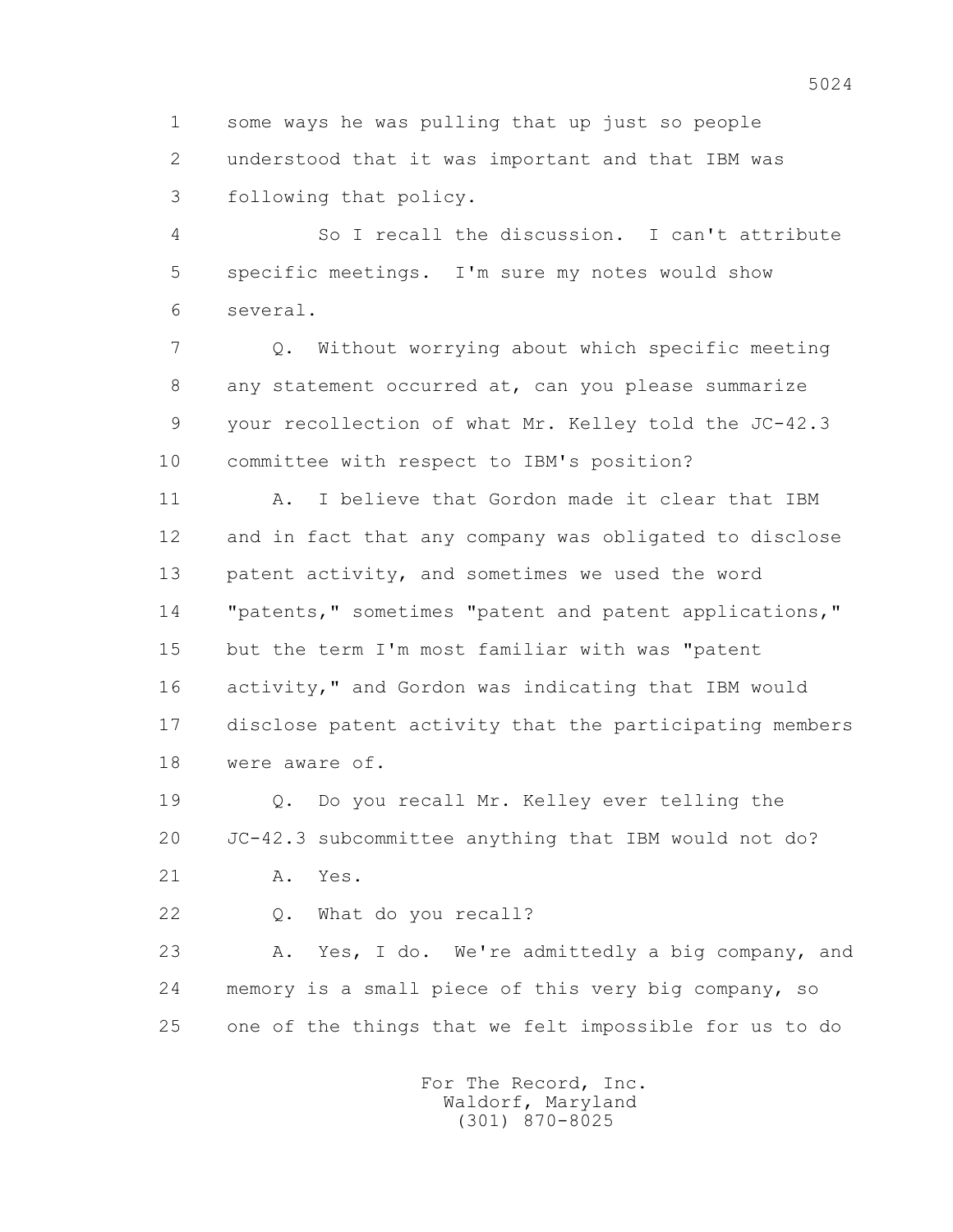1 would be to study/evaluate the entire patent portfolio 2 from IBM.

 3 So Gordon more than once disclosed the fact 4 that we would not research patents, in other words, 5 attempt to study via keywords whether or not IBM had 6 patents associated with activities that we were not 7 directly familiar with.

8 So he did state that.

 9 Q. Did Mr. Kelley ever say anything about what IBM 10 representatives would or would not do if there was a 11 specific request made to them?

 12 A. I believe Gordon stated at least once and 13 actually followed up -- that's why I'm comfortable with 14 this -- but Gordon stated that if we were requested to 15 evaluate the possibility of patents and if we were able 16 to do so, we would investigate.

 17 And I believe the one case that I recall is 18 associated with what we described as bulk data arrays 19 or what IBM used to describe as C4 interconnect 20 packages.

 21 Q. Now, do you recall Mr. Kelley ever telling 22 JEDEC that IBM would not comply with the JEDEC 23 disclosure policy?

24 A. No, I do not.

25 Q. Do you ever recall Mr. Kelley telling JEDEC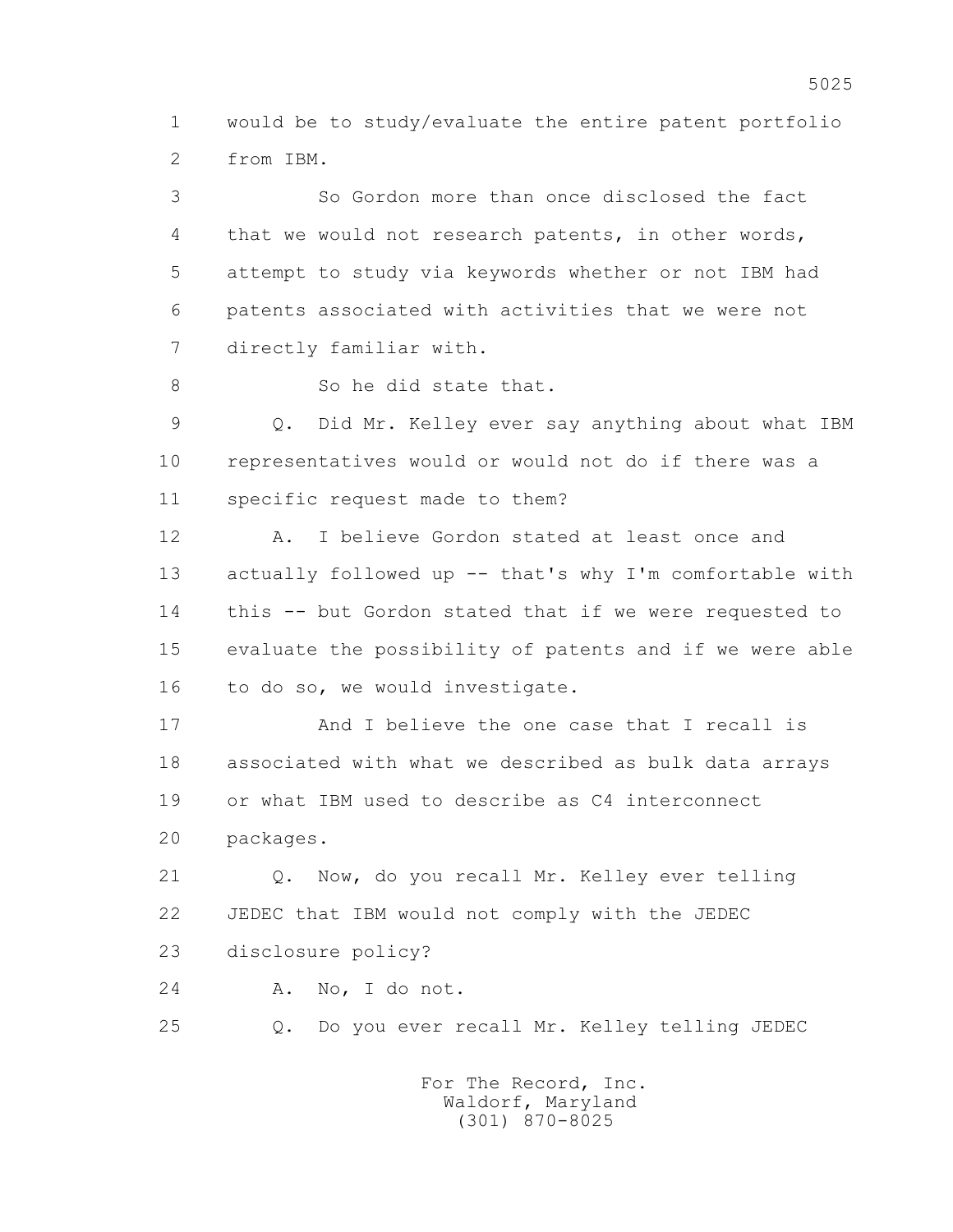1 that IBM representatives at the meetings would not 2 disclose patents or patent applications of which they 3 were aware?

4 A. No, I do not.

 5 Q. Do you recall anybody from IBM ever telling a 6 JEDEC meeting that an IBM representative at the meeting 7 would not disclose patents or patent applications of 8 which they're aware?

9 A. No, I do not.

 10 Q. If I could ask you to look back again at 11 CX-2375, please, page 2, and if I could direct your 12 attention in particular to about three-quarters of the 13 way down the page.

14 A. Yes.

 15 Q. There's a statement about Rambus that reads 16 "Rambus: Policy seems unworkable."

17 Do you see that?

18 A. Yes.

 19 Q. I'd like to ask what your recollection is of 20 the statement that is reflected in your notes there.

 21 A. My recollection is I heard something like this, 22 and my recollection doesn't go beyond that.

 23 Q. After the date of this meeting, did you have 24 any belief that Rambus would not follow the JEDEC 25 disclosure policy?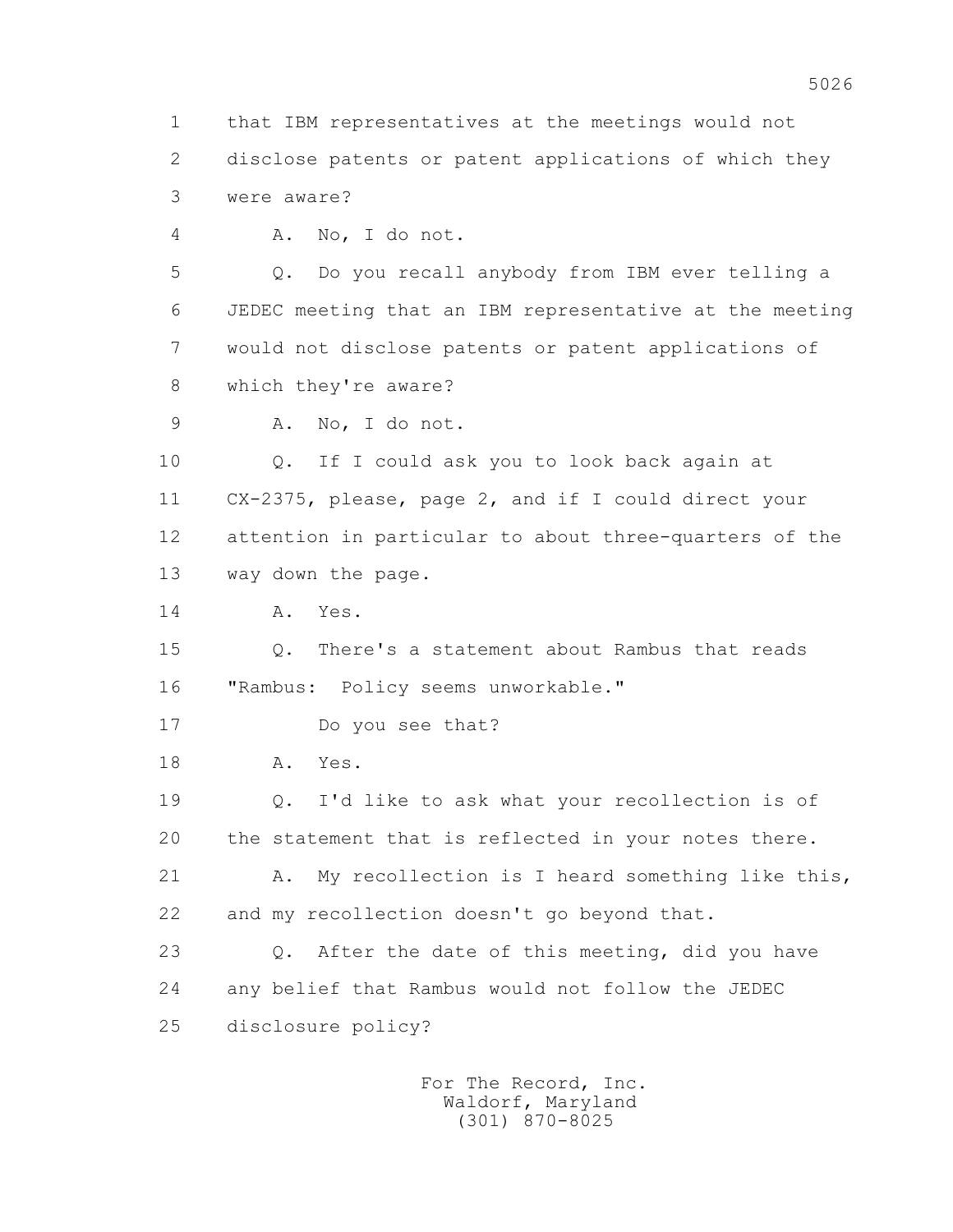1 A. I think the earliest that I became aware that 2 that might be the case -- and this was indirect -- 3 would have been upon Rambus' withdrawal from JEDEC. 4 MR. OLIVER: May I approach, Your Honor? 5 JUDGE McGUIRE: Yes. 6 BY MR. OLIVER: 7 Q. Mr. Kelley, I've handed you a document that's 8 been marked as JX-19. 9 Do you recognize this document? 10 A. Yes, I do. 11 Q. What is this document? 12 A. This document is a package of what I would 13 describe as the official JEDEC minutes for the JC-42.3 14 meeting on March 9, 1994. 15 Q. If I could ask you to turn, please, to page 4. 16 And on the page underneath the caption 17 Patent Policy, if I could ask you just to read that to 18 yourself, the remainder of page 4 and onto the first 19 paragraph of page 5. I'd like to ask you specifically 20 a couple of questions about the top of page 5, but I 21 would like for you to get the context first. 22 (Pause in the proceedings.) 23 A. Okay. 24 Q. Now, the discussion in JX-19 beginning under 25 the caption Patent Policy on page 4 and turning to the For The Record, Inc.

 Waldorf, Maryland (301) 870-8025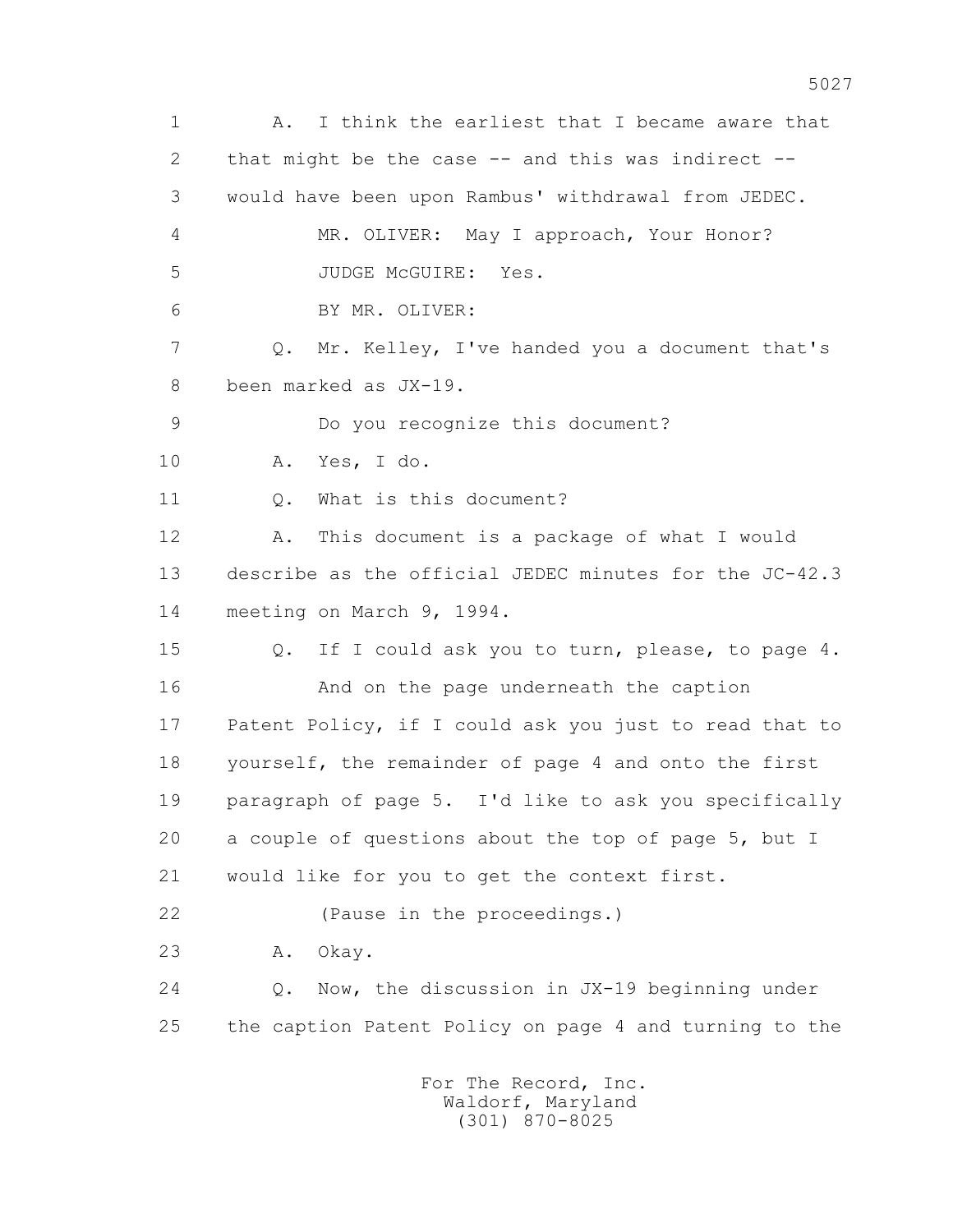1 top of page 5, does that appear to reflect the same 2 events that were recorded in your notes, CX-2375, that 3 we looked at a moment ago? 4 A. Yes. 5 Q. If I could ask you to turn, please, to page 5 6 in JX-19, and specifically the statement at the top of 7 the page: "The committee was asked if the patent 8 policy is clear. The committee felt it was clear." 9 Do you see that? 10 A. Yes, I do. 11 0. Do you have any recollection of the events 12 reflected in those two sentences? 13 A. Yes, I do. 14 0. What is your recollection of those events? 15 A. My recollection is that after the discussion 16 that was described in my notes, the discussion had led 17 some to question whether or not there really was any 18 confusion with the patent policy, and it was necessary 19 to determine whether or not there was confusion with 20 the basic patent policy, the need and obligation to 21 disclose patent activity. 22 This vote was taken to see if everyone in the 23 room agreed to the patent policy. My recollection is 24 that this was a unanimous vote. What I don't know is 25 if we followed the normal procedure, which is asking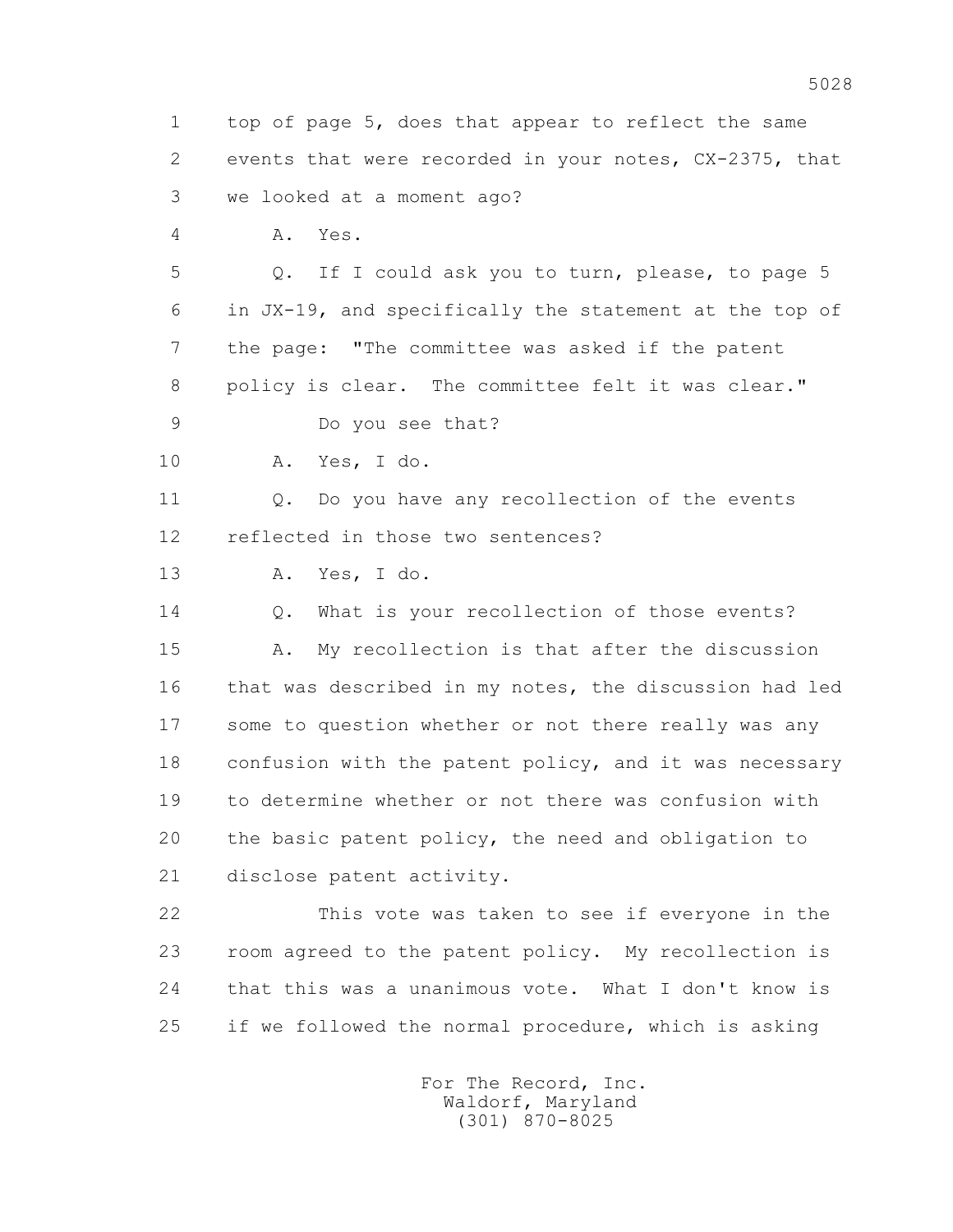1 for companies that disagreed to raise their hands 2 first. That's the easiest way to ensure unanimity. 3 However, this was a unanimous vote. 4 Q. Now, in terms of a vote, how did this come 5 about? 6 A. Typically when a question like this is asked, 7 and we have a history of asking questions to this 8 group, the question is asked again in a form and 9 generally we look for the negatives to see if anyone 10 disagrees and a show of hands is used to determine what 11 the vote is. 12 Q. So it would be a show of hands of everyone 13 present in the room? 14 A. That is correct. 15 Q. And your recollection is that that show of 16 hands resulted in unanimity? 17 A. My recollection is it was unanimous. 18 One of the reasons I feel comfortable with that 19 is this was a critical question. I do remember getting 20 discussion because the quad CAS activity affected IBM, 21 for example. It was a serious question. 22 And if a company had indicated they were not 23 familiar with it, I would have logged a comment. I 24 tended to log comments, especially comments that I 25 believed were important or potentially important.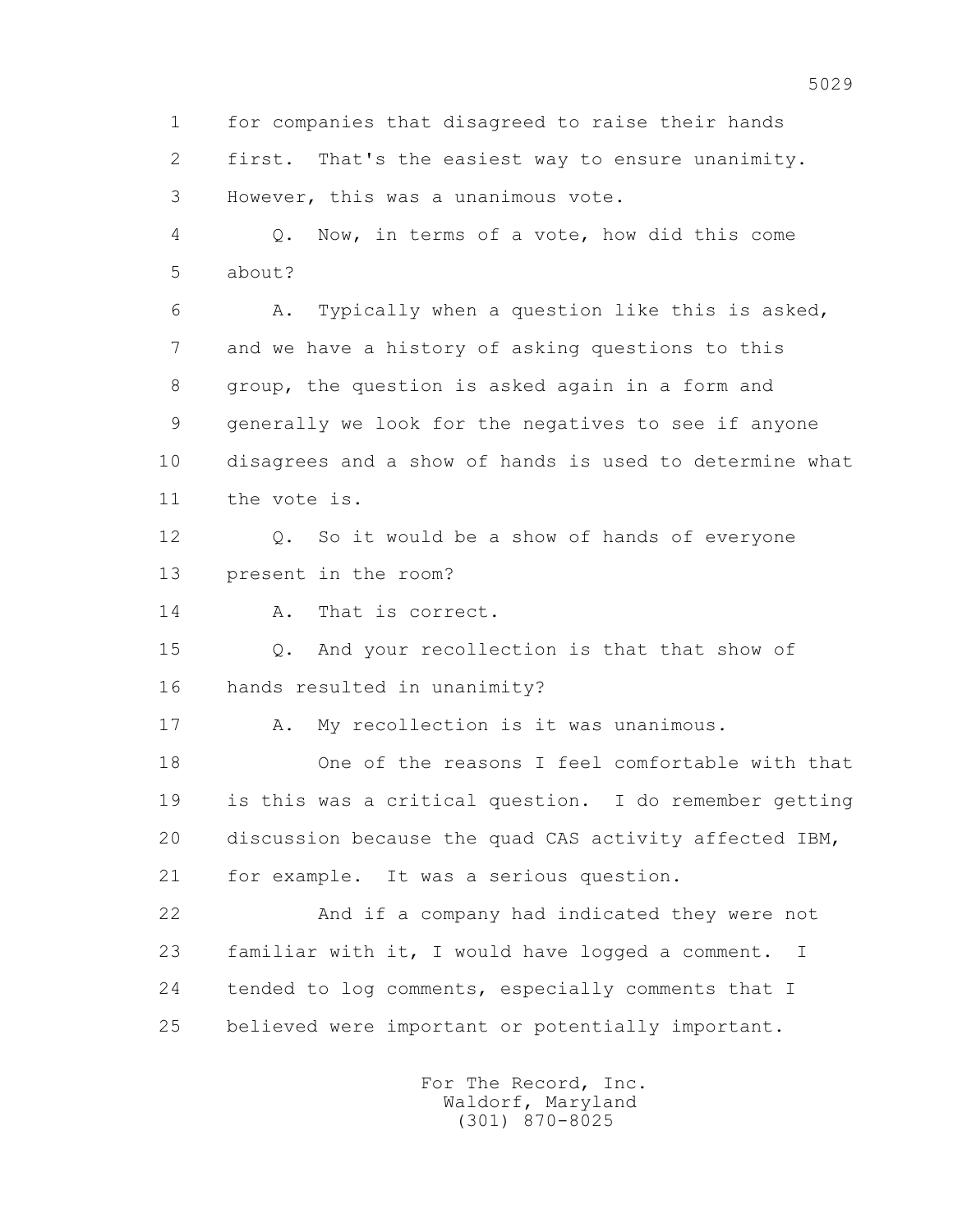1 Q. Now, Mr. Kellogg, have you yourself made any 2 disclosures of patents or patent applications during 3 your time at JEDEC? 4 A. Yes, I have. 5 Q. On how many occasions have you disclosed 6 patents or patent applications at JEDEC? 7 A. I believe at least five. 8 Q. We won't go into all of those, but I would like 9 to look at one at least. 10 May I approach, Your Honor? 11 JUDGE McGUIRE: Go ahead. 12 BY MR. OLIVER: 13 Q. Mr. Kellogg, I've handed you a document marked 14 as CX-21 for identification. 15 Do you recognize this document? 16 A. Yes, I do. 17 Q. What is this document? 18 A. This document represents the official JEDEC 19 minutes for a JC-42.5 meeting held on September 16, 20 1991. 21 Q. Did you make a presentation at this meeting? 22 A. Yes, I did. 23 Q. If I could ask you to turn, please, to page 43 24 in CX-21. 25 A. Okay.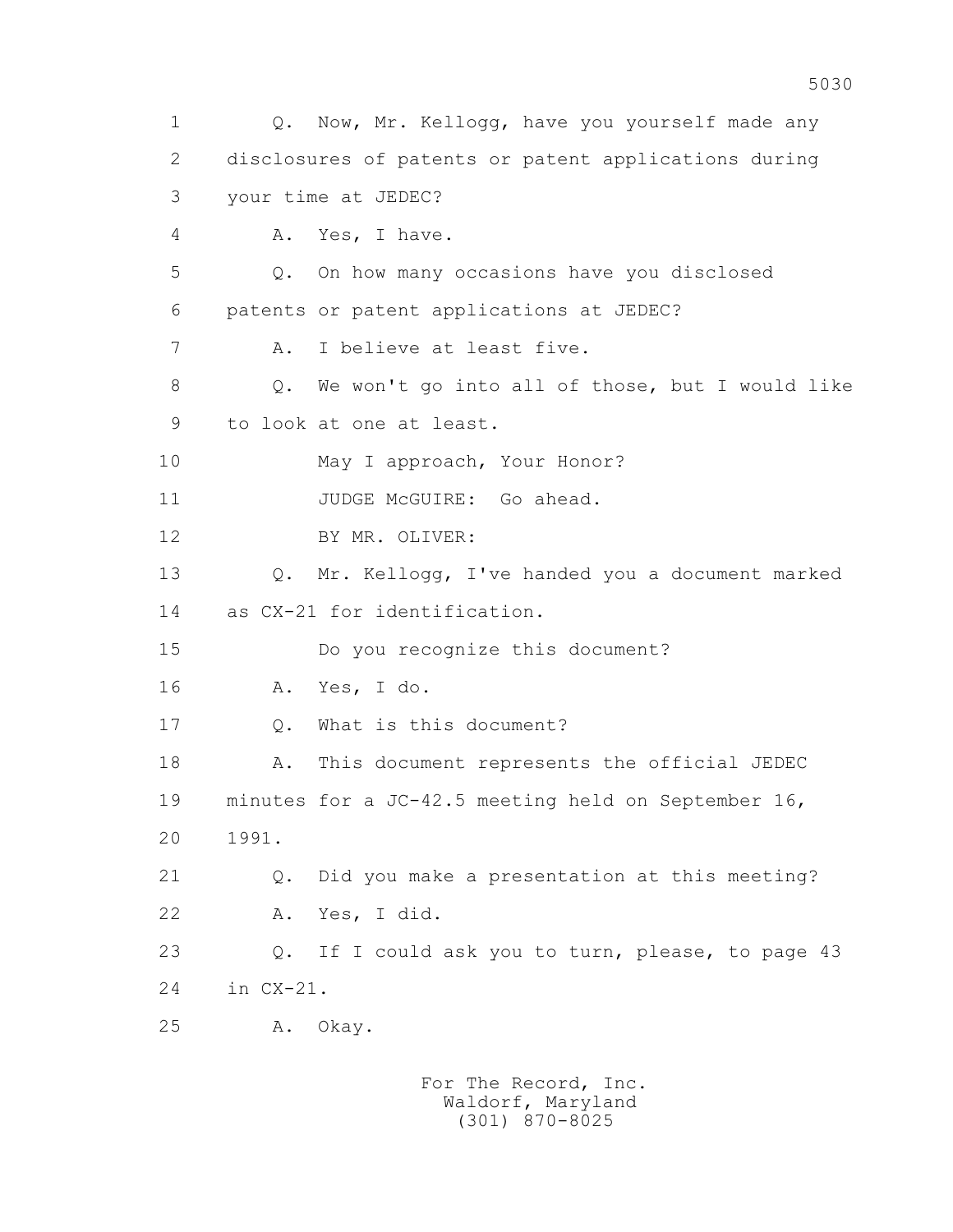1 0. Is this the presentation that you made? 2 A. Yes, it is. 3 Q. I see the letters MK in the lower left-hand 4 corner. Are those your initials? 5 A. Yes, they are. 6 Q. And I see the caption at the top of JC-42.5 7 8 Byte SIMM Proposal. Do you see that? 8 A. Yes, I do. 9 Q. Could you just explain very briefly what an 10 eight-byte SIMM is. 11 A. An eight-byte SIMM is a memory module that is 12 capable of providing 64, 72 or 80 bits of information 13 to a -- some other source. 14 O. Now, at the time that you made this 15 presentation in September of 1991, what, if any, was 16 your understanding as to whether IBM had any relevant 17 patent activity in the area? 18 A. This proposal was actually out of our PC 19 division in Boca Raton and they had asked me to propose 20 an eight-byte memory module that they were considering 21 for use in some of their future products. 22 This proposal was compiled by me in an effort 23 to describe that proposal to the JEDEC committee. 24 Q. At the time that you made this presentation, 25 did you understand one way or another as to whether IBM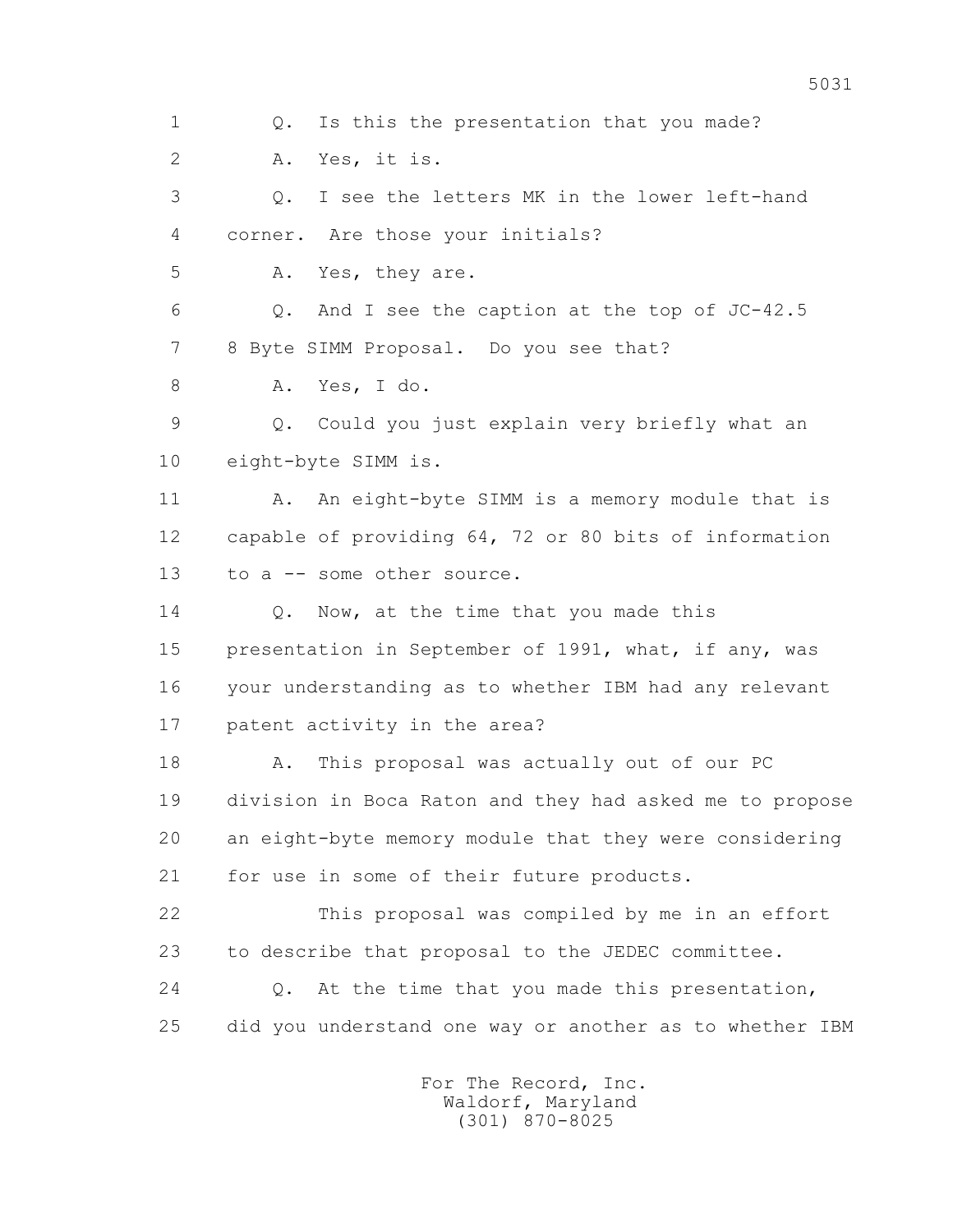1 had any patents or patent applications that were 2 relevant to this proposal?

 3 A. When asked to make a showing, I asked the 4 engineers if they had any patent activity planned, and 5 they indicated they did.

 6 So I was aware of patent activity; hence, that 7 affected my showing and my disclosures within JEDEC.

 8 Q. Now, when you refer to patent activity, what do 9 you mean?

10 A. I described that before and I'll try to be very 11 consistent here. Patent activity to me is intent to 12 file, file, the actual filing itself or the issuance of 13 a patent, so I use that general term.

14 0. Now, as of September 1991, had IBM actually 15 filed a patent application relevant to the eight-byte 16 SIMM?

17 A. No, we had not.

 18 Q. If I could ask you to turn, please, to page 45 19 of CX-21.

20 A. Yes.

21 Q. And at the top of that page under the bullet 22 Proposal Status it reads, "IBM wishes to disclose full 23 details of this proposal in 12-91 product definition 24 remains volatile resolution of any potential patent 25 issues prior to showing."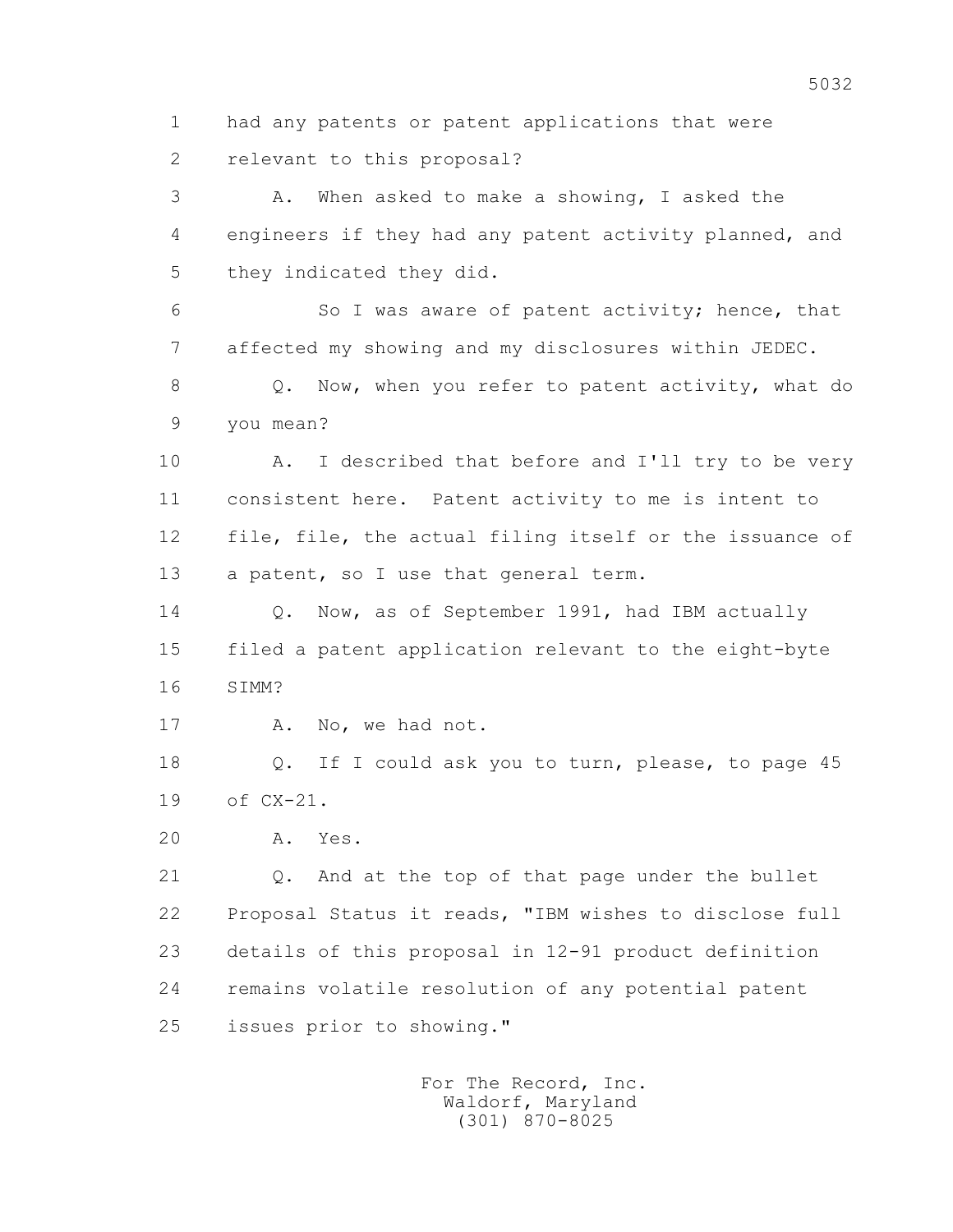1 Do you see that?

2 A. Yes, I do.

 3 Q. Now, what did you mean by the term "resolution 4 of any potential patent issues prior to showing"? 5 A. My objective in making this statement was to 6 respond to the fact that I believed that patents would 7 be filed and I needed to get resolution on that filing 8 activity prior to actually making a showing to the 9 committee. 10 Q. But this was a statement that you did make to 11 the JEDEC committee; is that right? 12 A. Yes. It's in the chart. 13 Q. So in other words, you were putting them on 14 some type of notice; is that right? 15 A. I was warning the committee of expected or 16 planned patent activity within IBM Corporation 17 associated with the material that I was showing. 18 MR. OLIVER: May I approach, Your Honor? 19 JUDGE McGUIRE: Yes. 20 BY MR. OLIVER: 21 Q. Mr. Kellogg, I've handed you a document marked 22 as JX-9. 23 Do you recognize this document? 24 A. Yes, I do. 25 Q. What is this document?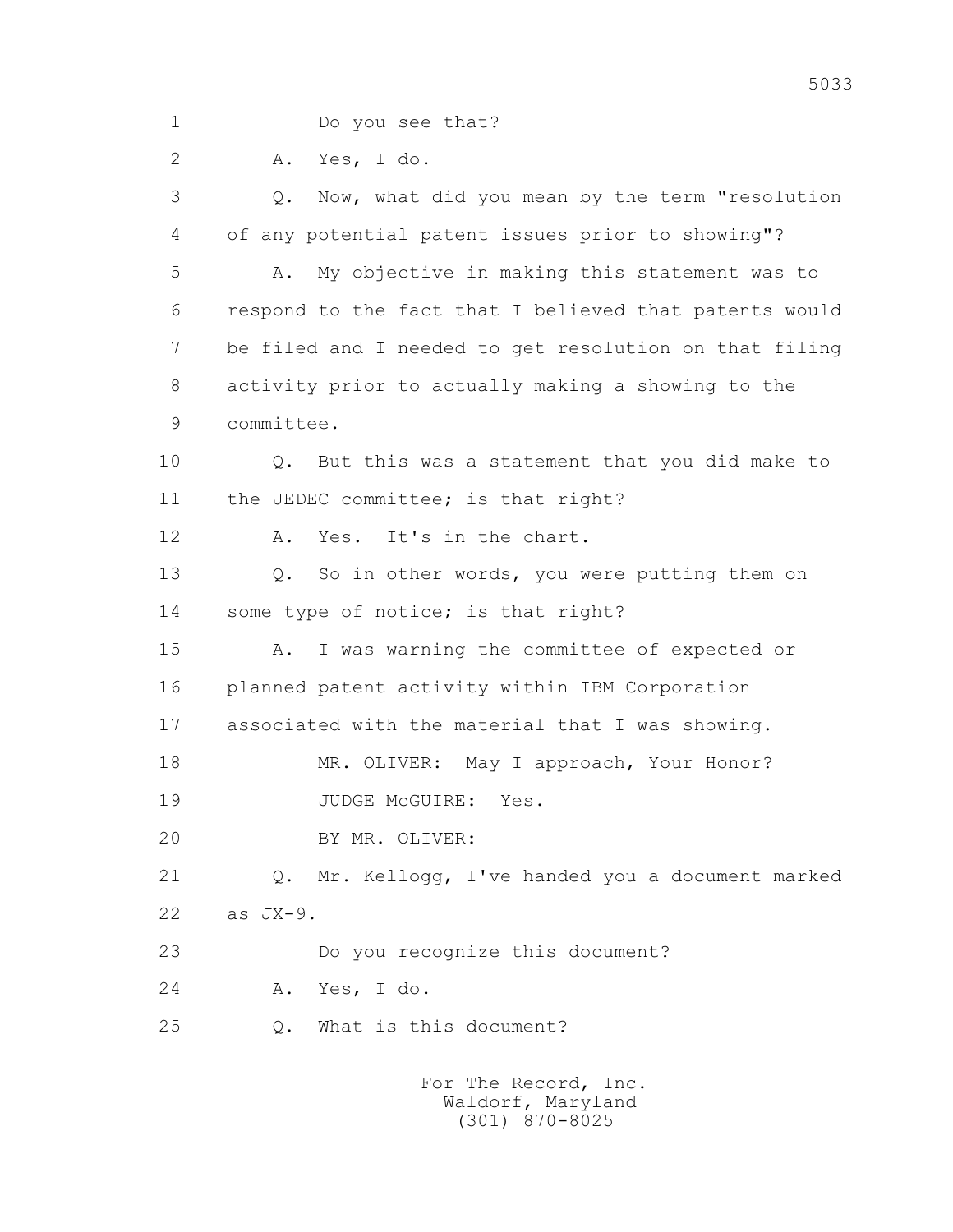1 A. This document represents the official JEDEC 2 meeting minutes for a JC-42.5 meeting dated December 2, 3 1991. 4 Q. So in other words, this is the next meeting 5 after the set of minutes we just looked at? 6 A. Yes. 7 Q. Now, did you make another presentation with 8 respect to the eight-byte SIMM at the 9 December 1991 meeting? 10 A. Yes, I did. 11 0. If I could ask you to turn, please, to page 5. 12 If we could pull up item 9.9. It's a little 13 bit difficult to read on the hard copy, but I think we 14 can pull it up on the screen. 15 If you'd take a look at item 9.9, is that the 16 presentation that you made? 17 A. Yes, it is. 18 Q. If I could ask you then to turn next, please, 19 to page 21 in JX-9. 20 And at page 21, is that the beginning of the 21 actual presentation that you made? 22 A. Yes, it is. 23 Q. And if I can ask you to turn to the next page, 24 on page 22, please. 25 If you could please summarize just in very,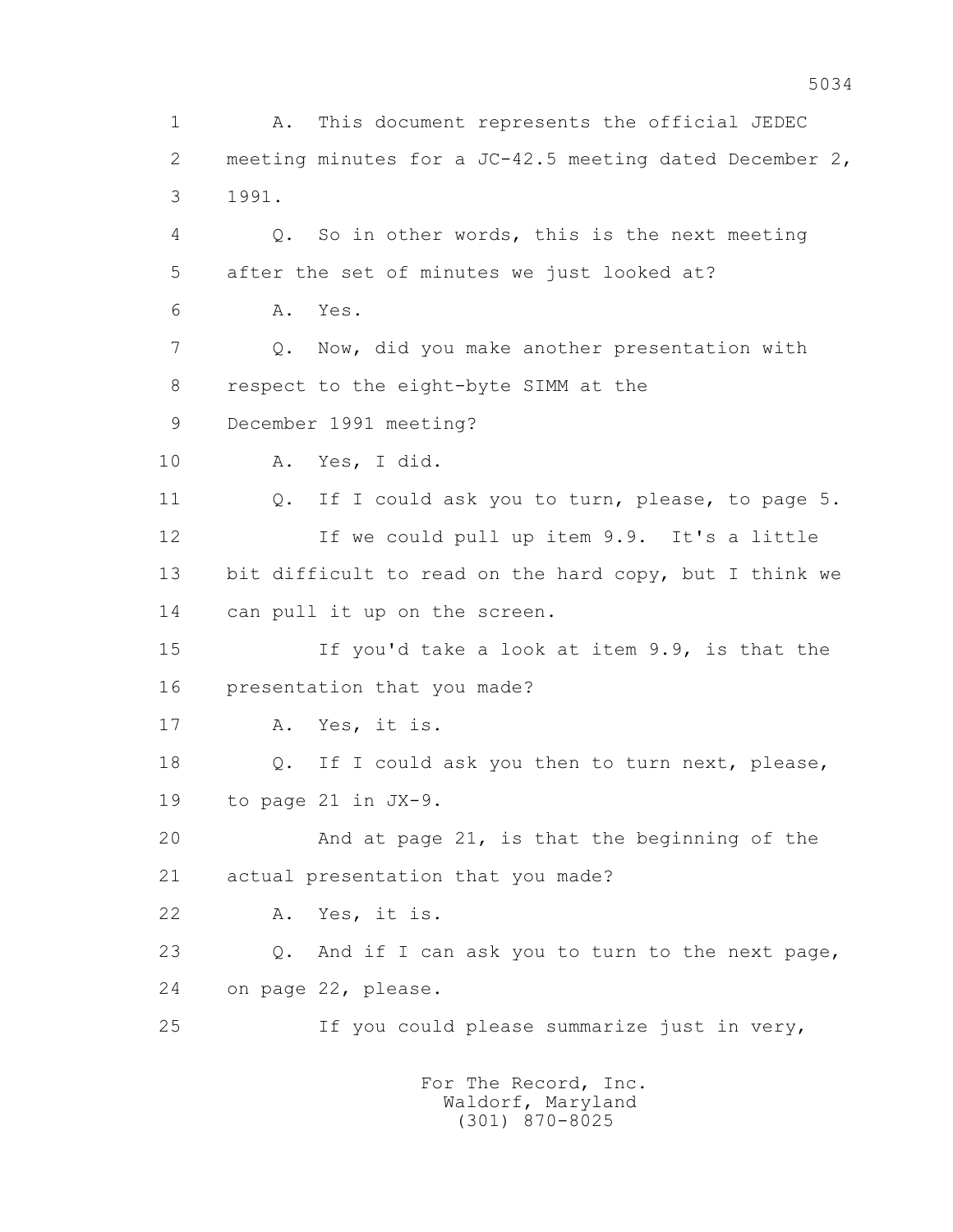1 very general terms what's reflected on page 22.

 2 A. This page reflects the basic attributes of a 3 memory module being proposed, including the operating 4 voltage, the pin count, the rationale behind the form 5 factor that we were proposing, a few other attributes. 6 Q. Now, is this essentially a repeat of the 7 presentation that you made in the September meeting or 8 was this in some way different? 9 A. It was a repeat in that it was the same 10 fundamental concept. Some of the words are the same. 11 I edited the previous file. I simply added the 12 material. 13 Q. So you added some additional detail in this 14 presentation? 15 A. Yes, I did. 16 Q. If I could ask you to turn to the next page, 17 please, page 23. 18 There it reads "patent position." Do you see 19 that? 20 A. Yes, I do. 21 Q. Under that it reads: "IBM currently has a 22 patent application on this product proposal for which 23 no final determination has been made regarding the 24 breadth of claims nor the final disposition of the 25 application. IBM has a standard policy regarding the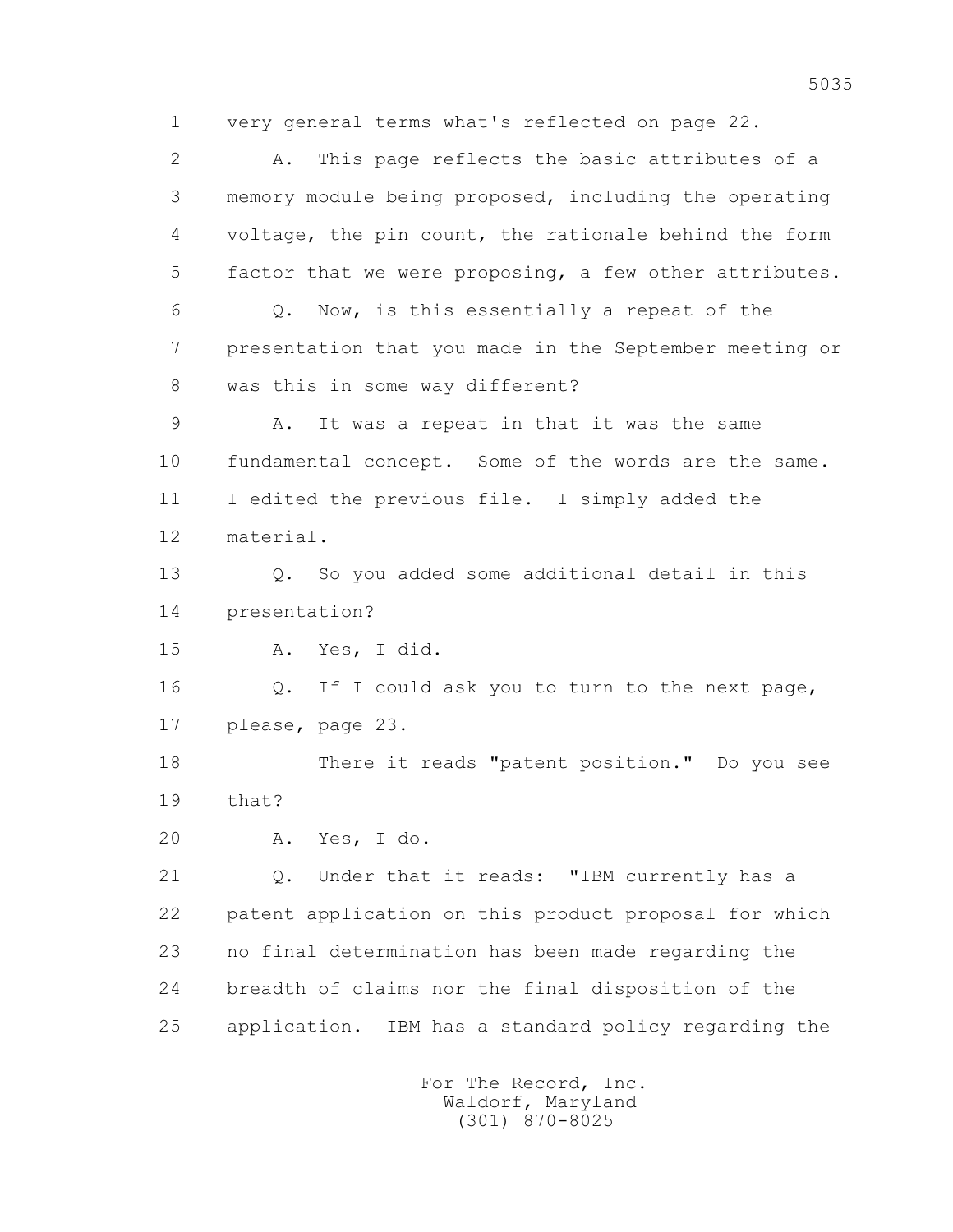1 licensing of patents, which is attached for 2 reference." 3 Do you see that? 4 A. Yes, I do. 5 Q. Now, first of all, with respect to the 6 reference to a patent application, had an application 7 actually been filed with the Patent and Trademark 8 Office as of December of 1991? 9 A. No, it had not. 10 Q. So this is still before the application was 11 actually filed? 12 A. Yes, it is. 13 Q. Now, the second line reads "for which no final 14 determination has been made regarding the breadth of 15 claims." Do you see that? 16 A. Yes, I do. 17 Q. And what did you intend to convey in that 18 phrase? 19 A. This is clarification that in fact the patent 20 application had not been finalized and therefore we 21 weren't really sure what we'd be claiming yet in the 22 patent application itself. 23 Q. And in the next line there's a reference to IBM 24 has a standard policy regarding the licensing of 25 patents. Do you see that?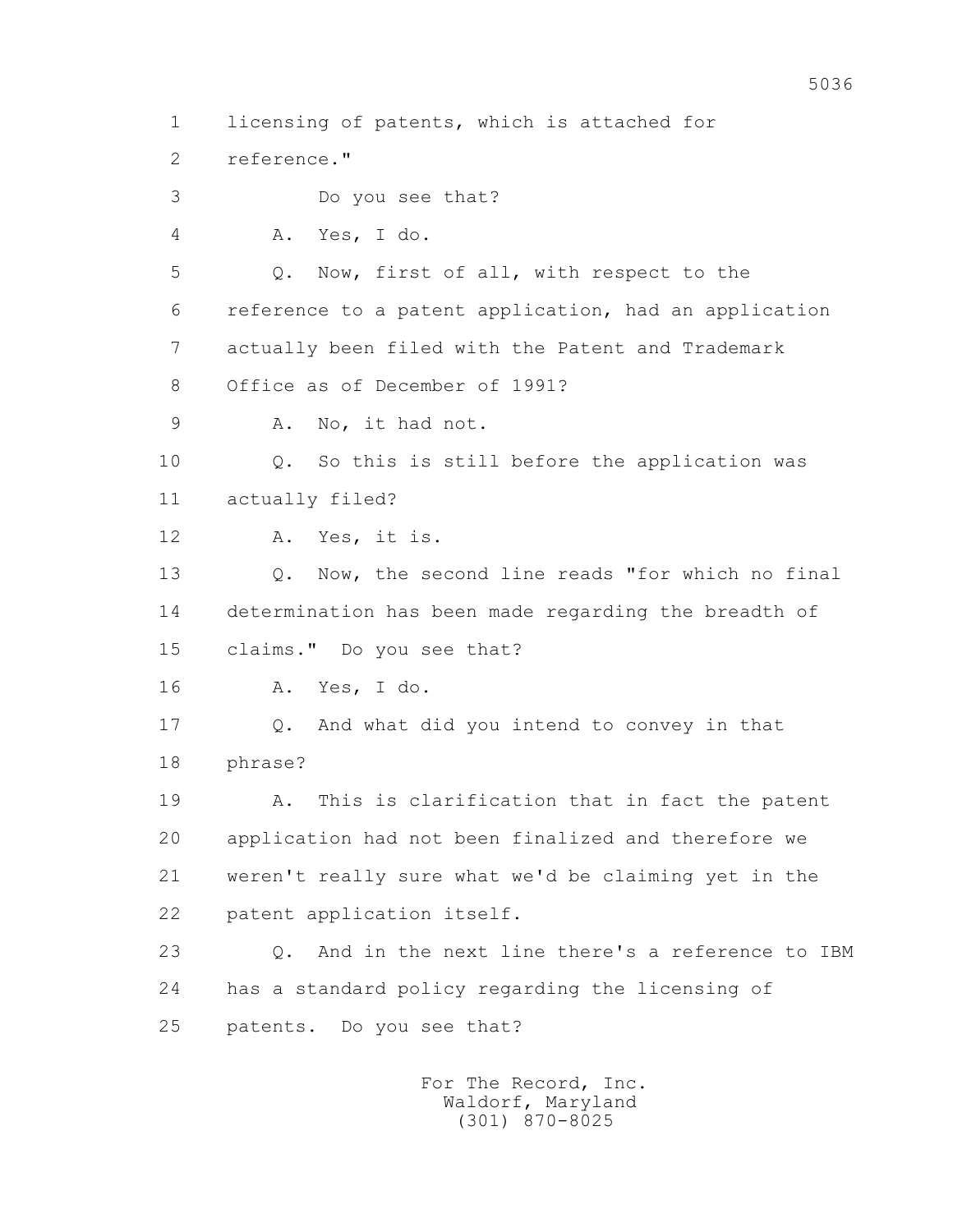1 A. Yes, I do.

 2 Q. If I could ask you to turn, please, to page 24. 3 This is a page with the caption IBM Worldwide 4 Patent Licensing Practice. Do you see that? 5 A. Yes, I do. 6 Q. Is that the standard policy regarding license 7 of patents that you referred to in page 23? 8 A. Yes. 9 Q. Now, the statement that is included here on 10 page 24 of JX-9, was that the final IBM position with 11 respect to licensing policy with respect to JEDEC 12 members on this particular product? 13 MR. PERRY: Objection. Lacks foundation and 14 vague as to what he means by "final." 15 MR. OLIVER: Your Honor, this is the IBM 16 representative who was presenting this particular 17 document to the committee. My question is whether he 18 or others at IBM had any intention of ever presenting 19 any other document that might reflect different terms. 20 MR. PERRY: Well, that's a different question 21 about the intention of others. I just think the 22 question is unclear at this point. 23 JUDGE McGUIRE: Sustained. 24 Just restate the question, Mr. Stone. 25 MR. OLIVER: Thank you, Your Honor.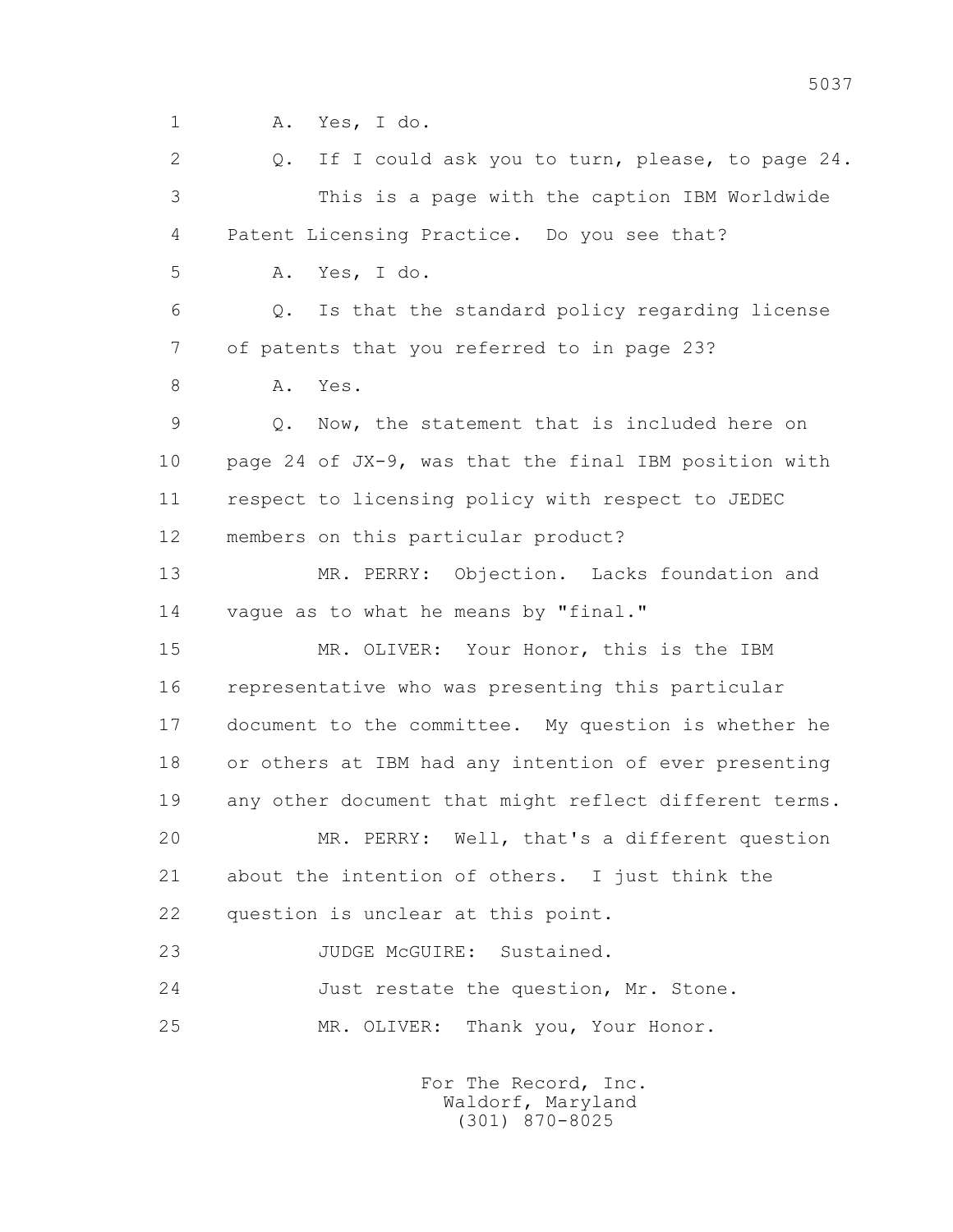1 BY MR. OLIVER:

| $\mathbf{2}$ | Based on your understanding, did you understand<br>$Q_{\bullet}$ |
|--------------|------------------------------------------------------------------|
| 3            | the document reflected at page 24 of JX-9 to be IBM's            |
| 4            | final position with respect to its licensing policy              |
| 5            | vis-a-vis JEDEC members?                                         |
| 6            | This was not the final IBM position.<br>Α.<br>No.                |
| 7            | What was your understanding?<br>Q.                               |
| 8            | My understanding is this is a standard<br>Α.                     |
| 9            | document. It does not reflect the results of any                 |
| 10           | negotiations on a specific patent activity.                      |
| 11           | Did IBM ever come back to JEDEC with any other<br>$Q_{\bullet}$  |
| 12           | statement of its licensing position with respect to the          |
| 13           | eight-byte SIMM product?                                         |
| 14           | Not reflecting this proposal, no.<br>Α.                          |
|              |                                                                  |
| 15           | Why not?<br>$Q$ .                                                |
| 16           | Because this proposal was not well-received by<br>Α.             |
| 17           | the committee and ultimately dropped by IBM.                     |
| 18           | What do you mean by "not well-received by the<br>$Q$ .           |
| 19           | committee"?                                                      |
| 20           | A. They didn't really like it.                                   |
| 21           | MR. OLIVER: May I approach, Your Honor?                          |
| 22           | JUDGE MCGUIRE:<br>Yes.                                           |
| 23           | BY MR. OLIVER:                                                   |
| 24           | Mr. Kellogg, I've handed you a document marked<br>Q.             |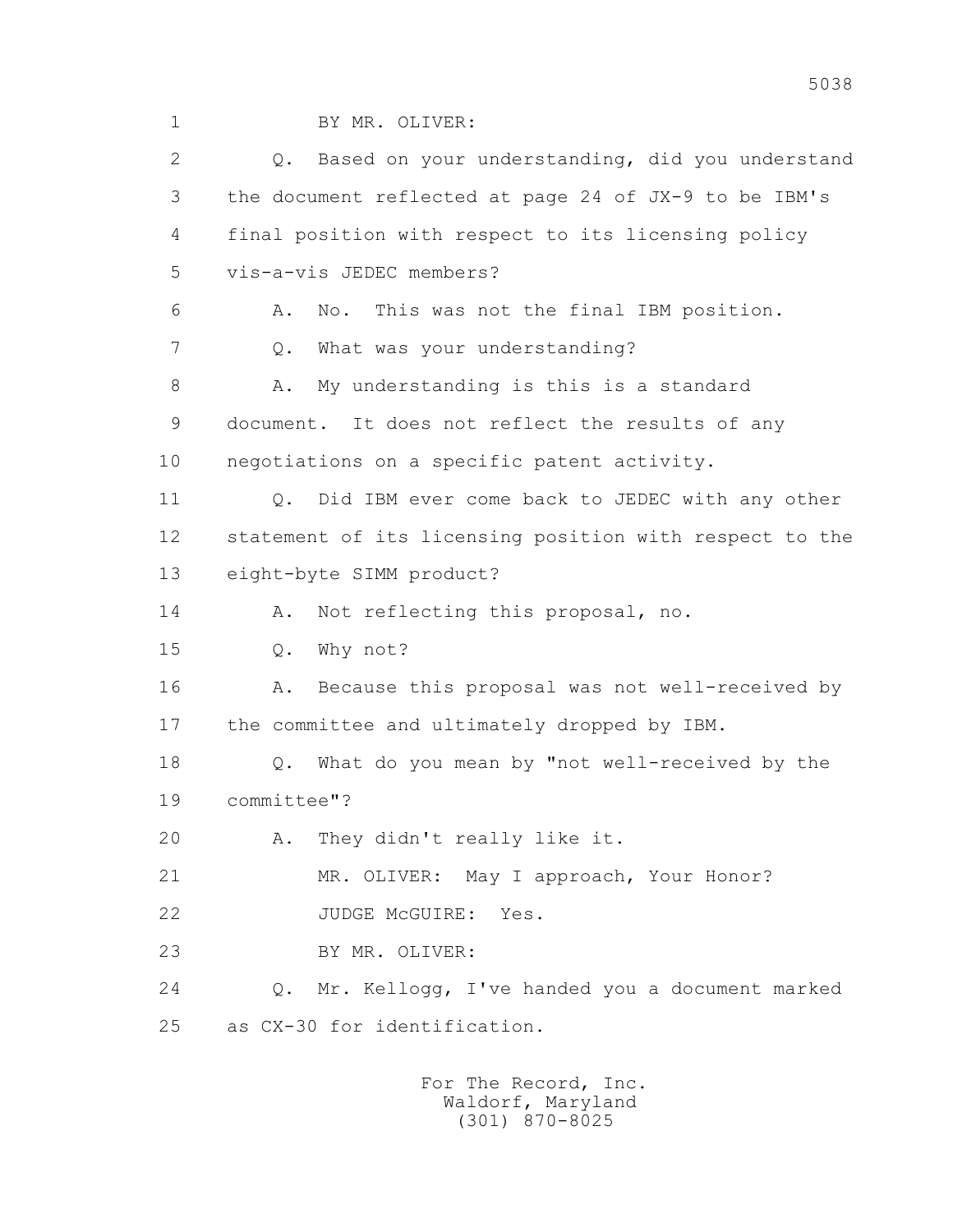1 Do you recognize this document? 2 A. Yes, I do. 3 Q. What is this document? 4 A. This document is a copy of the official JC-42.5 5 committee meeting dated February 26, 1992. 6 Q. If I could ask you to turn, please, to page 6. 7 A. Yes. 8 Q. And if I could direct your attention in 9 particular to item 10.1 towards the bottom of the page. 10 And it's very difficult to read on the hard copy, but 11 it might be easier on the computer screen. 12 Item 10.1 reads: Item 370 IBM eight-byte SIMM 13 162 pins. IBM gave a second showing on this proposal 14 (see Attachment R). 15 Do you see that? 16 A. Yes, I do. 17 Q. Now, was this the same item that you had 18 discussed at the September 1991 and presented at the 19 December 1991 meetings? 20 A. It's fundamentally the same item and it shared 21 the same item number I believe. 22 Q. Were there any differences between this 23 presentation and the one at the earlier one? 24 A. This presentation had differences in it as 25 compared to the prior showing and those differences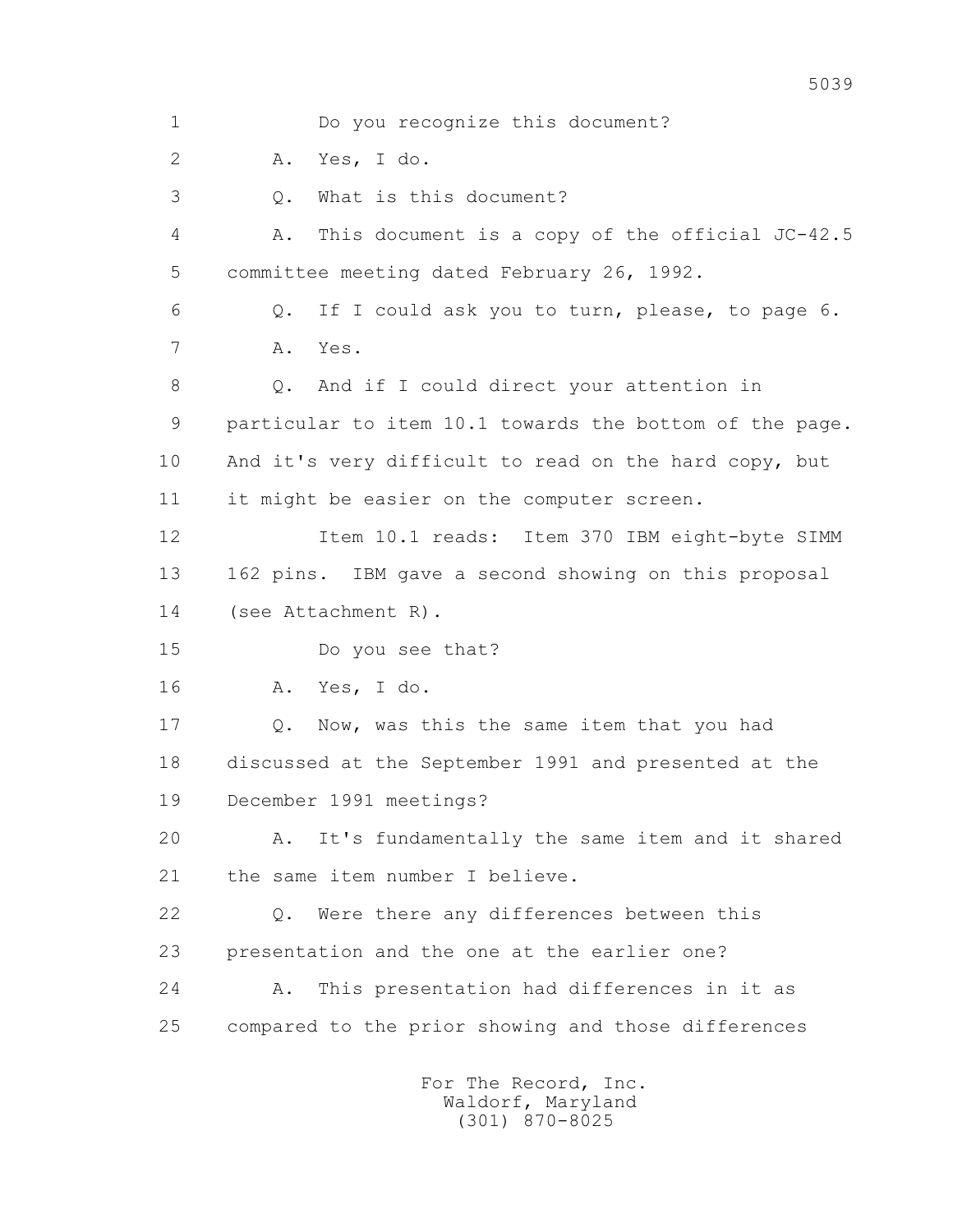1 were adequate that the patent activity no longer 2 applied.

 3 Q. Let me direct your attention to the following 4 sentence. It reads: "A patent has been applied for on 5 the 180-pin version by IBM. The patent does not apply 6 to the 162-pin proposal IBM noted." 7 Do you see that? 8 A. Yes, I do. 9 Q. Now, the presentation during the February 1992 10 minutes, that was the 162-pin version? 11 A. Yes. I believe it was. 12 Q. And the presentation that you had made in 13 September and December of 1991, was that the 162-pin 14 version or was that the 180-pin version or was that a 15 different version? 16 A. That was what became the 180-pin version, yes. 17 Q. So in other words, the patent application that 18 you had disclosed in December related to the 180-pin 19 version, that was the application you're referring to 20 here with this statement? 21 A. Yes. 22 Q. Now, what led you to make the statement that a 23 patent had been applied for on the 180-pin version but 24 it did not apply to the 162-pin version? 25 A. The changes associated with the proposal we are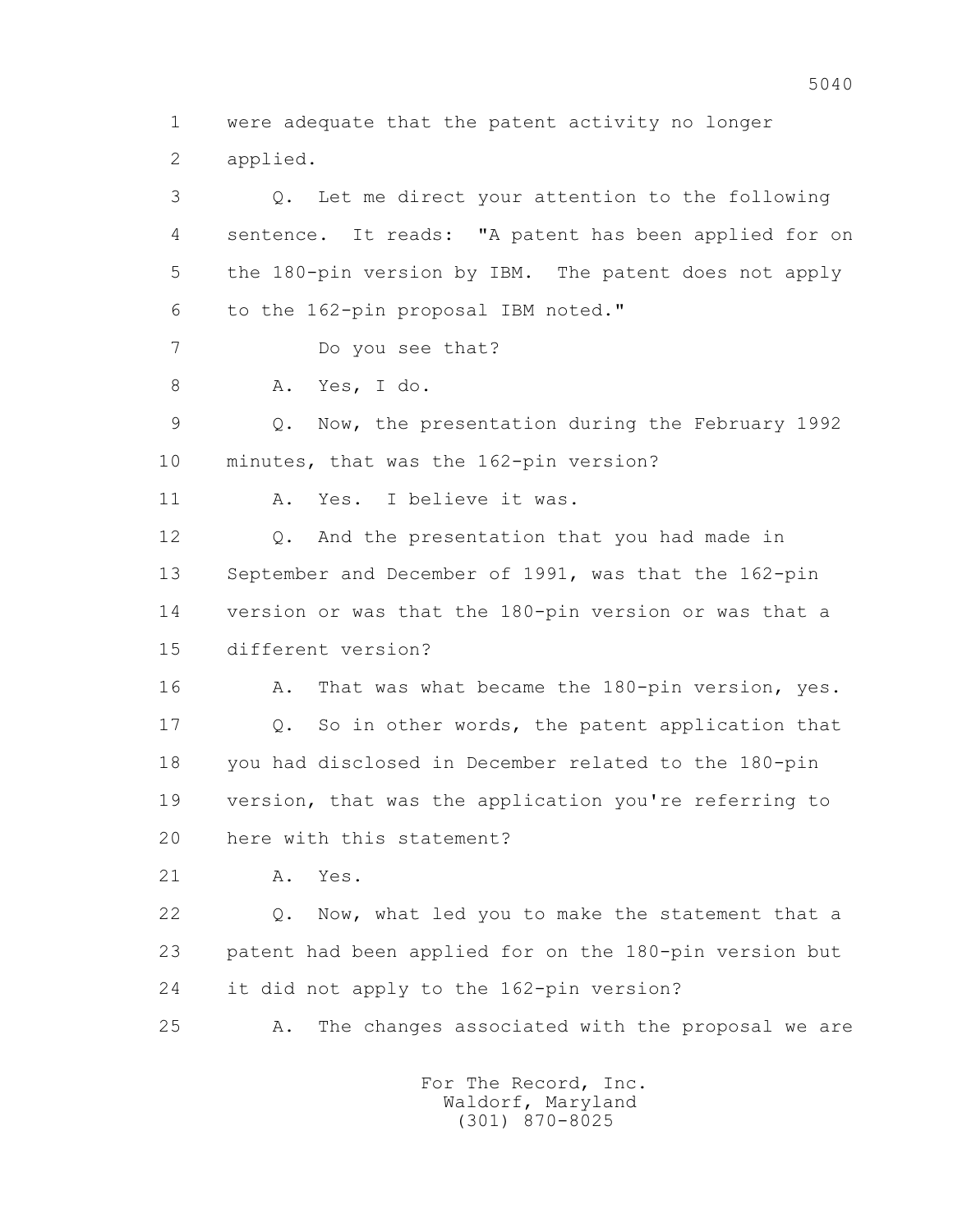1 making here were sufficient that we had effectively 2 designed around our own patent application.

 3 Q. I guess the question I'm asking is, as I 4 understand it, the JEDEC policy would not require you 5 to disclose if something did not apply, and so I was 6 wondering why it is that you made a statement that the 7 IBM patent application did not apply.

8 A. Just to clarify for the committee that this 9 proposal was sufficiently different that the discussion 10 from the December meeting in regard to patent activity 11 didn't apply to this showing. I wanted to 12 differentiate the showings.

13 0. And by the way, had the patent application 14 actually been filed with the Patent and Trademark 15 Office by this time?

16 A. To my recollection, it had, but I can't confirm 17 that without checking.

 18 Q. I'd like to ask a couple questions about JEDEC 19 process and JEDEC goals if I could and then if I could 20 ask based on your understanding, based on your

21 attendance at JEDEC meetings.

 22 Did you understand it to be a goal of JEDEC to 23 standardize the best technologies?

 24 A. I have difficulty using the term "the best 25 technologies."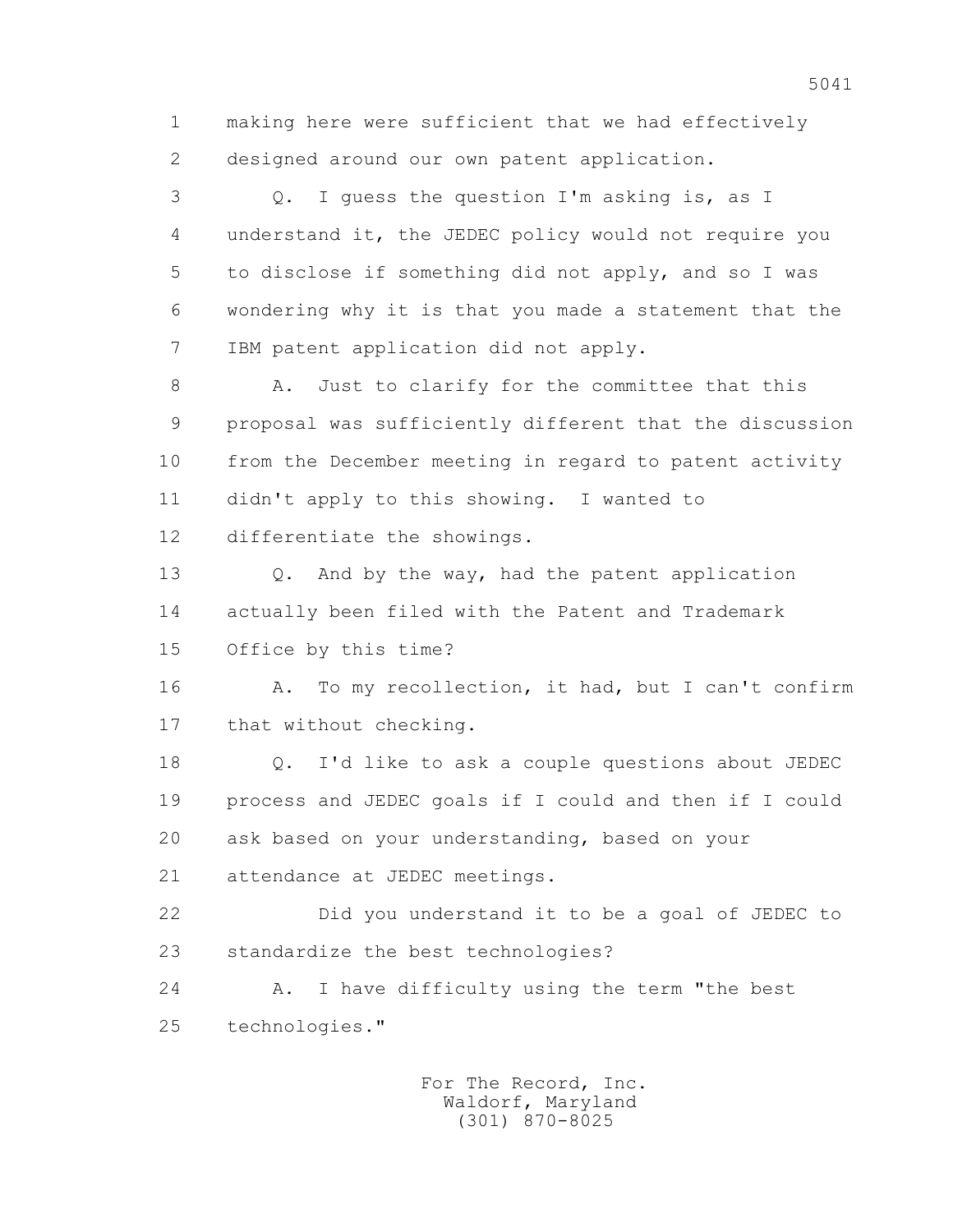1 The way I describe the JEDEC process is a lot 2 of good ideas are brought into a room and good 3 companies and good people debate attributes associated 4 with those proposals, and what ultimately emerges from 5 the JEDEC process is ideally a workable solution, one 6 that's acceptable to a large majority of the 7 participants in JEDEC, and ideally one that we can 8 classify as truly an open standard without a lot of 9 patent concerns or other impediments to adoption. 10 Q. And is it, based on your understanding, is it 11 usually the best technology that prevails? 12 A. I think I've used the term before that I lose 13 sleep over a lot of these standards. Do I perceive 14 JEDEC standards as the best? I'm sure some are, some 15 aren't, and then there's a whole bunch in the middle. 16 So I have difficulty with the word "best." 17 Q. By the way, we referred earlier today to the 18 quad CAS technology. Do you recall that? 19 A. Yes, I do. 20 Q. In the 1994 time period, when your notes 21 reflect a discussion of that, did you have an 22 understanding of what the quad CAS technology was? 23 A. Yes, I did. 24 Q. And can you please explain just very briefly 25 what your understanding of that technology was?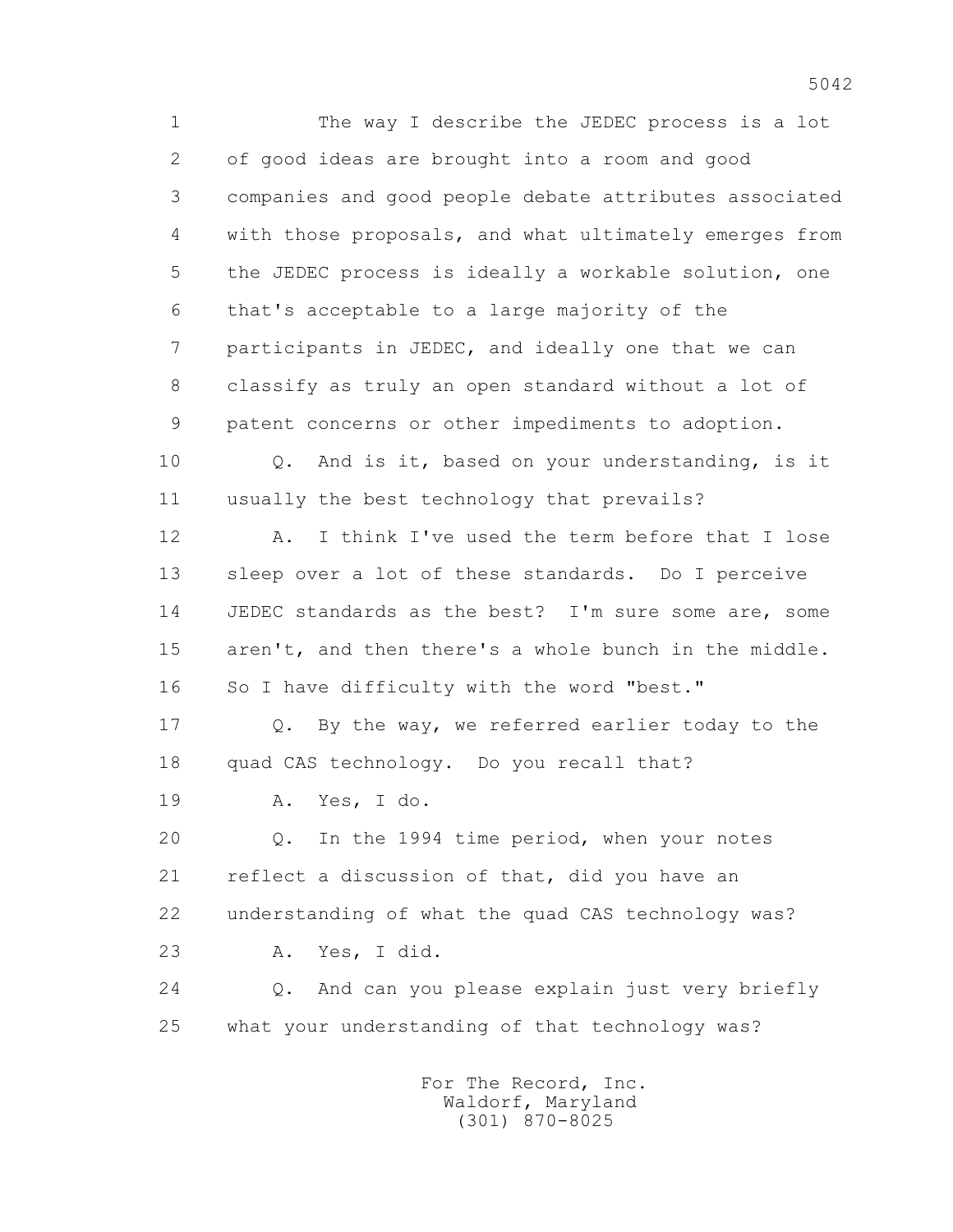1 A. The quad CAS device was a concept which 2 permitted a parity memory module, in this case 3 typically a four-byte parity memory module, to apply 4 all of the parity that's associated with that parity 5 memory module into a single device. 6 Now, just to clarify that, in effect, one 7 device could replace four discrete devices that would 8 otherwise be required to provide that function. 9 Q. Now, based on your understanding in the early 10 1994 time period, did you view that as a valuable 11 technology? 12 A. Yes, I did. 13 Q. Is that a technology that you recommended that 14 IBM use? 15 A. Yes. And IBM did use that technology. 16 Q. Is that a technology that in the early 17 1994 time period that you recommended that JEDEC 18 standardize? 19 A. I believe I did. 20 Q. I believe your notes that we looked at earlier 21 reflected a certain discussion that took place at a 22 JEDEC meeting. If you want, I think the notes are 23 still in front of you at CX-2375, if you would like to 24 look at them. 25 A. Yes.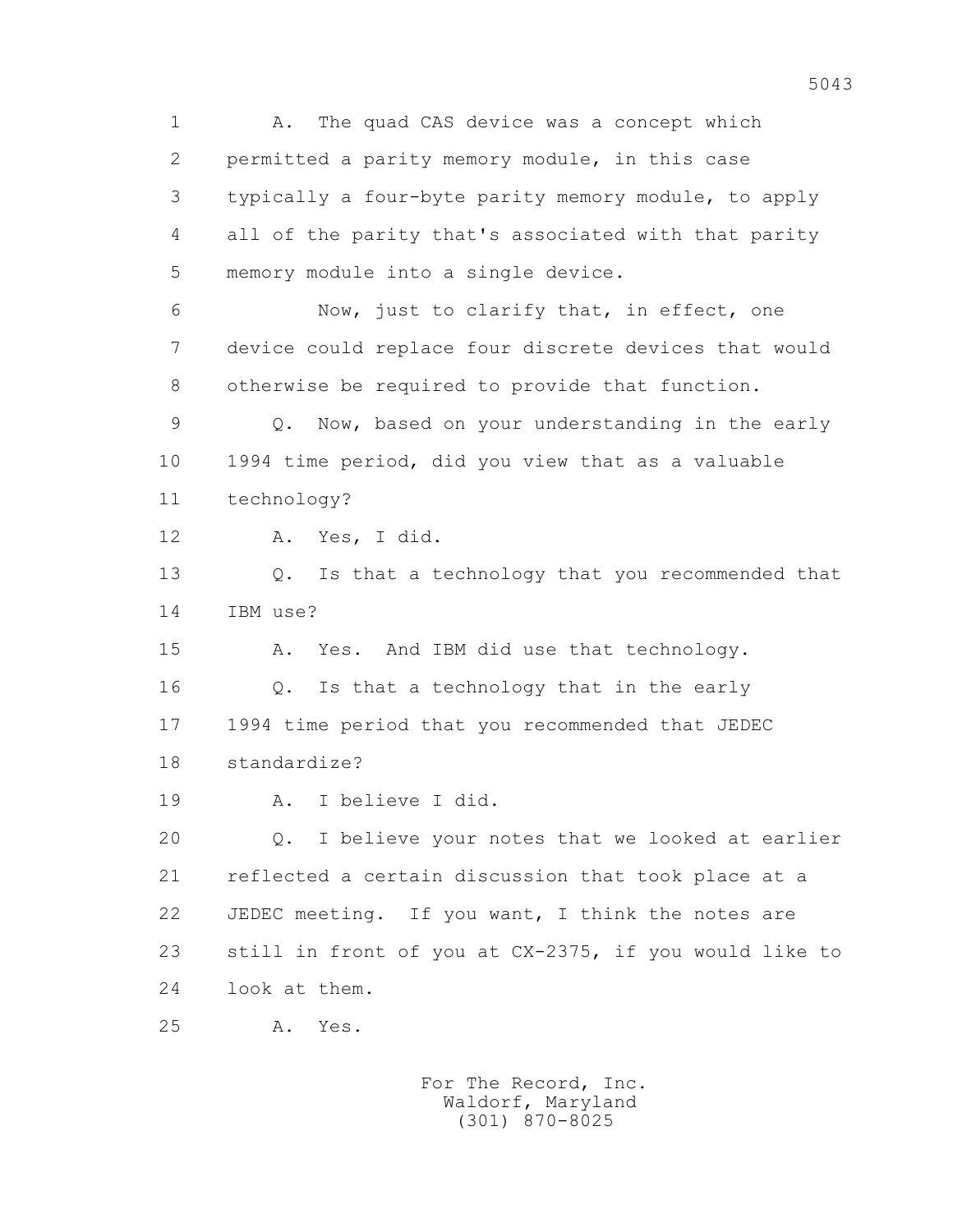1 Q. If I could ask you to summarize generally what 2 the issue was that was being discussed as reflected on 3 pages 1 and 2 of your notes, CX-2375. 4 MR. PERRY: Your Honor, could I just be clear 5 that we're talking about whether or not he has a 6 recollection or not. If he's just summarizing these 7 notes, I don't think it's a proper question. 8 MR. OLIVER: I'll withdraw the question, 9 Your Honor. 10 JUDGE McGUIRE: Restate. 11 BY MR. OLIVER: 12 Q. If you could please look at your notes, and 13 then I'll ask you a question to see if that has 14 refreshed your recollection. 15 A. Okay. 16 Q. If I could just ask you to set your notes 17 down. 18 If I could just ask your recollection of what 19 was the subject of the discussion at that meeting with 20 respect to quad CAS technology. 21 A. The subject discussion at this point in time -- 22 and I must state, when questions are asked in the 23 context of time when I don't have the material in front 24 of me, it is often difficult to place specific events 25 to specific times without specific reminders -- this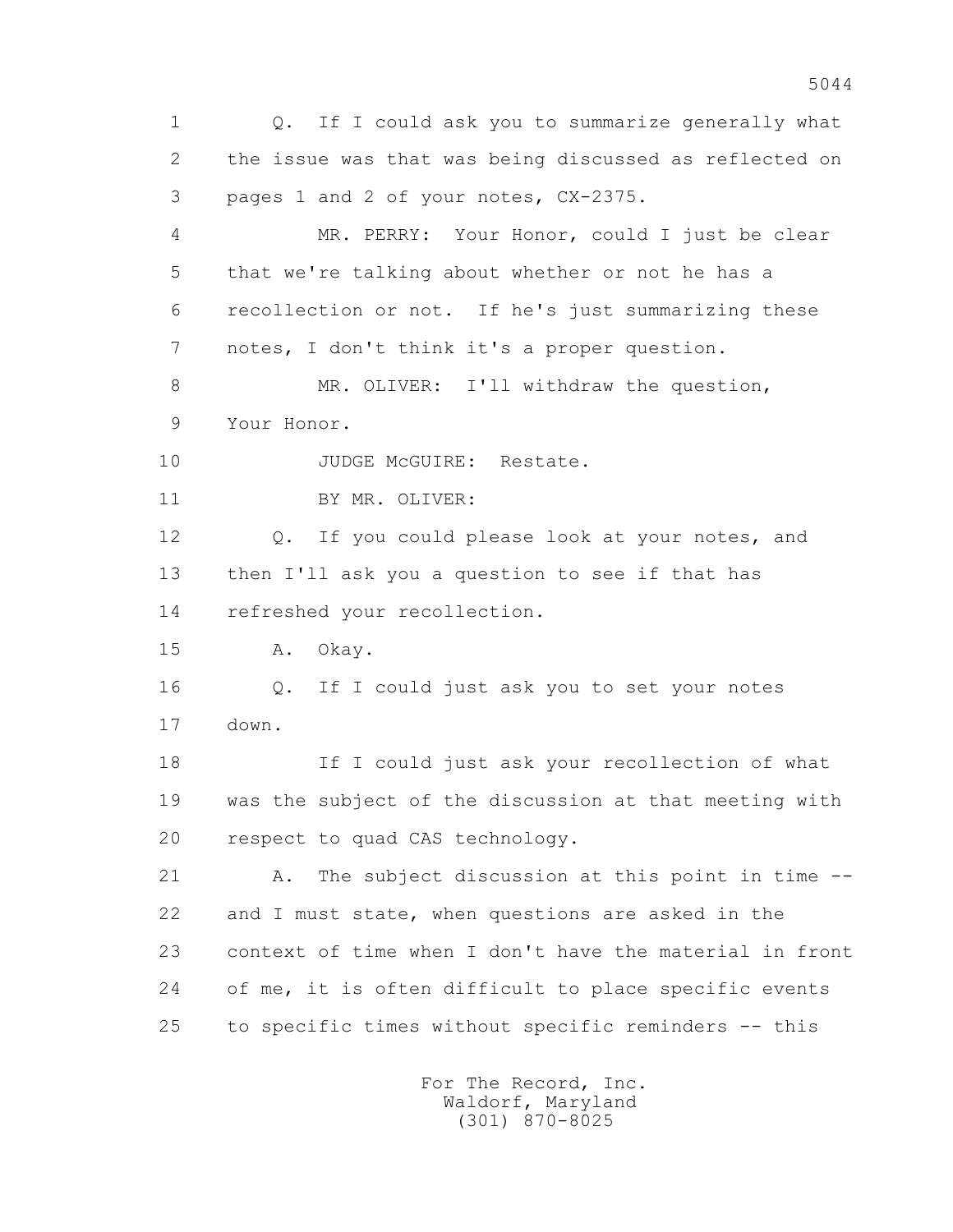1 March '94 meeting was associated with our reaction to 2 the existence of known patents and ballots that were in 3 process within JEDEC.

 4 Q. Perhaps my questions were not sufficiently 5 clear.

 6 If I could ask specifically to an earlier time 7 period, before JEDEC became aware of any TI patents 8 relating to quad CAS, at that point in time did you 9 recommend that JEDEC standardize the quad CAS 10 technology?

 11 A. Yes. That was the clarification I was hoping 12 to achieve. To go beyond that, not only was I in 13 support of the concept, we were designing that function 14 onto our own DRAM devices.

15 Q. I see.

 16 And why were you in support of the concept at 17 that time?

 18 A. Because it was a good solution to allow us to 19 replace four discrete devices with a single device 20 providing the same function.

 21 Q. Now, at some point in time did you come to 22 learn that Texas Instruments had one or more patents 23 relating to that technology?

24 A. Yes, I did.

25 Q. And do you recall approximately when you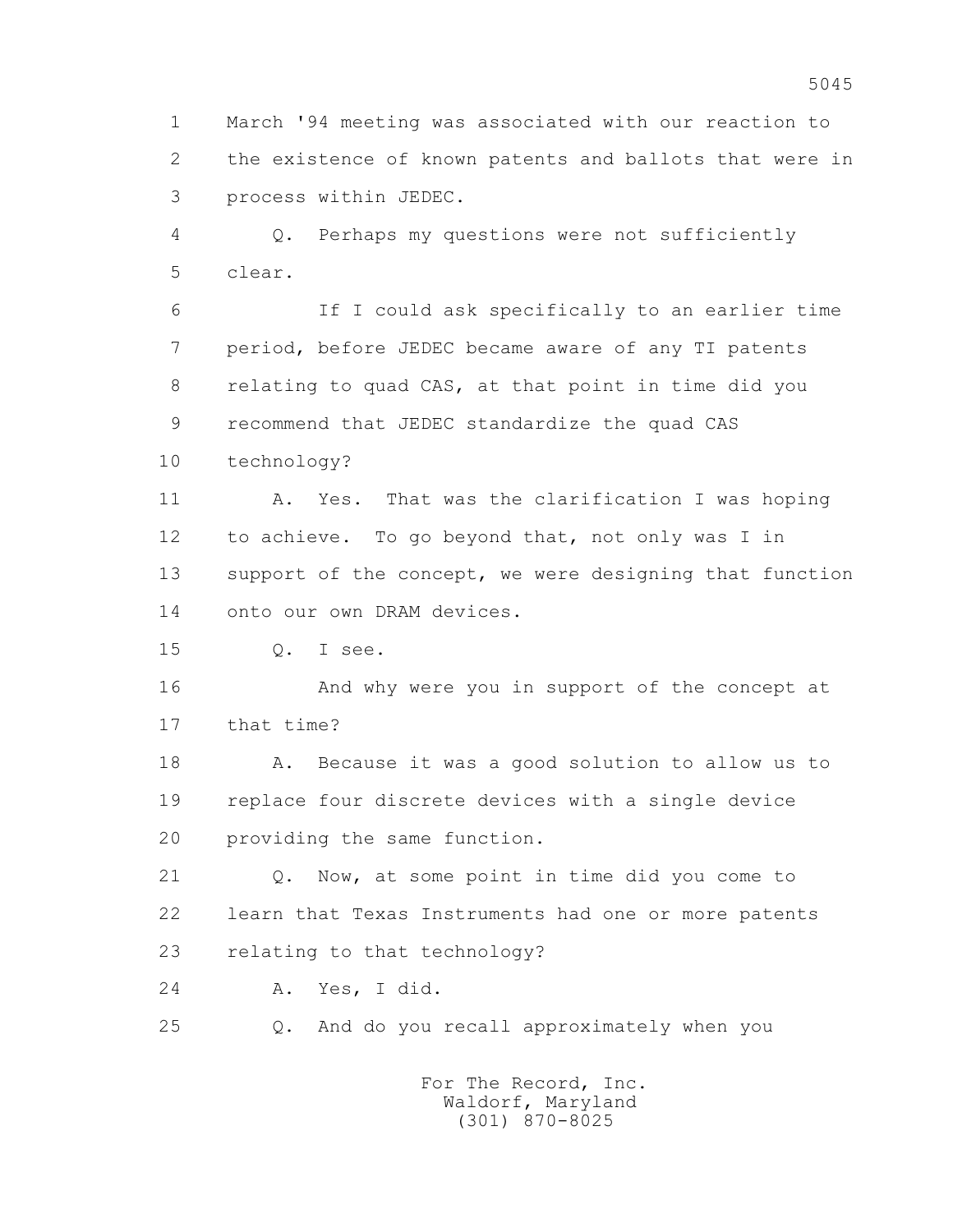1 learned that?

 2 A. Only within the context of the notes. It 3 appears as though it was late '93, but I don't recall 4 other than via the notes.

 5 Q. Now, what, if any, effect did your 6 understanding that Texas Instruments had one or more 7 patents relating to quad CAS have on your decision to 8 support a JEDEC standardization of the quad CAS 9 technology?

 10 A. Once IBM became aware of the patents or of the 11 patent that read on quad CAS, from a JEDEC perspective, 12 we were obligated to request all activity be stopped. 13 We were obligated to consider work-arounds.

 14 By "obligated," I'm simply describing the fact 15 that the JEDEC guidelines discuss the fact that it's 16 important for the committee to consider alternatives, 17 and this was certainly a case where we'd have to 18 consider alternatives.

19 0. And did JEDEC in fact do that?

 20 A. By "that" you mean we did terminate activity, 21 the ballots were stopped, there was lots of discussion 22 as evidenced by this particular meeting and I believe 23 that continued for some series of meetings.

 24 Q. Okay. Mr. Kellogg, are you aware of any 25 circumstances when a company advised JEDEC that it had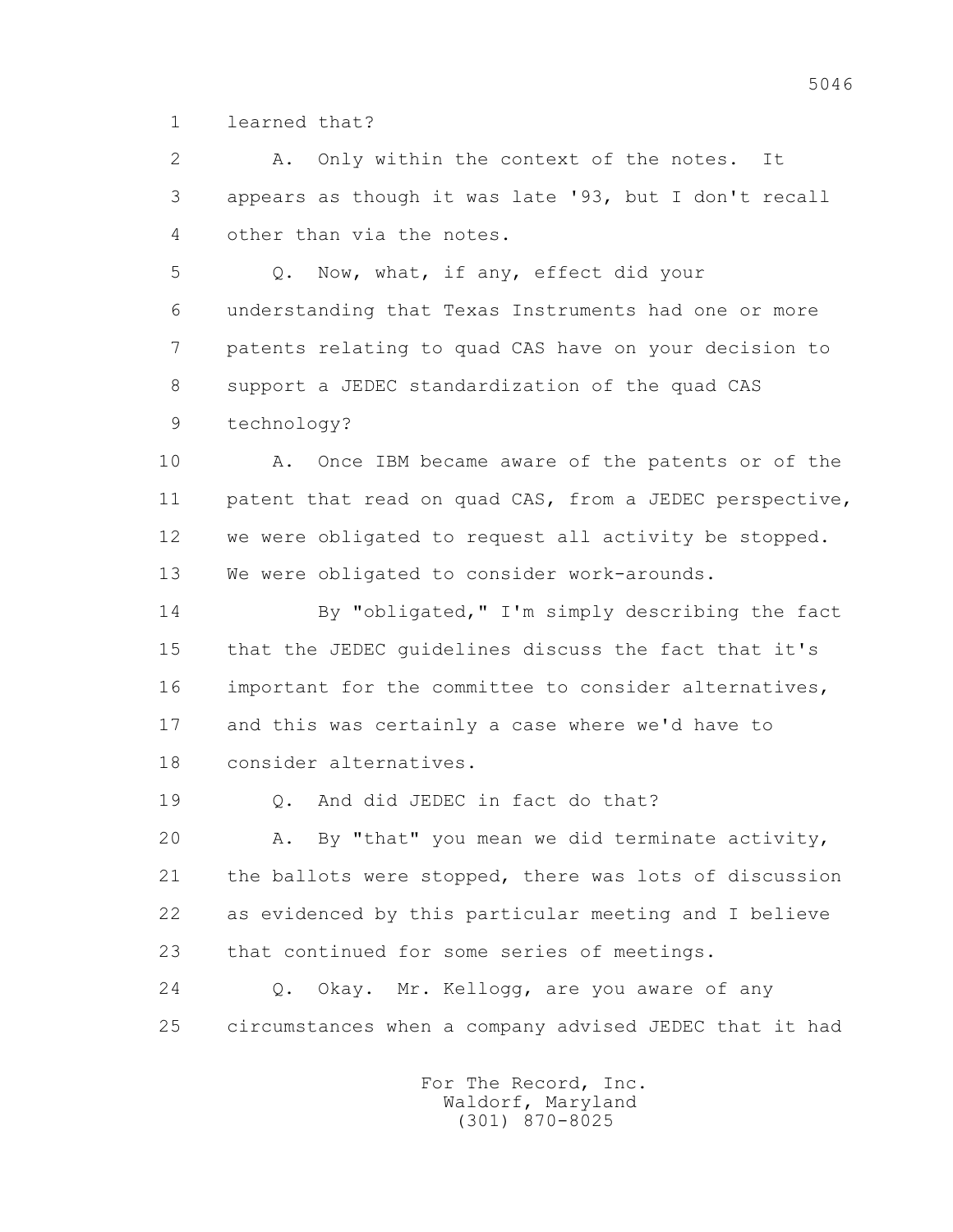1 relevant patent rights and agreed to the RAND costs, in 2 other words, assured JEDEC that it would make licenses 3 available on reasonable and nondiscriminatory terms, 4 yet JEDEC nevertheless chose to investigate alternative 5 technologies?

6 A. Yes, I do.

 7 Q. Can you please describe the examples that you 8 can think of?

 9 A. One very good example I remember was associated 10 with Cypress. Cypress disclosed a patent associated 11 with a PLL power-down mode. This is a device that 12 we're using on memory modules for our synchronous 13 memory standard.

 14 And in that case, Cypress disclosed that the 15 method by which we were powering or reducing the power 16 dissipation on the device was covered by one of their 17 patents.

 18 The committee did consider the alternative of 19 continuing to use the method that Cypress was claiming 20 and that we had standardized, but we also investigated 21 alternatives, and ultimately we did adopt an 22 alternative which -- which was somewhat painful but not 23 significantly so, fortunately, in that case, but we did 24 adopt an alternative.

25 Q. Are you aware of any other circumstances in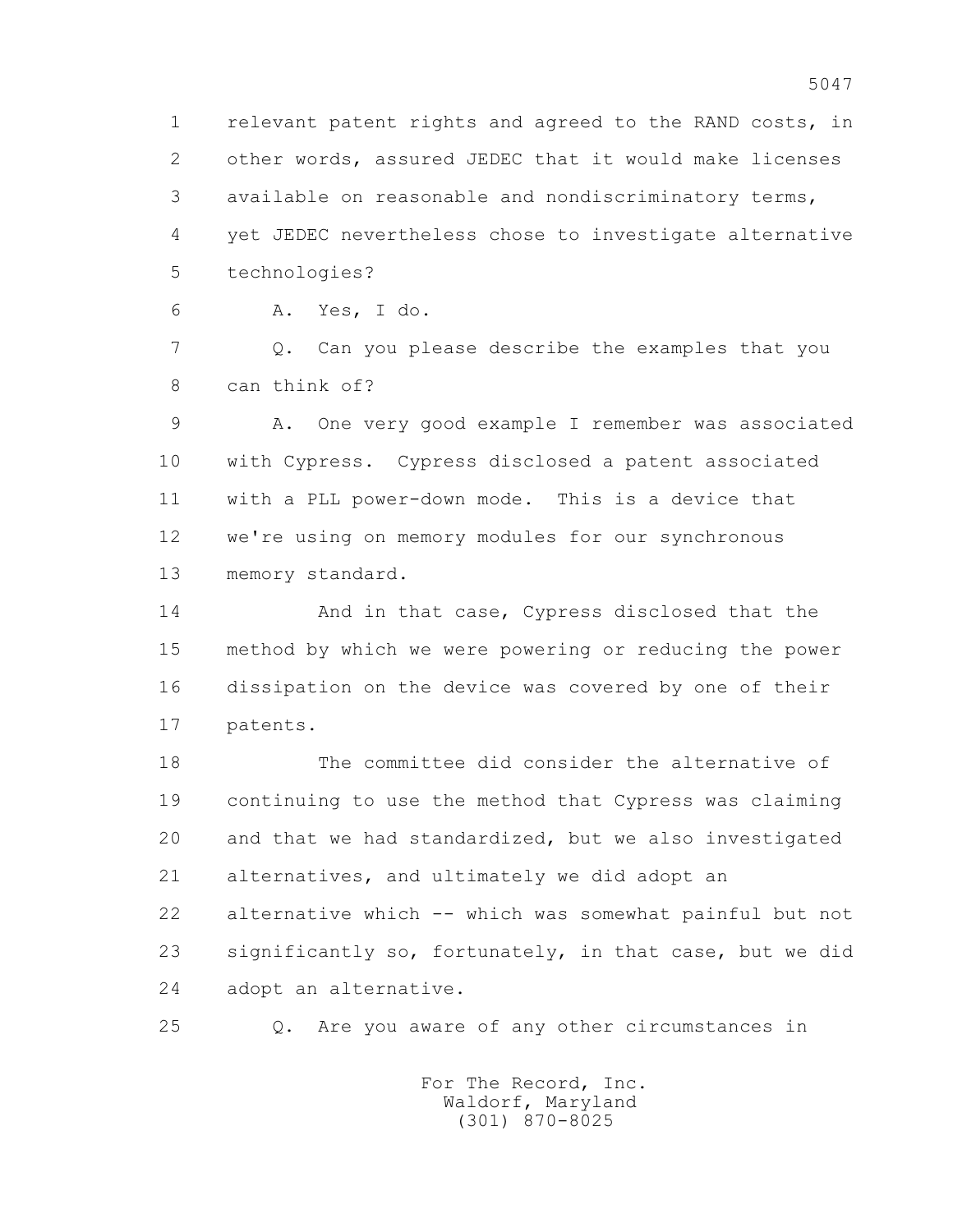1 which a company advised JEDEC that it had relevant 2 patent rights and agreed to RAND policy, but JEDEC 3 nevertheless investigated alternative technologies?

 4 A. Well, there are several. A couple of them are 5 associated with a company called Kentron.

 6 Kentron was regularly coming in with 7 innovative -- what I perceived as relatively 8 innovative concepts, generally associated with memory 9 modules. And one of them was a card-on-card assembly 10 which would allow us to build high-density modules 11 without this stacking technology that we were currently 12 using.

 13 Another was a way of doubling the data rate off 14 a module without the need of using a technology that 15 doubled the data rate on the memory device itself, so 16 it was a way of doubling data rate on a card.

17 They also had some others.

18 And I think we had another -- for example, I 19 think Hyundai came forward with a TRIMM, a triple 20 in-line memory module, for which they disclosed patent 21 activity and we simply decided there wasn't enough 22 value there, we're going to do something different, so 23 we did something different in that case.

 24 And there are others, but those are immediate 25 ones that come to mind.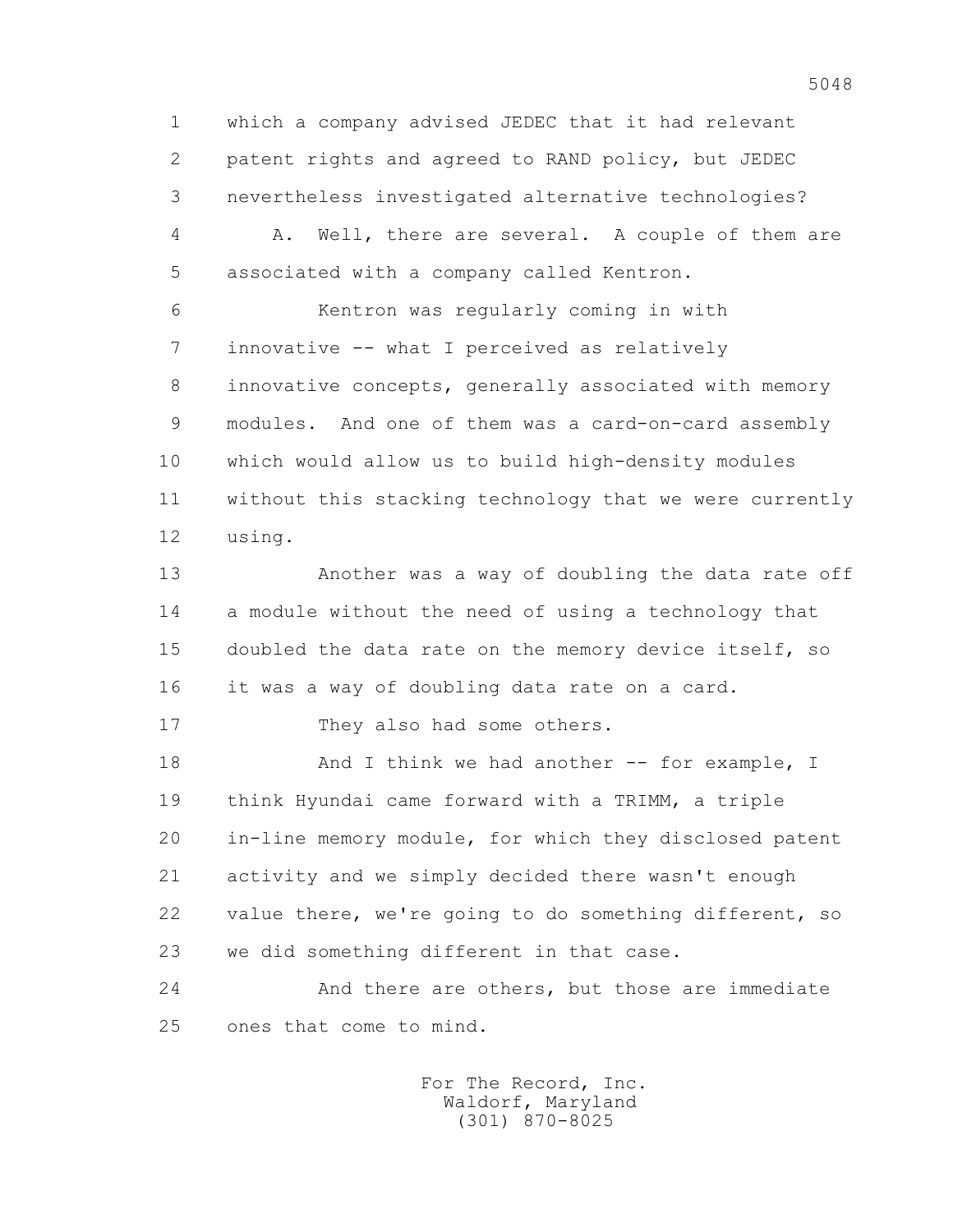1 Q. Did IBM ever have a situation in which it 2 disclosed a relevant patent application and promised 3 RAND terms and yet JEDEC considered alternative 4 technologies?

 5 A. Yes. There were several IBM proposals for 6 which we disclosed patent activity and the committee 7 showed no interest. I'm not exactly sure why they 8 didn't. We think they were good ideas. But 9 alternatives existed.

 10 MR. OLIVER: Your Honor, I see it's approaching 11 five o'clock. This witness does have I think quite a 12 bit more to cover. I think I would have a logical 13 breaking place in about 20 to 25 minutes. Would it be 14 acceptable to perhaps continue to that?

15 JUDGE McGUIRE: Yes, that's fine.

16 BY MR. OLIVER:

 17 Q. Mr. Kellogg, let me turn now to any involvement 18 that you might have had with Rambus outside of JEDEC, 19 and let me ask first, did you have any involvement with 20 Rambus outside of JEDEC?

21 A. Yes, I did.

 22 Q. Can you please describe what that involvement 23 was?

 24 A. The initial involvement was associated with 25 some meetings held at IBM where Rambus had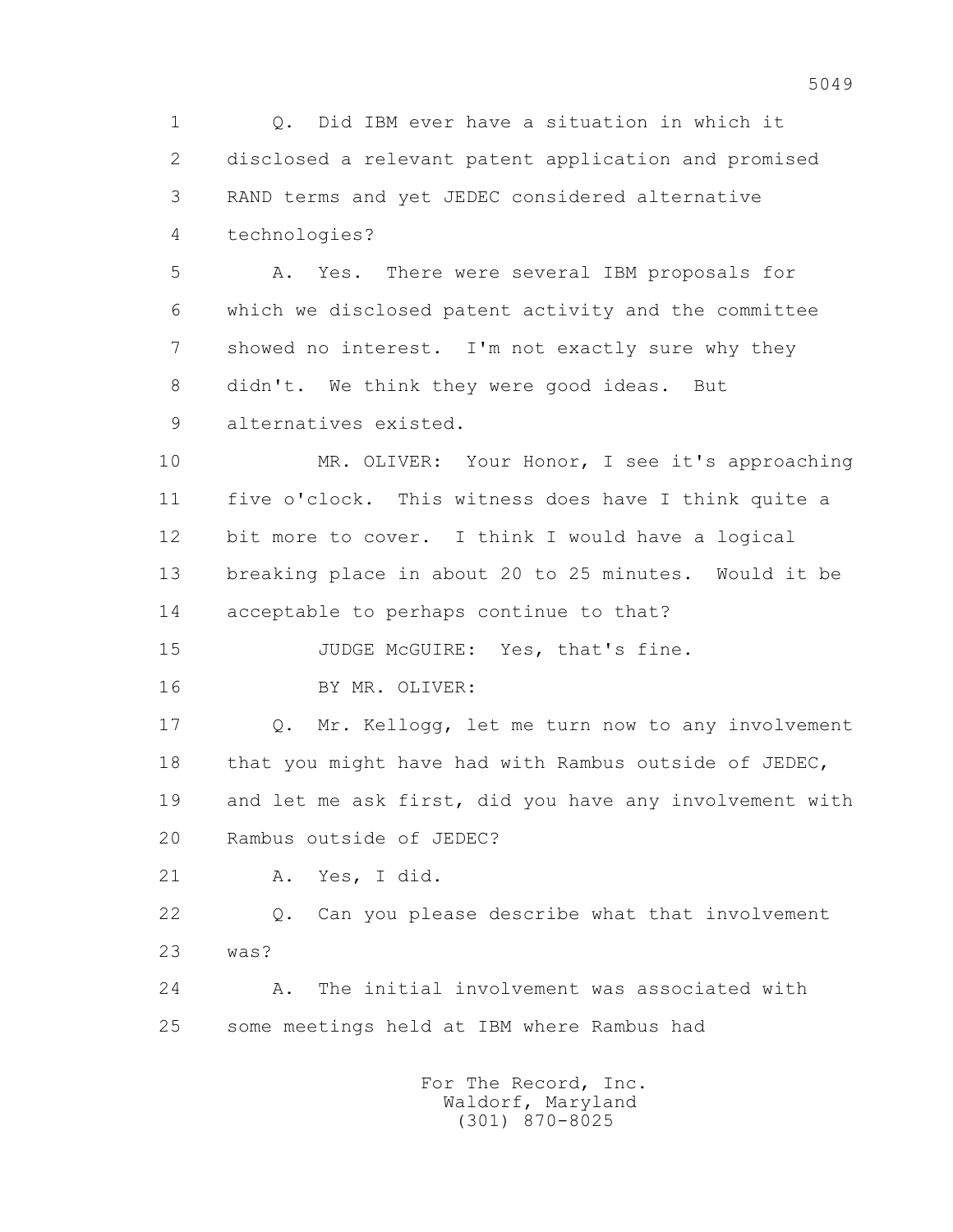1 representatives present their basic structure 2 associated with their first-generation Rambus device. 3 Q. And did you attend those meetings? 4 A. I attended several meetings. I don't recall 5 what percentage of those meetings I attended. 6 Q. Now, at that time what did you learn about the 7 Rambus products or Rambus technology? 8 JUDGE McGUIRE: What time is it we're talking 9 about? That's not clear. 10 BY MR. OLIVER: 11 0. Okay. Mr. Kellogg, can you please explain what 12 time period you're referring to? 13 A. The time frame I was referring to in my 14 response is associated with the early '90s. 15 Q. And can you please explain at that time what 16 you learned about the Rambus technology? 17 A. I became familiar with the Rambus technology or 18 proposal as being a combination of a memory device, a 19 memory form factor, a memory bus structure, a clocking 20 structure, which I would describe as a high-speed, 21 narrow-I/O, packetized interface. 22 Q. I believe you in the beginning part of your 23 answer referred to a memory device, a form factor and a 24 bus structure. 25 Can you please explain first what you mean by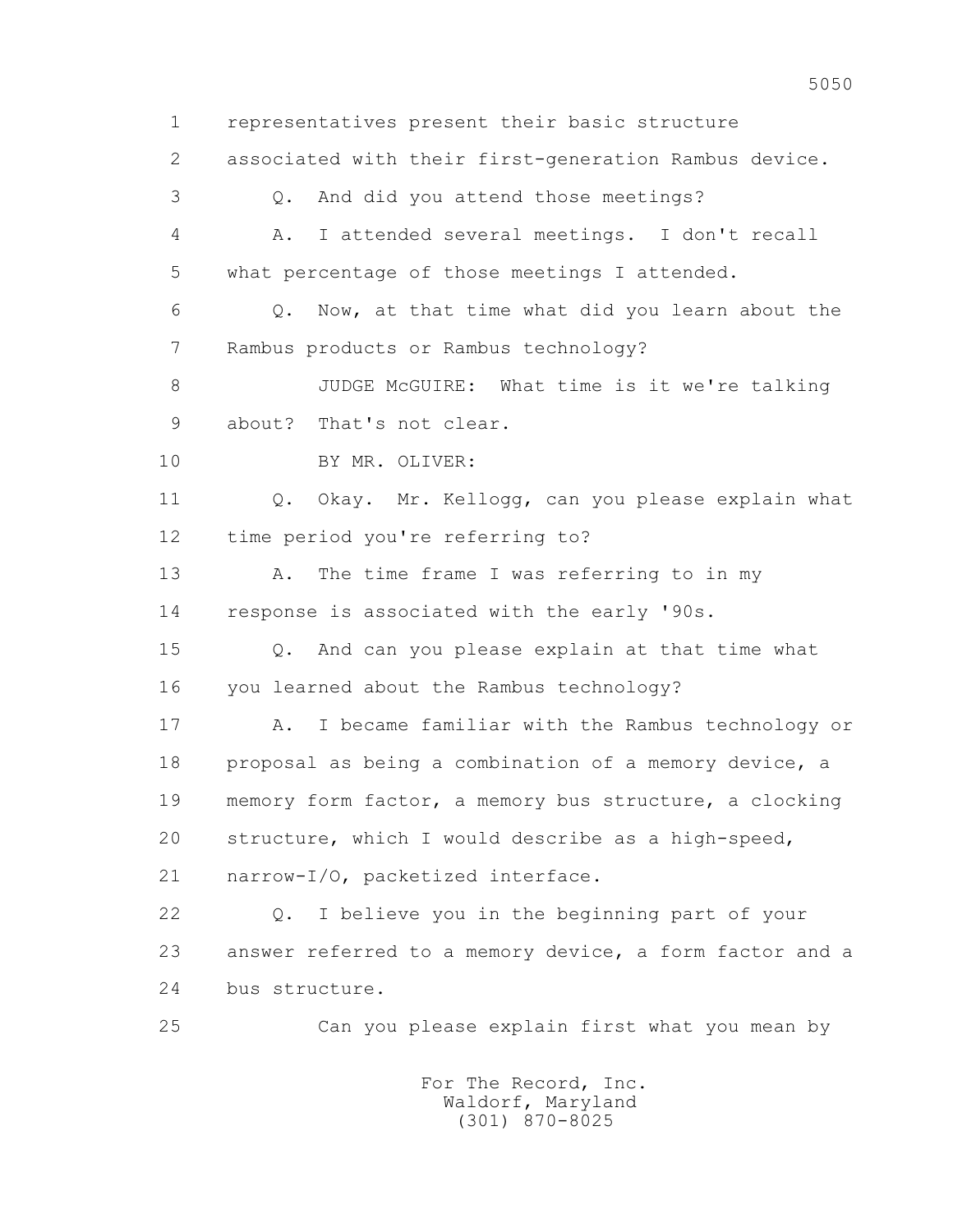1 "a form factor"?

 2 A. Well, I'm almost using "memory device" and 3 "form factor" in a similar manner. The package that 4 the memory chip was placed in was also unusual in that 5 it was a -- I believe at the time it was a vertical 6 package, which was ideally suited for some of the 7 proposals they were making to us.

8 Q. Now, at the time that Rambus was making these 9 presentations to IBM, did you have any understanding as 10 to whether the Rambus technology would be suitable for 11 general use in the IBM product line?

 12 A. I spent some portion of time on my own as well 13 as talking to others considering this Rambus concept, 14 this initial proposal, in pretty much the full range of 15 IBM systems, PCs up through servers, just to see if 16 there was something here that we could take advantage 17 of to have some value to our systems, density, 18 performance, reliability, something of that nature. 19 Q. And what was your conclusion?

 20 A. My conclusion for the products that we were 21 considering that this was not an optimal solution.

22 Q. Why not?

 23 A. It was somewhat dependent on the application. 24 In the case of the servers, it didn't provide 25 us a means of achieving the reliability or density, the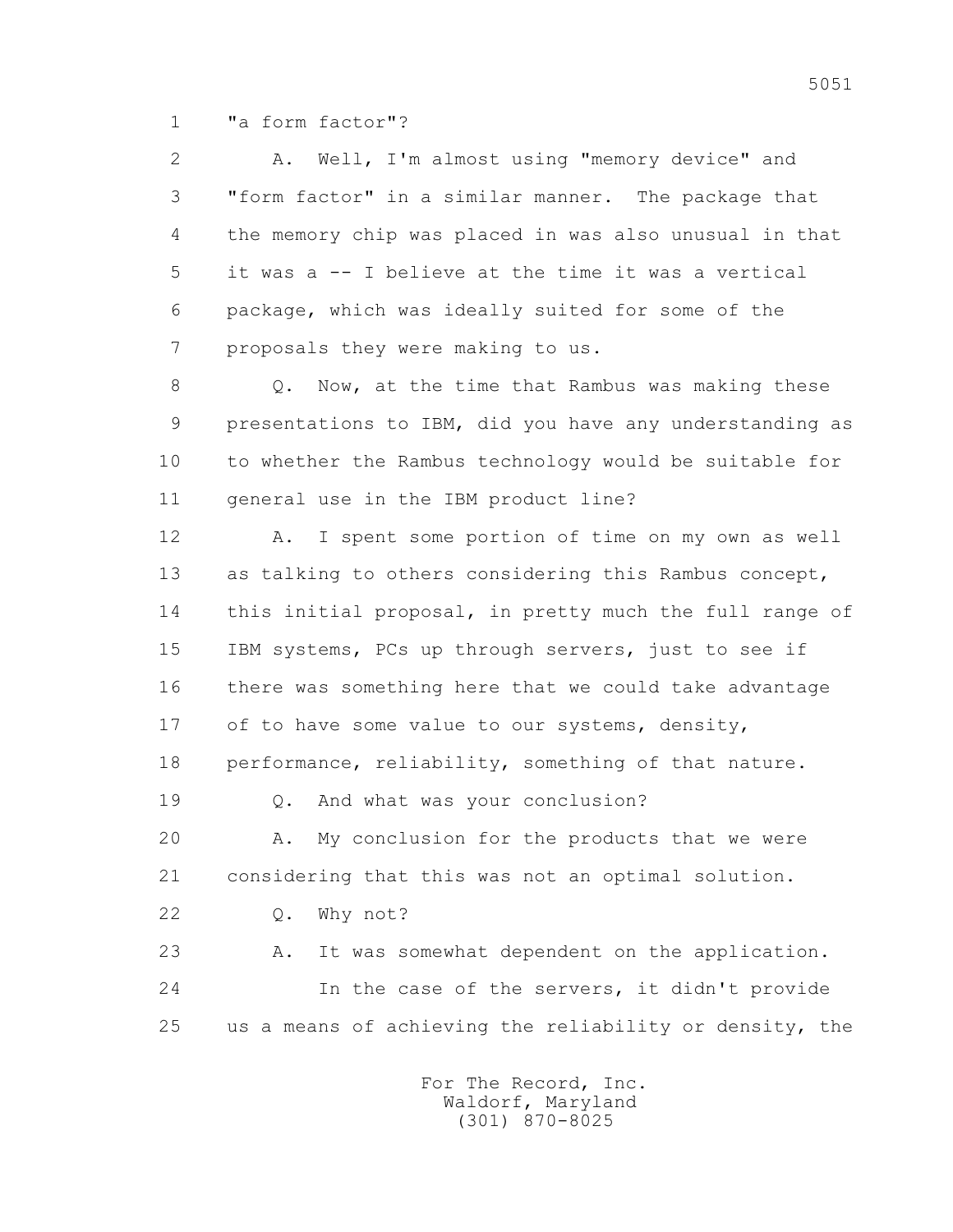1 amount of memory chips per unit area that we needed to 2 achieve our performance objectives. Performance to 3 some extent is related to density.

 4 In our PC products and some of the others, it 5 just didn't seem to be the right answer in regard to 6 things such as latency or some of the commands, some of 7 the operations, the structure itself, the pluggable 8 nature. It just didn't seem to be well-suited for the 9 PC environment. It seemed cool for a game. And --

 10 Q. You may have anticipated my next question. My 11 next question is whether there were any particular uses 12 that you understood Rambus technology might be 13 well-suited for.

14 A. Well, I believe even the Rambus team that we 15 visited with in this time frame was using as a 16 demonstration vehicle an application that did not 17 require a large number of memory devices and could take 18 advantage of the bandwidth that the device was 19 offering. And those applications were very 20 predominantly game or in some cases more 21 video-intensive than what we saw in our systems. 22 Q. Now, at the time that Rambus was making these 23 presentations to IBM in the early 1990s, did you have

25 applied for any patents relating to its technologies?

24 an understanding as to whether Rambus had or had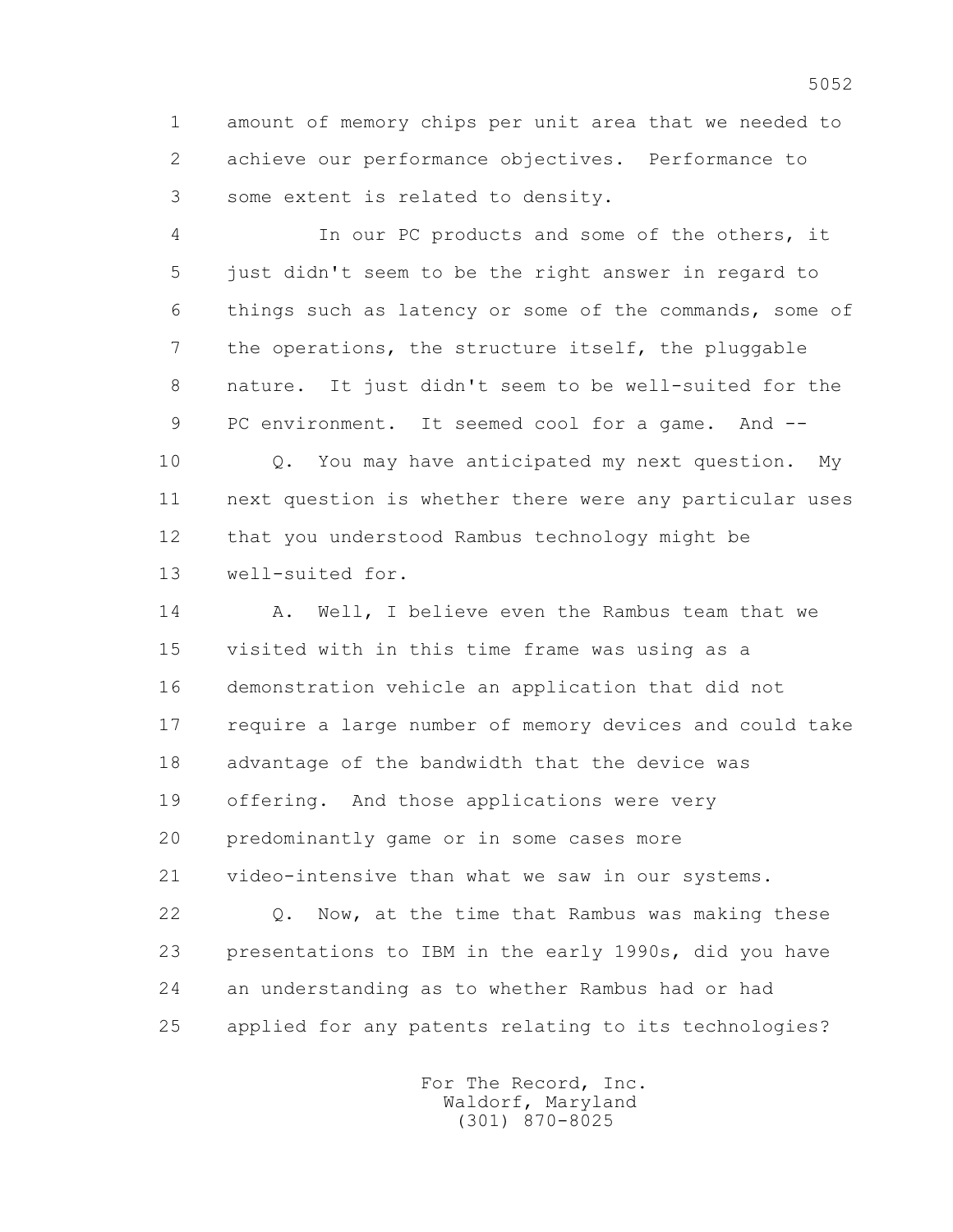1 A. In the early '90s time frame, Rambus approached 2 us through an IBM executive to disclose information. 3 My recollection is in that disclosure -- I think we had 4 to sign a nondisclosure agreement of sorts -- we were 5 made aware of the fact that there was patent activity 6 underway.

 7 So I was aware and I have recollection of 8 awareness of patent activity on Rambus' part 9 associated with the products they were showing to us 10 at the time.

11 0. Now, at that time what, if any, was your 12 understanding of the scope of coverage of Rambus' 13 patents or patent applications?

14 A. The only understanding I would have had would 15 have been my own expectations, and my expectations 16 would have been that patent activity would be 17 associated with the product they were showing us, the 18 specification, which to me was a narrow-I/O, 19 high-bandwidth, packetized memory device or a card 20 with a loop-back clock structure and a few other 21 elements.

 22 Q. Now, with respect to the meetings that you 23 attended, the meetings involving Rambus representatives 24 at IBM, did anyone from Rambus ever suggest to you or 25 to others in those meetings that you attended that its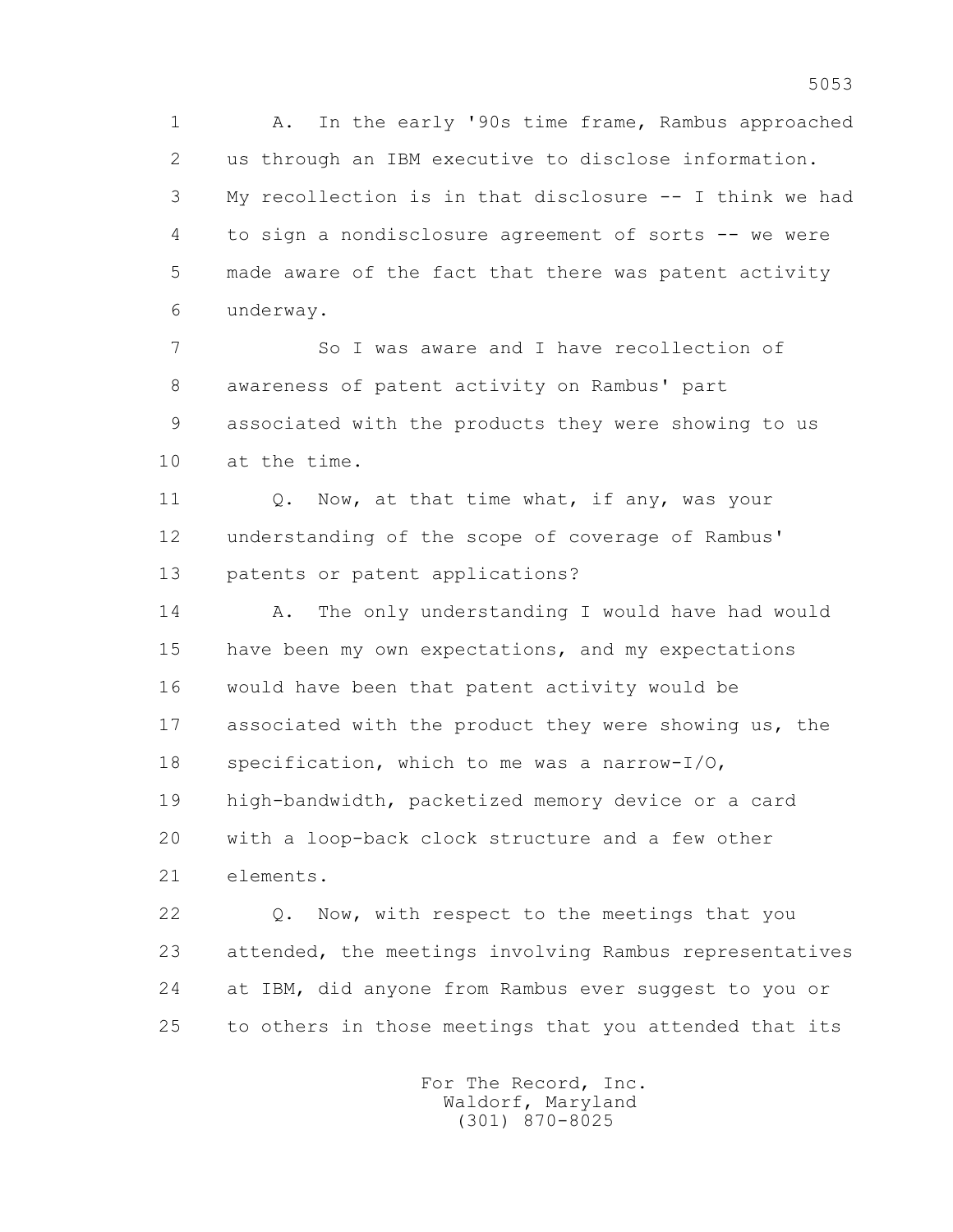1 proprietary technology extended to products outside its 2 own RDRAM architecture? 3 A. Not to my recollection. 4 Q. Now, at any time did anyone from Rambus ever 5 tell you or suggest to you that its proprietary 6 technology extended to products outside its RDRAM 7 architecture? 8 MR. PERRY: Objection. Compound. 9 JUDGE McGUIRE: Sustained. 10 BY MR. OLIVER: 11 Q. At any time did anyone from Rambus ever suggest 12 to you that its proprietary technology extended outside 13 the RDRAM architecture? 14 A. I don't believe they did. I have no 15 recollection of that. 16 Q. Now, do you have an understanding as to 17 whether IBM ever entered into a license agreement with 18 Rambus? 19 A. Yes. 20 Q. Do you know for what technology IBM entered 21 into a license agreement with Rambus? 22 A. I recall that IBM signed at least two 23 licensing agreements, one associated with the design 24 and manufacturing of a memory device or devices of 25 varying densities and the second being a logic or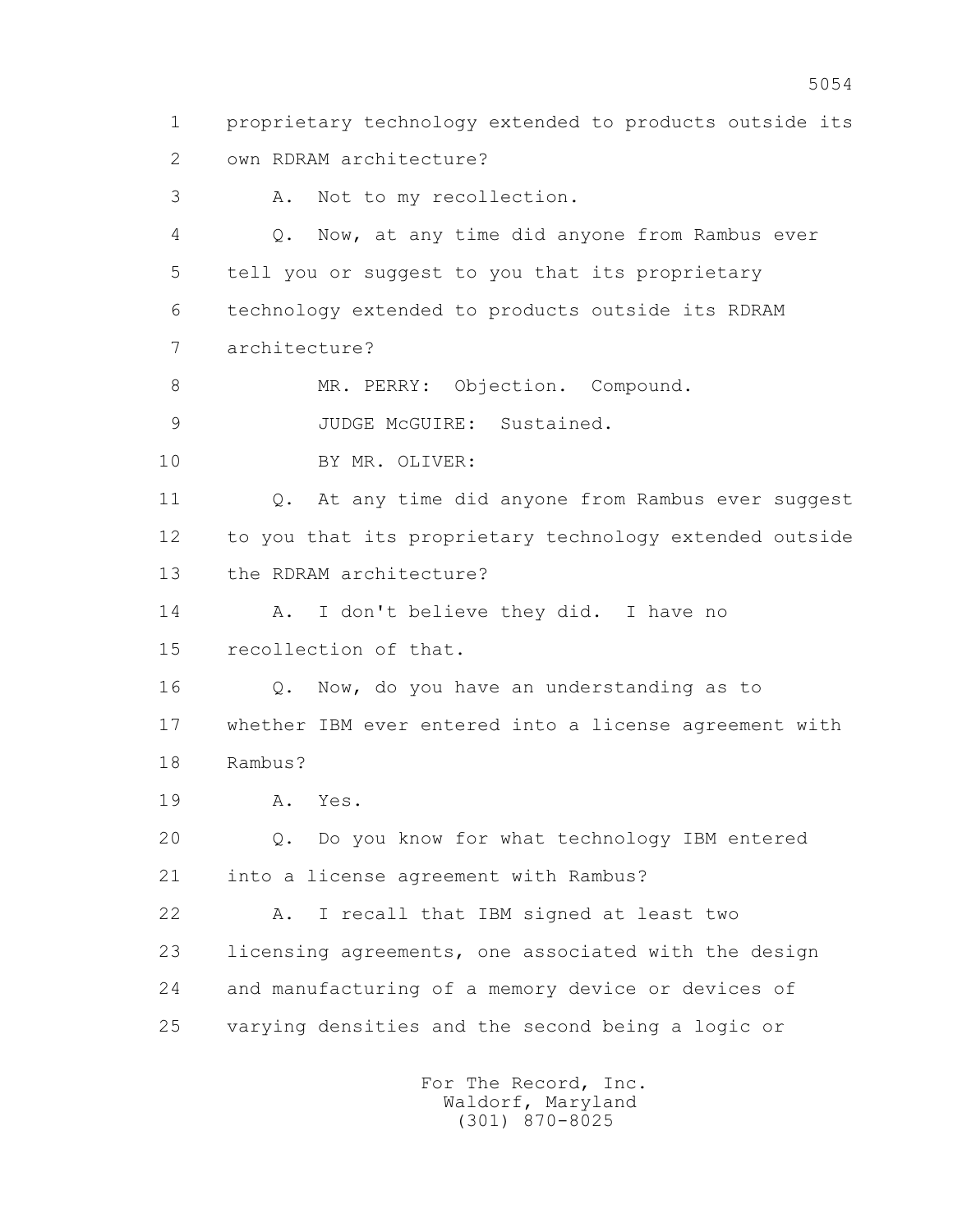1 license of some form -- I never saw it; I was just 2 familiar with it -- that permitted us to design an 3 interface set of circuits that would allow us to 4 communicate between our ASICs or our 5 application-specific integrated circuits and Rambus 6 devices on the channel. 7 MR. OLIVER: May I approach, Your Honor? 8 JUDGE McGUIRE: Yes. 9 BY MR. OLIVER: 10 Q. Mr. Kellogg, I've handed you a document that's 11 been marked as CX-2370. 12 Do you recognize this document? 13 A. Yes, I do. 14 0. What is this document? 15 A. This document is a set of notes that I took 16 during a JEDEC JC-42.3 meeting in New Orleans on May 7, 17 1992. 18 Q. If I could ask you to turn, please, to page 3 19 of these notes. 20 And I'd like to direct your attention to the 21 fourth heading if you will. It reads "Siemens." Do 22 you see that? 23 A. Yes, I do. 24 Q. And it says "Siemens: Kernel of chip. Similar 25 to Rambus. Patent concerns? (No Rambus comments)." For The Record, Inc. Waldorf, Maryland

(301) 870-8025

5055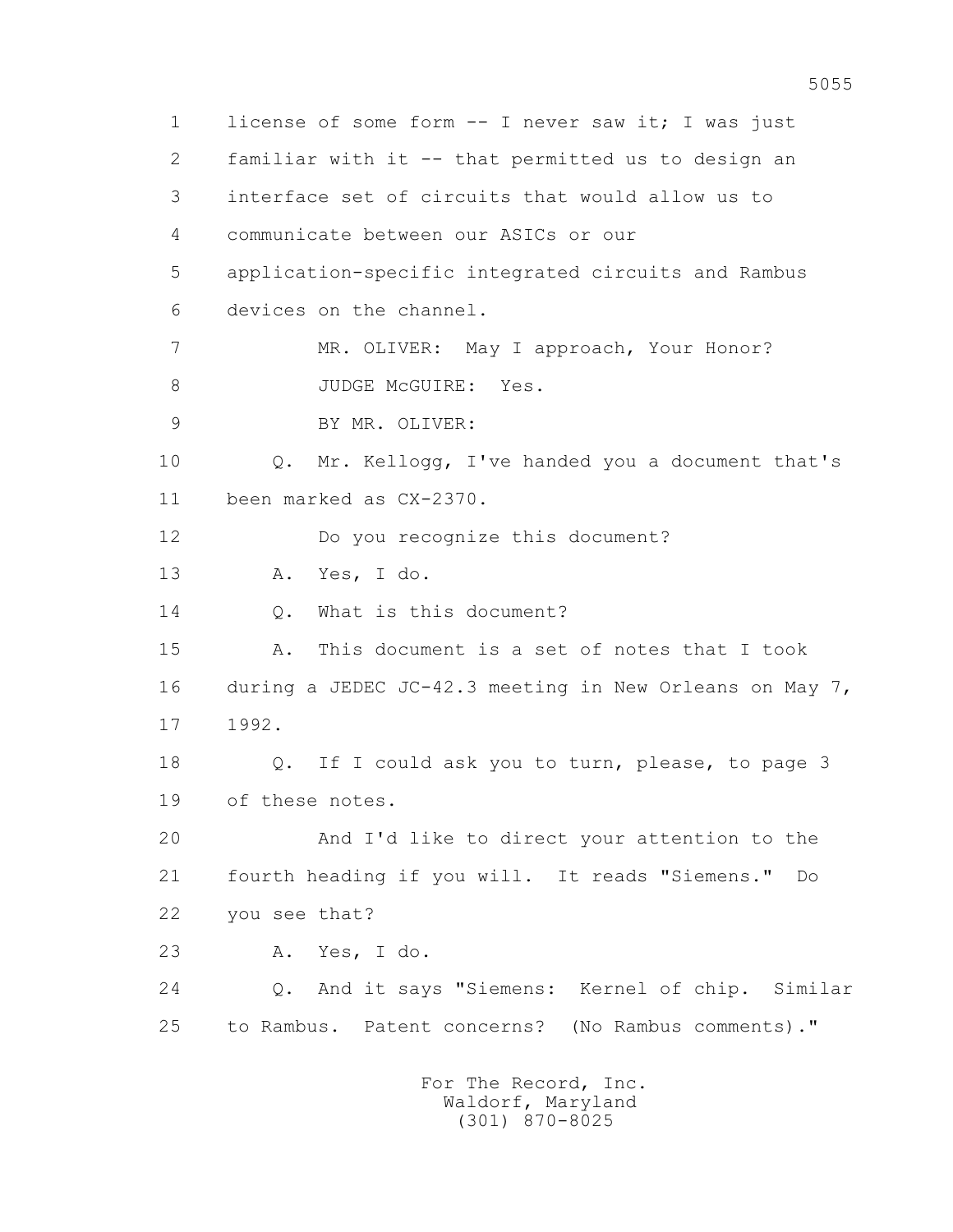1 Do you see that? 2 A. Yes, I do. 3 Q. Now, following this meeting, what, if anything, 4 did you do with respect to the information that's 5 reflected in those notes? 6 A. I don't recall taking any action following the 7 meeting on that comment. 8 Q. And why not? 9 MR. PERRY: Your Honor, I just want to make 10 sure the question is do you recall or based on his 11 recollection as to why not. Otherwise -- 12 JUDGE McGUIRE: Sustained. 13 MR. OLIVER: Thank you, Your Honor. 14 BY MR. OLIVER: 15 Q. Following the May 1992 meeting, did you have an 16 understanding that Rambus had intellectual property 17 applicable to SDRAMs? 18 A. No, I did not. 19 Q. And why not? 20 A. Why would I? 21 MR. OLIVER: May I approach, Your Honor? 22 JUDGE McGUIRE: Yes. 23 BY MR. OLIVER: 24 Q. Mr. Kellogg, I've handed you a document marked 25 as CX-2374.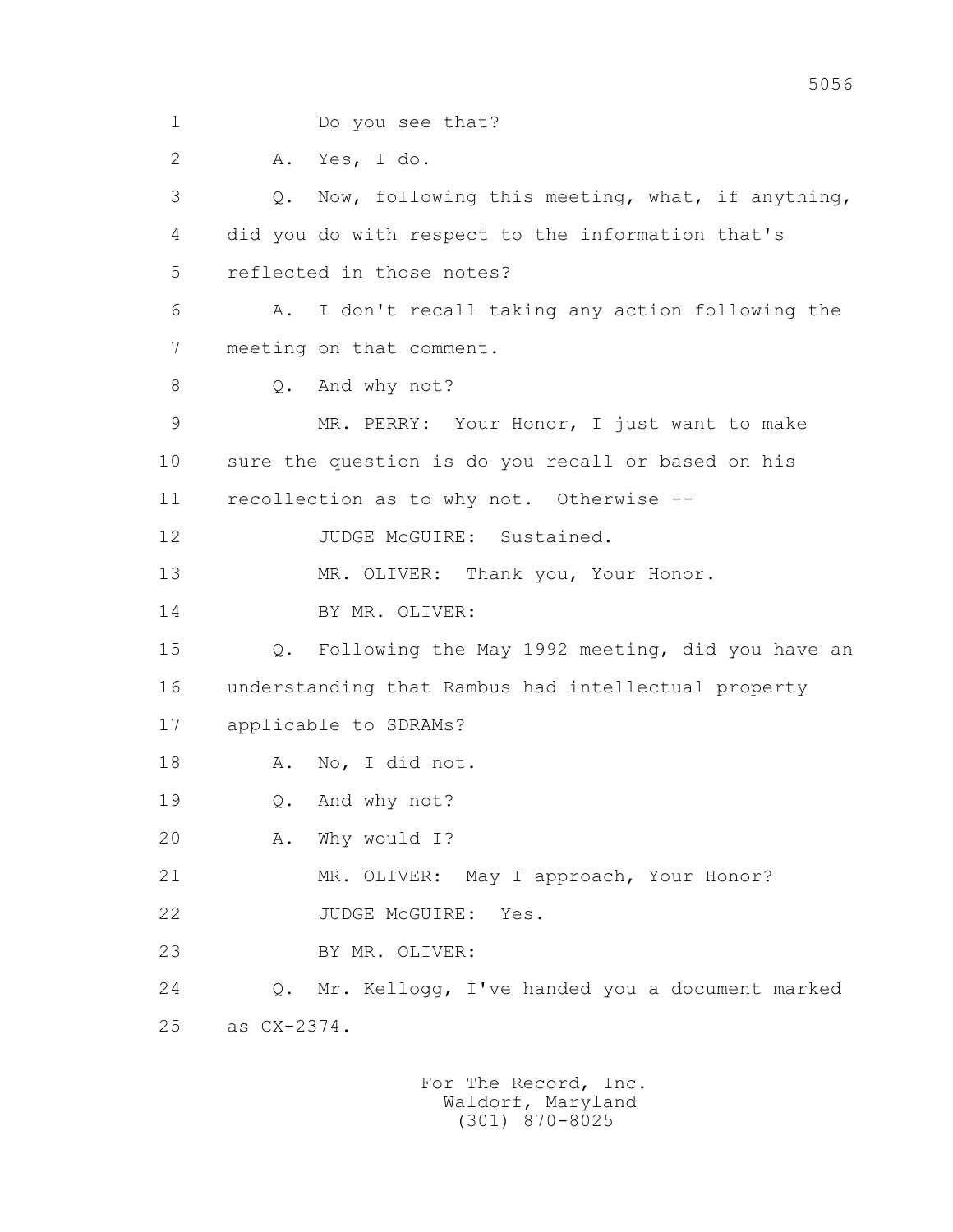1 Do you recognize this document? 2 A. Yes, I do. 3 Q. What is this document? 4 A. This document is a set of notes that I compiled 5 at a JC-42.3 meeting in 9-22-93. 6 Q. If I could direct your attention on the first 7 page, the third main bullet "patent discussion." Do 8 you see that? 9 A. Yes. 10 Q. Under that it reads "added Motorola BGA patent" 11 and there's a number and then under that "added Rambus 12 patent number 5,243,703 9-7-93." 13 Do you see that? 14 A. Yes, I do. 15 Q. Now, did that indicate to you that Rambus might 16 have intellectual property relating to JEDEC's ongoing 17 work? 18 A. No, it did not. 19 Q. Why not? 20 A. This is a disclosure of a patent with no 21 reference to any JEDEC activity, so it's strictly a 22 patent. 23 Q. Did you have any understanding of the scope of 24 coverage of this patent? 25 A. I don't think I read this patent, so I don't For The Record, Inc.

> Waldorf, Maryland (301) 870-8025

5057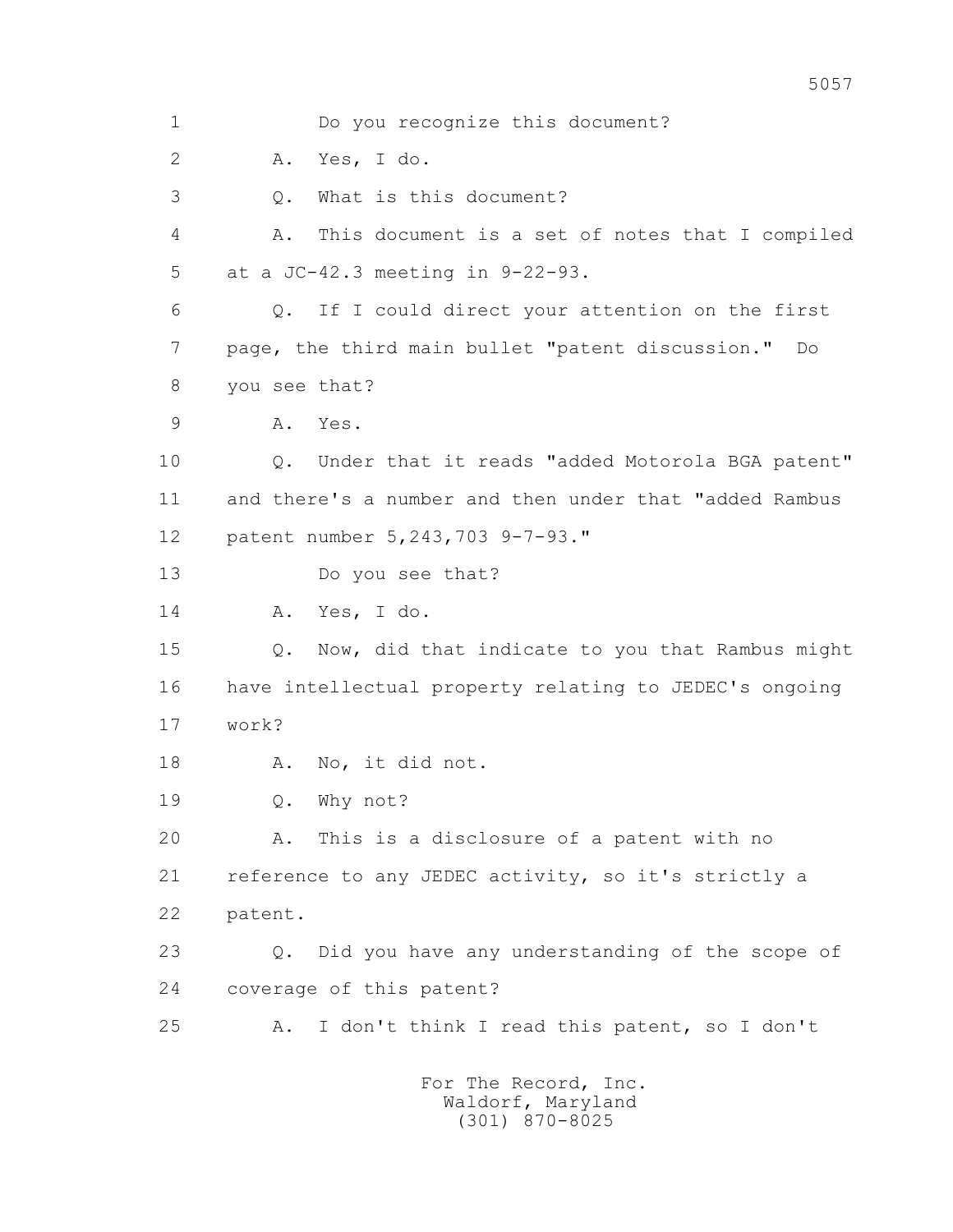1 think I had a view of the coverage of the patent 2 itself.

 3 Q. Now, just so the record is clear, did anyone 4 from Rambus ever make any disclosures at JEDEC of any 5 pending patent applications, to the best of your 6 recollection? 7 A. I don't think so. I don't recall one. 8 Q. During the time that you were at -- or you were 9 participating in JEDEC, do you recall anyone from 10 Rambus ever doing anything to put you on notice that 11 Rambus had or might have intellectual property relating 12 to ongoing JEDEC work? 13 A. No. 14 And I think it's important to clarify 15 something. Coming to JEDEC and saying you have a 16 patent is nothing unusual. Lots of companies have 17 patents. It's extremely important to have a reference 18 for the patent. 19 In general, patents are disclosed during 20 activity, during a discussion on a product. And for a 21 patent to be thrown on the table in front of a room 22 full of engineers or just described doesn't allow us to 23 comprehend the implications of the patent.

 24 So unless there's a relationship, unless we 25 understand how the patent affects an activity, then I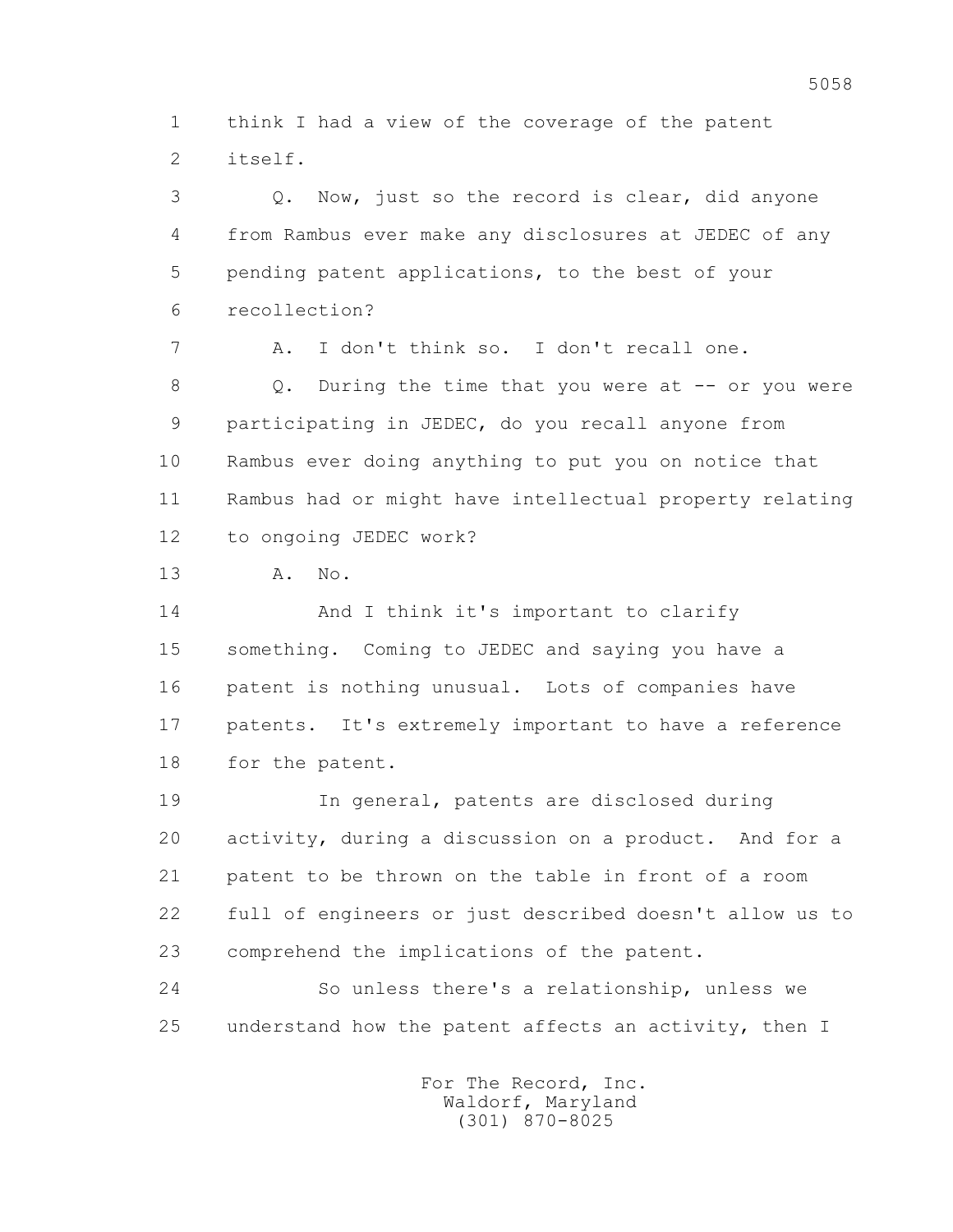1 don't know what we'd do with that.

 2 Q. Is there any relationship between your last 3 answer and the Rambus disclosure of its '703 patent? 4 A. My intention was to describe this and other 5 disclosures of this nature in the context that I 6 believe this disclosure and any other disclosure that 7 is unrelated and not coupled to a specific activity 8 doesn't allow us to comprehend the implications of the 9 disclosure.

 10 Q. At the time that Rambus disclosed 11 its '703 patent, did you have any understanding of the 12 context in which Rambus was disclosing that patent?

 13 A. "Understanding" might be the wrong word. Did I 14 have an expectation, a belief? My belief was that this 15 patent was a patent that was associated with the 16 devices that they were showing us in the early '90s and 17 that the patent was associated with a high-bandwidth, 18 narrow-I/O, packetized interface with loop-back clock 19 and other similar attributes.

 20 Q. At the time that Rambus disclosed its 21 '703 patent, did Rambus provide any explanation of how, 22 if at all, that patent might relate to ongoing JEDEC 23 work?

 24 A. I don't recall Rambus disclosing. If they had, 25 I feel I would have written something down.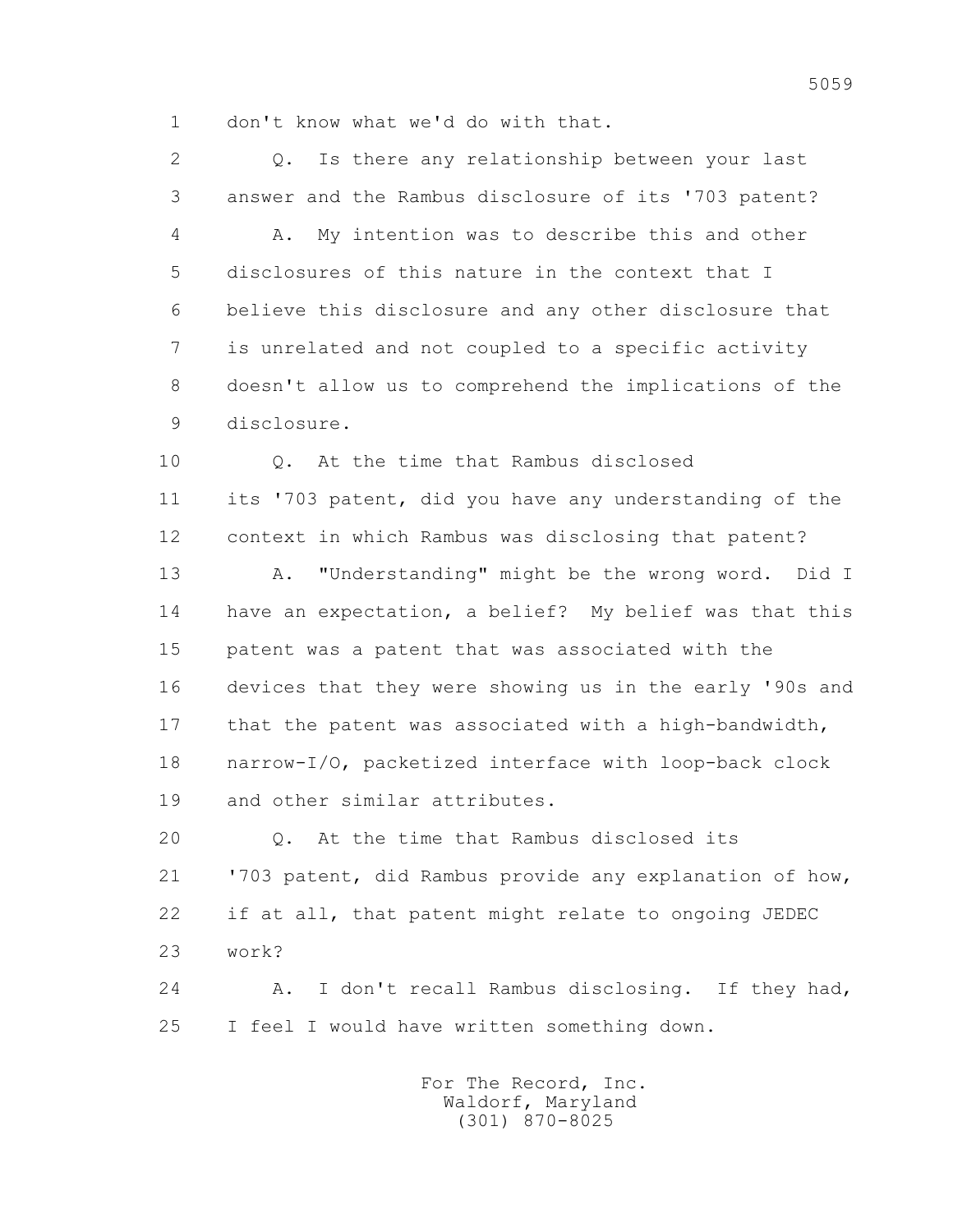1 JUDGE McGUIRE: Well, then let me ask a 2 question.

 3 Under your understanding of the patent policy, 4 when one discloses a patent, are you saying then that 5 if they haven't also disclosed the implications of the 6 patent, have they I guess adequately then disclosed the 7 patent under the patent policy? 8 THE WITNESS: No. That's kind of my point, and 9 I appreciate the clarification. Because I'm not a 10 patent attorney and these patents are pretty complex. 11 JUDGE McGUIRE: We're just talking about -- the 12 question I'm asking you just deals with your 13 understanding of the patent policy at JEDEC. 14 THE WITNESS: Yes. 15 JUDGE McGUIRE: Okay. 16 THE WITNESS: Within the context of the patent 17 policy at JEDEC, disclosure of a number I don't believe 18 meets the patent policy. If the number is disclosed 19 not in any context of anything else. 20 MR. OLIVER: Thank you, Your Honor. 21 BY MR. OLIVER: 22 Q. Now, when, if at all, did you first learn that 23 Rambus contended that it had patent rights relating to 24 JEDEC-compliant products? 25 A. I believe my first awareness of that would have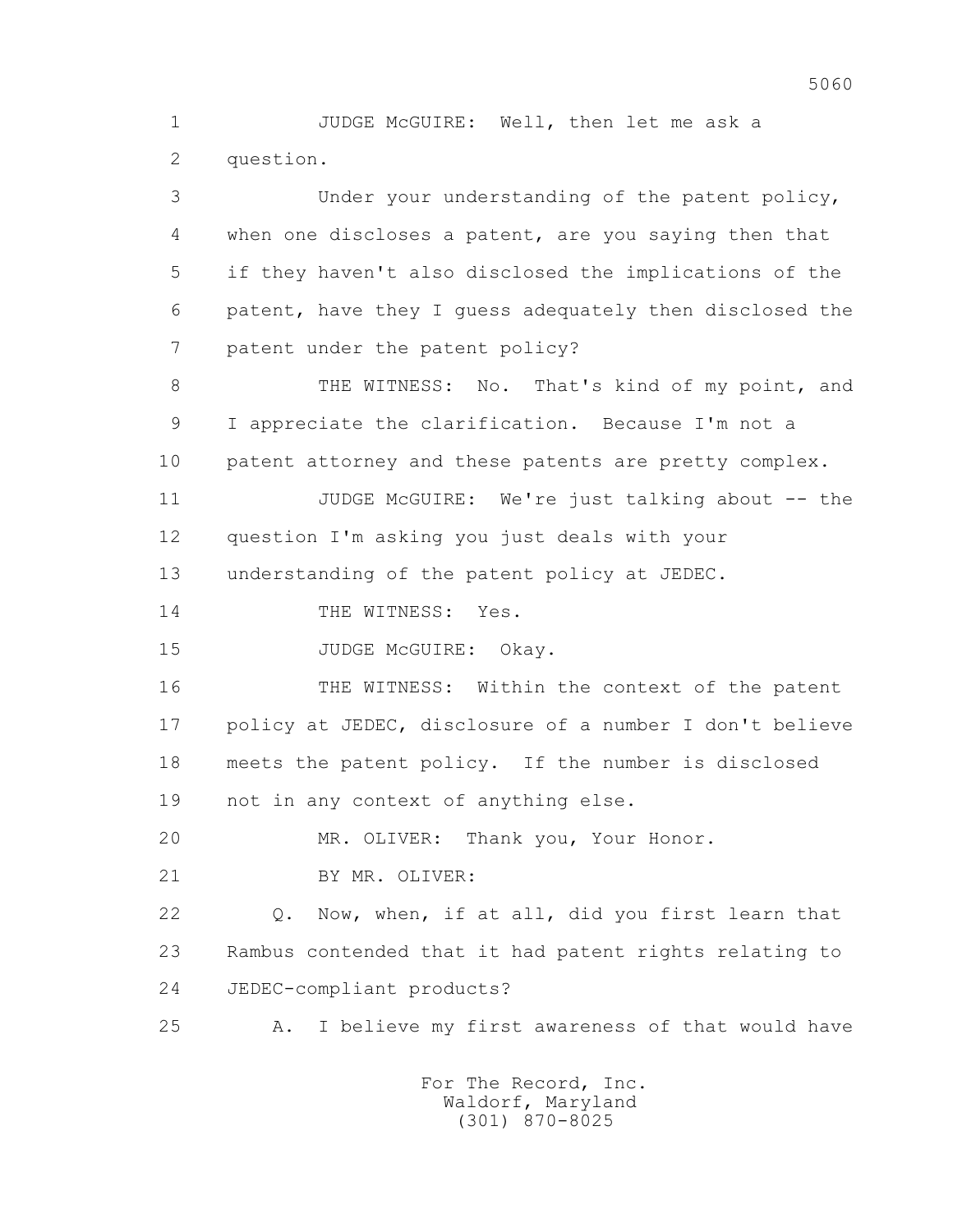1 been with the first suits that were filed and somewhere 2 in the 2000 time frame.

 3 MR. OLIVER: Your Honor, this will probably be 4 a convenient place to break for the day. 5 JUDGE McGUIRE: Okay. Very good. Now, I 6 understand he's going to be coming back on Friday. 7 Do we have some time frame as to how much more 8 time will involve his examination, for certain at least 9 complaint counsel, on direct? 10 MR. OLIVER: On direct, Your Honor, I expect it 11 could take another three hours or so. 12 JUDGE McGUIRE: And then Mr. Perry, how about 13 cross? Are you able to estimate? 14 MR. PERRY: Well, Your Honor, it's hard to 15 know. I didn't think it would be another three hours, 16 so there may be subject matters that I was unaware of, 17 which means I would have to go longer than I thought I 18 had to go. At the moment I think I probably have an 19 hour to an hour and a half. 20 JUDGE McGUIRE: So that will put us tomorrow to 21 about three hours to 12:30 and then convene and then be

 22 done by 3:30 or so. Okay. I just want to get some 23 feel.

 24 If we adjourn, if we complete that, you know, 25 before, say, 3:00, is there any alternative plan as to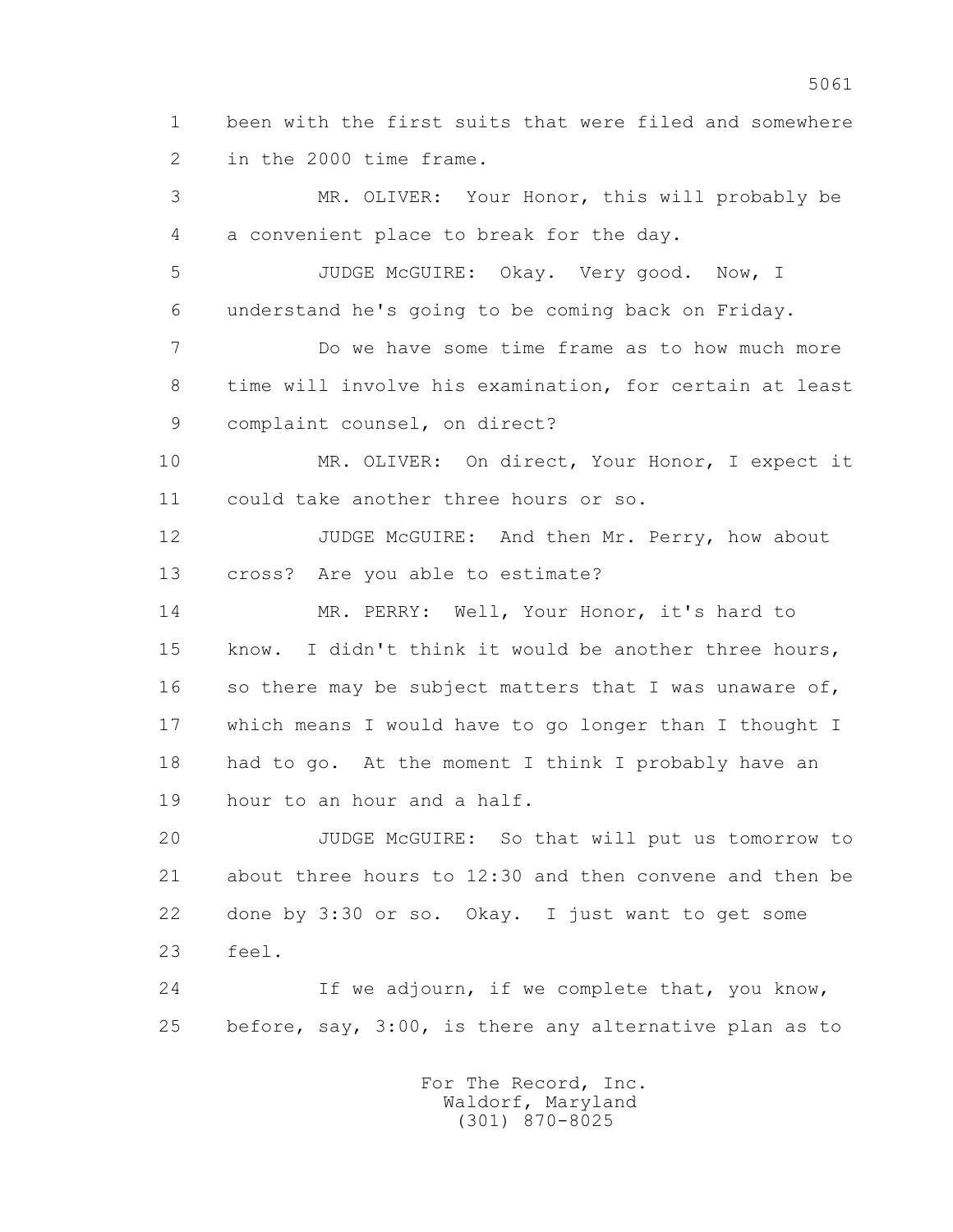1 what else we want to do, if anything? Involving 2 reading of depositions or anything like that? 3 MR. OLIVER: Yes, Your Honor. We still have 4 transcripts of Mr. Karp and -- 5 JUDGE McGUIRE: I know. And I was hoping to 6 get an order out on that on Friday. I'm not sure I'm 7 qoing to be able to do that. 8 Can we go into that in areas that won't be 9 impacted by the pending motion on that deposition? 10 MR. OLIVER: I'm not the best person to answer 11 that, but I believe we probably can, Your Honor. 12 JUDGE McGUIRE: I'm just asking this in case we 13 get done at 2:30 or so, I don't want to adjourn and we 14 get still -- we've only got about another two weeks for 15 you to -- well, we have the time it takes for you to 16 complete your case in chief, but at least the 17 understanding is you're trying to have that done by the 18 end of June, so I want to take full advantage of any 19 time we have. 20 So I'm just asking these questions so I'll 21 have some idea as to what we're going to be doing on 22 Friday. 23 Any comments? 24 MR. STONE: I just was going to say I think 25 there probably is a way. We can confer with complaint For The Record, Inc.

 Waldorf, Maryland (301) 870-8025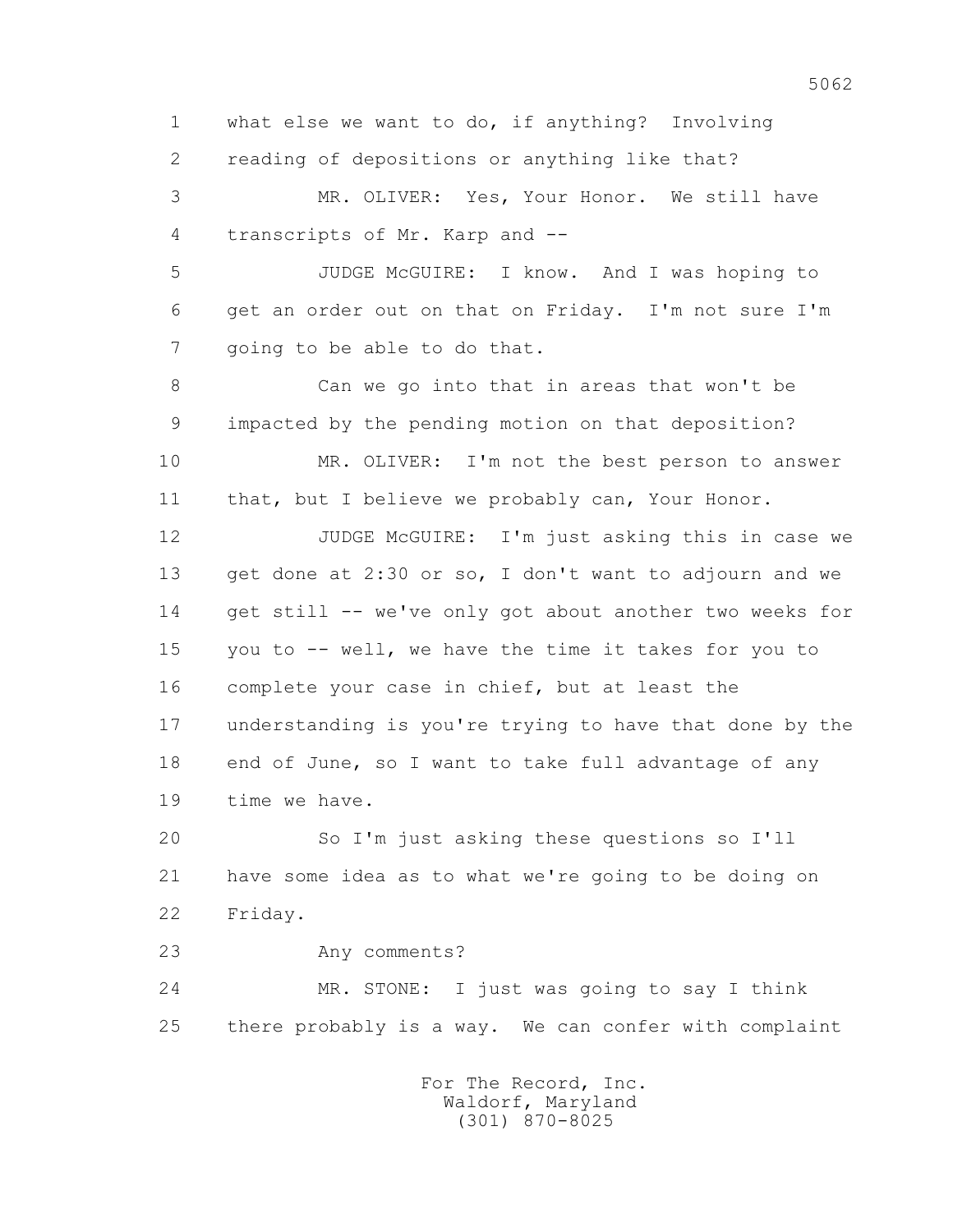1 counsel about the Karp deposition and find sections 2 that don't involve the issues that are -- 3 JUDGE McGUIRE: Okay. Very good. 4 Then we will convene tomorrow morning at 9:30. 5 This hearing is in recess. 6 (Time noted: 5:19 p.m.)